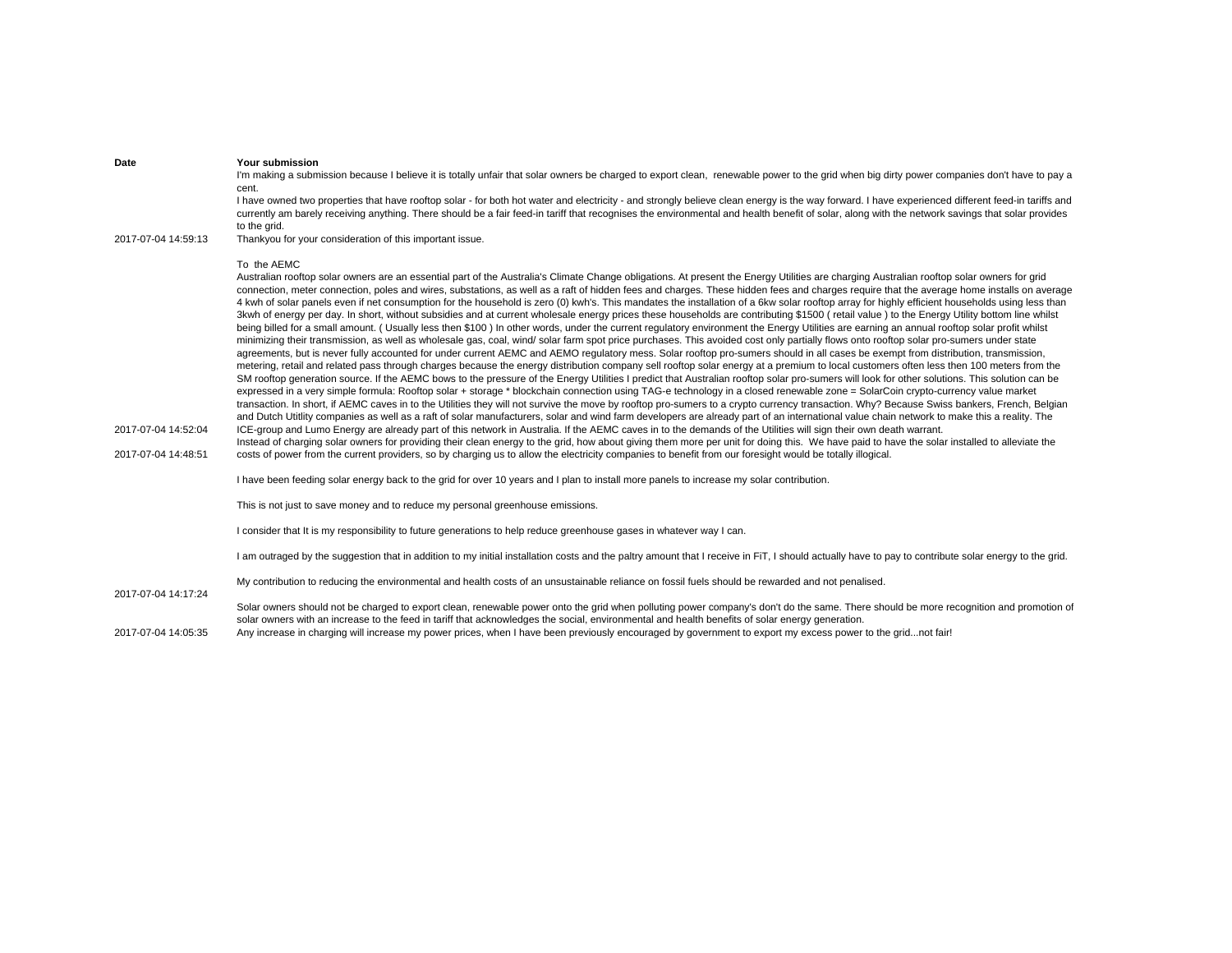| Date                | Your submission                                                                                                                                                                                                                                |
|---------------------|------------------------------------------------------------------------------------------------------------------------------------------------------------------------------------------------------------------------------------------------|
|                     | I consider it grossly unfair for solar owners to be charged to export clean, renewable power to the grid when big dirty power companies don't have to pay a cent                                                                               |
|                     | There should be a fair feed-in tariff that recognises the environmental and health benefits of solar, along with the network savings that solar provides to the grid.                                                                          |
|                     | We installed rooftop solar about eleven years ago, at a cost which was quite significant at the time - however, we researched the concept and felt that it had many benefits - both                                                            |
|                     | financial and environmental. The passing years have confirmed that we made a good decision and while enjoying low cost power we are also pleased that we are helping to make a                                                                 |
|                     | difference to the environment - and that's a warm and cosy feeling too.                                                                                                                                                                        |
|                     | If the government decides to allow us (and every other household who did the right thing and installed solar) to be charged for exporting power to the grid then I think that we would                                                         |
|                     | seriously consider changing our political loyalties and vote against that government at the next election. The financial effect on our household budget (two older citizens on a pension)                                                      |
|                     | would be significant and it's difficult enough at any time to manage without this extra and totally unfair cost being imposed on us. I hate to think how it would affect young people with                                                     |
|                     | children and a mortgage - they are already struggling and they don't deserve yet another kick in the pants from government (who it must be noted have just received a huge 17% pay rise                                                        |
|                     | with added tax benefits thrown in for good measure). The Turnbull government is a disgrace, unable to run themselves, let alone the country, in a fiscally responsible manner and we are                                                       |
|                     | the laughing stock of the world with our swings and roundabout Prime Ministers. And I'm an LNP voter - just think what those who don't or didn't vote that way must be thinking. Armed                                                         |
|                     | insurrection might be an option. We've all paid taxes all of our working lives and we all deserve better. Thank you to Solar Citizens for making this comment site available so that we can                                                    |
| 2017-07-04 14:04:30 | tell the government what we really think of them.                                                                                                                                                                                              |
|                     | The stupidity of this proposal beggars belief this comes out of the desperation of the dying coal industry trying to hang on to its last planet destroying discredited business model wake                                                     |
| 2017-07-04 14:01:30 | up there's more at stake here than you're greedy profits think just for once of the future generations                                                                                                                                         |
|                     | There is something just not right here, we as solar panel owners, especially in the early days paid top dollar, business arent charged. We should receive a fair environmental subside. You                                                    |
|                     | will once again be forcing solar panel owners to invest even more in buying a battery for our own storage, thus not putting back into the grid. Just stop it Us the general public are doing it                                                |
|                     | hard, trying to survive and be environmentally friendly whilst doing so, just look to tax big business, stop being so afraid about votes and YOUR coffers and remember it's the multitude who                                                  |
| 2017-07-04 13:59:51 | elect government no big business, big business may line your pockets but ultimately it's the little guys who decide the outcome.                                                                                                               |
|                     | To even think that there would be a charge for generating electricity from my solar panels is ludicrous. I paid for the system, no one else. Start charging filthy coal fired power stations                                                   |
|                     | rather than those like me who have invested in the system.                                                                                                                                                                                     |
| 2017-07-04 13:47:57 | I'm fed up with looking after the few at the expense of the many.                                                                                                                                                                              |
|                     |                                                                                                                                                                                                                                                |
|                     | As a person who cares about future generations and who understands the basic science of global warming, I installed my solar panels when I moved house three years ago. I received 8c                                                          |
|                     | government rebate for a while, and now receive nothing                                                                                                                                                                                         |
|                     | My electricity company charges me over a dollar a day just to be connected, 29 cents per KW hour ,but only pays me 10 cents for what I provide to the grid. This already seems like price                                                      |
|                     | gouging without the proposed new charge for me to supply to the grid.                                                                                                                                                                          |
|                     | It is pretty common knowledge that the high prices are as a result of the companies over estimating and investing in poles and wires without taking into account the effect that rooftop solar                                                 |
|                     | would have in taking the pressure off in summer because of use of air conditioning.                                                                                                                                                            |
|                     | So poor decisions on the part of the power companies and they make solar owners pay. Fair business practise would say that the company should bear the brunt of its own mistakes                                                               |
|                     | I am an aged pensioner recovering from chemotherapy, I invested in solar partly so that as my income declined I wouldn't end up not being able to cover basic power costs. The original                                                        |
|                     | investment was considerable, but it seems that not only will it not pay for itself but end up costing me.<br>If the government was serious about meeting our emissions target, then it would be encouraging solar owners, not penalising them. |
|                     | Meanwhile the big power companies are not charged a cent for exporting to the grid.                                                                                                                                                            |
| 2017-07-04 13:47:37 | Please review this policy, and disallow the big companies from charging home solar owners to export to the grid. Please also reinstate a fair feed-in tarriff                                                                                  |
|                     | To the decision makers at AEMC                                                                                                                                                                                                                 |
|                     |                                                                                                                                                                                                                                                |
|                     | I and my partner are totally opposed to this idea of charging to provide power to the grid from our solar cells. Is not in the spirit of the agreement we originally made to take up solar. The                                                |
|                     | power retailers and AEMC need to consider their social capital when dealing with solar owners; in my opinion, to their detriment large corporations inexplicably often do not consider the                                                     |
|                     |                                                                                                                                                                                                                                                |
|                     | value in maintaining or building their social capital.                                                                                                                                                                                         |
|                     | Furthermore, what is to stop us solar investors from shutting off our systems on a mass basis during a heatwave? Think hard about that; it is an idea I have been mulling over for quite                                                       |

2017-07-04 13:43:07 some time and may be discussing ways to implement such actions with solar activists should further unsubstantiated changes to our power bills occur.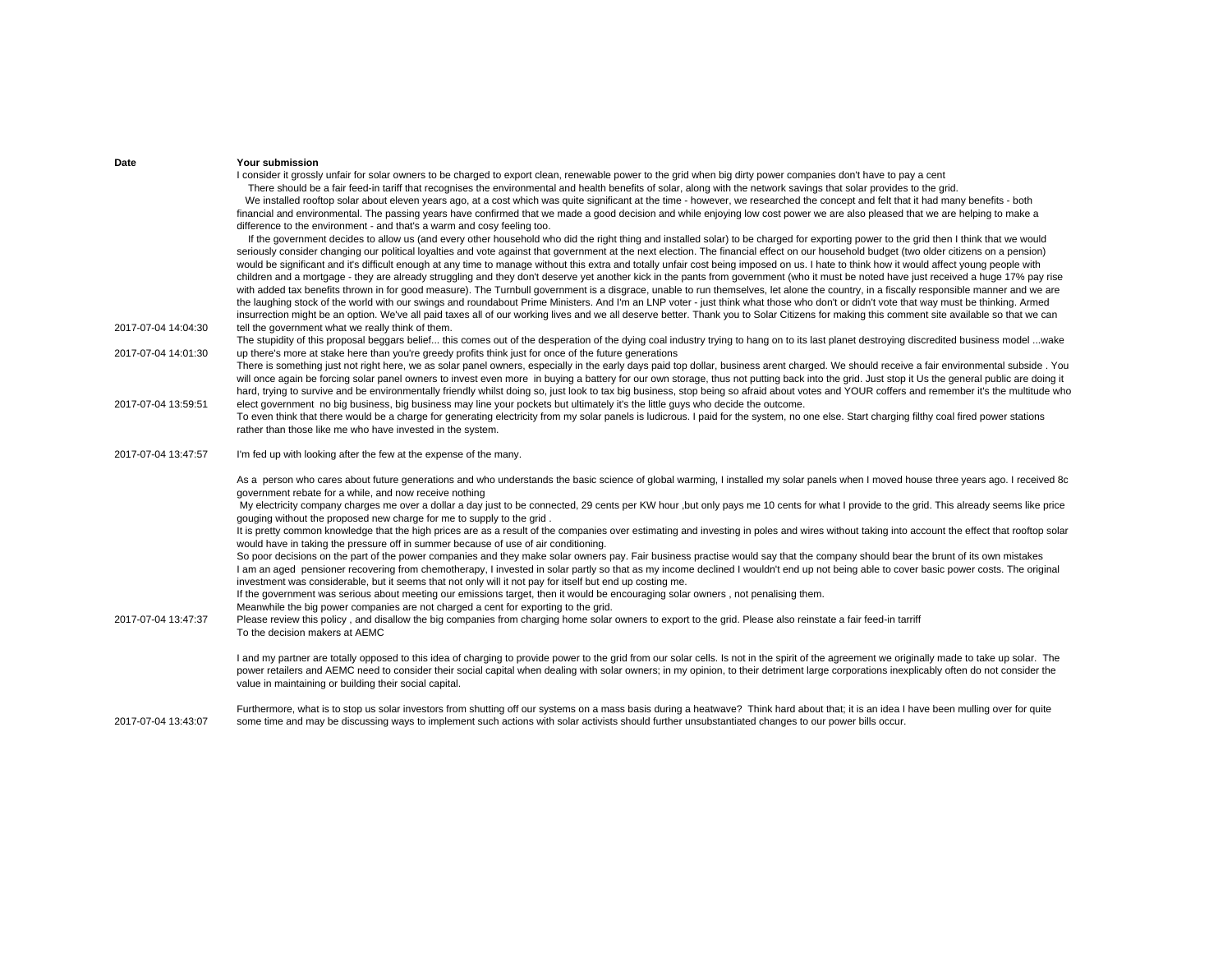| Date                                       | Your submission                                                                                                                                                                                                                                                                                                                                                                                                                                                                                                                                                                                                                                                                                                                                                                                                                                                                                                                                          |
|--------------------------------------------|----------------------------------------------------------------------------------------------------------------------------------------------------------------------------------------------------------------------------------------------------------------------------------------------------------------------------------------------------------------------------------------------------------------------------------------------------------------------------------------------------------------------------------------------------------------------------------------------------------------------------------------------------------------------------------------------------------------------------------------------------------------------------------------------------------------------------------------------------------------------------------------------------------------------------------------------------------|
| 2017-07-04 13:41:26                        | I paid to have a rooftop solar, which feeds excessive power back into the grid. Why should a power company then buy electricity off me for \$0.07/unit, only to sell it to my neighbour for<br>\$0.26/unit?<br>Solar owners should be fairly compensated for exporting clean, renewable electricity into the power grid, effectively doing the job of the power companies (and the govt) for them.<br>Placing a "solar tax" on rooftop solar owners is simply a money-grabbing extortion (power companies are feeling the financial pinch and need to recoup some income). We are generating<br>and exporting cheaper electricity into the grid that can be used by non-solar households (shocker!).<br>Besides, isn't the govt supposed to be trying to REDUCE power prices?<br>Charging solar panel owners to pay money to the electric companies is clearly wrong on a number of levels.                                                              |
|                                            | 1) We have an energy shortage and we should be encouraging more people to install solar panels and therefore reduce their energy consumption. This move will discourage solar panel<br>innovation and growth.                                                                                                                                                                                                                                                                                                                                                                                                                                                                                                                                                                                                                                                                                                                                            |
|                                            | 2) People who have invested money into solar panels already only get 5c back and yet are charged up to 55c for the energy.                                                                                                                                                                                                                                                                                                                                                                                                                                                                                                                                                                                                                                                                                                                                                                                                                               |
|                                            | 3) If you want huge numbers of people to leave the grid and install there own batteries this is likely to increase the number of people leaving the grid. This in turn will put up the cost of the<br>fixed grid as it will consequently be shared between less people.                                                                                                                                                                                                                                                                                                                                                                                                                                                                                                                                                                                                                                                                                  |
| 2017-07-04 13:40:20                        | In short this is a ridiculous proposal.<br>Folk who install solar power are part of the solution to the Climate Change drama the world is facing. Please do not penalise these good folk. They are a shining example for others to<br>spend their hard earned cash on helping save this wonderful planet. Wealth is all good and fine but when policy is created to protect wealth over sustenance, something is really wrong.                                                                                                                                                                                                                                                                                                                                                                                                                                                                                                                           |
| 2017-07-04 13:19:52                        | Please stop this madness.<br>It is unfair for solar owners to be charged to export clean, renewable power to the grid when big dirty power companies don't have to pay a cent.                                                                                                                                                                                                                                                                                                                                                                                                                                                                                                                                                                                                                                                                                                                                                                           |
| 2017-07-04 13:18:50                        | There should be a fair feed-in tariff that recognises the environmental and health benefit of solar, along with the network savings that solar provides to the grid.<br>Solar PV owners are making a very significant contribution to energy efficiency and security throughout Australia. They are pursuing a self-sufficiency strategy that not only benefits them,<br>but is of benefit to the whole community. Surplus energy that is fed back to the grid makes a significant contribution to energy security during daylight hours and reduces dependency on<br>other forms of power generation. As consumers they already make a very significant financial contribution to supporting the grid via daily service fees and their use of grid generated<br>power. Under no circumstances is any proposal to charge solar PV owners for feeding back to the grid reasonable or justified. As one such owner I will publicly oppose any move in that |
| 2017-07-04 13:14:43                        | direction.                                                                                                                                                                                                                                                                                                                                                                                                                                                                                                                                                                                                                                                                                                                                                                                                                                                                                                                                               |
|                                            | It is unfair for solar owners to be charged to export clean, renewable power to the grid when they also don't get paid adequately for the power provided free to the power company.<br>We pay to put on the solar system at our own personal cost, the power companies pay us minimally for the power (less than 1/3/unit price of what we have to buy back power at).<br>Solar owners are helping provide clean power and you want to charge them 3 times? not fair. People will not invest in solar power if you further raise any changes meaning the power                                                                                                                                                                                                                                                                                                                                                                                           |
| 2017-07-04 13:13:43                        | companies will have to increase production and costs further again.<br>Why punish those that have paid thousands to take pressure off the grid. This does not in any way make sense. Punish those that are contributing to global warming not the people trying                                                                                                                                                                                                                                                                                                                                                                                                                                                                                                                                                                                                                                                                                          |
| 2017-07-04 13:12:02<br>2017-07-04 13:06:56 | to save the planet!<br>We have already been experiencing difficulties with our solar package and this would make it worse.<br>I am very disappointed for the thousands of solar owners who are going to be charged for excess power they feed into the grid.                                                                                                                                                                                                                                                                                                                                                                                                                                                                                                                                                                                                                                                                                             |
|                                            | Firstly, many have invested in the environment to minimise greenhouse gases, and are now being penalised for doing the right thing. They may need to spend a large amount of money<br>either in fees or to limit their export to the grid. How would a pensioner be able to afford this?                                                                                                                                                                                                                                                                                                                                                                                                                                                                                                                                                                                                                                                                 |
| 2017-07-04 13:01:17                        | Secondly, I thought we had a shortage of electricity production since the coal fired power station is being closed down in the la Trobe valley. Won't this exacerbate the power shortage?<br>Don't we want more rather than less electricity production!!!<br>How dare these greedy suppliers try to charge for using poles and wires these were put in place by public monies.                                                                                                                                                                                                                                                                                                                                                                                                                                                                                                                                                                          |
| 2017-07-04 12:54:33                        | I have only had Net meter installed today 4/7/17 after being informed since May 16 that it would<br>changed by January 17,                                                                                                                                                                                                                                                                                                                                                                                                                                                                                                                                                                                                                                                                                                                                                                                                                               |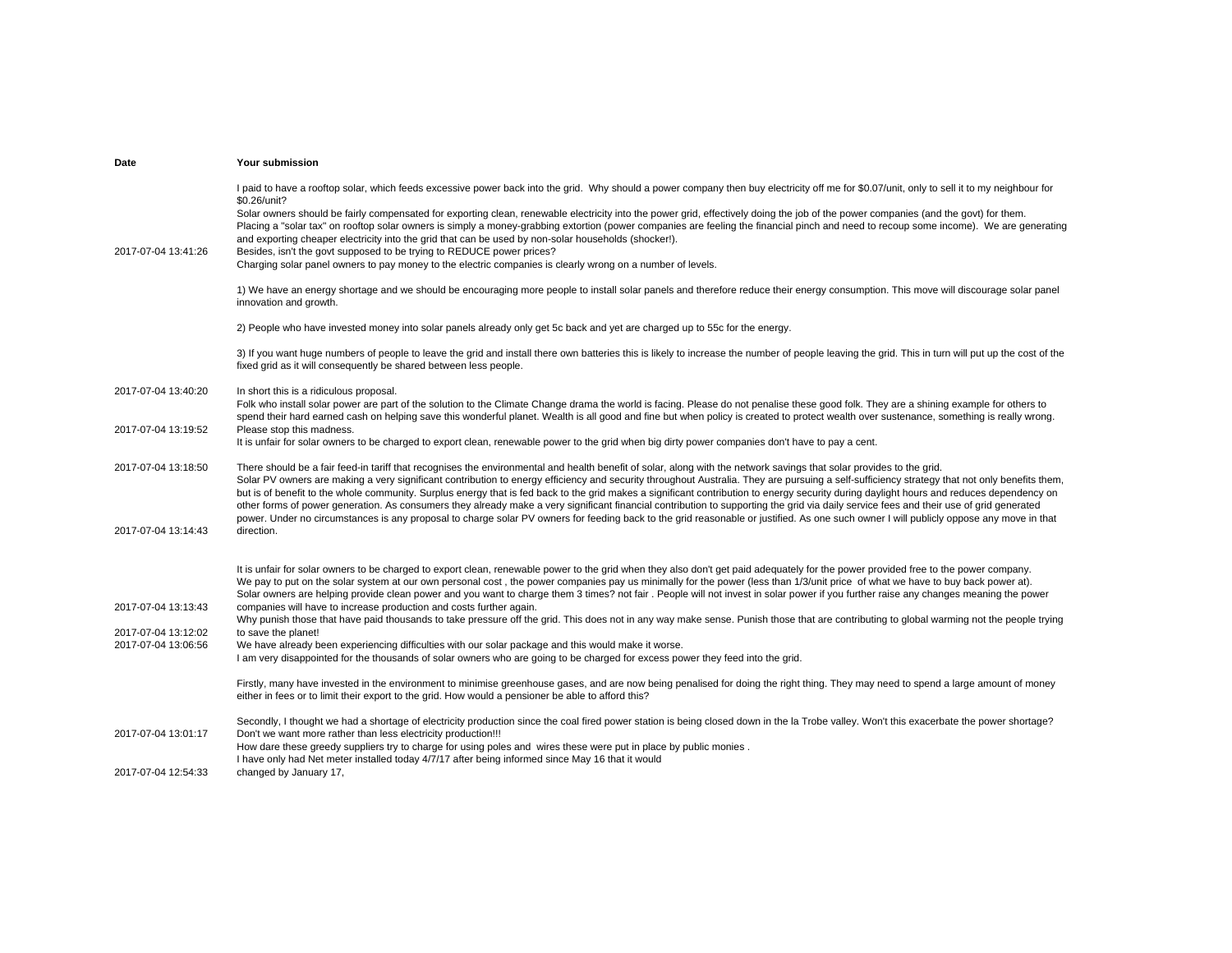| Date                | Your submission                                                                                                                                                                                |
|---------------------|------------------------------------------------------------------------------------------------------------------------------------------------------------------------------------------------|
|                     | We spent money on solar panels to ensure we can do our part to reduce greenhouse emissions and to do our bit for the environment. It's bad enough solar use is already capped, so to           |
|                     | add a charge for creating clean, renewable energy and sending back into the grid is COMPLETELY unfair! If the Australian government really cared about climate change, they would              |
|                     | REWARD solar power users. Additional costs after spending thousands of dollars on solar panels would completely crush our family budget. I'm certain this would deter others from              |
| 2017-07-04 12:49:08 | changing to solar.                                                                                                                                                                             |
|                     | I would like to know WHY!! we are being RIPPED OFF!! just because we have done the right thing and have solar panels fitted to our home. We where really conned by you, the so called          |
|                     | government! into getting solar so that we could relieve the strain on the power grid, WELL!, that backfired on all of us as you now sell our power to any body that you wish and don"t give a  |
|                     | toss about us, the people that are supplying you with OUR power. So I say to you SHAME ON YOU. Give us back what YOU promised and do the right thing and let us all have a fair go             |
|                     | and return the price on our power that we all deserve and which is our right. We never expected that we would all be shafted when we listened to you bleating about how we could help          |
| 2017-07-04 12:46:02 | ourselves and others. YOU ARE ALL A BLOODY DISGRACE . So give us a fair go NOW !!!!!.                                                                                                          |
|                     | Sirs,                                                                                                                                                                                          |
|                     | As a person who is seriously considering future solar investment in recognition of environmental & health benefits, whether feed-in or off the grid, I find it ethically deplorable for you to |
|                     | even consider charging householders a charge for their solar power, which they have invested in for whatever reason, back to the grid.                                                         |
|                     | It really does smack of a "back-door" effort to halt the snowballing effect of people deciding to back alternative power sources in this country & for them to not venture into this avenue    |
|                     | through the benefit of installing solar power.                                                                                                                                                 |
|                     | Maybe the politicians themselves should venture out more into the open air to realise that this sun is one of the most beneficial power<br>We live in a country which has sun, sun, sun!       |
|                     | sources that we in Australia can use!                                                                                                                                                          |
| 2017-07-04 12:35:26 | So I would take this time to say that my vote is in opposition to this idea that is not in step with current environmental issues for Australia & Worldwide.                                   |
|                     | Ergon is already doing this to solar participants in nth gld in form of an admin fee not charged to non solar users. This fee is outrageous at approx \$120 per quarter  usually higher than   |
| 2017-07-04 12:31:12 | cost of my electricity consumptionJUST STOP IT                                                                                                                                                 |
|                     | To the AEMC                                                                                                                                                                                    |
|                     | Solar power is now an essential part of the energy mix in Australia. I installed rooftop solar power to help reduce the impact on the environment of polluting energy producers and to         |
|                     | reduce the burden of the increasing cost of energy. There should be a fair feed-in tariff that recognises the environmental and health benefit of solar, along with the network savings that   |
|                     | solar provides to the grid. Being a pensioner on limited income, charging for solar export to the grid will have a big impact on my household budget. It is unfair for solar owners to be      |
| 2017-07-04 12:23:45 | charged to export clean, renewable power to the grid when big dirty power companies don't have to pay a cent.                                                                                  |
|                     | I am a 73 year old pensioner and doing my best to get my electricity bill down. I have some solar panels and I feed back to the grid. I believe this is helpful for general energy production  |
| 2017-07-04 12:18:27 | and I don't think it is right to penalise me for this.                                                                                                                                         |
|                     | I can't believe you're considering CHARGING solar owners to provide power to the grid. Anyone else who provides goods or services is PAID for same.                                            |
| 2017-07-04 12:18:22 | We are self-funded retirees who went to considerable expense to install solar, both to save on electricity and do a bit to reduce greenhouse gas. This proposal is unconscionable.             |
|                     | Please scrap the bizzare idea that those who produce clean energy from their rooftop solar grids be charged for supplying it to the grid for others to access. It is abbhorent that such a     |
|                     | thought has even entered the minds of those who hold the responsibility for our future enery supply. Please dump this concept for what it truly is, a total swindle of your fellow Australians |
|                     | who, in good faith, took the step towards clean energy production, in a political climate where our leaders lack the guts to even start cutting the umbilical cord to dirty, fossil-fuel-based |
|                     | power generation. We need to be encouraged, not discouraged!                                                                                                                                   |
| 2017-07-04 12:11:12 | I am gobsmacked at the inherent ignorance in the proposal. It must be dropped!                                                                                                                 |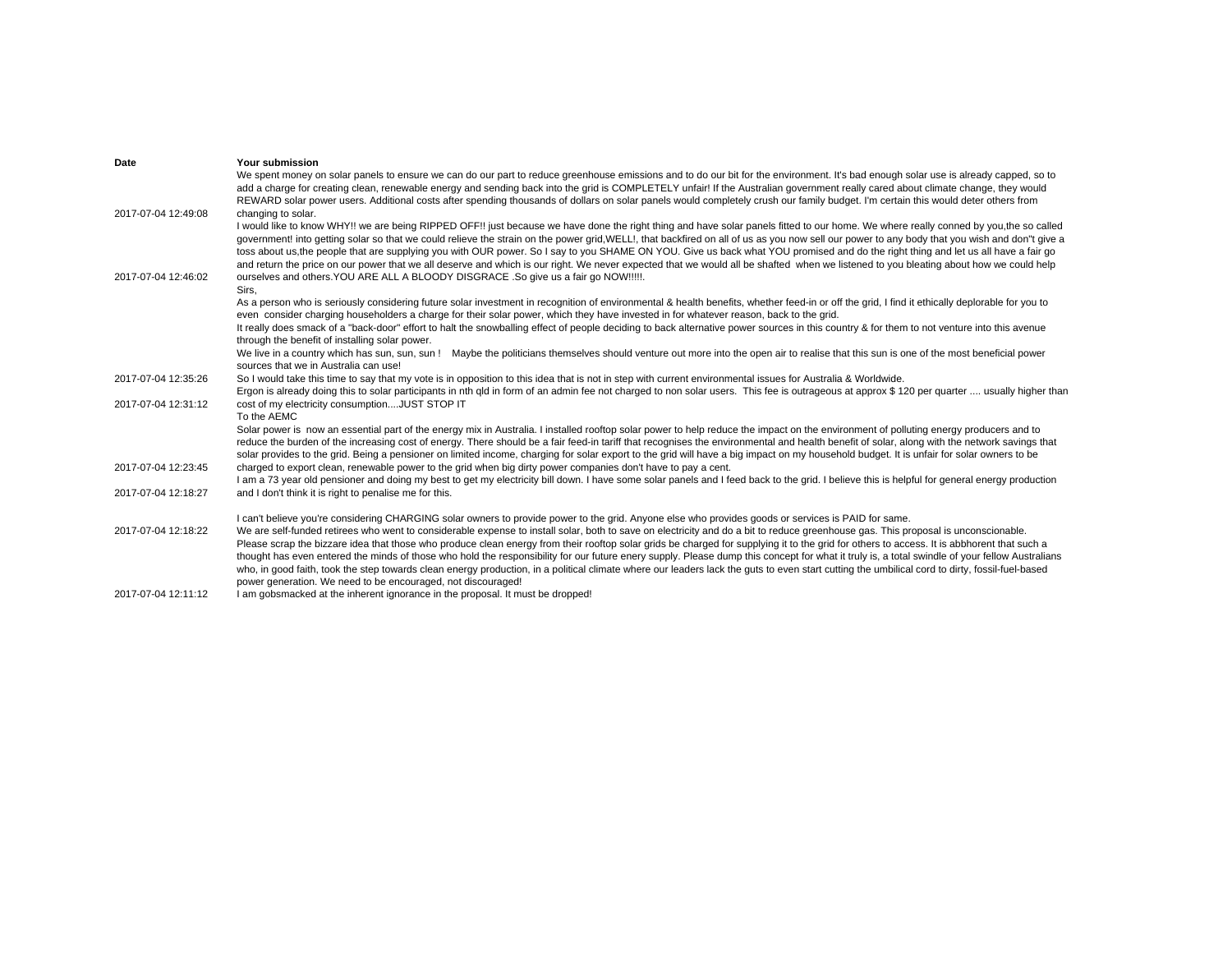| Date                                       | Your submission<br>I expect the AEMC to look after the interests of ALL energy suppliers not simply those of the big generators. Putting a charge on energy exports from small solar owners plays into the<br>hands of fossil fuel interests at a time when we need to rapidly decarbonise our energy systems.                                                                                                                                                                                                                                                                                                                                                                                                                                                                                                                                                                                                                                                                                              |
|--------------------------------------------|-------------------------------------------------------------------------------------------------------------------------------------------------------------------------------------------------------------------------------------------------------------------------------------------------------------------------------------------------------------------------------------------------------------------------------------------------------------------------------------------------------------------------------------------------------------------------------------------------------------------------------------------------------------------------------------------------------------------------------------------------------------------------------------------------------------------------------------------------------------------------------------------------------------------------------------------------------------------------------------------------------------|
|                                            | When we had our 1kW system put on our roof we did it not expecting a payback but because it was the right thing to do. Now, even though our PFiT has another 6+ years to run, we are<br>considering expanding our system to over 5kW. Again we are doing this because the time is well past that strong action is taken on climate change. Last year we took our home off the gas<br>grid because there is no such thing as clean gas. Expanding our system would cover our increased electricity use and provide energy exports even during peak times as we will be facing<br>most of the new system west.                                                                                                                                                                                                                                                                                                                                                                                                |
|                                            | Putting a charge on the generation of clean electricity from over 1 million rooftops around Australia would be a slap in the face to people who care about the environment and the kind of<br>planet their children will inherit.<br>Putting a charge on the generation of clean electricity from over 1 million rooftops around Australia would create a disincentive for others to do likewise.<br>Putting a charge on the generation of clean electricity from over 1 million rooftops around Australia may even create the conditions the fossil fuel generators are trying to avoid - the death<br>spiral - in that now that battery systems are becoming more viable, people may consider leaving the grid entirely. From an environmental perspective this would be a perverse outcome as<br>the energy generated by their systems once their batteries are full would then no longer be available to support the grid!                                                                              |
|                                            | There should be a fair feed-in-tariff paid for small solar generators that recognises all the benefits that small-scale solar provides to the grid. I'm sure you are aware of them so I won't list<br>them here.                                                                                                                                                                                                                                                                                                                                                                                                                                                                                                                                                                                                                                                                                                                                                                                            |
|                                            | We don't use much electricity having implemented energy efficiency measures in our home. If a charge were put on solar exports it would tell me that the entire system is designed to<br>support the fossil fuel industry to the detriment of our fragile (and getting more so) ecosystem.                                                                                                                                                                                                                                                                                                                                                                                                                                                                                                                                                                                                                                                                                                                  |
| 2017-07-04 12:10:22                        | I hope the AEMC will make the right decision here and encourage small solar systems to be installed rather than making grid defection a more likely outcome.<br>As I see it, for regional Qld, the snag will always be the 44 cents FIT. Until this is rectified there will always a dilemma.                                                                                                                                                                                                                                                                                                                                                                                                                                                                                                                                                                                                                                                                                                               |
| 2017-07-04 12:02:22<br>2017-07-04 11:56:49 | Be fair in this new modern power world. You know what to do. If crazy unfair rules and charges are imposed, many solar households will go off-grid. We would rather stay on and share our<br>excess power but won't if you make it impossible and grossly unfair.                                                                                                                                                                                                                                                                                                                                                                                                                                                                                                                                                                                                                                                                                                                                           |
| 2017-07-04 11:51:10<br>2017-07-04 11:46:11 | It is difficult to comprehend how or why Australians could be charged to input solar-generated power back into the grid. It defies all we know about the science of climate change and clean<br>energy solutions. Australians who feed power back into the grid should not be charged but rather REWARDED for taking the initiative and putting their own money into providing a small<br>part of the solution to the complex global issues at hand. Those who do so understand what is at stake and set the highest ethical standards in regard to energy generation. We need more<br>of these committed people, who understand the science of energy, which will be true whether we take notice of it or not and are prepared to do something positive for all our futures.<br>Stop the solar swindle!!!!!                                                                                                                                                                                                |
| 2017-07-04 11:32:38                        | Does "fairness" matter to AEMC? The proposal to charge solar owners for exporting their clean, excess energy to the grid, to then be sold-on by Energy companies to other customers for<br>high prices, is stealing . Solar owners deserve to be rewarded, not punished for installing solar panels.<br>I look on my electricity bill and note the amount of greenhouse gases I am saving from the atmosphere and feel that we solar owners should be rewarded for being responsible citizens.<br>I am very happy with my rooftop solar but it was an enormous sacrifice financially to me to install it. As an elderly, single, aged pensioner I saved and saved for several years to afford my<br>small solar system because I knew of the horrors of Climate Change and wanted to do my bit to protect our atmosphere. Why should I, and the other people like me, be rewarding the<br>price -qouging of the greedy energy companies who are still polluting our life-support systems with fossil fuels? |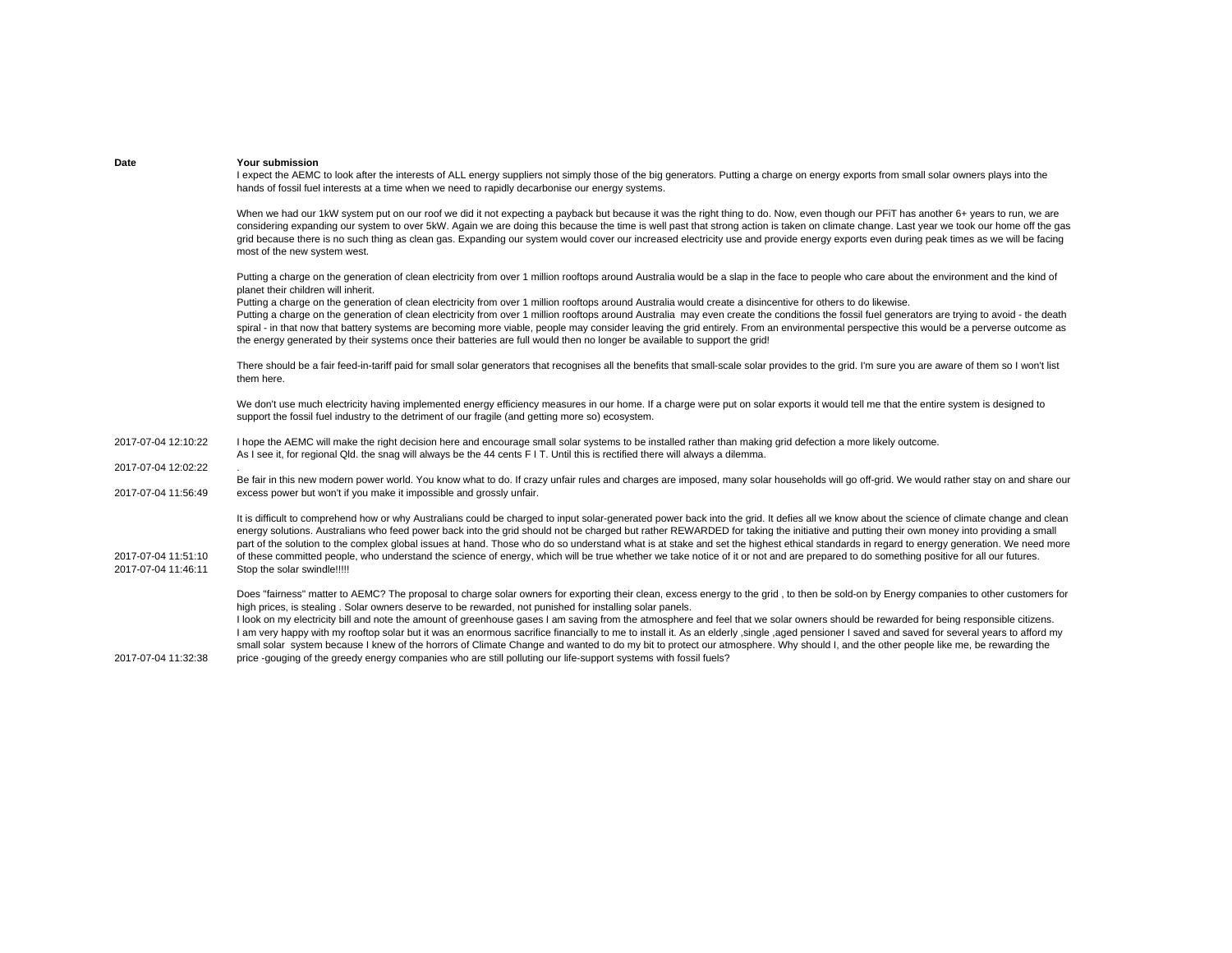Dear Australian Energy Market Commission,

Thank you for calling for submissions from the public and from Solar Home users to see whether this new charge is fair to solar Home Owners for providing their clean energy into the dirty grid.

It is not fair or justifiable in any way to add this ridiculous charge to solar homes!!

This is just a plain attempt at gouging the Australian solar consumers by the Power companies to try to recoup some money back because they now have to pay us a few cents more per Kwh for our feed in tariff.

We don't charge them an extra fee for the solar power we give them and after all we paid for the meters and the cable to the ETSA fuse is at the border of our homes!

Please take into consideration that for years our power bills have been the highest in the world? For a long time some States solar users have received nothing for the power they feed into the grid while others were paid a pittance. We are being charged higher and higher rates and fees for the little power used and could you please explain why our electricity is the highest in the world when we have abundant fuel sources and a healthy green power input?

When the Government first leased/Sold the South Australian power companies and it's infrastructure (without support from the public) we were told that competition would bring power prices down, It didn't, and we are at the point that thousands of people have their power cut off each month because they simply can't afford to pay the highest prices in the World.

I would like to remind you of the Solar users response to a similar attempted charge in 2013, more than 28,000 solar owners joined together to Voice their opposition to that unfair charge and now there are tens of thousands more Green energy users and providers.

It is unfair for solar owners to be charged to export clean, renewable power to the grid when big dirty power companies don't have to pay a cent. There should be a generous feed-in tariff that recognises the environmental and health benefit of solar, along with the network sayings that solar provides to the grid The impact of charging us for our solar exports to the grid would have a terribly unfair one sided impact to my household and quite frankly is totally unfair and completely unjustifiable. Please take into account that my 3.6Kwh system cost my wife and myself \$18,000 years ago so It would be great to get a benefit out of this large investment into what the Government encouraged all people to do?

2017-07-04 11:26:52A fairer thing would be to subsidise all homes to have battery backup that is able to help supply power to the whole State when needed in an emergency and to do away with feed in tariffs and make it a simple Kwh for Kwh swap?

> I am strongly opposed to the suggestion that solar energy investors, who have made financial sacrifices to use solar to supplement their domestic energy usage, may now be charged a fee to export our clean energy to the grid. this is both unfair and outrageous that it is even being considered. The millions of Australians who have installed solar PV did so because it was apparent that governments and the AEMo were not up to the task of providing secure and affordable sources of energy. It also harnesses the sun, our most potent source of energy.

It is an even more inequitable proposal when one considers that polluting power companies are not charged a similar access fee to pump electricity into the grid. All Australians have obligations to reduce carbon emissions in the interests of mitigating the effects of climate change. It is unthinkable that such a charge, as proposed, could go ahead. More recently, it seems that we are going to get a fair feed-in tariff for the clean energy we put into the grid, and it is about time.

Our family made a conscious choice to invest in solar 7 years ago and we have not regretted the decision for an instant. Combined with solar hot water, the solar PV system has dramatically reduced our electricity bills and all of us feel that we are making our contribution to reducing our carbon footprint. this is a matter of passion in our family and our extended family.

2017-07-04 11:25:32If this charge goes ahead, I will personally feel obligated to activate our extended family of upwards of 30 households, to pressure our politicians to reverse the decision.

> I object strongly to the ludicrous plan to charge domestic energy suppliers for providing power back into the grid. We are saving valuable resources and money for the government, reducing demand, often at peak periods. If anything Governments should be pro-active in assisting commercial enterprises in encouraging them to add solar arrays to their roof areas. Go to Europe and look at the massive solar panel installations on shopping centres and railway stations. And what do we do here....? penalise small domestic installations. Who's pocket are you in?

2017-07-04 11:23:30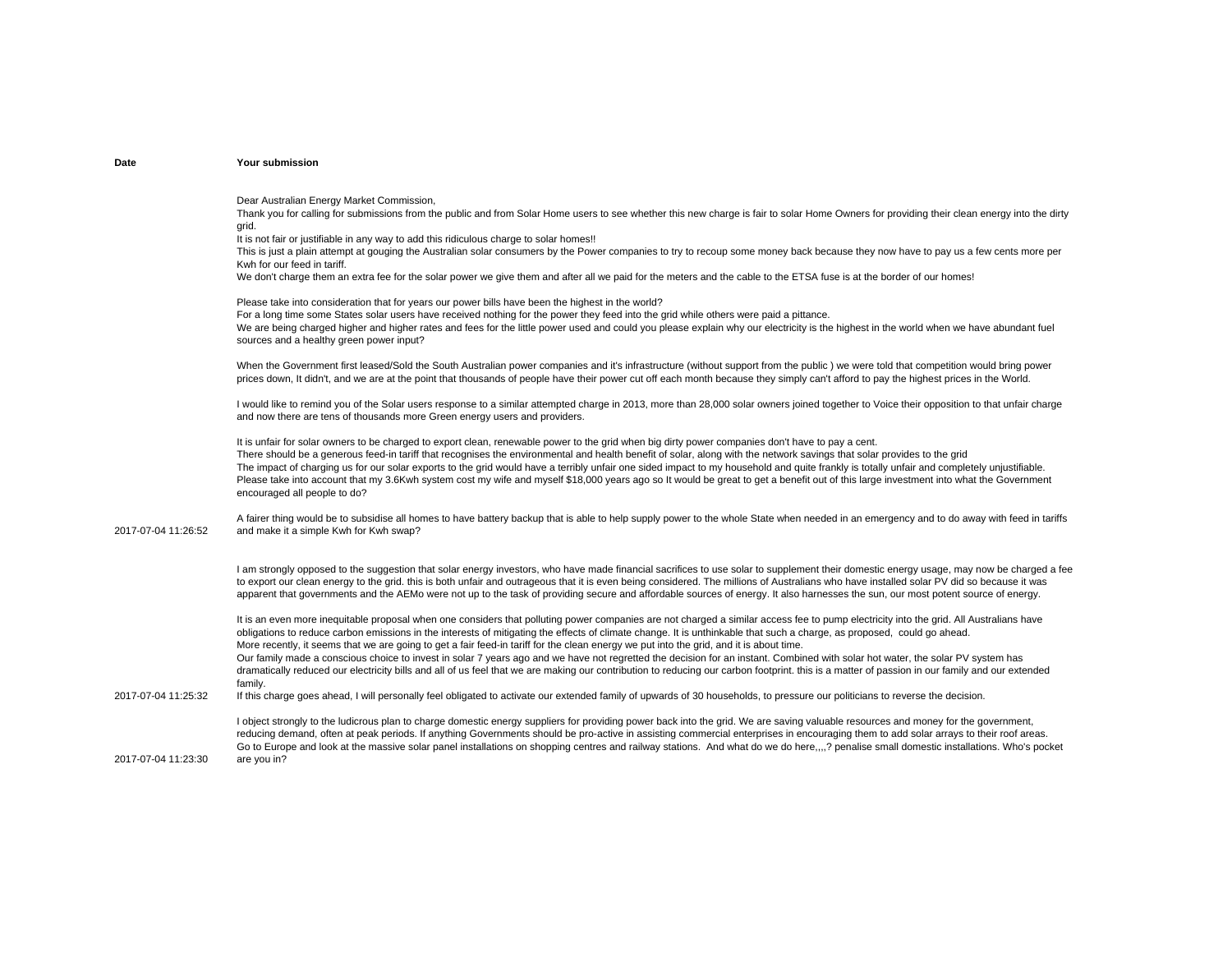| Date                                       | Your submission                                                                                                                                                                                                                                                                                                                                                                                                                                                                                                                                                                                                                                                                                                                                                                                                                                                                                                                                                                                                                                                                                                                                                                                                                                                                                                                                                                                                                                                                                                                               |
|--------------------------------------------|-----------------------------------------------------------------------------------------------------------------------------------------------------------------------------------------------------------------------------------------------------------------------------------------------------------------------------------------------------------------------------------------------------------------------------------------------------------------------------------------------------------------------------------------------------------------------------------------------------------------------------------------------------------------------------------------------------------------------------------------------------------------------------------------------------------------------------------------------------------------------------------------------------------------------------------------------------------------------------------------------------------------------------------------------------------------------------------------------------------------------------------------------------------------------------------------------------------------------------------------------------------------------------------------------------------------------------------------------------------------------------------------------------------------------------------------------------------------------------------------------------------------------------------------------|
| 2017-07-04 11:13:03<br>2017-07-04 11:11:24 | I installed Solar Panels for a few reasons To help the environment, Try and cut my forever increasing living expenses down due to the greedy lying candidates that promised to support<br>Australia in State and Federal Government who are continually increasing Power costs, fuel costs, taxes etc. and I could go on. To yet again put in place something to steal more<br>money off of the Australian people is Un-Australian, the amount of waste of money on extremely bad decisions by the State and Federal Government we hear of and don't hear of and you<br>want to lower yourselves to this to people helping out the environment and supplying the shortfall of power during summer from the power companies who couldn't keep up!!<br>Talk about shifting the goalposts, we're doing the power stations and retailers a favour now without paying for the privilege.                                                                                                                                                                                                                                                                                                                                                                                                                                                                                                                                                                                                                                                           |
|                                            | Our initial purchase of solar panels was to suppliment our power usage. We are a fully electric household. At the time we purchased some ten years ago we could not justify the payback<br>for our age but saw that this would assist the system which often experienced times of shortage of supply. It seems to make good sense to generate the power where it is needed and if<br>households can achieve this it surely helps the overall system. Its somewhat like farmers each bringing their produce to market to be shared among the community. Thus each solar<br>generator contributes to the need for power. Each solar generator has spent capital to this end. It may well be seen that this provision is seen by the major producer of power as robbing<br>them of income, but, the provision of power, as for water and transport, must be seen as service to and for the community not as amoney making business enterprise. It should be owned<br>by the people for the people. Power producers do not pay to provide power they get paid. So it should be for a solar household. And we only get paid for what we do not use. Perhaps the<br>feed in tarifff should reflect what the main producers charge. While we have only 1.5kWh system which cost us some \$7500, with current costs of power it has helped reduce our power<br>bill. Should this provision to reduced or taken away with a charge then we would seriously consider up grade of the system to become independent. There are also environmental issues. |
| 2017-07-04 11:10:14                        | Renewables, such as solar, must replace limited fuels. To invest in solar is to assist in the research of these resources.<br>I have a small solar system on my house which helps with my electricity usage. Anything above what I use is sent to the grid for 6cents kWh. (Which is nothing really) If I have to pay to<br>send to the grid what I don't use, then I will be happy to not send any back or even consider getting rid of my panels. You try to the the right thing and this is the thanks. Not happy at all.                                                                                                                                                                                                                                                                                                                                                                                                                                                                                                                                                                                                                                                                                                                                                                                                                                                                                                                                                                                                                  |
| 2017-07-04 11:08:25                        | Thankyou.<br>Householders and businesses that export excess electricity to the grid should not be charged for the "privilege". Already we are being paid a mere pittance for the power, but the power<br>companies charge a high price and make a good profit. Australia should be encouraging all forms of clean and green generation of electricity, as well as investigation large scale storage<br>options (batteries, hydro, ???). There is a problem with power generation and distribution being in private hands, where to only thought is maximum profit, not the greater good of the<br>whole of Australia, be it the general population or all businesses. We need more renewable sources of electricity if the world is going to overcome the human-induced part of global                                                                                                                                                                                                                                                                                                                                                                                                                                                                                                                                                                                                                                                                                                                                                        |
| 2017-07-04 11:07:45                        | warming.<br>I am absolutely flabbergasted by the lazy negative attitude to renewable energy production by individuals that this federal govt. has. It is appalling. They are not thinking of the people and<br>the ongoing increases to costs we face. They are instead thinking of cowtowing to the coal and gas fracking companies. It totally defies logic, is irresponsible and reckless for future                                                                                                                                                                                                                                                                                                                                                                                                                                                                                                                                                                                                                                                                                                                                                                                                                                                                                                                                                                                                                                                                                                                                       |
| 2017-07-04 11:06:18                        | generations. They are so dumb they don't even believe in Climate Change.<br>I strongly object to any extra charges on anyone with solar panels. This is a total disgrace and should be strongly condemned. Many people have borrowed money to finance solar systems<br>and are still paying interest on this. This nex tax will slow down investment in future renewable energy and create more toxic pollution in this country. We should be leading the world in<br>renewable technology, but instead we are falling further behind because of corrupt governments and greedy currupt power companies. Quarry Australia which is rapidly becoming owned                                                                                                                                                                                                                                                                                                                                                                                                                                                                                                                                                                                                                                                                                                                                                                                                                                                                                     |
| 2017-07-04 10:56:31                        | by foreign companies and foreign governments is going backwards at a rapid rate.<br>Solar producers should be PAID a fair price for the energy that provide, not charged. All energy policy should provide incentives for renewables and discourage fossil fuels and nuclear                                                                                                                                                                                                                                                                                                                                                                                                                                                                                                                                                                                                                                                                                                                                                                                                                                                                                                                                                                                                                                                                                                                                                                                                                                                                  |
| 2017-07-04 10:42:07                        | power.                                                                                                                                                                                                                                                                                                                                                                                                                                                                                                                                                                                                                                                                                                                                                                                                                                                                                                                                                                                                                                                                                                                                                                                                                                                                                                                                                                                                                                                                                                                                        |
| 2017-07-04 10:41:24                        | It is unfair to charge for solar owners to be charged to export clean energy<br>It is unfair for solar owners to be charged to export clean, renewable power to the grid when big dirty power companies don't have to pay a cent. There should be a fair feed-in tariff that<br>recognises the environmental and health benefit of solar, along with the network savings that solar provides to the grid. And what about the increased costs to households this will create. A                                                                                                                                                                                                                                                                                                                                                                                                                                                                                                                                                                                                                                                                                                                                                                                                                                                                                                                                                                                                                                                                |
| 2017-07-04 10:31:07                        | BAD IDEA, WAKE UP AND DO SOMETHING FOR FUTURE GOOD FOR A CHANGE.<br>Dear AEMC<br>I am astonished and aghast that consideration is being given to charging home solar owners to provide clean energy to the electricity grid.<br>The playing field is already tilted heavily in favour of the major electricity suppliers. It is outrageous for them to suggest that further advantages need to be given to them.<br>It this suggestion is carried through I feel very strongly that that small solar owners will be being heavily penalised for the failure of successive governments to establish a price on carbon<br>leading to a lack of investment and a hike in prices.                                                                                                                                                                                                                                                                                                                                                                                                                                                                                                                                                                                                                                                                                                                                                                                                                                                                 |
|                                            | It would be grossly unfair to allow the major electricity producers to further gouge small solar owners by letting them levy another charge for the already ridiculously cheap power that they<br>collect from those small owners.                                                                                                                                                                                                                                                                                                                                                                                                                                                                                                                                                                                                                                                                                                                                                                                                                                                                                                                                                                                                                                                                                                                                                                                                                                                                                                            |
| 2017-07-04 10:24:06                        | One suspects that the major electricity producers are interested in discouraging people from installing new solar panels for, allowing this charge to be introduced, along with the unfairly<br>low feed in tariff, will start to make the installation of new PV systems increasingly uneconomic for would be small solar system owners.                                                                                                                                                                                                                                                                                                                                                                                                                                                                                                                                                                                                                                                                                                                                                                                                                                                                                                                                                                                                                                                                                                                                                                                                     |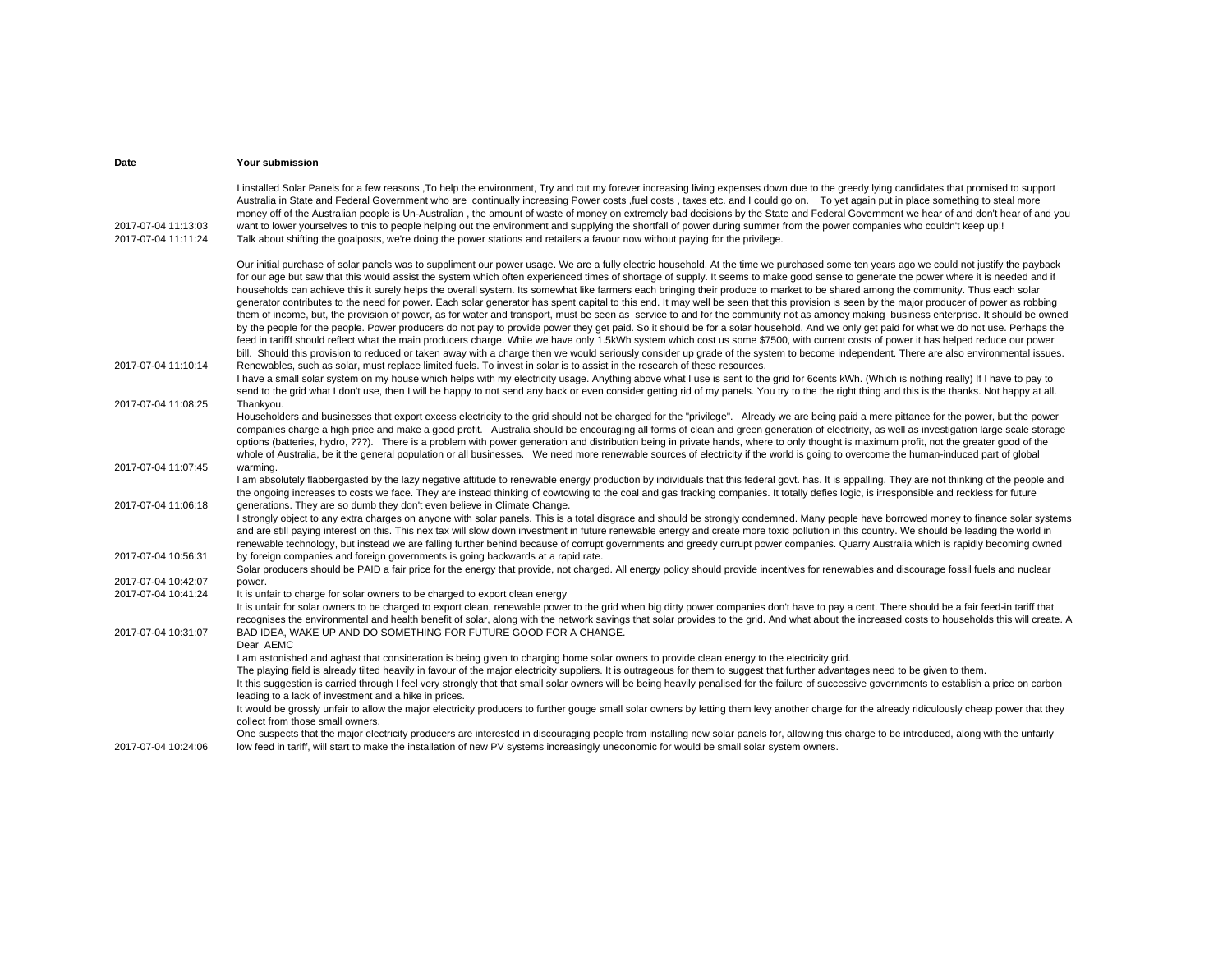I strongly object to ANY charges being imposed upon householders or businesses for solar feed-in to the grid. I am a property owner and struggling pensioner. Yet, I made a personal investment in solar panels because I believe in making a difference to our clean energy future.

Clean energy is the way of the future. It is beyond time that we, in Australia, fully harnessed the benefits of solar energy, while phasing out fossil fuels and embracing our shared global responsibility towards climate change.

Indeed, if it weren't for the imposition of mining companies and weak politicians, Australia could have ... and should have ... well and truly made the required transition by this point in history. Instead, to their credit, Denmark leads the way. What an embarrassment to past and present leaders in Australian Government, who have failed us all.

Despite the outstanding benefits of solar energy and the ability to fully utilise this as the main source of energy in our sun-drenched country, no Government body has seen fit to ensure that every Australian can share in the benefits of this source of cheap power.

Shame on those who have thwarted true progress! Clearly, ambitious politicians would rather reap whatever short-term benefits availed to them by supporting mining giants than to create a sustainable future for all Australians.

A wide range of Australia's most basic and crucial infrastructure has been taken over by private companies, including the energy market. As predicted, Australian residents are now held to ransom for everyday requirements

The Australian Energy Market Commission (AEMC) do not have a supportable case for shutting down incentive to the solar industry nor for charging householders or business owners for solar feed-in energy to the grid. It is entirely inconceivable that Australians who have taken responsible steps towards a sustainable future should be penalised for contributing to clean energy and to sustainable job creation!

## Dear AEMC,

Thank you for the opportunity to provide a submission on whether or not solar owners should be charged for feeding their electricity back to the grid. For the following reasons I do not think that solar owners should be charged:

1. They are providing clean, renewable energy. They should be thanked for doing this, not charged.

2. This charge is being suggested to cover the costs of providing inertia services and dealing with blackouts. In relation to the former point, it is vital that we move to renewable energy and stop relying on fossil fuels. You should be encouraging this, including if necessary absorbing costs to support a vital, fledgling industry. This is what tax payers money is for. In relation to the latter point, although the AEMC's report argued that the South Australian blackout was caused by renewable energy, it became clear later that in fact a lot of generation capacity was lost because of the transmission failure, which can happen with any generation technology. It is likely that decentralised energy solutions such as solar with battery storage and micro-grids will increase the resilience of the energy network. One cause of blackouts is extreme weather. Extreme weather will become more of a problem as climate change impacts increase, making it in the AEMC's interests and within its stated objectives to take steps to support renewable energy.

3. This charge is not in line with AEMC's stated objective to 'promote efficient, reliable and secure energy markets which serve the long-term interests of consumers'. Community owned solar energy is an efficient and secure way to provide power because it is not owned by foreign companies or by for profit companies but by people with an interest in their community having a good power source. It is in our long term interests as we urgently need to move to clean, renewable energy if we are to avoid catastrophic global warming. As a key player in this market you should be doing everything you can to bring this about. Instead you are suggesting charging solar owners, while power companies using fossil fuels do not have to pay anything.

4. The AEMC's strategic priorities include strengthening consumer participation and empowering consumers who benefit from and contribute to the energy market. Charging solar owners will reduce participation and be disempowering.

5. The AEMC's market priorities include providing predictable regulatory arrangements, however it is again considering changing the arrangements for solar owners. The AEMC already tried to introduce a similar charge in 2013. This creates uncertainty for people who are deciding whether or not to invest in solar.

I know people who have put on rooftop solar because they wanted to be part of the solution and to do something practical about climate change. However it is currently a large investment, because installation is expensive. Charging solar owners and creating uncertainty by changing the rules will make people less likely to move to solar power. I ask you to please reconsider this charge and instead support solar owners and producers.

2017-07-04 09:56:58 Ensure a fair feed-in tariff that recognises the environmental and health benefits of solar. Solar produces network savings to the grid

2017-07-04 09:56:40A solar charge is totally unfair!!!! I saved up from my pension and had solar installed so that my costs for electricity supply would be less. If this would happen I would save again for a battery and take me off grid.

2017-07-04 10:09:49

2017-07-04 09:59:30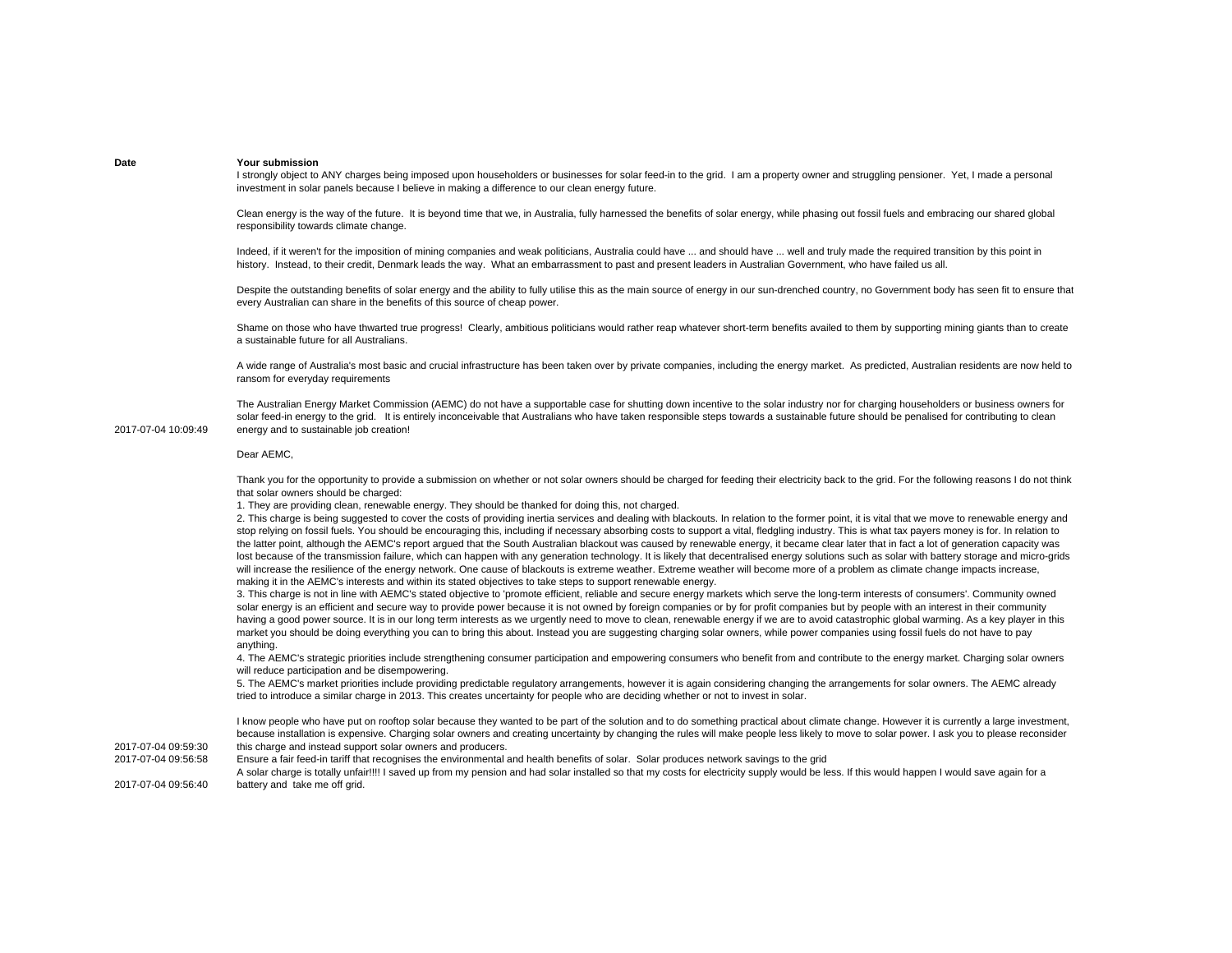| Date                                       | Your submission                                                                                                                                                                                                                                                                                                                                                                                                                                                                                                                                                                                                                                                                                                                                                                                                                                                                                                       |
|--------------------------------------------|-----------------------------------------------------------------------------------------------------------------------------------------------------------------------------------------------------------------------------------------------------------------------------------------------------------------------------------------------------------------------------------------------------------------------------------------------------------------------------------------------------------------------------------------------------------------------------------------------------------------------------------------------------------------------------------------------------------------------------------------------------------------------------------------------------------------------------------------------------------------------------------------------------------------------|
| 2017-07-04 09:55:31                        | It is criminal that, as person who paid thousands to install solar panels on his roof, to make an environmental difference, should be even asked to pay to export my solar power to the grid.<br>We have gone from a situation, where I was producing power enough for my family, and being paid for the surplus, to a situation where I now will produce enough for my own needs and<br>being charged to export my surplus to the grid. I see that I am now being paid 10c per kw hourand that the power company is charging 55c /kw hour to others to use my power, This is<br>OBSCENE. Where is the incentive to do the right thing for our planet?                                                                                                                                                                                                                                                                |
|                                            | I have been using solar energy for a number of years now and find it incredibly disturbing that there is a suggestion that people like me will be charged for exporting power to the grid. I see<br>no authentic reason why this charge should be imposed. It is like making an investment and then being quaranteed a negative return. Imposing this charge will kill off investment by people                                                                                                                                                                                                                                                                                                                                                                                                                                                                                                                       |
| 2017-07-04 09:53:06                        | like me in renewable energy. I am strongly opposed to any charge being made for exporting energy to the grid.                                                                                                                                                                                                                                                                                                                                                                                                                                                                                                                                                                                                                                                                                                                                                                                                         |
| 2017-07-04 09:51:38<br>2017-07-04 09:49:11 | Its a blatant cash grab. There is no extra work involved in feed electricity into the grid so why should it have a charge attached to it. The power companies can keep their hands off.<br>Solar owners shouldn't be charged for supplying the grid with clean power that is contributing to the health of our planet.<br>I believe in a future for my family and any organisation that believes it has the right to charge a tax on solar energy provided by the sun and on a technology that mitigates climate changes<br>will have a short life span. I have largely invested in solar and and was responsible for building the Williamsdale Solar Farm. It is obvious to see how political donations from the coal<br>industry to the two main political parties end in poor policies like this. How many thousands of Australians will have their returns in solar diminished by backward thinking organisations |
| 2017-07-04 09:47:14                        | such as AEMC.                                                                                                                                                                                                                                                                                                                                                                                                                                                                                                                                                                                                                                                                                                                                                                                                                                                                                                         |
|                                            | I support solar because it provides zero emissions power, reduce household electricity costs, strengthens the grid and reduces some pressure points on the electricity grid.<br>It is unfair for solar owners to be charged to export clean, renewable power to the grid when large carbon intensive power companies don't have to pay.<br>AEMC needs to understand that most Australian want a clean - zero carbon electricity grid to play our part in trying to create a safe climate.<br>Households like my have added solar at considerable expense, to reduce carbon emissions. AEMC needs to prioritise and support low carbon electricity productions and smart networks -                                                                                                                                                                                                                                    |
|                                            | not place barriers on low carbon generation such as roof top solar.<br>AEMC fundamentally needs a rule change to mandate AEMC to reduce carbon emissions and support decentralised networks, with smart and efficient management of the grid.<br>AEMC is simply using its existing 'narrow' market rules to protect existing generators and their networks profits at the expense of all electricity consumers.<br>Wake up! The future is 100% renewable energy for Australia. 100% renewables will be better for our economy, employment, air quality (reduced air-pollution fromparticulates and other<br>nasty emissions) and of course for reducing greenhouse gas emissions.                                                                                                                                                                                                                                     |
| 2017-07-04 09:46:09                        | AEMC needs to instruct and encourage all States to provide a fair feed-in tariff that recognises the environmental and health benefit of solar, along with the network savings that solar<br>provides to the grid.<br>To whom it may concern,                                                                                                                                                                                                                                                                                                                                                                                                                                                                                                                                                                                                                                                                         |
|                                            | We are alarmed to hear that, despite the clear feedback provided by the public in 2013, some people are still considering charging solar owners to export their power to the grid. Needless<br>to say that, if we want to change something, people should get more money for what they feed in, and not the other way around.                                                                                                                                                                                                                                                                                                                                                                                                                                                                                                                                                                                         |
|                                            | It is unfair for solar owners to be charged to export clean, renewable power to the grid when big dirty power companies don't have to pay a cent and are given discounts on coal paid for<br>with taxpayers' money.                                                                                                                                                                                                                                                                                                                                                                                                                                                                                                                                                                                                                                                                                                   |
|                                            | As I said above, there should be a fair feed-in tariff that recognises the environmental and health benefit of solar, along with the network savings that solar provides to the grid, so you<br>should compensate solar owners more AND tax polluters more.                                                                                                                                                                                                                                                                                                                                                                                                                                                                                                                                                                                                                                                           |
|                                            | It's 2017, and the public knows that solar generation and renewable energy in general are the future, and are already the smartest investment in terms of jobs, environmental impact, and<br>value for money.                                                                                                                                                                                                                                                                                                                                                                                                                                                                                                                                                                                                                                                                                                         |
| 2017-07-04 09:44:30                        | I trust that your commission will make the right choice for solar owners, for taxpayers, for Australia's sustained prosperity, for the environment that said prosperity is inextricably linked to,<br>and last but not least for our children's future. I can't even conceive of anyone ignoring all that to appease some fossil fuel dinosaur's greed. Can you?<br>I find it inconceivable that people who attempt to assist in improvement of the global and local environment by spending their own not insignificant money to install solar generation, should                                                                                                                                                                                                                                                                                                                                                    |
|                                            | be charged for doing so. Your logic escapes me entirely, especially when solar generation has proven itself a saviour for the grid during the last summer heatwaves by removing load from<br>the big generating plants. As if paying an insignificant return on the power generated is not enough of an insult, your consideration of a charge on such households illustrates just how out of<br>touch you are with the public.                                                                                                                                                                                                                                                                                                                                                                                                                                                                                       |
| 2017-07-04 09:40:37                        | I believe your prime task is to give greater consideration to government policies which subsidise fossil fuel extraction and use of such fuels, the disgraceful situation with gas exports being<br>more important than ensuring domestic supply and certainty, the sluggardly approach to development of renewables and environmentally sound technologies.<br>Finally, I believe you must embrace, by the public, the input of solar generated electricity not penalise it.                                                                                                                                                                                                                                                                                                                                                                                                                                         |
|                                            |                                                                                                                                                                                                                                                                                                                                                                                                                                                                                                                                                                                                                                                                                                                                                                                                                                                                                                                       |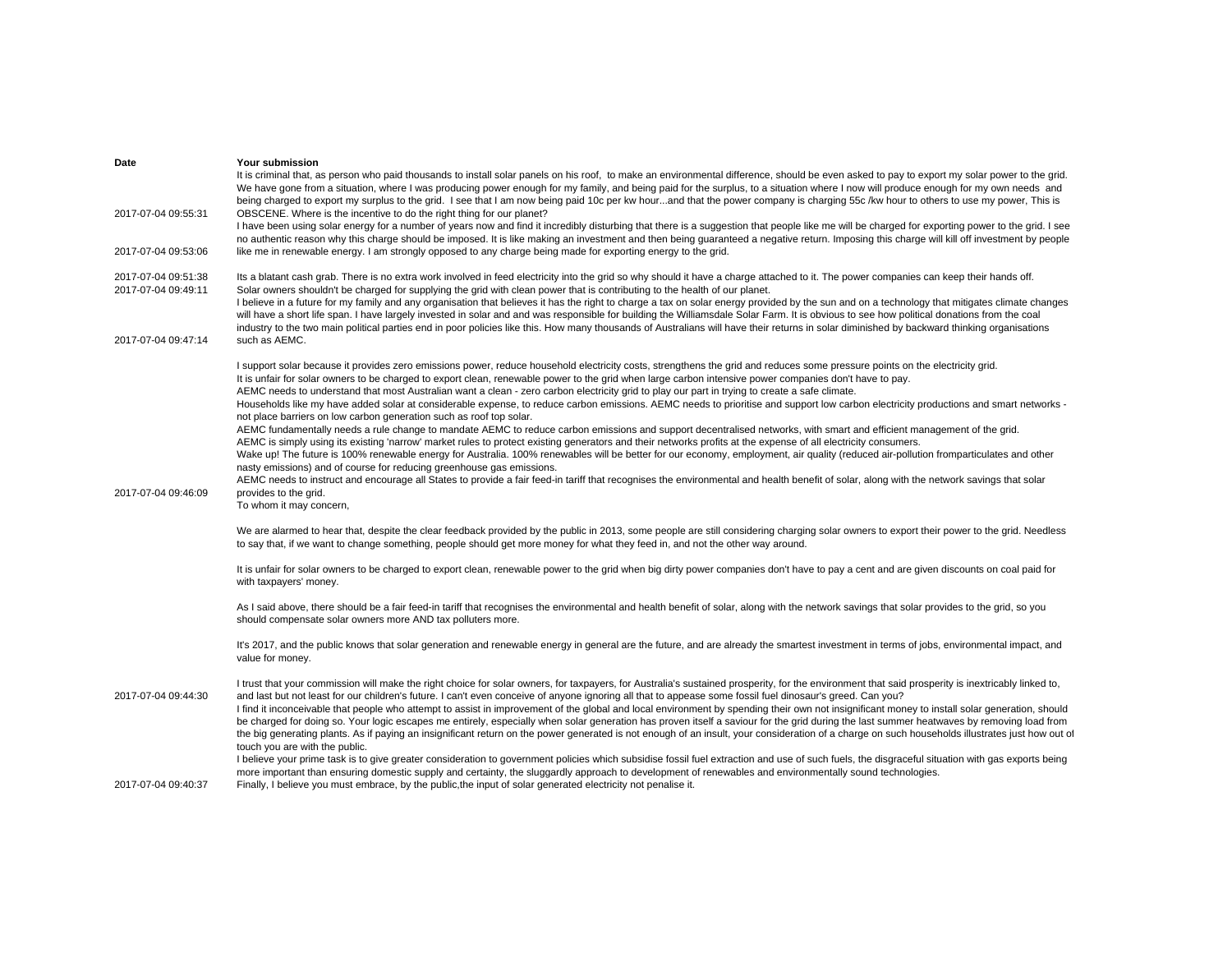| Date                | Your submission                                                                                                                                                                                  |
|---------------------|--------------------------------------------------------------------------------------------------------------------------------------------------------------------------------------------------|
| 2017-07-04 09:37:57 | I work installing solar and other renewables and believe everyone should be encouraged and not penalised for contributing to the national grid!                                                  |
|                     | I would never have installed solar panels if I had known that this is how we would be treated                                                                                                    |
|                     | after the rebate expired. That time period only covered the cost of installation now was going to be the time to actually reap the rewards and make an impact on our energy costs, while         |
|                     | doing our bit for the environment. Australia is living in the past it is no longer the lucky country. We should not be penalised for producing clean energy. As usual it is all about profit for |
| 2017-07-04 09:32:01 | the big companies!                                                                                                                                                                               |
| 2017-07-04 09:27:45 | This is unbelievable, We are being ripped off, this gives you more incentive to buy battery storage and then disconnect from the grid full stop.                                                 |
|                     | We like many other residents and businesses, with the encouragement of the Government, put solar on our premises to safeguard against a possible energy crisis and an increase in                |
|                     | electricity prices and to ensure as pensioners that our electricity account could be controlled while being environmentally friendly and to ensure the environment for our children and          |
|                     | grandchildren and future generations.                                                                                                                                                            |
|                     |                                                                                                                                                                                                  |
|                     | The electricity companies have been allowed to erode our feed in tariff by increasing the cost of electricity, not only to us but every electricity user. I perceive that this money is going    |
|                     | overseas and not being reinvested in this country.                                                                                                                                               |
|                     |                                                                                                                                                                                                  |
|                     | We can learn a lot from New Zealand who are far ahead of us in their plight for renewable energy and their government controls of such.                                                          |
|                     |                                                                                                                                                                                                  |
| 2017-07-04 09:27:13 | There is a very interesting article to read in The Sydney Morning Herald dated 23/3/2015 on power distributors in Victoria.                                                                      |
|                     | Solar power allows electricity to be generated and distributed locally and thus saves on distribution costs and loss from being transmitted over long distances. We are pensioners with a        |
|                     | very modest 1kw solar system which nevertheless does contribute to the grid. We already pay a "solar meter" charge and do not wish to be further penalised for contributing to Australia's       |
| 2017-07-04 09:24:26 | carbon reduction target.                                                                                                                                                                         |
|                     | Thank you for this opportunity to make comment. As a householder with solar panels to reduce my household bills and to reduce my carbon footprint, I think the impost of a payment to            |
|                     | allow my clean energy to go back to the grid is grossly unfair, immature and unAustralian.                                                                                                       |
|                     |                                                                                                                                                                                                  |
|                     | I am sick of propping up dirty energy providers who refuse to capitalise on renewable energy so they can continue to find ways to hit the consumer with new costs.                               |
| 2017-07-04 09:20:21 | People with solar energy need to be rewarded to send clean energy back to the grid.                                                                                                              |
|                     | To whom it may concern,                                                                                                                                                                          |
|                     | I am a the owner of solar panels and I believe it to be unfair to add a charge to solar owners for feeding back into the grid. The energy we feed in is clean and renewable. Big dirty power     |
|                     | companies don't pay anything.                                                                                                                                                                    |
|                     |                                                                                                                                                                                                  |
|                     | We demand a fair feed in tariff that recognises the environmental and health benefit of solar along with the network savings that solar provides to the grid.                                    |
|                     |                                                                                                                                                                                                  |
|                     | Households are under extreme pressure to keep up with living expenses. This is the time to support solar panels users for all the positive things they do for this country, not slap an yet      |
|                     | another charge.                                                                                                                                                                                  |
|                     |                                                                                                                                                                                                  |
|                     | Please consider what is truly important for the future of this country and the planet. Many of us will have grandchildren and generations to follow them and we must fight to provide them       |
|                     | with a healthy planet. You have the power to make a difference. Please think from the heart about what is really important to you.                                                               |
|                     |                                                                                                                                                                                                  |
| 2017-07-04 09:13:48 | For the love of the planet and the people who live on it.                                                                                                                                        |
|                     | We have installed solar which reduces our power bill slightly, but is in part our contribution to sustainability.                                                                                |
|                     | We are on a small pension and any increases on top of the WA governments new charges will impact heavily on our household budget. It is not the solution to the problem, but just another        |
|                     | bandaid to show that something is being done; rather than look for a long term solution.                                                                                                         |
|                     | It is not fair for solar owners to be charged to export clean power to the grid when power utility companies don't have to pay, which denotes an unfair bias                                     |
| 2017-07-04 09:10:09 | There should be a fair feed-in tariff that recognises the environmental and health benefits of solar.                                                                                            |
|                     |                                                                                                                                                                                                  |
|                     | To the AEMC,                                                                                                                                                                                     |
|                     |                                                                                                                                                                                                  |
|                     | It is unfair for solar owners to be charged to export clean, renewable power to the grid when big power companies don't have to pay a cent. There should be a fair feed-in tariff that           |
|                     | recognises the environmental and health benefit of solar, along with the network savings that solar provides to the grid. I installed solar two years ago, when batteries become more            |
|                     | economic I will stop feeding to the grid, in the interim, the community benefits from what I don't use at a very good price. If you charge to feed you should pay the going rate for usage. We   |
| 2017-07-04 09:07:49 | have one life and one planet, we should use them both wisely, this is why I use solar. I am a father of six and any extra costs to my household have a big impact on our standard of living.     |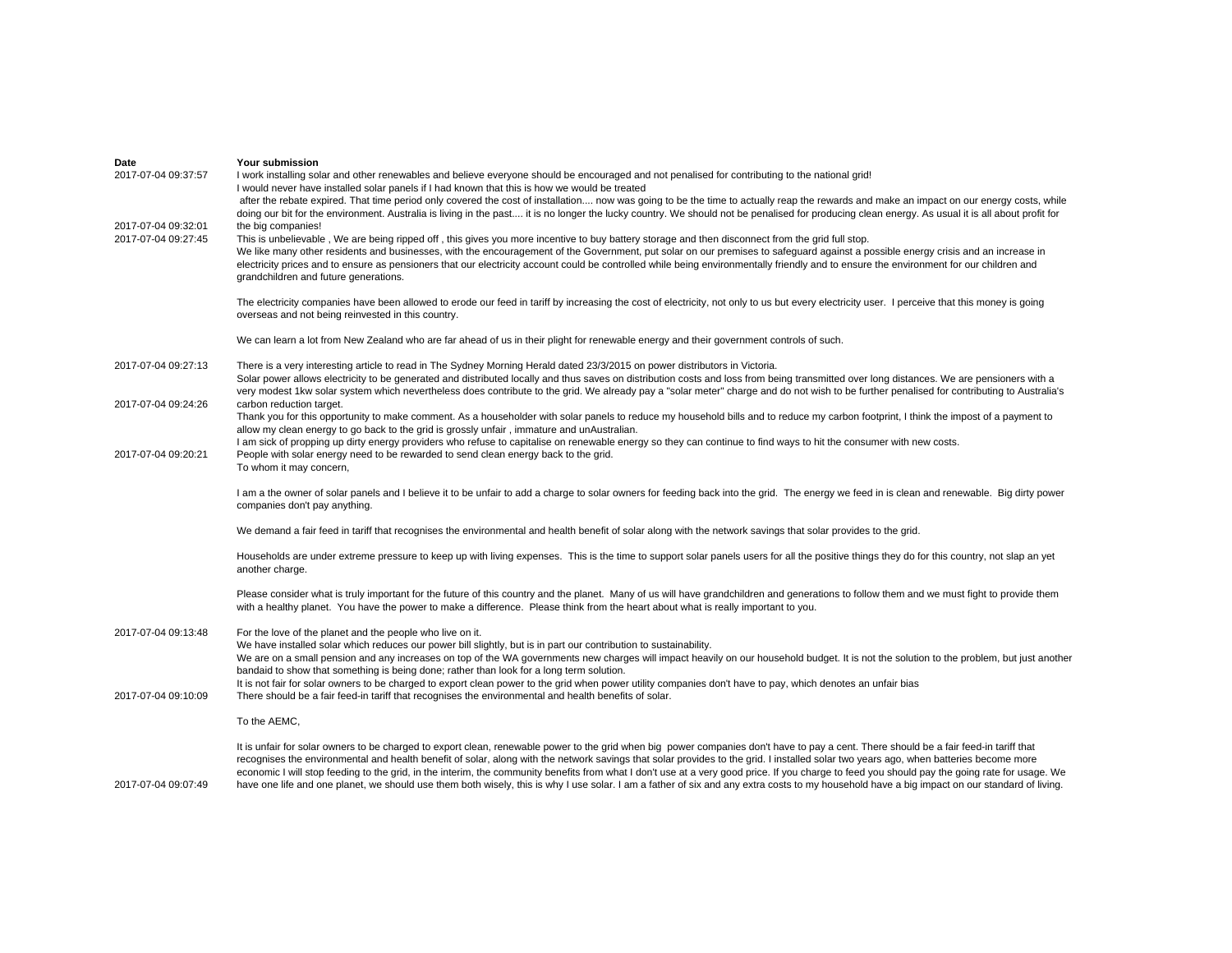| Date                | Your submission                                                                                                                                                                                     |
|---------------------|-----------------------------------------------------------------------------------------------------------------------------------------------------------------------------------------------------|
|                     | With increasing disruption of Australian lifestyle likely from climate change it is essential we all make whatever efforts we can to limit and reduce the effects of burning fossil fuels. For this |
|                     | reason we have installed solar panels to provide for our own use while exporting any excess power to the grid to help others in need of clean power.                                                |
|                     | Additionally, the feedin tarrif I receive helps me pay for the solar system while lowering my over-all electricity bills.                                                                           |
| 2017-07-04 09:07:32 | The idea of charging me for supplying clean sustainable electricity to the grid is absolutely outrageous.                                                                                           |
|                     | It is verywrong to charge owners of solar PV to export clean renewable power to the grid. Especially when the big producers of polluting fossil fuel power do not have to pay.                      |
|                     | This makes no sense when we need to encourage the production of renewable energy in order to reduce emmissions and meet our commitments to the Paris Agreement.                                     |
|                     | We need a fair feed-in tariff which recognises the benefits to both health and environment and the network savings which solar provides to the grid.                                                |
|                     | We chose to install rooftop solar because, like many householders we were looking for savings in electricity bills but also because we wanted to take responsibility for reducing our own           |
|                     | emissions.                                                                                                                                                                                          |
| 2017-07-04 09:03:38 | Charging householders to export to the grid would quite wrongly increase our electricity bills and deter investment in this beneficial and responsble form of power generation.                     |
|                     |                                                                                                                                                                                                     |
|                     | Dear Sir/Madam.                                                                                                                                                                                     |
|                     | I installed solar to reduce my power bills but also to contribute to reducing the need to build more polluting power stations by feeding power back into the grid. If enough of                     |
|                     | us did this, the benefits would be many, including reduced greenhouse gases, reduced respiratory illness as a result of air pollution from burning coal and reduced need for massive                |
|                     | investments in infrastructure.                                                                                                                                                                      |
|                     | Any charge imposed on me for generating power would mean that It would be better for me to disconnect my solar system with the current tiny input tariff. The input tariff                          |
|                     | needs to be lifted to at least to the IPART recommendation and preferably to at least 25 cents to encourage more people to invest in solar with all its environmental benefits.                     |
|                     | Apart from that it is simply unfair to charge owners of solar installations who have already invested substantial amounts, provided employment and reduced environmental                            |
|                     | pollution to the benefit of all.                                                                                                                                                                    |
| 2017-07-04 09:02:21 | Thank you for considering this submission.                                                                                                                                                          |
|                     | I strongly object to having to pay input fees for power to go into the grid. As a 91 year old individual, part pensioner, I feel extremely disadvantaged by this proposal. Why should I have        |
| 2017-07-04 08:58:12 | to pay input fees when others with far more resources are exempt.                                                                                                                                   |
|                     |                                                                                                                                                                                                     |
|                     | Why should people who try to do the right thing for the environment be punished by charging for their solar exports to the grid? That's just wrong, it sends the wrong message to the world.        |
| 2017-07-04 08:57:32 | Here in South Australia, where we pay the highest electricity charges in the world, struggle enough. The impact on my household will just make my life even harder.                                 |
|                     | I have a small array of roof top solar - as a concerned citizen trying to do my bit towards driving a demand for clean energy. I have seen big business -<br>and Murdock Press                      |
|                     | totally disrupt attempts by government policy to support clean energy production.                                                                                                                   |
|                     | Please don't punish concerned households with another tax because governments have not been strong enough to provide the community with a system of affordable and sustainable                      |
|                     |                                                                                                                                                                                                     |
| 2017-07-04 08:56:12 | energy in a country with the best environment for renewables in the world                                                                                                                           |
| 2017-07-04 08:55:17 | This does not make sense. When everyone is trying to use renewable energy you are trying to penalising them                                                                                         |
|                     |                                                                                                                                                                                                     |
|                     |                                                                                                                                                                                                     |
|                     | The electricity companies are using the electricity i produce from the panels i installed on my home. They then sell me back this electricity at a much higher price, so they are already           |
|                     | making money from my system. It is totally unfair and unaustralian to further attempt to gouge more money out of me with this attempt to put in place a new charge for using my electricity.        |
| 2017-07-04 08:47:25 | The electricity companies should be concentrating on improving their bottom line by rationalization of the exorbinant pay packets of the CEO's and improve their management structures.             |
|                     |                                                                                                                                                                                                     |
|                     | Clean energy is of major importance to me and the unfairness for solar owners to be charged to export clean, renewable power to the grid when old fashioned out-of-date dirty, power                |
|                     | companies don't have to pay a cent is not only unwise but dangerous to our health on this planet. There should be a fair feed-in tariff that encourages and recognises the environmental            |
| 2017-07-04 08:44:16 | health benefits of solar, together with network savings that solar provides to the grid. Please, look seriously at the considerations your decision make to our Australia, and the world.           |
|                     | Why do I get charged full rate for using the grid power, and I pay a service charge on top of that, I am told to pay for delivery but when I send my solar back I get a fraction of the incoming    |
|                     | charge and the power goes straight to my neighborhood to again be charged at full rate including a service charge. NOT FAIR, double dipping and I think this is driving people off grid to          |
| 2017-07-04 08:37:19 | the detriment of the future of the energy industry.!                                                                                                                                                |
|                     | I consider it unfair to be charged for exporting clean renewable power to the grid when the big power companies don't have to pay at all.                                                           |
|                     | We made the decision to put in solar panels, not only to save the environment but to help us manage on a limited income as we get older. I am 71 now and having manageable small                    |
| 2017-07-04 08:36:44 | electricity bills has been a godsend to our budget.                                                                                                                                                 |
|                     | It is unfair for solar owners to be charged to export clean, renewable power to the grid when big dirty power companies don't have to pay a cent                                                    |
| 2017-07-04 08:34:16 | There should be a fair feed-in tariff that recognises the environmental and health benefit of solar, along with the network savings that solar provides to the grid                                 |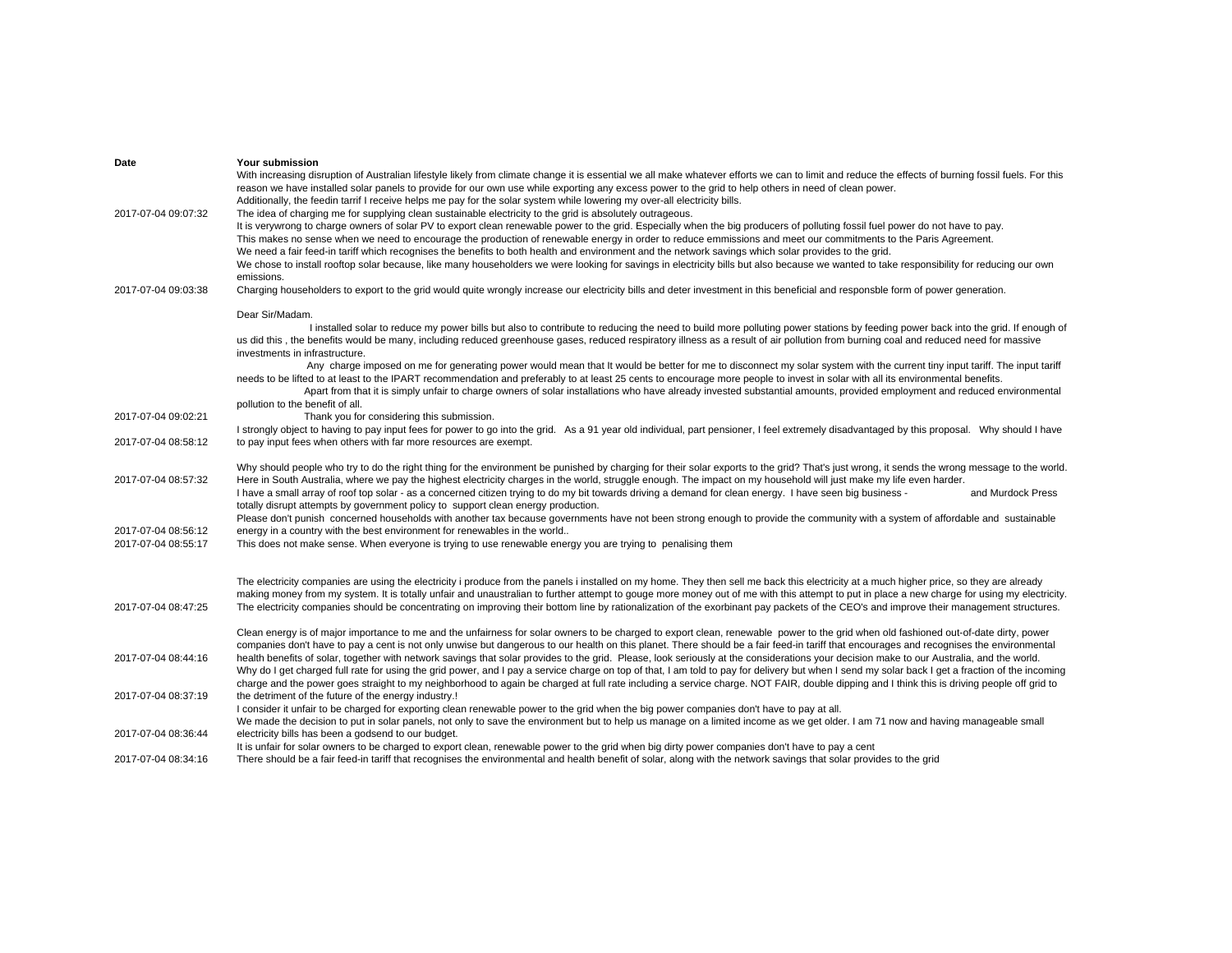| Date                                       | Your submission                                                                                                                                                                                                                                                                                                                                                                                                                                                                                                                                                                                                                                                                                                                                                                                                                                                                                                                                                                                |
|--------------------------------------------|------------------------------------------------------------------------------------------------------------------------------------------------------------------------------------------------------------------------------------------------------------------------------------------------------------------------------------------------------------------------------------------------------------------------------------------------------------------------------------------------------------------------------------------------------------------------------------------------------------------------------------------------------------------------------------------------------------------------------------------------------------------------------------------------------------------------------------------------------------------------------------------------------------------------------------------------------------------------------------------------|
| 2017-07-04 08:30:04                        | Solar owners shouldn't have to pay to feed their energy back to the grid -- especially when big coal and gas power stations don't have to pay a cent to export the energy they generate.<br>Allowing an unfair charge would punish Australian families who have done the right thing and are producing cheap sun-power for themselves and their neighbours to use locally.<br>We have invested in Solar Power and have been producing enough power to supply at least 3 homes for 5 years with zero emissions. I am disgusted that this proposal has even been<br>brought forward. Why do we have to suffer for the environmental crimes of large industrial polluters.<br>Dudes in suits, how about you grow up and get some ethics !!!!!!!<br>To the Australian Energy Market Commission<br>As a solar owner and retiree, I consider it a disgrace, inequitable and biased decision that I be charged for feeding electricity back into the solar grid when the big, non renewable suppliers |
|                                            | of energy such as coal and gas stations are not charged a cent to put energy into the solar grid.                                                                                                                                                                                                                                                                                                                                                                                                                                                                                                                                                                                                                                                                                                                                                                                                                                                                                              |
|                                            | It also greatly concerns me that other countries, such as Germany, Norway and Sweden, and even ACT here in Australia, who have considerably less sunshine than most of Australia, are<br>able to generate the majority of their energy needs from renewable resources and provide a reliable energy supply to their citizens.                                                                                                                                                                                                                                                                                                                                                                                                                                                                                                                                                                                                                                                                  |
|                                            | What does it say about Australia, when Saudi Arabia is investing in solar and also installing it in their country? when India and China are also investing heavily in solar and looking at<br>decreasing their use of coal?                                                                                                                                                                                                                                                                                                                                                                                                                                                                                                                                                                                                                                                                                                                                                                    |
|                                            | Sadly, it seems as though we are at least a decade behind in our thinking when it comes to generating energy, when we should be ahead, as our research scientists have made consistent<br>and significant breakthroughs in many areas of science. We need to be preparing for the future now.                                                                                                                                                                                                                                                                                                                                                                                                                                                                                                                                                                                                                                                                                                  |
| 2017-07-04 08:25:58                        | On a personal note, I installed solar panels at considerable cost to myself just before retiring in order to help contain my cost of living on a severely limited income as well as help provide<br>clean, renewable power and contribute to helping the environment.                                                                                                                                                                                                                                                                                                                                                                                                                                                                                                                                                                                                                                                                                                                          |
|                                            | The feed in tariff for clean, renewable energy is unfair.<br>For what purpose is it proposed?<br>To dissuade the public from becoming energy self sufficient.                                                                                                                                                                                                                                                                                                                                                                                                                                                                                                                                                                                                                                                                                                                                                                                                                                  |
|                                            | The system to create clean energy has a significant cost to the installer and their business model includes savings on costs to import from the grid as well as income from feed-in energy.                                                                                                                                                                                                                                                                                                                                                                                                                                                                                                                                                                                                                                                                                                                                                                                                    |
| 2017-07-04 08:20:37<br>2017-07-04 08:10:52 | Politicians are elected to represent the people, not to be enablers of<br>we are doing the world a favor by keeping the air clean so dont charge us for making power then give your pay packet a boost on our good deed<br>Clean sustainable rooftop solar helps us decarbonise the grid, provides grid support at peak summer periods and provides homeowners with an opportunity to invest in their own supply.<br>It's highly immoral to charge solar owners a fees in Tariff - and will only serve to drive solar owners off the grid permanently. I will vote with my feet and change my support political parties<br>that will legislate to ban such a move if the AEMC does not rule this charge out once and for all. At a time of stagnant wage growth and increasing household bills this is a completely<br>unjustified and unfair proposition.                                                                                                                                     |
| 2017-07-04 08:09:05                        | Thank you for your consideration<br>I think this is very unfair to charge solar owners again considering how high the cost was to put them on our homes in the first place. We did the to make it cheaper, but it is starting to                                                                                                                                                                                                                                                                                                                                                                                                                                                                                                                                                                                                                                                                                                                                                               |
| 2017-07-04 08:04:25                        | become ridiculous with someone trying to find a new charge to hit us with every year.<br>It is unfair and doesn't make sense that the government is considering charging people who generate clean energy, to feed the energy into the grid. Other informed governments around                                                                                                                                                                                                                                                                                                                                                                                                                                                                                                                                                                                                                                                                                                                 |
| 2017-07-04 08:03:16                        | the world are encouraging the use of clean solar energy and provide incentives for citizens and business to harness solar power. Solar producers should be paid a fair feed-in tariff and no<br>further charges. Please read the facts that are out there and stop supporting those who produce dirty power. Thanks in anticipation<br>I think this idea to charge solar owners to be charged for exporting the power generated from their solar panels to the grid is grossly unfair! We have spent money putting the panels on our<br>roof to save on our power bills and also because of the environmental benefits. Instead of solar owners being charged, they should actually be getting a higher feed in tariff too. If there is a<br>charge implemented, it would have been a waste of money even putting the panels on with that low feed-in tariff. Nobody will bother putting panels on their house if this happens.                                                                |
| 2017-07-04 08:02:38                        | Householders actually need more encouragement to have them instead of charges!                                                                                                                                                                                                                                                                                                                                                                                                                                                                                                                                                                                                                                                                                                                                                                                                                                                                                                                 |
| 2017-07-04 08:02:33                        | I call on the AEMC to demonstrate to me why their proposal is not a corrupt proposal. I want to know which right wing think tanks or coal industry groups are corrupting this organisation?<br>Why should we have to pay, it is unfair for solar owners to be charged to export clean, renewable power to the grid when big dirty power companies don't have to pay a cent<br>There should be a fair feed-in tariff that recognises the environmental and health benefit of solar, along with the network savings that solar provides to the grid.                                                                                                                                                                                                                                                                                                                                                                                                                                             |
| 2017-07-04 08:01:12                        | People are taking their own initiative for a number of reasons, be able to survive the price hikes of electricity, less impacts on our environment, less emissions.                                                                                                                                                                                                                                                                                                                                                                                                                                                                                                                                                                                                                                                                                                                                                                                                                            |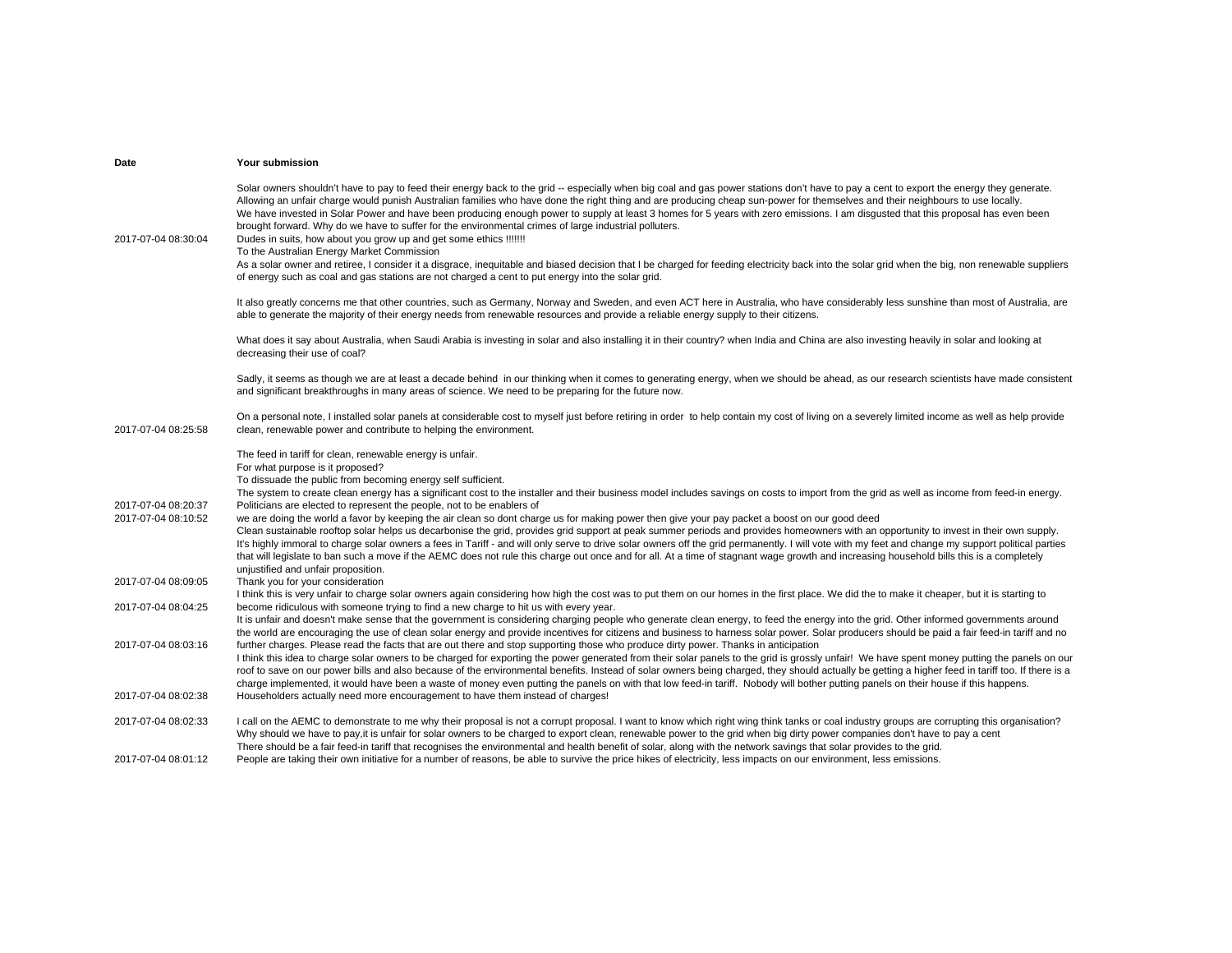| Date                | Your submission                                                                                                                                                                                                                                                                                                                                                                                                                                                                                                                                                                                                                                                                                                                                                                                                                                                                                                                                                                                                                                                                                                                                                                                                                                                                                                                                                                                                                                                                                     |
|---------------------|-----------------------------------------------------------------------------------------------------------------------------------------------------------------------------------------------------------------------------------------------------------------------------------------------------------------------------------------------------------------------------------------------------------------------------------------------------------------------------------------------------------------------------------------------------------------------------------------------------------------------------------------------------------------------------------------------------------------------------------------------------------------------------------------------------------------------------------------------------------------------------------------------------------------------------------------------------------------------------------------------------------------------------------------------------------------------------------------------------------------------------------------------------------------------------------------------------------------------------------------------------------------------------------------------------------------------------------------------------------------------------------------------------------------------------------------------------------------------------------------------------|
| 2017-07-04 08:00:47 | The power companies should be paying us to export our power to them not vice versa. I get 7 cents a kw/hr which Ergon on-sells to my neighbours for 25 cents a kw/hr.<br>On top of that they have introduced a raft of regular flat rate charges that never existed years ago plus raised the connection fees for solar astronomically.<br>It seems to me the power companies are already ripping solar owners off badly. When batteries get a bit cheaper I will install them and disconnect from the grid due to their rip-off charges.<br>We should be doing all we can to reduce our CO2 output so that global climate change can be minimised. At personal expense many Australians have put solar panels on their household<br>roofs to produce emission free power. This should be encouraged and supported. It saves power companies upgrading their generation capacity and network, thus reducing their costs.<br>This saving should be reflected in an increased PAYMENT for clean power exported to the grid, rather than an increased COST to households. I protest strongly at this unfair additional<br>cost being proposed, and ask that AEMC should look to ways of reducing the huge price spikes fossil fuel generators charge when renewable power is insufficient. Encouraging and<br>supporting energy storage facilities, combined with more renewable generation would lower our electricity costs as well as reduce emissions, and make our grid more secure and reliable. |
| 2017-07-04 07:58:48 | This is what must happen, and the sooner the better. Get on and do your job, for the good of all!<br>I'm frankly sick to death of seeing about charging Solar owners to feed back into the Grid. Whether it be the Federal or State Government or Power Companies, enough already! I live in                                                                                                                                                                                                                                                                                                                                                                                                                                                                                                                                                                                                                                                                                                                                                                                                                                                                                                                                                                                                                                                                                                                                                                                                        |
| 2017-07-04 07:53:06 | WA where I receive the feed in of under 8c, yet power is charged at over 24 c. Don't you think a 300 % mark up is enough?                                                                                                                                                                                                                                                                                                                                                                                                                                                                                                                                                                                                                                                                                                                                                                                                                                                                                                                                                                                                                                                                                                                                                                                                                                                                                                                                                                           |
| 2017-07-04 07:52:13 | The proposal that solar owners should be charged a fee to feed in electricity to the grid is bad policy and very unfair. Contributing clean renewable energy from rooftop solar is a significant<br>positive contribution that should be incentivised not discouraged with further charges. The price for feed in tariff should also be increased. Householders who invest in solar are making a<br>positive contribution to reducing emissions and slowing the need for more large power stations and provide many other positive benefits to the whole community.<br>I believe that we need to urgently move from fossil fuel power to renewables.<br>I believe I need to put my money behind my beliefs.<br>I have installed a solar array in my current home, and the previous one.<br>I am a self funding retiree and I need to budget carefully.                                                                                                                                                                                                                                                                                                                                                                                                                                                                                                                                                                                                                                              |
|                     | I believe it would be discriminatory to charge me, and other solar power installers, to export clean, renewable power to the grid when wealthy fossil fuel providers export climate changing,                                                                                                                                                                                                                                                                                                                                                                                                                                                                                                                                                                                                                                                                                                                                                                                                                                                                                                                                                                                                                                                                                                                                                                                                                                                                                                       |
| 2017-07-04 07:43:52 | unsustainable power without such a charge.<br>I believe we need to act NOW for a liveable planet for humans and other animals.<br>Dear Madam, dear Sir,                                                                                                                                                                                                                                                                                                                                                                                                                                                                                                                                                                                                                                                                                                                                                                                                                                                                                                                                                                                                                                                                                                                                                                                                                                                                                                                                             |
| 2017-07-04 07:37:59 | it is entirely ufair to charge solar power users for exporting to the grid. They often supply much needed energy to the grid and are being punished for doing so. Why is Australia choosing to<br>be so backward when many countries go solar quite successfully? Please do not chare solar owners.                                                                                                                                                                                                                                                                                                                                                                                                                                                                                                                                                                                                                                                                                                                                                                                                                                                                                                                                                                                                                                                                                                                                                                                                 |
|                     | What a cheek. I would think that that taxing polluters like smokers would be an incentive to use clean energy, the same way that if you are a smoker you tax cigarettes you give people<br>incentives to get off the smokes by providing patches in hospitals ,and as an insurer you value those and further recognise those who do not smoke as a better bet than those who do smo<br>ke<br>But I digress we put in money in solar power because it is clean.We are still paying it off and we may look at battery storage further investing in clean energy, we do not want to support                                                                                                                                                                                                                                                                                                                                                                                                                                                                                                                                                                                                                                                                                                                                                                                                                                                                                                            |
| 2017-07-04 06:43:55 | coal, but I am sure that ther will be another zlug to make uz support dirty polluters, because we cannot all come on board to all contribute to clean energy production. Its a no brainer<br>It is unfair for solar owners to be charged to export clean, renewable power to the grid when big dirty power companies don't have to pay a cent                                                                                                                                                                                                                                                                                                                                                                                                                                                                                                                                                                                                                                                                                                                                                                                                                                                                                                                                                                                                                                                                                                                                                       |
| 2017-07-04 06:36:18 | There should be a fair feed-in tariff that recognises the environmental and health benefit of solar, along with the network savings that solar provides to the grid                                                                                                                                                                                                                                                                                                                                                                                                                                                                                                                                                                                                                                                                                                                                                                                                                                                                                                                                                                                                                                                                                                                                                                                                                                                                                                                                 |
|                     | TO AEMC                                                                                                                                                                                                                                                                                                                                                                                                                                                                                                                                                                                                                                                                                                                                                                                                                                                                                                                                                                                                                                                                                                                                                                                                                                                                                                                                                                                                                                                                                             |
|                     | I am pleased that AEMC is proposing to pay people who have paid probably large amounts of money to add solar panels to their households.<br>These are forward-thinking individuals who, and realised that governments were dithering in their approach to energy policy and who needed to reduce their power bills as soon as<br>possible.                                                                                                                                                                                                                                                                                                                                                                                                                                                                                                                                                                                                                                                                                                                                                                                                                                                                                                                                                                                                                                                                                                                                                          |
|                     | The proposal by AEMC to make energy companies rebate an amount equal to the retail figure charged to consumers for their electricity will make the citizen suppliers energy-neutral.                                                                                                                                                                                                                                                                                                                                                                                                                                                                                                                                                                                                                                                                                                                                                                                                                                                                                                                                                                                                                                                                                                                                                                                                                                                                                                                |
|                     | I congratulate AEMC for such a ground-breaking policy in this complex environment.                                                                                                                                                                                                                                                                                                                                                                                                                                                                                                                                                                                                                                                                                                                                                                                                                                                                                                                                                                                                                                                                                                                                                                                                                                                                                                                                                                                                                  |
|                     | Of course, charging citizen consumers to add kilowatts to the suppliers' grid will only discourage people from installing solar power to their homes - this is obvious to all educated people.                                                                                                                                                                                                                                                                                                                                                                                                                                                                                                                                                                                                                                                                                                                                                                                                                                                                                                                                                                                                                                                                                                                                                                                                                                                                                                      |
| 2017-07-04 06:17:17 | Thank you for your time                                                                                                                                                                                                                                                                                                                                                                                                                                                                                                                                                                                                                                                                                                                                                                                                                                                                                                                                                                                                                                                                                                                                                                                                                                                                                                                                                                                                                                                                             |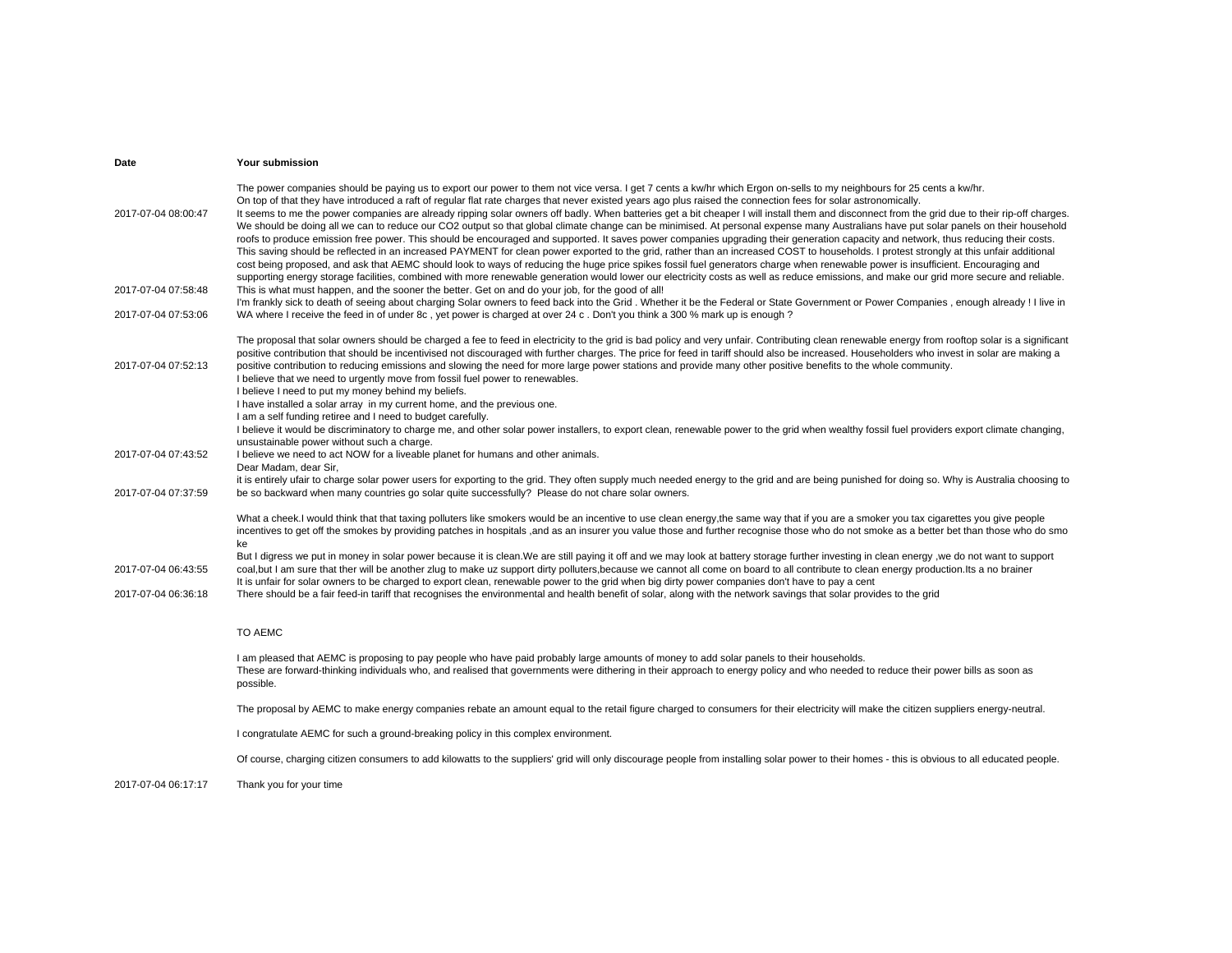| Date                                       | Your submission                                                                                                                                                                                                                                                                                                                                                                                                                                                                                                                                                                                                                                                                                                                                                                                                                                                                                                                                                                                                                                                                                                                                                                                                                                                                                                                                                                                                                                                                                                                                                                                                                                                                                                                                                       |
|--------------------------------------------|-----------------------------------------------------------------------------------------------------------------------------------------------------------------------------------------------------------------------------------------------------------------------------------------------------------------------------------------------------------------------------------------------------------------------------------------------------------------------------------------------------------------------------------------------------------------------------------------------------------------------------------------------------------------------------------------------------------------------------------------------------------------------------------------------------------------------------------------------------------------------------------------------------------------------------------------------------------------------------------------------------------------------------------------------------------------------------------------------------------------------------------------------------------------------------------------------------------------------------------------------------------------------------------------------------------------------------------------------------------------------------------------------------------------------------------------------------------------------------------------------------------------------------------------------------------------------------------------------------------------------------------------------------------------------------------------------------------------------------------------------------------------------|
| 2017-07-04 05:51:08<br>2017-07-04 05:48:51 | I paid12 thousand dollar cash for my solar system in hard earns cas to contribute to the environment and to save on usage. The proposed changes are truely a big company approach to<br>gaining yet more income based on increasing fees and punishing the Australian families who took the financial risk of installing a solar system that help small families meet their increase<br>bills associated to infrastructure services not yet another knife in there back. I say no to fees and especially the introduction of grid feed fees<br>Please give solar power producers a fair go. Please copy nature and encourage the use of solar power.<br>I am appalled that the AMEC should consider charging solar owners to pay to export the energy that their (usually) rooftop solar panels collect. We export clean energy from renewable<br>sources to the grid. In contrast power stations export energy for free to the grid having sourced that power from dirty unsustainable sources such as coal or gas. I have heard the head of<br>the AMEC say that their group remains neutral as to the source of energy used: this proposed action is not based on neutrality, rather it is established as punishment for collecting clean<br>solar energy and must be called out for its biased basis.<br>I, like most other solar rooftop owners, am proud to be contributing to our small clean energy footprint. The investment came at a considerable personal cost as I am a pensioner but I still<br>consider it a great investment in my country's future.<br>The idea of imposing a charge on my contribution is not only retrograde, biased towards carbon emitting sources of energy, fails to consider my, and others', contribution to our power grid. |
| 2017-07-04 05:43:40                        | And our considerable and growing contribution is something to be proud of, not taxed, not taxed!<br>Only a group in the pay of the polluters could be supporting this idea of a tax on clean energy.<br>It is unfair for solar owners to be charged to export clean, renewable power to the grid when big dirty power companies don't have to pay a cent. There should be a fair feed-in tariff that                                                                                                                                                                                                                                                                                                                                                                                                                                                                                                                                                                                                                                                                                                                                                                                                                                                                                                                                                                                                                                                                                                                                                                                                                                                                                                                                                                  |
| 2017-07-04 04:58:21                        | recognises the environmental and health benefit of solar, along with the network savings that solar provides to the grid. Considering the rising cost of power the impact of charging me for<br>my solar exports to the grid would have a devistating impact financially on my household.                                                                                                                                                                                                                                                                                                                                                                                                                                                                                                                                                                                                                                                                                                                                                                                                                                                                                                                                                                                                                                                                                                                                                                                                                                                                                                                                                                                                                                                                             |
| 2017-07-04 04:56:56                        | I put solar to help the environment and to save money .big biss greed you people make mesick.<br>It is unfair for electricity companies to charge solar customers to export clean power to the grid, especially when this is on sold to others as green power. Fair is fair. We already get<br>charged ridiculous rates for time of use charges and grid connection fees. All your ridiculous policies are doing is forcing more of us to get battery systems, upgrade our solar panels and                                                                                                                                                                                                                                                                                                                                                                                                                                                                                                                                                                                                                                                                                                                                                                                                                                                                                                                                                                                                                                                                                                                                                                                                                                                                           |
| 2017-07-04 04:45:16                        | go completely off grid.<br>Rooftop solar suppliers have invested their capital to generate electricity and should be paid for the power they supply to the grid, just like large power stations.                                                                                                                                                                                                                                                                                                                                                                                                                                                                                                                                                                                                                                                                                                                                                                                                                                                                                                                                                                                                                                                                                                                                                                                                                                                                                                                                                                                                                                                                                                                                                                      |
| 2017-07-04 04:33:26<br>2017-07-04 04:26:14 | Furthermore, their should be a premium paid for clean, renewable power supplied close to the point of consumption.<br>Charging for export of solar power would have a significant impact on the cost of living for those with rooftop solar.<br>This is wrong. We installed solar because it's the right thing to do for the environment. Don't penalise solar citizens!                                                                                                                                                                                                                                                                                                                                                                                                                                                                                                                                                                                                                                                                                                                                                                                                                                                                                                                                                                                                                                                                                                                                                                                                                                                                                                                                                                                              |
| 2017-07-04 04:19:33                        | As I'm not aware of any convincing reason for the feed in charge, I conclude that this is a coal lobby disincentive or a tax on solar. Just proves to me how dirty coal will fight to keep their<br>dying technology alive to the bitter end. Please - do not allow this cynical tax to be levied on the people who have invested their money in a sustainable future.<br>Hi,                                                                                                                                                                                                                                                                                                                                                                                                                                                                                                                                                                                                                                                                                                                                                                                                                                                                                                                                                                                                                                                                                                                                                                                                                                                                                                                                                                                         |
|                                            | It is unfair for solar owners to be charged to export clean, renewable power to the grid when big dirty power companies don't have to pay a cent.<br>There should be a fair feed-in tariff that recognises the environmental and health benefit of solar, along with the network savings that solar provides to the grid.                                                                                                                                                                                                                                                                                                                                                                                                                                                                                                                                                                                                                                                                                                                                                                                                                                                                                                                                                                                                                                                                                                                                                                                                                                                                                                                                                                                                                                             |
| 2017-07-04 04:14:35<br>2017-07-04 04:11:36 | Clean energy benefits alllets stop raping the planet.<br>No charges for solar owners ro send power to the grid. Solar owners should be piad for supplying clean energy to the country<br>Hi,                                                                                                                                                                                                                                                                                                                                                                                                                                                                                                                                                                                                                                                                                                                                                                                                                                                                                                                                                                                                                                                                                                                                                                                                                                                                                                                                                                                                                                                                                                                                                                          |
|                                            | We have a 3.14KW solar system on our house in Port Melbourne, Vic. It generates most of the electricity our household uses. It's been installed for approx 4 years and cost us \$12,000 to<br>install. This was a substantial cost to us and now the government is looking to charge us to put our clean electricity back into the grid. On top of the fact we aren't being paid a fair feedin<br>price for that electricity anyway.                                                                                                                                                                                                                                                                                                                                                                                                                                                                                                                                                                                                                                                                                                                                                                                                                                                                                                                                                                                                                                                                                                                                                                                                                                                                                                                                  |
|                                            | We have paid already for the right to generate our own clean electricity so it seems rediculous that we would be charged to put our clean electricity into the grid. We are reducing our<br>carbon footprint and that of our neighbours, so why should we be penalized. We are the future of electricity generation in Australia and the government should be finding ways to help<br>households like our not make us pay further costs. The addition of extra costs to solar systems on houses such as that being proposed will make it less likely for new households to add<br>solar panels and generate clean electricity. Anyone would think the Australia government has a mandate to keep us in the dark ages of dirty coal generated electricity forever. This has to<br>stop, we need incentitives now to transition to clean electricity.                                                                                                                                                                                                                                                                                                                                                                                                                                                                                                                                                                                                                                                                                                                                                                                                                                                                                                                   |
|                                            | It is unfair for solar owners to be charged to export clean, renewable power to the grid when big dirty power companies don't have to pay a cent.                                                                                                                                                                                                                                                                                                                                                                                                                                                                                                                                                                                                                                                                                                                                                                                                                                                                                                                                                                                                                                                                                                                                                                                                                                                                                                                                                                                                                                                                                                                                                                                                                     |

2017-07-04 03:23:29There should be a fair feed-in tariff that recognises the environmental and health benefit of solar, along with the network savings that solar provides to the grid.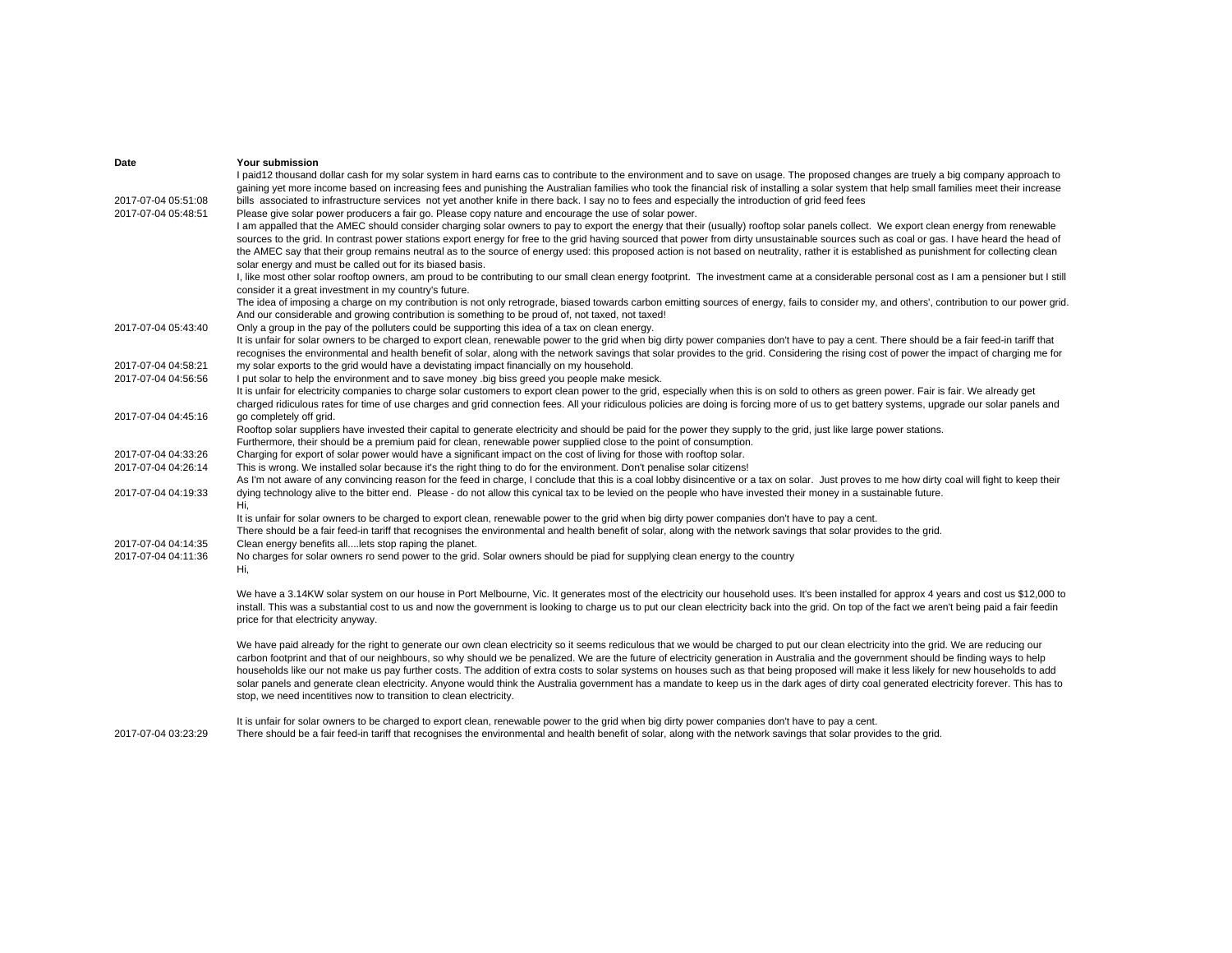| Date<br>2017-07-04 02:54:00                | Your submission<br>Sir/Madam<br>As a retired person, a few years ago, I made the expensive decision to install rooftop solar to contribute towards a cleaner environment. I consider it most unfair that you would even<br>contemplate charging solar owners to export our renewable power to the grid particularly when big dirty power companies don't pay at all<br>When studying the tariff issue the environmental and health benefits of solar, as well as the network savings that solar provides to the grid should be given due regard.<br>As a retiree any increase to my expenses would be a worry considering ever diminishing community support.<br>It is incredibly unfair to have encouraged people to use their hard earned savings to invest in solar panels and then penalize them for having followed that advice. |
|--------------------------------------------|---------------------------------------------------------------------------------------------------------------------------------------------------------------------------------------------------------------------------------------------------------------------------------------------------------------------------------------------------------------------------------------------------------------------------------------------------------------------------------------------------------------------------------------------------------------------------------------------------------------------------------------------------------------------------------------------------------------------------------------------------------------------------------------------------------------------------------------|
|                                            | It is unfair to slap people in the face with a feed in tariff after the agreements have been made.<br>It is unfair to support industry that has been lazy,<br>that has chosen not to forward plan<br>that expects government to pick up the tab for their incompetence.                                                                                                                                                                                                                                                                                                                                                                                                                                                                                                                                                               |
|                                            | Forty four years ago we installed a solar hot water system at considerable cost and no Government inducements. It is still functioning and because it has been a good investment with NO<br>GOVERNMENT ASSISTANCE we chose to install roof top solar panels, also at great expense.<br>Whilst we have received the benefit of some income and no bill we are STILL OUT OF POCKET over the cost of installation even on the most generous plan.                                                                                                                                                                                                                                                                                                                                                                                        |
|                                            | Should you bring in an export fee we will strongly consider installing batteries and LEAVING THE GRID. If we cannot export power to the grid for free we will not export it at all.                                                                                                                                                                                                                                                                                                                                                                                                                                                                                                                                                                                                                                                   |
|                                            | Requiring solar power producers to pay a feed-in tariff is a very short sighted plan and there will be a detrimental backlash because it is so unfair.                                                                                                                                                                                                                                                                                                                                                                                                                                                                                                                                                                                                                                                                                |
|                                            | There will be LOSS of a clean, renewable, free power source for the grid.<br>There will be a detrimental effect on the alternate power source industry.<br>There will be a loss of trust between providers and the government.                                                                                                                                                                                                                                                                                                                                                                                                                                                                                                                                                                                                        |
| 2017-07-04 02:36:27<br>2017-07-04 02:06:50 | No feed-in tariff please<br>Solar owners were offered feed in tariffs as an incentive to reduce the cost of installing and using their solar to assist in reducing base load requirements from power stations. Taking the<br>tariffs away will reduce the incentives to use solar. That's a huge loss of power supply and another breach of trust by a government seen to be keen to gouge the last cent from the people<br>of this country.                                                                                                                                                                                                                                                                                                                                                                                          |
|                                            | I just find it bemusing that such a proposal to tax solar power would be put forth. The first thing that strikes me is that, surely, given the benefits to the environment, there should be a drive<br>to increase the amount of clean energy inputted to the grid, rather than a disincentive?                                                                                                                                                                                                                                                                                                                                                                                                                                                                                                                                       |
|                                            | I would also like to point out the following:                                                                                                                                                                                                                                                                                                                                                                                                                                                                                                                                                                                                                                                                                                                                                                                         |
|                                            | - Electricity costs in Melbourne and indeed Australia are very high as a percentage of average disposable income. The government privatised power companies with the promise of<br>cheaper prices as a result of better 'efficiencies' etc. Clearly, this has not happened. And now this? Why? I would like to know how, out of all the possible other ways to raise revenue, this<br>idea materialised.                                                                                                                                                                                                                                                                                                                                                                                                                              |
|                                            | - It would be manifestly unfair that commercial power companies producing 'unclean' power would not be taxed for their electricity output yet consumers inputting clean power would be<br>taxed.                                                                                                                                                                                                                                                                                                                                                                                                                                                                                                                                                                                                                                      |
|                                            | - The Commission should bear in mind that the electricity produced from solar results in network 'savings' for the grid.                                                                                                                                                                                                                                                                                                                                                                                                                                                                                                                                                                                                                                                                                                              |
|                                            | . Solar nangle deepite government concessions, are very expensive to purchase and install, we are naving for ours via a loan. There was absolutely zero indication that personal solar.                                                                                                                                                                                                                                                                                                                                                                                                                                                                                                                                                                                                                                               |

2017-07-04 01:41:54

- Solar panels, despite government concessions, are very expensive to purchase and install. we are paying for ours via a loan. There was absolutely zero indication that personal solar electricity production would be subjected to such a tax (such is the ridiculousness of the idea) and had we know of such a proposal, quite frankly, we would not have proceeded.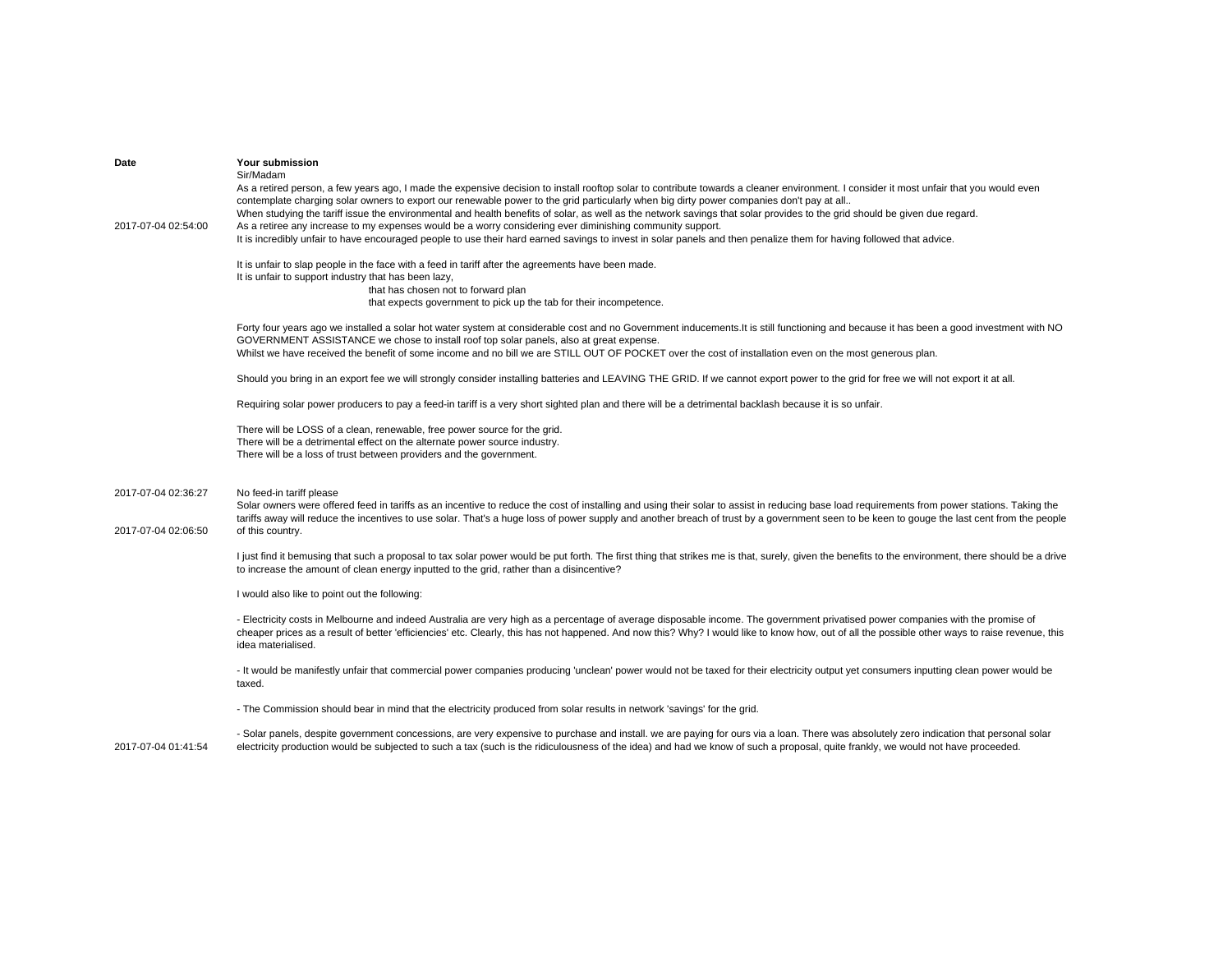#### To The AEMC,

My partner and I chose to have solar panels installed on the roof of the unit (1 of 2) that we own early in 2013. Our major electricity supplier was offering them at the time so we decided to accept the offer and they were installed. We had trouble with the mistakes made in billing us by the supplier over the next 12 months after they were installed that we ended up leaving them going to another supplier. We've had no trouble since with the new electricity supplier.

However, our next door neighbour decided to build a double-storied house behind his existing house. His architect told him to say nothing to his neighbours so the first we heard was when our local Council send us details. We appealed because we were sure the shadow from the upper storey would affect our panels. We lost because the architect provided information and illustrations to Council showing that the shadow fell below our panels and Council accepted the architect's information. For some eighteen months now we have been checking and photographing the shadow which crept up and up our panels and reduced the amount of solar power recorded. We are currently negotiating to have the panels moved higher on the roof or alternatively placed on stands because Council is not prepared to accept responsibility for their mistake and we are not prepared to take it to VCAT mainly because if it was accepted the cost would be too great and the waiting period for it to be heard we would lose too much solar time waiting for a decision. We are age pensioners and would lose out whatever happens.

Now, we learn that the power companies want to charge us for exporting renewable power to the grid. How unfair is that! Do the power companies pay anything for their dirty coal power to the grid?

There should be a fairer feed-in tariff that recognises the environmental and health benefit of solar, along with the network savings that solar provides to the grid.

It cost us alot of money initially for our panels for which so far we have had little return whereas the shareholders in the power companies, especially those who play the 'shares game,' have reaped their usual dividends and are happy to go on getting them without a care in the world for climate change. We don't think we should be required to pay out more money to power companies. Let them suffer the consequences. Please don't grant them such an unfair benefit.

It is ludicrous and beyond belief that solar homeowners may be charged for supplying their excess clean, renewable energy to the grid, when dirty power companies pay nothing. It is unfair to place this added financial burden on citizens who are doing the right thing. Not only will we be forced to give away our excess power, but will be charged for the privilege, so it can be sold at a huge profit. Solar homeowners have in the past been victimised with bogus additional charges so power companies can claw back perceived profit losses. My husband and I are senior citizens who have worked very hard to afford to install solar - thinking it was the environmentally responsible way to reduce power bills in our retirement years and a way to leave a better planet for our children and grandchildren.

Just as the thousands of solar arrays across the country are making a difference to the environment by producing clean, healthy power, solar households are to be slapped down again by yet more unfair additional charges.

We are tired of being victimised and strongly object to this unjust impost upon solar households.

2017-07-04 00:43:39Australians should be enabled to embrace clean renewable energy, rather than being punished and deterred by companies who are trying to make unfair profit from it. It is completely unfair and outrageous to charge solar powered people for contributing to the grid. You are obviously trying to undermine solar power. We will not forget this blatant corrupt act.

2017-07-04 00:42:26

2017-07-04 00:50:09

It is a thoroughly fascist proposal to charge people to produce power, after telling them that the production of this clean power at their own expense would be for the good of all. Who is behind this attempt to penalise people who have acted in good faith? I will certainly require a detailed answer to this question if this bizarre and anti-social proposal gains any support whatsoever. What is the public interest in such action? Is this the result of your loss of authority and control over power production and supply in this country? I would like to also know why the chinese owner of the south australian power grid, CKI holdings, has not payed the \$700 million owning to the australian people. Somebody clearly has lost the plot. Is it you? Are you responsible for this debacle and now you are attempting to rip off honest people by taking us to the cleaners to make good your \$700 million bungle? It is not as if we are getting a fair price for the money we invested. Our miserable state administration pays the miserable feed in tariff of 7.13 cents per kilowatt hour. What a joke. It is not as if you have any brilliant alternatives to rooftop solar. You stupid australians have completely failed to keep up with solar technology that has been going gangbusters elsewhere in the world. Even the States-hardly a "green" country, has a huge, valuable and booming solar power industry that years ago overcome the issues of storage. But you wouldn't know about that would you?

2017-07-04 00:35:24I look forward to your reply and full explanation.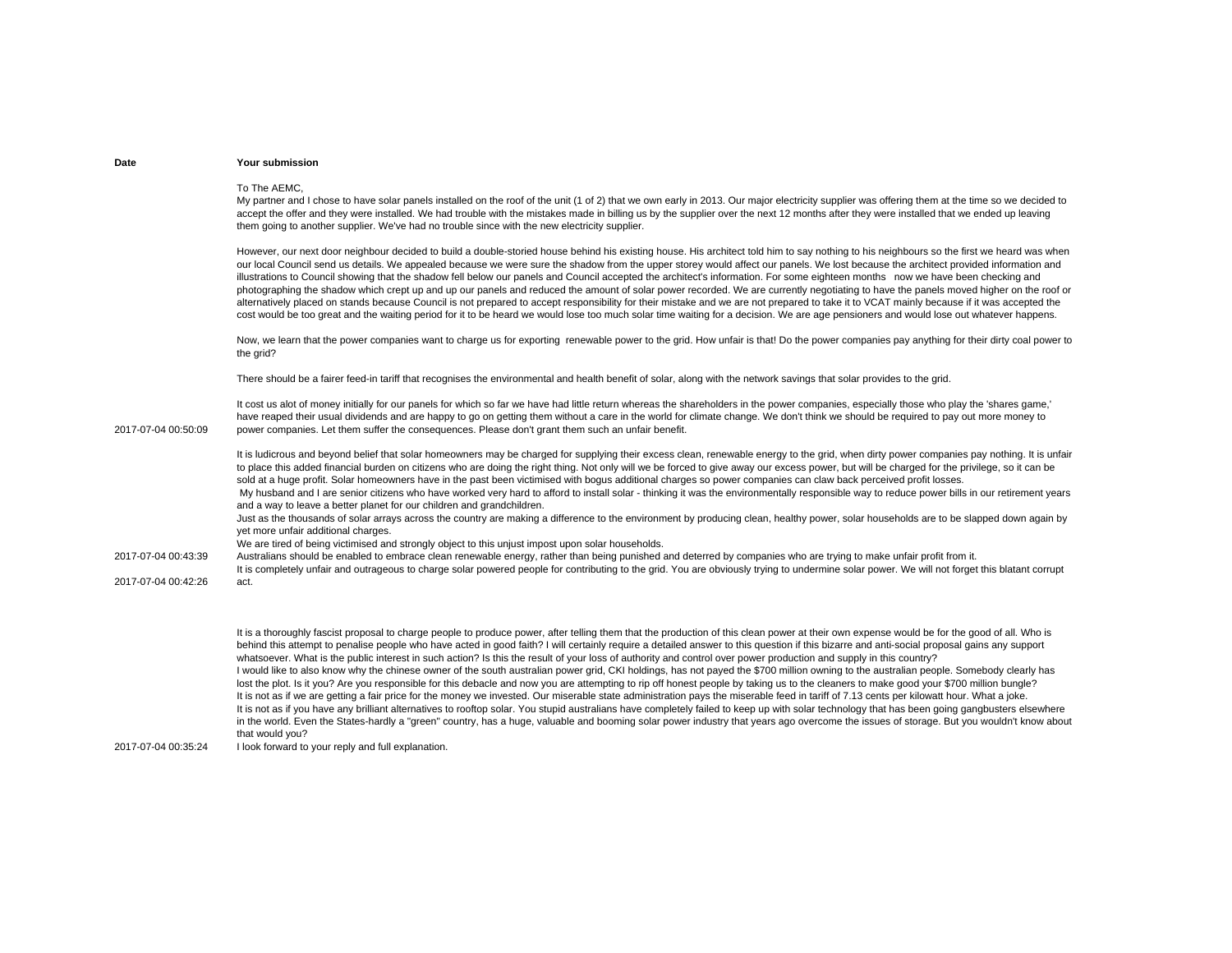| Date                                       | <b>Your submission</b>                                                                                                                                                                                                                                                                                                                                                                                                                                                                                                                                                                                                                                                                                                                                                                                                                                                                                                                                                                                                                                                                                                                                                                                                                                                                                                                                                                                                                                                                                                                                                                                                                                                                                                                                                                                                                                                                                                                                                                                                                                                                                                                                                                                                                                                                                          |
|--------------------------------------------|-----------------------------------------------------------------------------------------------------------------------------------------------------------------------------------------------------------------------------------------------------------------------------------------------------------------------------------------------------------------------------------------------------------------------------------------------------------------------------------------------------------------------------------------------------------------------------------------------------------------------------------------------------------------------------------------------------------------------------------------------------------------------------------------------------------------------------------------------------------------------------------------------------------------------------------------------------------------------------------------------------------------------------------------------------------------------------------------------------------------------------------------------------------------------------------------------------------------------------------------------------------------------------------------------------------------------------------------------------------------------------------------------------------------------------------------------------------------------------------------------------------------------------------------------------------------------------------------------------------------------------------------------------------------------------------------------------------------------------------------------------------------------------------------------------------------------------------------------------------------------------------------------------------------------------------------------------------------------------------------------------------------------------------------------------------------------------------------------------------------------------------------------------------------------------------------------------------------------------------------------------------------------------------------------------------------|
| 2017-07-04 00:28:15<br>2017-07-04 00:27:53 | Dear Sirs, I would like to submit the value to all Australians of the solar rooftop contribution to a cleaner environment, thus making a healthier outcome for all, the local distribution of solar<br>reduces losses, and this is a great benefit to our environmental concerns. please do not penalise those who have made this contribution and help reduce network costs.<br>One primary reason i made the move into solar was to prepare for being a pensioner, as i had read how approx 20,000 Britons freeze to death each year in their homes because they<br>cannot pay for their utilities. We have the here extreme to cope with in the increasingly hotter summers, to many people the recent push by those in the power industry to increase costs at<br>such an alarming rate is behaviour befitting a monopoly, and needs to be reigned in.<br>what is obvious, is that each time there is a price hike, especially for businesses, there is an increased interest in solar, and it hastens its further uptake. Solar by the housetop systems is a<br>small part of the equation. it is the larger commercial wind farm producers that have been able to create uncertainty for the commercial power producers.<br>It is inequitable to charge solar owners to export clean, renewable power to the grid when companies generating power from fossil fuels and generating air and greenhouse emissions are<br>not charged.<br>There should be a fair feed-in tariff that recognises the environmental and health benefit of solar, along with the network savings that solar provides to the grid<br>We installed solar at considerable capital costs to reduce our environmental impact and our electricity costs. It is a complete contradiction of government's stated intention to reduce the<br>burden of electricity costs on the community if they increase costs to households who have made a major investment in minimising their long-term energy costs.<br>Governments are demonstrating a complete lack of coherence in renewables policy by investing in innovative renewable projects on the one hand, while crippling households that have<br>taken up already proven renewable technology.<br>You have got to be kidding? Making people PAY for CONTRIBUTING to the power grid? |
|                                            | Absurd and immoral. It's bad enough that privatization and a lack of leadership on energy conservation and management from either party has led to outrageous power bills, but to the<br>penalise people for generating their own?<br>What message does that send?                                                                                                                                                                                                                                                                                                                                                                                                                                                                                                                                                                                                                                                                                                                                                                                                                                                                                                                                                                                                                                                                                                                                                                                                                                                                                                                                                                                                                                                                                                                                                                                                                                                                                                                                                                                                                                                                                                                                                                                                                                              |
|                                            | Let's just go back to coal fires inside our homes.                                                                                                                                                                                                                                                                                                                                                                                                                                                                                                                                                                                                                                                                                                                                                                                                                                                                                                                                                                                                                                                                                                                                                                                                                                                                                                                                                                                                                                                                                                                                                                                                                                                                                                                                                                                                                                                                                                                                                                                                                                                                                                                                                                                                                                                              |
| 2017-07-04 00:26:24                        | Seriously???                                                                                                                                                                                                                                                                                                                                                                                                                                                                                                                                                                                                                                                                                                                                                                                                                                                                                                                                                                                                                                                                                                                                                                                                                                                                                                                                                                                                                                                                                                                                                                                                                                                                                                                                                                                                                                                                                                                                                                                                                                                                                                                                                                                                                                                                                                    |
|                                            | I am writing to let the Australian Energy Market Commission know that I am categorically against any changes which will allow solar owners to be charged for feeding their electricity back<br>to the grid. It would be ridiculous to penalise individual householders for generating electricity and feeding it into the grid whilst ordinary generators are not charged in this fashion. To<br>pretend that consumers are somehow responsible for the shortcomings of the electricity companies is nothing short of offensive. Supply charges already exist, and should these need to be<br>altered on a general basis that would be fine, but to differentiate between one class of customer and another in order to penalise those feeding electricity in is ludicrous and obscene.                                                                                                                                                                                                                                                                                                                                                                                                                                                                                                                                                                                                                                                                                                                                                                                                                                                                                                                                                                                                                                                                                                                                                                                                                                                                                                                                                                                                                                                                                                                         |
|                                            | It is unfair for solar owners to be charged to export clean, renewable power to the grid when big power companies generating via dirty methods don't have to pay a cent.<br>There should be a fair feed-in tariff that recognises the environmental and health benefit of solar, along with the network savings that solar provides to the grid.                                                                                                                                                                                                                                                                                                                                                                                                                                                                                                                                                                                                                                                                                                                                                                                                                                                                                                                                                                                                                                                                                                                                                                                                                                                                                                                                                                                                                                                                                                                                                                                                                                                                                                                                                                                                                                                                                                                                                                |
| 2017-07-04 00:23:03                        | Australians want solar generation, and the reason so many have taken it upon themselves to generate solar electricity is because their power companies refused to get off their collective<br>backsides and do it themselves. I payed a 'renewable energy' charge for many years in order that my power company would have the capital needed to build renewable generation<br>facilities, instead they bought 'credits' where others would do the actual generation in other states, so in the end I decided if I wanted it done I needed to do it myself. Many more are trying<br>to manage delicate finances by doing what they can to take charge of their electricity bills. Don't penalise householders for doing what the industry should have done years ago.                                                                                                                                                                                                                                                                                                                                                                                                                                                                                                                                                                                                                                                                                                                                                                                                                                                                                                                                                                                                                                                                                                                                                                                                                                                                                                                                                                                                                                                                                                                                           |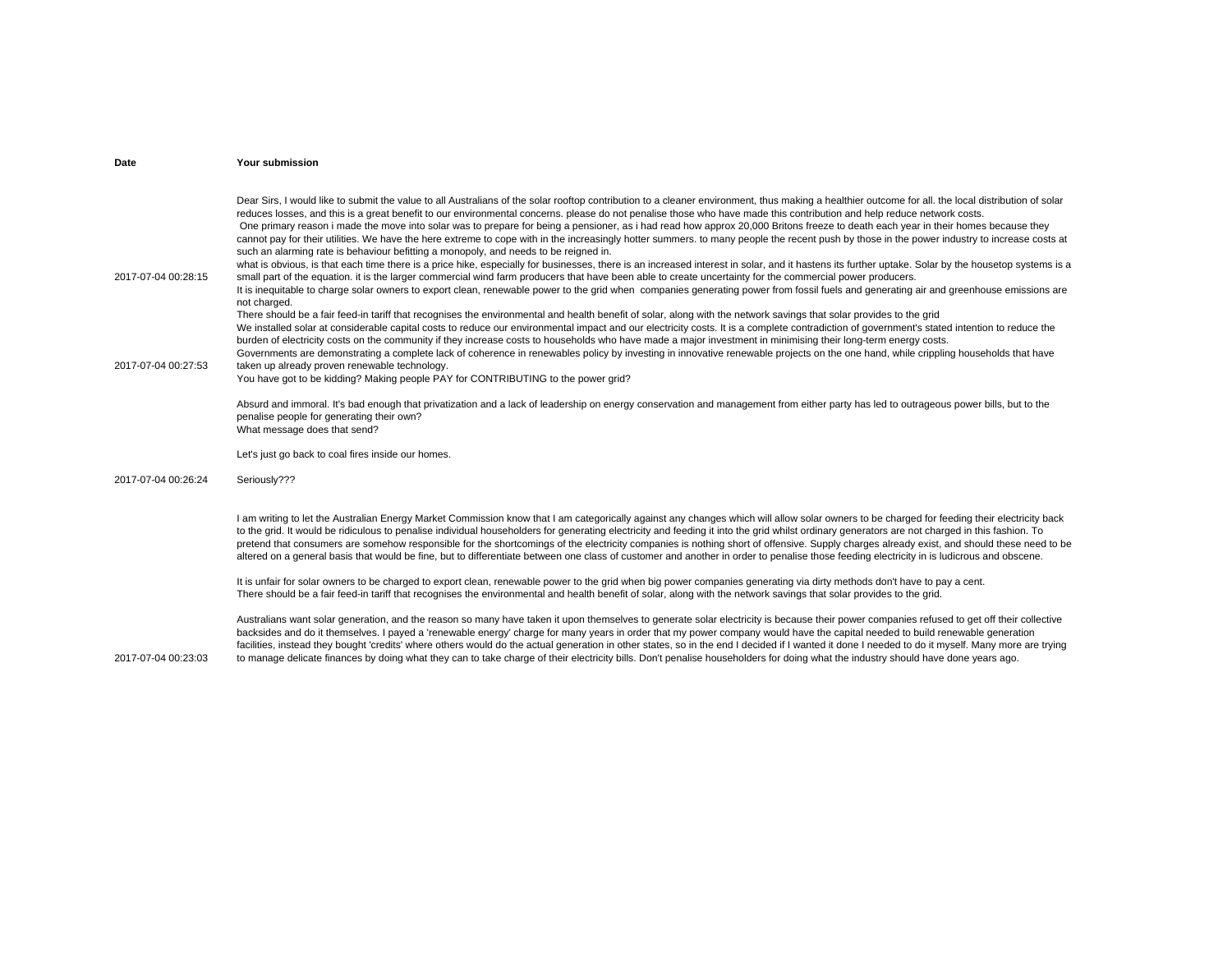| Date                | Your submission                                                                                                                                                                                                                                                                                                                                                                                                                                                                                                                                                                                                                                                                                                                                                                                                                                                                                                                                                           |
|---------------------|---------------------------------------------------------------------------------------------------------------------------------------------------------------------------------------------------------------------------------------------------------------------------------------------------------------------------------------------------------------------------------------------------------------------------------------------------------------------------------------------------------------------------------------------------------------------------------------------------------------------------------------------------------------------------------------------------------------------------------------------------------------------------------------------------------------------------------------------------------------------------------------------------------------------------------------------------------------------------|
|                     | To whom it may concern:                                                                                                                                                                                                                                                                                                                                                                                                                                                                                                                                                                                                                                                                                                                                                                                                                                                                                                                                                   |
|                     | It is unfair for solar owners to be charged to export clean, renewable power to the grid when big dirty power companies don't have to pay a cent. Whats more solar owners receive measly<br>7c per KwHr of energy they export compared to the already huge fixed fee charges of power companies and the whacking tarriff of at least 28c per Kw/hr that they charge. Solar owners                                                                                                                                                                                                                                                                                                                                                                                                                                                                                                                                                                                         |
|                     | are already contributing to power companies cost to maintain their ageing and neglected network to make their massive profits through that significant differential between imported and                                                                                                                                                                                                                                                                                                                                                                                                                                                                                                                                                                                                                                                                                                                                                                                  |
|                     | exported electricity.                                                                                                                                                                                                                                                                                                                                                                                                                                                                                                                                                                                                                                                                                                                                                                                                                                                                                                                                                     |
|                     | There should be a fair feed-in tariff that is cognisant of the environmental and health benefit of solar, along with the network savings that solar provides to the grid that is more than the<br>current miserly 7c per Kw/hour and fixed fee charges should not be permitted.                                                                                                                                                                                                                                                                                                                                                                                                                                                                                                                                                                                                                                                                                           |
|                     | There is a significant cost for households to invest in Solar PV systems but this collective investment has meant that the need for more coal and gas fired power stations has been<br>significantly reduced, and our emissions have been reduced. This positive beneficail effect on the environment will be negated if fixed fee and higher charges for feeding into the network<br>are imposed as households will no longer find it as cost effective to invest in rooftop solar. So more polluting power stations will again be required, it is very sad if this is the effect that is<br>being sought. Australia has bucket loads of sun and we should be making use of it. How crazy is it that Eurpean countries can recognise the benefits of solar and wind power and of<br>utilising all those mini rooftop power stations but a few beaurctatic sympathisers with large coal and power companies seek to destroy our planet by discouraging rooftop solar with |
| 2017-07-04 00:13:55 | proposals as dumb as this.                                                                                                                                                                                                                                                                                                                                                                                                                                                                                                                                                                                                                                                                                                                                                                                                                                                                                                                                                |
| 2017-07-04 00:07:36 | It is unfair for solar owners to be charged to export clean, renewable power to the grid when big dirty power companies don't have to pay a cent. There should be a fair feed-in tariff that<br>recognises the environmental and health benefit of solar, along with the network savings that solar provides to the grid.                                                                                                                                                                                                                                                                                                                                                                                                                                                                                                                                                                                                                                                 |
|                     |                                                                                                                                                                                                                                                                                                                                                                                                                                                                                                                                                                                                                                                                                                                                                                                                                                                                                                                                                                           |
|                     | It is unfair for solar owners to be charged to export clean, renewable power to the grid when big dirty power companies don't have to pay a cent<br>There should be a fair feed-in tariff that recognises the environmental and health benefit of solar, along with the network savings that solar provides to the grid.                                                                                                                                                                                                                                                                                                                                                                                                                                                                                                                                                                                                                                                  |
|                     | Renewable energy is the way forward, for jobs and for our environment, and solar is a huge part of it. It is deeply unfair how big fossil fuel companies receive subsidies when renewables                                                                                                                                                                                                                                                                                                                                                                                                                                                                                                                                                                                                                                                                                                                                                                                |
| 2017-07-04 00:06:25 | get so little, and charging us to produce clean electricity that all can use (when we should be charging you!!) is just ridiculous and ludicrously unjust. I strongly oppose this charge.                                                                                                                                                                                                                                                                                                                                                                                                                                                                                                                                                                                                                                                                                                                                                                                 |
| 2017-07-04 00:06:05 | The cost of energy in this country is already way too high, it would be unfair and wrong to add to already struggling household expenditure.                                                                                                                                                                                                                                                                                                                                                                                                                                                                                                                                                                                                                                                                                                                                                                                                                              |
|                     | We put solar on our roof 8 years ago for two reasons: to moderate the ever-increasing electricity costs which were crippling for us as retirees, and because we totally support clean energy.                                                                                                                                                                                                                                                                                                                                                                                                                                                                                                                                                                                                                                                                                                                                                                             |
|                     | We want to be part of the solution to climate change.<br>Charging us to put our clean energy back into the grid is a cynical, money-grabbing ploy that will only damage Australia's solar future and once again punish average citizens who are                                                                                                                                                                                                                                                                                                                                                                                                                                                                                                                                                                                                                                                                                                                           |
|                     | trying to do the right thing. It would force more people, including us, to look at going off-grid.                                                                                                                                                                                                                                                                                                                                                                                                                                                                                                                                                                                                                                                                                                                                                                                                                                                                        |
| 2017-07-04 00:03:57 | Please do the right thing and encourage solar take-up rather than putting up another obstacle.                                                                                                                                                                                                                                                                                                                                                                                                                                                                                                                                                                                                                                                                                                                                                                                                                                                                            |
| 2017-07-03 23:44:25 | Planning to go solar and this would be an unfair extra cost when all I want to do is help the environment.                                                                                                                                                                                                                                                                                                                                                                                                                                                                                                                                                                                                                                                                                                                                                                                                                                                                |
|                     |                                                                                                                                                                                                                                                                                                                                                                                                                                                                                                                                                                                                                                                                                                                                                                                                                                                                                                                                                                           |
|                     | I am an electricity user that has a grid connect system. It is proposed by the AEMC in the future that people who generate power using grid connect solar will have to unfairly pay to export<br>power to the grid.                                                                                                                                                                                                                                                                                                                                                                                                                                                                                                                                                                                                                                                                                                                                                       |
|                     | People that have invested in and maintain solar technology deserve to to be paid a fair tariff that recognizes their contribution to clean energy and the environment. There is nothing fair                                                                                                                                                                                                                                                                                                                                                                                                                                                                                                                                                                                                                                                                                                                                                                              |
|                     | about the current input tariff where different people contribute similar amounts of energy to the grid but are paid vastly different amounts of money for that input of energy.                                                                                                                                                                                                                                                                                                                                                                                                                                                                                                                                                                                                                                                                                                                                                                                           |
|                     | We have tried to make a small difference for the environment by installing roof top solar. Also by generating power for ourselves and exporting power for the use of others in our area, we                                                                                                                                                                                                                                                                                                                                                                                                                                                                                                                                                                                                                                                                                                                                                                               |
|                     | help by taking some of the load off power company generators. We are pensioners and there will be an impact on our household budget if we are unfairly forced to pay for the power that                                                                                                                                                                                                                                                                                                                                                                                                                                                                                                                                                                                                                                                                                                                                                                                   |
| 2017-07-03 23:36:46 | we generate and return to the grid. It is unfair to charge us little people when the large companies don't have to pay anything.                                                                                                                                                                                                                                                                                                                                                                                                                                                                                                                                                                                                                                                                                                                                                                                                                                          |
|                     | Do energy companies get charged to use the grid? Do they get charged a daily access charge to provide electricity!!                                                                                                                                                                                                                                                                                                                                                                                                                                                                                                                                                                                                                                                                                                                                                                                                                                                       |
|                     | We are already charged for electricity at a different rate then the electricity we generate!! Fairs fair don't be adding an unfair anti competitive tariff to solar owners!! Solar owners believe in<br>clean energy not the bull dust that you hear about coal!! Coal is carbon which is directly effecting the creation of greenhouse gases! Solar is only effecting that in a minimal form during the                                                                                                                                                                                                                                                                                                                                                                                                                                                                                                                                                                  |
| 2017-07-03 23:28:16 | creation of the solar panel / inverters themselves!! Much cleaner then coal will ever be!!                                                                                                                                                                                                                                                                                                                                                                                                                                                                                                                                                                                                                                                                                                                                                                                                                                                                                |
|                     | Charging households for exporting clean renewable energy after we were informed by our state govt this was an environmentally good thing to do is not fair and we would not be able to                                                                                                                                                                                                                                                                                                                                                                                                                                                                                                                                                                                                                                                                                                                                                                                    |
| 2017-07-03 23:16:18 | afford it. Get big companies to pay their energy share!!                                                                                                                                                                                                                                                                                                                                                                                                                                                                                                                                                                                                                                                                                                                                                                                                                                                                                                                  |
|                     | I have recently added solar panels to my roof. I did so for obvious reasons being the impact on the environment. Renewable energy is the way of the future and residents who choose to go                                                                                                                                                                                                                                                                                                                                                                                                                                                                                                                                                                                                                                                                                                                                                                                 |
|                     | down this path should be encouraged not penalised for spending their hard earned money installing solar panels. It is outrageous that we should have to pay for something that is free. The                                                                                                                                                                                                                                                                                                                                                                                                                                                                                                                                                                                                                                                                                                                                                                               |
|                     | energy companies pay as little as they can so why on earth should we pay for putting energy back into the grid that comes from the sun. It is a disgrace that this governing body should                                                                                                                                                                                                                                                                                                                                                                                                                                                                                                                                                                                                                                                                                                                                                                                  |
|                     | even consider this proposal when they should be thanking all those households who choose to use the sun instead of filthy dirty coal. The sooner we get batteries to store this energy and                                                                                                                                                                                                                                                                                                                                                                                                                                                                                                                                                                                                                                                                                                                                                                                |
|                     | no longer have to rely on coal the better our planet will be. Solar energy should be encouraged at all costs for the benefit of our planet, our health and our bank balance. Please do not go                                                                                                                                                                                                                                                                                                                                                                                                                                                                                                                                                                                                                                                                                                                                                                             |
| 2017-07-03 23:12:16 | ahead with this proposal. Think about the future of the planet and the importance of renewable energy.                                                                                                                                                                                                                                                                                                                                                                                                                                                                                                                                                                                                                                                                                                                                                                                                                                                                    |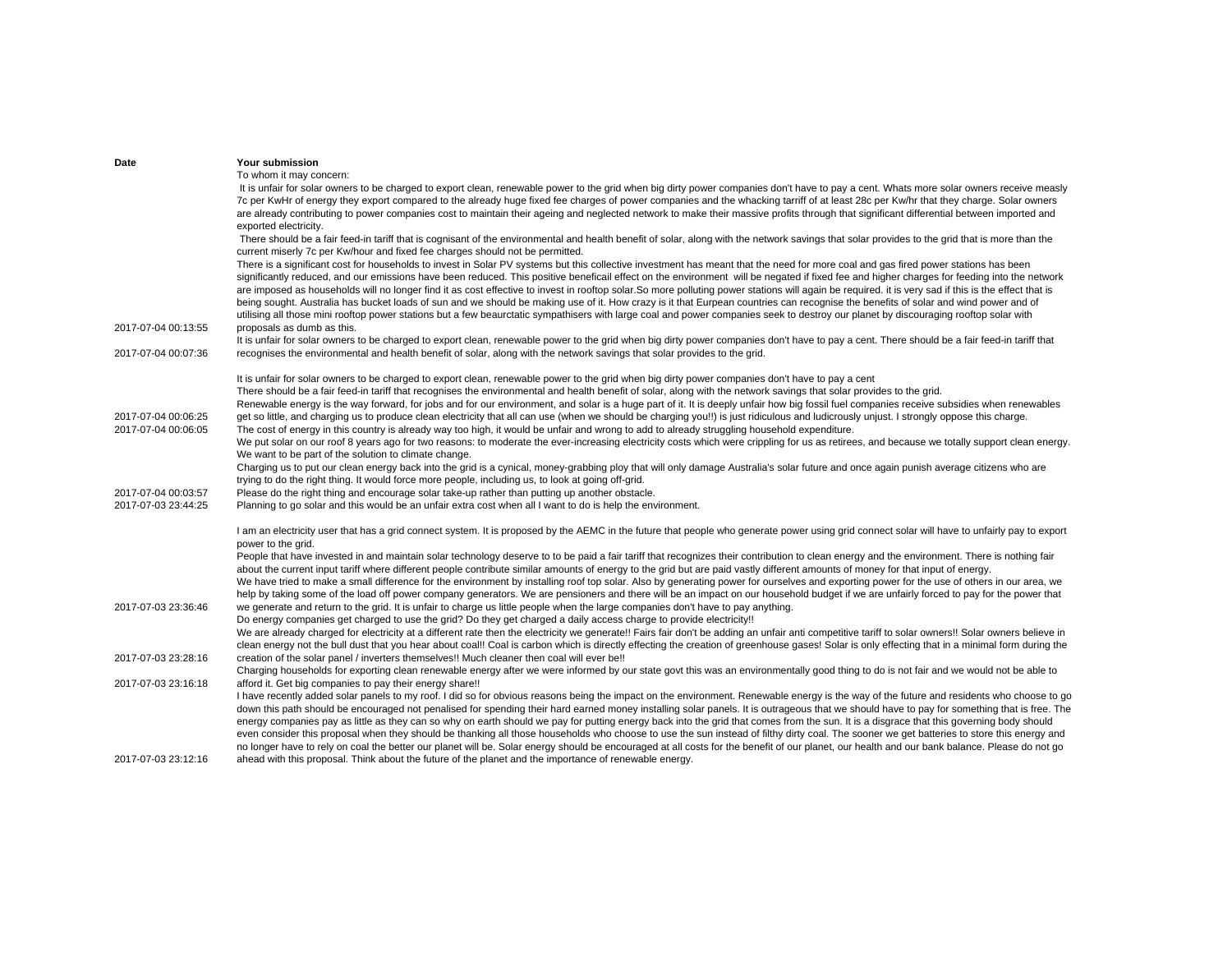| 2017-07-03 23:09:34                                               | I am the owner of a 5K rooftop solar system. It generates excess electricity for at least half of the year. I invested a large amount of funds into this system for two reasons a) belief in the<br>need for clean energy production and putting my money where my mouth was b) frustration and quite frankly disqust at the gouging being carried out by the power companies.<br>It is unfair for solar owners to be charged to export clean, renewable power to the grid when big dirty power companies don't have to pay a cent<br>There should be a fair feed-in tariff that recognises the environmental and health benefit of solar, along with the network savings that solar provides to the grid.<br>I am already paying a great deal more for my power with the cessation of the 28c feed in tariff as of Jan 1st this year. I am getting paid LESS for the power that I feed back into the system<br>than the electricity I use from the grid - how does that work????? The idea that I might be CHARGED for the power I put back into the grid is absurd, bordering obscene. It is very<br>important for power companies to understand that citizens and consumers like myself who believe in renewable energy generation are so disillusioned with providers that we will are<br>prepared to go into debt to go off grid. That will be my response if I am charged for feeding back into the grid and I know that the many people I know who also have solar panels will do the<br>same. |
|-------------------------------------------------------------------|-------------------------------------------------------------------------------------------------------------------------------------------------------------------------------------------------------------------------------------------------------------------------------------------------------------------------------------------------------------------------------------------------------------------------------------------------------------------------------------------------------------------------------------------------------------------------------------------------------------------------------------------------------------------------------------------------------------------------------------------------------------------------------------------------------------------------------------------------------------------------------------------------------------------------------------------------------------------------------------------------------------------------------------------------------------------------------------------------------------------------------------------------------------------------------------------------------------------------------------------------------------------------------------------------------------------------------------------------------------------------------------------------------------------------------------------------------------------------------------------------------|
| 2017-07-03 23:05:55                                               | This is all about power and not the voltage type. Privatisation has allowed companies to extort from the Australian public and they will continue to do so even more if this charge comes<br>into effect. This charge will mean that those that can afford it will just buy battery storage. Those that cant afford solar will have massive bills every year without fail. As the cost of solar<br>panels becomes cheaper and those that can afford it use them it will put more pressure on the ones left behind in the system. The electric companies want to deter as many people as<br>possible from taking charge of their electricity consumption and bills and you would be facilitating this if you proceed with this regulation. Ultimately it will be cheaper and better for the<br>environment for every household to have solar. Please do the right thing and support the Australian people rather than the greedy electricity companies.                                                                                                                                                                                                                                                                                                                                                                                                                                                                                                                                                |
| 2017-07-03 23:05:04                                               | I resent having to pay for my power, generated by my privately purchased solar panels, to be fed back to the grid, so the big power companies can then sell this energy at a large profit.<br>Their renewable energy is not charged for when it is fed into the grid. Rather, I should be paid a fair price for my cleanly generated electricity, that has no deleterious environmental impact,<br>and improves grid economics and performance. We put solar energy, both hot water heater and solar panels at home, and solar panels at work, because, with rapacious energy costs,<br>and global warming, it is the best choice available. My income is declining, in real terms, and putting the boot in, by making me pay for what I am providing for free is un-Australian.                                                                                                                                                                                                                                                                                                                                                                                                                                                                                                                                                                                                                                                                                                                      |
| 2017-07-03 23:04:54<br>2017-07-03 23:01:02                        | This is all about power and not the voltage type. Privatisation has allowed companies to extort from the Australian public and they will continue to do so even more if this charge comes<br>into effect. This charge will mean that those that can afford it will just buy battery storage. Those that cant afford solar will have massive bills every year without fail. As the cost of solar<br>panels becomes cheaper and those that can afford it use them it will put more pressure on the ones left behind in the system. The electric companies want to deter as many people as<br>possible from taking charge of their electricity consumption and bills and you would be facilitating this if you proceed with this regulation. Ultimately it will be cheaper and better for the<br>environment for every household to have solar. Please do the right thing and support the Australian people rather than the greedy electricity companies.<br>It is disgusting to charge me to put electricity on the grid so greedy oiwer companies can sell it at a profit. It cost me over \$10,000 to put in my infarsturcture and I already have a pay back<br>period of 6.5 years. I am charged a higher suppky and usage charge than those without solar, and now greedy companies, backed by an uncaring governnent want me to pay more. If this<br>goes ahead I'll remove my solar panels and to hell with the environment.                                                                      |
| 2017-07-03 22:52:47<br>2017-07-03 22:51:33                        | Owners of solar panels have fitted them at their own expense mostly motivated by environmental rather than financial considerations. It defies logic that the commission can charge us for<br>supplying power to it. No business could ever consider such a stupid arrangement which contravenes the primary basis of trade Please abandon this outrageous proposal.<br>There should be a fair feed-in tariff that recognises the environmental and health benefit of solar, along with the network savings that solar provides to the grid<br>All households are already paying a daily charge to be connected to the grid, whether they use power or not. Charging us for solar exports to the grid is unconscionable, and clearly<br>motivated by those interested in perpetuating the use of fossil fuels such as coal.                                                                                                                                                                                                                                                                                                                                                                                                                                                                                                                                                                                                                                                                           |
|                                                                   | It is unfair for solar owners to be charged to export clean, renewable power to the grid when big dirty power companies don't have to pay a cent.                                                                                                                                                                                                                                                                                                                                                                                                                                                                                                                                                                                                                                                                                                                                                                                                                                                                                                                                                                                                                                                                                                                                                                                                                                                                                                                                                     |
| 2017-07-03 22:47:54<br>2017-07-03 22:45:41<br>2017-07-03 22:45:20 | There should be a fair feed-in tariff that recognises the environmental and health benefit of solar, along with the network savings that solar provides to the grid, especially during periods of<br>peak load on summer days.<br>Disgraceful<br>We paid thousands of dollars expecting that our investment in our environment would eventually pay for itself, and then reward us with lower power bills; AND help reduce the need for us<br>to build more coal fired power stations. Don't punish us. Reward us for using solar panels with a fair and equitable feed-in tariff! - PLEASE*                                                                                                                                                                                                                                                                                                                                                                                                                                                                                                                                                                                                                                                                                                                                                                                                                                                                                                          |
|                                                                   |                                                                                                                                                                                                                                                                                                                                                                                                                                                                                                                                                                                                                                                                                                                                                                                                                                                                                                                                                                                                                                                                                                                                                                                                                                                                                                                                                                                                                                                                                                       |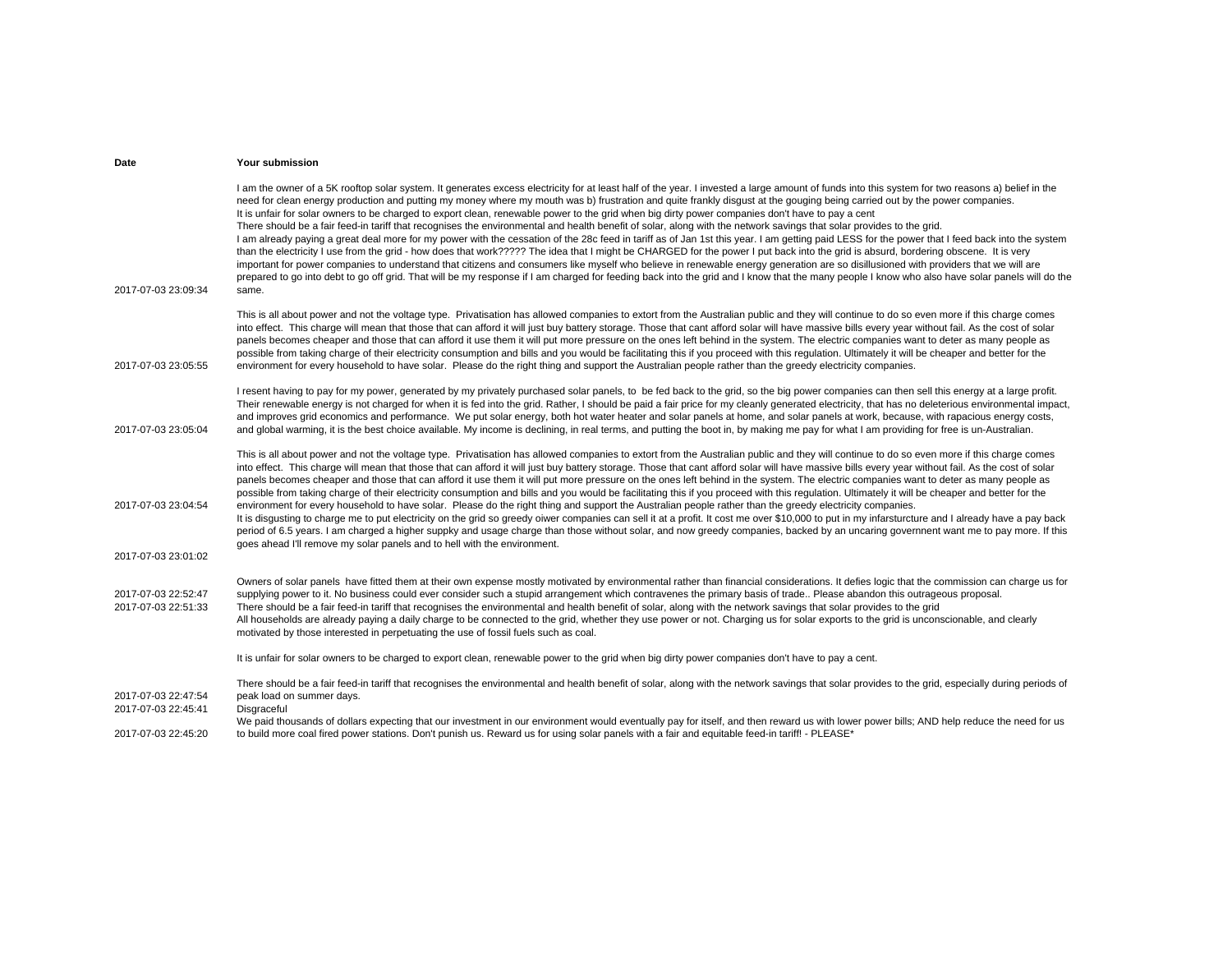| Date                | Your submission                                                                                                                                                                                                                                                                                                                                                                                                                                                                                                                                                                                                                                                                                                                                                                                                                                                                                                                                                                                                                                                                                                                                                            |
|---------------------|----------------------------------------------------------------------------------------------------------------------------------------------------------------------------------------------------------------------------------------------------------------------------------------------------------------------------------------------------------------------------------------------------------------------------------------------------------------------------------------------------------------------------------------------------------------------------------------------------------------------------------------------------------------------------------------------------------------------------------------------------------------------------------------------------------------------------------------------------------------------------------------------------------------------------------------------------------------------------------------------------------------------------------------------------------------------------------------------------------------------------------------------------------------------------|
|                     | Dear AEMC,                                                                                                                                                                                                                                                                                                                                                                                                                                                                                                                                                                                                                                                                                                                                                                                                                                                                                                                                                                                                                                                                                                                                                                 |
|                     | I was very surprised to hear that you are considering charging the producers of solar energy for feeding in to the grid. I strongly object to such a proposal.<br>Is Australia really signed up to the Paris CO2 agreement? Or is it just in name with no intention of making progress? This idea will be a step against the Paris agreement, it will discourage<br>future solar panel installers.                                                                                                                                                                                                                                                                                                                                                                                                                                                                                                                                                                                                                                                                                                                                                                         |
|                     | Will Malcolm Turnbull be proudly telling Angela Merkel about this at the upcoming G20 meeting? Or is it something he'd rather share with Donald Bush, and hide from the more<br>progressive leaders?                                                                                                                                                                                                                                                                                                                                                                                                                                                                                                                                                                                                                                                                                                                                                                                                                                                                                                                                                                       |
|                     | Will you also be charging coal powered electricity producers? If not, why not? No charge is made to them for the environmental damage they cause, no charge for the ill effects their<br>discharges cause to the health of those living near their plants.                                                                                                                                                                                                                                                                                                                                                                                                                                                                                                                                                                                                                                                                                                                                                                                                                                                                                                                 |
|                     | My solar panels have none of those unpleasant by-products, they are not contributing to global warming.<br>I appreciate that it can be difficult juggling the inconsistencies of inputs from renewable energy sources. Other countries have much larger renewable percentages than Australia. Learn<br>how they manage their grids.                                                                                                                                                                                                                                                                                                                                                                                                                                                                                                                                                                                                                                                                                                                                                                                                                                        |
|                     | Putting up these barriers is swimming against the tide. It is inevitable that renewables, and true clean energy (not the mythical 'clean coal') will in a few decades produce 100% of the<br>world's electricity.                                                                                                                                                                                                                                                                                                                                                                                                                                                                                                                                                                                                                                                                                                                                                                                                                                                                                                                                                          |
|                     | Coal has had its day, it is a 19th and 20th Century fuel; only the self-interest and short sighted nature of its supporters keep it going in to the 21st Century. It is dirty and polluting and<br>unnecessary. Around the globe large financial organisations are divesting themselves of their investments in fossil fuels.                                                                                                                                                                                                                                                                                                                                                                                                                                                                                                                                                                                                                                                                                                                                                                                                                                              |
|                     | Josh Frydenburg said recently: "we must be careful that renewables don't impact the coal industry". Perhaps you are also in the pocket of the coal industry.                                                                                                                                                                                                                                                                                                                                                                                                                                                                                                                                                                                                                                                                                                                                                                                                                                                                                                                                                                                                               |
| 2017-07-03 22:44:21 |                                                                                                                                                                                                                                                                                                                                                                                                                                                                                                                                                                                                                                                                                                                                                                                                                                                                                                                                                                                                                                                                                                                                                                            |
| 2017-07-03 22:43:31 | I spent nearly \$12,000 dollars to get solar power and it is not justified paying a dollar more! Instead of charging those who have invested in solar, please get the power generating<br>companies to address the inefficiencies.                                                                                                                                                                                                                                                                                                                                                                                                                                                                                                                                                                                                                                                                                                                                                                                                                                                                                                                                         |
|                     | As pointed out by Ross Garnaut, increasing the proportion of renewable energy (such as pv solar) in the electrical generation marketplace is very likely to lower the average price for<br>electricity. This stands to reason as once solar panels (or wind turbines) are in place, the potential energy inherent in wind or sunlight is freely available to convert to electricity. To<br>disincentivise solar rooftop investment by charging individual households for feeding energy into the grid will not help achieve the objectives of lowering electricity prices and reducing our<br>emissions which are the highest per capita in the world. The Finkel blueprint provides mechanisms for enhancing the reliability /security of an electricity system accommodating increasing<br>intermittent generation components. As long as the recommendations are followed we should all see over time an increase in rooftop solar leading to more affordable electricity prices.<br>This would be good for all consumers and enhance the productivity of our economy. I would therefore urge a reconsideration of any plans to apply a feed-in charge to rooftop solar |
| 2017-07-03 22:41:47 | generators. Thank you.                                                                                                                                                                                                                                                                                                                                                                                                                                                                                                                                                                                                                                                                                                                                                                                                                                                                                                                                                                                                                                                                                                                                                     |
| 2017-07-03 22:39:14 | That is not wright and not keeping to there promise<br>I totally disagree with solar owners being charged for feeding the electricity they produce back into the grid. We currently being totally ripped off in the feed in tariff we receive and now you<br>want to charge us for providing electricity on which the electricity companies can make massive profits.                                                                                                                                                                                                                                                                                                                                                                                                                                                                                                                                                                                                                                                                                                                                                                                                      |
|                     | It is unfair for solar owners to be charged to export clean, renewable power to the grid when big dirty power companies don't have to pay a cent<br>There should be a fair feed-in tariff that recognises the environmental and health benefit of solar, along with the network savings that solar provides to the grid.                                                                                                                                                                                                                                                                                                                                                                                                                                                                                                                                                                                                                                                                                                                                                                                                                                                   |
| 2017-07-03 22:35:18 | It would have a massive impact on my household if after paying to provide clean energy for my use I am then charged to provide it for other people's use.                                                                                                                                                                                                                                                                                                                                                                                                                                                                                                                                                                                                                                                                                                                                                                                                                                                                                                                                                                                                                  |
|                     | It is unfair for solar owners to be charged to export clean, renewable power to the grid when big dirty power companies don't have to pay a cent. There should be a fair feed-in tariff that                                                                                                                                                                                                                                                                                                                                                                                                                                                                                                                                                                                                                                                                                                                                                                                                                                                                                                                                                                               |
| 2017-07-03 22:34:07 | recognises the environmental and health benefit of solar, along with the network savings that solar provides to the grid.<br>Scandalous is the best word to describe the intention of the AEMC to impose charges on renewables (only by the public) exported to the grid when it should be the case where a fair feed                                                                                                                                                                                                                                                                                                                                                                                                                                                                                                                                                                                                                                                                                                                                                                                                                                                      |
| 2017-07-03 22:30:06 | in tariff is recognised for it's clean contribution to the grid!                                                                                                                                                                                                                                                                                                                                                                                                                                                                                                                                                                                                                                                                                                                                                                                                                                                                                                                                                                                                                                                                                                           |
| 2017-07-03 22:28:11 | I consider the proposed solar charge a totally unfair action which should not happen.                                                                                                                                                                                                                                                                                                                                                                                                                                                                                                                                                                                                                                                                                                                                                                                                                                                                                                                                                                                                                                                                                      |
|                     | . It is unfair for solar owners to be charged to export clean, renewable power to the grid when big dirty power companies don't have to pay a cent<br>•There should be a fair feed-in tariff that recognises the environmental and health benefit of solar, along with the network savings that solar provides to the grid                                                                                                                                                                                                                                                                                                                                                                                                                                                                                                                                                                                                                                                                                                                                                                                                                                                 |
|                     | •Include any experience that you've had with putting on rooftop solar and why you've done it                                                                                                                                                                                                                                                                                                                                                                                                                                                                                                                                                                                                                                                                                                                                                                                                                                                                                                                                                                                                                                                                               |
| 2017-07-03 22:27:48 | •Mention the impact that charging you for your solar exports to the grid would have on your household                                                                                                                                                                                                                                                                                                                                                                                                                                                                                                                                                                                                                                                                                                                                                                                                                                                                                                                                                                                                                                                                      |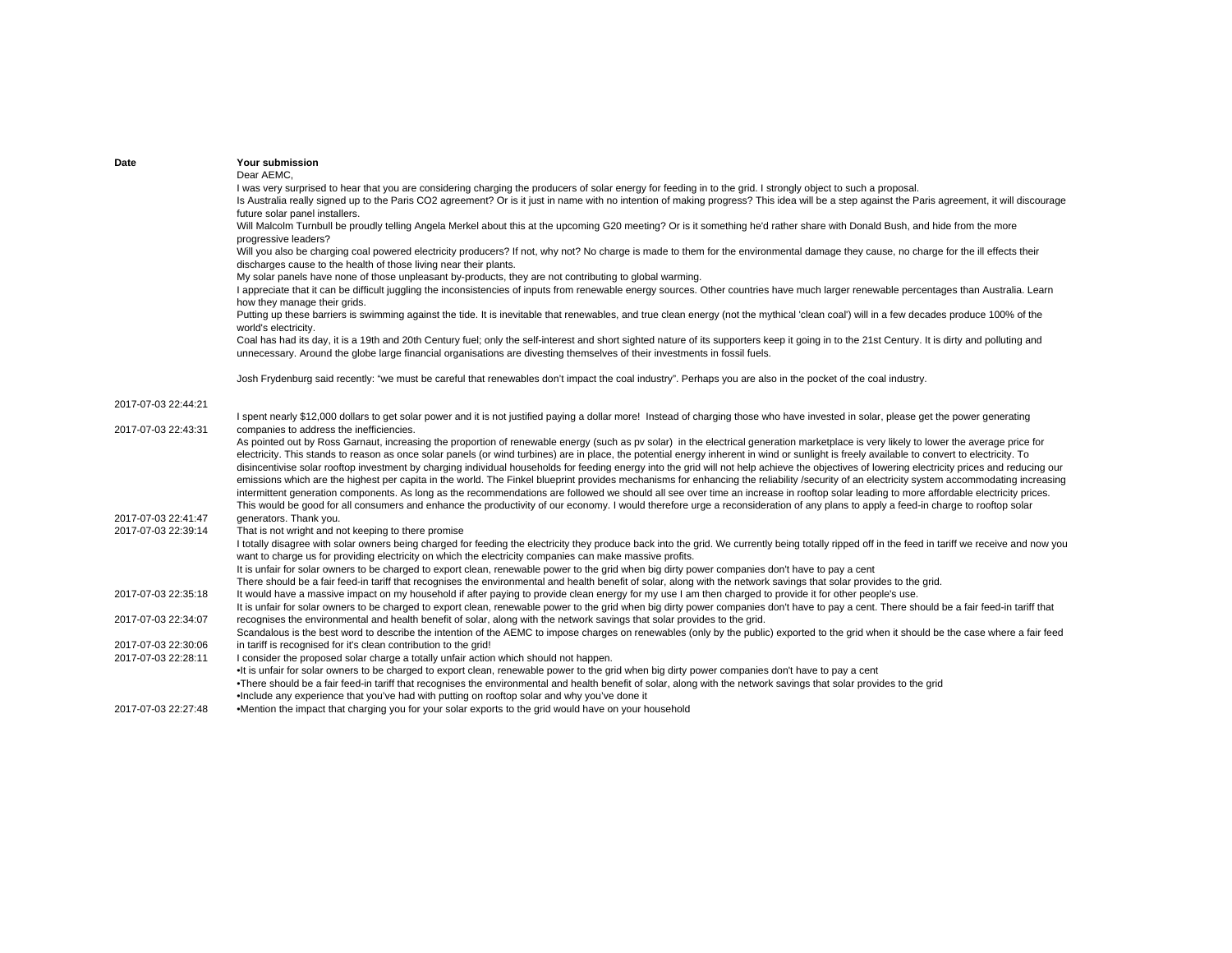| Date                | <b>Your submission</b>                                                                                                                                                                         |
|---------------------|------------------------------------------------------------------------------------------------------------------------------------------------------------------------------------------------|
|                     | We read again that the AEMC is considering charging small scale solar producers to feed back into the grid, this is a clear bias against solar and also a double dip regarding the cost of     |
|                     | poles & wires. All households connected to the grid pay through their bills the cost of the poles & wires infrastructure.                                                                      |
|                     | The AEMC is not looking to charge large power producers to feed into the grid, WHY?                                                                                                            |
|                     | When we read week after week about how other countries (India & China to name a couple) are supportive of solar & renewables why is this government so against it.                             |
|                     | The whole power feed in tariff pricing needs to be fair and equitable and solar producers should be paid a fair price for the clean energy produced. Again, the poor feed in tariff shows a    |
|                     | bias against solar by our leaders.                                                                                                                                                             |
|                     | The benefit of having solar on our roof is twofold. one it produces clean energy and two it provides shading to the roof and house, thus requiring less air conditioning to be used (up to 25% |
|                     | saving just with shading alone)                                                                                                                                                                |
|                     | The impact of charging us for exporting our solar to the grid would be that we would seriously consider disconnecting from the grid and installing a storage system.                           |
|                     | I wish that our leaders would embrace renewables as the public have, but unfortunately, they are so engrossed in the old polluting technology, and as a result we are being left behind        |
|                     | other countries that are advancing with renewables. This lack of support by our leaders is not making for a clever country.                                                                    |
| 2017-07-03 22:24:23 |                                                                                                                                                                                                |
| 2017-07-03 22:23:08 | There should not be a charge to feed back power to the network! It's a bad joke, how unfair does the whole system get?                                                                         |
|                     | Charging Solar panel owners doesn't make sense.                                                                                                                                                |
|                     | We are investors on the power grid infrastructural. Otherwise we wouldn't bother.                                                                                                              |
| 2017-07-03 22:16:09 | The world need clean energy.                                                                                                                                                                   |
| 2017-07-03 22:14:44 | If I am charged for my solar power to go back to the grid - guess what? I'm leaving the grid!                                                                                                  |
|                     |                                                                                                                                                                                                |
|                     | To whom it may concern                                                                                                                                                                         |
|                     | I have just installed total of 20 kw (back to grid) in three systems on my commercial properties , BnB and an education and training centre Tombarra, and my farm.<br>I did this as            |
|                     | 1 the generating system seems to be running out of power .the biggest shortages are on hot sunny days when I can feed back into the grid.                                                      |
|                     |                                                                                                                                                                                                |
|                     | 2 solar is far better of the environment than a coal fired plant .my farming area is suffering from the effects of climate change. My neighbors have documented a 50 percent reduction in      |
|                     | production in 40 years and say it is a result of climate change.                                                                                                                               |
|                     | 3the economics of having my solar system were sold out me that I would pay off the system in 3 to 5 years. This will not be true if those same companies are allowed to CHARGE for my          |
|                     | electricity.                                                                                                                                                                                   |
|                     | It seems abvious the government the supply companies and the environment benefit from the public investing in solar systems. If their is equity,I don't mind getting payed a discounted        |
|                     | feed in tariff 30 to 50 percent depending when we supply. The we can help the grid if given incentives eg I can turn my pumps on any time, if there was an alert to my smart meter the grid    |
|                     | was short I could turn off pumps and compressors etc. and receive a premium feed in tariff.                                                                                                    |
|                     | Keep looking after the companies and we will go off grid the problem will get worse fo them. The majority will vote, with their minds, wallets and in the ballet box!                          |
| 2017-07-03 22:13:35 | Willing at present to work with you please contact for more community wisdom.                                                                                                                  |
|                     | I do not think that it would be fair or reasonable to remove clause 6.1.4 of the NER. Network users have typically borne significant supply and meter charges, regardless of how much          |
|                     | energy the do or do not consume. At they same time the market has generally offered them considerably less then the wholesale energy rate for any surplus energy they provide to the           |
|                     | grid.                                                                                                                                                                                          |
|                     |                                                                                                                                                                                                |
|                     | It is my understanding that the large energy suppliers are not subject to system charges for the export of electricity.                                                                        |
|                     | If we are to encourage the uptake of distributed energy generation systems such disparity between small distributed generators and the larger generators need to be resolved.                  |
|                     |                                                                                                                                                                                                |
|                     | I would also note that I am disappointed that environmental and social objectives are not considered as part of this report. As the governing agency for the electricity market, I would have  |
|                     | thought that environmental and social objectives would have a significant influence on any market regulation. After all there is not much point if the market is not serving the               |
| 2017-07-03 22:12:37 | consumers/citizens.                                                                                                                                                                            |
|                     | To the AEMC, The proposal to charge solar owners to feed back to the grid is grossly unfair and will add to the already massively underpaid solar buy back rates being paid by the power       |
|                     | companies for our power which we generate and these companies onsell at 4 times the amount.A practice which would be considered robbery if a private business operated in this                 |
|                     | way.People who have bothered to invest in solar panels for their homes are trying to do the right thing by themselves, the enviornment and take pressure off the power supply market.To        |
|                     | charge owners to feed back to the grid will only serve to disuade future growth in this important area of clean power generation and i hope that the corporate heavyweights don't sway your    |
| 2017-07-03 22:11:22 | decision in favour of pure greed.                                                                                                                                                              |
|                     |                                                                                                                                                                                                |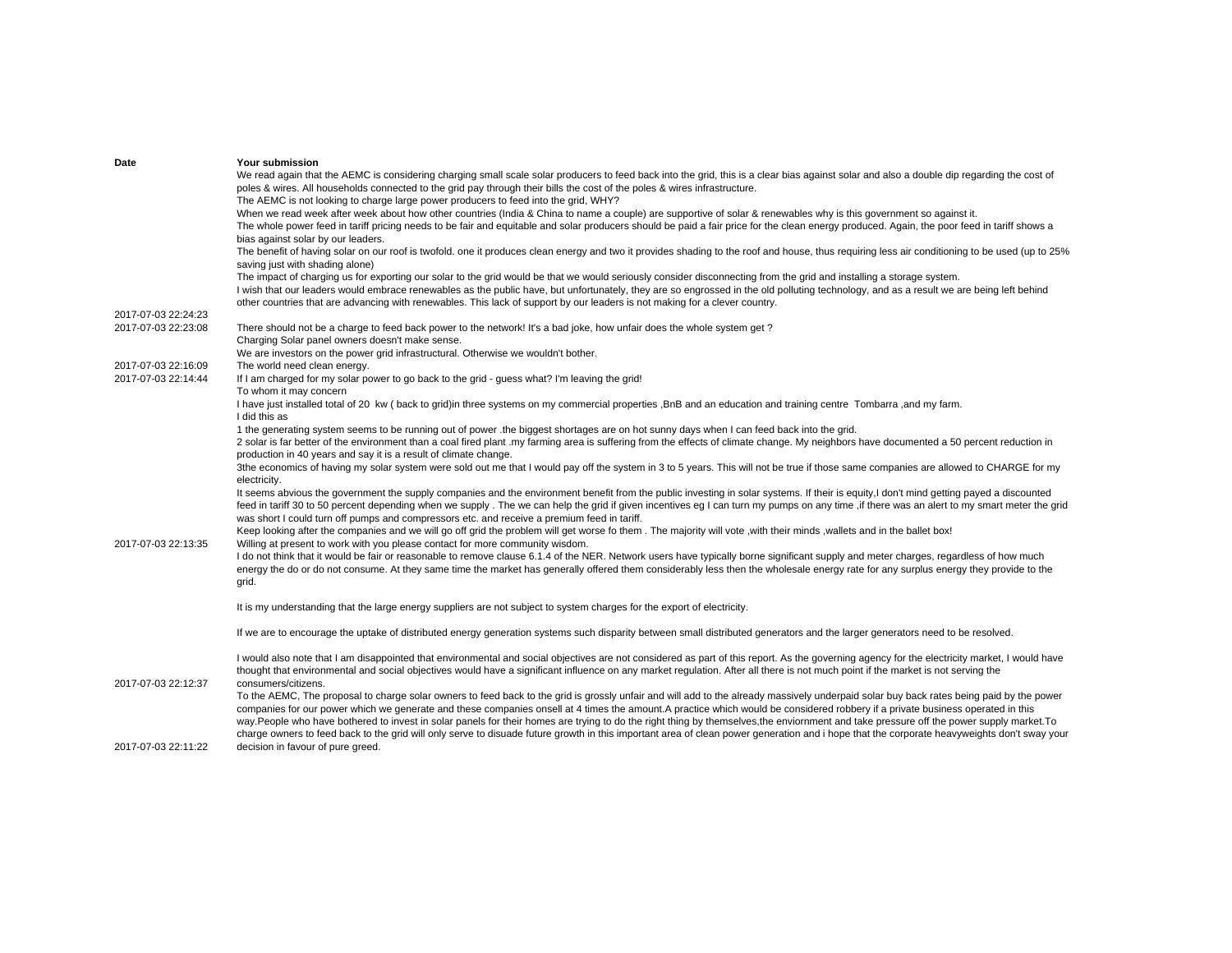| Date                | Your submission<br>Dear AMEC<br>The growth of a distributed energy system is inevitable, and something that AMEC should seek to seek to assist through fair feed in tariffs, rather than punitive measures that do not<br>recognise the benefits of solar to society and the grid.<br>The savings my family has been able to achieve through rooftop solar has been critical to managing our monthly budget.                                                                                                                                                                                                                                                                                                                                                                                                                                                                                                                                                                                                                                                                                                                                                                                                                                                 |
|---------------------|--------------------------------------------------------------------------------------------------------------------------------------------------------------------------------------------------------------------------------------------------------------------------------------------------------------------------------------------------------------------------------------------------------------------------------------------------------------------------------------------------------------------------------------------------------------------------------------------------------------------------------------------------------------------------------------------------------------------------------------------------------------------------------------------------------------------------------------------------------------------------------------------------------------------------------------------------------------------------------------------------------------------------------------------------------------------------------------------------------------------------------------------------------------------------------------------------------------------------------------------------------------|
| 2017-07-03 22:10:39 | I trust that AMEC will demonstrate that it is considering the broader benefits of solar for households, rather than just impacts on company profits. To do otherwise would make it clear who<br>AMEC is really acting for.                                                                                                                                                                                                                                                                                                                                                                                                                                                                                                                                                                                                                                                                                                                                                                                                                                                                                                                                                                                                                                   |
| 2017-07-03 22:10:28 | I'm appalled that you are considering charging rooftop solar owners for feeding their electricity back into the grid. We are providing the grid with clean, renewable power. The big power<br>companies provide dirty power and don't pay to offset this. Have you heard about Climate Change? We are living in it right now. What utter stupidity and foolishness this idea is.<br>There should be, across Australia, a fair feed in tariff that takes into account the health and environmental benefit of solar power produced by rooftop solar owners. And what about the<br>network savings to the grid that rooftop solar owners provide? Where is the benefit going?<br>I put rooftop solar on in 2005, long before it was the go, because I wanted to see this thrive. And I'm so excited and relieved that rooftop solar has taken off.<br>However I'm really annoyed that small or large businesses that export energy into the grid get no credit at all for this energy. Where is the fairness in this? And how many people are aware<br>of this nasty trick?<br>If you charge for solar exports to the grid, I will buy batteries and disconnect from the grid, something I had not intended to do<br>Please reconsider<br>community generally. |
|                     | Currently around 9 percent of households in Moreland have installed solar panels. The reasons people have chosen to install solar systems are a complex mix of economic reasons to<br>reduce electricity expenses and social reasons to address climate change and contribute on a personal level to emissions reduction.                                                                                                                                                                                                                                                                                                                                                                                                                                                                                                                                                                                                                                                                                                                                                                                                                                                                                                                                    |
|                     | The City of Moreland encourages the uptake of residential solar systems as part of the Zero Carbon Evolution program to reduce community CO2 emissions by 22 percent by 2020.                                                                                                                                                                                                                                                                                                                                                                                                                                                                                                                                                                                                                                                                                                                                                                                                                                                                                                                                                                                                                                                                                |
|                     | Climate Action Moreland is extremely concerned regarding the possibility of an AEMO rule change allowing for the introduction of a solar export to the grid fee from residential and<br>business solar power users.                                                                                                                                                                                                                                                                                                                                                                                                                                                                                                                                                                                                                                                                                                                                                                                                                                                                                                                                                                                                                                          |
|                     | Such a fee targets one set of power producers: residential and business solar PV owners, while large power generators (mainly fossil fuel based) will remain exempt. This is an unfair and<br>inequitable impost on small generators and a distortion to the electricity market.                                                                                                                                                                                                                                                                                                                                                                                                                                                                                                                                                                                                                                                                                                                                                                                                                                                                                                                                                                             |
|                     | Solar power avoids substantial health, environment and climate costs associated with fossil fuel power generation. The social impact of how power is generated needs to be taken into<br>consideration with regards to any new fees. Export to the grid fees for solar owners would penalise them for reducing socialised costs to health, environment and climate impacts.                                                                                                                                                                                                                                                                                                                                                                                                                                                                                                                                                                                                                                                                                                                                                                                                                                                                                  |
|                     | Solar owners are being paid less than the wholesale rate for the power they produce. Solar tariffs need to take into account the social contribution that solar systems make in avoiding<br>emissions, in efficiency savings to the grid, in producing power at point of use. We welcomed the Victorian solar feed-in tariff introduced from 1 July 2017 that incorporated a component for<br>social and climate positive impact by small scale solar generators.                                                                                                                                                                                                                                                                                                                                                                                                                                                                                                                                                                                                                                                                                                                                                                                            |
|                     | We should also recognise that during extreme heat events when power usage peaks, solar PV reduces demand peaks, and wholesale prices, and moves the absolute peak from the late<br>afternoon to early evening. This is a network benefit not recognised in any solar tariff. Placing a fee on solar export contradicts this benefit and penalises solar users.                                                                                                                                                                                                                                                                                                                                                                                                                                                                                                                                                                                                                                                                                                                                                                                                                                                                                               |
|                     | The impost of a fee on exporting solar power to the grid may reduce the demand for stand alone solar PV installation in the short term, although it may increase the demand for existing<br>solar owners adding batteries, or installing new solar systems with batteries and the number of people opting to leave the grid all together. This will only increase the death spiral of<br>traditional utilities and make vulnerable grid users even worse off.                                                                                                                                                                                                                                                                                                                                                                                                                                                                                                                                                                                                                                                                                                                                                                                                |
|                     | Many homeowners on fixed income, such as pensioners and superannuants, have installed small solar PV systems specifically to reduce and minimise their electricity bills, through<br>generating offset income from their solar feed-in. Imposing a fee on solar feed-in will proportionately affect these people to a greater extent than regular solar households where people are<br>employed and have regular incomes.                                                                                                                                                                                                                                                                                                                                                                                                                                                                                                                                                                                                                                                                                                                                                                                                                                    |
| 2017-07-03 22:10:09 | On equity and social impact the impost of a fee on small scale solar generators feeding in to the electricity grid should be rejected.                                                                                                                                                                                                                                                                                                                                                                                                                                                                                                                                                                                                                                                                                                                                                                                                                                                                                                                                                                                                                                                                                                                       |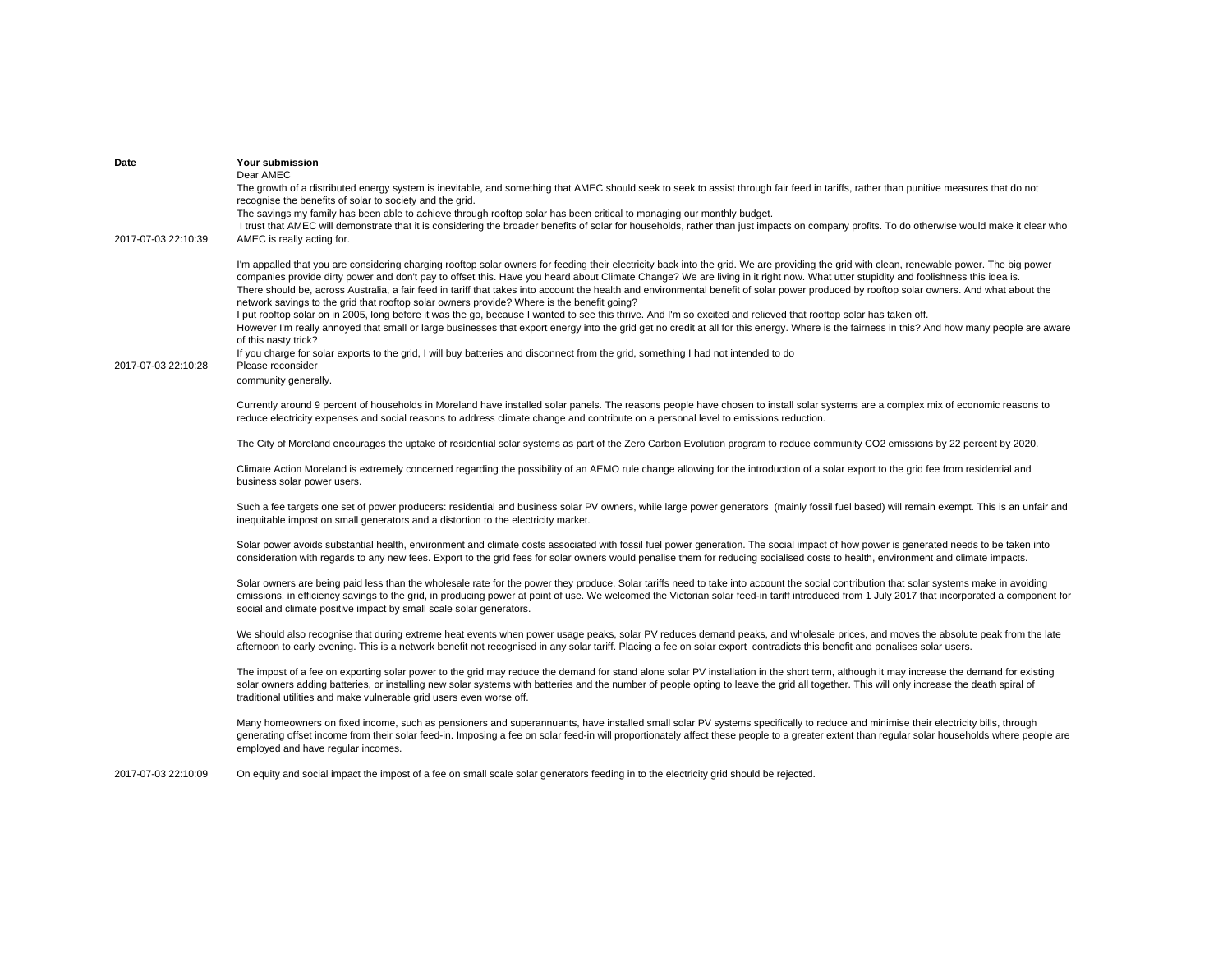| Date                | Your submission                                                                                                                                                                                                                                                                                                        |
|---------------------|------------------------------------------------------------------------------------------------------------------------------------------------------------------------------------------------------------------------------------------------------------------------------------------------------------------------|
|                     | Solar power provides power during maximum network demand.                                                                                                                                                                                                                                                              |
|                     | Solar power reduces network load.                                                                                                                                                                                                                                                                                      |
|                     | Solar power therefore supports the network.                                                                                                                                                                                                                                                                            |
|                     | Solar power means that the network did not need to be gold plated with tax payers dollars.                                                                                                                                                                                                                             |
| 2017-07-03 22:04:37 | Why should we be charged for this?                                                                                                                                                                                                                                                                                     |
|                     | I put clean energy onto the grid at 2 properties and if I am cha4ged for doing this I believe it will be time to invest in batteries and go off the grid there by taking clean energy from other                                                                                                                       |
| 2017-07-03 22:04:13 | users.                                                                                                                                                                                                                                                                                                                 |
|                     | I find it wholly unacceptable that AEMC is considering charging solar owners for providing clean energy to the grid and instead we should be paid a fair feed-in tariff for the power we<br>generate. This feed-in tarriff should be in line with (i.e. the same as) the amount we pay for power coming from the grid. |
|                     | - It is unfair for solar owners to be charged to export clean, renewable power to the grid when big dirty power companies don't have to pay a cent                                                                                                                                                                     |
|                     | - There should be a fair feed-in tariff that recognises the environmental and health benefit of solar, along with the network savings that solar provides to the grid                                                                                                                                                  |
|                     | - Charging for our solar exports to the grid would impact my family by severely reducing our family income.                                                                                                                                                                                                            |
|                     |                                                                                                                                                                                                                                                                                                                        |
|                     | - We installed solar panels on our rooftop to make a difference with respect to carbon emissions and our family income and your consideration is severely retrograde and flies in the face of                                                                                                                          |
| 2017-07-03 22:04:03 | worldwide movements toward low carbon economies.                                                                                                                                                                                                                                                                       |
|                     | My Submission to the AEMC                                                                                                                                                                                                                                                                                              |
|                     | I respectfully submit to you the following points.                                                                                                                                                                                                                                                                     |
|                     | 1. There can be no justification for solar owners being charged to export clean, renewable energy into the electrical power grid. The large corporate power companies don't pay for that and                                                                                                                           |
|                     | their energy is "dirty" and "destructive."                                                                                                                                                                                                                                                                             |
|                     | 2. Rather than charging solar users, they should be paid a fair feed-in tariff that recognises the environmental benefits of solar power.                                                                                                                                                                              |
|                     | 3. To place any limitations on solar power is to go backwards. It is the way of the future along with all other forms of renewable energy. Supporting the coal and gas fired electricity                                                                                                                               |
|                     | providers is to favour nineteenth century technology over modern twenty-first technologies.                                                                                                                                                                                                                            |
|                     | 4. We live in the twenty-first century and the environmental and social climate is different. We need up-to-date solutions and we look to organisations like the AEMC to have the vision to                                                                                                                            |
|                     | see this and make decisions commensurate with these changes.                                                                                                                                                                                                                                                           |
|                     | 5. The technology exists now to store electricity, and solar power generation fits with it perfectly. Generate electricity all day and store it overnight for use by all.                                                                                                                                              |
|                     | 6. Please do not listen to the rhetoric of the politicians and the fossil fuel lobbyists. They are the real luddites of this day and age, who want to stay with outmoded ideas regardless of the                                                                                                                       |
|                     | costs to the country and the planet. They are prepared to crush the new ways to maintain their profits and influence. They need to join the twenty-first century.                                                                                                                                                      |
|                     | 7. By your strong support of solar power generation, given in real terms not just words, you can help Australia honour its global commitments to reduce greenhouse emissions and once                                                                                                                                  |
|                     | again take its place as one of the leading proponents of solar power.                                                                                                                                                                                                                                                  |
|                     | Thank you for considering my submission                                                                                                                                                                                                                                                                                |
| 2017-07-03 22:01:45 |                                                                                                                                                                                                                                                                                                                        |
|                     | If I am charge to feed my power into the grid I intend to completely go offline and get batteries. Power companies are not charged to feed in power neither should I. The government                                                                                                                                   |
| 2017-07-03 21:59:43 | decided to sell power generation saying we would be better off. Result is power bills have only went up.                                                                                                                                                                                                               |
|                     |                                                                                                                                                                                                                                                                                                                        |
|                     | My decision to go solar was driven by my desire to lessen my footprint and not be a part to the burning of dirty coal. Also the writing was on the wall with the greedy power companies and                                                                                                                            |
|                     | where they were going with power pricing. It is unfair for solar owners to be charged to export clean renewable power to the grid when big dirty power companies don't have to pay a cent.                                                                                                                             |
| 2017-07-03 21:58:40 | There should be a fair feed in tariff that recognizes the environmental and health benefit of solar, along with the network savings that solar provides to the grid                                                                                                                                                    |
| 2017-07-03 21:58:18 | It is unfair for solar owners to be charged to export clean renewable power toto the grid when big dirty power companies don't have to pay a cent                                                                                                                                                                      |
|                     | Several years ago I made the decision to spend a considerable amount of my own money to install solar panels. At the time i was able to receive approx 30c /kwh, way lower than others                                                                                                                                 |
|                     | who had done it earlier. I was aware that the payback would fall in later years but did it anyway partly as a way to help cut some emissions etc. It was galling that energy companies sold                                                                                                                            |
|                     | that "green" energy for way more than they paid me but I accepted that. It is even more so now that I get a miserable 6c/kwh while their prices are rising regularly. I am now on a modest                                                                                                                             |
|                     | fixed pension from my self funded superannuation fund which is not a bottomless pit to fund continued excessive price rises which all utility companies are able to charge without recourse.                                                                                                                           |
|                     | The greed is beyond belief.                                                                                                                                                                                                                                                                                            |
|                     | To add insult to injury we are now being told that the AEMC now wants to charge us to provide Clean Energy to the grid. This is absolutely Unbelievable particularly given the ever                                                                                                                                    |
|                     | increasing focus on increasing Clean, Green energy and cutting back on burning coal.                                                                                                                                                                                                                                   |
|                     | My immediate reaction is that If that was to happen I would simply disconnect my system from the network until I could get to a position of going Off Grid altogether.                                                                                                                                                 |
|                     | It is simply beyond belief that any sane, rational organisation could even consider such a proposition, that is until Greed is considered as that is the only thing that I can see that could be                                                                                                                       |
| 2017-07-03 21:57:55 | behind such stupidity.                                                                                                                                                                                                                                                                                                 |
|                     |                                                                                                                                                                                                                                                                                                                        |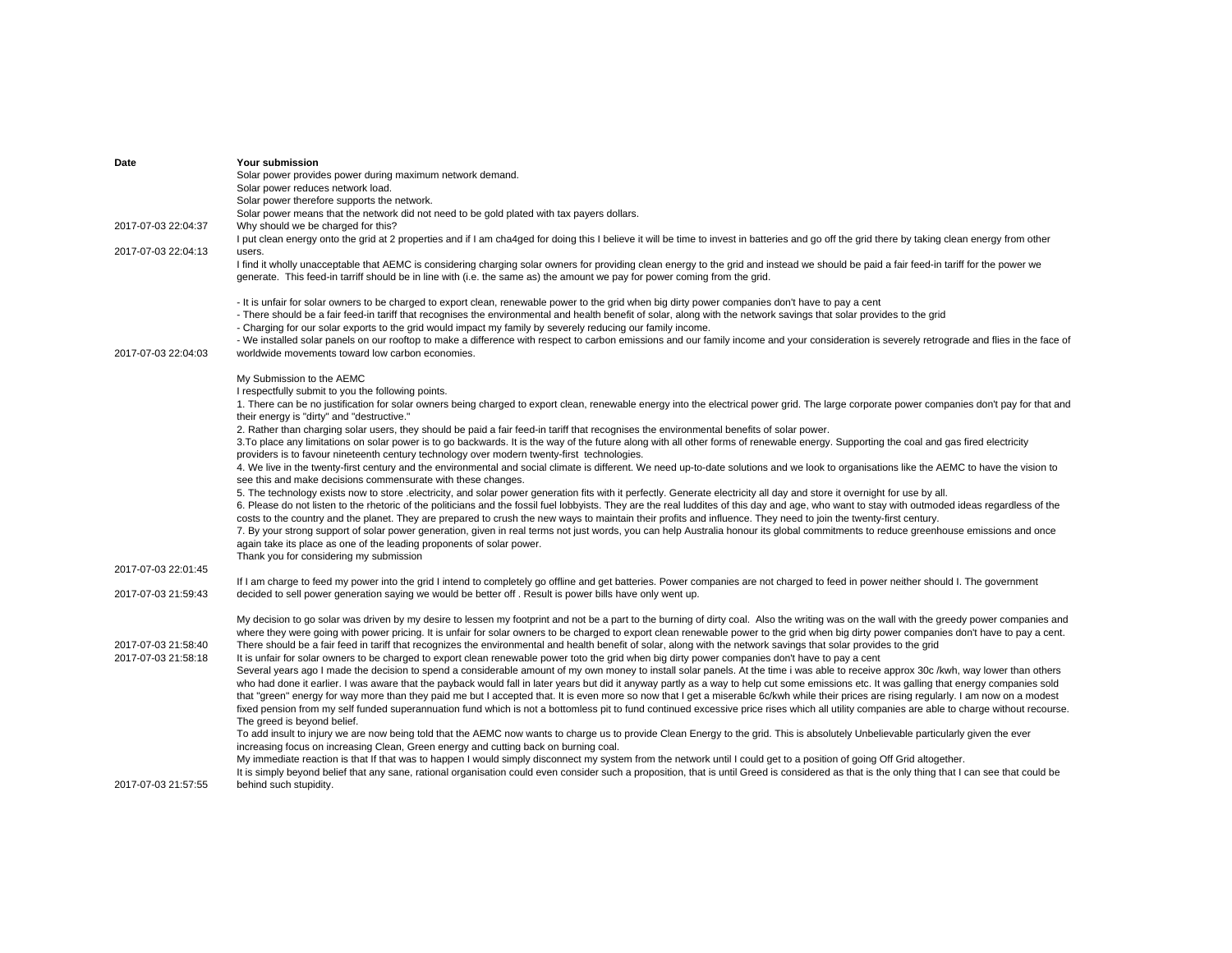| Date                | Your submission<br>Australia is blessed with abundant solar power and it makes sense to Australians to invest in it and also contribute to reducing our dependence on our existing largely centralised power<br>production sources.                                                                                                                                                                                                                                                                                                                                                     |
|---------------------|-----------------------------------------------------------------------------------------------------------------------------------------------------------------------------------------------------------------------------------------------------------------------------------------------------------------------------------------------------------------------------------------------------------------------------------------------------------------------------------------------------------------------------------------------------------------------------------------|
|                     | Our community has invested in our power distribution systems and all power sources should be actively encouraged to contribute back into the grid without financial or control impediments<br>that will discourage their free participation. Current major energy contributors are not required to pay to input/export their energy into the grid, so why should other contributors be required<br>to do so. On both equity and source diversity grounds there should be no financial charges for exporting into the grid.                                                              |
|                     | Current PV solar domestic hosts are financially dissuaded by the paltry rates they get for their renewable energy input to the grid. If they are charged for exporting into the grid it is fairly<br>certain they will rapidly invest in battery technology over the coming years and remove their peak renewable energy contribution from the grid system. This is exactly the opposite of what<br>our energy system needs to achieve over the next 10-20 years.                                                                                                                       |
|                     | We need a clear energy goal of what needs to be achieved and technology neutral policies that encourage contributions on an equal footing.<br>I hope we can avoid short term policy reactions that set back our achievement of Australia's fantastic potential for improving our energy system and smoothly transitioning into a truly mixed<br>energy grid with improved energy security and reduced blackout likelihood.<br>Thanks for your consideration.                                                                                                                            |
| 2017-07-03 21:57:49 |                                                                                                                                                                                                                                                                                                                                                                                                                                                                                                                                                                                         |
|                     | It is about time for the big energy suppliers to stop ripping us off as they have done with their gold plating of the energy delivery system. The primary cost increase over the past 5 years<br>has come about because of the spending on the network and a pricing system which virtually gave the system owners \$1.30 for every \$1 spent on gold plating the sysem So no more                                                                                                                                                                                                      |
| 2017-07-03 21:54:40 | exploitation of th ordinary solar owners.                                                                                                                                                                                                                                                                                                                                                                                                                                                                                                                                               |
| 2017-07-03 21:52:20 | We put in Solar Panels not so much for the \$ savings but to in a small way contribute too reducing green house emissions from Coal powered power Stations Keep the playing field level /<br>even and fair                                                                                                                                                                                                                                                                                                                                                                              |
|                     | I think this is totally unfair to charge a fee for power going into the grid from solar, as it cost me a lot of money to set up, to cut the ever increasing electricity charges. Solar owners are<br>saving the need to build more dirty power stations. The rest of the world are changing to solar power. I don't see why people that spend their own hard earned money to put in solar                                                                                                                                                                                               |
| 2017-07-03 21:52:18 | systems to generate electricity to benefit othe people should be charget to do so.<br>If anything we should be getting more for our investment and contribution to the grid solar.                                                                                                                                                                                                                                                                                                                                                                                                      |
| 2017-07-03 21:51:54 | What this proposal is more likely to do is have people go off-grid, the idiots!                                                                                                                                                                                                                                                                                                                                                                                                                                                                                                         |
|                     | We're long-term supporters of solar energy. When we built our house in 1989 we had a solar hot water system installed and it serviced our family of 5 extremely well for 25 years before<br>we needed to replace it. We added solar panels several years ago, and although we were disappointed that the inverter needed replacing after just s few years we did so, again because<br>of our faith in and support for growing Australia's solar market. If the rules, tariffs and benefits to home owners were to change it would be grossly unfair becaus, in addition to the valuable |
| 2017-07-03 21:51:43 | service provided by homeowners' roof top panels, it would alter the economic benefits that had induced so many to be part of the transition to renewable energy.<br>To the AEMC                                                                                                                                                                                                                                                                                                                                                                                                         |
|                     | It is unfair for solar owners to be charged to export solar power to the grid when big power companies don't have to pay a cent                                                                                                                                                                                                                                                                                                                                                                                                                                                         |
|                     | There should be a fair feed-in tariff that recognises the environmental and health benefit of solar, along with the network savings that solar provides to the grid                                                                                                                                                                                                                                                                                                                                                                                                                     |
| 2017-07-03 21:49:41 | We installed roof top solar in 2013 as we wanted to take action on climate change in our small way. It has been effective and we are proud to be doing our share, even though the feed in<br>tarriff is inadequate. People should be encouraged to install rood top solar, and a charge for feeding electricity into the grid is unjustified.                                                                                                                                                                                                                                           |
|                     | It is unfair for solar owners to be charged to export clean, renewable power to the grid when big dirty power companies don't have to pay a cent.                                                                                                                                                                                                                                                                                                                                                                                                                                       |
|                     | - There should be a fair feed-in tariff that recognises the environmental and health benefit of solar, along with the network savings that solar provides to the grid.                                                                                                                                                                                                                                                                                                                                                                                                                  |
|                     | - What happened to the Go to Solar Energy to avoid polluting our own environment with Carbon gas emissions that are produced by the current Coal Power Houses throughout                                                                                                                                                                                                                                                                                                                                                                                                                |
|                     | Australia and many other countries in the World?                                                                                                                                                                                                                                                                                                                                                                                                                                                                                                                                        |
|                     | After having to spent many thousands of \$ dollars to purchase the Solar panels to enable us to Go to Solar - the Green Energy - we will be hit yet again by increased Costs in our                                                                                                                                                                                                                                                                                                                                                                                                     |
|                     | Power Bills, this will create financial hardship as I am currently retired. Then you have the audacity to expect that it is OK to Charge us for our solar power exports to the grid and charge<br>us to use that power Too! You are planning on taking our Power and making us Pay for the Privilege as well.                                                                                                                                                                                                                                                                           |
|                     | - The Solar Installation Inspectors came to our house to check that our panels had been installed correctly only to break several of our roof tiles in doing so. This then has resulted in water                                                                                                                                                                                                                                                                                                                                                                                        |
| 2017-07-03 21:45:54 | damage to our kitchen and lounge room with large amounts of water accumulating in the ceiling.                                                                                                                                                                                                                                                                                                                                                                                                                                                                                          |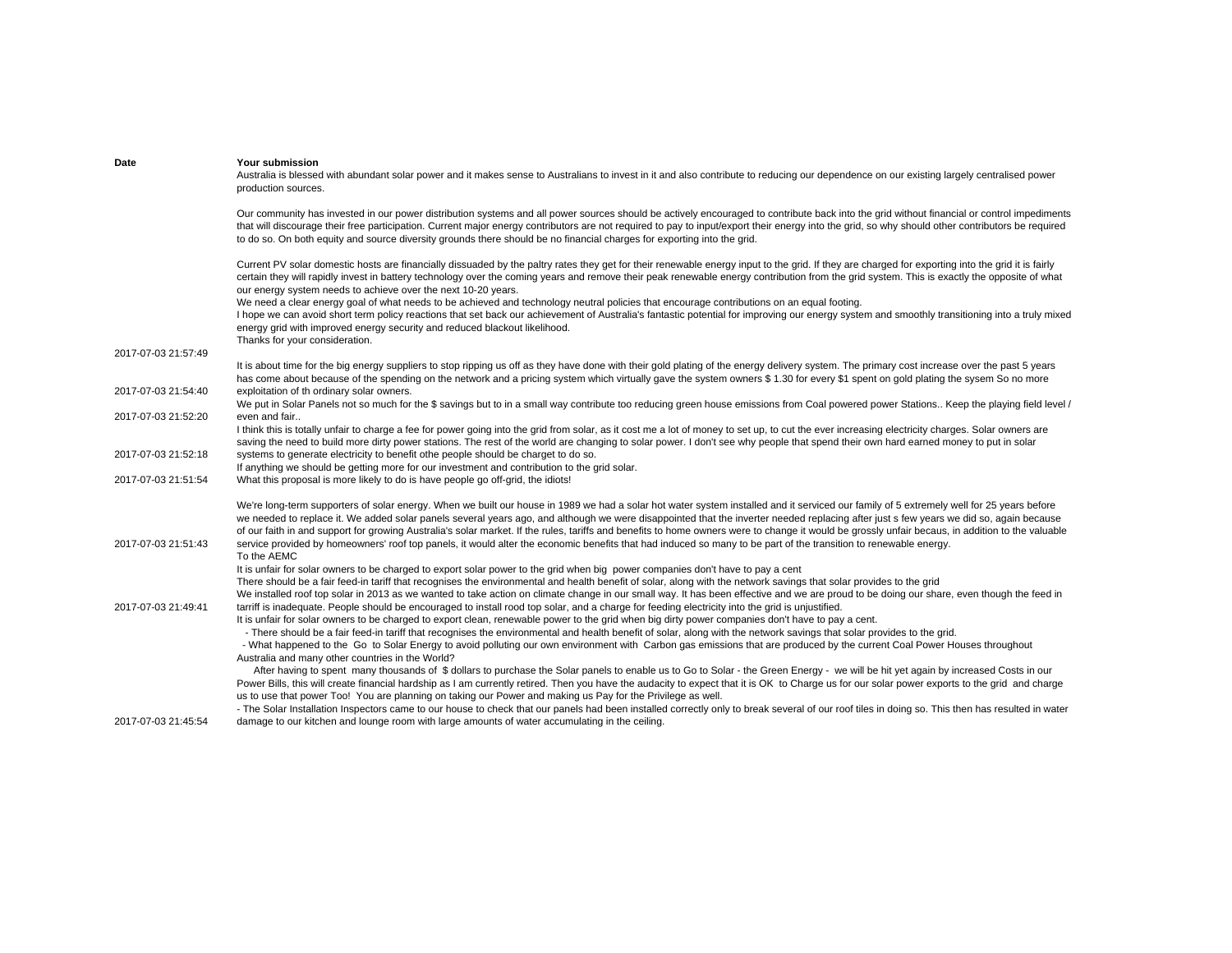| Date                | Your submission                                                                                                                                                                                                                                                                                                                                                  |
|---------------------|------------------------------------------------------------------------------------------------------------------------------------------------------------------------------------------------------------------------------------------------------------------------------------------------------------------------------------------------------------------|
|                     | I understand that the AEMC intend charging producers of solar electricity when they supply to the grid.                                                                                                                                                                                                                                                          |
|                     | I submit that this is inequitable as other suppliers such as coal fired power stations do not have to pay a fee to feed into the grid.                                                                                                                                                                                                                           |
|                     | Solar power is clean and should be encouraged. It is the way of the future.                                                                                                                                                                                                                                                                                      |
|                     | We have chosen to have solar collectors on our roof as an environmentally conscious act. They were expensive to install and have a life of only 25 years when once again we will have to                                                                                                                                                                         |
| 2017-07-03 21:45:14 | pay out. They are an investment for our future. The future of human habitation of this planet. Governments are very reluctant to heed the warning of the scientific community in regard to the<br>time bomb of global warming. My solar panels are one of my small contributions to combating climate change. I should not be penalised, but encouraged.         |
|                     | Dear Sir                                                                                                                                                                                                                                                                                                                                                         |
|                     | It is unfair for solar owners to be charged to export clean, renewable power to the grid. Solar owners collectively have saved the government many millions of dollars by providing power to                                                                                                                                                                     |
|                     | the grid. If those solar owners simply switch off their contribution where would the money come from to provide new power stations. How would the Government provide the power short fall                                                                                                                                                                        |
|                     | in the immediate future.                                                                                                                                                                                                                                                                                                                                         |
|                     | There should be a fair feed-in tariff that recognises the environmental and health benefit of solar power along with the network savings that solar provides to the grid.                                                                                                                                                                                        |
|                     | Solar power is the way of the future despite what the coal lobby will tell you.                                                                                                                                                                                                                                                                                  |
| 2017-07-03 21:45:02 |                                                                                                                                                                                                                                                                                                                                                                  |
|                     | Dear AEMC,<br>I live in Perth and was one of the first to adopt solar power back when the WA State Government was encouraging people by offering 40 cents per unit. I moved house a couple of years                                                                                                                                                              |
|                     | ago and bought more solar panels for my new house and I now receive 7.135 cents per unit. I don't recall anyone ever explaining why I have to pay 24 cents up to a certain level then 44                                                                                                                                                                         |
|                     | cents thereafter, none of this pricing makes much sense to me (gouging??). You appear to be advocating charging solar power owners alone a charge for using the poles and wires. This is                                                                                                                                                                         |
|                     | clearly discriminatory pricing. There should be a fair feed-in tariff that recognises the environmental and health benefit of solar, along with the network savings that solar provides to the grid                                                                                                                                                              |
|                     | and energy companies should be working out what components of their costs are fixed and charge a fixed amount to all users across the board. Just make it fair. I feel like I'm doing my bit                                                                                                                                                                     |
|                     | to promote healthier outcomes and this proposed measure appears to be a slap in the face.                                                                                                                                                                                                                                                                        |
| 2017-07-03 21:42:15 |                                                                                                                                                                                                                                                                                                                                                                  |
|                     | It is unfair for solar owners to be charged to export clean, renewable power to the grid when big dirty power companies don't have to pay a cent.                                                                                                                                                                                                                |
|                     | There should be a fair feed-in tariff that recognizes the environmental and health benefit of solar, along with the network savings that solar provides to the grid.<br>I installed solar panels to reduce the amount of polluting energy I needed to purchase; this together with the many others with solar systems means that we don't need as many polluting |
|                     | power stations as previous, leading to a cleaner, greener future.                                                                                                                                                                                                                                                                                                |
| 2017-07-03 21:39:57 | There should definitely NOT be a charge to input solar power back into the grid; this would be very unfair and counter-productive.                                                                                                                                                                                                                               |
|                     | I believe that it is totally unfair to expect solar owners to pay for electricity that we feed back into the grid. When we installed our system over six years ago it was a major item of                                                                                                                                                                        |
|                     | expenditure for us costing in excess of \$10,000.00. Why should we be charged for putting power into the grid when major power companies don't. I agree that there should be a fair feed                                                                                                                                                                         |
|                     | in tariff for the saving that we supply to the power grid We installed Solar power to help save the environment and to contribute excess needs back into the grid for the benefit of others.                                                                                                                                                                     |
|                     | If you are going to charge us for our solar exports to the grid I was disconnect the system. I am about to become an aged pensioner having stopped work at 68 years old and my wife at                                                                                                                                                                           |
| 2017-07-03 21:38:16 | 60 has just been made redundant from her job. Any additional imposts on our budget would cripple us.<br>It is unfair for solar owners to be charged to export clean, renewable power to the grid when big dirty power companies don't have to pay a cent                                                                                                         |
|                     | •There should be a fair feed-in tariff that recognises the environmental and health benefit of solar, along with the network savings that solar provides to the grid                                                                                                                                                                                             |
|                     | •Include any experience that you've had with putting on rooftop solar and why you've done it                                                                                                                                                                                                                                                                     |
|                     | • the impact that charging you for your solar exports to the grid would have on your household would be very unfair and would be a burden to my wife and I as we are on the old age                                                                                                                                                                              |
| 2017-07-03 21:35:40 | pension.                                                                                                                                                                                                                                                                                                                                                         |
|                     | i thought solar was a good option, I have been nothing but disappointed with my decision to go solar ~ with energy company charging high prices p/kw and only paying low prices p/kw feed                                                                                                                                                                        |
| 2017-07-03 21:32:49 | in  not worth the up front layout for system when no return. Nothing but greed from the big companies whom have no oppposition.                                                                                                                                                                                                                                  |
|                     | Energy companies need to recognise that all the extra charges and low feed in tariffs completely remove any incentive to conserve energy during daylight hours thereby negating any                                                                                                                                                                              |
| 2017-07-03 21:32:02 | benefit to the environment and the use of raw materials<br>Dear AEMC.                                                                                                                                                                                                                                                                                            |
|                     | I am a home owner with a 3kW solar installation which supplies ample electricity for our 'energy poor' household.                                                                                                                                                                                                                                                |
|                     | When I feed electricity into my Tasmanian grid, I am helping first the community as a whole and the energy provider as a company. The provider does not have to generate this electricity                                                                                                                                                                        |
|                     | by other means, nor do they have outlay any cost for the infrastructure to generate. The big question then is: why should I be charged to export to the grid? This would only hasten my                                                                                                                                                                          |
|                     | decision to go off the grid, provide my own storage and recharge my batteries.                                                                                                                                                                                                                                                                                   |
|                     | While at the moment the feed-in tariff is reasonable, it won't be long before the provider will reset the tariff to a measly 8 c/kWh. How is this fair, when the provider then can resell my feed-                                                                                                                                                               |
|                     | in energy to my neighbour for about 25 c/kWh? Another reason to disconnect and go off grid!                                                                                                                                                                                                                                                                      |
| 2017-07-03 21:30:21 |                                                                                                                                                                                                                                                                                                                                                                  |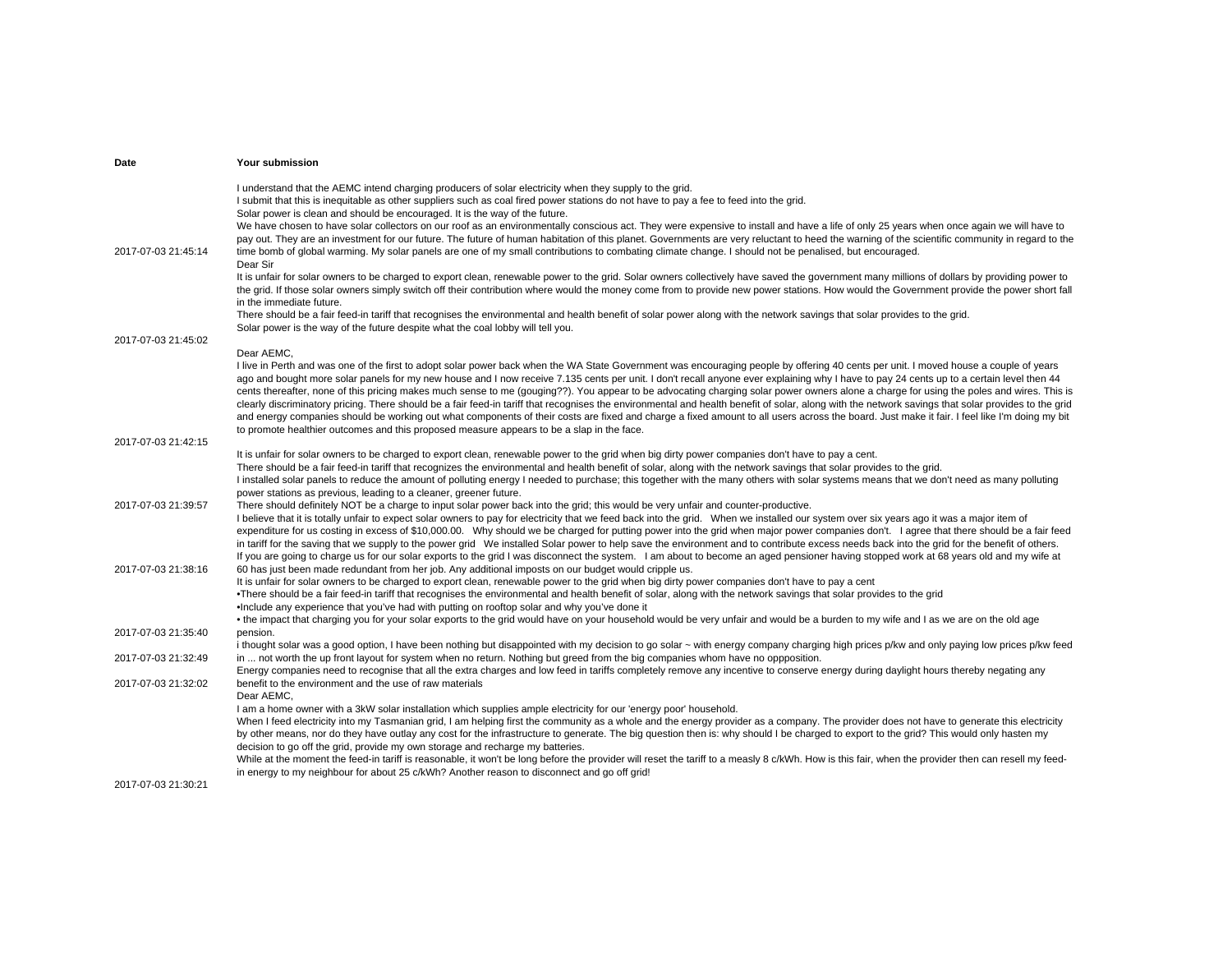| Date                                       | Your submission                                                                                                                                                                                                                                                                                                                                                                                                                                                                                                                                                                                                                                                                                                                                                                           |
|--------------------------------------------|-------------------------------------------------------------------------------------------------------------------------------------------------------------------------------------------------------------------------------------------------------------------------------------------------------------------------------------------------------------------------------------------------------------------------------------------------------------------------------------------------------------------------------------------------------------------------------------------------------------------------------------------------------------------------------------------------------------------------------------------------------------------------------------------|
| 2017-07-03 21:22:28                        | it is not fair that toi use the grid less you pay more, this is a REDICULOUSS riffoff, mo no no no and it is a vote changer<br>Charging for input to the grid of rooftop solar power is certainly not supportive of any energy security planning for Australia. This proposal is not only unfair for solar owners but is against<br>the interests of the wider community.                                                                                                                                                                                                                                                                                                                                                                                                                 |
| 2017-07-03 21:22:02<br>2017-07-03 21:19:23 | Please note I do not have solar power, only solar hot water.<br>Solar owners should not be charged for supporting the environment; this only encourages coal burning and other harmful energy production<br>The energy companies are receiving electricity from private households for a small price. They have not paid for this infrastructure. The householder has invested in this infrastructure,<br>and if anything should be charging more for the energy which the grid is receiving, however, the homeowner has no control over this. All power to the big power companies, in every way.<br>Homeowners should NOT be paying to put the clean energy they create into the grid. It is legislated that power companies must supply a certain amount of clean energy. Most of this |
| 2017-07-03 21:18:49<br>2017-07-03 21:14:13 | comes from these small solar installations, and now they want to make them pay for it to go into the grid. No way.<br>We already pay a supply charge on top of the kwh rate. If they even try i will go off grid and they will lose a customer.                                                                                                                                                                                                                                                                                                                                                                                                                                                                                                                                           |
| 2017-07-03 21:07:47                        | I believe it is unfair to charge solar owners to put power into the grid. we have already paid for our solar systems under the impression that we were helping to supply clean, renewable<br>energy for the benefit of the network and the environment. We do not need this extra cost added to our household expenses especially because we have already paid out.<br>Dear AEMC.                                                                                                                                                                                                                                                                                                                                                                                                         |
|                                            | Being charged to export my solar to the grid is not only unfair but wrong.                                                                                                                                                                                                                                                                                                                                                                                                                                                                                                                                                                                                                                                                                                                |
| 2017-07-03 21:06:26<br>2017-07-03 21:04:18 | thats ridiculous teol them to go and get stuffed the robbing bastards                                                                                                                                                                                                                                                                                                                                                                                                                                                                                                                                                                                                                                                                                                                     |
|                                            | Dear Australian Energy Market Commission (AEMC),                                                                                                                                                                                                                                                                                                                                                                                                                                                                                                                                                                                                                                                                                                                                          |
|                                            | I find it extremely abhorrent that you are considering charging honest, everyday Australians for feeding their solar power back into the grid. This is essentially punishing people who would<br>like to help the environment and reduce their carbon footprint by owning solar panels. It is especially disgraceful considering that energy companies can export their own power without<br>having to pay anything at all.                                                                                                                                                                                                                                                                                                                                                               |
| 2017-07-03 21:04:06                        | There should be a feed-in tariff that recognizes the environmental benefit and the savings that solar provides to the grid. Please stop punishing Australians for doing the right thing.                                                                                                                                                                                                                                                                                                                                                                                                                                                                                                                                                                                                  |
|                                            | Dear AEMC<br>PLEASE do not consider introducing a fee to feed solar into the grid. There should be a fair feed in tariff for all solar owners providing this clean environmentally friendly energy source. We<br>need to work together to minimise the devastating impacts climate change is going to have on our children and grandchildren, rather than putting profits and politics ahead of the good of<br>the people.                                                                                                                                                                                                                                                                                                                                                                |
| 2017-07-03 21:03:21                        | Thank you.                                                                                                                                                                                                                                                                                                                                                                                                                                                                                                                                                                                                                                                                                                                                                                                |
| 2017-07-03 21:02:55                        | It is wrong and unfair for solar owners to be charged to export clean, renewable power to the grid. There should be a fair feed-in tariff that recognises the health and environmental benefits<br>of solar. Myself and my family have invested in solar we have already out laid an amount for purchasing the solar system and I believe we should get the benefit when we feed back into<br>the grid as other power companies get when they sell power to power the grid - people with solar that feed back to the grid should be paid to do so and not charged.                                                                                                                                                                                                                        |
|                                            | You have to be joking.<br>We have signed a contract to supply power to the grid. There was no charge to supply that power in that contract. I believe you are breaking the spirit of the contract if not the letter of the                                                                                                                                                                                                                                                                                                                                                                                                                                                                                                                                                                |
|                                            | contract.<br>Why would you charge a supplier of clean energy when you don't charge a dirty power supplier. Why are you not charging the dirty power companies a tax for not meeting the clean energy                                                                                                                                                                                                                                                                                                                                                                                                                                                                                                                                                                                      |
|                                            | target for Australia which they are contributing to in the negative.                                                                                                                                                                                                                                                                                                                                                                                                                                                                                                                                                                                                                                                                                                                      |
|                                            | We are attempting to reduce our power bill by investing in the future which is renewable energy. If you move ahead with this charge, we will consider a further investment in battery storage<br>in order to remove ourselves from the grid.                                                                                                                                                                                                                                                                                                                                                                                                                                                                                                                                              |
| 2017-07-03 21:01:01                        | Please do not introduce this charge if you value your voters support                                                                                                                                                                                                                                                                                                                                                                                                                                                                                                                                                                                                                                                                                                                      |
| 2017-07-03 20:59:44                        | Please be sensible about your thoughts on charging householders like mine for trying to be helpful and save our planet by catching our own sunlight and generating electricity which you<br>can use on the grid and onsell already at a profit We are pensioners and cannot afford to add to our costs for power and heating. It is an extremely unfair policy which will serve to<br>disadvantage those of us who have acted in thoughtfulness to the rest of our community and their health.                                                                                                                                                                                                                                                                                            |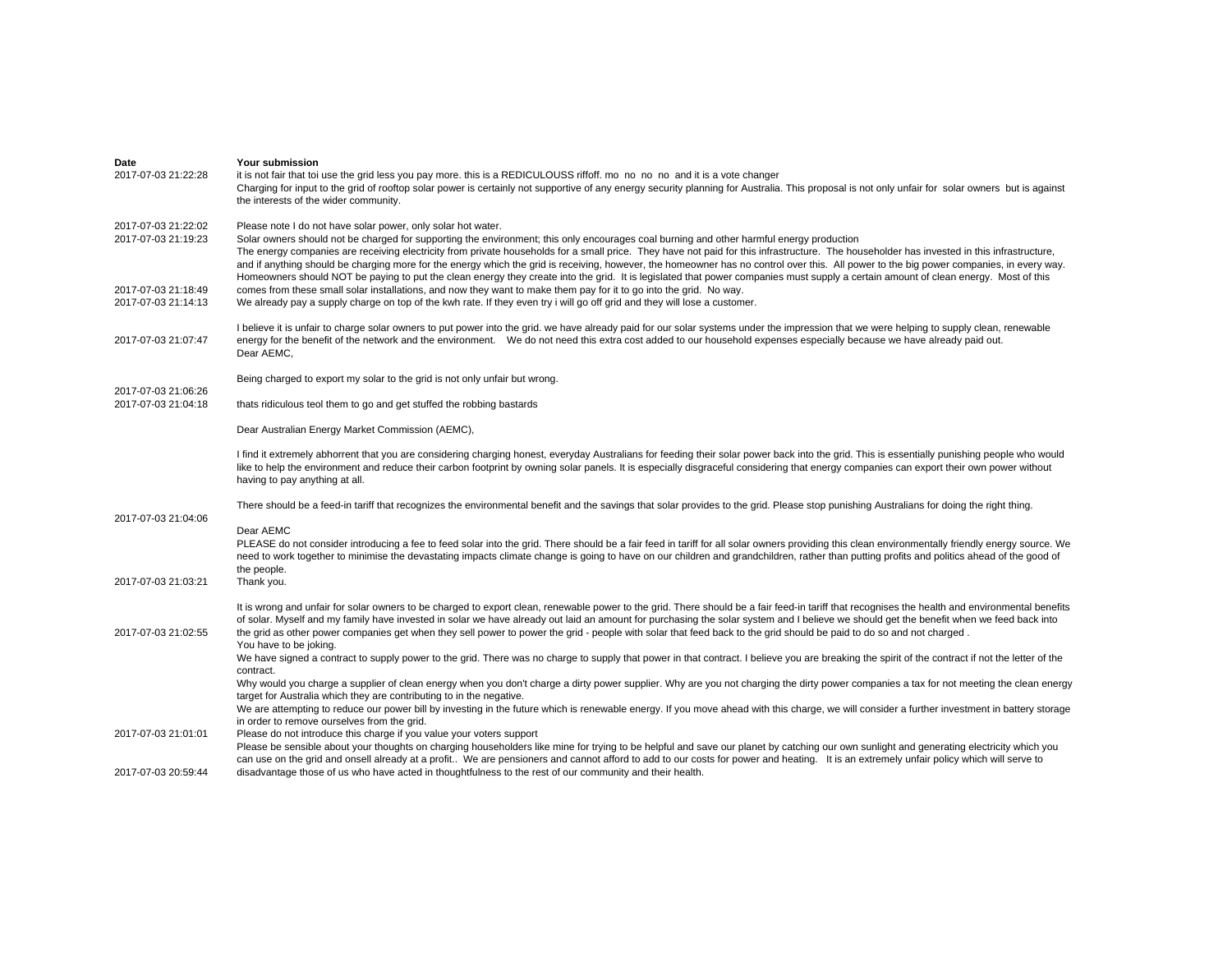| Date<br>2017-07-03 20:59:35                                                              | Your submission<br>Unfair to pay this charge when the big unclean companies do not!<br>Our primary reason to install solar was to go green and not mean like you!!<br>I am surprised at the possibility of being charged to export clean, renewable power to the grid. We invested several years ago in solar panels to prevent polluting the environment. It is a<br>disincentive to being responsible leaders in climate change when decisions such as this are even canvassed.<br>There should be a fair feed-in tariff that values the environmental and health benefits of solar, along with the savings that solar provides to the grid.                                                                                                                                                                                                                                                                                                                                                                                                                                                                                                                                                                                                                                                                                                                                               |
|------------------------------------------------------------------------------------------|----------------------------------------------------------------------------------------------------------------------------------------------------------------------------------------------------------------------------------------------------------------------------------------------------------------------------------------------------------------------------------------------------------------------------------------------------------------------------------------------------------------------------------------------------------------------------------------------------------------------------------------------------------------------------------------------------------------------------------------------------------------------------------------------------------------------------------------------------------------------------------------------------------------------------------------------------------------------------------------------------------------------------------------------------------------------------------------------------------------------------------------------------------------------------------------------------------------------------------------------------------------------------------------------------------------------------------------------------------------------------------------------|
|                                                                                          | Charging for our solar exports to the grid makes a mockery of any slim hope I had that this government has any concern for supporting Australians who invest in making a difference e to<br>the planet.                                                                                                                                                                                                                                                                                                                                                                                                                                                                                                                                                                                                                                                                                                                                                                                                                                                                                                                                                                                                                                                                                                                                                                                      |
| 2017-07-03 20:59:18<br>2017-07-03 20:58:11<br>2017-07-03 20:57:40<br>2017-07-03 20:56:29 | Such a decision is ludicrous. Charge those who pollute - not the humble homeowner!<br>Providing solar generated power to the grid is a benefit not only to the generators (clean energy being fed in) but also to the environment. Feeding this power into the grid is not a cost to<br>generators but a benefit as it relieves the necessity for added generation. It should not be costed.<br>Hi, It is hard to believe that you consider charging us, solar owners, to export to the grid. I am paying off a substantial loan to be able to contribute towards a clean future for my children<br>and grandchildren, and don't think it is fair to be penalized for thatplease don't let that go ahead.<br>As a new owner of solar panels and a person who cares about the environment, I am appalled that the AMEC would consider charging people to export power to the grid. It is just so<br>wrong. You need to support and encourage renewable power in all forms, as climate change is a huge pressing problem for our planet. Ordinary people like me, my family and friends<br>know this and are doing what we can within our control and financial ability to make change possible. Please don't penalise us -rather support and encourage us to do the right thing.<br>Please do not charge us for producing power from the sun that we can share with others.<br>Dear Sir/Madam |
| 2017-07-03 20:55:54                                                                      | I would like to register my strong objection to the proposed charge for solar to be fed back into the grid. My partner and I installed solar on our house in order to try and reduce the burden<br>of ever increasing electricity bills, and also to do our bit for the environment by generating clean electricity. Having spent a considerable amount of our resources on this, I find it<br>outrageous to hear that the AEMC is proposing to charge us to feed our electricity back into the grid. And this is when the large generators pay nothing to use the grid. It seems like there<br>is one rule for the powerful dirty generators and another for the everyday people who are using their own resources to generate clean energy.<br>And this on top of the fact that our feed in tariff does not reflect the value of our electricity being clean energy which does not pollute the environment and is not harmful to people's health<br>and wellbeing.                                                                                                                                                                                                                                                                                                                                                                                                                         |
|                                                                                          | I wish to put forward my strong objection to this proposal.<br>We were early adopters of solar and paid a premium price many years ago to install it. We did so because we were and remain alarmed about climate change and the threat it poses to<br>human existence. Does the Commission understand the severe risks we are faced with and how urgent the task has become for everyone at all levels of our society to act and reduce our<br>carbon emissions? I feel very disapponted that AMEC continues to have such a narrow focus when what need now are new ways of structuring the market so that solar and renewable<br>energy is taken up by as many people as possible.<br>Considering the huge amount of money that consumers have already paid to the power industry for excessive and unneccary over investment in infrastrucutre it beggars belief that the<br>Commission is now seeking to charge solar owners to export clean, renewable power to the grid when big dirty power companies don't have to pay a cent. Coal fired powerstations are a<br>dying energy the Commission should not be in the business of bailing them out.                                                                                                                                                                                                                                       |
| 2017-07-03 20:51:00                                                                      | There should be a fair feed-in tariff that recognises the environmental and health benefit of solar, along with the network savings that solar provides to the grid<br>I think the community is becomming absolutely sick of being ripped off for the profits of polluting multinational companies. If you make us pay to export solar to the grid we will be going off<br>grid for sure.                                                                                                                                                                                                                                                                                                                                                                                                                                                                                                                                                                                                                                                                                                                                                                                                                                                                                                                                                                                                    |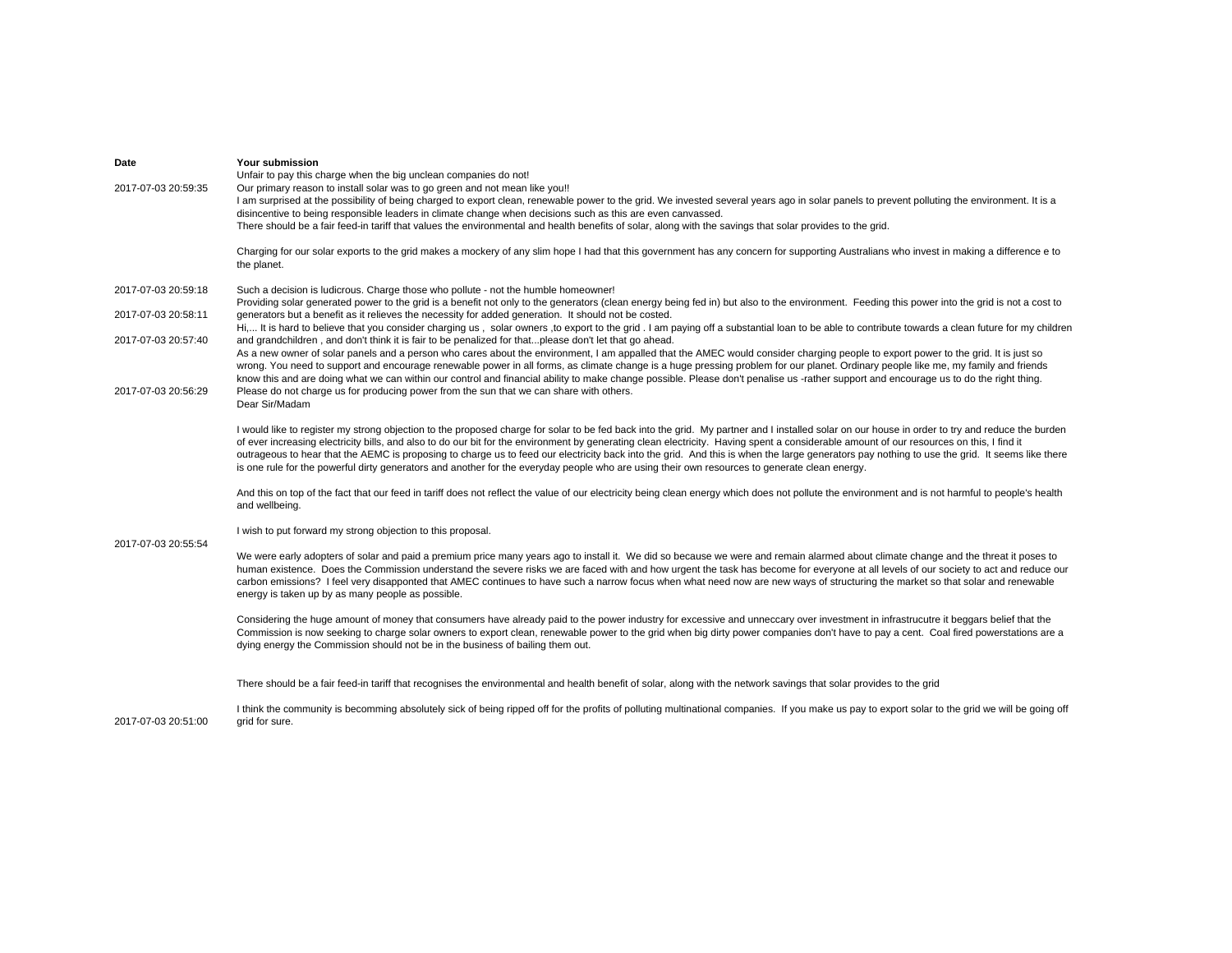| Date                                       | Your submission                                                                                                                                                                                                                                                                                                                                                                                                                                                                                                                                                                                                                                                                                                                                                                                                                                                                                                                                                                                                                                                                                                                                                                                                                                                                                                                                                                                                                                                                                                                                                                                                                                                                                                                                                                                                        |
|--------------------------------------------|------------------------------------------------------------------------------------------------------------------------------------------------------------------------------------------------------------------------------------------------------------------------------------------------------------------------------------------------------------------------------------------------------------------------------------------------------------------------------------------------------------------------------------------------------------------------------------------------------------------------------------------------------------------------------------------------------------------------------------------------------------------------------------------------------------------------------------------------------------------------------------------------------------------------------------------------------------------------------------------------------------------------------------------------------------------------------------------------------------------------------------------------------------------------------------------------------------------------------------------------------------------------------------------------------------------------------------------------------------------------------------------------------------------------------------------------------------------------------------------------------------------------------------------------------------------------------------------------------------------------------------------------------------------------------------------------------------------------------------------------------------------------------------------------------------------------|
| 2017-07-03 20:49:27<br>2017-07-03 20:46:44 | It is unfair for solar owners to be charged to export clean, renewable power to the grid when big dirty power companies don't have to pay a cent<br>There should be a fair feed-in tariff that recognises the environmental and health benefit of solar, along with the network savings that solar provides to the grid.<br>The undeniable advantage of feeding the power into the system closer to the end user and thus avoiding high infrastructure costs.<br>The question must be asked, why are the AEMC trying yet again to rip off the Australian householders who endeavour to do the right thing for the environment, whilst ensuring their<br>electrical power needs are met, via a clean energy source. Could it be they are trying to ensure profit for the private sector, by using the Australian householders to subsidise fossil fuels<br>and old outdated methods of producing electrical power? Will their next bad idea be that we must accept nuclear power or we will suffer some dire consequence?<br>The impact of charging Australian households for their solar exports to the grid would have catastrophic financial effects and take them from a very slightly positive cash flow to a very<br>heavy negative cash flow, which AEMC can understand while representing the Private sector but fail miserably to understand when considering the average Australian home owner, who<br>has invested heavily in Solar Power in an effort to do the right thing.<br>I oppose the plan to place a tax on feed in export from my solar system. I supplement this grid with the power I export. I believe that a tax is inappropriate and is unfair on those of us who<br>have invested capital in equipment to ease their ever increasing power charges and who are happy to suppliment the grid. |
|                                            | I am a solar power owner. It astounds me to think that you could actually tax me for providing renewable energy into the system when we are trying to reduce greenhouse emissions, can<br>you please explain how that is fair?? I have invested considerable funds into my solar system and if you charge me then this will have serious financial implications to my family.                                                                                                                                                                                                                                                                                                                                                                                                                                                                                                                                                                                                                                                                                                                                                                                                                                                                                                                                                                                                                                                                                                                                                                                                                                                                                                                                                                                                                                          |
|                                            | I suggest rather than consider some draconian penalty you actually think about how incentives can be provided so that I can add battery storage and help provide baseload power into the<br>grid. It is a logical suggestion as it supports an integrated stronger system and is likely to reduce network costs over the long term.                                                                                                                                                                                                                                                                                                                                                                                                                                                                                                                                                                                                                                                                                                                                                                                                                                                                                                                                                                                                                                                                                                                                                                                                                                                                                                                                                                                                                                                                                    |
|                                            | This country deserves smart thinkers and decisions to go forward rather than be held in the past.                                                                                                                                                                                                                                                                                                                                                                                                                                                                                                                                                                                                                                                                                                                                                                                                                                                                                                                                                                                                                                                                                                                                                                                                                                                                                                                                                                                                                                                                                                                                                                                                                                                                                                                      |
| 2017-07-03 20:45:23<br>2017-07-03 20:45:12 | How in an energy depleted world - with shortages in gas and overpriced electricity do you punish the good guys? Demonstrate your commitment to Australian citizens and show some<br>support for us? Integrity and a willingness to embrace alternative sustainable energy initiatives should not be punished.<br>To the Australian Energy Market Commission,                                                                                                                                                                                                                                                                                                                                                                                                                                                                                                                                                                                                                                                                                                                                                                                                                                                                                                                                                                                                                                                                                                                                                                                                                                                                                                                                                                                                                                                           |
|                                            | I am opposed to the proposal to charge residences that generate electricity from photovoltaics to feed their electricity into the grid.                                                                                                                                                                                                                                                                                                                                                                                                                                                                                                                                                                                                                                                                                                                                                                                                                                                                                                                                                                                                                                                                                                                                                                                                                                                                                                                                                                                                                                                                                                                                                                                                                                                                                |
|                                            | I purchased and installed a solar PV system with the understanding that I would be able to sell unused electricity to the grid. Imposing a charge now is inappropriate. Poor estimations of<br>future electricity requirements by the large electricity generators and distributors should not be paid for by individuals willing to make a contribution to the development of renewable energy<br>generation in Australia through solar PV.                                                                                                                                                                                                                                                                                                                                                                                                                                                                                                                                                                                                                                                                                                                                                                                                                                                                                                                                                                                                                                                                                                                                                                                                                                                                                                                                                                           |
| 2017-07-03 20:45:07                        | AEMC should do what it can to shift Australia away from generating systems that contribute to climate change and support renewable electricity generation. This can be done by<br>supporting, not penalising, distributed solar electricity generation.                                                                                                                                                                                                                                                                                                                                                                                                                                                                                                                                                                                                                                                                                                                                                                                                                                                                                                                                                                                                                                                                                                                                                                                                                                                                                                                                                                                                                                                                                                                                                                |
| 2017-07-03 20:44:02                        | Clean up our energy systems and encourage solar ownership, not penalise those that are doing the right thing.<br>We invested \$28,000 seven years ago to buy our solar panels. Now they would cost less than a third of what we paid. I don't mind paying to be a pioneer, but the feed-in tariff is an<br>important contribution to help us get some return from our big investment.<br>We installed a large number of panels to ensure we could generate more electricity than we consume, so we could reduce our environmental footprint. Our net exports reduce the demand<br>load and help others to access emissions free electricity.<br>We should be rewarded for feeding electricity into the grid, not penalised.                                                                                                                                                                                                                                                                                                                                                                                                                                                                                                                                                                                                                                                                                                                                                                                                                                                                                                                                                                                                                                                                                            |
| 2017-07-03 20:43:20<br>2017-07-03 20:39:31 | The grid needs more decentralised power generators, and they should be encouraged by feed-in tariffs which reflect their contribution to our power networks.<br>Solar exports to the grid should be encouraged not penalised.                                                                                                                                                                                                                                                                                                                                                                                                                                                                                                                                                                                                                                                                                                                                                                                                                                                                                                                                                                                                                                                                                                                                                                                                                                                                                                                                                                                                                                                                                                                                                                                          |
| 2017-07-03 20:37:00<br>2017-07-03 20:36:23 | Aemc stop robbing people<br>When we invested in solar panels and solar hot water we did so because we wanted to do something positive for the Australian environment and global warming in general, but we did not<br>expect to have to pay twice; the capital outlay and now the threat of a charge for our excess energy onto the grid. It is grossly unfair that small generators like us wanting to do some<br>positive for the environment but have to pay a charge when the big generators and big polluters are not charged.                                                                                                                                                                                                                                                                                                                                                                                                                                                                                                                                                                                                                                                                                                                                                                                                                                                                                                                                                                                                                                                                                                                                                                                                                                                                                    |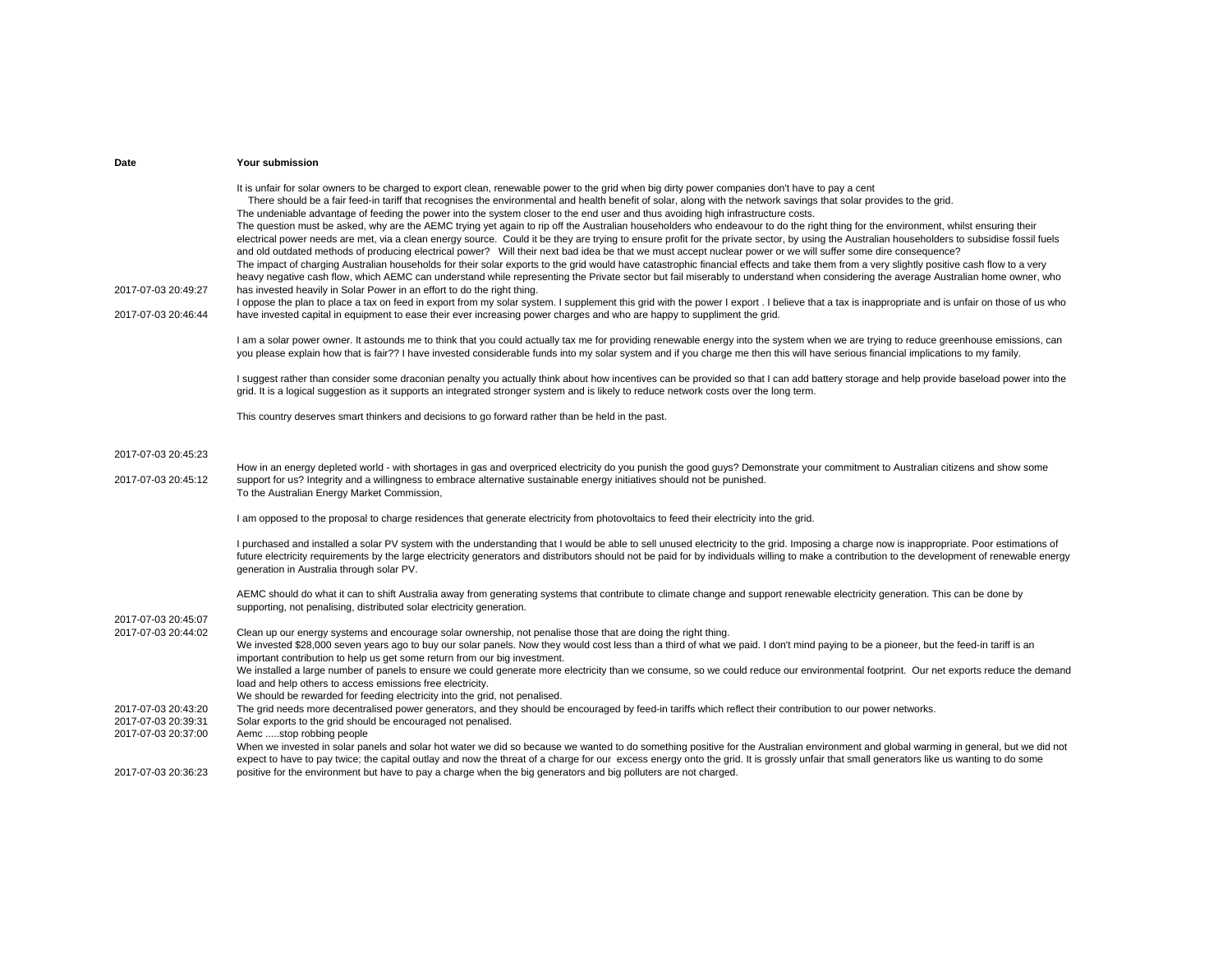| Date                                       | Your submission                                                                                                                                                                                                                                                                                                                                                                                                                                                                                                                                                                                                                                                                                                                                                                                                                                                                                                                                                                                                                                                                                                                                                                                                                                                                                                                                                                                                                                                                                       |
|--------------------------------------------|-------------------------------------------------------------------------------------------------------------------------------------------------------------------------------------------------------------------------------------------------------------------------------------------------------------------------------------------------------------------------------------------------------------------------------------------------------------------------------------------------------------------------------------------------------------------------------------------------------------------------------------------------------------------------------------------------------------------------------------------------------------------------------------------------------------------------------------------------------------------------------------------------------------------------------------------------------------------------------------------------------------------------------------------------------------------------------------------------------------------------------------------------------------------------------------------------------------------------------------------------------------------------------------------------------------------------------------------------------------------------------------------------------------------------------------------------------------------------------------------------------|
| 2017-07-03 20:35:41                        | Dear AEMC<br>Please don't charge solar owners for feeding electricity to the grid. This is unfair to them when big coal power companies don't have to pay anything to feed dirty electricity to the grid.<br>Our situation is already considered unfair when we are charged hefty prices for power and not compensated equally for providing power.<br>Please do not charge solar owners to feed electricity to the grid.<br>Thank you                                                                                                                                                                                                                                                                                                                                                                                                                                                                                                                                                                                                                                                                                                                                                                                                                                                                                                                                                                                                                                                                |
| 2017-07-03 20:34:37                        | Our planet and certainly Australia is now at a critical time in our history where it is essential that we take every step we can to reduce our greenhouse gas emissions.<br>It's definitely not the time to make it harder for the general public to actively participate in emissions reduction by generating non-polluting renewable energy.<br>Please ensure that people generating clean renewable energy are not disadvantaged for exporting that energy to the national grid. They should be rewarded with a fair feed-in tariff and<br>not punished with charges that are not levied on high emission companies generating from coal and gas.<br>Here in the Far South Coast Region of NSW, there are many people who have made a great effort by taking on the expense of installing solar systems on their houses and business<br>premises. There are also many community installations organised over quite a number of years through Clean Energy For Eternity.<br>These efforts are critical as grassroots responses to a critical climate crisis and should be supported by being justly and fairly rewarded with a realistic feed-in tariff without unnecessary<br>bureaucratic charges.<br>They will continue unless hurdles like charges on exporting electricity to the grid are introduced, making it too difficult or expensive to make a worthwhile community contribution.<br>It's time to support community efforts to assist in the reduction of our greenhouse gas emissions. |
|                                            | It's unfair to be charging solar owners for exporting power, given in QLD I only get 6.5c per kwh now.                                                                                                                                                                                                                                                                                                                                                                                                                                                                                                                                                                                                                                                                                                                                                                                                                                                                                                                                                                                                                                                                                                                                                                                                                                                                                                                                                                                                |
| 2017-07-03 20:28:18                        | I've been very happy with purchasing the solar power system as it enables me to save on me electricity bill, however as we currently don't have a battery and if this charge comes in, I<br>could see that my electricity bills could sky rocket as I would still be charged to export the power to the grid even though I don't make any money from it.                                                                                                                                                                                                                                                                                                                                                                                                                                                                                                                                                                                                                                                                                                                                                                                                                                                                                                                                                                                                                                                                                                                                              |
| 2017-07-03 20:28:12                        | I have been a Solar Energy customer for around 6 years now and I am deeply concerned that we may have to pay an exporting fee for producing clean renewable energy when the dirty big<br>Power Companies don't pay a cent. That would be totally unfair as I have Invested a large sum of money to set myself up for retirement using clean renewable energy and an unjust cost<br>imposed for exporting Clean Energy back into the grid would cause financial hardship to our household.<br>Surely the Solar Energy benefits should be recognized with Clean Renewable energy and the associated Health aspects and the Solar Owners should not be penalized in anyway.                                                                                                                                                                                                                                                                                                                                                                                                                                                                                                                                                                                                                                                                                                                                                                                                                              |
| 2017-07-03 20:24:55                        | AEMC.<br>To charge solar owners for feeding into the grid is totally unacceptable. They are providing a clean and environmentally safe means of electrical power that is used by others. The power<br>companies on sell this at a large profit.<br>They are already being ripped off in terms of the feed-in tariff which is a very unfair trade for the service they are providing. They should be encouraged to continue not kicked in the guts.<br>None of the big power producers are paying to feed in to the grid and they are stuffing up the environment. So what's the go here?<br>Everyone that installs solar power on their roof is a concerned citizen trying to do their bit to help the earth and their fellow human beings.<br>So to inflict a ridiculous idea (charge) like this on them is nonsense and should never be raised.<br>Get real and scrap this insanity once and for all.                                                                                                                                                                                                                                                                                                                                                                                                                                                                                                                                                                                               |
| 2017-07-03 20:23:32<br>2017-07-03 20:22:34 | This is a very unfair cash grab on the little guy who is just trying to survive without going broke we should be paid the same amount that we have to pay for power from the grid. we<br>installed solar to benefit our selves as well as provide for others but it would seem we have wasted our time and money it's always easy to hit the little guy . very selfish and greedy<br>This is total madness, who in their right mind could or would agree to this idea?<br>It is unfair for solar owners to be charged to export clean, renewable power to the grid when big dirty power companies don't have to pay a cent                                                                                                                                                                                                                                                                                                                                                                                                                                                                                                                                                                                                                                                                                                                                                                                                                                                                            |
|                                            | There should be a fair feed-in tariff that recognises the environmental and health benefit of solar, along with the network savings that solar provides to the grid                                                                                                                                                                                                                                                                                                                                                                                                                                                                                                                                                                                                                                                                                                                                                                                                                                                                                                                                                                                                                                                                                                                                                                                                                                                                                                                                   |
|                                            | I put solar lower in to make a difference to the environmemt and to become more independent of the gouging of the big energy producers                                                                                                                                                                                                                                                                                                                                                                                                                                                                                                                                                                                                                                                                                                                                                                                                                                                                                                                                                                                                                                                                                                                                                                                                                                                                                                                                                                |
| 2017-07-03 20:20:43                        | I live as independently as I can, I am retired with minimal income yet support myself as much as possible. I receive no support from goverments in the form of pension, health care or living<br>assistance. Yet now big energy wants to charge me for generating my own power and supporting my green community. We once owned our power generators and distribution systems.<br>They were sold off with the promise power would be cheaper. What a lie! Now they want to gouge us more. Enough is enough!                                                                                                                                                                                                                                                                                                                                                                                                                                                                                                                                                                                                                                                                                                                                                                                                                                                                                                                                                                                           |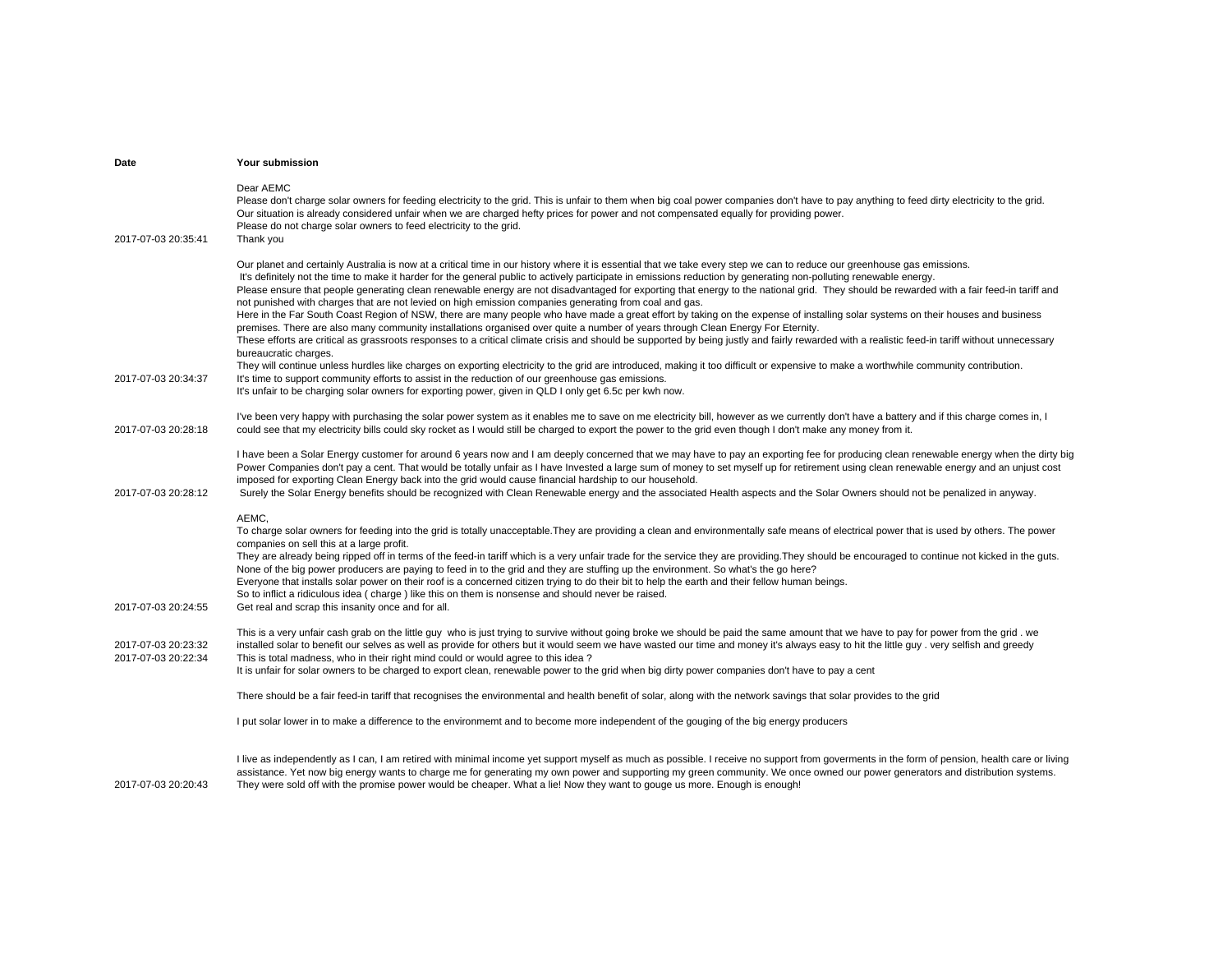| Date                | Your submission                                                                                                                                                                                                                                                                                                                                                                                                                                                                                                                                                                                                                                                                                                                                                                                                                                                                                                                            |
|---------------------|--------------------------------------------------------------------------------------------------------------------------------------------------------------------------------------------------------------------------------------------------------------------------------------------------------------------------------------------------------------------------------------------------------------------------------------------------------------------------------------------------------------------------------------------------------------------------------------------------------------------------------------------------------------------------------------------------------------------------------------------------------------------------------------------------------------------------------------------------------------------------------------------------------------------------------------------|
|                     | Dear Sirs,<br>I'm incensed by this proposed additional tariff.                                                                                                                                                                                                                                                                                                                                                                                                                                                                                                                                                                                                                                                                                                                                                                                                                                                                             |
|                     | If the large power generators don't have to pay to put power into the grid then why should home owners with Roof Top Solar?<br>I have had a chat to two of my neighbors about this silly and petty proposal and we discussed the possibility of installing a few battery banks with a view pooling resources and perhaps<br>disconnecting from the grid permanently. How would the power companies like it if only ten % of RTS owners paid the disconnect fee and departed the grid completely? Between solar and<br>heat pump hot water heating, the average home power requirements are considerably reduced so with the addition of batteries it is now quite possible to do without the grid connection.<br>As it is power costs in Tasmania are ridiculously high and any additional price hikes would convince me to add a few more kW's of RTS, this would totally cover my storage heating power<br>needs even without batteries. |
|                     | With quality panels costing less than a \$1.00 Watt and less than \$2.50 per Watt INSTALLED The savings made over grid power purchase would be covered in a few years. I would be<br>mad to continue buying power from Aurora's /TasNetworks grid.                                                                                                                                                                                                                                                                                                                                                                                                                                                                                                                                                                                                                                                                                         |
|                     | The power companies currently buy Roof Top Solar power and resell it at considerable percentage profit, on that basis alone it would be an exceedingly perverse business practice to then<br>charge a supplier a fee for offering that power for sale. I know of no other normal business that would enter into such a bizarre scheme. It beggars belief!                                                                                                                                                                                                                                                                                                                                                                                                                                                                                                                                                                                  |
| 2017-07-03 20:20:13 | I trust that this silliness will be stopped at this point and that the power co's start looking at other schemes to cover their lack of planning in the past. I note that many US Power utilities<br>have solar lease/buy plans to offset their transmission costs and change over to alternate power generation systems. It seems to me that the current generation crisis in Australia is caused<br>by a lack of planning and creativity in the industry, because of their failings there is simply no excuse to penalize homeowners with RTS.                                                                                                                                                                                                                                                                                                                                                                                           |
|                     | It is unfair for solar owners to be charged to export clean, renewable power to the grid when big dirty power companies don't have to pay a cent<br>There should be a fair feed-in tariff that recognises the environmental and health benefit of solar, along with the network savings that solar provides to the grid.                                                                                                                                                                                                                                                                                                                                                                                                                                                                                                                                                                                                                   |
|                     | We installed rooftop solar 8 years ago to contribute to a cleaner, more sustainable future & take more responsibility for our energy usage. Having rooftop solar has been a positive<br>experience & we are currently exploring options to increase our generating capacity.                                                                                                                                                                                                                                                                                                                                                                                                                                                                                                                                                                                                                                                               |
| 2017-07-03 20:18:32 | We have recently been slugged with a large decrease in our buy back tariff to 6c per kWh. A further charge to export power to the grid is rubbing salt into the wounds & will impact on our<br>available household income<br>Dear AEMC,                                                                                                                                                                                                                                                                                                                                                                                                                                                                                                                                                                                                                                                                                                    |
|                     | It is unfair for solar owners to be charged to export clean, renewable power to the grid when big dirty power companies don't have to pay a cent.                                                                                                                                                                                                                                                                                                                                                                                                                                                                                                                                                                                                                                                                                                                                                                                          |
| 2017-07-03 20:18:14 | If the government is serious about supporting renewable energy then give solar owners a fair feed in tariff that takes into account the benefit to our economy and environment. Economists<br>say if we don't act on climate change then the cost will be more than not acting. Solar citizens are doing the right thing and helping to save our long time economic and environmental<br>future where governments are failing us. Why should power companies earn more per Kw than solar owners?                                                                                                                                                                                                                                                                                                                                                                                                                                           |
|                     | Because of the governments lack of a fair deal for solar owners, I went off the grid. It's been reported it's a ruse to make solar less attractive to put pressure on households to use dirty<br>coal and CSG energy that the majority of Australians do not want.                                                                                                                                                                                                                                                                                                                                                                                                                                                                                                                                                                                                                                                                         |
| 2017-07-03 20:17:28 | Thank you for the opportunity to comment.                                                                                                                                                                                                                                                                                                                                                                                                                                                                                                                                                                                                                                                                                                                                                                                                                                                                                                  |
|                     | To the AEMC,<br>There is no way that solar owners should be charged to export clean, renewable power to the grid. As a solar owner i would expect to receive the same price i am charged to receive<br>power, with maybe a 10% discount to allow for use of the poles and wire to deliver my energy to other users. The big power companies don't have to pay a cent, why should we?<br>The environmental and health benefit of solar should be recognised in the feed-in tariff.<br>Having my own solar panels means i am making my own personal contribution to reducing carbon in the atmosphere and thus trying to reduce climate change.                                                                                                                                                                                                                                                                                              |
| 2017-07-03 20:17:27 | Please show some sense and fairness in this issue                                                                                                                                                                                                                                                                                                                                                                                                                                                                                                                                                                                                                                                                                                                                                                                                                                                                                          |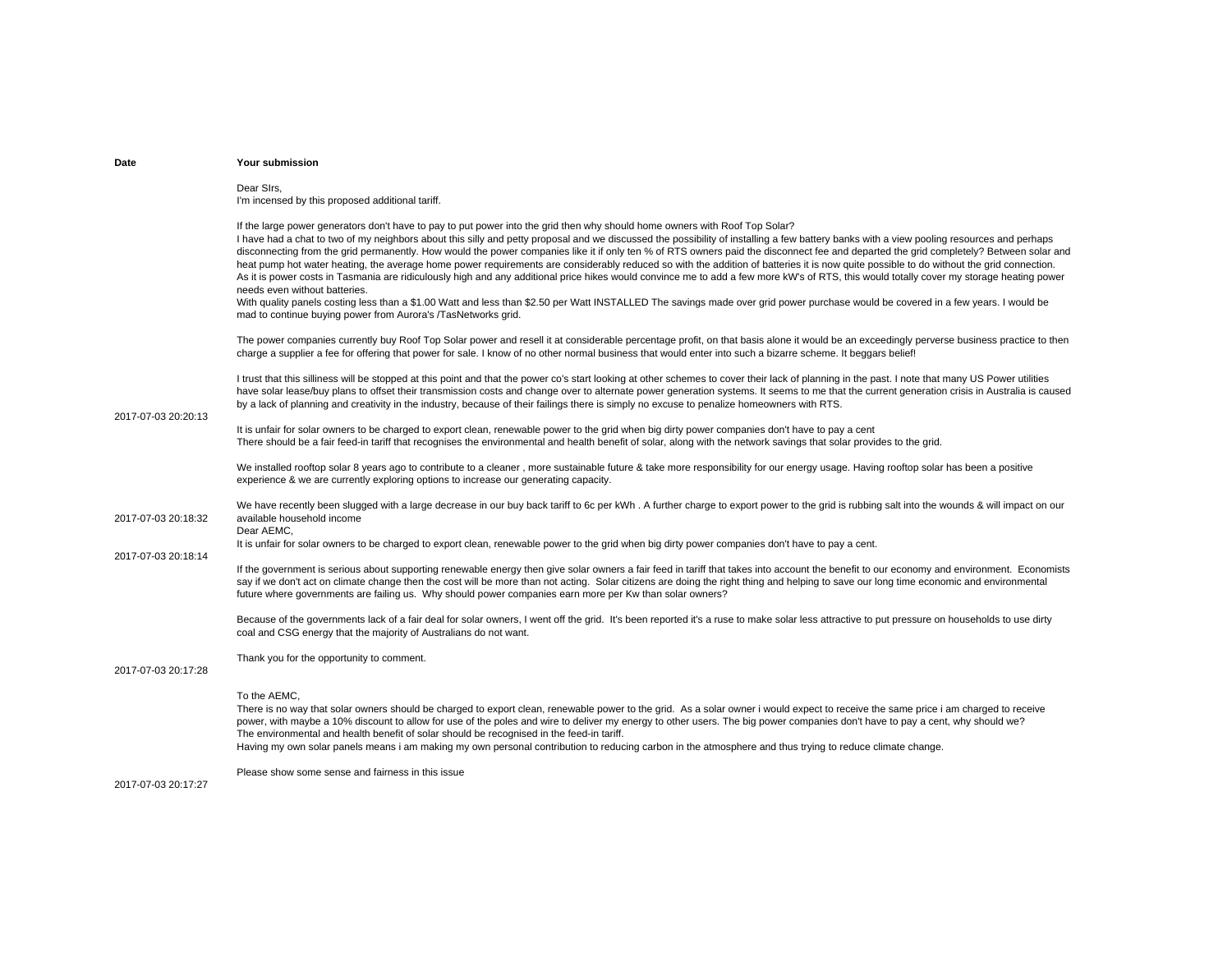| Date<br>2017-07-03 20:11:52<br>2017-07-03 20:10:28 | Your submission<br>It is unfair for solar owners to be charged to export clean, renewable power to the grid when big dirty power companies don't have to pay a cent.<br>There should be a fair feed-in tariff that recognises the environmental and health benefit of solar, along with the network savings that solar provides to the grid.<br>The presence of rooftop solar installations and now home batteries provides a valuable alternative generation and storage buffer to the network grid.<br>Mention the impact that charging you for your solar exports to the grid would have on your household<br>I want to put 5/6 kw system on my roof because 1. I want to contribute to sustainable power 2. Reduce my footprint 3. Reduce my power consumption from grid. I don't want to contribute to<br>the energy markets coffers. This proposal would cause me to spend more of my money and go off grid totally.<br>I some years ago we installed solar panels on our roof not only to reduce our power bill but because we care about climate change and we were willing to wait for some years before<br>breaking even on our initial                                                                                                                                                                                                                                                                                                                                                                                                                                                                                                                                                                                   |
|----------------------------------------------------|-------------------------------------------------------------------------------------------------------------------------------------------------------------------------------------------------------------------------------------------------------------------------------------------------------------------------------------------------------------------------------------------------------------------------------------------------------------------------------------------------------------------------------------------------------------------------------------------------------------------------------------------------------------------------------------------------------------------------------------------------------------------------------------------------------------------------------------------------------------------------------------------------------------------------------------------------------------------------------------------------------------------------------------------------------------------------------------------------------------------------------------------------------------------------------------------------------------------------------------------------------------------------------------------------------------------------------------------------------------------------------------------------------------------------------------------------------------------------------------------------------------------------------------------------------------------------------------------------------------------------------------------------------------------------------------------------------------------------------------|
| 2017-07-03 20:10:09                                | outlay. It is grossly unfair and entirely unreasonable and I might add immoral for us to be charged for our input to the grid.<br>I put 12 solar panels on my house in 2004. I was extremely happy to be adding clean energy to the grid, and was grateful that the Government paid me for that input. It helped me pay off<br>some of the considerable amount I had outlaid in order to play my part in looking after the environment.                                                                                                                                                                                                                                                                                                                                                                                                                                                                                                                                                                                                                                                                                                                                                                                                                                                                                                                                                                                                                                                                                                                                                                                                                                                                                             |
|                                                    | It is unbelievable that the present Government through the AEMC could be contemplating placing a charge on solar power that is exported to the grid. In fact it is downright discriminatory,<br>given that coal-fired energy Companies don't have to pay anything.                                                                                                                                                                                                                                                                                                                                                                                                                                                                                                                                                                                                                                                                                                                                                                                                                                                                                                                                                                                                                                                                                                                                                                                                                                                                                                                                                                                                                                                                  |
|                                                    | If a charge is put on solar energy - which comes freely from the sun - everyone will use batteries and there will be no feed-in.                                                                                                                                                                                                                                                                                                                                                                                                                                                                                                                                                                                                                                                                                                                                                                                                                                                                                                                                                                                                                                                                                                                                                                                                                                                                                                                                                                                                                                                                                                                                                                                                    |
| 2017-07-03 20:08:52                                | I urge the AEMC to reject the idea of charging solar owners.                                                                                                                                                                                                                                                                                                                                                                                                                                                                                                                                                                                                                                                                                                                                                                                                                                                                                                                                                                                                                                                                                                                                                                                                                                                                                                                                                                                                                                                                                                                                                                                                                                                                        |
| 2017-07-03 20:05:55                                | It is unfair for solar owners to be charged to export clean, renewable power to the grid when big dirty power companies don't have to pay a cent<br>There should be a fair feed-in tariff that recognises the environmental and health benefit of solar, along with the network savings that solar provides to the grid<br>Solar is providing about 30% of our requirements and consequently reducing emissions, which we are obliged to do in view of rising CO2 levels. If anything I would expect encouragement<br>to do this rather than being penalized.                                                                                                                                                                                                                                                                                                                                                                                                                                                                                                                                                                                                                                                                                                                                                                                                                                                                                                                                                                                                                                                                                                                                                                       |
| 2017-07-03 20:05:19                                | Owners of solar panels feeding back to the grid should in no way be penalised, not now, not ever. We supplement the grids, often when there is significant demand, especially here in the<br>Territory, when everyone clicks the air cons on to combat the oppressive heat and humidity, but by penalising these people by imposing a feed-in tariff, you are effectively stifling that<br>supply. No wonder people are going off the grid, and becoming self power sufficient. I know I will be. Power prices are already ridiculous because of the onerous and expensive<br>dependence of fossil fuelsthey are exactly thatfossils. leave them in the past and embrace the future of renewable supply, such as solar, hydro, rubbish incineration and geo-thermal.<br>We are trying to save the planet here using solar energy. We paid a lot for our solar panels. We are happy to sell the energy back to our clean energy provider. Charging us for feeding it<br>back to the grid would be unfair, unjust and simply an act of robbery: if the big polluters don't have that burden, why should we the little people endure it??<br>We put our solar panels because we are worried about the future for our grandchildren with climate change. We are counting on recovering the cost of the panels so we can balance our<br>modest budget. Changing current arrangements would mean probably less food on the table at the end of the month. We are on our seventies, we don't deserve to be punished for doing                                                                                                                                                                                                              |
| 2017-07-03 20:01:34                                | the right thing and getting away from dirty energy! Please consider.<br>Dear Sir/Madam                                                                                                                                                                                                                                                                                                                                                                                                                                                                                                                                                                                                                                                                                                                                                                                                                                                                                                                                                                                                                                                                                                                                                                                                                                                                                                                                                                                                                                                                                                                                                                                                                                              |
| 2017-07-03 20:01:25                                | I was under the impression that by going solar I would be helping both myself and the country. Now it seems that only the power companies are going to be the winners.<br>They did not pay to put the solar into home but do reap the benefit. They pay little for what goes into the grid and charge lots for what homes out. It is power that they have not had to spend<br>money to make yet reap the reward and now you intend to allow them to make even more at the home owners expense.<br>Isn't it bad enough that we have the highest cost in the world for power? This is nothing more than a greedy giant getting more and consumers paying the cost.<br>Please have some common sense and put a stop to this outrage. Are we not straining enough as it is with the soaring price of power, wasn't the idea of solar to reduce the cost not<br>increase it. Just look at all the power outages due to the lack of power in the grid, now you will make solar less appealing. You should be making the power companies pay a fairer price for<br>the power they on sell not pay less. Are you really that inconsiderate?<br>Dear Sirs.<br>I am writing to voice my objection to the proposal or suggestion to charge solar owners for feeding power back into the grid. Power prices are already killing the family budget. To then<br>charge those who have outlaid large sums to install solar in the hope of eventually reducing their ongoing costs, would just be considered as greed. It would turn people away from<br>installing solar systems, reducing the amount of clean energy being consumed, and add pressure back on the the energy companies to provide more energy to an ever expanding<br>population. |
| 2017-07-03 20:00:42                                | I strongly reject the proposal.                                                                                                                                                                                                                                                                                                                                                                                                                                                                                                                                                                                                                                                                                                                                                                                                                                                                                                                                                                                                                                                                                                                                                                                                                                                                                                                                                                                                                                                                                                                                                                                                                                                                                                     |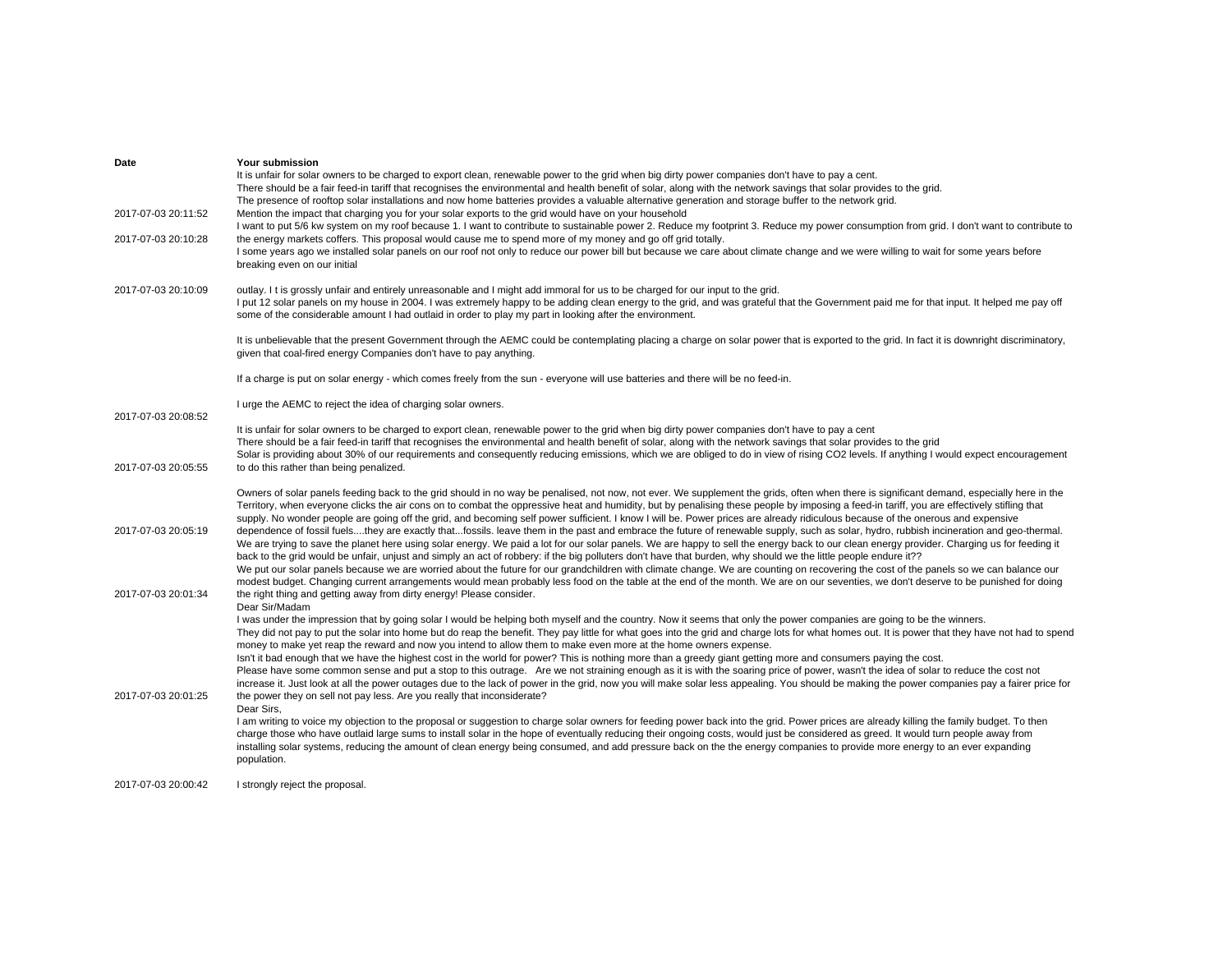| Date                                       | Your submission<br>Please stop the solar swindle!                                                                                                                                                                                                                                                                                                                                                                                                                                                                                                                                                         |
|--------------------------------------------|-----------------------------------------------------------------------------------------------------------------------------------------------------------------------------------------------------------------------------------------------------------------------------------------------------------------------------------------------------------------------------------------------------------------------------------------------------------------------------------------------------------------------------------------------------------------------------------------------------------|
|                                            | It is unfair for solar owners to be charged to export clean, renewable power to the grid when big dirty power companies don't have to pay a cent.                                                                                                                                                                                                                                                                                                                                                                                                                                                         |
| 2017-07-03 19:57:42                        | There should be a fair feed-in tariff that recognises the environmental and health benefit of solar, along with the network savings that solar provides to the grid.<br>Please stop the solar swindle!                                                                                                                                                                                                                                                                                                                                                                                                    |
|                                            | It is unfair for solar owners to be charged to export clean, renewable power to the grid when big dirty power companies don't have to pay a cent.                                                                                                                                                                                                                                                                                                                                                                                                                                                         |
| 2017-07-03 19:56:53                        | There should be a fair feed-in tariff that recognises the environmental and health benefit of solar, along with the network savings that solar provides to the grid.<br>To the AEMC,                                                                                                                                                                                                                                                                                                                                                                                                                      |
|                                            | Solar power is a clean energy and also the energy of the future. Placing a solar charge on customers is a terrible idea and should not be supported. Millions of homes in Australia have<br>solar power and a solar charge is an unfair fee on the community who are trying to reduce costs with solar power. Australia needs to commit to a clean energy future, and solar charges are<br>totally against this philosophy. A solar charge is a step back in time.                                                                                                                                        |
|                                            | Please reconsider the idea of implementing a solar charge and instead consider charging high energy use residential customers a high consumption fee. This will ultimately reduce energy<br>consumption and also raise more for you. This is how the water industry reduces demand and makes additional income.                                                                                                                                                                                                                                                                                           |
| 2017-07-03 19:56:47                        | To whom it may concern. I frankly find it quite offensive that solar owners could be charged to export back to the grid. We are making a positive difference to the world by generating our<br>own electricity, and already we are being ripped off by the electricity companies who still pay us a pittance for our electricity, and charge obscene prices when selling it back to us. It is as if<br>the goalposts keep being moved. I will switch off my inverter before I allow this to happen to me or my family. Please DO NOT allow this potential charge to become a reality. Thanking            |
| 2017-07-03 19:54:18                        | you.<br>Are you kidding WE pay to put solar on our roof to help the environment we then get slugged with a solar power meter TAX and now this!<br>Then if we move house instead of getting 44c a kilowatt feed in Tarif it will drop to 6c yet it costs around 26c to purchase!                                                                                                                                                                                                                                                                                                                           |
| 2017-07-03 19:52:56<br>2017-07-03 19:52:25 | Can I get a refund on the 50k+ I have paid for solar power for you?<br>My opinion is that this proposal to charge domestic solar producers for producing clean power is nothing less than a gross abuse of authority. Generating power from sunshine brings<br>multiple and substantial benefits to our society, our energy independence, our health, our economy and our lives in general. Any attempt to block its essential progress is protested in the<br>strongest possible terms. Please do not allow this backwards step to occur.                                                                |
|                                            | It is unfair that solar owners pay a fee for exporting their clean renewable energy when big power companies don't have to.                                                                                                                                                                                                                                                                                                                                                                                                                                                                               |
|                                            | There should be a fair feed in tarrif that recognises the environmental and health benefits of solar along with the network savings that solar provides to the grid.                                                                                                                                                                                                                                                                                                                                                                                                                                      |
|                                            |                                                                                                                                                                                                                                                                                                                                                                                                                                                                                                                                                                                                           |
| 2017-07-03 19:51:22                        | As a citizen who has chosen to put solar panels on my home as our contribution towards reducing our families emissions it is disappointing to hear that we may be further charged for this.<br>1. Why change the rules when we have already fitted solar panels to our roof .2. We did it as our bit to assist the environment 3. Australia needs to stop continually changing the rules and<br>having reviews on all issues .4 Think of the future and treat everybody the same as regards of feeding into the grid of householders spare electricity . 5. The little guys should be treated             |
| 2017-07-03 19:49:33                        | equally and not penalised by supplying their excess power into the grid.<br>This is simply a question of economics, it's in the interest of big power to leverage solar localised shared in neighbourhoods for the very low feed in rate.                                                                                                                                                                                                                                                                                                                                                                 |
| 2017-07-03 19:48:49                        | You want to charge us, then we move off grid, you can supply to less customers, at higher individual delivery cost, for rates that will be untenable, batteries like solar are rapidly reducing in<br>price, as power prices rise the justification becomes easier.                                                                                                                                                                                                                                                                                                                                       |
| 2017-07-03 19:48:11                        | Please do not charge for consumers to export excess solar power into the grid. It is not fair.<br>Roof top photovoltaic arrays generate power that is free of Greenhouse Gas emissions and that with the advent of large scale battery storage of electricity can provide base load power. If<br>a feed in tariff encourages PV arrays to provide electricity and battery cars to be able to export power when needed to the grid and store power when excess power is produced. The<br>potential is there to have electricity that is 100% free of Green House Gas emissions unlike Gas Turbine systems. |
| 2017-07-03 19:47:56                        | Feed in tariffs should encourage PV arrays not discourage them.                                                                                                                                                                                                                                                                                                                                                                                                                                                                                                                                           |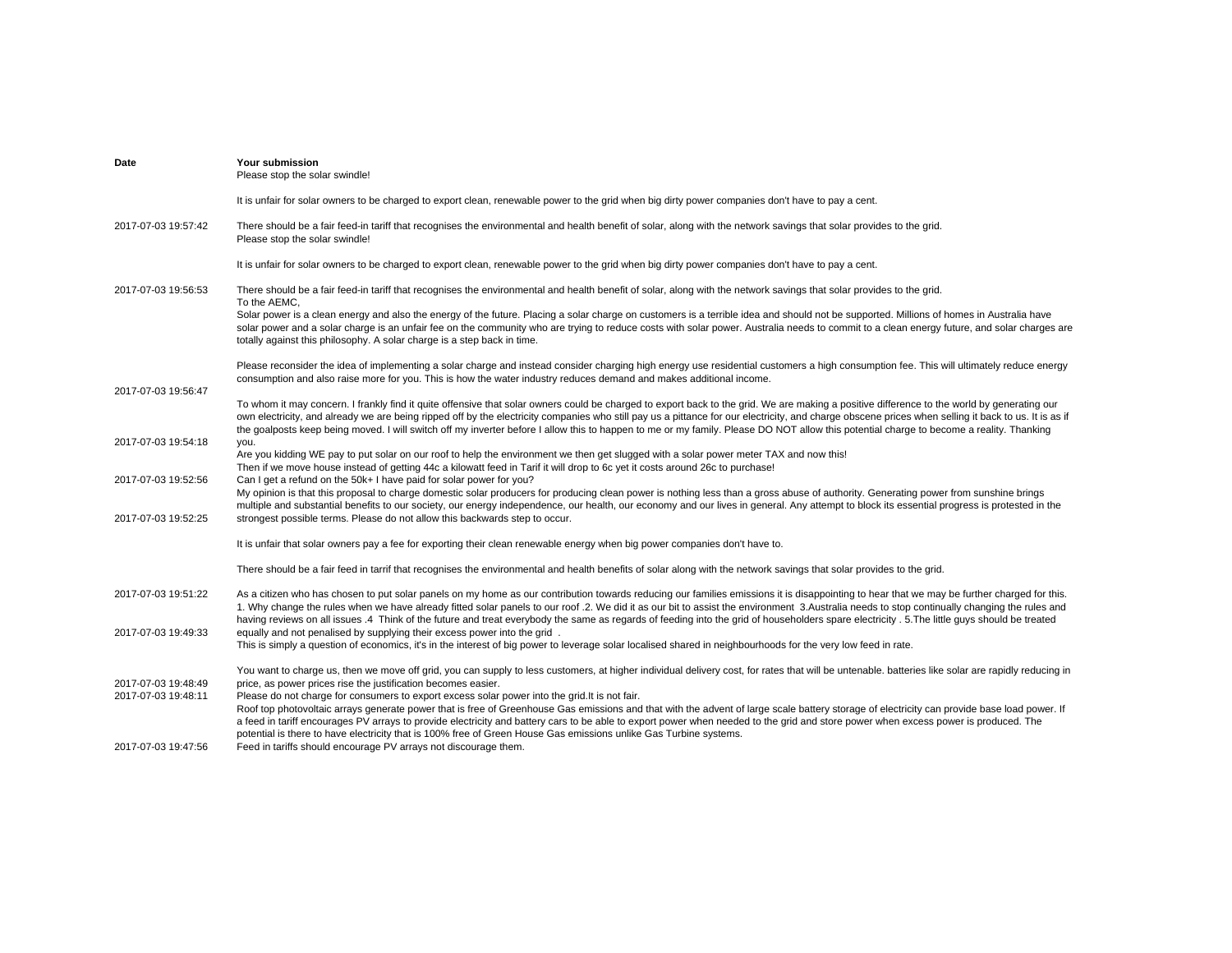| Date                | Your submission                                                                                                                                                                                                                                                           |
|---------------------|---------------------------------------------------------------------------------------------------------------------------------------------------------------------------------------------------------------------------------------------------------------------------|
|                     | Please advise how a country with the greatest resources is now the highest charging country in the world for electricity prices. Could it be that successive governments and bodies such as                                                                               |
|                     | AEMC and others are incompetent or have vested interests elsewhere.                                                                                                                                                                                                       |
|                     | AEMC do what the government doesn't want to do - make this country great again. Move forward with the people. Clean industry will replace the old - give it the chance.                                                                                                   |
| 2017-07-03 19:45:04 | Reward, not penalise clean power. Penalise - not reward dirty power. And stop Australians being ripped off from the resource to the power outlet.                                                                                                                         |
|                     | To whom it concerns,                                                                                                                                                                                                                                                      |
|                     | I am calling for common sense in relation to charging home owners to export clean renewable energy to the grid.                                                                                                                                                           |
|                     | Clean energy should be rewarded, not punished.                                                                                                                                                                                                                            |
|                     | We are putting solar panels in to save money and emissions, and we do not think it is fair to charge to export this energy.                                                                                                                                               |
| 2017-07-03 19:44:53 | Thank you                                                                                                                                                                                                                                                                 |
|                     | householders should be encouraged to generate power and paid a fair feed in price for it. It's outrageous to actually charge people for producing something in an environmentally sound                                                                                   |
| 2017-07-03 19:44:40 | manner when this form of electricity generation is set to become the only sound and viable way of power generation.                                                                                                                                                       |
|                     | It is unfair for solar owners to be charged to export clean, renewable power to the grid when big dirty power companies don't have to pay a cent.                                                                                                                         |
|                     |                                                                                                                                                                                                                                                                           |
|                     | There should be a fair feed-in tariff that recognises the environmental and health benefit of solar, along with the network savings that solar provides to the grid.                                                                                                      |
|                     |                                                                                                                                                                                                                                                                           |
|                     | Include any experience that you've had with putting on rooftop solar and why you've done it                                                                                                                                                                               |
| 2017-07-03 19:44:05 | Mention the impact that charging you for your solar exports to the grid would have on your household.                                                                                                                                                                     |
|                     | Dear Sir/Madam.                                                                                                                                                                                                                                                           |
|                     | I consider It is unfair for solar owners like my family to be charged to export clean, renewable power to the grid when big power companies don't have to pay anything. I feel there should                                                                               |
|                     | be a fair feed-in tariff that recognises the environmental and health benefit of solar, along with the network savings that solar provides to the grid.                                                                                                                   |
|                     | If you institute a charge to feed into the grid you will be penalising all solar panel owners who have undertaken a large expenditure at their own expense to equip their rooftops to assist the                                                                          |
|                     | state by feeding into the grid and providing excess solar generated power.                                                                                                                                                                                                |
|                     |                                                                                                                                                                                                                                                                           |
|                     | If you approve such a move it will increase my electricity bill and all bills even further and put additional financial stress on us all. That is not acceptable.                                                                                                         |
| 2017-07-03 19:43:11 |                                                                                                                                                                                                                                                                           |
|                     | It's ridiculous that private home owners that paid for solar panels to be installed on their houses be penalised for returning excess power to the grid.                                                                                                                  |
|                     | We have been shafted with the returns for long enough now and now you want to charge us. What sort of a backward country is this? The rich get richer off of the poorer person and it has                                                                                 |
|                     | to stop, feed in tariff should have been a ratio from the start not a monetary amount. Maybe a 2 for 1 sort of set up, for example for every 2 kw I return to the grid I get 1 kw deducted off of                                                                         |
|                     | my electricity bill. That would have been a much fairer way of implementing charges. I put solar on my roof to lower my energy costs and help the environment. Not because it looks good                                                                                  |
|                     | or was the in thing to do. I have had my solar for over 2 years & have exported 55% of the power that I have farmed from the sun. If I have to pay to give the greedy power company's free                                                                                |
|                     | power it would be a tragedy and is immoral. Here in South Australia we already pay through the nose for power that we cant produce at night and charging us to give the power companies                                                                                   |
|                     | free power is a double blow.                                                                                                                                                                                                                                              |
| 2017-07-03 19:43:03 | Best way to fix this is implement a ratio system and all will be happy.                                                                                                                                                                                                   |
|                     |                                                                                                                                                                                                                                                                           |
|                     | Dear AEMC.                                                                                                                                                                                                                                                                |
|                     |                                                                                                                                                                                                                                                                           |
|                     | I'd like to make a submission against the proposal to charge solar owners to export to the grid.                                                                                                                                                                          |
|                     | It would appear pretty insane charging people who have gone to the effort and expense of putting solar on their roofs. Having done so to reduce their impact on the environment and make                                                                                  |
|                     | the world a cleaner, healthier place. This is especially so when the dirty coal fired power produces who are causing so much damage to our planet and health don't pay to export!                                                                                         |
|                     | In fact there should be a higher and fairer feed-in-tariff to encourage more people to go with solar.                                                                                                                                                                     |
|                     | My family went to considerable expense to install our system over ten years ago so we could try and help make a difference. The thought of potentially being charged for it is abhorrent and<br>extremely unfair. We would have to seriously then look at going off-grid. |
| 2017-07-03 19:42:55 |                                                                                                                                                                                                                                                                           |
|                     |                                                                                                                                                                                                                                                                           |
| 2017-07-03 19:39:13 | I paid for the panels to be installed which helps reduce our use of power. It's only right that the power we put into the grid should be paid for by the companies that then sell it on to others.                                                                        |
|                     |                                                                                                                                                                                                                                                                           |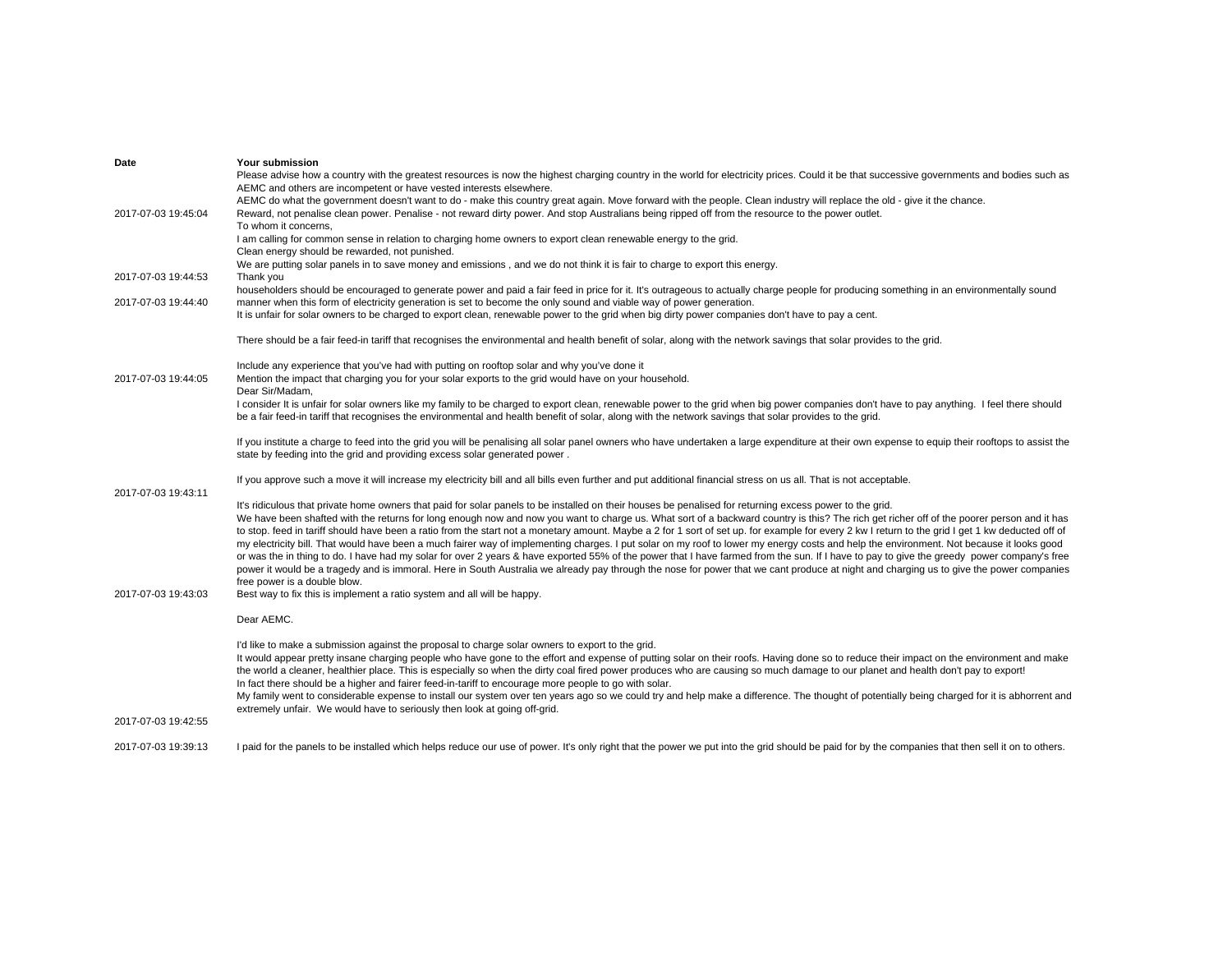| Date                                       | Your submission<br>I believe that it is grossly unfair to charge solar households to export their excess solar power into the grid.<br>My home has 5 Kw of solar panels on the roof. We are frugal power users and so export more than twice as much power to the grid as we buy from the grid. The power we export is at the<br>time of day when many homes, businesses, retailers and factories are requiring power for their airconditioners in our long hot summers. If we were not exporting to the grid, the power<br>retailers would have to buy dirty power at a far higher dollar rate than they pay me.                                                                                                                                                                 |
|--------------------------------------------|-----------------------------------------------------------------------------------------------------------------------------------------------------------------------------------------------------------------------------------------------------------------------------------------------------------------------------------------------------------------------------------------------------------------------------------------------------------------------------------------------------------------------------------------------------------------------------------------------------------------------------------------------------------------------------------------------------------------------------------------------------------------------------------|
|                                            | When the world is trying to meet lower emission targets we should be being encouraged to produce clean power from the sunlight to replace that which would have to be produced in our<br>dirty polluting coal fired power stations.                                                                                                                                                                                                                                                                                                                                                                                                                                                                                                                                               |
| 2017-07-03 19:39:04                        | So I say NO to being charged to export to the grid.                                                                                                                                                                                                                                                                                                                                                                                                                                                                                                                                                                                                                                                                                                                               |
| 2017-07-03 19:28:22                        | I spent over \$10,000 installing solar panels on my roof for the obvious reason that I could realise a return, however a more significant motivation was THAT I THOUGHT IT WAS THE<br>RIGHT THING TO DO. Now I discover AEMC and the big power companies are working harder at screwing the individual solar person than sorting out their own inefficiencies. The next<br>election in Queensland would be a good opportunity to "send a message" to AEMC's political masters that SOLAR has muscle when it comes to elections.                                                                                                                                                                                                                                                   |
|                                            | I cannot understand why you wish to charge me for exporting solar back into the grid. I only have a 1.5 KW system and most times I still pay the supply charge which I thought covered the<br>maintenance of the poles and wires. My small contribution would mainly go to houses in my neighbourhood so would have little if any detrimental effect on the grid.<br>I primarily put solar on to ensure that some of my electricity came from a renewable source and when my system was installed in 2002 their was no feed in tariff and I was paid the same<br>for peak and off peak as I was charged.                                                                                                                                                                          |
| 2017-07-03 19:27:56                        | I would appreciate it if you could explain to me your reasoning for this charge.<br>As a proud owner of solar panels, I am already paid far less for the electricity I contribute to the grid than the amount for which you on sell it to other customers. Actually charging me for it<br>would only exacerbate this already unfair situation, especially as power companies do not have to pay for this privilege. Why on earth should anyone be charged for PROVIDING any                                                                                                                                                                                                                                                                                                       |
| 2017-07-03 19:26:46<br>2017-07-03 19:24:33 | product or service? This is not how a market economy normally works!<br>Making the choice to go solar was about doing my part for the environment and at the same time save money for my household. It is unfair for solar owners to be charged to export clean,<br>renewable power to the grid when big dirty power companies don't have to pay a cent. There should be a fair feed-in tariff that recognises the environmental and health benefit of solar,<br>along with the network savings that solar provides to the grid. Having already made a decent outlay to install panels I am still to see the benefits of going Solar financially. Charging me and<br>others for solar exports to the grid would put more of a burden on our already stretched household finances. |
|                                            | Dear Sir or Madam<br>I consider that it is very unfair that solar owners be charged to export clean, renewable power to the grid when the big power companies do not pay a cent.<br>There should be a fair feed-in tariff which recognises the benefits of solar energy.<br>I put on solar power in order to reduce my carbon footprint.<br>It would be an imposition to be charged for exporting solar power to the grid for my household.                                                                                                                                                                                                                                                                                                                                       |
| 2017-07-03 19:19:51<br>2017-07-03 19:17:58 | Please make it fair                                                                                                                                                                                                                                                                                                                                                                                                                                                                                                                                                                                                                                                                                                                                                               |
|                                            | To whom it may concern.<br>As a solar panel owner i think that it is disgraceful that you are considering charging a tax on people who have out laid large amounts of money to try and help the environment. It just<br>seems that you are ONLY concerned with big business and not the average person in the street.<br>Enough is Enough.                                                                                                                                                                                                                                                                                                                                                                                                                                        |
| 2017-07-03 19:16:55                        |                                                                                                                                                                                                                                                                                                                                                                                                                                                                                                                                                                                                                                                                                                                                                                                   |
|                                            | It is unfair for solar owners to be charged to export clean, renewable power to the grid when big dirty power companies don't have to pay a cent.                                                                                                                                                                                                                                                                                                                                                                                                                                                                                                                                                                                                                                 |
|                                            | There should be a fair feed-in tariff that recognises the environmental and health benefit of solar, along with the network savings that solar provides to the grid                                                                                                                                                                                                                                                                                                                                                                                                                                                                                                                                                                                                               |
| 2017-07-03 19:15:49                        | I have installed solar panels to try to reduce the usage of fossil fuels not to encourage the use. Why are the power companies not being charged to export power?<br>My offpeak supply charge rose from 11.7c to 15.1c on july 1st. My peak usage rose from 24.2c to 28.47c. This is outrageous.I can now achieve a 15c feed intarriff from July 1. A long way<br>short of 28.47c                                                                                                                                                                                                                                                                                                                                                                                                 |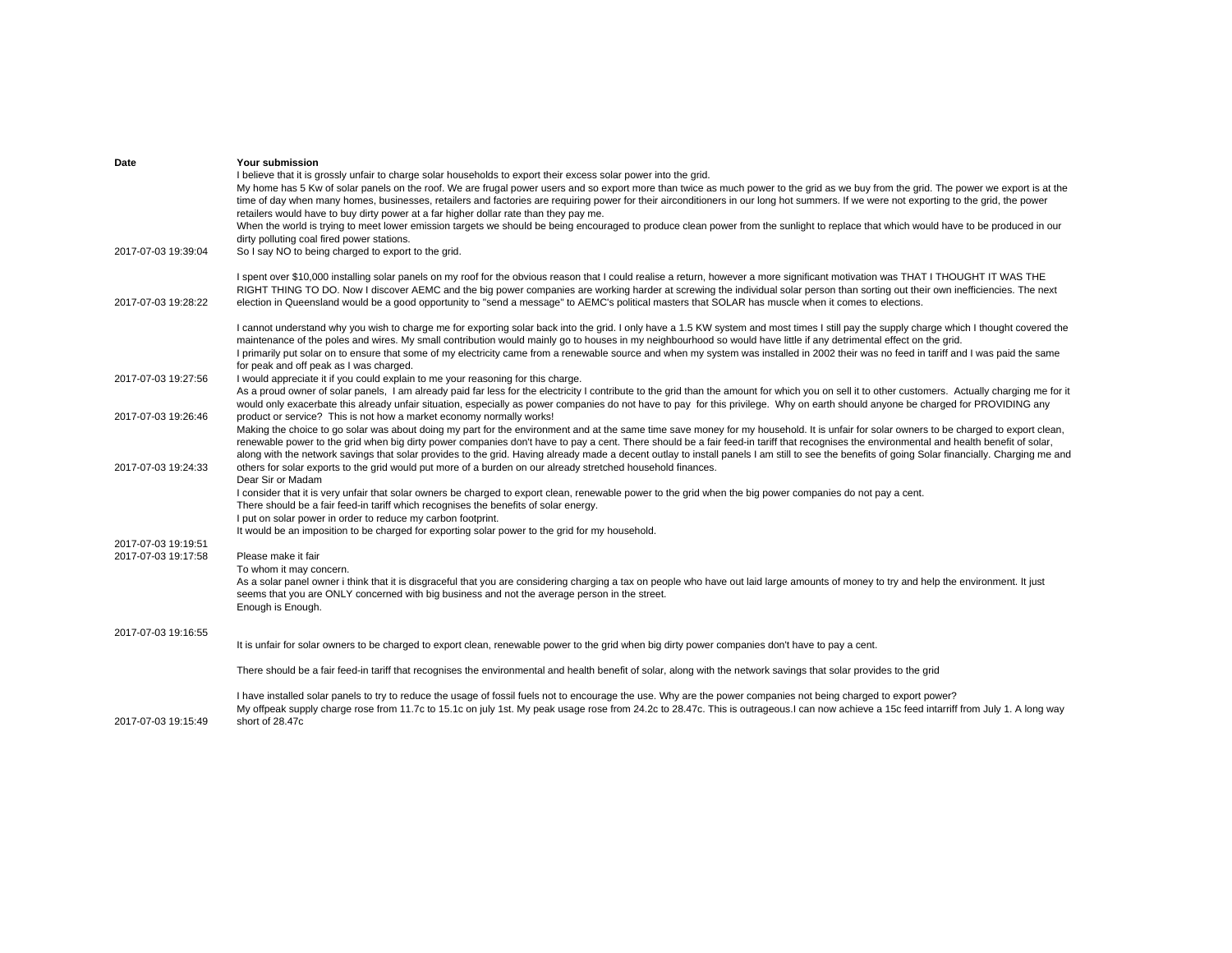| Date                                       | Your submission                                                                                                                                                                                                                                                                                                                                                                                                                                                                                                                                                                                                                                                                                                                                                                                                                                                                                                                                                           |
|--------------------------------------------|---------------------------------------------------------------------------------------------------------------------------------------------------------------------------------------------------------------------------------------------------------------------------------------------------------------------------------------------------------------------------------------------------------------------------------------------------------------------------------------------------------------------------------------------------------------------------------------------------------------------------------------------------------------------------------------------------------------------------------------------------------------------------------------------------------------------------------------------------------------------------------------------------------------------------------------------------------------------------|
|                                            | My husband and I took advantage of the rebates available on the installation of solar power some years ago. While we would have liked to have a higher feed in tariff, our main reason for<br>installing solar panels was our concern for the environment. Solar infrastructure is a good investment as after the initial cost, generating power is very cheap. Investment in solar<br>infrastructure needs to be encouraged at all levels of our community for the environment and access to cheap electricity for all the community.                                                                                                                                                                                                                                                                                                                                                                                                                                    |
|                                            | Electricity users have already been slugged for the gold plating of the poles and wires. It is completely unfair to expect us to cough up again to have access to them. People who use their<br>own money to invest in solar panels that will assist all the community, should not be penalised. Unlike the big power companies, small generators cannot simply pass on the cost to their<br>customers.                                                                                                                                                                                                                                                                                                                                                                                                                                                                                                                                                                   |
|                                            | We are looking at ways we can reduce our carbon footprint. If we are to be charged for connecting to the grid, then we will simply disconnect from it. In a few short years it will extremely<br>economical to install a battery system so that we will not have to rely on the grid.                                                                                                                                                                                                                                                                                                                                                                                                                                                                                                                                                                                                                                                                                     |
| 2017-07-03 19:14:53<br>2017-07-03 19:14:33 | Like all investors, big and small, we are looking for certainty. Give us a reason to invest in small scale solar, don't charge us to use the grid we already built and paid for.<br>It is unfair to charge solar users to the grid and If this does happen I will not have solar in my house in the future.                                                                                                                                                                                                                                                                                                                                                                                                                                                                                                                                                                                                                                                               |
| 2017-07-03 19:14:24                        | I am writing to express my disappointment about the proposal to charge solar owners for putting clean carbon free energy into the grid. It is one of the most ridiculous suggestions that I<br>have heard in a long time. It is unfair, discourages the use of clean energy, profits only the old dirty polluting technologies and sets back the ability to meet our renewable energy target by<br>discouraging the use of roof top solar. I want to put solar on my house in Tasmania but am not encouraged by the very low feed in tariff and other costs. I am keenly waiting for the coming<br>fall in battery storage that will allow me to make solar affordable. Future generations will look back at decisions like this and pull their hair out at the corrupt short sightedness of these<br>types of policy, while they pay for the massive effects of climate change. Please consider the future in making your decision. Thank you<br>To whom it may concern, |
| 2017-07-03 19:13:33                        | the idea that there should be any sort of cost to solar owners for exporting clean energy to the grid is abhorrent. To penalise families who are already receiving a bare minimum for any<br>power fed back to the grid is absurd and ill-conceived. Considering the alleged shortage of electricity around this country along with continuing hikes in the cost of power, it would seem<br>foolish to discourage other home owners from the move to solar.                                                                                                                                                                                                                                                                                                                                                                                                                                                                                                               |
| 2017-07-03 19:12:53                        | I work, pay tax, and chose solar as an long term investment for our household, and as a way that our household can be part of the transition to a clean energy future. Charging us to feed<br>solar back into the grid if coal companies don't pay to do the same doesn't make sense. Any financial incentives/ disincentives should be aligned with the environmental impact. Solar is<br>healthy and clean. Clean energy needs to be valued and rewarded as a contribution to the health of the wider community, not just one household.                                                                                                                                                                                                                                                                                                                                                                                                                                |
|                                            | I urge you to look at the rooftops in your suburb, and you will see some of the hundreds of thousands of home solar systems that everyday Australians have put on their roofs.                                                                                                                                                                                                                                                                                                                                                                                                                                                                                                                                                                                                                                                                                                                                                                                            |
|                                            | Aussies are very keen to support solar because we know it's the way of the future, and we know that our government is not adopting renewable energy at the rate that is required.                                                                                                                                                                                                                                                                                                                                                                                                                                                                                                                                                                                                                                                                                                                                                                                         |
|                                            | It's grossly unfair - and un-Australian - that everyday Aussies should be charged to export their solar power to the grid.                                                                                                                                                                                                                                                                                                                                                                                                                                                                                                                                                                                                                                                                                                                                                                                                                                                |
|                                            | It's essential too that solar owners must be adequately reimbursed for supplying a significant portion of the electricity used by society.                                                                                                                                                                                                                                                                                                                                                                                                                                                                                                                                                                                                                                                                                                                                                                                                                                |
| 2017-07-03 19:02:53                        |                                                                                                                                                                                                                                                                                                                                                                                                                                                                                                                                                                                                                                                                                                                                                                                                                                                                                                                                                                           |
| 2017-07-03 19:02:46                        | I call on on the AEMC to scrap any proposals to charge citizens to sell power from their solar panel systems to the grid. This is outrageous, considering the fact that we have invested a<br>large amount of our own money to install systems to make our emissions lower and be less dependent on polluting coal-fired power stations. We are already being "ripped-off" by the<br>energy companies, who give us a measly 6c for power we sell them, whilst charging up to 31c to on-sell it. DO NOT impose further charges on already struggling families, who have<br>invested their hard-earned money to help the environment and the Australian economy.                                                                                                                                                                                                                                                                                                            |
|                                            | People feeding clean electricity into the grid from their home rooftop solar system, are making a valuable contribution to the grid, mostly for very little return, and these same people mostly<br>also participate in electricity market as normal retail consumers buying power at full retail prices.<br>Making them pay for feeding into the grid is wrong.                                                                                                                                                                                                                                                                                                                                                                                                                                                                                                                                                                                                          |
| 2017-07-03 19:00:47                        | Far more important would be to encourage the dirty energy companies to advance into the current century by closing down their old fashioned generating plants and becoming clean<br>energy companies themselves. If they had to pay to dump their dirty energy into the grid but could avoid those costs by moving to clean energy, it would provide an incentive to accelerate<br>the essential and inevitable transition.                                                                                                                                                                                                                                                                                                                                                                                                                                                                                                                                               |
| 2017-07-03 18:59:45                        | I already pay in the form of the tiny rebate offered. My service fee is larger than my consumption. It is totally rigged.                                                                                                                                                                                                                                                                                                                                                                                                                                                                                                                                                                                                                                                                                                                                                                                                                                                 |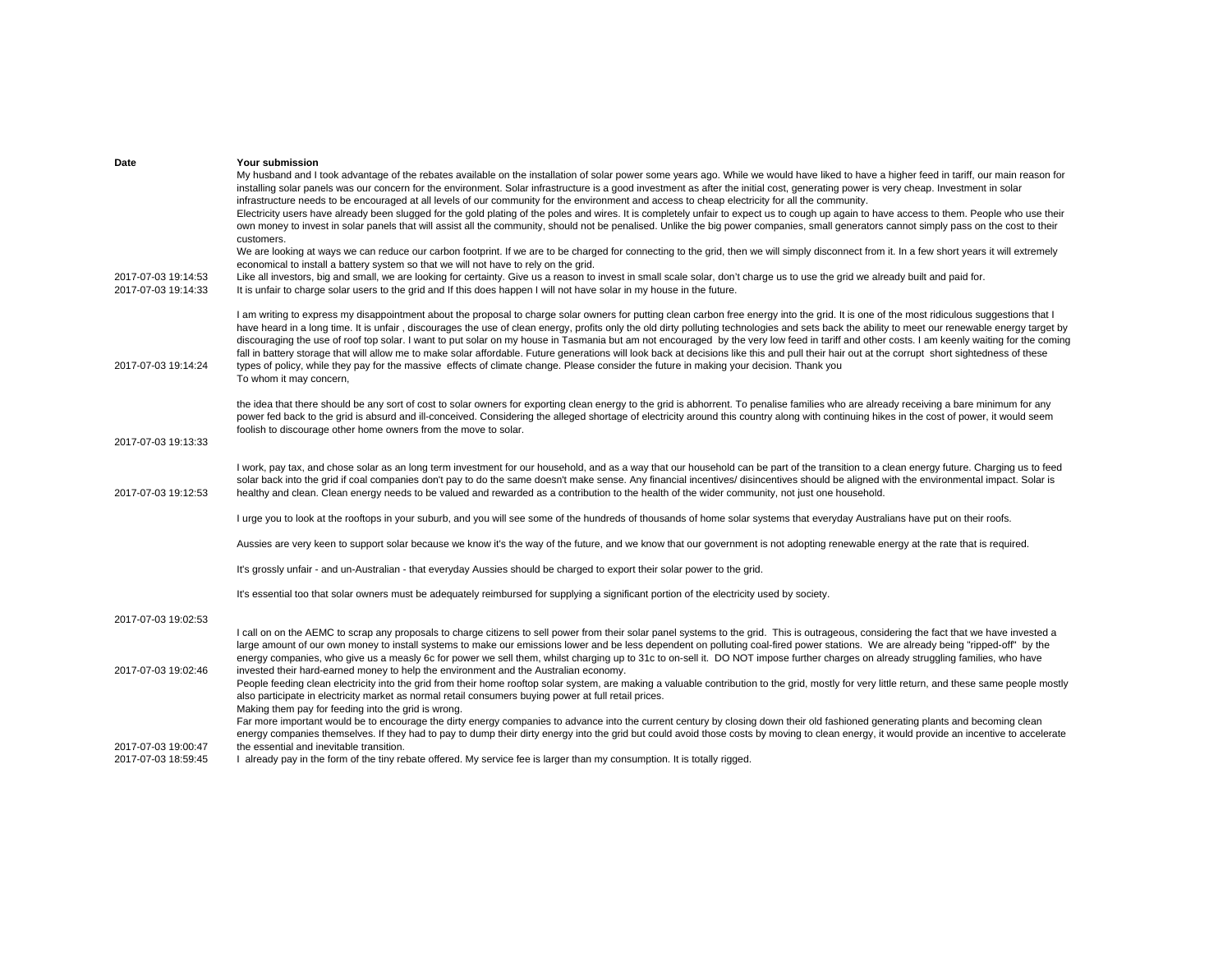| Date                                       | Your submission<br>We live in a coal mining area and over the last 15 years we have watched our town be destroyed econically - good money for a while for those that worked in the industry - industry closed<br>down, high unemployment, high crime, we personally have lost \$100,000 on one house property. All for the dirty coal industry. We want to use renewable energy so that in 100 years time<br>Australians can enjoy living in a country like we do now.                                                                                                                                                                                                                                                                                                                       |
|--------------------------------------------|----------------------------------------------------------------------------------------------------------------------------------------------------------------------------------------------------------------------------------------------------------------------------------------------------------------------------------------------------------------------------------------------------------------------------------------------------------------------------------------------------------------------------------------------------------------------------------------------------------------------------------------------------------------------------------------------------------------------------------------------------------------------------------------------|
|                                            | Clean enery is the only way to go!!!!                                                                                                                                                                                                                                                                                                                                                                                                                                                                                                                                                                                                                                                                                                                                                        |
|                                            | It is unfair for solar owners to be charged to export clean, renewable power to the grid when big dirty power companies don't have to pay a cent.                                                                                                                                                                                                                                                                                                                                                                                                                                                                                                                                                                                                                                            |
|                                            | There should be a fair feed-in tariff that recognises the environmental and health benefit of solar, along with the network savings that solar provides to the grid                                                                                                                                                                                                                                                                                                                                                                                                                                                                                                                                                                                                                          |
|                                            | This is the second house we have put solar on.                                                                                                                                                                                                                                                                                                                                                                                                                                                                                                                                                                                                                                                                                                                                               |
| 2017-07-03 18:59:33                        | We put solar on our house to not only use clean energy, but also to assist us with the costs of educating our children. The less we pay in energy the more we can use to send our children<br>to a good school, allow them to have extra curricular activities and help them achieve their educational and life time goals.<br>This is like the banks asking for payment when you deposit some funds in your account.                                                                                                                                                                                                                                                                                                                                                                        |
| 2017-07-03 18:56:03                        | What else are they going to charge us for? It is like charging people because of the number of breaths they're taking during anyone day!<br>Please do not tax the folks who are helping to address global warming and making private investments in solar. We need parity in the price of a kw we generate not a penalty. Please                                                                                                                                                                                                                                                                                                                                                                                                                                                             |
| 2017-07-03 18:54:54<br>2017-07-03 18:50:52 | support us. It will have a negative impact on my household and will discourage others from investing in solar power. We need to move forward. It is our obligation.<br>Do you really consider it fair to charge solar owners for feeding their excess power onto the grid? You already sell it on to your other customers for a handsome profit.<br>Dear Sir/Madam,                                                                                                                                                                                                                                                                                                                                                                                                                          |
|                                            | Please do not charge solar panel owners for supplying their electricity back to the grid. It is highly unethical to disadvantage providers of clean energy in relation to providers of dirty<br>polluting energy like coal. With everything that is currently known and widely excepted about the realities of climate change, continuously trying to disencourage Australians to take up<br>clean energy, to try and keep protecting the coal industry is getting continuously more absurd. Australia will be left behind economically if it is not going with the times and letting go of their<br>sickening dependence on fossil fuels and trying to protect this industry by introducing legislation trying to disadvantage renewable energy. Please keep it real and try to embrace the |
| 2017-07-03 18:49:04                        | current century instead of trying to stay in the previous one.<br>People purchase solar panels to save money and/or to protect the environment. Feeding power back into the grid is a benefit to us all and especially to our earth. This proposal is not only                                                                                                                                                                                                                                                                                                                                                                                                                                                                                                                               |
| 2017-07-03 18:48:53                        | unfair, it is a seriously retrograde step. Unconscionable.                                                                                                                                                                                                                                                                                                                                                                                                                                                                                                                                                                                                                                                                                                                                   |
| 2017-07-03 18:48:39                        | I hope that this government realises that they will all be out of a job come the next election. This is akin to the moron MP who wanted to charge people for the rainwater they collect.<br>Dear Sir/Madam.<br>Please reconsider your position about charging solar owners for feeding electricity into the grid. This is an environmentally irresponsible position being taken up.<br>We need to as a society reward those that use and produce renewable energy rather than the opposite.                                                                                                                                                                                                                                                                                                  |
|                                            | Any further charges would cause economic hardship having already invested thousands.<br>The politician that has a sound environmental position will also have my vote at the next election/s.                                                                                                                                                                                                                                                                                                                                                                                                                                                                                                                                                                                                |
| 2017-07-03 18:45:07                        |                                                                                                                                                                                                                                                                                                                                                                                                                                                                                                                                                                                                                                                                                                                                                                                              |
| 2017-07-03 18:44:43                        | At a time when we are encouraged to be environmentally active how can you expect us to be negatively impacted by doing the right thing for the future of the planet.<br>I am against any proposal to charge solar owner a feed-in tariff. The reasons we went solar was because it is better for a cleaner planet, and people were tired of summer blackouts due to                                                                                                                                                                                                                                                                                                                                                                                                                          |
| 2017-07-03 18:44:41                        | demand surges. You can't have it both ways, the power-outs are no more - so leave solar investors alone.<br>At a time when people are struggling to pay their power bills and old technologies are driving up the cost of energy, we need to encourage and support those who are making the switch to                                                                                                                                                                                                                                                                                                                                                                                                                                                                                        |
| 2017-07-03 18:43:31                        | solar.<br>Why should the individual public be hit in the hip pocket once again, when the government wanted the public to go solar. Now we are being penalised for trying to do the right thing and<br>help the environment.                                                                                                                                                                                                                                                                                                                                                                                                                                                                                                                                                                  |
| 2017-07-03 18:39:43                        | I put solar on because I was trying to help the household finances and also have cleaner energy for future generations.<br>t is unfair for solar owners to be charged to export clean, renewable power to the grid when big dirty power companies don't have to pay a cent<br>There should be a fair feed-in tariff that recognises the environmental and health benefit of solar, along with the network savings that solar provides to the grid.                                                                                                                                                                                                                                                                                                                                           |
| 2017-07-03 18:38:26<br>2017-07-03 18:37:24 | Home Solar contributors pay GST on their consumption but get none for their export which automatically makes home solar worth less than power from the grid.<br>We are self funded retirees and are struggling already as we lost almost all of our part pension when the new asset test was applied at the beginning of the year.                                                                                                                                                                                                                                                                                                                                                                                                                                                           |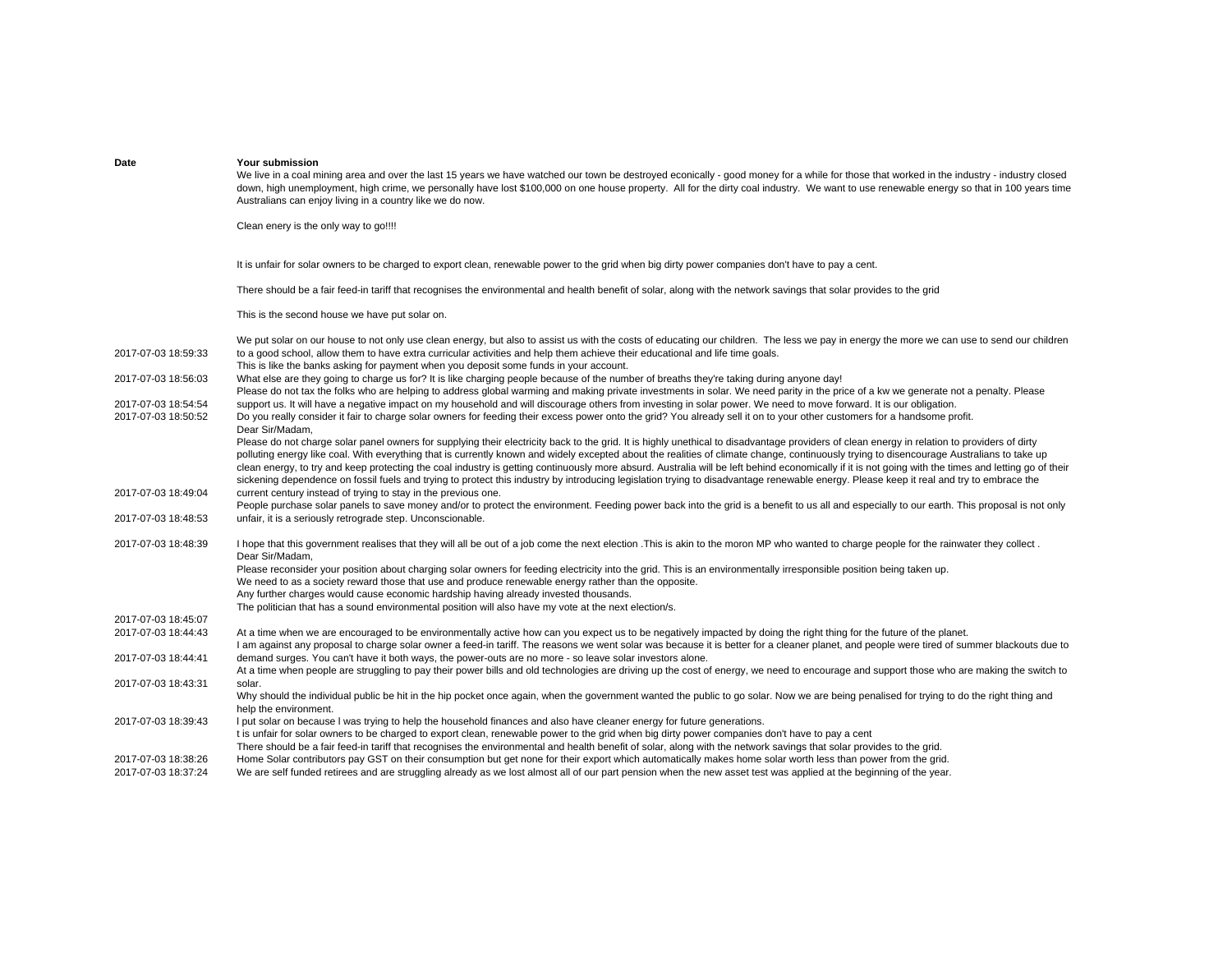| Date                                       | Your submission                                                                                                                                                                                                                                                                                                                                                                                                                                                                                                                                                                                                                                                                                                                                                                                                                                                                                                                                                                                                                                                                                                                                                                                                                                                                                                                                                                                                                                 |
|--------------------------------------------|-------------------------------------------------------------------------------------------------------------------------------------------------------------------------------------------------------------------------------------------------------------------------------------------------------------------------------------------------------------------------------------------------------------------------------------------------------------------------------------------------------------------------------------------------------------------------------------------------------------------------------------------------------------------------------------------------------------------------------------------------------------------------------------------------------------------------------------------------------------------------------------------------------------------------------------------------------------------------------------------------------------------------------------------------------------------------------------------------------------------------------------------------------------------------------------------------------------------------------------------------------------------------------------------------------------------------------------------------------------------------------------------------------------------------------------------------|
|                                            | I feel that it is unfair to charge solar owners for the privilege of exporting power to the grid when this power is then being sold to other customers. Are power companies charged to provide<br>power? Already the feed-in tariffs have been reduced to a minimal amount and the daily cost of connection to the grid increased considerably. As a solar owner, I shall be installing a                                                                                                                                                                                                                                                                                                                                                                                                                                                                                                                                                                                                                                                                                                                                                                                                                                                                                                                                                                                                                                                       |
| 2017-07-03 18:36:50                        | battery and going off-grid if the costs of being on the grid rise any more.                                                                                                                                                                                                                                                                                                                                                                                                                                                                                                                                                                                                                                                                                                                                                                                                                                                                                                                                                                                                                                                                                                                                                                                                                                                                                                                                                                     |
| 2017-07-03 18:35:57                        | Should a levy be imposed to provide profits to large corporate generators, then I believe it should be up to all solar home users to coordinate isolation switch testing on an appropriate day<br>and time to ensure that the networks can cope with the sudden unavailability of power leveraged at unconscionable prices from small solar home systems.<br>I find it unfair and unreasonable to impose an export charge on small scale household solar generators as there are no negative consequenses for helping the grid in a decentralised                                                                                                                                                                                                                                                                                                                                                                                                                                                                                                                                                                                                                                                                                                                                                                                                                                                                                               |
|                                            | scenario.                                                                                                                                                                                                                                                                                                                                                                                                                                                                                                                                                                                                                                                                                                                                                                                                                                                                                                                                                                                                                                                                                                                                                                                                                                                                                                                                                                                                                                       |
|                                            | It is my belief large generators do not pay a feed in tax and possibly because they lobby with dollars, but don't forget, we lobby in numbers.                                                                                                                                                                                                                                                                                                                                                                                                                                                                                                                                                                                                                                                                                                                                                                                                                                                                                                                                                                                                                                                                                                                                                                                                                                                                                                  |
| 2017-07-03 18:35:37<br>2017-07-03 18:35:15 | I have solar on my roof for two reasons, economic and environmental.<br>It is unfair for solar owners to be charged to export clean, renewable power to the grid when big dirty power companies don't have to pay a cent                                                                                                                                                                                                                                                                                                                                                                                                                                                                                                                                                                                                                                                                                                                                                                                                                                                                                                                                                                                                                                                                                                                                                                                                                        |
|                                            | I believe there should be one rule for all. If the power company's don't have to pay why should we? That's why its called a vote I intend to use mine.                                                                                                                                                                                                                                                                                                                                                                                                                                                                                                                                                                                                                                                                                                                                                                                                                                                                                                                                                                                                                                                                                                                                                                                                                                                                                          |
|                                            | thieves                                                                                                                                                                                                                                                                                                                                                                                                                                                                                                                                                                                                                                                                                                                                                                                                                                                                                                                                                                                                                                                                                                                                                                                                                                                                                                                                                                                                                                         |
| 2017-07-03 18:33:50                        | liars                                                                                                                                                                                                                                                                                                                                                                                                                                                                                                                                                                                                                                                                                                                                                                                                                                                                                                                                                                                                                                                                                                                                                                                                                                                                                                                                                                                                                                           |
|                                            | I recently came across one angry solar panel owner who posted on Facebook about being charged \$60 a month on her electricity bills, even though her household is producing on average<br>double the energy that it consumes. She questioned whether there was any use in having invested in solar in the first place – and it's a very good question.                                                                                                                                                                                                                                                                                                                                                                                                                                                                                                                                                                                                                                                                                                                                                                                                                                                                                                                                                                                                                                                                                          |
|                                            | Victorians with rooftop solar are being ripped off. The state Labor government recently ended the Transitional Feed-in Tariff (TFiT) scheme and the Standard Feed-in Tariff scheme (SFiT).<br>Over the past five years, these schemes had ensured solar owners were paid at least 25¢ per kilowatt hour for energy they fed back into the grid.                                                                                                                                                                                                                                                                                                                                                                                                                                                                                                                                                                                                                                                                                                                                                                                                                                                                                                                                                                                                                                                                                                 |
| 2017-07-03 18:33:36<br>2017-07-03 18:31:49 | But since January 1, these households are now paid between 5 and $7¢$ – even though electricity companies can on-sell that very same electricity for up to 29¢ per kilowatt hour. This<br>means your power company can now pay you 5¢ for solar energy you produce, and then charge your neighbour 29¢ per kilowatt hour for using it, even though the electrons have only<br>travelled next door. There should be a fair feed-in tariff that recognises the environmental and health benefit of solar, along with the network savings that solar provides to the grid<br>It is unfair for solar owners to be charged to export clean, renewable power to the grid when big dirty power companies don't have to pay a cent (ref: solar citizens)<br>There should be a fair feed-in tariff that recognises the environmental and health benefit of solar, along with the network savings that solar provides to the grid<br>It is a "kick in the guts" to charge to export when feed in is already a paltry 7c. We installed solar to offset our use with a growing family and conscious of our energy needs and effect on<br>the environment especially in Aus summer. We also did it to try and control / budget our family's electricity costs due to significant increases in the cost of power (and proposed increases)<br>largely in WA due to inefficient power generation but now we are actually going to be charged more?<br>Thank you |
|                                            | Imposing a charge on feeding into the grid from a domestic solar array will reduce the take up of such installations by the public and thus reduce much needed new energy production.                                                                                                                                                                                                                                                                                                                                                                                                                                                                                                                                                                                                                                                                                                                                                                                                                                                                                                                                                                                                                                                                                                                                                                                                                                                           |
|                                            | The benefit received from the input is minimal so additional costs are unwarranted and counter-productive.<br>Please do not proceed with this idea.                                                                                                                                                                                                                                                                                                                                                                                                                                                                                                                                                                                                                                                                                                                                                                                                                                                                                                                                                                                                                                                                                                                                                                                                                                                                                             |
| 2017-07-03 18:30:45                        |                                                                                                                                                                                                                                                                                                                                                                                                                                                                                                                                                                                                                                                                                                                                                                                                                                                                                                                                                                                                                                                                                                                                                                                                                                                                                                                                                                                                                                                 |
|                                            | I would like to make it quite clear that we solar owners already know we are being ripped off by the companies with 6c a kwt hour for putting our power back into the grid and then being                                                                                                                                                                                                                                                                                                                                                                                                                                                                                                                                                                                                                                                                                                                                                                                                                                                                                                                                                                                                                                                                                                                                                                                                                                                       |
|                                            | charged over 27c at night for us to buy it back. When are these companies going to get fair with small owners that have struggled to get solar on for fear we will not be able to keep up with                                                                                                                                                                                                                                                                                                                                                                                                                                                                                                                                                                                                                                                                                                                                                                                                                                                                                                                                                                                                                                                                                                                                                                                                                                                  |
| 2017-07-03 18:28:35                        | our electricity bills. Just to try to think up ways to make us pay more at every turn. We are Pensioners and are having a hard time already, we don't need you tomake it even harder.<br>I put solar panels to make a difference to the environment that I will be part of leaving to my grand-children.                                                                                                                                                                                                                                                                                                                                                                                                                                                                                                                                                                                                                                                                                                                                                                                                                                                                                                                                                                                                                                                                                                                                        |
| 2017-07-03 18:25:35                        | There should be a fair feed in tariff that recognises the environmental and health benefit of solar.<br>It is unfair for solar owners to be charged to export clean power to the grid when dirty coal derived power does not.                                                                                                                                                                                                                                                                                                                                                                                                                                                                                                                                                                                                                                                                                                                                                                                                                                                                                                                                                                                                                                                                                                                                                                                                                   |
|                                            | Solar is the future. As batteries continue to be developed and become more affordable energy prices will lower substantially. The health and environmental benefits of solar are undoubted.<br>Why on earth should solar owners be charged to export their power to the grid? It's not as though the energy companies don't make big profits from our solar. The big dirty coal companies<br>don't pay a fee for this. Solar doesn't require all the poles and wires. The feed-in tariff must rise and the ridiculous claim for a charge for exporting solar must be seen for what it is--                                                                                                                                                                                                                                                                                                                                                                                                                                                                                                                                                                                                                                                                                                                                                                                                                                                      |
| 2017-07-03 18:24:44                        | corporate greed and environmental vandalism!                                                                                                                                                                                                                                                                                                                                                                                                                                                                                                                                                                                                                                                                                                                                                                                                                                                                                                                                                                                                                                                                                                                                                                                                                                                                                                                                                                                                    |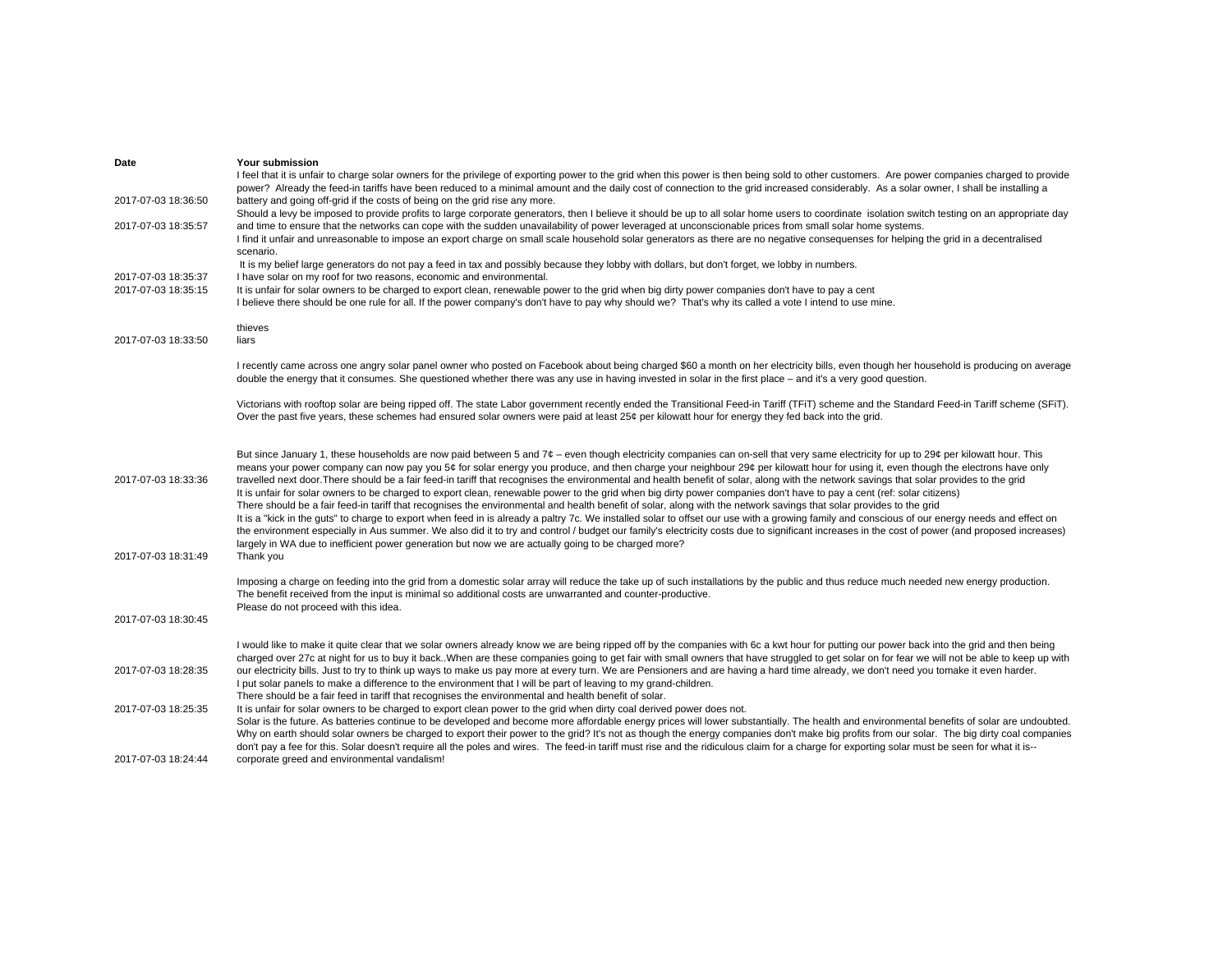| Date                | Your submission<br>Dear Sir/ Madam,                                                                                                                                                                                                                                                                                                                                                                                                                                                                                                                                                                                                                                                                                                                                                                                                                                    |
|---------------------|------------------------------------------------------------------------------------------------------------------------------------------------------------------------------------------------------------------------------------------------------------------------------------------------------------------------------------------------------------------------------------------------------------------------------------------------------------------------------------------------------------------------------------------------------------------------------------------------------------------------------------------------------------------------------------------------------------------------------------------------------------------------------------------------------------------------------------------------------------------------|
|                     | I strongly be believe that it would be grossly unfair for solar owners to be charged to export clean, renewable power to the grid when large power companies utilizing polluting coal and gas<br>fired plants don't have to pay a cent.                                                                                                                                                                                                                                                                                                                                                                                                                                                                                                                                                                                                                                |
|                     | Moreover, there should be a fair feed-in tariff that recognises the environmental and health benefits of solar, along with the network savings that solar provides to the grid.                                                                                                                                                                                                                                                                                                                                                                                                                                                                                                                                                                                                                                                                                        |
| 2017-07-03 18:24:39 | My family installed solar panels some years ago because there environmental benefits, not just to us but to all Australians. i believe it would be unfair to make us pay to provide that benefit<br>to the community by charging us to utilize the grid!                                                                                                                                                                                                                                                                                                                                                                                                                                                                                                                                                                                                               |
| 2017-07-03 18:24:02 | Please, accept the future. Stop standing in the way of progress. Please let my grandchildren have a life.<br>When are you going to do something for the people who try and do the right thing by installing solar panels. To drop the rebate from 60 cents to 6 cents per kw/h is ridiculous. Now for<br>some nimrod to put forward a submission to charge people to export power to the grid is just the icing on the cake. How about just paying us a reasonable amount and stop shafting the                                                                                                                                                                                                                                                                                                                                                                        |
| 2017-07-03 18:24:02 | every day citizen and kowtowing to the mega rich companies who probably pay bugger all tax.<br>We as solar owners shouldn't have to pay to feed our energy back to the grid, especially when the big coal and gas power stations don't have to pay a cent to export the energy they<br>generate and the terrible impact it has on the environment and the future of our chidrens chidren and future generations to come. Allowing an unfair charge would punish us and the other<br>Australian families who have decided to do the right thing and are trying to producing cheap sun-power for themselves and their neighbours to use locally. The costs that these companies<br>are now charging us is astronomical and we are struggling to pay our power bills as it is, so by going solar we were not only making our budget easier to manage but also helping our |
| 2017-07-03 18:20:27 | community and environment at the same time.                                                                                                                                                                                                                                                                                                                                                                                                                                                                                                                                                                                                                                                                                                                                                                                                                            |
| 2017-07-03 18:17:00 | I am a solar owner and people should be given every encouragement to go this way and fit to a system that helps the country move to renewables. Solar users should be treated fairly.<br>I generate clean energy which I contribute to the State grid. I should receive a fair input tariff, certainly not charged for this contribution. Being charged to provide energy to the grid that the<br>energy companies then charge for is outrageous.<br>I installed solar power to make a contribution to the environment and certainly don't expect to be charged for this.                                                                                                                                                                                                                                                                                              |
|                     | The Federal Government and the AEMC should take a lead from other countries, such as the Netherlands, and actually promote and encourage the use of renewable energy. We live in a<br>sun-rich country so let's make the most of it.                                                                                                                                                                                                                                                                                                                                                                                                                                                                                                                                                                                                                                   |
| 2017-07-03 18:16:36 | I believe the only reason renewable energy is not promoted in Australia is due to the influence the big power companies have on our politicians and statutory bodies. Let's have some<br>honesty for a change and encourage solar power.                                                                                                                                                                                                                                                                                                                                                                                                                                                                                                                                                                                                                               |
| 2017-07-03 18:14:17 | You were quite happy to see me spend \$10.000 on solar panels 7 years ago to top up your inadequate supply system. Now you want to charge me. Not good enough. !!!<br>It is unfair for solar owners to be charged to export clean, renewable power to the grid when big dirty power companies don't have to pay a cent                                                                                                                                                                                                                                                                                                                                                                                                                                                                                                                                                 |
| 2017-07-03 18:12:28 | There should be a fair feed-in tariff that recognises the environmental and health benefit of solar, along with the network savings that solar provides to the grid<br>You pay us a pittance for the power we produce. If you start charging us we will withdraw and feex our piwer into our own grid to feed our power needs. We are pensiiners who have                                                                                                                                                                                                                                                                                                                                                                                                                                                                                                              |
| 2017-07-03 18:11:16 | invested in solar to help ourselves and you dont kill the golden goise.                                                                                                                                                                                                                                                                                                                                                                                                                                                                                                                                                                                                                                                                                                                                                                                                |

# Dear AEMC,

I understand you are considering a fee for residential solar power users who feed excess electricity into the grid. This appears to be an extremely poor idea for a number of reasons: 1) Solar owners like myself on the voluntary FIT rate of 12c do not make a profit from being a solar owner. The network charges far outweigh the FIT return. The electricity companies receiving the network charges make extremely large profits. What possible justification is there for asking residential solar owners to further subsidise those profits? 2) High solar FIT rates and no solar network fees is the cheapest way to use taxpayer funds to encourage private investment in renewable energy because residential customers like myself are 'irrational' economic actors and are willing to invest in solar generation even when the costs outweigh the returns for over a decade. 3) Introducing a solar network fee could, depending on its scale, dramatically increase the likelihood that I will purchase a battery system that allows me to disconnect from the grid entirely. Even with no solar network fees, it is likely to be profitable for me to disconnect from the grid within a few years unless the solar FIT is increased.

I urge you to firmly reject plans to introduce solar network fees.

2017-07-03 18:09:35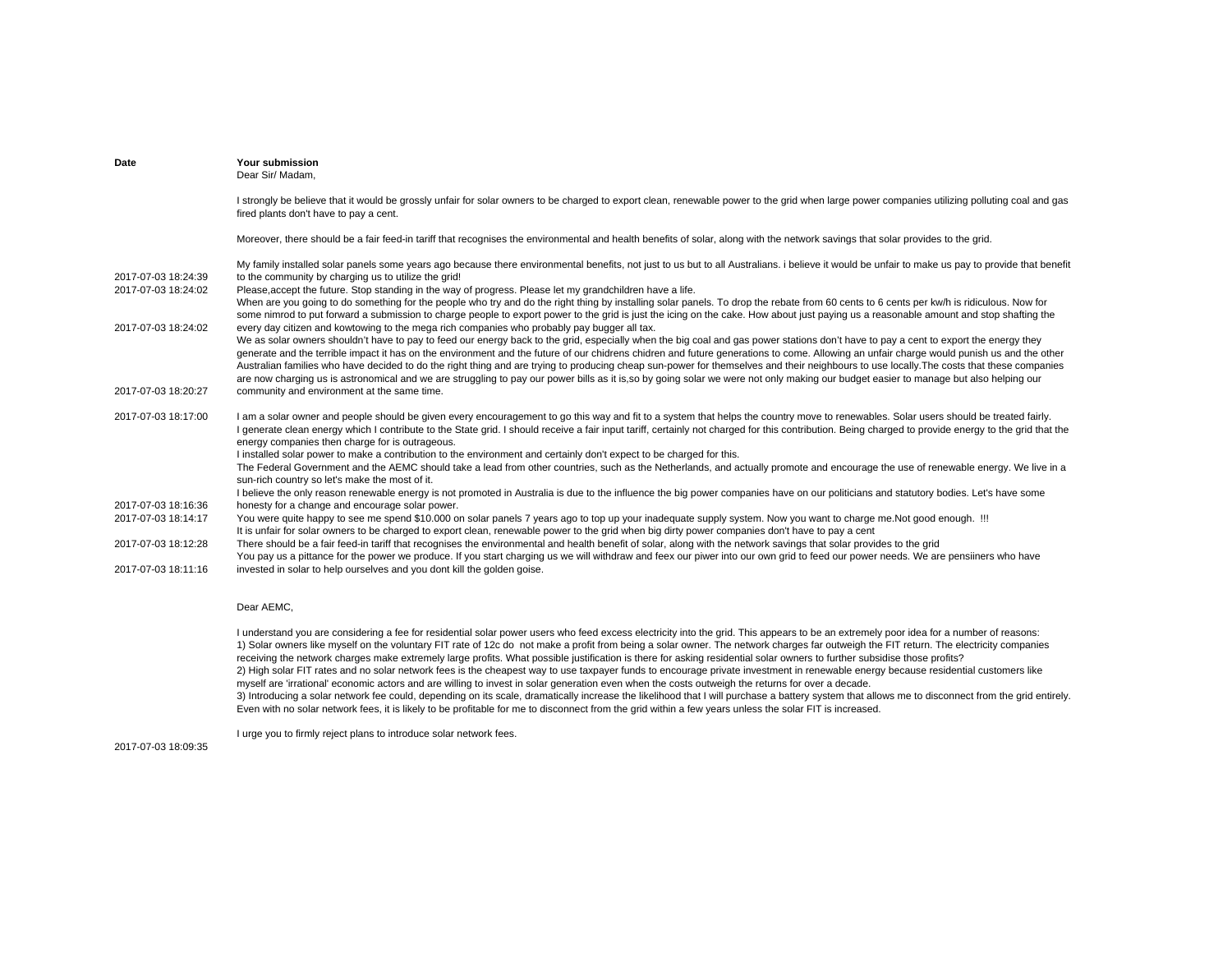| Date                                                                                     | Your submission<br>It is unfair for solar owners to be charged to export clean, renewable power to the grid when big dirty power companies don't have to pay a cent. I for one will not pay such and unfair tarrif<br>and will go off grid and store my own power with batteries.                                                                                                                                                                                                                                                                                                                                                                                                  |
|------------------------------------------------------------------------------------------|------------------------------------------------------------------------------------------------------------------------------------------------------------------------------------------------------------------------------------------------------------------------------------------------------------------------------------------------------------------------------------------------------------------------------------------------------------------------------------------------------------------------------------------------------------------------------------------------------------------------------------------------------------------------------------|
| 2017-07-03 18:07:49<br>2017-07-03 18:06:40<br>2017-07-03 18:04:18<br>2017-07-03 18:03:00 | There should be a fair feed-in tariff that recognises the environmental and health benefit of solar, along with the network savings that solar provides to the grid. We think the billionaire<br>power companies and the coal barrons have too much say in this debate and you should rethink your position.<br>Dear sir instead of charging solar owners for the electricity they produce and export to the grid how about paying market rates for the CLEAN power they are producing<br>It is unfair for solar owners to be charged to export clean, renewable power to the grid when big dirty power companies don't have to pay a cent.<br>Unfair                              |
|                                                                                          | We are now at a critical time in our history where it is essential that we take every step we can to reduce our greenhouse gas emissions. It's definitely not the time to make it harder for the<br>general public to actively participate in emissions reduction by generating non-polluting renewable energy.                                                                                                                                                                                                                                                                                                                                                                    |
|                                                                                          | Please ensure that people generating clean renewable energy are not disadvantaged for exporting that energy to the national grid. They should be rewarded with a fair feed-in tariff and<br>not punished with charges that are not levied on high emission companies generating from coal and gas.                                                                                                                                                                                                                                                                                                                                                                                 |
|                                                                                          | There are many people who have made a great effort by taking on the expense of installing solar systems on their houses and business premises. There are also many community<br>installations organised over quite a number of years through many local clean energy groups. These efforts are grassroots responses to a critical climate crisis and should be supported by<br>being justly and fairly rewarded with a realistic feed-in tariff without unnecessary bureaucratic charges. They will continue unless hurdles like charges on exporting electricity to the grid are<br>introduced, making it too difficult or expensive to make a worthwhile community contribution. |
| 2017-07-03 18:01:23                                                                      | It's time to support community efforts to assist in the reduction of our greenhouse gas emissions."                                                                                                                                                                                                                                                                                                                                                                                                                                                                                                                                                                                |
|                                                                                          | I am very concerned that solar owners might be penalised for feeding their CLEAN energy into the grid. Small solar producers are taking pressure off the grid and selling energy to power<br>companies for pennies, which the companies are then selling on for a huge profit. We are therefore subsidising their business. The power infrastructure is owned by the people of NSW,<br>not power companies, so it is not right that they get an unfair advantage over solar owners. Solar owners should be paid a fair feed in tariff for this power we produce. Every kilowatt we<br>produce reduces pollution.                                                                   |
| 2017-07-03 18:01:19<br>2017-07-03 18:01:02                                               | I invested in solar to be able to better manage my expenses. If I will be charged for feeding my power into the grid, I will invest again - this time in batteries- so I can keep control.<br>I don't agree with the government intentions to tax us for helping the nation by putting out for energy help.                                                                                                                                                                                                                                                                                                                                                                        |
| 2017-07-03 18:00:37<br>2017-07-03 17:55:28                                               | We should not have to pay to have our electricity added to the grid. This is just another grab for more money to add to the outrageous price hikes already charged.<br>how is this giving the market certainty?? Sounds like a class action coming if this happens<br>Dear AEMC.                                                                                                                                                                                                                                                                                                                                                                                                   |
|                                                                                          | As a solar owner and user I think its disgusting that you even contemplate charging people like myself to export excess electricity back to the grid.                                                                                                                                                                                                                                                                                                                                                                                                                                                                                                                              |
|                                                                                          | You don't charge Synergy to send it to the grid, so why should I be charged for the pittance i send back?                                                                                                                                                                                                                                                                                                                                                                                                                                                                                                                                                                          |
|                                                                                          | To make matters worse, I was forced to have a new meter installed at my cost so that I could send excess back to the grid when I had the solar system installed. So in essence, I have<br>already paid for the "privilege" to send my excess to the grid                                                                                                                                                                                                                                                                                                                                                                                                                           |
|                                                                                          | If I had had the option at the time, I would have had batteries installed and sent nothing back to the grid and instead become totally self sufficientbut that wasn't the case and I am not in<br>a position to make it so as yet.                                                                                                                                                                                                                                                                                                                                                                                                                                                 |
| 2017-07-03 17:53:51                                                                      | If you insist on instituting this "solar tax" (which it is by any other name!) then all you will succeed in doing is forcing people like myself to hasten our departure from the grid entirely, thus<br>losing any income the suppliers/retailers could have otherwise had.                                                                                                                                                                                                                                                                                                                                                                                                        |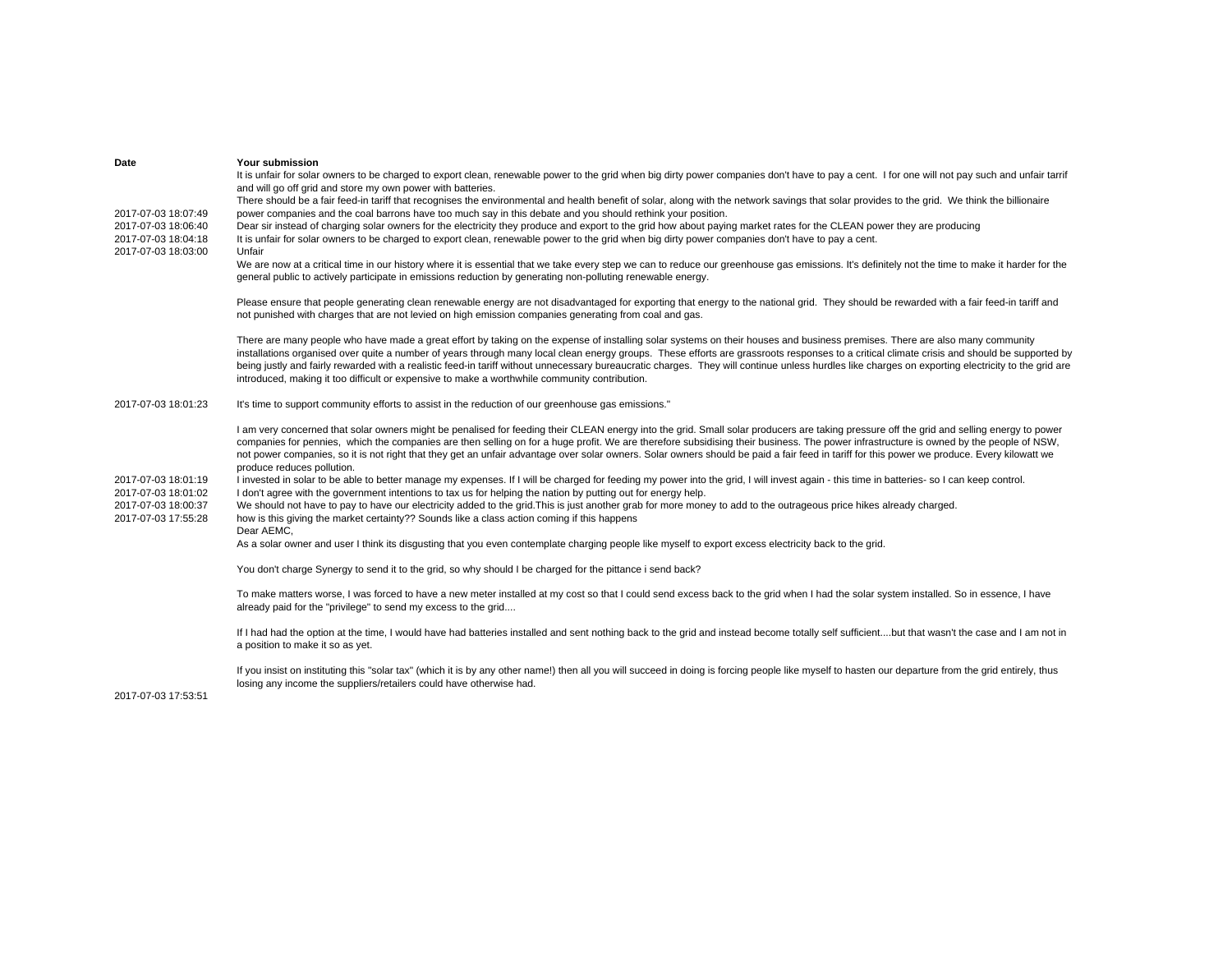I'm not sure what is happening to our great country. Charging us money to put the energy our systems have made back into the grid, is just stupid. They don't seem to realize, that's why we went to the expense of putting the systems in.

Perhaps the companies would prefer we didn't make our electricity and not put it in their (our) grid. Very soon, even now we can pay an amount of money for a system that will work completely independent and so we won't need their power and when that comes a little more affordable, a lot of people will very strongly consider using that system. Taking into account the unrealistic continuous price increases to feed these greedy bastards, it can't happen soon enough. These companies have to realize that there are a lot of people who just can't keep on paying these high prices. Privatization was supposed to make power, gas, water, amalgamated councils fees cheaper, when in fact, we now pay ridiculous money to a CEO in all the companies instead of just one. Words can not be strong enough to condemn this continuous grab for cash by power, water, gas and other companies that supply things we have to use. I think I have made my point as to how I feel about unrealistic price increases by unrealistic companies who really don't seem to care. Have you ever seen a CEO going cold in the middle of winter or summer, who can't afford to put food on the table, who go to work, (when they go) bare footed, No I don't believe so. They should try it sometime, just to experience what they cause to the people who are doing it hard, and there's plenty of them. Years ago they could work with it by becoming a little bit organized with there money, but not now, they just can't afford to live here anymore, and there's plenty of them.

They really are Greedy, inconsiderate, selfish people and our good state and federal governments do nothing about it except telling us they can't do anything about it. Rubbish,utter rubbish, because partly, the higher the bill, the more GST, money collected for doing absolutely nothing. Enough of me,

2017-07-03 17:53:46

2017-07-03 17:52:40 This will be another nail in the coffin for the power industry. Don't do it.

I believe the intent to allow solar power users to be charged for feeding power in to the network is unfair and will not ultimately benefit the power producers. The reason I believe this, is that those of us who have solar (and I am a 73 year old retiree) will just remove ourselves from the network totally, particularly now that storage capacity is not only improving but also reducing in cost. State Governments, who have run the power services for many years have gained massive returns and driven the networks into the ground by failing to renew, or update not only the power production facilities but also the line networks. These have been sold off for short term financial advantage and under contracts (secretive ones at that) which protect the new purchasers from losses due to increased solar or other cheap and eco friendly power production capacity in individuals hands rather than in businesses hands . I imagine that if these protections do not provide the support to the new purchasers of power production or networks Government ( and therefore the taxpayers) will be required to fill the losses. Such actions have already been seen in NSW where the Government has entered in to public/private agreements and been required to make major payouts or accept losses. It is about time that the people are supported in their acceptance of solar and other eco friendly power, and the need to reduce greenhouse gasses, by encouragement rather than additional unwarranted and unreasonable charges to increase the available power in the network. We should encourage all Australians, with cheap financial assistance where required, to become part of the solar network. I accept that this would increase power costs elsewhere as companies attempt to get a return on the funds expended in purchasing the networks and power production, but should Australians be responsible for supporting a failing power system. I think NOT.

2017-07-03 17:50:52

2017-07-03 17:47:59 It is another unfair tax on people providing clean alternative power for personal use and also this measure will deter people from investing in cheap clean power.

To the powers that be,

the AEMC are apparently again considering allowing solar owners to be charged for putting energy into the grid. Why? Who is losing out when they do so? Only the coal fired power stations. They are already subsidised by not having to pay the pollution costs of their emissions, since the carbon tax was withdrawn. Why penalise clean energy producers, who are reducing emissions by replacing dirty energy, thus saving external costs, i.e. saving the health and lives of people and of all nature, e.g. coral reefs for starters. We have just installed a new solar system with battery storage, so will be exporting our excess to the grid and recouping the cost of the system over an extimated 8 years or so. This depends on the FIT we get from our retailer. I am glad to say that the retailer has just increased our FIT by 50%. This is the opposite to what you are recommending. Are you, like the IPA in the pocket of the fossil fuel industry and resisting our attempts to reduce emissions?

You should also know that we need to double our emissions reduction targets to meet the Paris goal of 1.5 degrees of warming, so all efforts to reduce emissions should be encouraged. not penalised.

2017-07-03 17:47:48

- 2017-07-03 17:46:40 it is unfair on solar owners not to get a fair feed in to the grid tariff.
- 2017-07-03 17:43:40 After the money I have recently spent installing solar panels I find it incredible that you will now charge me for feeding back into the grid!<br>2017-07-03 17:43:25 Tell em their dreaming!
- Tell em their dreaming!
- 2017-07-03 17:43:09To the AEMC, I would like to report that I feel that it is very wrong that these who chose to have solar panels, should ever need to pay for the priveledge by having to pay to the grid for the electricity they have stored.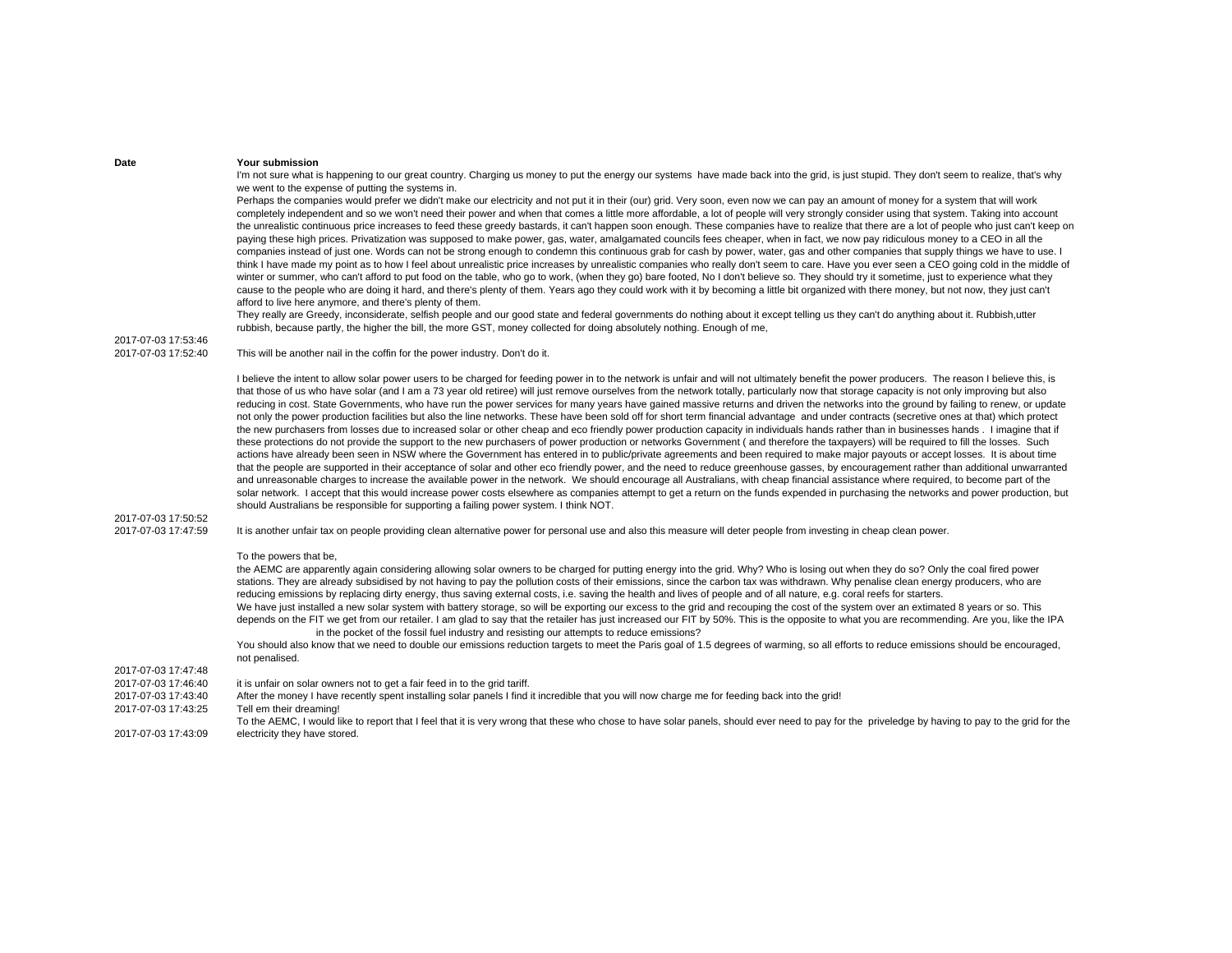| Date                                                              | <b>Your submission</b>                                                                                                                                                                                                                                                                                                                                                                                                                                                                                                                                                                                                                                                                                                                                                                                                                                                                                                                                                                                                                                                                                                                                                                                                                                                                                                                                                                                                                                                                                                                                                                                                                                                                                                                                                                                                                                                                                                                                                                                                                                                                                                                                                                                                                   |
|-------------------------------------------------------------------|------------------------------------------------------------------------------------------------------------------------------------------------------------------------------------------------------------------------------------------------------------------------------------------------------------------------------------------------------------------------------------------------------------------------------------------------------------------------------------------------------------------------------------------------------------------------------------------------------------------------------------------------------------------------------------------------------------------------------------------------------------------------------------------------------------------------------------------------------------------------------------------------------------------------------------------------------------------------------------------------------------------------------------------------------------------------------------------------------------------------------------------------------------------------------------------------------------------------------------------------------------------------------------------------------------------------------------------------------------------------------------------------------------------------------------------------------------------------------------------------------------------------------------------------------------------------------------------------------------------------------------------------------------------------------------------------------------------------------------------------------------------------------------------------------------------------------------------------------------------------------------------------------------------------------------------------------------------------------------------------------------------------------------------------------------------------------------------------------------------------------------------------------------------------------------------------------------------------------------------|
| 2017-07-03 17:43:06                                               | Dear Sir/Madam,<br>I wish to submit the following considerations for the proposal of charging solar owners for providing clear energy to the grid.<br>1. Why charge individual small-scale solar producers when large scale coal based power companies do not pay, indeed THEY are subsidised? Surely energy prices should be the market<br>prices that a level playing field should produce, using the true cost of energy to determine pricing, and if this were the case, solar producers should be paid more for their feed-in rate to<br>reflect the cleaner, lower cost of the energy they produce. Polluters should be charged a rate that better reflects the true cost of coal and gas.<br>Our family now contributes clean energy to the grid - at three times the rate that we use energy. We should not be penalised for contributing to the energy grid system, with panels that we<br>installed at our own expense.<br>I also submit that the feed-in tariff for solar energy should reflect the benefits to the environment and the consequent reduced carbon emissions. The feed-in tariff should be increased.<br>Many thanks for considering my submission                                                                                                                                                                                                                                                                                                                                                                                                                                                                                                                                                                                                                                                                                                                                                                                                                                                                                                                                                                                                                                                             |
| 2017-07-03 17:41:11<br>2017-07-03 17:40:38<br>2017-07-03 17:40:03 | It is totally wrong not to say immoral to penalise those who recognized the future of power supply and who were prepared to put their own money up to invest in that future at a time when<br>the current government people were denying the need for or sense of solar energy. Since those same people came to power they have never stopped trying (through their Coal Power<br>Cronies) to reduce or eliminate the feed in tariff and having failed at that they are looking to 'recover' the feed in tariff with these disgraceful plans of charges to 'accept' the energy our<br>foresight create on our behalf - their behalf and on behalf of our corner of the world in general. Shame on the power brokers for stealing our efforts in order to create a decline in the solar<br>take up just so the Coal Mine owners AND their conservative shareholders can keep burning coal and filling their pockets at the expense of their own children's future.<br>How could it even be considered to tax us for eporting our solar powe to the grid just look at what other countries are doing and for once take notice<br>It is unfair for solar owners to be charged to export clean, renewable power to the grid when big dirty power companies don't have to pay a cent<br>There should be a fair feed-in tariff that recognises the environmental and health benefit of solar, along with the network savings that solar provides to the grid<br>When I retired 11 years ago I purchased a Toyota Prius because I believed that I should do my bit to lessen the impact on our environment of petrol driven cars. We made the decision to<br>invest most of our savings into a small solar system for similar reasons. But we object to a change in the rules that impact on people trying to do the right thing for the environment. The<br>Commonwealth and some State Governments are not listening to the people who elect them, but to an industry that has a huge investment interest in the status quo. Australia is a lucky<br>country, blessed with an abundance of natural resources: solar power and other forms of renewable energies, together with local storage, are the obvious solutions for a future balanced |
| 2017-07-03 17:38:55                                               | power system.<br>Why should I have to pay a levy so that I can get ripped off by high prices from suppliers who make bigger and bigger profits to send overseas. YOU must think we are stupid, who dont                                                                                                                                                                                                                                                                                                                                                                                                                                                                                                                                                                                                                                                                                                                                                                                                                                                                                                                                                                                                                                                                                                                                                                                                                                                                                                                                                                                                                                                                                                                                                                                                                                                                                                                                                                                                                                                                                                                                                                                                                                  |
| 2017-07-03 17:38:45                                               | know how to vote you out of office.<br>While I tolerate paying 4 times for electricity I extract from the grid over what I get back for generating electricity back into the grid, the thought of having to pay to add electricity is just<br>astonishing. If a decent battery system was in place the future of an all solar world in Australia with everyone contributing may even occur and we could all look forward to a carbon free                                                                                                                                                                                                                                                                                                                                                                                                                                                                                                                                                                                                                                                                                                                                                                                                                                                                                                                                                                                                                                                                                                                                                                                                                                                                                                                                                                                                                                                                                                                                                                                                                                                                                                                                                                                                |
| 2017-07-03 17:38:20                                               | system.<br>Don't be daft! WE are the producers of the power and we sell it to you at a very low price. If you make us BUY the power we produce, we'll go off-grid and become completely self-                                                                                                                                                                                                                                                                                                                                                                                                                                                                                                                                                                                                                                                                                                                                                                                                                                                                                                                                                                                                                                                                                                                                                                                                                                                                                                                                                                                                                                                                                                                                                                                                                                                                                                                                                                                                                                                                                                                                                                                                                                            |
| 2017-07-03 17:35:51                                               | sufficient. Then you've got nothing - no cheap power and no income. It's a no-brainer.<br>Should solar energy producers be charged for the use of the grid it would encourage me and probably a lot of Australian solar energy owners to much more strongly consider energy<br>independence from the grid. I hope that the AEMC will consider these knock on effects before introducing a charge on grid usage which does not seem to apply to fossil fuel sources of                                                                                                                                                                                                                                                                                                                                                                                                                                                                                                                                                                                                                                                                                                                                                                                                                                                                                                                                                                                                                                                                                                                                                                                                                                                                                                                                                                                                                                                                                                                                                                                                                                                                                                                                                                    |
| 2017-07-03 17:33:21                                               | energy which pollute our atmosphere causing global warming and earlier deaths for older citizens. Be reasonable!<br>I paid thousands for solar equipment in 2015, entered a contract that has elapsed and have had low export value return since. Do not require me to pay export fees if you wish to promote                                                                                                                                                                                                                                                                                                                                                                                                                                                                                                                                                                                                                                                                                                                                                                                                                                                                                                                                                                                                                                                                                                                                                                                                                                                                                                                                                                                                                                                                                                                                                                                                                                                                                                                                                                                                                                                                                                                            |
| 2017-07-03 17:32:00                                               | environmental friendly answers to electricity supply.<br>I put in solar panels to mainly help the environment. The energy company in WA at the time was having blackouts because of overloads in the summer so thought this would help also.<br>Plus to lessen the payout on bills.<br>Now they want to make money off us, we did the right thing and now they want to punish us and gouge us for their incompetence of not seeing the future coming. They have already short                                                                                                                                                                                                                                                                                                                                                                                                                                                                                                                                                                                                                                                                                                                                                                                                                                                                                                                                                                                                                                                                                                                                                                                                                                                                                                                                                                                                                                                                                                                                                                                                                                                                                                                                                            |
| 2017-07-03 17:29:00                                               | changed us on the feed in tariff prices and then upped the supply charges for everyone. You'll be sorry, I'm going to get battery storage to go off the grid and if we all do this where will<br>you get the money from then Your just a bunch of Robbers!!!!                                                                                                                                                                                                                                                                                                                                                                                                                                                                                                                                                                                                                                                                                                                                                                                                                                                                                                                                                                                                                                                                                                                                                                                                                                                                                                                                                                                                                                                                                                                                                                                                                                                                                                                                                                                                                                                                                                                                                                            |
|                                                                   | There can be no justification for this blatant attempt to penalise well-intentioned electricity consumers who have installed (at their own expense) systems to supplement their power supply.<br>Pricing of electricity in Australia is already unfairly manipulated to quarantee the profits of the major generators, and the bulk of these profits go out of Australia.<br>Recognise that generation using fossil fuels, which are NEVER clean, has a very limited lifetime, so please use your authority to speed the transition to renewables, for the sake of future                                                                                                                                                                                                                                                                                                                                                                                                                                                                                                                                                                                                                                                                                                                                                                                                                                                                                                                                                                                                                                                                                                                                                                                                                                                                                                                                                                                                                                                                                                                                                                                                                                                                |
| 2017-07-03 17:28:31                                               | generations!<br>Australian citizens who have invested in solar PV electricity generation should be treated equally with other power generators. With a whopping 25c per kWh profit that retailers make                                                                                                                                                                                                                                                                                                                                                                                                                                                                                                                                                                                                                                                                                                                                                                                                                                                                                                                                                                                                                                                                                                                                                                                                                                                                                                                                                                                                                                                                                                                                                                                                                                                                                                                                                                                                                                                                                                                                                                                                                                   |
| 2017-07-03 17:28:28                                               | when solar systems pump energy into the grid there is no need to charge them extra.                                                                                                                                                                                                                                                                                                                                                                                                                                                                                                                                                                                                                                                                                                                                                                                                                                                                                                                                                                                                                                                                                                                                                                                                                                                                                                                                                                                                                                                                                                                                                                                                                                                                                                                                                                                                                                                                                                                                                                                                                                                                                                                                                      |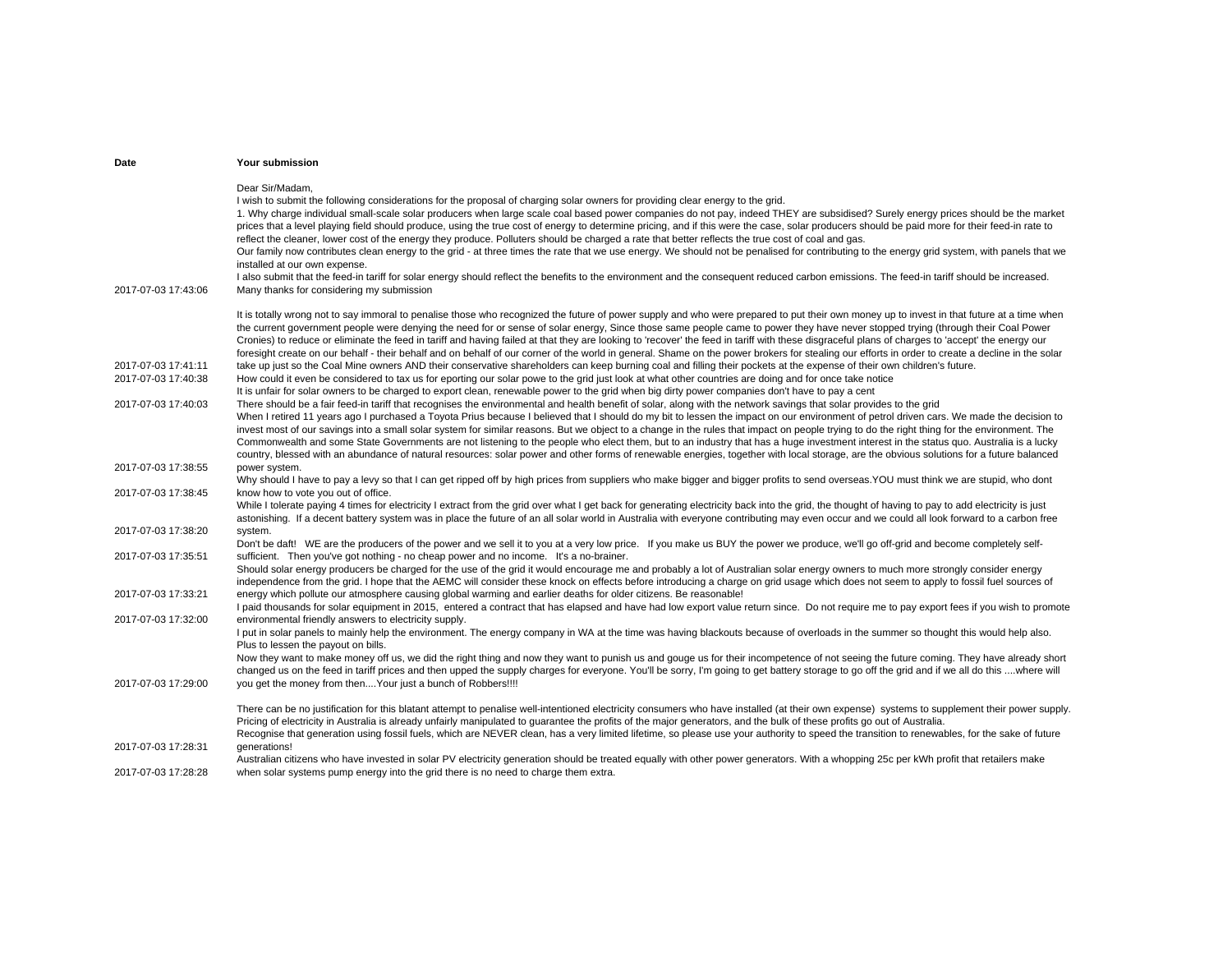| Date<br>2017-07-03 17:24:48                                       | Your submission<br>why are you letting this happen. Those of us who have put solar on our houses are being responsible and we are being charged more for doing the right thing. Don't let this happen it is<br>wrong.                                                                                                                                                                                                                                                                                                                                                                                                                                                                                                                                                                                                                                                                                                    |
|-------------------------------------------------------------------|--------------------------------------------------------------------------------------------------------------------------------------------------------------------------------------------------------------------------------------------------------------------------------------------------------------------------------------------------------------------------------------------------------------------------------------------------------------------------------------------------------------------------------------------------------------------------------------------------------------------------------------------------------------------------------------------------------------------------------------------------------------------------------------------------------------------------------------------------------------------------------------------------------------------------|
|                                                                   | It adds insult to injury that solar owners would be charged to export clean, renewable energy to the grid when large companies which create power from polluting and non-renewable<br>energy don't have to. This is a reflection of the negative and deceptive lobbying surrounding the energy conversation, which is overwhelming sensible and fair energy decisions.<br>A feed-in tariff should recognise the environmental advantages which solar energy has over non-renewable energy, as well as acknowledge solar energy providers as producers in their<br>own right and therefore ought to be paid for their contribution.<br>I bought solar as it was a long term gain in reduced electricity costs as well as my way not to be part of the problem of global warming.<br>My family is a low-income household and we will resent this extra charge as it is unfair and unreasonable. It is very close to fraud. |
| 2017-07-03 17:21:07<br>2017-07-03 17:21:00<br>2017-07-03 17:19:26 | I have paid for my solar panels to help the planet. You can't charge me to use something that is free to all mankind!!!<br>As a pensioner who used scarce resources to install solar power so I could manage my electricity bills I am appalled at this latest money grab by the AEMC. To be charged to feed any<br>electricity excess that I generate in the grid defeats the whole purpose of installing solar panels. It is also grossly unfair as the power stations do not pay for the power they feed into the<br>grid. It is obvious that the AEMC needs to work with Government to develop a whole new model to manage the increases in self generation and the ordinary user should not be ripped off<br>because of lack of planning foresight. I will contacting my local MP's about this theft.                                                                                                               |
| 2017-07-03 17:19:01                                               | It is unfair for solar owners to be charged for supplying energy to the grid when other power generators are not charged. There should be a fair feed in tariff since solar owners cover the up<br>front cost of installing panels themselves or no cost to power generators who may be using less clean energy sources. It would be unfair to further disadvantage people with further costs<br>It is unfair for solar owners to be charged to export clean, renewable power to the grid when big power companies don't have to pay a cent<br>There should be a fair feed-in tariff that recognises the environmental and health benefit of solar, along with the network savings that solar provides to the grid<br>I put solar on our rooftop for environmental benefit's and to save money on my bill as everything is getting so expensive these days.                                                              |
| 2017-07-03 17:17:37                                               | Also the impact that charging me for my solar exports to the grid would have on your household budget. The small pay rise I get each year does not keep up with inflation<br>We installed solar panels with 5.4kWh(peak) capacity and a battery, because we believed the nation's electricity generators and governments were not doing enough, and not doing it<br>quickly enough, to address climate change. The major impact we have observed is that the systems work well and monitoring is very good. However, electricity supply companies actively<br>work against small-scale generators, manually altering electricity bills to annul credits for electricity produced. This is consistent with their desire to eliminate all of their input costs, but it is<br>fraudulent. Only the threat of legal action is able to overcome their fraud.                                                                  |
|                                                                   | Small-scale electricity generators should not pay more than others to connect to the electricity grid. Small-scale generators are typically householders who already pay about \$70 per<br>quarter for a standard connection, the same as their neighbours. Secondly, electricity companies typically price the energy they sell at twice that of the energy they receive from small-<br>scale generators. This margin should cover all their costs very easily, and provide handsome profits. The ratio of prices for consumers and generators should be between one (1) and two<br>(2). i.e. if the consumer price is 16c/kWh, then the producer price should be between 16c/kWh and 8c/kWh. Not Zero, and Not Negative.                                                                                                                                                                                               |
|                                                                   | Charging me to export my energy to the grid is worse than the theft caused by the power companies altering their bills, which they do as a matter of course, until challenged by legal<br>process.                                                                                                                                                                                                                                                                                                                                                                                                                                                                                                                                                                                                                                                                                                                       |
|                                                                   | Charging me to export energy to the grid will encourage me to either shut down my generation once my battery is full or buy more batteries until I can disconnect from the grid.                                                                                                                                                                                                                                                                                                                                                                                                                                                                                                                                                                                                                                                                                                                                         |
|                                                                   | Charging me to export energy to the grid is equivalent to a negative Carbon Tax, in which high-emission generators are paid by low-emission generators. For the sake of all your grand-<br>children, this is wrong and must be reversed.                                                                                                                                                                                                                                                                                                                                                                                                                                                                                                                                                                                                                                                                                 |

2017-07-03 17:16:16 Your grand-children need a carbon tax, too. If it is not re-instituted soon, it will have to be very much higher when it is introduced.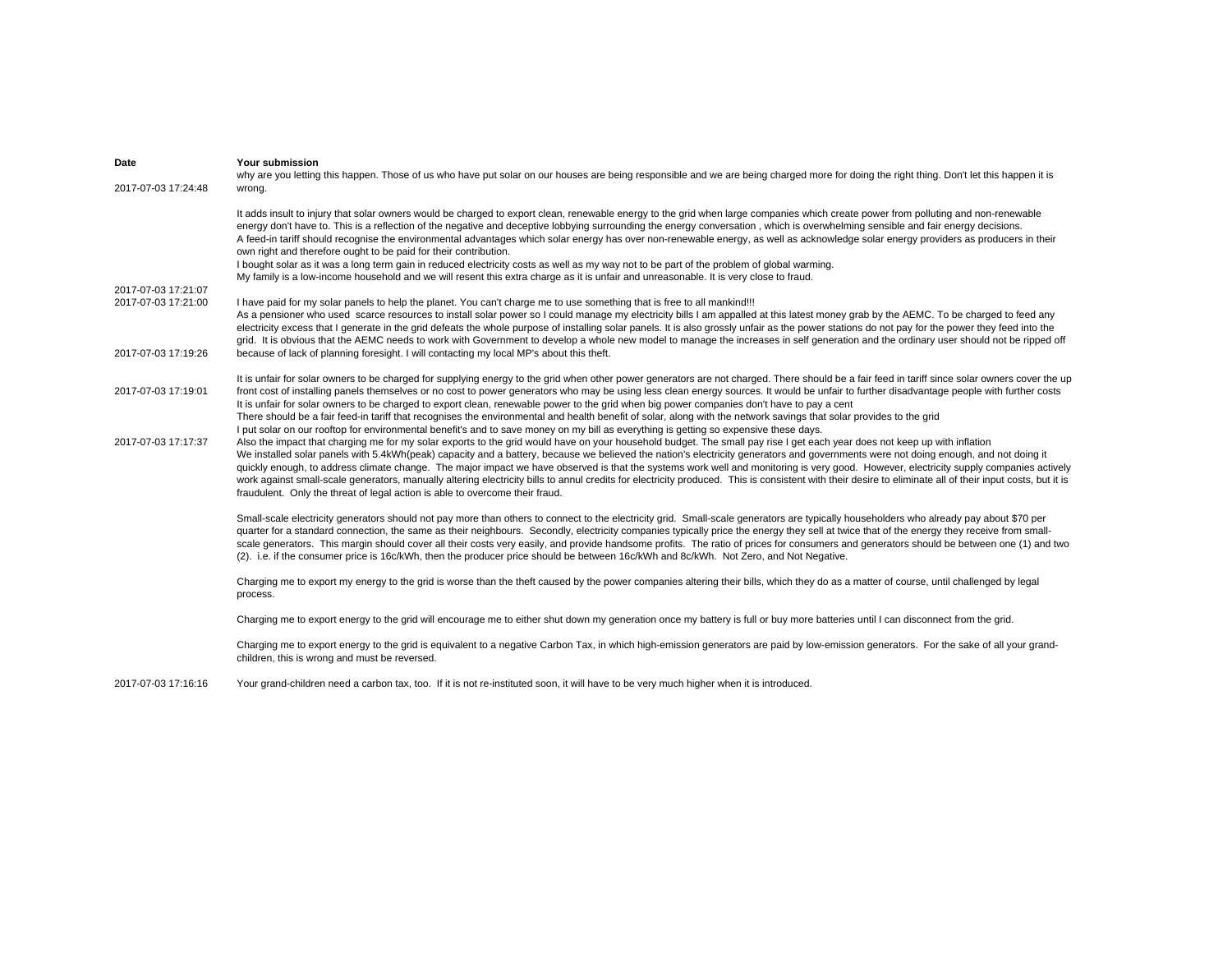| Date                | Your submission<br>we put in an expensive solar system to make a long term decision of controlling our power usage.                                                                                                                                                                                                                                                                                                                                                                                                                                                         |
|---------------------|-----------------------------------------------------------------------------------------------------------------------------------------------------------------------------------------------------------------------------------------------------------------------------------------------------------------------------------------------------------------------------------------------------------------------------------------------------------------------------------------------------------------------------------------------------------------------------|
|                     | we work with in the power frame our solar allows.                                                                                                                                                                                                                                                                                                                                                                                                                                                                                                                           |
|                     | We make a climate positive difference also.                                                                                                                                                                                                                                                                                                                                                                                                                                                                                                                                 |
|                     | We created work for people to sell and install the system and also ongoing in cleaning and maintaining.                                                                                                                                                                                                                                                                                                                                                                                                                                                                     |
| 2017-07-03 17:15:07 | Its a total scam for now to be penalised for being involved in a positive way of creating power simply because its about shareholders holding us to ransomthis is nothing short of a scam<br>by power retailers/networks.                                                                                                                                                                                                                                                                                                                                                   |
|                     | I believe it is essential to have a "mix" of clean energy sources in Australia as pollution from older dirty power stations is bad for the environment and consequently causes more health<br>problems. His adds expense to the medical services provided.                                                                                                                                                                                                                                                                                                                  |
|                     | We live on Central Coast and installed solar panels some years ago in accordance with our principles. We have been satisfied with the results.<br>However we believe a fair price should be paid for the excess power we generate and feed into the grid.                                                                                                                                                                                                                                                                                                                   |
|                     | We are appalled to read that we may be charged for feeding power into the grid, when the power stations do not incur this cost. If this was the case we would be loathe to use our system                                                                                                                                                                                                                                                                                                                                                                                   |
|                     | as we cannot afford extra on our bills.<br>We hope that you re-examine the logistics of power supply and provide some incentive for more people to install solar panels and be paid for their contribution to the energy necessary to<br>run our eceonomy.                                                                                                                                                                                                                                                                                                                  |
| 2017-07-03 17:15:00 |                                                                                                                                                                                                                                                                                                                                                                                                                                                                                                                                                                             |
| 2017-07-03 17:13:34 | The Australian Energy Market Commission (AEMC), who make the rules that govern the electricity market. Useless second class citizens(public officers), unable to manage a simple utility.<br>It is unfair for solar owners to be charged to export clean, renewable power to the grid when big dirty power companies don't have to pay a cent.                                                                                                                                                                                                                              |
|                     | There should be a fair feed-in tariff that recognises the environmental and health benefit of solar, along with the network savings that solar provides to the grid. Charging people to input<br>into the grid will only drive more people off the grid and to stand alone. This is counter productive to what a future decentralized system should look like and would be a real shot through                                                                                                                                                                              |
| 2017-07-03 17:13:03 | your own foot.                                                                                                                                                                                                                                                                                                                                                                                                                                                                                                                                                              |
|                     | It is totally unfair for solar owners to be charged to export clean renewable power to the grid when big power companies do not pay anything. there should be a fair feed-in tariff that<br>recognises the environment and health benefit solar, along with the network savings that solar provides the grid. Around the time that I received my back-pay was informed of the benefits<br>of having solar to the environment and to me financially. I am in a situation now having had injuries to my leg - having surgery, my marriage breakdown three years ago and now a |
| 2017-07-03 17:12:41 | pensioner - I am barely coping with my pension and you can imagine the impact that these extra unfair charges would have on my budget.                                                                                                                                                                                                                                                                                                                                                                                                                                      |
| 2017-07-03 17:12:12 | Solar owners need to be rewarded, not penalised, for taking the environmentally responsible choice with electricity generation.                                                                                                                                                                                                                                                                                                                                                                                                                                             |
| 2017-07-03 17:11:28 | If charged to input to network i`am happy to turn my systems off. Lets see if the network can handle all solar providers switching off net metering this should test availability to supply.                                                                                                                                                                                                                                                                                                                                                                                |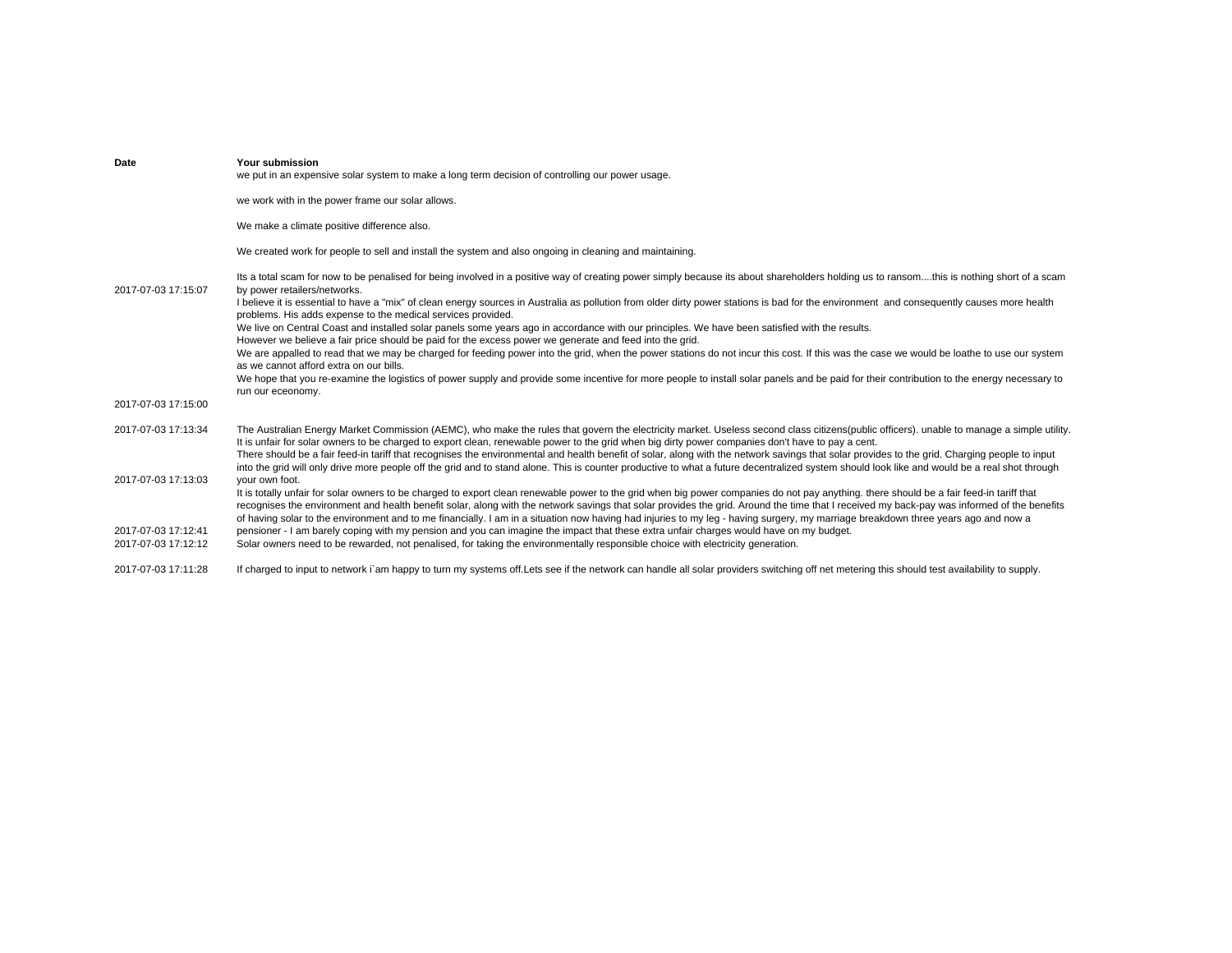I'm appalled to hear that their is a proposal intended to 'mandate' an additional fixed charge to solar owners for simply contributing surplus 'clean' power into the grid.

As a solar owner who has invested \$15k, I currently wont even break even with my outlay for another 6 years as I installed my service long after all the govt subsidy FIT's etc had passed. I currently receive no govt rebates/incentives for the surplus power I contribute. Another 'unfair' fee is outrageous !'

My Retail energy company purchases my surplus energy at a significantly reduced price, and then resells each unit of power onto their other retail costumers (incl myself at Night for example). The retailer saves 50% compared to buying from the coal fired generation companies (ie via the NEMA aggregate spot price) ... so as a green producer, I am already giving a benefit to the environment, making my retailer more 'competitive', reducing the demand of the coal generation providers, and liable for the long term maintenance/up time of my own generation system. Now why should I pay a cent more toward the infrastructure which is more the capable of handling back-fed power at the lower distribution end that is fed in at such low rates that the nett effect on the local suburbia power distribution system is NILL.... So there is no need for any 'charge' to 'maintain' the infrastructure.

Any fee hikes (that are genuinely justified) should be shared in the fixed price model already in existence. All power users should pay the same... And those who don't elect to go solar (yet) should be paying proportionately more - inline with Kyoto and the energy policy's implemented in the Australia to help reach our targets.

If you want to seriously fix the energy crisis in Australia in a non-polluting manner, then get real, and get back on board with setting adequate policy's in place to looking at cultivating solar, wind and tidal solutions. While I'm not opposed to fossil fuels (or Nuclear for that matter), I do agree we should NOT waste a technological opportunity to use cleaner method where they are fit for purpose. If base power is an issue (the other debate circling the country at present), then maybe start to incentivise/attract large scale infrastructure investment in the two modern methods of deal with that issue - Gas Turbines (Australia has PLENTY of CHEAP Gas) or take the leap, and go Nuclear.... but I guess that level of abundance of energy would mean there is not enough profit in it for the private sector.

# As an Engineer, I am already in the midst' of trialling/exploring Battery

energy storage systems. My current long term plan has always fell short of fully disconnecting from the grid as security of supply is important. None-the-less, security of supply will (eventually) be the only feature the differentiates the old fashioned utility system from the a household off-grid system. As the price of electricity is increasing 7x the inflation rate it's getting easier to justify 'going it alone'... I cant see that ever being good for a generation company long term prospects.

In my case, if these unfair measures at introduced, I will certainly change my future planning and move towards investing in a home solution that removes any dependence from the grid (incl combo solar/battery/diesel generation system)..... If the govt is going to endorse a system to punish Solar users, then I vote to 'get off the grid' completely, ... and show others this is a real option that is not just for small farms (who have been doing the same for years). The technology is here right now !... And burning diesel fuel to charge batteries/supply power to supplement my Solar is certainly a feasible option.

#### 2017-07-03 17:11:14 Regards

2017-07-03 17:10:49This is beyond regressive - it is immoral. Since we got solar put on in 2012, our bills have gone from being in credit to paying bills that seem almost as high as before we got solar. But while our bills are a struggle, the impact that removing solar incentives would have on our environment is of far greater concern. What kind of planet do you want your children to inherit? This move is at grossly odds with the mood of the wider community. To the AEMC:Please take into consideration that solar on rooftops actually helps the grid and could do even more with some incentive. There could be the equivalent of an extra power station feeding in and without the capital cost to the energy companies. Our family invested in solar to help the planet not to get a hand-out, but we expect that our efforts will be appreciated not penalised.

2017-07-03 17:09:14 Thank you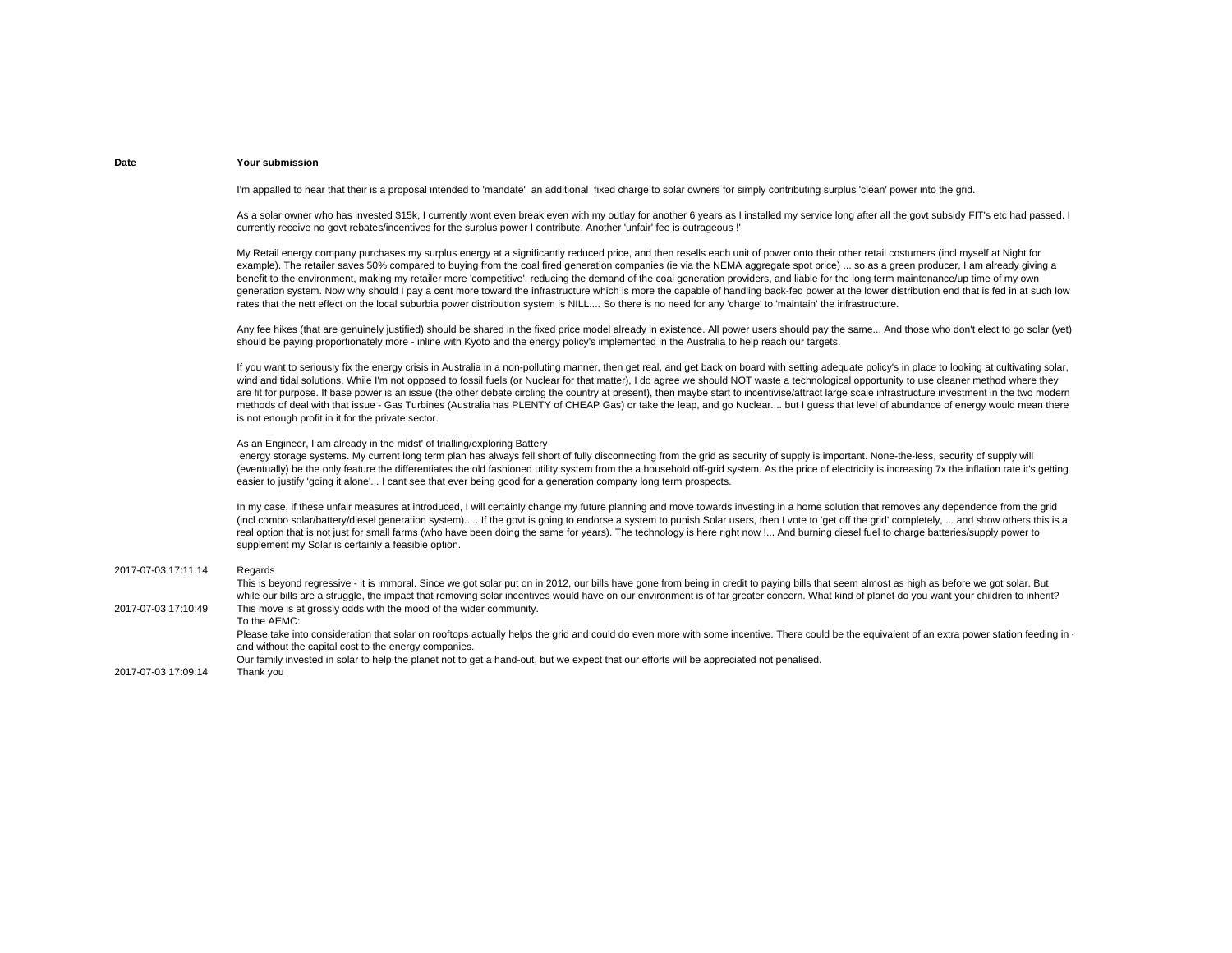| to the Australian Energy Market Commission<br>Dear Sir / Madam<br>With disbelieve I have heard that you are considering to allow energy companies to charge for solar power to be fed back into the grid.<br>I am totally against that idea and hope you will not allow such change as it will undermine the badly needed expansion of solar power production in this country.<br>It is also totally unfair in a financial sense. Already the energy retailers profit from the feed in solar power as they on-sell the power as green power with a premium price tag. The constant<br>undermining of the renewable energy sector in this country is a disgrace. As a German migrant, having watched a totally different and supportive policy working well in my old country, I<br>cannot believe how shortsighted and backwards looking the Australian Governments are in regard to the support renewable energy. I urge you not to undermine especially the solar energy<br>sector even further by adding another charge for installing or owning solar power in private homes.<br>It would also push people even harder to disconnect from the grid all together and to turn their current grid connect systems in a stand alone power system with battery back up. This is not<br>a good outcome! Australia could be the Saudi Arabia in renewable power production, distribution and storage. Let's embrace this wonderful opportunity.<br>It is unfair for solar owners to be charged to export clean, renewable power to the grid when big dirty power companies don't have to pay a cent<br>There should be a fair feed-in tariff that recognises the environmental and health benefit of solar, along with the network savings that solar provides to the grid<br>Charging me to export to the gris seems un fair as the amount I recieve is about 6 cents per KWH whwew as the Electricity marketer charge a premium for "Green Energy"<br>If power companies want paying when the provide then they should pay when they take power. Power companies have not provided enough power and could not for decades now they<br>want to steal it to make up for over paid incompetent management that they have become bloated with the ease of changing the rules. Rather than lean from doing the job.<br>I find the possibility of charging solar owners for exporting power to the grid totally ridiculous and dishonest. I invested in a solar system to reduce personal costs in the long term and help<br>reduce greenhouse effects also for the long term. What should be happening is a fair recompense for the power exported to the grid be paid to solar owners, considering the cost that<br>energy suppliers charge users. I re-iterate that I am totally against charging solar owners for putting power back into the grid.<br>I am a T4 paraplegic who fortunately installed panels on my Albury Regional property just before my accident. I have no thermal control and rely on my AC systems to control my body<br>temperature. Without these systems I would be unable to live in my home as I can become hyper and hypo thermic very rapidly. To even contemplate this action is grossly unfair. To | Date                | Your submission                                                                                                                                                                         |
|--------------------------------------------------------------------------------------------------------------------------------------------------------------------------------------------------------------------------------------------------------------------------------------------------------------------------------------------------------------------------------------------------------------------------------------------------------------------------------------------------------------------------------------------------------------------------------------------------------------------------------------------------------------------------------------------------------------------------------------------------------------------------------------------------------------------------------------------------------------------------------------------------------------------------------------------------------------------------------------------------------------------------------------------------------------------------------------------------------------------------------------------------------------------------------------------------------------------------------------------------------------------------------------------------------------------------------------------------------------------------------------------------------------------------------------------------------------------------------------------------------------------------------------------------------------------------------------------------------------------------------------------------------------------------------------------------------------------------------------------------------------------------------------------------------------------------------------------------------------------------------------------------------------------------------------------------------------------------------------------------------------------------------------------------------------------------------------------------------------------------------------------------------------------------------------------------------------------------------------------------------------------------------------------------------------------------------------------------------------------------------------------------------------------------------------------------------------------------------------------------------------------------------------------------------------------------------------------------------------------------------------------------------------------------------------------------------------------------------------------------------------------------------------------------------------------------------------------------------------------------------------------------------------------------------------------------------------------------------------------------------------------------------------------------------------------------------------------------------------------------------------------------------------------------------------------------------------------------------|---------------------|-----------------------------------------------------------------------------------------------------------------------------------------------------------------------------------------|
|                                                                                                                                                                                                                                                                                                                                                                                                                                                                                                                                                                                                                                                                                                                                                                                                                                                                                                                                                                                                                                                                                                                                                                                                                                                                                                                                                                                                                                                                                                                                                                                                                                                                                                                                                                                                                                                                                                                                                                                                                                                                                                                                                                                                                                                                                                                                                                                                                                                                                                                                                                                                                                                                                                                                                                                                                                                                                                                                                                                                                                                                                                                                                                                                                                |                     |                                                                                                                                                                                         |
|                                                                                                                                                                                                                                                                                                                                                                                                                                                                                                                                                                                                                                                                                                                                                                                                                                                                                                                                                                                                                                                                                                                                                                                                                                                                                                                                                                                                                                                                                                                                                                                                                                                                                                                                                                                                                                                                                                                                                                                                                                                                                                                                                                                                                                                                                                                                                                                                                                                                                                                                                                                                                                                                                                                                                                                                                                                                                                                                                                                                                                                                                                                                                                                                                                |                     |                                                                                                                                                                                         |
|                                                                                                                                                                                                                                                                                                                                                                                                                                                                                                                                                                                                                                                                                                                                                                                                                                                                                                                                                                                                                                                                                                                                                                                                                                                                                                                                                                                                                                                                                                                                                                                                                                                                                                                                                                                                                                                                                                                                                                                                                                                                                                                                                                                                                                                                                                                                                                                                                                                                                                                                                                                                                                                                                                                                                                                                                                                                                                                                                                                                                                                                                                                                                                                                                                |                     |                                                                                                                                                                                         |
|                                                                                                                                                                                                                                                                                                                                                                                                                                                                                                                                                                                                                                                                                                                                                                                                                                                                                                                                                                                                                                                                                                                                                                                                                                                                                                                                                                                                                                                                                                                                                                                                                                                                                                                                                                                                                                                                                                                                                                                                                                                                                                                                                                                                                                                                                                                                                                                                                                                                                                                                                                                                                                                                                                                                                                                                                                                                                                                                                                                                                                                                                                                                                                                                                                |                     |                                                                                                                                                                                         |
|                                                                                                                                                                                                                                                                                                                                                                                                                                                                                                                                                                                                                                                                                                                                                                                                                                                                                                                                                                                                                                                                                                                                                                                                                                                                                                                                                                                                                                                                                                                                                                                                                                                                                                                                                                                                                                                                                                                                                                                                                                                                                                                                                                                                                                                                                                                                                                                                                                                                                                                                                                                                                                                                                                                                                                                                                                                                                                                                                                                                                                                                                                                                                                                                                                |                     |                                                                                                                                                                                         |
|                                                                                                                                                                                                                                                                                                                                                                                                                                                                                                                                                                                                                                                                                                                                                                                                                                                                                                                                                                                                                                                                                                                                                                                                                                                                                                                                                                                                                                                                                                                                                                                                                                                                                                                                                                                                                                                                                                                                                                                                                                                                                                                                                                                                                                                                                                                                                                                                                                                                                                                                                                                                                                                                                                                                                                                                                                                                                                                                                                                                                                                                                                                                                                                                                                |                     |                                                                                                                                                                                         |
|                                                                                                                                                                                                                                                                                                                                                                                                                                                                                                                                                                                                                                                                                                                                                                                                                                                                                                                                                                                                                                                                                                                                                                                                                                                                                                                                                                                                                                                                                                                                                                                                                                                                                                                                                                                                                                                                                                                                                                                                                                                                                                                                                                                                                                                                                                                                                                                                                                                                                                                                                                                                                                                                                                                                                                                                                                                                                                                                                                                                                                                                                                                                                                                                                                |                     |                                                                                                                                                                                         |
|                                                                                                                                                                                                                                                                                                                                                                                                                                                                                                                                                                                                                                                                                                                                                                                                                                                                                                                                                                                                                                                                                                                                                                                                                                                                                                                                                                                                                                                                                                                                                                                                                                                                                                                                                                                                                                                                                                                                                                                                                                                                                                                                                                                                                                                                                                                                                                                                                                                                                                                                                                                                                                                                                                                                                                                                                                                                                                                                                                                                                                                                                                                                                                                                                                | 2017-07-03 17:08:52 |                                                                                                                                                                                         |
|                                                                                                                                                                                                                                                                                                                                                                                                                                                                                                                                                                                                                                                                                                                                                                                                                                                                                                                                                                                                                                                                                                                                                                                                                                                                                                                                                                                                                                                                                                                                                                                                                                                                                                                                                                                                                                                                                                                                                                                                                                                                                                                                                                                                                                                                                                                                                                                                                                                                                                                                                                                                                                                                                                                                                                                                                                                                                                                                                                                                                                                                                                                                                                                                                                |                     |                                                                                                                                                                                         |
|                                                                                                                                                                                                                                                                                                                                                                                                                                                                                                                                                                                                                                                                                                                                                                                                                                                                                                                                                                                                                                                                                                                                                                                                                                                                                                                                                                                                                                                                                                                                                                                                                                                                                                                                                                                                                                                                                                                                                                                                                                                                                                                                                                                                                                                                                                                                                                                                                                                                                                                                                                                                                                                                                                                                                                                                                                                                                                                                                                                                                                                                                                                                                                                                                                |                     |                                                                                                                                                                                         |
|                                                                                                                                                                                                                                                                                                                                                                                                                                                                                                                                                                                                                                                                                                                                                                                                                                                                                                                                                                                                                                                                                                                                                                                                                                                                                                                                                                                                                                                                                                                                                                                                                                                                                                                                                                                                                                                                                                                                                                                                                                                                                                                                                                                                                                                                                                                                                                                                                                                                                                                                                                                                                                                                                                                                                                                                                                                                                                                                                                                                                                                                                                                                                                                                                                | 2017-07-03 17:08:28 |                                                                                                                                                                                         |
|                                                                                                                                                                                                                                                                                                                                                                                                                                                                                                                                                                                                                                                                                                                                                                                                                                                                                                                                                                                                                                                                                                                                                                                                                                                                                                                                                                                                                                                                                                                                                                                                                                                                                                                                                                                                                                                                                                                                                                                                                                                                                                                                                                                                                                                                                                                                                                                                                                                                                                                                                                                                                                                                                                                                                                                                                                                                                                                                                                                                                                                                                                                                                                                                                                |                     |                                                                                                                                                                                         |
|                                                                                                                                                                                                                                                                                                                                                                                                                                                                                                                                                                                                                                                                                                                                                                                                                                                                                                                                                                                                                                                                                                                                                                                                                                                                                                                                                                                                                                                                                                                                                                                                                                                                                                                                                                                                                                                                                                                                                                                                                                                                                                                                                                                                                                                                                                                                                                                                                                                                                                                                                                                                                                                                                                                                                                                                                                                                                                                                                                                                                                                                                                                                                                                                                                | 2017-07-03 17:08:04 |                                                                                                                                                                                         |
|                                                                                                                                                                                                                                                                                                                                                                                                                                                                                                                                                                                                                                                                                                                                                                                                                                                                                                                                                                                                                                                                                                                                                                                                                                                                                                                                                                                                                                                                                                                                                                                                                                                                                                                                                                                                                                                                                                                                                                                                                                                                                                                                                                                                                                                                                                                                                                                                                                                                                                                                                                                                                                                                                                                                                                                                                                                                                                                                                                                                                                                                                                                                                                                                                                | 2017-07-03 17:07:48 |                                                                                                                                                                                         |
| There should be a fair feed-in tariff that recognises the environmental and health benefit of solar, along with the network savings that solar provides to the grid                                                                                                                                                                                                                                                                                                                                                                                                                                                                                                                                                                                                                                                                                                                                                                                                                                                                                                                                                                                                                                                                                                                                                                                                                                                                                                                                                                                                                                                                                                                                                                                                                                                                                                                                                                                                                                                                                                                                                                                                                                                                                                                                                                                                                                                                                                                                                                                                                                                                                                                                                                                                                                                                                                                                                                                                                                                                                                                                                                                                                                                            |                     | even consider a proposal for solar owners to be charged to export power to the grid when the big power companies don't have to pay a cent is a disgrace and effectively double dipping. |
| I put panels to the max allowable to reduce my bill not increase it Retrospective actions such as this is total bastardry.                                                                                                                                                                                                                                                                                                                                                                                                                                                                                                                                                                                                                                                                                                                                                                                                                                                                                                                                                                                                                                                                                                                                                                                                                                                                                                                                                                                                                                                                                                                                                                                                                                                                                                                                                                                                                                                                                                                                                                                                                                                                                                                                                                                                                                                                                                                                                                                                                                                                                                                                                                                                                                                                                                                                                                                                                                                                                                                                                                                                                                                                                                     | 2017-07-03 17:07:07 |                                                                                                                                                                                         |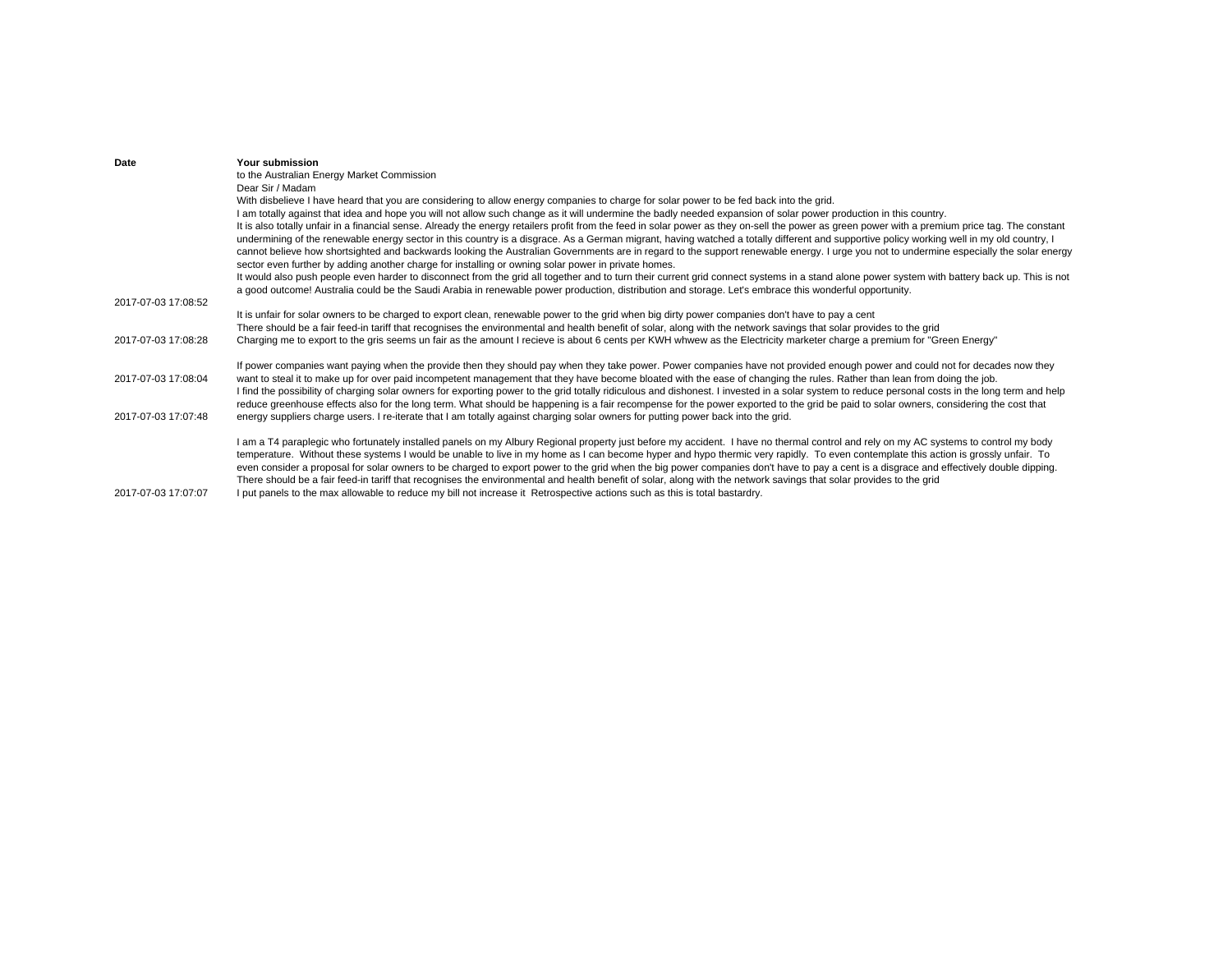To: AEMCRe: Proposal to charge solar owners for feeding electricity back to the grid

I am appalled that anyone thinks that this is a good and acceptable idea .... Except perhaps the AEMC

Please convince me why I should be charged for my unused solar electricity to be fed back into the grid? . I get paid 6 cents per kWh for my electricity . I and others are then charged around 24 - 29 Cents per kWh to buy it back for use when our solar panels are not producing.

Then on top of that you propose charging me for sending my electricity to the grid, which then earns the energy provider approximately 6 times what I get paid for it? Where is the fairness and logic in that??

Also I understand that the companies producing electricity with coal - a much dirtier to the environment system - do not and will not be issued with a similar charge? Where is the fairness and logic in that? To coin a well known phrase .."please explain".

We and others went to the expense and trouble of installing rooftop solar not only to, once the ROI was achieved, save on our personal electricity costs but also in an effort to, in a small way, be environmentally aware in producing clean renewable energy - the excess production of which supplements the grid. And now you want to charge us for the "privilege" of feeding our daily unused supply, for which we are paid a pittance, back to the grid? Where is the fairness and logic in that? Please explain.

Last but not least. I know in our personal case that should such a charge come in and it effectively negates the already pitiful amount we receive, we will be left with only two alternativesboth of which will make our small contribution to the grid totally unavailable -. Invest in a battery system do we only use our own power and go totally off grid Or

. Have the solar panels "turned off" and only use grid power. I can see no other alternative.

In short I see this charge as being purely and simply a money grabbing plan. If it were truly fair the charge would be across the board - private solar and big company producers.

I sincerely hope commonsense and fairness prevail and that this idea is dropped NEVERTHELESS to rear it's ugly head again.

### 2017-07-03 17:06:09Yours hopefully

2017-07-03 17:05:43I believe it to be grossly unfair to be charged to send my clean renewable solar generated power back to the grid when the dirty coal generation companies do not, i believe there should be a much fairer feed in tariff to recognize the enviromental and health benefits of solar power. we put solar panels on our roof to save some money for us as well as reducing our carbon footprint a new feed in tariff will jeopardize this and make us rethink our future. 2017-07-03 17:01:29Cost of living is bad enough for the general public, many of us have done our part to reduce our foot print to help towards a better future. Do not charge us for the power we put in to the grid, we already have solar charges on our bill, double dipping is not on. Why much the public be charged for everything when businesses avoid everything from taxes to bills. Surely some politician out there wants to help the public. How much does a company pay for their power compared to the public, 6c vs 29c, already unballanced enough, don't make it worse for the struggling little guy. PLEASE consider those of us who in good faith, have installed solar panels. It has been very upsetting, the changes that have taken place regarding our rebate. Please do not penalise us

2017-07-03 17:01:05any more than we already have been.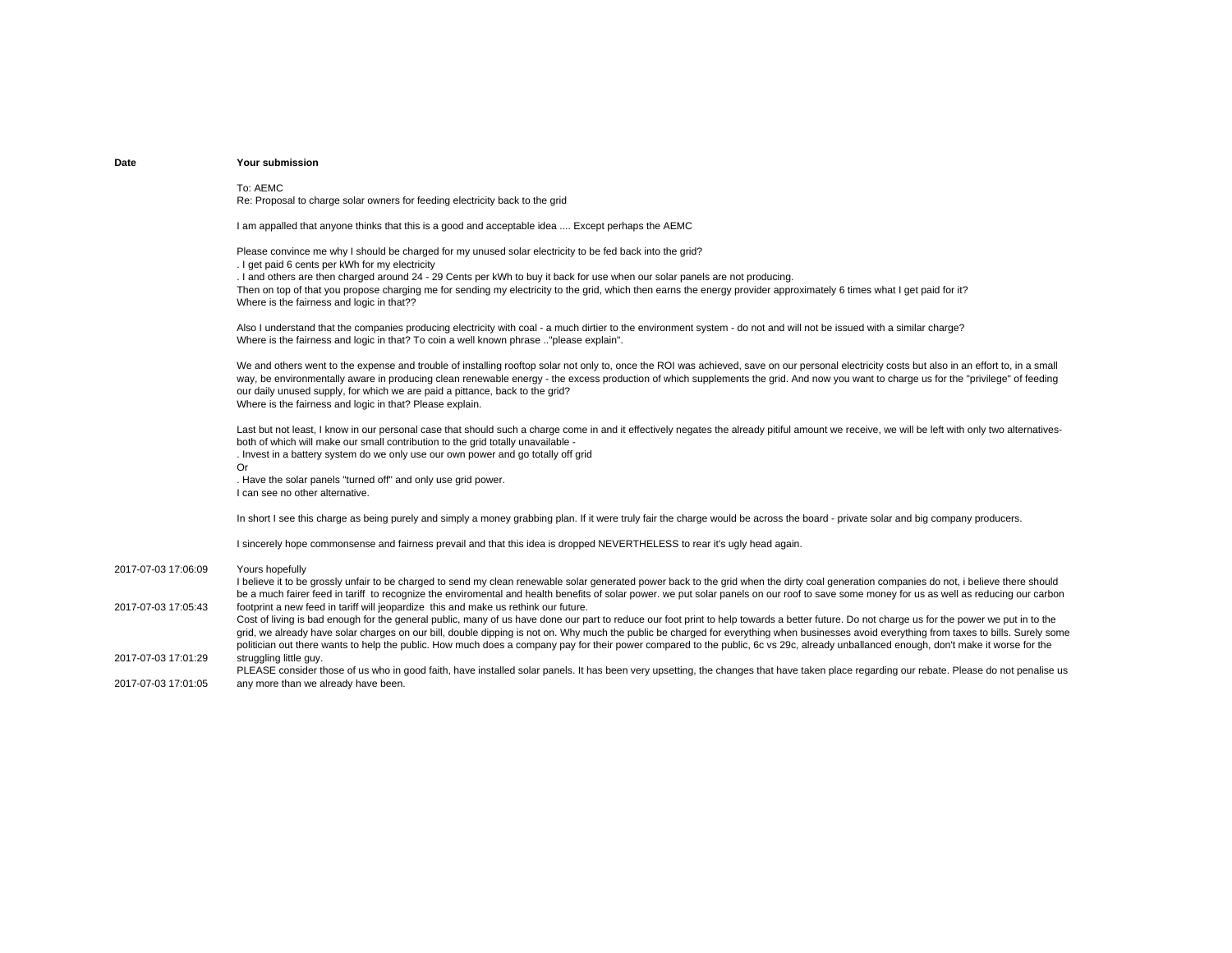| Date                | Your submission                                                                                                                                                                                                                                                       |
|---------------------|-----------------------------------------------------------------------------------------------------------------------------------------------------------------------------------------------------------------------------------------------------------------------|
|                     | It's of no surprise that this is all about helping the dirty power industries make unreasonable profits at the expense of our environment.                                                                                                                            |
|                     | We have reduced our once well managed Electricity Commissions down to a mismanaged shambles.                                                                                                                                                                          |
|                     | There is no way that the Power Industry would be in such a state if they were still Government owned and there is no doubt that the latest technology would be operating at this time.                                                                                |
|                     | Especially Solar, wind and other renewable energy systems.                                                                                                                                                                                                            |
|                     | I was a member of a team doing preliminary design for a geothermal power station in SA back in 1971. This never eventuated. Shame.                                                                                                                                    |
|                     | We need to harness all the renewable energy we can and this means incorporating every generating resource we can. This means that any system that generates renewable energy<br>should be connected to the grid and we should pay a reasonable amount for that power. |
|                     | Dirty energy has no place today and to support it shows a lack of responsibility in managing Global Warming.                                                                                                                                                          |
| 2017-07-03 16:58:50 | I also believe that the re-introduction of the carbon tax is the only way to encourage clean energy generation and consumer usage.                                                                                                                                    |
|                     | What a negative proposal. Not only does it penalise people who have solar but it will obviously dissuade others from installing it! Our feed in Tarif is minuscule compared to what it was 10                                                                         |
|                     | years ago but it does help with our cost of living expenses. We are pensioners and the cost of electricity is skyrocketing. Soon it will be a choice between food and heating/cooling. Of                                                                             |
| 2017-07-03 16:57:23 | course it won't affect the bureaucrats at the AEMC whose fat cat salaries will cushion them!                                                                                                                                                                          |
|                     | Why is it that you allow dirty planet destroying power to send power into the grid without penalty but you try to penalise clean energy for sending power into the grid.                                                                                              |
|                     | Are you really trying to disadvantage clean power in an era that requires a greater reliance on clean energy. Climate change is real, human induced and action is urgent.                                                                                             |
|                     | Our generation is the first to feel the effects of climate change but the last that can do anything about it. Check what scientists are saying about tipping points.                                                                                                  |
|                     | I think that those in power have a responsibility to future generations that are being undermined constantly by vested interests and political influences.                                                                                                            |
|                     | What are you going to tell your grandchildren when you realise this is our chance to change the course of climate changeand you not only did nothing to help, but sabotaged others in                                                                                 |
|                     | their efforts. Sorry won't do.                                                                                                                                                                                                                                        |
|                     | Maybe you have planet B to go toif so can my grandchildren come to?                                                                                                                                                                                                   |
| 2017-07-03 16:57:21 | There are plan B's but no planet B.                                                                                                                                                                                                                                   |
|                     | It is not fair for the electricity industry to charge for the export of electricity from my solar panels. They have no financial input to my solar panels and already charge me a service                                                                             |
|                     | availability for the wires into my home. They are essentially getting my exports at a much lower rate than the power they get from the power stations.                                                                                                                |
|                     | IPART has already determined what the solar feed in tariff should be, but the industry does not adopt these recommendations. My Solar exports are already helping with summer peak load                                                                               |
|                     | reductions as it is producing most of its output during summer days. Another benefit that I am creating for the electricity industry is to enhance the line capacity by inputting into the existing                                                                   |
| 2017-07-03 16:56:27 | infrastructure without the need for power line upgrades by the distributors.                                                                                                                                                                                          |
|                     | Submission to A.E.M.C.                                                                                                                                                                                                                                                |
|                     | Many Australian citizens have decided to alleviate the effects of climate change by installing solar power systems at their own expense. Some people are not                                                                                                          |
|                     | receiving a fair compensation for power generated and fed into the National Grid.                                                                                                                                                                                     |
|                     | Power companies get a large bonus as for each private installation it means less investment they need to make on building new power stations.                                                                                                                         |
|                     | As I am on a pension I can ill afford to pay for a system then pay again for the use of the Sun via charges being escalated further by the power companies. The proliferation of retail power                                                                         |
|                     | companies and their costly methods of forever trying to get customers to change companies is not cost effective for our National System or the consumer.                                                                                                              |
| 2017-07-03 16:55:29 |                                                                                                                                                                                                                                                                       |
|                     | Please do not decide to charge us for putting power back in the grid. We originally put in our solar panels to help the energy companies get rid of coal fired power houses and to help with                                                                          |
|                     | the climate change. We do not believe that charging us for putting power into the grid is fair and just. We see it as another way to gouge money from us. We have already paid for the                                                                                |
| 2017-07-03 16:55:25 | poles and wires. This charge to us is already a huge impost and anything more will add to the lowering of our disposable income.                                                                                                                                      |
|                     | I think charging solar panel owners for providing clean energy into the grid is a terrible idea. I for one will switch mine off then. It barely makes any electricity some months yet I paid                                                                          |
| 2017-07-03 16:53:41 | thousands of dollars for my system. Greed and persecution will only encourage us to go off grid. Who are you going to sell your dirty coal power to then?                                                                                                             |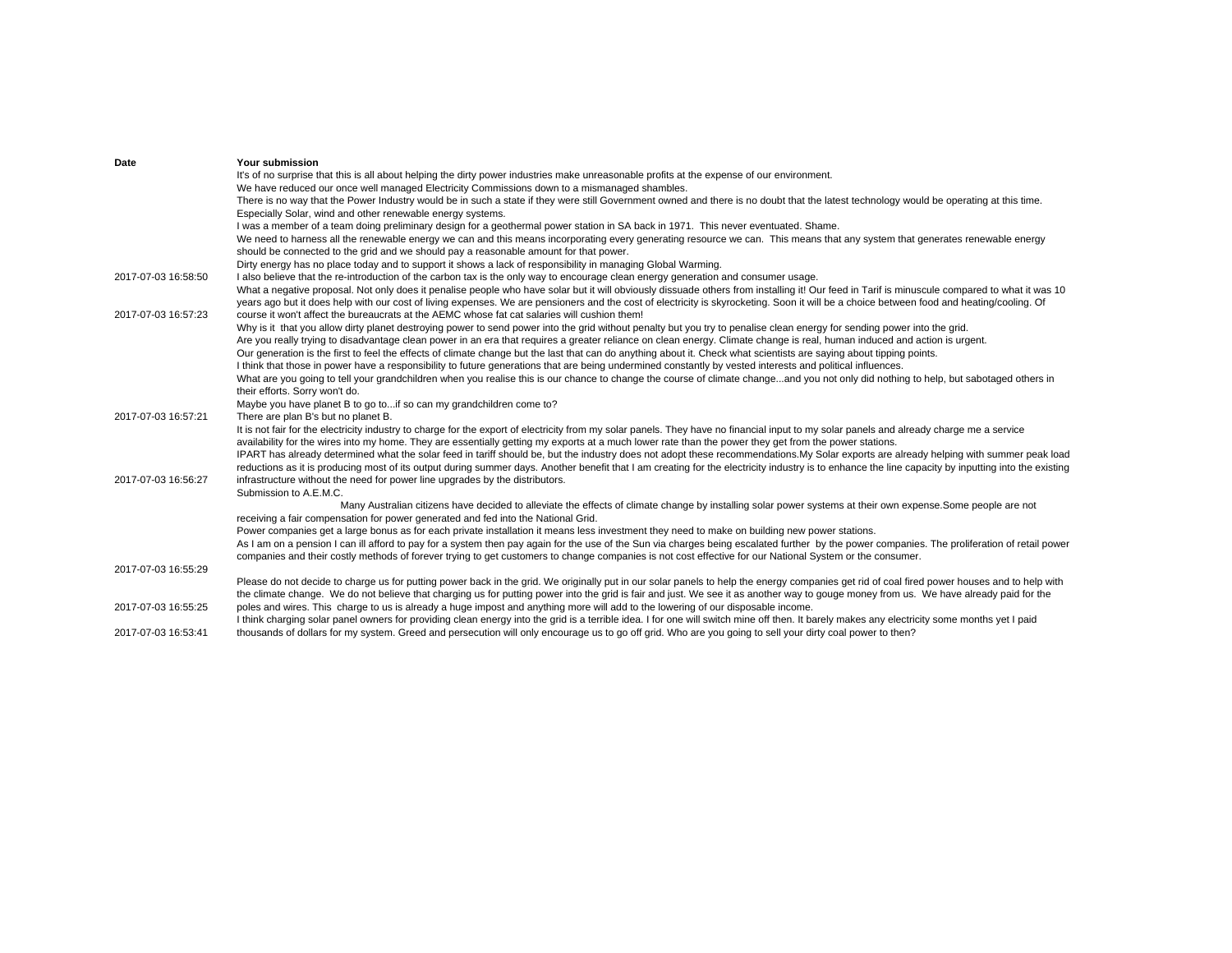| Date                | Your submission<br>I am very concerned at the prospect of AEMC imposing a charge on people like me who provide solar energy to the grid.                                                                                                                                                                                                                                                                                                                                                                                                                                                                                                                                                                                                                                                                                                                                                                                                                                                                                                                                                                                                                                                                                                                                                                                                                                                                                                                                                                                                                                      |
|---------------------|-------------------------------------------------------------------------------------------------------------------------------------------------------------------------------------------------------------------------------------------------------------------------------------------------------------------------------------------------------------------------------------------------------------------------------------------------------------------------------------------------------------------------------------------------------------------------------------------------------------------------------------------------------------------------------------------------------------------------------------------------------------------------------------------------------------------------------------------------------------------------------------------------------------------------------------------------------------------------------------------------------------------------------------------------------------------------------------------------------------------------------------------------------------------------------------------------------------------------------------------------------------------------------------------------------------------------------------------------------------------------------------------------------------------------------------------------------------------------------------------------------------------------------------------------------------------------------|
|                     | Several years ago I took the decision to put eight panels on my roof. My main reason for doing so was out of concern for the climate and the urgent need for action. Clearly, the<br>government's meagre target of 26-28 per cent on 2005 levels by 2030 was pathetically low for a country of our wealth.                                                                                                                                                                                                                                                                                                                                                                                                                                                                                                                                                                                                                                                                                                                                                                                                                                                                                                                                                                                                                                                                                                                                                                                                                                                                    |
|                     | I felt an obligation to do whatever I could reasonably do to minimise use of fossil fuel-generated power and maximise my use of solar-generated power. This means I have been receiving<br>a feed-in traffic rate many times smaller than the rate that I am charged by electricity supplier. Now there is a proposal to twist the knife!                                                                                                                                                                                                                                                                                                                                                                                                                                                                                                                                                                                                                                                                                                                                                                                                                                                                                                                                                                                                                                                                                                                                                                                                                                     |
|                     | I am retired and live with my wife and her aged mother who we care for. The trend of steeply rising electricity costs MUST be stopped and quickly.                                                                                                                                                                                                                                                                                                                                                                                                                                                                                                                                                                                                                                                                                                                                                                                                                                                                                                                                                                                                                                                                                                                                                                                                                                                                                                                                                                                                                            |
|                     | The obvious question arises from an equity viewpoint: why don't big fossil fuel-fired power companies pay to export their generated power to the grid?<br>From a safe climate viewpoint, why aren't solar users encouraged rather than penalised for their contributions to a clean and healthy climate. Fossil fuel companies are heavily subsidised<br>for continuing to pollute. This is NOT fair or right.                                                                                                                                                                                                                                                                                                                                                                                                                                                                                                                                                                                                                                                                                                                                                                                                                                                                                                                                                                                                                                                                                                                                                                |
|                     | My and other people's solar panel generated energy contribute to a net savings for the grid so where is the logic in applying a charge?                                                                                                                                                                                                                                                                                                                                                                                                                                                                                                                                                                                                                                                                                                                                                                                                                                                                                                                                                                                                                                                                                                                                                                                                                                                                                                                                                                                                                                       |
|                     | Out of concern for the obfuscation, lack of clear energy policy and poor management of the energy issue by government and AEMO, I have recently changed my retailer so I can use<br>'green' energy, albeit at a slightly higher rate. If this charge on solar proposal is pursued, I will have to seriously consider going off-line.                                                                                                                                                                                                                                                                                                                                                                                                                                                                                                                                                                                                                                                                                                                                                                                                                                                                                                                                                                                                                                                                                                                                                                                                                                          |
| 2017-07-03 16:53:14 | I suggest AEMC focuses on the clear advantages of renewables, including plummeting costs and breathtaking innovations and then against a background of our obligations to the Paris<br>Accord, sets rules that are constructive instead of penalising everyday householders.<br>It is unfair for solar owners to be charged to export clean, renewable power to the grid when big dirty power companies don't have to pay a cent<br>There should be a fair feed-in tariff that recognises the environmental and health benefit of solar, along with the network savings that solar provides to the grid                                                                                                                                                                                                                                                                                                                                                                                                                                                                                                                                                                                                                                                                                                                                                                                                                                                                                                                                                                       |
| 2017-07-03 16:52:56 | Include any experience that you've had with putting on rooftop solar and why you've done it<br>Mention the impact that charging you for your solar exports to the grid would have on your household<br>In a country with masses of sunshine, that should have been a world leader in solar technology years ago, I'm finding it difficult to understand why you would put yet another barrier in the<br>way of progress, not to mention why you would attempt to rip off the average solar provider for their quality product. Environmental and health benefits of solar are massive and it is<br>outrageous that solar owners should be charged to export clean, renewable power to the grid when the big, planet polluting companies pay nothing. The big companies should be charged,<br>not solar contributors. Solar owners should be paid a fair feed-in tariff which is never less than what they have to pay when using power from the grid. They should also be given some<br>recognition for the amazing contribution they are making to our fast declining planet. If charging for exporting to the grid goes ahead, as well as reductions in feed-in tariffs, then many<br>people won't bother but will seek battery solutions instead. So the battery industry will take off and big power companies will decline even faster (which would be the best outcome in my<br>opinion). I certainly wouldn't connect to the grid if battery power was there and can't wait till we can all be independent and free of these greedy, planet-destroying, short-sighted, |
| 2017-07-03 16:52:43 | numbskulls who you are intent on aiding.<br>It is unfair for solar owners to be charged to export clean, renewable power to the grid when big dirty power companies don't have to pay a cent<br>There should be a fair feed-in tariff that recognises the environmental and health benefit of solar, along with the network savings that solar provides to the grid.                                                                                                                                                                                                                                                                                                                                                                                                                                                                                                                                                                                                                                                                                                                                                                                                                                                                                                                                                                                                                                                                                                                                                                                                          |
| 2017-07-03 16:51:21 | At present our solar exports to the grid mean that our power bills are low, adding a cost to this will raise our costs and make life more difficult.                                                                                                                                                                                                                                                                                                                                                                                                                                                                                                                                                                                                                                                                                                                                                                                                                                                                                                                                                                                                                                                                                                                                                                                                                                                                                                                                                                                                                          |
|                     | I think it is a retrograde step to charge people to export to the grid. By exporting excess power it provides a flow of energy in to the grid at times that normally not be high demand from<br>households for example. This energy can then be used by industry, thus reducing the need to build increased production capacity. It is then possible to cluster appropriate industry in areas<br>of high solar energy production, using this capacity. The nett result may be household then adopting to store their energy in batteries etc, further reducing the viability of the overall network.<br>I believe that solar systems add value to the overall network, in particular reducing the need for coal and gas fired generation. By having a export tariff you send the wrong signals to<br>investors, at the exact time we should be encouraging investment in solar.                                                                                                                                                                                                                                                                                                                                                                                                                                                                                                                                                                                                                                                                                               |
| 2017-07-03 16:51:06 | Exporting to the grid adds value, providing capacity to the network at essentially no cost. People should be rewarded for making the investment, not penalised.<br>Paying to put power into the grid will not help anyoneif you do this for Solar then the big power companies should too. If anything tariffs should be raised for non producers and feed in to                                                                                                                                                                                                                                                                                                                                                                                                                                                                                                                                                                                                                                                                                                                                                                                                                                                                                                                                                                                                                                                                                                                                                                                                              |
| 2017-07-03 16:50:34 | the grid paid at a higher rate.                                                                                                                                                                                                                                                                                                                                                                                                                                                                                                                                                                                                                                                                                                                                                                                                                                                                                                                                                                                                                                                                                                                                                                                                                                                                                                                                                                                                                                                                                                                                               |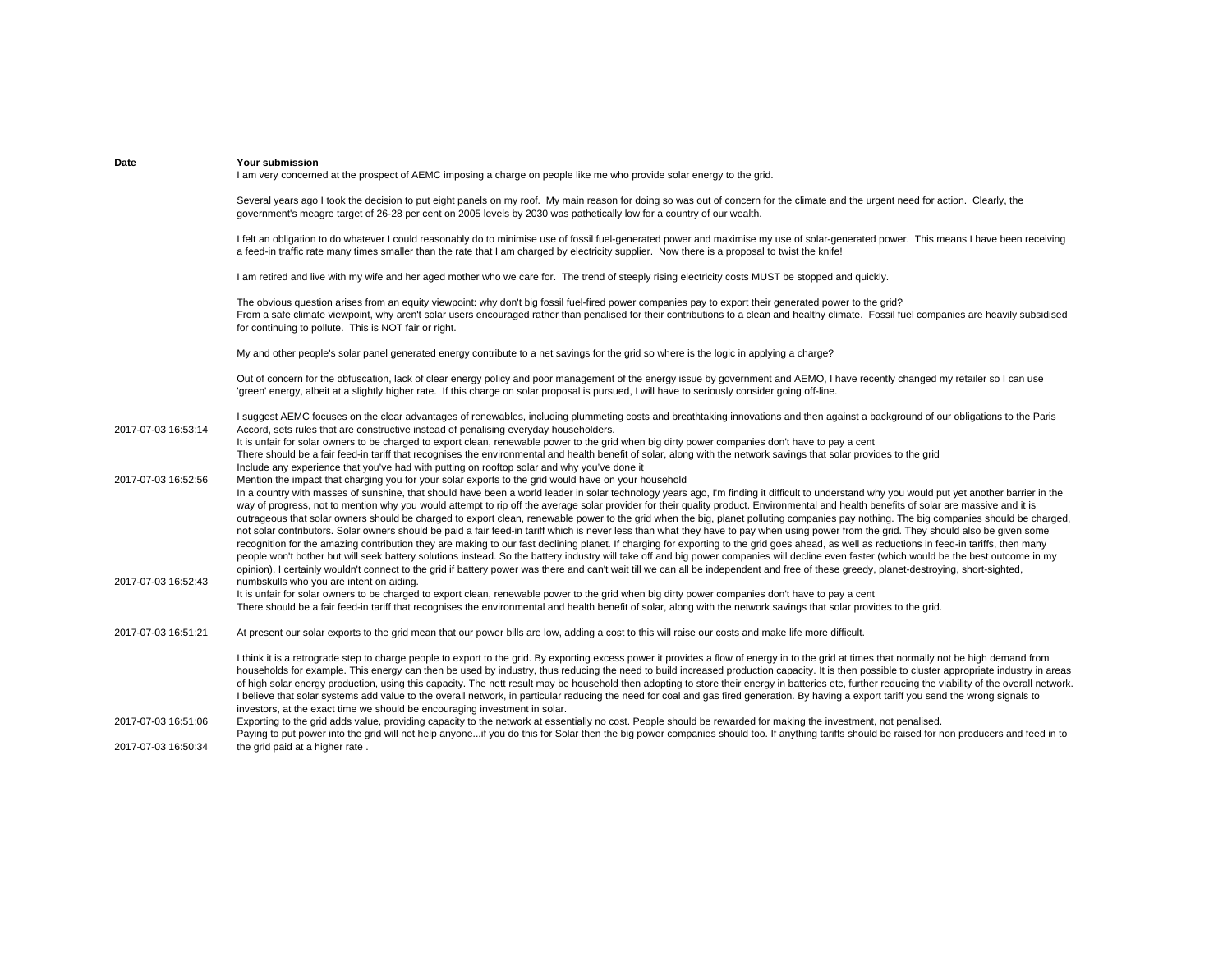| Date                                                              | Your submission                                                                                                                                                                                                                                                                                                                                                                                                                                                                                                                                                                                                                                                                                                                                                                                                                                                                                                                                                                                                                                                                                                                                                                                                                                                            |
|-------------------------------------------------------------------|----------------------------------------------------------------------------------------------------------------------------------------------------------------------------------------------------------------------------------------------------------------------------------------------------------------------------------------------------------------------------------------------------------------------------------------------------------------------------------------------------------------------------------------------------------------------------------------------------------------------------------------------------------------------------------------------------------------------------------------------------------------------------------------------------------------------------------------------------------------------------------------------------------------------------------------------------------------------------------------------------------------------------------------------------------------------------------------------------------------------------------------------------------------------------------------------------------------------------------------------------------------------------|
|                                                                   | Households and businesses invested in rooftop solar on the understanding that some of the cost could be offset by feeding power back into the grid. It's unfair to change the rules now.                                                                                                                                                                                                                                                                                                                                                                                                                                                                                                                                                                                                                                                                                                                                                                                                                                                                                                                                                                                                                                                                                   |
| 2017-07-03 16:50:24                                               | People who do the right thing should be rewarded, not penalised.<br>Why on earth do house holders have to be charged to feed back into the grid when the big power companies don't have to?!                                                                                                                                                                                                                                                                                                                                                                                                                                                                                                                                                                                                                                                                                                                                                                                                                                                                                                                                                                                                                                                                               |
|                                                                   | On top of selling the power my solar panels generate at a rediculous price of ~6cents per kilowatt hour you now want to stab the consumers with a silly grid tarrif where Big Power doesn't<br>need to.                                                                                                                                                                                                                                                                                                                                                                                                                                                                                                                                                                                                                                                                                                                                                                                                                                                                                                                                                                                                                                                                    |
| 2017-07-03 16:50:03<br>2017-07-03 16:49:48<br>2017-07-03 16:49:41 | Honestly get a grip.<br>AMEC's proposal to allow solar owners to be charged for feeding their electricity back to the grid is outrageous.<br>I've twice invested in solar systems for my homes, at considerable personal cost.<br>When I moved to my current home (leaving the first system on that home) I again purchased a solar system, because I was greatly concerned at the high level of emissions of our<br>electricity grid, the lack then (as now) of any price on carbon and because I was planning for my retirement and seeking to minimise my ongoing costs.<br>At that time I also invested in a 5 star gas heating system for my home, and the promise of gas as a low cost transition fuel, has not materialised and that major investment (\$6,500) feels<br>like it has been a complete waste of money. I now buy 100% renewable energy and only use the gas heater when I have visitors staying overnight in winter.<br>The Australian energy market has been governed by poor policy and reportedly poor management and AEMC will further erode its reputation if it proceeds with this ridiculous and unfair<br>proposal.<br>Enough is enough and stop the solar swindle. Allowing a charge on solar owners for feeding into the grid.<br>Dear AEMC |
|                                                                   | I would like to speak against the idea of allowing solar PV owners to be charged for putting energy into the grid.                                                                                                                                                                                                                                                                                                                                                                                                                                                                                                                                                                                                                                                                                                                                                                                                                                                                                                                                                                                                                                                                                                                                                         |
|                                                                   | It seems to me that we in Australia have a fabulous resource in the many households who have installed solar PV. This is clean, distributed energy which is already contributing to<br>reducing Australia's way-too-high greenhouse emissions. We need MORE of this, not less!                                                                                                                                                                                                                                                                                                                                                                                                                                                                                                                                                                                                                                                                                                                                                                                                                                                                                                                                                                                             |
|                                                                   | The amount solar owners are paid for their input, is already very small (unless you are on one of the original deals). We get around 6 c per kWHr. We then get to buy electricity back from<br>the grid at around five times that cost! And, we already pay a set fee for poles and wires, which have been gold-plated over recent years.                                                                                                                                                                                                                                                                                                                                                                                                                                                                                                                                                                                                                                                                                                                                                                                                                                                                                                                                  |
|                                                                   | Really solar owners should get a fair and reasonable feed-in tariff, probably somewhere between what we get and what those on original contracts get. Things should not be made harder<br>for those who have tried to do the right thing in going solar. Rather, their contribution should be acknowledged and respected.                                                                                                                                                                                                                                                                                                                                                                                                                                                                                                                                                                                                                                                                                                                                                                                                                                                                                                                                                  |

2017-07-03 16:48:03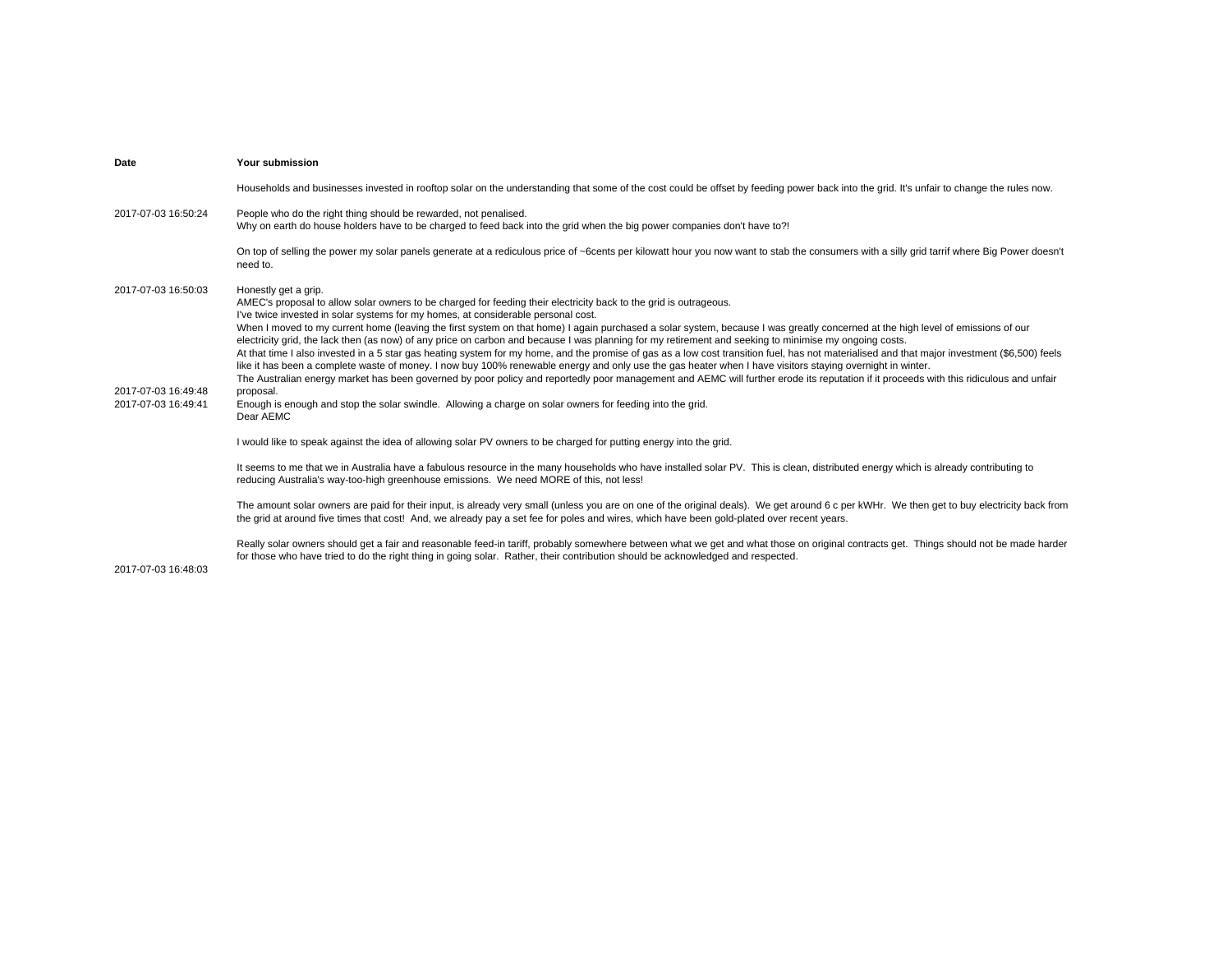|                     | A number of years ago the federal and state government were providing incentives for households to go solar providing rebates of several \$1000 for home installations. This was riding<br>nationally on the climate change wave although as a scientist (chemist) myself simply reducing pollution was enough of an incentive. As well as being a chemist I have an MBA and<br>graduated as Australian company director in 2010. I have worked in industry for 30 years and understand what happens when companies do not keep up with the competition, they lose out<br>to new entrants, replacements from innovation and inventionslike the Horse was replaced by steam and steam the internal combustion engine likewise whole continents like the USA/Au<br>had the age of steam ships until the train came along and then air travel. The situation with power is NO different. In the above examples the current incumbents quickly sold their stocks in<br>ships and sunk into trains etc. This is the very basic business 101 the energy industry is shying its eyes away from- for better or worse Australia turned its back on Nuclear energy and it is<br>too late for that now; the fossil fuel industry has invested in large capital works (long capitalised and paid off) but now rush to bolster its position by building new capital works adding to<br>their leverage with the government. The same power companies could have done what happened with steam ships and embraced the future and looked to renewable energy and hybrid<br>solutions. |
|---------------------|-----------------------------------------------------------------------------------------------------------------------------------------------------------------------------------------------------------------------------------------------------------------------------------------------------------------------------------------------------------------------------------------------------------------------------------------------------------------------------------------------------------------------------------------------------------------------------------------------------------------------------------------------------------------------------------------------------------------------------------------------------------------------------------------------------------------------------------------------------------------------------------------------------------------------------------------------------------------------------------------------------------------------------------------------------------------------------------------------------------------------------------------------------------------------------------------------------------------------------------------------------------------------------------------------------------------------------------------------------------------------------------------------------------------------------------------------------------------------------------------------------------------------------------------------------------------------|
|                     | Instead we have a situation that if played out in any normal market would send the average person to prison to wit:                                                                                                                                                                                                                                                                                                                                                                                                                                                                                                                                                                                                                                                                                                                                                                                                                                                                                                                                                                                                                                                                                                                                                                                                                                                                                                                                                                                                                                                   |
|                     | The government advises people to install solar power, the technical arrangements at the time meant that XS power went back into the grid, as more and more people took up this<br>opportunity the power companies noticed that they could turn down the fossil fueled power stations almost to "idle" during mid summer (this has also occurred in Europe Germany etc).<br>The result for that business is just like the train versus the steam ships, "OH people don't need to use our fossil fueled energy as much, meaning we need less gas and coal, meaning those<br>companies will make less profit and our own position is becoming tenuous; we must not give people the free solar electricity back for free and have tariffs". The second part is not<br>unreasonable as solar users are using the "grid", but it is but one step in the evolution and obsolescence pathway for the FF industry.                                                                                                                                                                                                                                                                                                                                                                                                                                                                                                                                                                                                                                                             |
|                     | In Scandinavia they have wind, solar but also 24/7 hydro so the few nations there have agreements to "swap and go" with power- this is were Australia has screwed up- its not Solar or<br>Wind per se but the implementation being uncoordinated nationally.                                                                                                                                                                                                                                                                                                                                                                                                                                                                                                                                                                                                                                                                                                                                                                                                                                                                                                                                                                                                                                                                                                                                                                                                                                                                                                          |
|                     | SOnow we have the notion that soon to be extinct (within 20 years) energy companies will charge us for feeding in the free solar power that we get from the skies AND reduce the tariff,<br>these are surely the death throes of the industry and battery storage (well established in Germany and even the USA) will bring the house crashing down.                                                                                                                                                                                                                                                                                                                                                                                                                                                                                                                                                                                                                                                                                                                                                                                                                                                                                                                                                                                                                                                                                                                                                                                                                  |
|                     | So we harvest free energy from the SUN with the capital we invested because governments advised us to; only to have the free energy siphoned off us like some petty thief with a hose<br>stealing from your car, and then the thief charging you for the privilege of them stealing it and then demanding you buy your own petrol back off them? how would a judge see this if any<br>normal citizen tried to carry on business like this for other commodities? The power companies appear to be acting like stock brokers charging a margin for each trade be it buying or<br>selling?                                                                                                                                                                                                                                                                                                                                                                                                                                                                                                                                                                                                                                                                                                                                                                                                                                                                                                                                                                              |
|                     | How would it be if everyone on Solar turned them off for 1 hr, 24 hrs? there would be a national emergency- the power companies need us nearly as much as we need them; batteries will<br>see to that. No doubt if solar users organised to have such an earth day style "solar blackout day" it would be now classified as a terror offence.                                                                                                                                                                                                                                                                                                                                                                                                                                                                                                                                                                                                                                                                                                                                                                                                                                                                                                                                                                                                                                                                                                                                                                                                                         |
|                     | As far as I am aware the only thing capable of producing something out of nothing is God and not the power companies.                                                                                                                                                                                                                                                                                                                                                                                                                                                                                                                                                                                                                                                                                                                                                                                                                                                                                                                                                                                                                                                                                                                                                                                                                                                                                                                                                                                                                                                 |
|                     | I note that in some US states the state taxes the "wind" as it is the states property as it blows over the state thus taxing wind powerthis madness will arrive here as well along with making<br>"going off grid" illegal as well as growing your own "unhygienic back garden veggiesno more tomato sauce days for you Greeks and Italians!".<br>Grow up energy industry, take your lumps and invest in the future because someone sure will!                                                                                                                                                                                                                                                                                                                                                                                                                                                                                                                                                                                                                                                                                                                                                                                                                                                                                                                                                                                                                                                                                                                        |
| 2017-07-03 16:46:19 | There have been studies showing that a relatively small part of the Sahara could power all of the EU, a global array of such type could power the world 24/7<br>I put PV panels on my roof because I wanted to make a contribution to a clean energy future for Australia. I use what I can and export the rest to the grid. It is patently unfair to consider<br>charging home owners to export clean energy to the grid when large power companies can export electricity, often produced by burning dirty fossil fuels, for free. Home owners deserve,<br>also, to be paid a fair feed in tariff.                                                                                                                                                                                                                                                                                                                                                                                                                                                                                                                                                                                                                                                                                                                                                                                                                                                                                                                                                                  |
| 2017-07-03 16:46:19 |                                                                                                                                                                                                                                                                                                                                                                                                                                                                                                                                                                                                                                                                                                                                                                                                                                                                                                                                                                                                                                                                                                                                                                                                                                                                                                                                                                                                                                                                                                                                                                       |
|                     | Dear Energy Suppliers,<br>If you are going to charge me for supplying you with electricity, then I will disconnect my solar panels.<br>What an outrageous plan. You ought to be ashamed of your selves.<br>We all have solar panels and inverters to health to lighten the burden of carbon dioxide that is emitted into the atmosphere.                                                                                                                                                                                                                                                                                                                                                                                                                                                                                                                                                                                                                                                                                                                                                                                                                                                                                                                                                                                                                                                                                                                                                                                                                              |
| 2017-07-03 16:46:03 | This a retrograde idea and should be immediately abandoned. We did pay for our equipment and now to have to pay again is ridiculous.<br>Stop this plan immediately.                                                                                                                                                                                                                                                                                                                                                                                                                                                                                                                                                                                                                                                                                                                                                                                                                                                                                                                                                                                                                                                                                                                                                                                                                                                                                                                                                                                                   |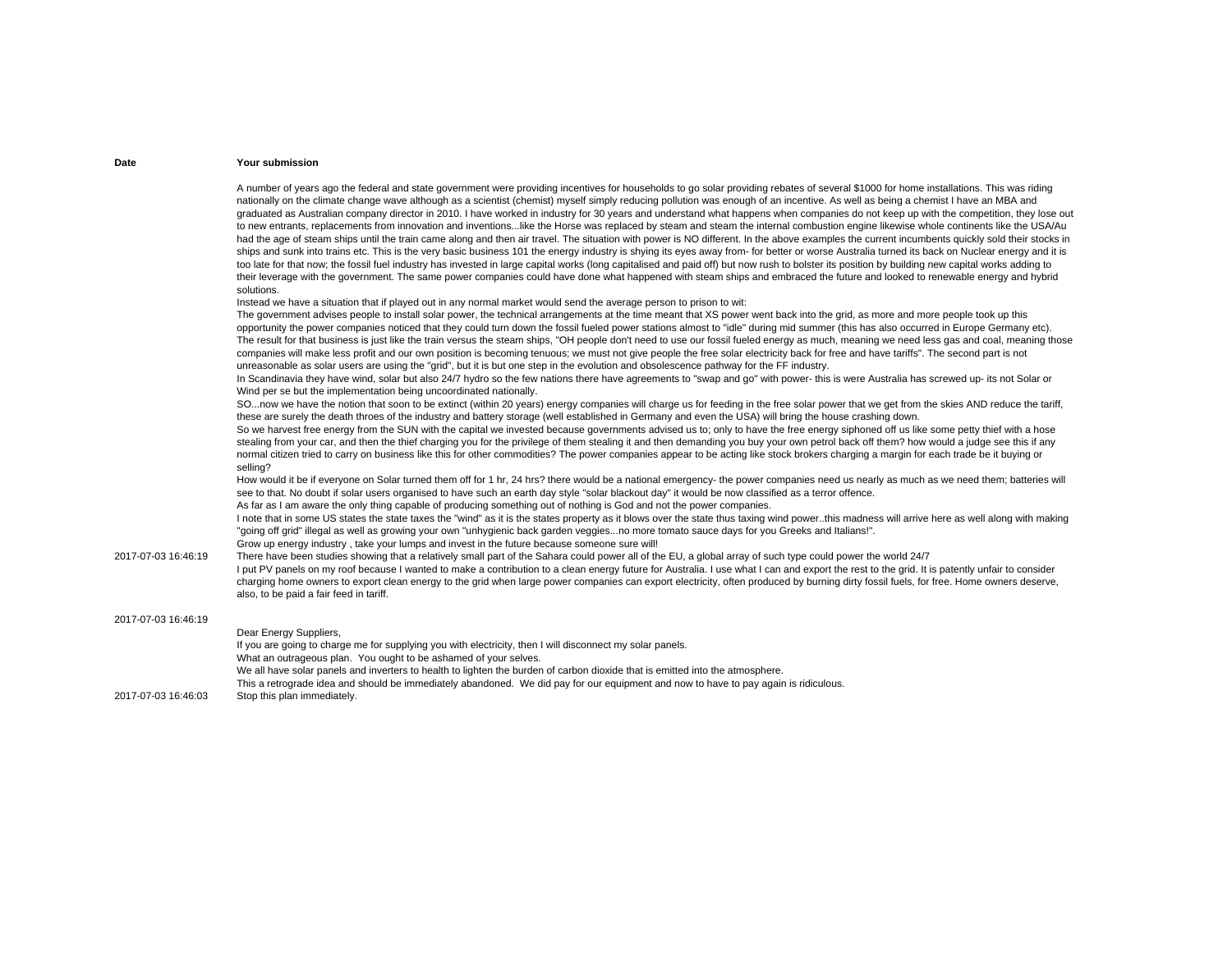| Date                | Your submission                                                                                                                                                                                 |
|---------------------|-------------------------------------------------------------------------------------------------------------------------------------------------------------------------------------------------|
|                     | lam against a tax on Solar Owners transporting electricity to the grid, for the following reasons:                                                                                              |
|                     | My primary motivation for Installing solar was for the environment and the future of my children and grandchildren.                                                                             |
|                     | Secondly it was a cost effective proposition for my household.                                                                                                                                  |
|                     | lam horrified you propose to tax me, BUT DO NOT TAX THE POLLUTING ENVIRONMENTAL VANDALS (Coal fired power stations)                                                                             |
|                     | Rooftop Solar is very critical element of Australia's ability to produce green power.                                                                                                           |
|                     | Come on give us a fair go.                                                                                                                                                                      |
|                     |                                                                                                                                                                                                 |
| 2017-07-03 16:45:02 |                                                                                                                                                                                                 |
|                     | Solar owners should not be charged to export Clean Green renewable power to the grid when power companies, who are not Clean or Green,don't have to pay a cent.                                 |
|                     |                                                                                                                                                                                                 |
|                     | Being pensioners we installed solar to help us cope with the ever rising cost of electricity from the grid. Allowing power companies to charge us for exporting clean energy to the grid is     |
| 2017-07-03 16:44:36 | Grossly Unfair.                                                                                                                                                                                 |
|                     | It is totally unfair, unreasonable and unjust to charge household solar electricity producers to send their power to the grid. We get peanuts for our power now anyway and the power            |
|                     | stations don't have to pay to send their power to the grid. The future of reliable power in Australia is in renewables and the power companies know this. It is not good policy to charge       |
| 2017-07-03 16:44:12 | households to export their power. We are part of the solution not part of the problem.                                                                                                          |
|                     | It is unquestionably wrong for solar owners to have to pay to export power to the electricity grid. Regardless of whether the grid is owned by the state or by provate ownership, the rules for |
|                     | generation and offtakers should be fair and transparent and not to treat one better than the other.                                                                                             |
|                     |                                                                                                                                                                                                 |
|                     | Ulitimately any rules that make people pay will simply advance the death spiral of off gridders.                                                                                                |
| 2017-07-03 16:43:20 | Do the right thing by all parties and give solar owners a fair go. Its the Australian way.                                                                                                      |
|                     | It is unfair for solar owners to be charged to export clean, renewable power to the grid when big dirty power companies don't have to pay a cent.                                               |
|                     | There should be a fair feed-in tariff that recognises the environmental and health benefit of solar, along with the network savings that solar provides to the grid.                            |
|                     |                                                                                                                                                                                                 |
| 2017-07-03 16:41:47 | We spent many thousands of dollars to install solar. Charging us for solar exports will impact on our ability to meet our household expenses.                                                   |
| 2017-07-03 16:39:25 | Citizens are leading this necessary change. That's a shame, perhaps, for political leaders. But please catch up. This is not going to go away.                                                  |
|                     | I am a pensioner and solar owner. I think that it is most unfair for solar owners to be charged to export clean, renewable power to the grid when big dirty power companies don't have to pay   |
|                     | a cent.                                                                                                                                                                                         |
|                     | Also, I think that there should be a fair feed-in tariff that recognises the environmental and health benefits of solar, along with the network savings that solar provides to the grid.        |
|                     |                                                                                                                                                                                                 |
|                     | I put solar onto my roof as soon as I bought this house, more than 8 years ago, because I wanted to contribute to a clean world with renewable energy, and I wanted to save money. I am a       |
| 2017-07-03 16:38:58 | pensioner and charging me for your solar exports to the grid would have a serious impact on my household budget.                                                                                |
|                     | How dare you try to charge solar owners to input into the grid, just to line your pockets. We paid thousands to go clean, and to help reduce climate change.                                    |
|                     | The dirty coal burning power companies don't get charged to input into the grid.                                                                                                                |
| 2017-07-03 16:37:08 | You should be promoting solar clean energy not penalising it.                                                                                                                                   |
|                     | It is totally unfair for solar owners to be charged to export clean, renewable power to the grid when big dirty power companies don't have to pay a cent! There should be a fair feed-in tariff |
| 2017-07-03 16:36:29 | that recognises the environmental benefit of solar, along with the network savings that solar provides to the grid. Let's do the right thing! Let's not go backwards.                           |
| 2017-07-03 16:35:57 | It's a breach of contract, or at least a variation on a contract to supply at negotiated rates.                                                                                                 |
|                     |                                                                                                                                                                                                 |
|                     | This proposal is very short-term thinking. As reduced feed in tariffs and proposals like this are implemented, more and more people will invest in battery storage and go off grid. Solar       |
|                     | owners should not be charged to feed electricity into the grid, particularly in light of the current emissions target. Instead, polluting energy suppliers should be charged as a way to        |
| 2017-07-03 16:31:24 | encourage more investment in renewable energy and away from outdated, polluting energy. Further, feed in tariffs must be increased immediately to further encourage solar uptake.               |
|                     | It seems inconsistent to charge solar energy providers to export to the grid when non-renewable polluting energy exporters are not charged. In factor seems to be backwards. Dirty              |
|                     | producers should be charged to reduce dirty production while renewable sources should be encouraged. It seems to a plan to discourage energy export from renewable (roof top solar)             |
|                     | Makes no sense to apply disincentives.                                                                                                                                                          |
|                     | Surely it would make more sense to have a fair feed-in tariff that recognises the environmental and health benefits of roof top solar.                                                          |
| 2017-07-03 16:31:03 | Let's have progressive innovation in this sector rather regressive protectionism of dirty energy production.                                                                                    |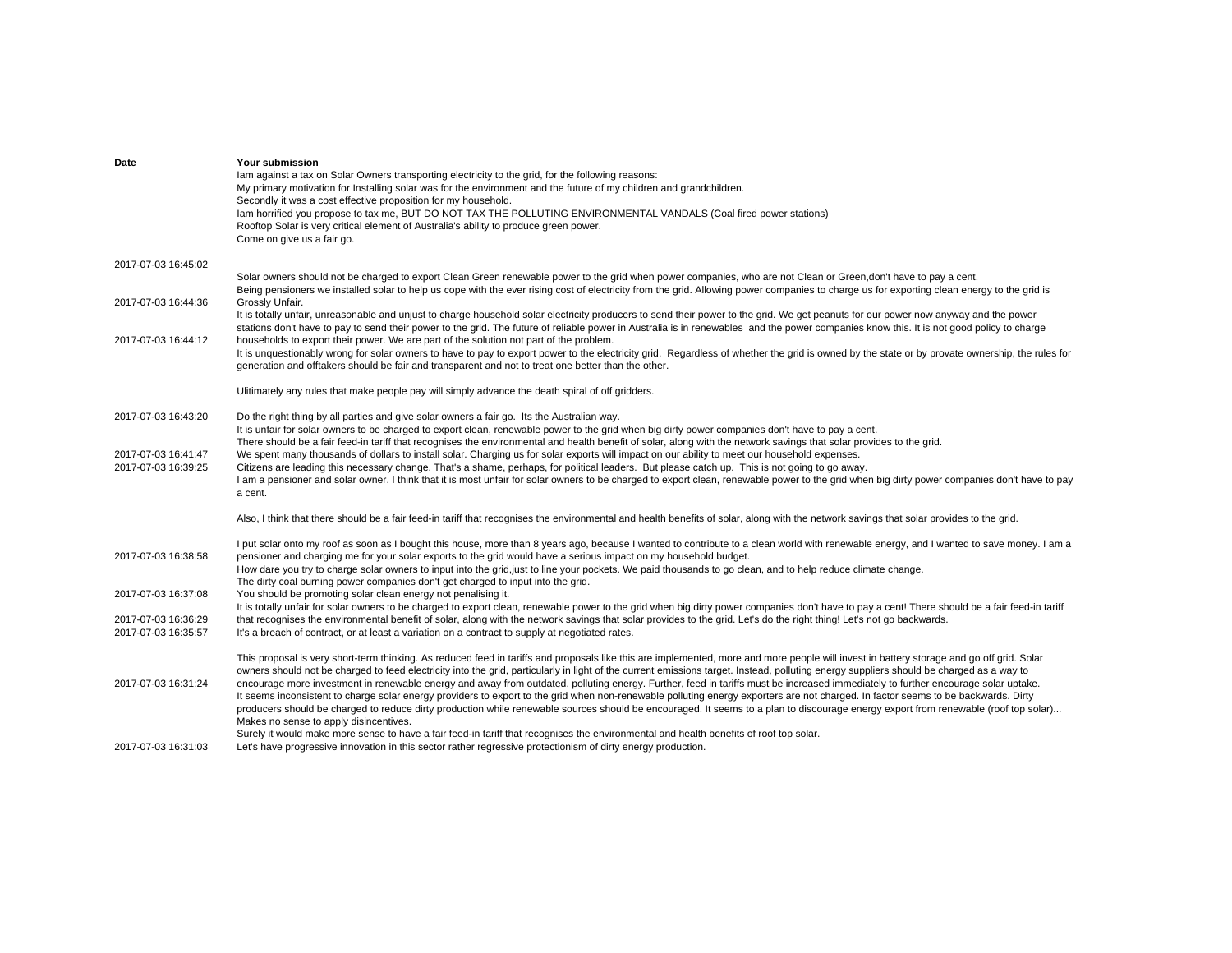# 2017-07-03 16:30:30I strongly disagree that the AEMC even consider charging solar owners for feeding energy back in to the grid. It is time that government organisations stopped milking customers for all they can get. Government needs to be responsible and fully supportive of the efforts and substantial financial commitment that thousands of Australians have made in investing in solar panels which substantially assist the power companies in easing high usage loads. In the case of Tasmania and hydro power this allows water reserves to be maintained and stored to be used later or as in the case of Tasmania, on sold at substantially increased rates. The investment in solar is a substantial commitment from thousands of Australian citizens and does need to be supported, encouraged and if need be, subsidised as this is the best green power available. Currently the feed ion tariffs being offered are a disgrace and should be aligned to the actual usage tariff charged by each customer. In other words power would be provided through the grid, reducing power demands at point of generation and then then made available as a credit for later use. I do not support payments being made to solar owners other than fully paid credits at current customer usage rates, which become available at the same rate later to the customer. This would be a great incentive for at least a quadrupling of the current solar owners and environmentally friendly power being supplied back to the grid. This would also eliminate the need for onsite battery storage and again lead to conservation of valuable resources needed in the manufacture of these storage systems. We need a responsible approach to be taken by the AEMC which encourages wide spread solar installation and use and not restrict the same in an irresponsible manner as would seem to be proposed by the AEMC. What is needed is responsible leadership, not lip service or pandering to the power companies. If the power companies don't like this then they need to walk away and let governments own and operate power facilities at cost which is where they rightly belong as this is in the best interests of our great country! 2017-07-03 16:30:18Are you people serious? The only charges should be TO Companies being supplied solar power and it should be paid at the rate the retailers charge their customers. What other country in the world CHARGES its customers to supply a product 2017-07-03 16:30:02I have been charged for supply of power for many payments even I produce more power I use. Why Do I have to sell my power for 6 cts. and charged at 23.26 or 19.96 cts. per kwh. What is a low regarding the solar power? 2017-07-03 16:29:58This is just silly; people should be encouraged to harness and use renewable sources of energy; not taxed for doing so. If you must charge a tariff then make it fair and charge 'dirty' power providers a similar tariff, and a a rate that is commensurate with and takes into account the cost to the community, especially succeeding generations of the cleaning up the environmental damage they have caused. 2017-07-03 16:29:58Stop the solar swindle!!!!! It is unfair for solar owners to be charged to export clean, renewable power to the grid when big dirty power companies don't have to pay a cent! We put solar power on to save money and the environment! Charging us for solar exports means we won't even get our money back before we die!! 2017-07-03 16:29:38We were so excited some vears ago to have six of our own solar panels. Lots of our friends followed siute and we felt very satisfied. But now we are all protesting because we are going to be charged extra. We are pensioners and we really can't afford much more. we are 76 and 79 and feel very strongly about the state of the world. Our Mp is as keen as we are on renewable energy and we belong to Solar Citizens.All over the world countries large and small are building solar farms and this is the way of the future. please do not hold australia back.We want to be part of the moves to save the world , like Europe President Macron, Canada -President Trudeau, Angela Merkel of Germany and innumerable others. We hate fossil fuels and are joining in every possible protest against the Adani Mine. We in Tasmania are very good at protesting and winning. We were part of the fight against the Gunns Pulp Mill. We never give up!! 2017-07-03 16:29:07Dear AEM Commissioners, Please do not impose any additional cost on householders who export PV power back to the grid. This is a most unfair idea to charge small domestic producers when major commercial generators pay nothing. As environmentally aware pensioners we invested a considerable amount to become "Solar Citizens ". We do not expect a commercial return on our investment. But neither should we be penalised for our initiative. We get precious little for the power we export, it is a token to support renewable energy transitioning. Don't make it harder than it is already. Being a pensioner this charge along with other increased charges, would put additional stress on a limited personal budget. I installed solar for enviomental reasons and to minimise future excessive charges caused by expansion of the distribution and generation systems. We are allready paying for the use of the grid through our network charges so should not pay again. If charged then we should all stop our feedback into the grid untill this unreasonable charge is removed. This would throw the grid into turmal. Feed in tarif should be greater than the peak tariff to ofset installation costs and reduce.

2017-07-03 16:28:20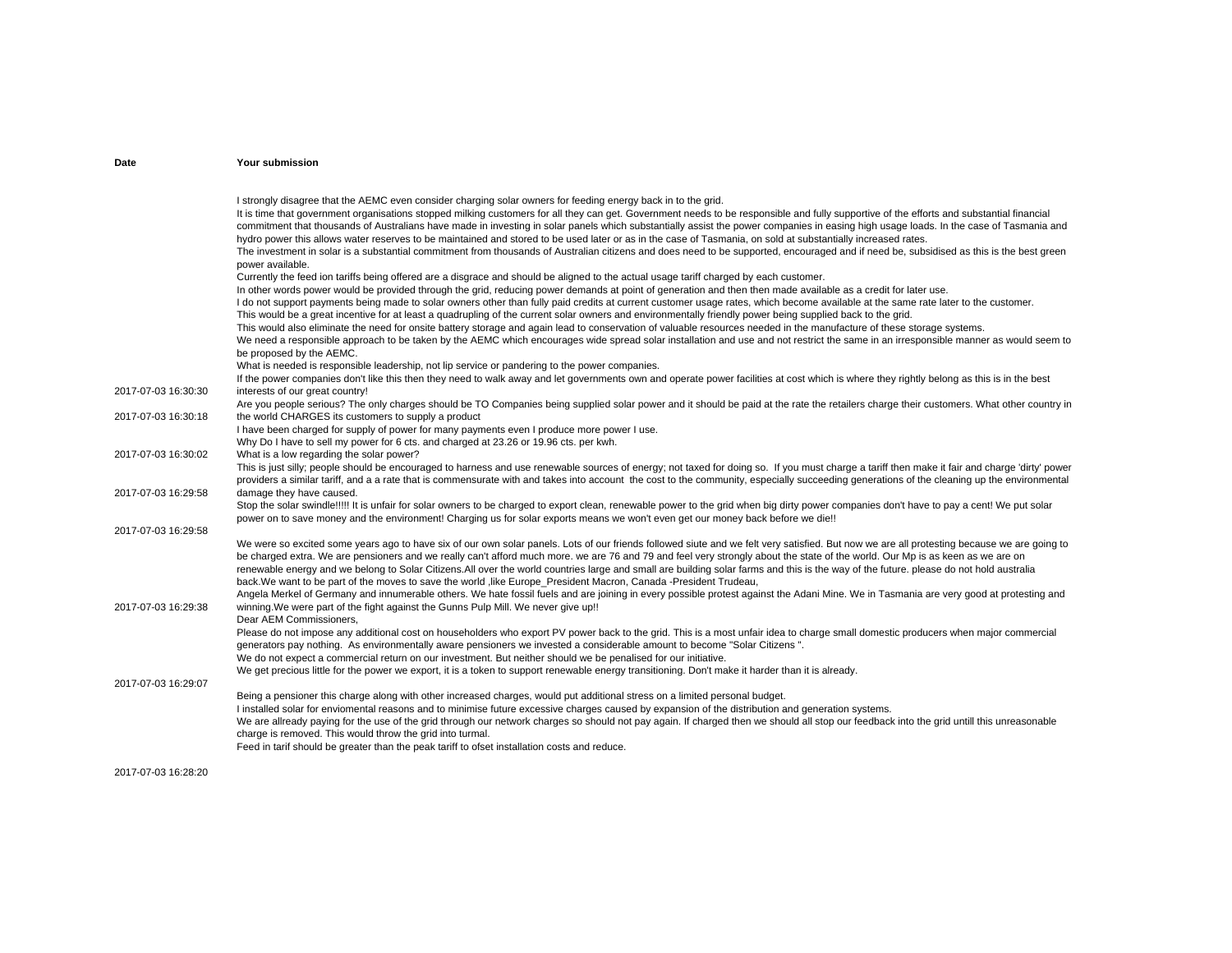| Date                                                              | Your submission                                                                                                                                                                                                                                                                                                                                                                                                                                                                                                                                                                                                                                                                                                                                                                                                                                                                                                                                                                                                                                                                                                                                                                                                                                                                                                                                                                                                                                                                                                                                                                                                                                                                                                                                                                                                                                                                                                                                 |
|-------------------------------------------------------------------|-------------------------------------------------------------------------------------------------------------------------------------------------------------------------------------------------------------------------------------------------------------------------------------------------------------------------------------------------------------------------------------------------------------------------------------------------------------------------------------------------------------------------------------------------------------------------------------------------------------------------------------------------------------------------------------------------------------------------------------------------------------------------------------------------------------------------------------------------------------------------------------------------------------------------------------------------------------------------------------------------------------------------------------------------------------------------------------------------------------------------------------------------------------------------------------------------------------------------------------------------------------------------------------------------------------------------------------------------------------------------------------------------------------------------------------------------------------------------------------------------------------------------------------------------------------------------------------------------------------------------------------------------------------------------------------------------------------------------------------------------------------------------------------------------------------------------------------------------------------------------------------------------------------------------------------------------|
| 2017-07-03 16:27:30<br>2017-07-03 16:27:13<br>2017-07-03 16:26:26 | It is unfair to reduce the benefits of solar power by increasing the costs. I have already paid a substantial amount for my solar panels and the feed in to the grid tariff is very small. I am<br>reducing my household footprint by producing some of my own power and this is important to me, in addition to reducing my power bill.<br>I gather that you are considering charging me to supply my solar power to the grid as a cross subsidation to king coal and the rest of the Fossil fuel industry. I would have thought that a<br>nation who signed the Paris Climate Agreement to cut our emissions and limit climate change to 2%, I know that we won't make anywhere near the ideal 1.5%, would be trying to price<br>coal out not subsidize it further. Leaving the climate change issue aside i fail to see how this action makes any commercial sense when you are supposedly trying to secure the network<br>whilst moving to renewable energy sources which are cheaper than any Fossil Fuel alternatives. I would quite happily assist in that effort if you were to provide a fair feed in tariff and 7<br>cents does not cut it. Currently if i expand my system I lose my earlier Feed in Tariff of 52 cents which drops to the 7 cents mentioned earlier. I would have to be a fool to go down that<br>path. I am already struggling with an electricity bill rigged with administrative charges, Metering cap2.03, Solar metering 4.75, solar metering non cap 1.50, supply charge 89.57, metering<br>non cap 6.79, metering cap 6.79 and you want to add more! Hey why don't we just hand our pension over to the greedy Energy Corporations who don't want to invest because our stupid<br>Politicians want to play games for King Coal. Enough is Enough.<br>Charging solar owners to supply energy to the grid is no way to create incentive and increase the transition speed to a renewable based energy sector!! |
| 2017-07-03 16:25:54                                               | Climate change is a euphemism for global warming which is caused by the greenhouse effect of the emission of gases, mainly carbon dioxide, into the atmosphere. This is the result of the<br>burning of fossil fuels such as coal and gas and should be discouraged. Fortunately renewable sources of energy such as the sun and wind are available and we should be encouraged to<br>use them by helping to meet the costs of people who pay to install photovoltaic cells on their roof. I did this in the year 2000 never expecting to recoup the expense but had the satisfaction<br>of knowing I was combating global warming. I'm an age pensioner and can ill afford to pay any more for electricity.<br>I am emailing my submission out of concern for the proposed changes to the feed in Tarif for solar energy.                                                                                                                                                                                                                                                                                                                                                                                                                                                                                                                                                                                                                                                                                                                                                                                                                                                                                                                                                                                                                                                                                                                      |
|                                                                   | I find this change unfair for solar owners, given they would be charged to export clean, renewable power to the grid when power companies don't have to pay to feed into the grid for<br>unclean energy.                                                                                                                                                                                                                                                                                                                                                                                                                                                                                                                                                                                                                                                                                                                                                                                                                                                                                                                                                                                                                                                                                                                                                                                                                                                                                                                                                                                                                                                                                                                                                                                                                                                                                                                                        |
|                                                                   | To have sustainable energy, I believe households should be encouraged to invest in solar energy not penalised. There should be a fair Tarif that recognises and rewards clean energy, not<br>to mention network savings to the grid.                                                                                                                                                                                                                                                                                                                                                                                                                                                                                                                                                                                                                                                                                                                                                                                                                                                                                                                                                                                                                                                                                                                                                                                                                                                                                                                                                                                                                                                                                                                                                                                                                                                                                                            |
|                                                                   | When our family put solar on our roof - we were not making any financial gain from it - we did it out of concern for our environmental impact and as a small contribution to the society we<br>live in.                                                                                                                                                                                                                                                                                                                                                                                                                                                                                                                                                                                                                                                                                                                                                                                                                                                                                                                                                                                                                                                                                                                                                                                                                                                                                                                                                                                                                                                                                                                                                                                                                                                                                                                                         |
|                                                                   | Increasing our costs for solar is inappropriate and unfair and would increase our families living costs - which we are finding is increasingly challenging.                                                                                                                                                                                                                                                                                                                                                                                                                                                                                                                                                                                                                                                                                                                                                                                                                                                                                                                                                                                                                                                                                                                                                                                                                                                                                                                                                                                                                                                                                                                                                                                                                                                                                                                                                                                     |
|                                                                   | I hope you will consider the impact on the little people when this decision is being made.                                                                                                                                                                                                                                                                                                                                                                                                                                                                                                                                                                                                                                                                                                                                                                                                                                                                                                                                                                                                                                                                                                                                                                                                                                                                                                                                                                                                                                                                                                                                                                                                                                                                                                                                                                                                                                                      |
| 2017-07-03 16:24:19<br>2017-07-03 16:23:46<br>2017-07-03 16:23:42 | The state government should be encouraging the inevitable change to renewable energy not making it a hurdle race! FFS, get with the rest of the world!<br>Its unfair to charge solar owners for export of clean and renewable power to the grid when big companies don't pay a cent. We spend our \$ on installing and maintaining solar and<br>eventually replacing it.                                                                                                                                                                                                                                                                                                                                                                                                                                                                                                                                                                                                                                                                                                                                                                                                                                                                                                                                                                                                                                                                                                                                                                                                                                                                                                                                                                                                                                                                                                                                                                        |
|                                                                   | I submit that a charge on citizens who have solar power and export it to the grid is both unfair and unwise for the following reasons:-                                                                                                                                                                                                                                                                                                                                                                                                                                                                                                                                                                                                                                                                                                                                                                                                                                                                                                                                                                                                                                                                                                                                                                                                                                                                                                                                                                                                                                                                                                                                                                                                                                                                                                                                                                                                         |
|                                                                   | 1. Most solar citizens have invested in renewable energy because they, unlike our present government, are intent on making a difference to climate change.<br>2. Other power generators, like coal powered electricity providers, are not charged a fee to provide power to the grid.<br>3. Solar citizens are already taxed by being paid a feed-in tariff that is far below the retail price of power.<br>4. I am an aged pensioner who installed solar generation because I care about the future of the earth. I paid for it myself. I resent being asked to pay for the right to export unused power<br>for which I am being paid less than it is worth to those to whom I export it.                                                                                                                                                                                                                                                                                                                                                                                                                                                                                                                                                                                                                                                                                                                                                                                                                                                                                                                                                                                                                                                                                                                                                                                                                                                      |
| 2017-07-03 16:22:27                                               | 5.I value the savings I do make since installation of solar power and being charged a "tax" to continue trying to make a difference to humans' future is not only a hardship, but an insult.                                                                                                                                                                                                                                                                                                                                                                                                                                                                                                                                                                                                                                                                                                                                                                                                                                                                                                                                                                                                                                                                                                                                                                                                                                                                                                                                                                                                                                                                                                                                                                                                                                                                                                                                                    |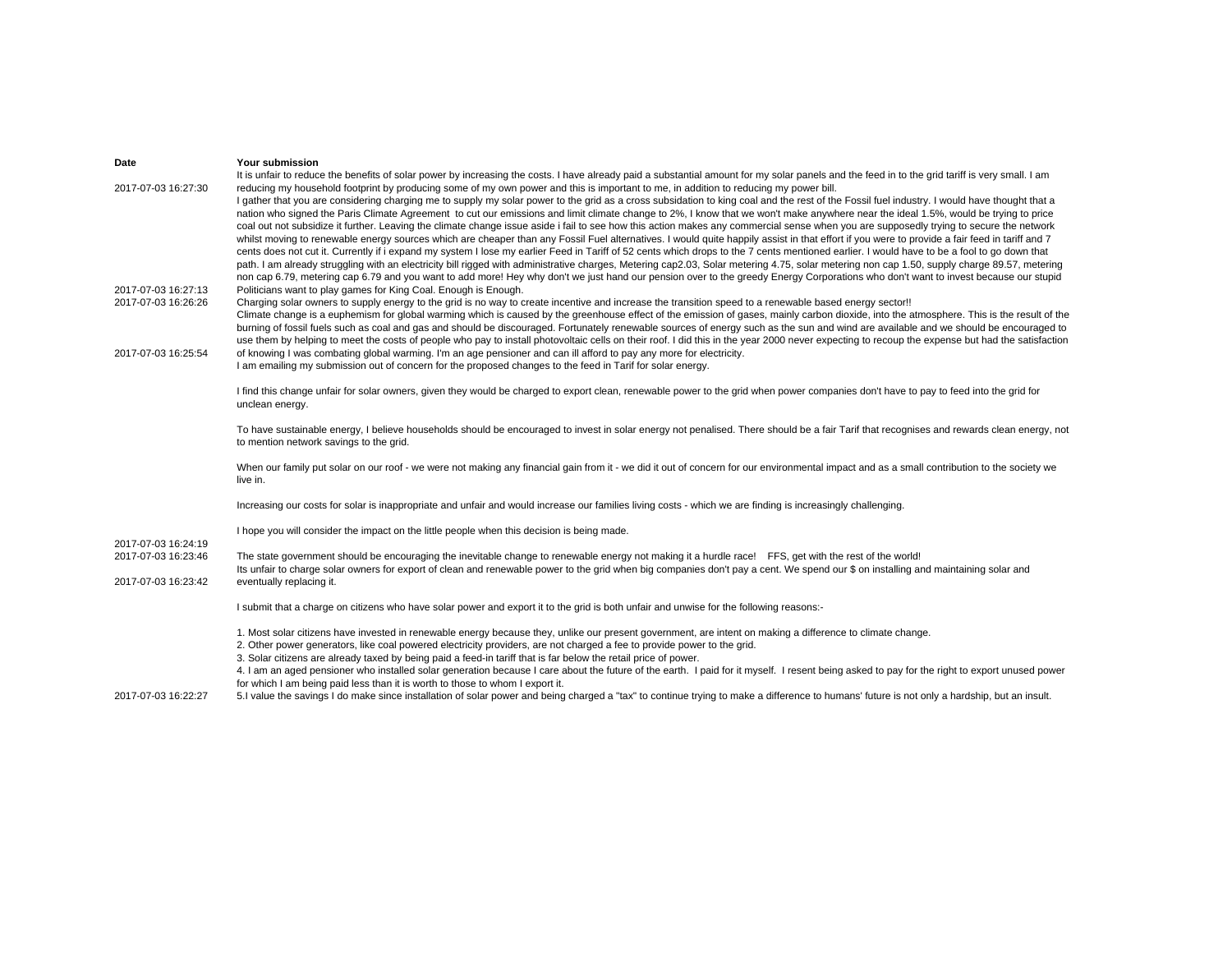| Date                | Your submission                                                                                                                                                                                                                                                                                                                                                                                                                                                                                                                                                                  |
|---------------------|----------------------------------------------------------------------------------------------------------------------------------------------------------------------------------------------------------------------------------------------------------------------------------------------------------------------------------------------------------------------------------------------------------------------------------------------------------------------------------------------------------------------------------------------------------------------------------|
|                     | Home owners who provide solar power into the grid are reducing the need for new power stations to be built and reducing the burden of meeting increased demand for power to run                                                                                                                                                                                                                                                                                                                                                                                                  |
|                     | electrical items in their homes. They should not be penalised for trying to help not only themselves but the environment have a better future. The only way this would be fair is if the power                                                                                                                                                                                                                                                                                                                                                                                   |
|                     | companies were also charged fees to put power into the grid.                                                                                                                                                                                                                                                                                                                                                                                                                                                                                                                     |
|                     | There should be a fair feed-in tariff that recognises the environmental and health benefit of solar, along with the network savings that solar provides to the grid. Anything that reduces                                                                                                                                                                                                                                                                                                                                                                                       |
|                     | pollution will not only directly affect people's health but also affect the health system through reduced requirements for medical intervention.                                                                                                                                                                                                                                                                                                                                                                                                                                 |
|                     | We want a healthy environment for my children and their children so as well as the economic benefits as energy prices skyrocket, and this has been a motivating factor to not only put solar<br>panels on our roof but to add to them and replace our hot water system with solar as well.                                                                                                                                                                                                                                                                                       |
| 2017-07-03 16:22:21 | If charges were to be introduced for solar exports to the grid this would more than likely result in a very serious investigation of going off grid. The service charges already make up a<br>massive portion of each bill and to be charged even more would make things difficult for an already low income household. Thank goodness we were able to get the solar on some years<br>ago when our income was not so limited.                                                                                                                                                    |
| 2017-07-03 16:21:13 | Stop the solar swindle                                                                                                                                                                                                                                                                                                                                                                                                                                                                                                                                                           |
|                     | Truely the idea of charging people who have already spent their own funds on putting up solar panels - in our case on 3 houses we have are living in makes no sense morally or for the                                                                                                                                                                                                                                                                                                                                                                                           |
|                     | industry. We believe in giving our planet the best chance of helping halt the increasing CO2 and other green house gasses which are contributing to climate change.<br>As it is currently we do not even receive a fair feed-in tariff for the energy we already daily export to the grid. This is not treating our contribution to the grid in an equitable manner with                                                                                                                                                                                                         |
|                     | regard to other electricity producers.                                                                                                                                                                                                                                                                                                                                                                                                                                                                                                                                           |
|                     | In our household we would be seriously consider going off grid and putting in battery storage to do this if this plan to charge us for exporting electricity were to eventuate.                                                                                                                                                                                                                                                                                                                                                                                                  |
|                     | This is I'm sure what many would consider doing and that would not be good for the industry either.                                                                                                                                                                                                                                                                                                                                                                                                                                                                              |
|                     |                                                                                                                                                                                                                                                                                                                                                                                                                                                                                                                                                                                  |
|                     | I thought Australia was the land of a fair go, so please give us a fair go too.                                                                                                                                                                                                                                                                                                                                                                                                                                                                                                  |
| 2017-07-03 16:20:06 |                                                                                                                                                                                                                                                                                                                                                                                                                                                                                                                                                                                  |
|                     | We should NOT be charged for allowing our solar PV feed-in to the grid. We already pay an exorbitant cost for the poles & wires.                                                                                                                                                                                                                                                                                                                                                                                                                                                 |
|                     | As the public sector increases their uptake of solar PV we are already saving the country from possibly building another power station.                                                                                                                                                                                                                                                                                                                                                                                                                                          |
| 2017-07-03 16:20:01 | The power stations don't have to pay a levy, so as "miniature power stations" we shouldn't have to either.                                                                                                                                                                                                                                                                                                                                                                                                                                                                       |
|                     | I was one of the "lucky" ones who received the payment of 60 cents per kilowatt hour (I know this was a ridiculous amount but if someone is prepared to give me money I'm happy to take                                                                                                                                                                                                                                                                                                                                                                                          |
|                     | it). To go from receiving 60c to 6c is in my view questionable to the extent that it smells of corruption. At this stage if a charge does come in for feeding power back to the grid I will ask to                                                                                                                                                                                                                                                                                                                                                                               |
|                     | have my meter set to not return power to the grid. If I was receiving a fair payment for the electricity I generate and feed back to the grid (20 cents per Kilowatt hour?) and then provided                                                                                                                                                                                                                                                                                                                                                                                    |
|                     | the major generating companies were paying a similar cost to use the grid I would be prepared to pay the cost for the use of the grid. Although as a taxpayer I feel I have already                                                                                                                                                                                                                                                                                                                                                                                              |
| 2017-07-03 16:19:49 | contributed a fair amount to it's development and maintenance.                                                                                                                                                                                                                                                                                                                                                                                                                                                                                                                   |
|                     | With ffed in tariff now at the mean of 11.3c/p/kwh it can be shown that such an amount is far below that which the suppliers are charging for normal day to day usage. This considered new                                                                                                                                                                                                                                                                                                                                                                                       |
| 2017-07-03 16:19:33 | charge on solar owners is further proof of price gouging by the all powerful electricity controllers,                                                                                                                                                                                                                                                                                                                                                                                                                                                                            |
|                     | It is unfair for home owners to be charged to export renewable power to the grid when large dirty power companies don't have to pay a cent! There should be a fair feed-in tariff as there<br>was when I first installed my solar panels. I am trying to be self-sufficient as much as I can and urge you to consider every policy that would help Australia to be energy efficient in the                                                                                                                                                                                       |
|                     | future.                                                                                                                                                                                                                                                                                                                                                                                                                                                                                                                                                                          |
|                     | Sincerely,                                                                                                                                                                                                                                                                                                                                                                                                                                                                                                                                                                       |
| 2017-07-03 16:19:31 | Commissioners                                                                                                                                                                                                                                                                                                                                                                                                                                                                                                                                                                    |
|                     |                                                                                                                                                                                                                                                                                                                                                                                                                                                                                                                                                                                  |
|                     | The time has come for government to recognise that there has been a fundamental shift in the manner in which power is going to be generated. From a consumer perspective, it currently<br>looks like government works for vested interests in the energy market, not for consumers and taxpayers. Clearly there is a need for a coherent policy on renewables and energy security,<br>but this should not be done at the expense of taxpayers in order to benefit large multinational energy companies. I vigorously oppose the proposal that solar energy generation from homes |
|                     | should have to pay for feeding electricity back to the grid when the power companies have gold plated the construction of national grid for years, making unreasonable profits by basically<br>telling lies about power consumption in Australia (the NSW court case is an example). Australia has a power system that is constructed from an older model, large systems that generate                                                                                                                                                                                           |
|                     | power in one location that is then transmitted over very long (and expensive) power wiring systems to consumers. Solar will allow the creation of a a far more robust grid of micro                                                                                                                                                                                                                                                                                                                                                                                              |
|                     | generators with shorter distances between the consumers and a more reliable grid. Look what South Australia is doing to encourage consumers to install batteries to individual homes and                                                                                                                                                                                                                                                                                                                                                                                         |
|                     | businesses.                                                                                                                                                                                                                                                                                                                                                                                                                                                                                                                                                                      |
|                     |                                                                                                                                                                                                                                                                                                                                                                                                                                                                                                                                                                                  |
|                     | I oppose the changes currently being discussed, that is, being charged to export my clean energy to the grid, and am tired of the lack of both vision and political will to recognise that                                                                                                                                                                                                                                                                                                                                                                                       |
|                     | Australia has an opportunity to lead the world in the production of energy (look at the work of Australian universities in the Hydrogen economy).                                                                                                                                                                                                                                                                                                                                                                                                                                |
| 2017-07-03 16:19:00 |                                                                                                                                                                                                                                                                                                                                                                                                                                                                                                                                                                                  |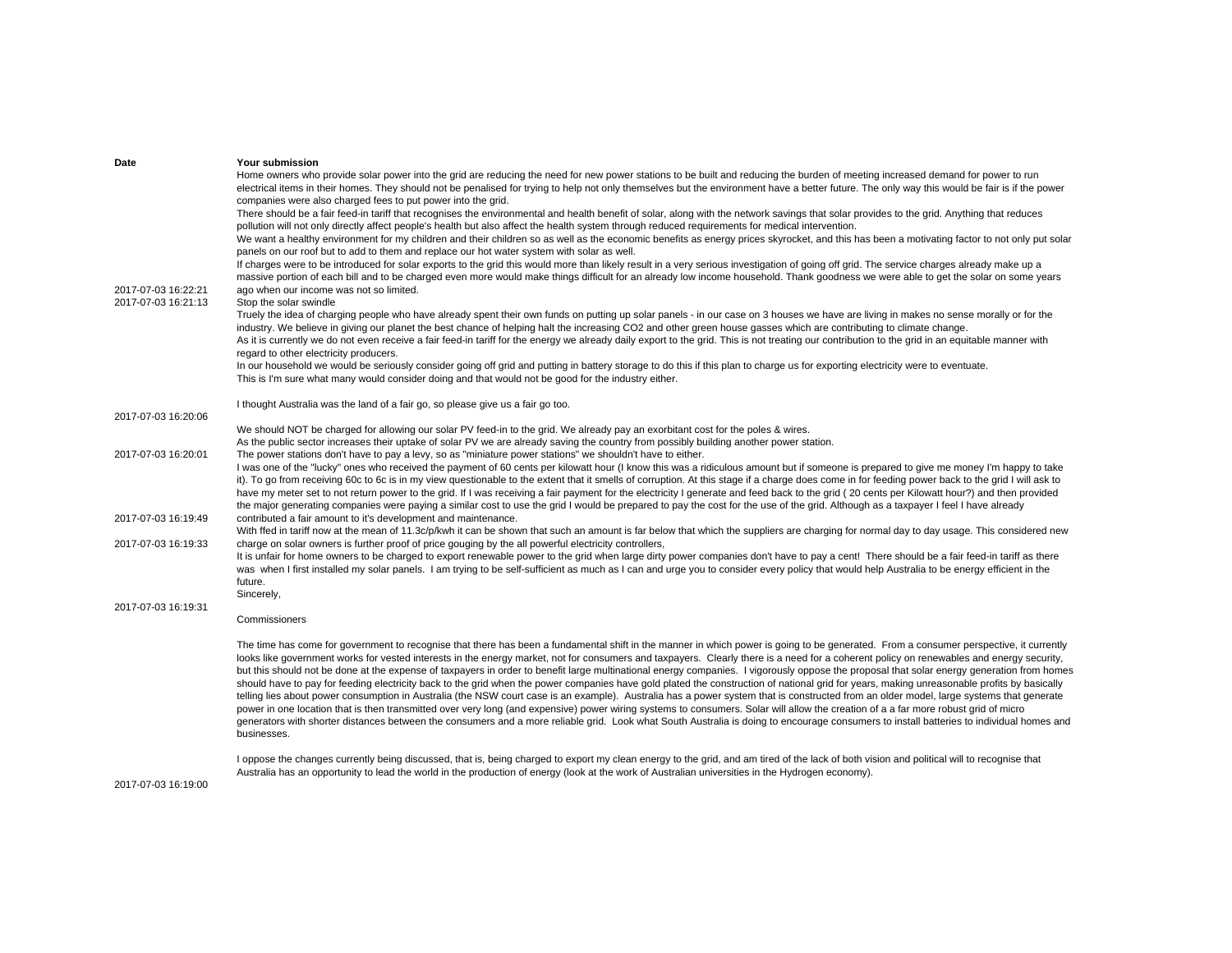| Date                | Your submission                                                                                                                                                                                       |
|---------------------|-------------------------------------------------------------------------------------------------------------------------------------------------------------------------------------------------------|
|                     | It is unfair for solar owners to be charged to export clean, renewable power to the grid when big dirty power companies don't have to pay a cent.                                                     |
|                     | There should be a fair feed-in tariff that recognises the environmental and health benefit of solar, along with the network savings that solar provides to the grid.                                  |
|                     | I have put solar on my rooftop at great expense to help protect environment.                                                                                                                          |
|                     | As a pensioner I'm trying to reduce the cost of skyrocketing electricity prices which is becoming too costly.                                                                                         |
| 2017-07-03 16:15:51 | Charging me for exporting my solar exports to the grid is so grossly unfair, when I'm helping the environment by using clean energy.                                                                  |
|                     | it is grossly unfair for energy retailers to charge for the export of clean electricity to the grid as they haven't borne the cost of installing the solar system. They are getting energy that costs |
| 2017-07-03 16:13:28 | nothing for them to produce. Once the electricity passes the smart meter it doesn't belong to me anymore it is their responsibility                                                                   |
|                     | Solar owners supply clean energy to the grid and should not be asked to pay particularly when dirty power companies pay nothing. We each paid for solar panels ourselves in the hope we               |
|                     | would help keep our precious environment healthy.                                                                                                                                                     |
| 2017-07-03 16:12:42 | Charging for solar exports seems like a punishment for doing the right thing!! To say nothing of the savings solar feed is to the grid.                                                               |
|                     | To AEMC, It is unfair for solar owners to be charged to export clean, renewable power to the grid, when big dirty power companies don't have to pay a cent.                                           |
|                     | There should be a fair feed-in tariff that recognises the environmental and health benefit of solar, along with the network savings that solar provides to the grid.                                  |
|                     | This cost for solar export would nullify any income we are now receiving for our solar. This is outrageous and most unfair.                                                                           |
| 2017-07-03 16:11:04 |                                                                                                                                                                                                       |
|                     |                                                                                                                                                                                                       |
|                     | We appeal to your sensible thinking. Please do NOT allow the Australian Energy Market Commission (AEMC) the right to charge forward thinking, responsible, solar owners a unjust fee                  |
| 2017-07-03 16:10:50 | for feeding their electricity back to the grid. Solar owners shouldn't have to pay to export their power to the grid, especially when the the big power stations don't have to.                       |
| 2017-07-03 16:10:24 | It would be grossly unfair to tax solar power generating households and small businesses to export power to the grid. Green energy should be encouraged                                               |
|                     | It is totally unfair for solar owners to be charged to export clean, renewable power to the grid when big dirty power companies don't have to pay a cent.                                             |
|                     | I spent \$27K to install my system so that I could feel happy about not polluting our planetI have on going maintenance expenses tooso taxing my family on in-feed is totally unfair and              |
|                     | stupid.                                                                                                                                                                                               |
| 2017-07-03 16:09:23 |                                                                                                                                                                                                       |
|                     |                                                                                                                                                                                                       |
|                     |                                                                                                                                                                                                       |
|                     | This is not the correct solution to the problem that is being faced. Report after report has highlighted that Australia is facing a technological transition when it comes to electricity             |
|                     | generation. Multiple reports have forecast that as much as 25% of total generation will come from distributed sources in the not too distant future. And this is because it is a hell of a lot        |
|                     | cheaper for people to make their own electricity than it is for them to buy it from the grid. And it keeps getting cheaper. You will not be able to stop people from buying solar.                    |
|                     | Trying to do things like this fails to adapt to ongoing, irreversible change.                                                                                                                         |
|                     | Victoria recently started to recognise some of the network *benefits* provided by solar. The LNGC rule change application was another demonstration of the economic value provided by                 |
|                     | solar.                                                                                                                                                                                                |
|                     | Consumers of electricity already pay fixed fees, just to remain connected to the grid (over \$300 per year, before even one kWh is used) Large generators (to my knowledge) do not pay to             |
|                     | export their energy to the grid. Why should consumers, who already pay to access the grid, pay yet again to put power into the grid that has been shown to reduce net peak demand?                    |
|                     | Admittedly, this is a great way to drive people onto storage. Which will probably just exacerbate your issues further, with even more load defection.                                                 |
|                     |                                                                                                                                                                                                       |
|                     |                                                                                                                                                                                                       |

2017-07-03 16:05:53 Don't try to turn a tide you have no hope of stopping. Work out what you want your future to look like (taking that tide into account!) and plan accordingly.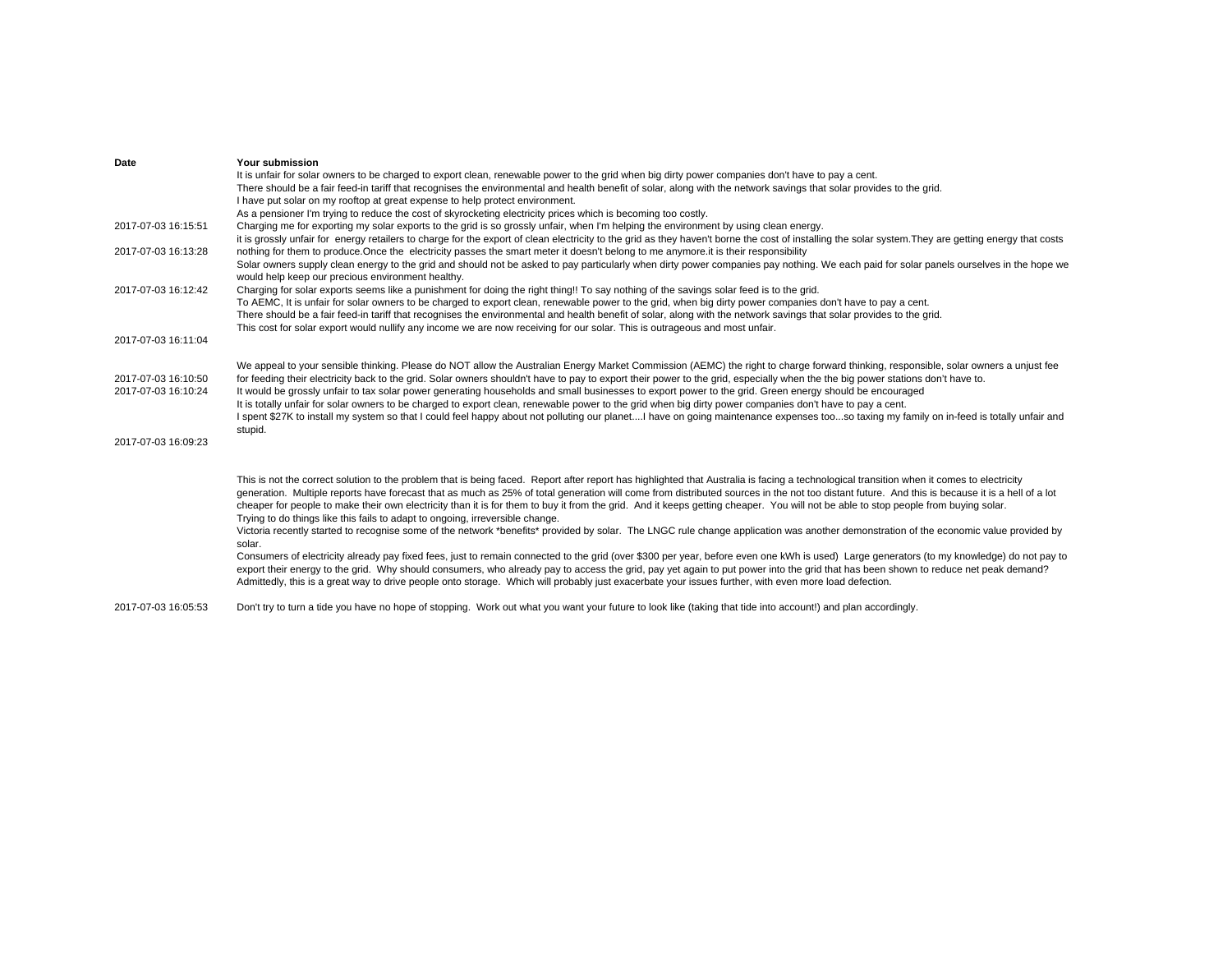| Date | <b>Your submission</b> |
|------|------------------------|
|      |                        |

I have had reliable information that you are considering charging solar owners .. the mums and Dads of the suburbs, for the electricity they export to the grid from their solar cells. I cannot believe you are considering this. Your failure to hit the BIG companies and go after the little people is cowardly, grossly unfair, unjust and borders on extortion. Your stated aim "to promote efficient, reliable and secure energy markets which serve the long-term interests of CONSUMERS" is utter bullshit. You are after us… the poor bastards that struggle from day to day to keep their homes warm and food on their tables!

I have twelve solar cells. They cost me a lot of money and I am unemployed. I use approx. a third of the electricity I produce and export the rest to the grid. I get a pathetic 6 cents KwHr. My electricity company in Tasmania, Aurora is able to resell my surplus for 26 cents...to my neighbour!! My solar cells are the best investment this BIG company never made. This is the type of thing YOU should be looking at! And you want to tax me!!! WE should all get rid of our solar cells… demand you construct more coal power stations and do a really good job destroying the environment.

Consider the cumulative cost of all the solar cells on private roofs around Australia. What have they cost the people in the suburbs? We can't "gold plate" them like the companies but I would guess Australians have paid out many many millions even billions of dollars for producing clean electricity... apparently the amount of electricity produced by our solar cells is comparable to the old brown coal Hazelwood power station! We don't charge for the cost of our investment or the infrastructure associated with it but we are forced to pay enormous "daily supply charges" to the companies. Understand that mums and dads, in investing in solar, have had to make a hard choice of either going on holidays and feeding their kids OR surviving the cold of winters. Don't you suits get this?

As for gas!!! But for one other country, ours produces the most gas in the world... It is OUR gas...Australians, but you allow multinational companies to rob us of it ... They pay little or nothing for it and make incredible profits. You have allowed a situation where Australians can't afford their own gas! This is happening on YOUR watch! This is an indictment on you and your organisation. Spend the time fixing this problem.

One of the big problems with "independent agencies" like yourself is that they are made up of the same suits with the same 'world views' as their political and corporate masters… Prove me wrong here and try to view your proposal from the point of view of the struggling mums and dads in the suburbs.

| 2017-07-03 16:05:43 |                                                                                                                                                                                                                                                 |
|---------------------|-------------------------------------------------------------------------------------------------------------------------------------------------------------------------------------------------------------------------------------------------|
|                     | I strongly object to the idea that solar owners should be charged to feed excess power generated back into the grid. I would have thought there were tangible benefits of having a<br>decentralised power generation whereby consumers close to |
|                     | the production get to use it - like my next door neighbour. I don't see why you should try to discourage clean energy production when we large green house gas emitters get off without                                                         |
| 2017-07-03 16:05:27 | having to pay a similar impost. If you adopt this measure all you will do is encourage solar producers to disconnect from the grid. That's the last thing you need.                                                                             |
|                     | My family have had solar on our roof since 2006, in two family homes. Renewable energy should not have additional charges associated with exporting electricity, especially when the                                                            |
|                     | fossil fuel generators are not paying anything. Such charges provide a disincentive to individual households to both generate their own electricity, and is an impediment to people having                                                      |
|                     | batteries and contributing to grid resilience. This runs counter to the Liberal party philosophy of respecting individuals economic rights and freedoms. If laws like this continue I will be                                                   |
| 2017-07-03 16:04:13 | aiming to go completely off grid. Such a move by my family and others like me will further reduce the viability of the grid.                                                                                                                    |
|                     | To the AEMC,                                                                                                                                                                                                                                    |
|                     | We have had solar panels for about 4 years. We had them installed for environmental and economic reasons. If the public were to be charged to put power back into the grid (it even                                                             |
|                     | sounds ridiculous!) we would be financially worse off. The media has reported that SA has the highest electricity prices in the world. Why on earth should we be charged extra for power                                                        |
|                     | that we produce?! It seems that this scheme will put people off getting solar and therefore give the electricity providers even more money! It would be entirely unacceptable for the AEMC                                                      |
|                     | to allow this to happen.                                                                                                                                                                                                                        |
|                     | Regards,                                                                                                                                                                                                                                        |
| 2017-07-03 16:01:55 |                                                                                                                                                                                                                                                 |
|                     | It is unfair for solar owners to be charged to export clean, renewable power to the grid when big dirty power companies don't have to pay a cent.                                                                                               |
|                     | There should be a fair feed-in-tariff that recognises the enviromental and health benefit of solar, along with the network savings that solar provides to the grid.                                                                             |
|                     | Consider that many of the solar owners are in retirement and on a low income and that they would have had significant costs involved in installations as well as ongoing maintenance.                                                           |
|                     | Personally we have had to have had to replace fuses and possible future expenses. We are not in a position to receive any benefits other than the small credit we receive from the state                                                        |
| 2017-07-03 15:59:05 | power suppliers.                                                                                                                                                                                                                                |
|                     | I spent \$30,000 on installing solar on my roof and get a miserly 6.8 cents for what I feed in from my energy supplier. This they sell as clean energy at an inflated price, why are we being                                                   |
| 2017-07-03 15:57:53 | targeted. Maybe we should all join together and all turn our solar off during the summer at prescribed times to teach the Government a lesson.                                                                                                  |
|                     | It is bad enough that surplus energy is acquired by others at reduced rate without slugging householders with penalty for doing the right thing. The market gets this energy for a song and                                                     |
| 2017-07-03 15:57:24 | sells it at top rate. That is wrong                                                                                                                                                                                                             |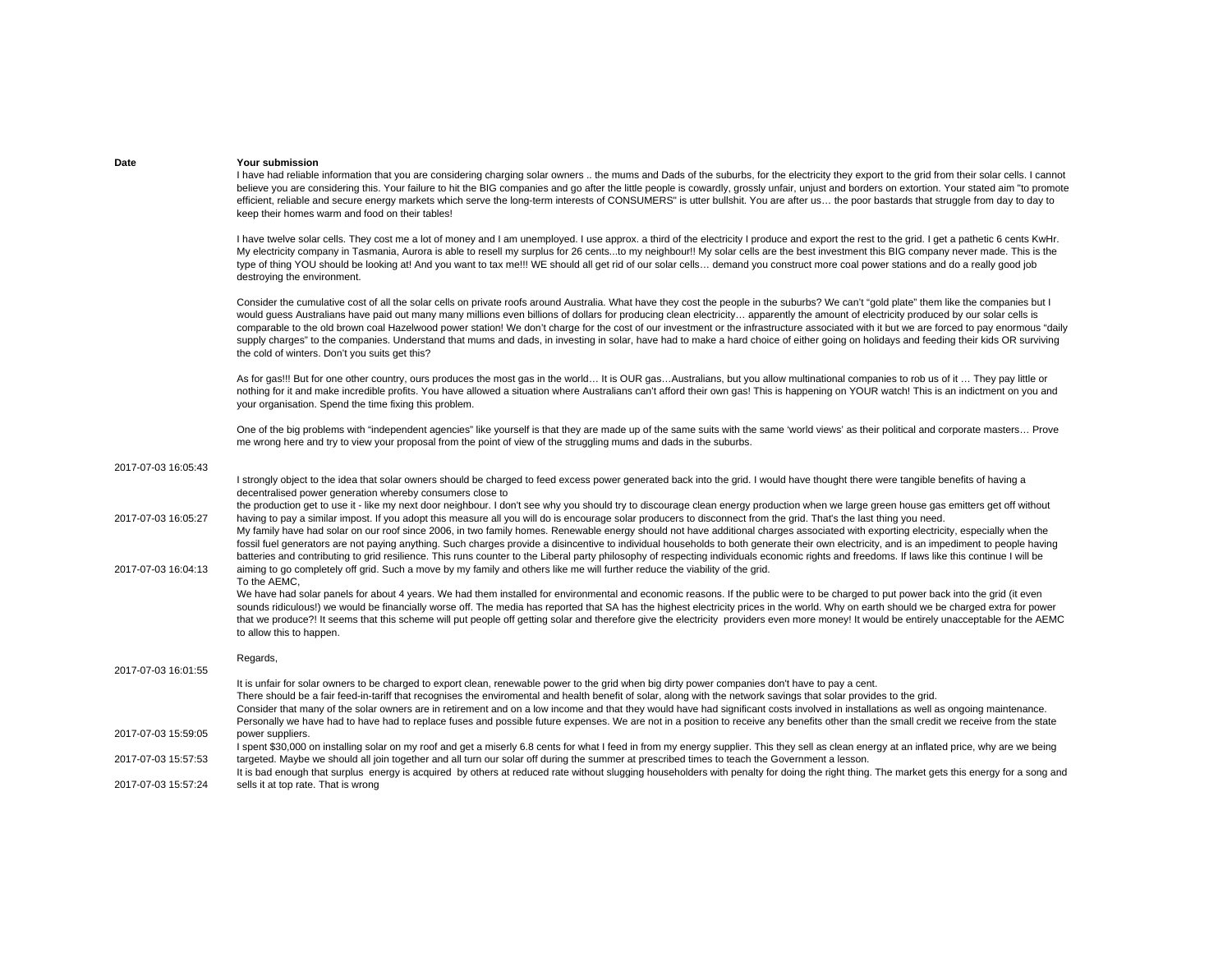| Date                                       | Your submission                                                                                                                                                                                                                                                                                                                                                                                                                                                                                                                                                                                                                                                                                                                                                                                                                                                                                                                                                                                                                                                                                                                                                    |
|--------------------------------------------|--------------------------------------------------------------------------------------------------------------------------------------------------------------------------------------------------------------------------------------------------------------------------------------------------------------------------------------------------------------------------------------------------------------------------------------------------------------------------------------------------------------------------------------------------------------------------------------------------------------------------------------------------------------------------------------------------------------------------------------------------------------------------------------------------------------------------------------------------------------------------------------------------------------------------------------------------------------------------------------------------------------------------------------------------------------------------------------------------------------------------------------------------------------------|
| 2017-07-03 15:54:19                        | This proposed charge to feed solar power into the grid would be soooooo unfair on solar owner when large power companies do not have to pay at allWe as solar owners are a caring lot<br>who care vehemently for the well being of our environment, and for this there is the possibility that we will be penalised for caring You, the AEMC need to be taken by the shoulders and<br>given a good shaking Wake up to yourselves Listen to the people, not the power companyAs age pensioners we have woken up to the fact of environmental pollution by man is a<br>major cause of climate changeAnother charge on our electricity account on top of the already numerous charges will cause further financial hardship to us                                                                                                                                                                                                                                                                                                                                                                                                                                     |
| 2017-07-03 15:54:05                        | Dear Sir, As a Solar owner I object to any Idea of Solar owners being charged to export their clean renewable power back to grid, when we have installed Solar at our expense to help the<br>renewable energy situation and only receive a token payment in return. The whole point of installing Solar was to improve and reduce energy costs plus create a healthy environment<br>But not to line the pockets of the Energy companies COE,S i find it obscene the huge salaries paid to them at the consumers expensewne when we struggle to pay our power bills and not<br>on providing better renewable energy services.<br>By using an amount of solar power, I am helping reduce the pollution caused by fossil fuel generation. The proposed idea of me paying to supply my power is completely unethical,<br>immoral, rapacious and bordering on extortion. My current supplier claims recent price rises were caused by an increase in price for power they buy for me. However they did not state how<br>this justified an increased solar meter daily rental. The subject proposal reeks of a "Heads - we winTails - you lose" outrageous money snatch. |
| 2017-07-03 15:53:41<br>2017-07-03 15:53:33 | I am doing my bit to lessen<br>don't do it.                                                                                                                                                                                                                                                                                                                                                                                                                                                                                                                                                                                                                                                                                                                                                                                                                                                                                                                                                                                                                                                                                                                        |
|                                            | Many years ago, at considerable expense, I had solar panels erected on my roof. My main motivation was environmental: I wished to, in a small way, counteract that damage caused to our<br>environment and the globe by coal-fired power stations.<br>As I am not damaging the environment, the health of the community or adding to global warming, my contribution should be acknowledged by being recompensed by a fair feed-in tariff.<br>Why should I be burdened by extra expense when the polluting coal-fired power companies are charged nothing! Grossly unfair!<br>By cutting down on air pollution which has serious negative health impacts from womb to grave, solar panels will reduce further health costs- physical and financial - to society.<br>Air pollution is the scourge of modern life in the developed countries in the West and any action by individual households to reduce the impacts should be rewarded, not punished, by<br>paying an unfair and burdensome feed-in tariff.                                                                                                                                                       |
| 2017-07-03 15:52:11                        | Sincerely,<br>It is unfair for solar owners to be charged to export clean, renewable power to the grid when big dirty power companies don't have to pay a cent<br>There should be a fair feed-in tariff that recognises the environmental and health benefit of solar, along with the network savings that solar provides to the grid<br>I had solar panel installed years ago when the concept was in its infancy in the now misguided belief that the Government was for the idea of reducing the carbon footprint on the world<br>what a fool I must have been to have had a belief in what the Government espoused<br>As a disabled veteran I am again disappointed in the underhanded way in which this Government treats those of us that have freely given of our efforts to make this world a better place for<br>all of humanity and not just screw us yet again by reversing their views with yet another negative impact that charging for my solar exports to the grid has on the meager resources of my                                                                                                                                               |
| 2017-07-03 15:51:31                        | household<br>In 2006 I installed rooftop solar panels [at great cost in those days] to support with my input to the grid Australia's movement towards renewable energy, to reduce the environmental<br>degradation caused by excessive use of 'dirty power', to improve health issues affected by pollution, and to ensure that i could continue to afford to use electricity and help pay my<br>electricity bills as i age and my income reduces.<br>It is totally unreasonable that I should be charged for this service and is likely to increase my use of public health expenditure as i will be less able to continue to care for myself at i high                                                                                                                                                                                                                                                                                                                                                                                                                                                                                                           |
| 2017-07-03 15:49:30                        | level with the increase of charges that i will be subjected to with this change.<br>The home owner should be encouraged to put solar on his roof as it creates a more distributed network. They should not be penalized. If the industry is going to proceed in this backward                                                                                                                                                                                                                                                                                                                                                                                                                                                                                                                                                                                                                                                                                                                                                                                                                                                                                      |
| 2017-07-03 15:49:07                        | way I will be going off grid totally. I won't be black mailed.<br>Typical isn't it? Government encourages us to install Solar Panels, which we did, and now you want to actually charge, no fine, us for feeding our generated electricity back into the grid.<br>Typical thinking by beaurocratic number crunchers who caren't diferentuate between what is RIGHT and what is WRONG. Just like when someone kicks you when you're down on your                                                                                                                                                                                                                                                                                                                                                                                                                                                                                                                                                                                                                                                                                                                    |
| 2017-07-03 15:48:52                        | knees trying to get up.<br>Stop the solar swindle.I shouldn't be penalised for generating solar energy you should be paying me extra. I am a pensioner & it cost me more than I could afford to install rooftop panels.I                                                                                                                                                                                                                                                                                                                                                                                                                                                                                                                                                                                                                                                                                                                                                                                                                                                                                                                                           |
| 2017-07-03 15:48:09                        | was hoping that a fair feed in tariff would offset this cost but obviously you don't want this. Like the Tory Gov [L N P] you are determined to screw us!<br>I made major investments in solar power and a battery system for my home on rules that had been established by the government for some time I am a pensioner on fixed income and<br>was anxious to limit my power costs for the future. At a time when it has been recommended that feed in tariffs should be increased, it is completely unreasonable and unfair to allow power                                                                                                                                                                                                                                                                                                                                                                                                                                                                                                                                                                                                                      |
| 2017-07-03 15:45:11                        | companies to charge households a fee for feed in tariffs.                                                                                                                                                                                                                                                                                                                                                                                                                                                                                                                                                                                                                                                                                                                                                                                                                                                                                                                                                                                                                                                                                                          |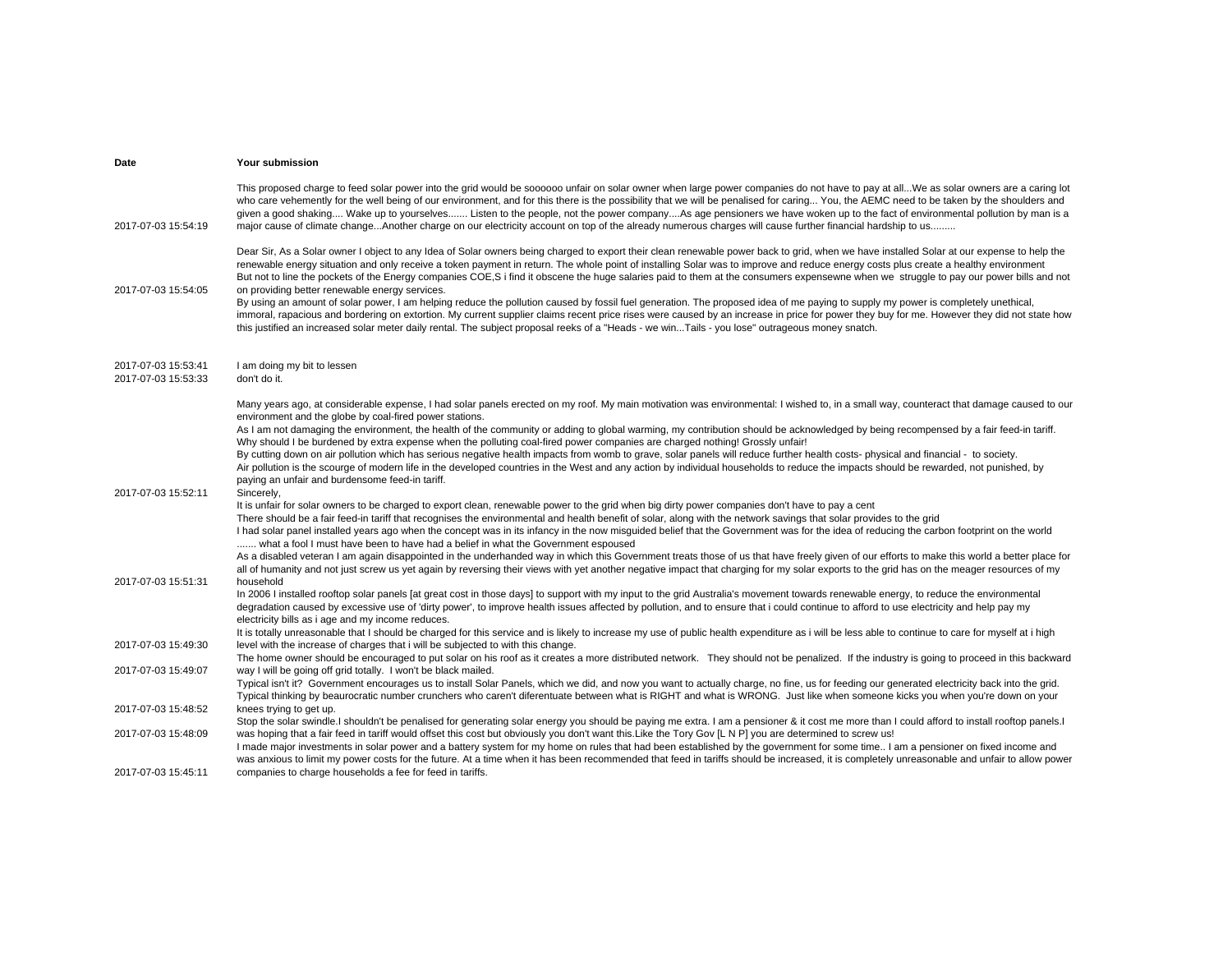|                     | Australia should be encouraging the generation of renewable energy, not discouraging it. As the owner of solar panels generating electricity, I am already disadvantaged by the pricing<br>structure whereby I am paid less for the electricity I generate and put into the grid than are the "dirty" coal-fired generators. The feed-in tariff paid to households should be raised to, at<br>least, equal to that of the big operators, though it would be better to recognise the benefits to the Australian environment by having a feed-in tariff greater than that paid to the "dirty"<br>generators. To add a further impost on households who dare to challenge the monopoly of the big operators is patently unfair. Any attempt to impose a charge to households for daring to<br>export energy to the grid would be shameful, and against the Australian values held so dear by our Prime Minister and Minister for Immigration. Penalising households for taking steps to<br>reduce Australia's dependence on dirty coal is a step towards a lower standard of living for future Australians brought about by the damage to the environment, including global warming. I<br>have vague plans to consider going off-grid through the installation of batteries to store electricity generated by my solar panels. Should the AEMC impose a tax on me for the privilege of<br>exporting electricity to the grid this will both crystalise and bring forward these plans. I would also then be much more interested in creating a neighbourhood power network with those in |
|---------------------|-------------------------------------------------------------------------------------------------------------------------------------------------------------------------------------------------------------------------------------------------------------------------------------------------------------------------------------------------------------------------------------------------------------------------------------------------------------------------------------------------------------------------------------------------------------------------------------------------------------------------------------------------------------------------------------------------------------------------------------------------------------------------------------------------------------------------------------------------------------------------------------------------------------------------------------------------------------------------------------------------------------------------------------------------------------------------------------------------------------------------------------------------------------------------------------------------------------------------------------------------------------------------------------------------------------------------------------------------------------------------------------------------------------------------------------------------------------------------------------------------------------------------------------------------------------------------------------|
| 2017-07-03 15:44:58 | my neighbourhood who also have solar panels (a growing number), enabling us to access cheaper, off-grid electricity.<br>Its is deplorable that the AEMC should even consider to charge solar owners a tax for exporting our power to the grid. I am also of the opinion that solar power owners should have a fair                                                                                                                                                                                                                                                                                                                                                                                                                                                                                                                                                                                                                                                                                                                                                                                                                                                                                                                                                                                                                                                                                                                                                                                                                                                                  |
| 2017-07-03 15:44:34 | feed-in tariff. After all we are providing clean power that has enormous benefits for all. Hang you head in shame AEMC!!                                                                                                                                                                                                                                                                                                                                                                                                                                                                                                                                                                                                                                                                                                                                                                                                                                                                                                                                                                                                                                                                                                                                                                                                                                                                                                                                                                                                                                                            |
| 2017-07-03 15:43:03 | We appeal to your sensible thinking. Please do NOT allow the Australian Energy Market Commission (AEMC) the right to charge forward thinking, responsible, solar owners a unjust fee<br>for feeding their electricity back to the grid. Solar owners shouldn't have to pay to export their power to the grid, especially when the the big power stations don't have to.<br>It is a disgrace the government want to change those with solar for feeding back into the grid. The Australian government should be embracing solar as a clean energy source NOT<br>charging those you have it. Incentives were given to install solar now they want us to pay. NO GOVERNMENT WILL GET MY VOTE IF THEY TRY TO CHANGE ME FOR SOLAR.                                                                                                                                                                                                                                                                                                                                                                                                                                                                                                                                                                                                                                                                                                                                                                                                                                                       |
| 2017-07-03 15:38:51 | LIBERALS ARE A DISGRACE TO THE NATION FOR THEIR HYPOCRISY.<br>It is about time governments and their cronies stopped ripping off ordinary Australians and start setting the examples which will make this country great again instead of lining their own                                                                                                                                                                                                                                                                                                                                                                                                                                                                                                                                                                                                                                                                                                                                                                                                                                                                                                                                                                                                                                                                                                                                                                                                                                                                                                                           |
| 2017-07-03 15:36:40 | pockets. They want to remember that there is such a thing as Karma.<br>Enough is enough!!!                                                                                                                                                                                                                                                                                                                                                                                                                                                                                                                                                                                                                                                                                                                                                                                                                                                                                                                                                                                                                                                                                                                                                                                                                                                                                                                                                                                                                                                                                          |
|                     | I am not prepared to pay the rich and Liberal protected power companies for solar power which I generate and financed with my little savings I had. My idea was (I am74) to have a little bit<br>less regular payments on my shoulder, Instead I have to finance the sickening shareholder business of Origin.                                                                                                                                                                                                                                                                                                                                                                                                                                                                                                                                                                                                                                                                                                                                                                                                                                                                                                                                                                                                                                                                                                                                                                                                                                                                      |
|                     | I will not pay for a fee like this and hope that a class action takes you to court and makes you going bust instead of being happy to run your business with a normal not excessive profit.<br>How much is your CEO earning?                                                                                                                                                                                                                                                                                                                                                                                                                                                                                                                                                                                                                                                                                                                                                                                                                                                                                                                                                                                                                                                                                                                                                                                                                                                                                                                                                        |
| 2017-07-03 15:36:29 | You will hear from us Solar People which are doing a more responsible job than you energy companies and the Liberal Government of Australia.<br>It is unfair to think of charging us for the electricity that we are generating back into the grid, when we have had to pay to install our solar system panels etc. which was initiated by the<br>Government in the first place things are hard enough and getting harder by the day employment is at its lowest level ever                                                                                                                                                                                                                                                                                                                                                                                                                                                                                                                                                                                                                                                                                                                                                                                                                                                                                                                                                                                                                                                                                                         |
| 2017-07-03 15:36:18 | As a solar citizen I object to this new and unfair idea to rob us once again by the powers that be                                                                                                                                                                                                                                                                                                                                                                                                                                                                                                                                                                                                                                                                                                                                                                                                                                                                                                                                                                                                                                                                                                                                                                                                                                                                                                                                                                                                                                                                                  |
| 2017-07-03 15:35:50 | There should be a fair feed-in tariff that recognises the environmental and health benefit of solar, along with the network savings that solar provides to the grid.<br>It is unfair for solar owners to be charged to export clean, renewable power to the grid when big dirty power companies don't have to pay a cent<br>There should be a fair feed-in tariff that recognises the environmental and health benefit of solar, along with the network savings that solar provides to the grid.                                                                                                                                                                                                                                                                                                                                                                                                                                                                                                                                                                                                                                                                                                                                                                                                                                                                                                                                                                                                                                                                                    |
| 2017-07-03 15:33:47 | I am an old-age pensioner and it was not cheap for me to install solar-power panels. I certainly cannot afford to be penalised for doing what I thought was the right thing.<br>Unfortunately, it is an illogical decision that is being pursued by the AEMC. Fairness &appreciation of business would lead to the conclusion that providers of a service or goods determine<br>the price that they expect forbtheirbservices. This is a point that is lost on someone that has only been employed in the public service.<br>If global warming is as expected & forecast by the scientific experts then it is the responsibility of everyone on this planet to try & mitigate the effect. It escapes me as to how by charging                                                                                                                                                                                                                                                                                                                                                                                                                                                                                                                                                                                                                                                                                                                                                                                                                                                       |
|                     | the provider of a service such as solar that it will mitigate the effect of climate change.                                                                                                                                                                                                                                                                                                                                                                                                                                                                                                                                                                                                                                                                                                                                                                                                                                                                                                                                                                                                                                                                                                                                                                                                                                                                                                                                                                                                                                                                                         |
| 2017-07-03 15:32:04 | Big business & Governments have failed to comprehend the ultimate effects if we as a society are unsuccessful in coping with climate change.<br>Dear AEMC                                                                                                                                                                                                                                                                                                                                                                                                                                                                                                                                                                                                                                                                                                                                                                                                                                                                                                                                                                                                                                                                                                                                                                                                                                                                                                                                                                                                                           |
|                     | I am very concerned that you are considering charging solar owners to feed their electricity back to the grid.<br>I am a pensioner and chose to install solar panels because I respect the environment and felt I was protecting myself financially for the future in terms of keeping my energy costs<br>affordable. I export a huge amount to the grid; far, far more than I use. I live on a pension - nothing more. It is below the poverty line for me already even with my solar panels. I live in a<br>cold climate and this would be catastrophic for me.<br>Green energy is the future so please stop the nonsense and grow up. The feed in tariff should be paid at a good rate to solar owners - other electricity generators are paid. This is very<br>unfair. I can't believe you are considering this.<br>Please think of the future or I'll be off the grid in a flash even if I go into debt to do it.                                                                                                                                                                                                                                                                                                                                                                                                                                                                                                                                                                                                                                                              |
| 2017-07-03 15:31:47 | That is simple. I will not be paying for feeding electricity back to the grid under any circumstance.<br>Yours sincerely                                                                                                                                                                                                                                                                                                                                                                                                                                                                                                                                                                                                                                                                                                                                                                                                                                                                                                                                                                                                                                                                                                                                                                                                                                                                                                                                                                                                                                                            |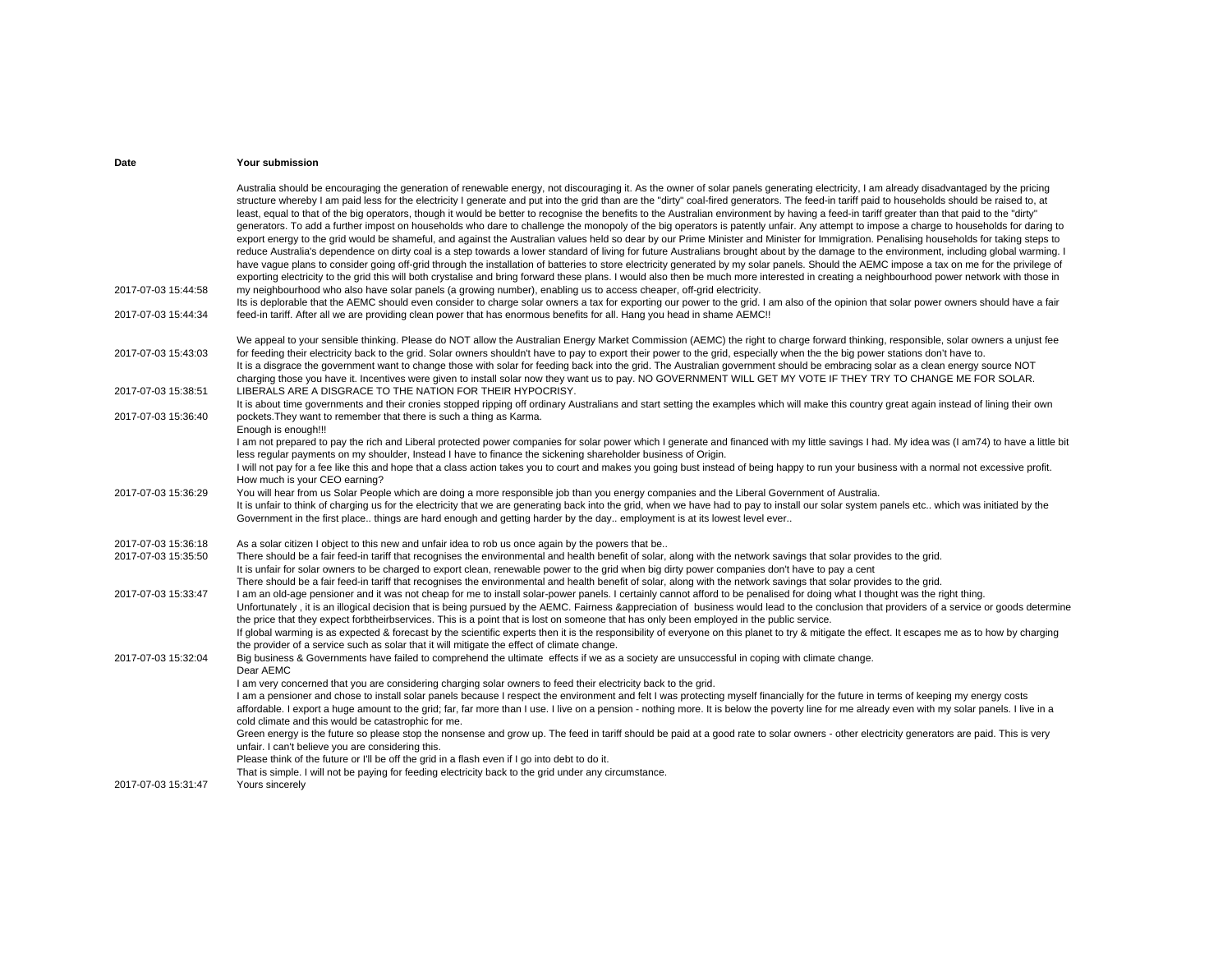| Date                | <b>Your submission</b>                                                                                                                                                                                                                                                                                                                                                                                                                                                                                   |
|---------------------|----------------------------------------------------------------------------------------------------------------------------------------------------------------------------------------------------------------------------------------------------------------------------------------------------------------------------------------------------------------------------------------------------------------------------------------------------------------------------------------------------------|
| 2017-07-03 15:31:12 | •It is unfair for solar owners to be charged to export clean, renewable power to the grid when big dirty power companies don't have to pay a cent<br>•There should be a fair feed-in tariff that recognises the environmental and health benefit of solar, along with the network savings that solar provides to the grid.<br>I would have added more solar panels to the system if it didn't result in losing the agreed-upon feed-in tariff that we had for the original installation.<br>To the AEMC. |
|                     | I am absolutely apposed to electricity companies charging solar owners for the good clean energy they've produced on going back to the grid.<br>As a solar owner I am proud of my contribution to providing good clean renewable energy. When are you going to get the message RENEWABLES are the future for both the environment<br>and the economy.                                                                                                                                                    |
|                     | To charge us for something we have invested in is like putting a tax on our home grown veggies!<br>As an aged pensioner I invested a considerable sum of money to do "my bit" for the next generation and to help improve our environment.<br>My current fixed income would be stretched to an intolerable level if this charge was introduced.                                                                                                                                                          |
|                     | Instead of considering a charge for the electricity I provide to support the network and health benefits this brings to the community, I believe you should be promoting a fair feed in tariff for<br>all clean energy providers, not supporting big dirty coal companies. It would be more appropriate for you to be encouraging further investment and development of renewable energy to<br>increase employment and the economy.                                                                      |
| 2017-07-03 15:30:56 | Please consider very very carefully of the consequences to the environment, people's health, and the financial burden to be carried by solar providers.<br>Thank you,                                                                                                                                                                                                                                                                                                                                    |
|                     | It is grossly unfair for solar owners to be charged to export clean, renewable power to the grid when the electricity networks get it for free.                                                                                                                                                                                                                                                                                                                                                          |
|                     | There should be a fair FIT that recognises the environmental and health benefit of solar, along with the network savings that solar provides to the grid.                                                                                                                                                                                                                                                                                                                                                |
| 2017-07-03 15:28:28 | As aged pensioners, this is effectively a Solar Tax, and it would hit us hard.<br>The whole idea should have been dismissed out of hand                                                                                                                                                                                                                                                                                                                                                                  |
|                     | I strongly oppose the idea of charging the owners of PV systems to export power to the grid.<br>I am a member of a household where a solar system was installed almost 10 years ago - it makes a huge difference to our household budget, and has paid for itself by now. If we had to<br>pay to export energy this would have a very adverse effect on our budget.                                                                                                                                      |
|                     | We installed the system because we strongly believe that the production of clean renewable power at household level is an obvious measure to increase energy security.<br>It is unfair for solar owners to be charged to export clean, renewable power to the grid when big dirty power companies don't have to pay a cent                                                                                                                                                                               |
| 2017-07-03 15:28:27 | There should be a fair feed-in tariff that recognises the environmental and health benefit of solar, along with the network savings that solar provides to the grid<br>To the AEMC,                                                                                                                                                                                                                                                                                                                      |
|                     | I am very concerned to hear the proposition to charge solar feed in people for the electricity they provide (practically for free) to the grid.                                                                                                                                                                                                                                                                                                                                                          |
|                     | How is it just, that people who have already invested in good faith in the environmental sustainability of the Australian energy market should be charged for the investment that helps the<br>major, polluting, profiteering energy providers provide a more reliable electricity grid on the hot summer days.                                                                                                                                                                                          |
|                     | It is criminal enough that the tariffs that people are paid for what they feed into the grid is a meagre fraction of what the neighbour is charged for the very same power, that the energy<br>providers have made no investment in. Would you add to the crime by making the solar citizen pay for the privilege too?                                                                                                                                                                                   |
|                     | With the improving technology of power storage coming unstoppably to the market, where the "free enterprise" of the major providers is sending the energy bills soaring, such a tariff is<br>only guaranteed to make the discerning responsible citizen pay to practically eliminate themselves as a customer, and provider by removing themselves from such a perverse and unjust<br>system.                                                                                                            |
|                     | I urge you to reconsider such poor policy, and put the proponents of it under investigation for theft, bribery and corruption.                                                                                                                                                                                                                                                                                                                                                                           |
|                     | Most irately Yours,                                                                                                                                                                                                                                                                                                                                                                                                                                                                                      |

2017-07-03 15:26:52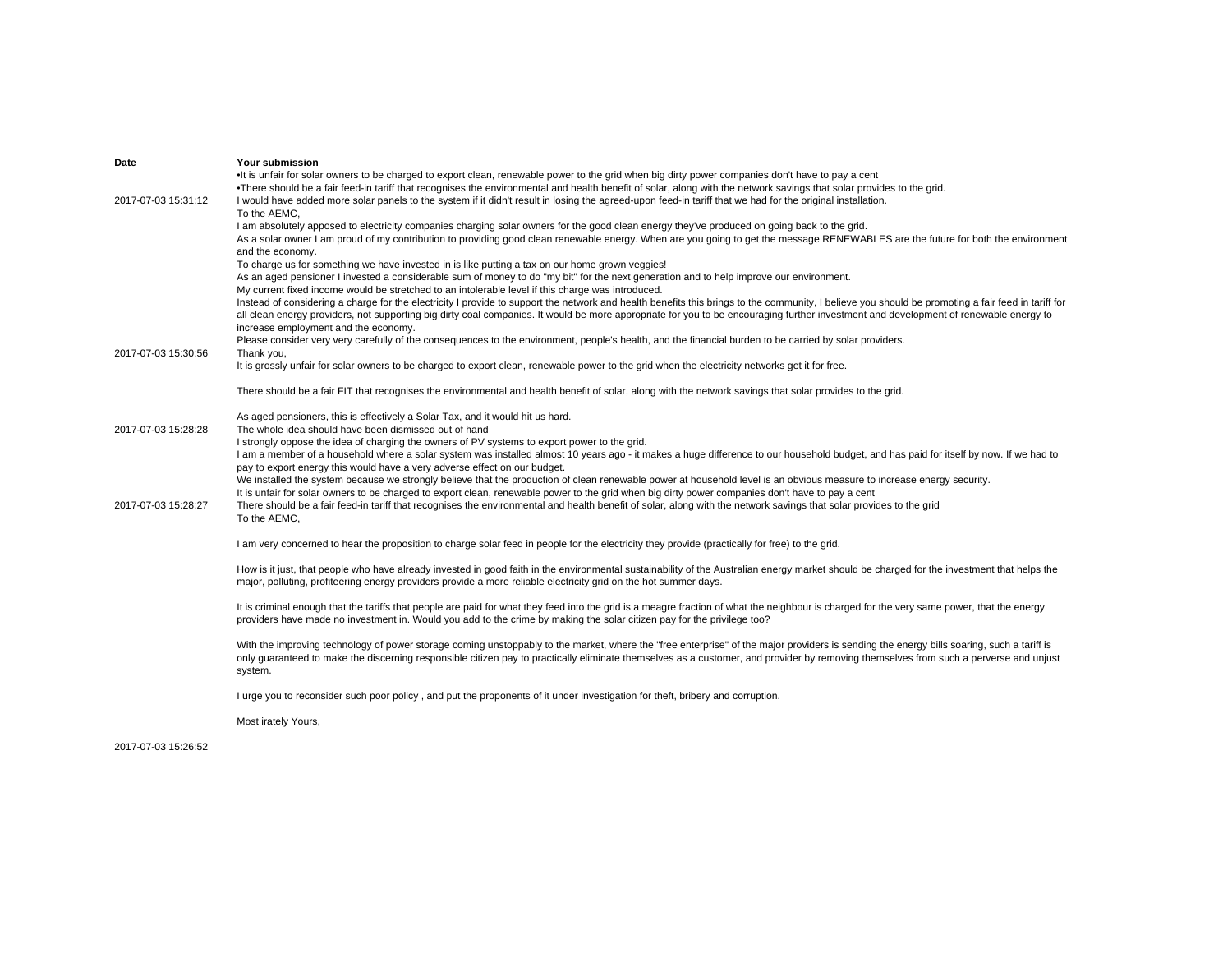|                     | We've been proud to have a roof top PV array on our home & make a small contribution to lightening our family's footprint on the environment & help our local community with the clean                                                                                                                                                          |
|---------------------|-------------------------------------------------------------------------------------------------------------------------------------------------------------------------------------------------------------------------------------------------------------------------------------------------------------------------------------------------|
|                     | energy we are able to feed back into the system.                                                                                                                                                                                                                                                                                                |
|                     | I want to make it very clear how outrageous we find the proposed charge, particularly in view of the reprehensible lack of ethical leadership shown be the Federal government & the vested                                                                                                                                                      |
|                     | interests of the fossil fuels lobby!                                                                                                                                                                                                                                                                                                            |
|                     | Our taxes have built & maintained the poles & wire distribution system for a century & now I've paid to do the right thing with solar to cover my family's needs plus a little extra for others, I                                                                                                                                              |
|                     | get charged for this while fossil fuel companies who pollute; hold back inevitable progress, research, new industry & jobs; don't have to pay a cost to use the same public asset?!                                                                                                                                                             |
|                     | How is that in any way fair, just or in the public interest? Don't billions of our tax dollars already subsidise these commercial interests & yet they are not contributing to the real planetary                                                                                                                                               |
| 2017-07-03 15:24:34 | costs of this anachronistic industry that we the people & our children will have to pay long into the future, long after these companies have taken their (& our) money & run?!                                                                                                                                                                 |
|                     | I trust you will do the job the AEMC is commissioned to do & reject this proposed charge as the affront to responsibility & decency that it is!<br>I installed rooftop solar some years ago because firstly of my concerns about coal fired power stations and their impact on the environment, and the fact that I provide power into the grid |
|                     | thereby decreasing the need for dirty coal.                                                                                                                                                                                                                                                                                                     |
|                     | My cost was substantial for me and I have yet to recoup this. As I picked up these costs, I do not consider it appropriate that I am hit for further expense with solar exports to the grid.                                                                                                                                                    |
|                     | The grid receives far more that what I am reimbursed for and then bills me at the current rates. Our situation in Australia is the result of extremely bad public policy and short term                                                                                                                                                         |
| 2017-07-03 15:23:53 | thinking.                                                                                                                                                                                                                                                                                                                                       |
|                     | It is completely unfair for clean energy providers (like me!) to be charged an export fee, when commercial, large, coal-fired providers don't pay a cent in export charges.                                                                                                                                                                     |
|                     | It is also unfair that I get paid so little for power I export, yet pay nearly 4x the cost to buy power, ON TOP of paying a network access/maintenance charge.                                                                                                                                                                                  |
| 2017-07-03 15:22:47 | I have always believed that Perth has a HUGE solar resource that is underutilised, and punishing solar owners while subsidising huge corporate is just backwards!                                                                                                                                                                               |
|                     | It is unfair for solar owners to be charged to export clean, renewable power to the grid when big dirty power companies don't have to pay a cent.                                                                                                                                                                                               |
|                     | There should be a fair feed-in tariff that recognizes the environmental and health benefit of solar, along with the network savings that solar provides to the grid.                                                                                                                                                                            |
|                     | Always remember, without solar households governments would have to construct dirty coal fired power houses costing billions of dollars and emitting large volumes of greenhouse gases.                                                                                                                                                         |
| 2017-07-03 15:22:37 | Mention the impact that charging you for your solar exports to the grid would have on your household                                                                                                                                                                                                                                            |
|                     | Dear AEMC<br>To me just the thought of charging SOLAR owners to export to the grid is stealing.                                                                                                                                                                                                                                                 |
|                     | It should be well and truly the other way around, SOLAR owners should be paid a fair price for their exports to the grid, after all, they are saving energy companies millions of dollars for not                                                                                                                                               |
|                     | building extra poles and wires.                                                                                                                                                                                                                                                                                                                 |
|                     | If I were to be charged for such action I would get extra batteries and get off the grid all together.                                                                                                                                                                                                                                          |
| 2017-07-03 15:21:47 | Sincerely                                                                                                                                                                                                                                                                                                                                       |
|                     | I wish to say that I think the idea of charging rooftop solarpower producers for supplying power to the grid is unjust and greedy. It would be more appropriate if power supply companies                                                                                                                                                       |
|                     | fitted ALL their residential customer with a minimum of a 3KW system on their roofs and set up the necessary controlling systems and so enable all residential and industrial roofs to                                                                                                                                                          |
| 2017-07-03 15:21:10 | power the grid NOW. We all know the required technology is available! and so do YOU.                                                                                                                                                                                                                                                            |
|                     | Why would this even be considered is this way to make money or are trying to stop people from investing in clean technology I'm saving up for a battery or will charge me for not using                                                                                                                                                         |
| 2017-07-03 15:20:48 | power really enough is enough<br>I strongly disagree with the idea of charging solar owners to export the renewable power they send back to the grid.                                                                                                                                                                                           |
|                     | This sends a bad message to people considering helping themselves and the environment by choosing a clean energy form. The only conclusion one can draw is that it is a cynical                                                                                                                                                                 |
|                     | attempt by the AEMC to take money from the less powerful individual rather than the more powerful coal and gas producers. Privatisation at its worst                                                                                                                                                                                            |
|                     | Please put the values of a clean environment above the interests of 'dirty' power sources, and show responsibility in helping to achieve lower greenhouse gas emissions.                                                                                                                                                                        |
|                     | Feed in tariffs should recognise the value to health, prevention of disease, environmental benefits and pressure taken off the conventional energy producers when more solar power is                                                                                                                                                           |
|                     | made.                                                                                                                                                                                                                                                                                                                                           |
| 2017-07-03 15:17:18 | People would likely consider going off grid and getting storage batteries if a tariff for exporting solar power is introduced. This does not help the energy market.                                                                                                                                                                            |
|                     | It is unfair for solar owners to be charged to export clean, renewable power to the grid when big dirty power companies don't have to pay a cent                                                                                                                                                                                                |
| 2017-07-03 15:15:03 | There should be a fair feed-in tariff that recognises the environmental and health benefit of solar, along with the network savings that solar provides to the grid<br>Solar owners should be rewarded for using solar power and not penalised.                                                                                                 |
|                     | We should also receive a far higher feed in tariff for the energy we generate and supply.                                                                                                                                                                                                                                                       |
| 2017-07-03 15:14:40 | W should also have received a rebate to off-set some of the cost we incurred to install our solar panels and solar hot water system. Not a cent received!                                                                                                                                                                                       |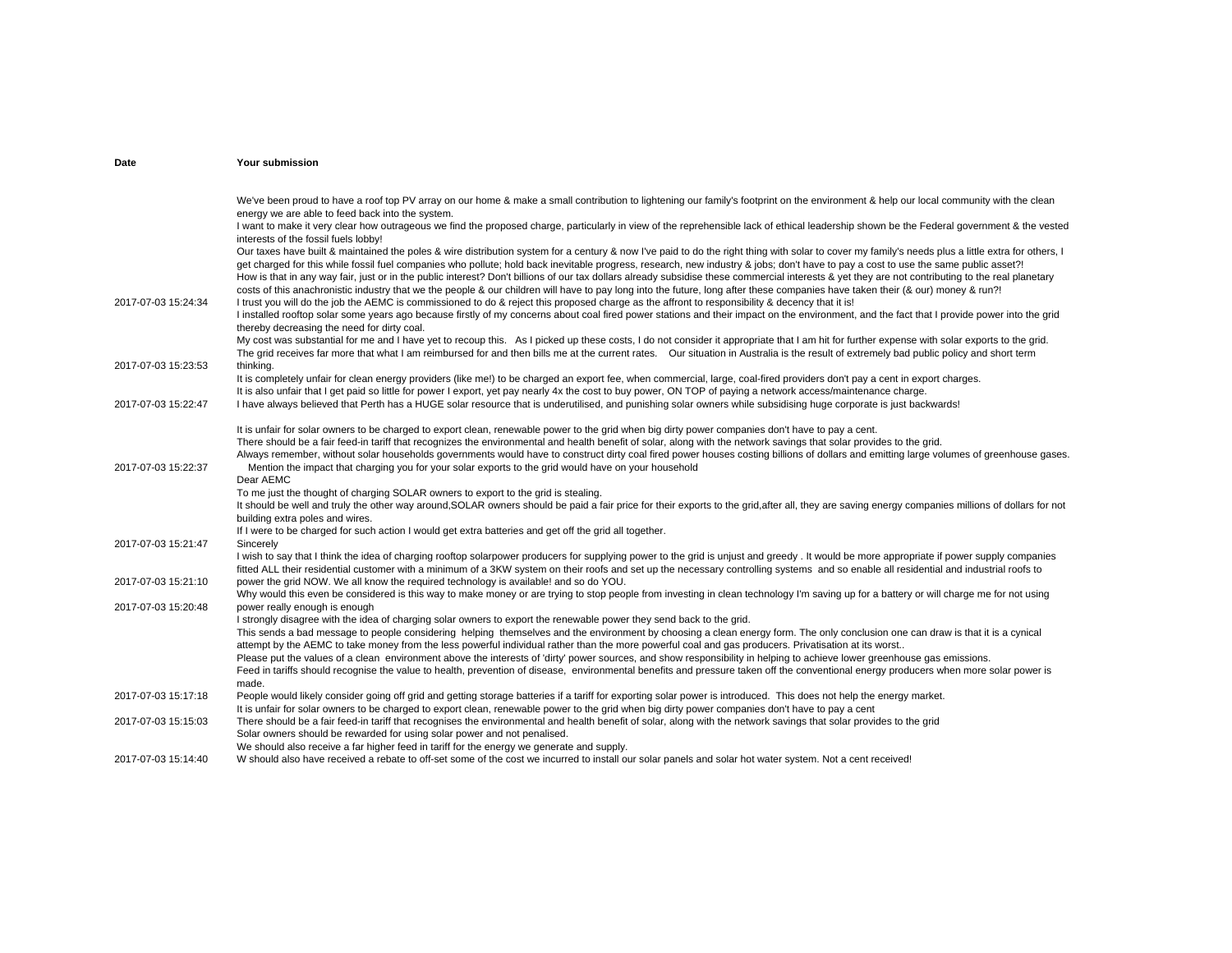| Date                                       | Your submission<br>I feel there should be a fair feed-in tariff that recognises the environmental benefit of solar along with the network savings that solar provides.<br>We decided to make a substantial investment in rooftop solar to reduce our carbon footprint and do our part. The decision to proceed was based on the price of our solar export and<br>changing this will have a drastic affect.                                                                                                                                                                                                                                                                                                                                                                                                                                           |
|--------------------------------------------|------------------------------------------------------------------------------------------------------------------------------------------------------------------------------------------------------------------------------------------------------------------------------------------------------------------------------------------------------------------------------------------------------------------------------------------------------------------------------------------------------------------------------------------------------------------------------------------------------------------------------------------------------------------------------------------------------------------------------------------------------------------------------------------------------------------------------------------------------|
| 2017-07-03 15:14:27                        | It is unfair to charge solar owners to export clean power when large power companies don't have to.<br>Hi                                                                                                                                                                                                                                                                                                                                                                                                                                                                                                                                                                                                                                                                                                                                            |
| 2017-07-03 15:12:51                        | It is necessary to encourage renewable energy, not to impose additional charges. Global warming is real, and, ultimately, all energy needs to be renewable. This move is ideological, not<br>scientific, and the current Government will not always be in place.                                                                                                                                                                                                                                                                                                                                                                                                                                                                                                                                                                                     |
|                                            | If solar power users have to pay to export their power to the grid it would clearly be economically unfeasible, especially since we need as many people as possible to use clean green<br>energy if we are to save the planet from the dire consequences of climate change.<br>We should all be embracing renewable energy and eschewing the polluting dirty fossil fuels. As a consumer I installed solar panels to do my bit for the planet and the 28.283 c per kwh I<br>receive at present makes it worthwhile. However in January 2019 this will drop to 6c per kwh and if I then had to pay to export this power to the grid there it would defeat the whole object.<br>What's more the dirty polluting fossil fuels companies get away with paying nothing. Where is the justice in that?                                                     |
| 2017-07-03 15:12:42                        | This idea has to be squashed.<br>To AEMC,<br>It is unfair for solar owners to export clean, renewable energy to the grid when big, dirty power companies are not.<br>There should also be a fair feed-in tariff for households producing clean solar energy. I am a solar owner and deserve better treatment.                                                                                                                                                                                                                                                                                                                                                                                                                                                                                                                                        |
| 2017-07-03 15:12:40                        | Regards,                                                                                                                                                                                                                                                                                                                                                                                                                                                                                                                                                                                                                                                                                                                                                                                                                                             |
| 2017-07-03 15:12:34<br>2017-07-03 15:12:29 | It is unfair for solar owners to be charged to export clean, renewable power to the grid when big dirty power companies don't have to pay a cent<br>There should be a fair feed-in tariff that recognises the environmental and health benefit of solar, along with the network savings that solar provides to the grid<br>I invested and installed a solar system to help reduce global warming and to save money on my power bills, not to provide more profits to greedy energy companies.<br>Solar feed-in reduces afternoon peak demand and, therefore, the exorbitant profits that the power companies had been able to make during times of peak demand. It is wrong that solar<br>owners should be penalised for this, either by a direct export charge or by minimising feed-in tariffs, just to allow these excessive profits to continue. |
|                                            | If profit is the motivation of power companies in pushing for any further reduction in feed-in tariffs or increase in costs to solar owners, this will only provide encouragement for solar owners<br>to disconnect from the grid, which will defeat the companies' purpose. The fixed daily charge for electricity connections is already, effectively, a penalty for solar owners and for more<br>efficient use of electricity.                                                                                                                                                                                                                                                                                                                                                                                                                    |
|                                            | Advantages of solar power to the grid:                                                                                                                                                                                                                                                                                                                                                                                                                                                                                                                                                                                                                                                                                                                                                                                                               |
|                                            | 1. Reducing the need for fossil fueled power generation, reducing CO2 and other emissions and so benefitting the environment. Australia has global commitments to reduce CO2<br>emissions and solar generation will need to play a large part.                                                                                                                                                                                                                                                                                                                                                                                                                                                                                                                                                                                                       |
|                                            | 2. It reduces the need for inefficient and costly peaking power generation.                                                                                                                                                                                                                                                                                                                                                                                                                                                                                                                                                                                                                                                                                                                                                                          |
|                                            | 3. Distributed generation, such as solar, reduces line losses and also the need for transmission and distribution line upgrades, which benefits the power companies.                                                                                                                                                                                                                                                                                                                                                                                                                                                                                                                                                                                                                                                                                 |
|                                            | Solar owners have gone to considerable expense to help the environment and, in the long term, to reduce overall expenditure on their electricity consumption, despite the continual change<br>in government policy and power company pricing policy.                                                                                                                                                                                                                                                                                                                                                                                                                                                                                                                                                                                                 |
| 2017-07-03 15:10:48                        | Solar generation needs to be encouraged, not penalised.                                                                                                                                                                                                                                                                                                                                                                                                                                                                                                                                                                                                                                                                                                                                                                                              |

2017-07-03 15:10:08 2017-07-03 15:10:08 Its absolutely appalling that we don't get a fair price for our solar feed in but to have us pay for the privilege is outrageous and needs to be stopped Now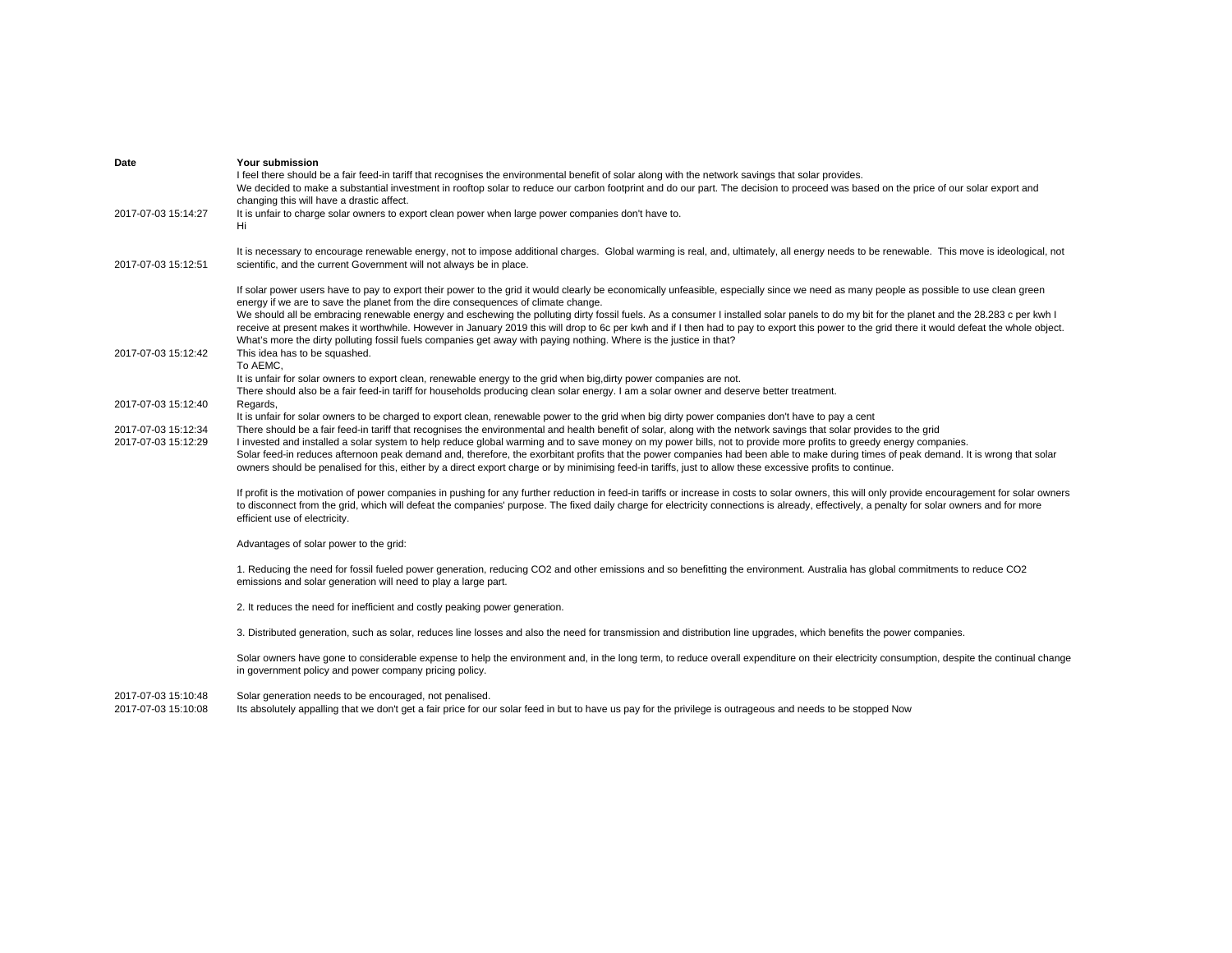| Date                | Your submission                                                                                                                                                                                                                                                                                                         |
|---------------------|-------------------------------------------------------------------------------------------------------------------------------------------------------------------------------------------------------------------------------------------------------------------------------------------------------------------------|
|                     | I appreciate that roof top solar creates issues for electricity distributors such as Energex. However, the problem is one that distributors have to deal with, not the customers.                                                                                                                                       |
|                     | The failure of distributors to invest in the appropriate control systems, spending their money, instead, on infrastructure appropriate to the 1990s, and inducing regulators such as yourselves                                                                                                                         |
|                     | to increase distribution cost recovery from us, the hapless consumers, is one of the policy failures of this past decade.                                                                                                                                                                                               |
|                     | I urge you to desist from imposing yet more of the failures of the electricity industry on the customers rather than on those whose decisions led to the present imbroglio. A market system                                                                                                                             |
|                     | means the businesses making decisions bear the cost. Invest in the wrong things and lose money, as newspapers are currently doing. You have market power created by government, you                                                                                                                                     |
|                     | aren't a market player, nor are the distributors. You have been acting as an agent of the distributors in their rent-seeking behaviour.<br>The proposal to add a charge to roof-top solar owners is just another piece of rent-seeking on behalf of your principals, the electricity distributors.                      |
|                     | Australia's very poor productivity performance over the past decade can be sheeted home to efforts such as yours, indeed, you are to blame for much of that appallingly poor, by                                                                                                                                        |
|                     | international standards, performance.                                                                                                                                                                                                                                                                                   |
|                     | Think about how to make a positive contribution to innovation and productivity improvements rather than contributing for yet more rent-seeking by your industry.                                                                                                                                                        |
| 2017-07-03 15:10:04 | Sincerely,                                                                                                                                                                                                                                                                                                              |
|                     | It is utterly ridiculous to expect people who have spent THEIR OWN money investing in solar power to have to pay for supplying into the grid. Rather they should be applauded for having                                                                                                                                |
| 2017-07-03 15:09:28 | the guts to do something that helps give cleaner energy to the State !                                                                                                                                                                                                                                                  |
|                     | Dear Sir/Madam                                                                                                                                                                                                                                                                                                          |
|                     |                                                                                                                                                                                                                                                                                                                         |
|                     | I am writing to object most strongly to the proposal to charge the owners of solar panels to export clean renewable energy to the grid.                                                                                                                                                                                 |
|                     |                                                                                                                                                                                                                                                                                                                         |
|                     | I have been a long time supporter of solar power, installing solar hot water panels on my house in the 1980s, and adding solar PV to my house in 2011.                                                                                                                                                                  |
|                     | I note that big polluting power companies do not have to pay to export their power to the grid, yet you expect small owners to pay, when it is our power which provides critical backup at                                                                                                                              |
|                     | peak times in summer, and reduces the need for additional large scale power plants. Given the crisis facing the world through global warming, it would be immoral to take any action that                                                                                                                               |
|                     | reduced the shift to clean, renewable energy. We need every house in Australia to be generating electricity from their roof, and this should be fairly compensated.                                                                                                                                                     |
|                     | While I currently have a good contract with the ACT government in relation to my feed-in tariff, I am concerned that the feed-in tariffs now provided are unfair and usurious, ripping off solar                                                                                                                        |
|                     | owners when large companies are making immoral profits from their control of the market. Feed-in tariffs should be fair, and should recognise the environmental and health benefits of                                                                                                                                  |
|                     | solar power.                                                                                                                                                                                                                                                                                                            |
|                     |                                                                                                                                                                                                                                                                                                                         |
|                     | The application of a fee to my solar generation would impact adversely on my household budget, which has already been hit by outrageous price increases for gas and electricity. Such                                                                                                                                   |
|                     | price increases reflect a total failure of policy and regulation in this area.                                                                                                                                                                                                                                          |
|                     | The small solar electricity producer should not be made to pay for this abject policy failure.                                                                                                                                                                                                                          |
|                     |                                                                                                                                                                                                                                                                                                                         |
| 2017-07-03 15:09:14 | Yours sincerely,                                                                                                                                                                                                                                                                                                        |
|                     | I oppose the move to charge owners of solar voltaic systems to export power to the electricity grid.                                                                                                                                                                                                                    |
|                     | It is inequable for solar owners to be charged to export renewable power to the grid when big power companies do not.<br>There should be a fair feed-in tariff that recognises the environmental and health benefit of solar, along with the network savings that solar provides to the grid. This includes relief from |
|                     | peak power demand.                                                                                                                                                                                                                                                                                                      |
|                     | I have installed a solar voltaic system to help reduce the air pollution associated with coal powered generation.                                                                                                                                                                                                       |
|                     | The system I have purchased involves a time payment system. The supplier already applies a considerable service charge. Any further impost, such as the proposed special charge on                                                                                                                                      |
| 2017-07-03 15:08:43 | independent electricity contributions, will cause hardship as I am a pensioner.                                                                                                                                                                                                                                         |
|                     | Small scale solar generators should receive a similar payment to other larger producers of electricity for every KwH they produce with no additional charges for feeding power in. The                                                                                                                                  |
| 2017-07-03 15:08:15 | current arrangements are manifestly unfair and electricity retailers are getting our power on the cheap.                                                                                                                                                                                                                |
| 2017-07-03 15:08:02 | Like other solar panel households spent a lot of money to utilize clean energy from sun to help with cost of electricity for owe home                                                                                                                                                                                   |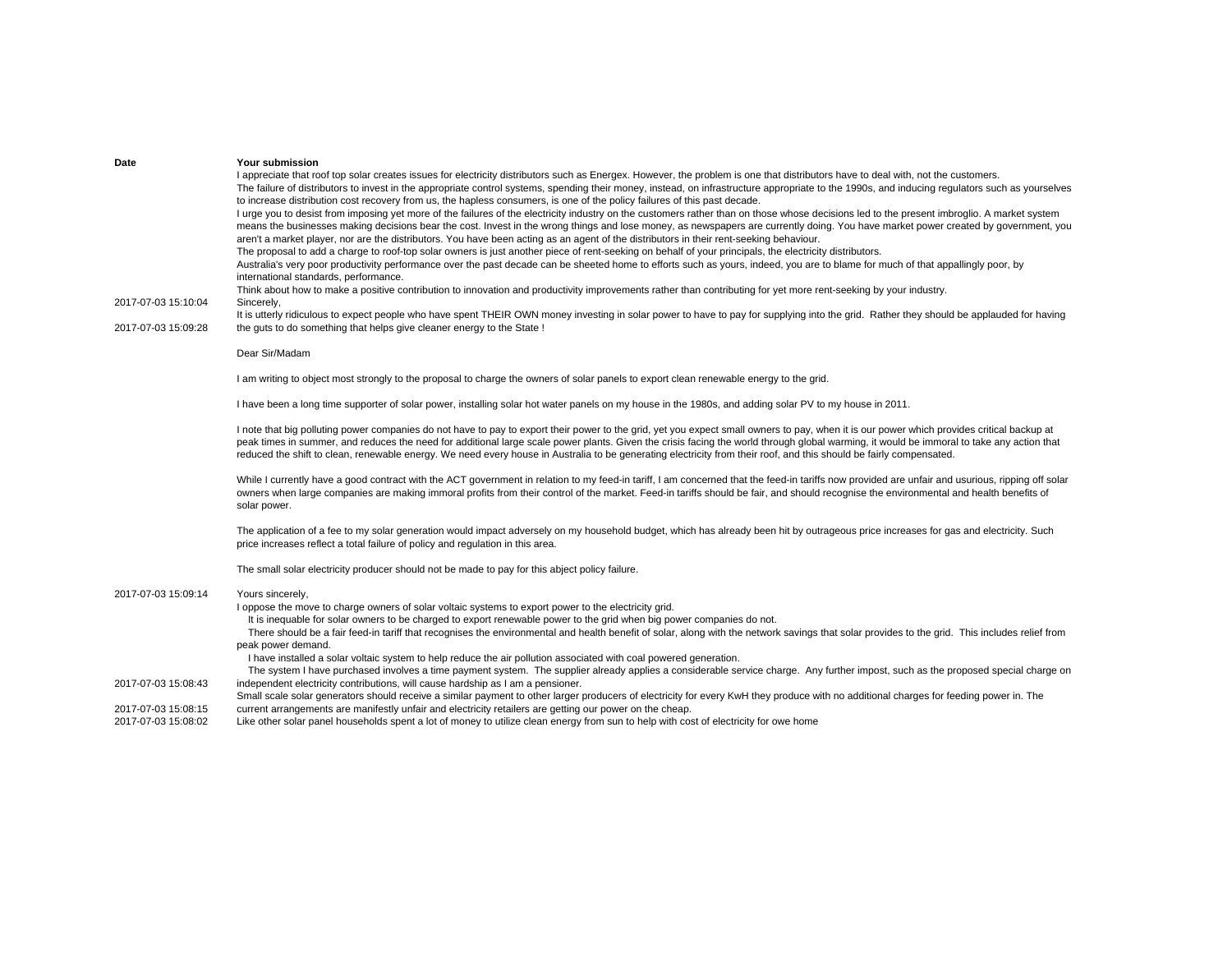| Date                                       | Your submission                                                                                                                                                                                                                                                                                                                                                                                                                                                                                                                                                                                                                                                                                                                                                                                                                                                                                                                                                                                                                                                                                                                                                                                                                                                                                                                                                                                                                                                                                                                                                                                                                                                                                                                                                                                                                                                                                                                                                                                                         |
|--------------------------------------------|-------------------------------------------------------------------------------------------------------------------------------------------------------------------------------------------------------------------------------------------------------------------------------------------------------------------------------------------------------------------------------------------------------------------------------------------------------------------------------------------------------------------------------------------------------------------------------------------------------------------------------------------------------------------------------------------------------------------------------------------------------------------------------------------------------------------------------------------------------------------------------------------------------------------------------------------------------------------------------------------------------------------------------------------------------------------------------------------------------------------------------------------------------------------------------------------------------------------------------------------------------------------------------------------------------------------------------------------------------------------------------------------------------------------------------------------------------------------------------------------------------------------------------------------------------------------------------------------------------------------------------------------------------------------------------------------------------------------------------------------------------------------------------------------------------------------------------------------------------------------------------------------------------------------------------------------------------------------------------------------------------------------------|
| 2017-07-03 15:08:00                        | We have spent quite a lot of our retirement \$ to install a fairly sophisticated Solar array, with battery storage. We have also had a generator installed interconnecting with the solar/battery<br>system. This has been done because we believe this is the future, and because of unreliability of mains power. We now have the capability to go 'off-grid' if circumstances forced us to.<br>These circumstances would likely be unfair treatment by the grid energy retailers.<br>There should not be a penalty for feeding clean electricity into the grid : there are huge benefits to the community, and to the energy retailer by doing this. Taking this logic forward, there<br>should actually be a fair feint tariff which at the moment the energy retailer is getting virtually free.<br>We are one step away from removing ourselves from the grid, and it will not take much to force us into this action, if ordinary folks like us continue to get penalized for simply doing what is<br>right for both the community and the environment.<br>Note: Currently our system is 8kv of PV panels: 12 KVh of battery storage, backed up by a 14KVa Perkins diesel generator. We may expand on both the PV and battery storage.<br>And the swindle continues at number of levels.<br>(i) On a National front where the Commonwealth Government is abandoning its obligation to fight climate change by not supporting renewable energy sources and leaving it all to the<br>individuals.<br>(ii) The abuse of trust of the household Solar Panel Owners who have saved the governments both State and Federal millions, by not having to update power stations, by investing their<br>retirement money in solar panels to create affordable living.<br>(iii) The only industry where "you" pay to present your product for sale is in retail but make a profit so: How it this even fair - Rebate of 6cents and then the on selling for 29cents where the<br>producer has no bartering chances or rights. |
|                                            | (iv) The Second biggest swindle is the "so called" rebate increase which is not mandatory, just like the collapse of HIH insurance voluntary regulating IT DOESN'T WORK.                                                                                                                                                                                                                                                                                                                                                                                                                                                                                                                                                                                                                                                                                                                                                                                                                                                                                                                                                                                                                                                                                                                                                                                                                                                                                                                                                                                                                                                                                                                                                                                                                                                                                                                                                                                                                                                |
| 2017-07-03 15:04:40                        | Honestly how can you even consider this pathetic money grabbing idea.<br>OR.<br>Is this a subliminal scheme to increase battery sales.<br>Thank you                                                                                                                                                                                                                                                                                                                                                                                                                                                                                                                                                                                                                                                                                                                                                                                                                                                                                                                                                                                                                                                                                                                                                                                                                                                                                                                                                                                                                                                                                                                                                                                                                                                                                                                                                                                                                                                                     |
|                                            | I produce clean solar energy with no pollution. Most of the energy I produce is stored in my batteries. However, my excess energy can be fed into the grid to supply my neighbours. Why<br>should I have to pay to feed into the grid when the grid is subsidised by public money- my taxes. As demand grows, the grid needs to be upgraded to supply it. However, the more energy<br>that can be fed in to fill local demand, the less money needs to be spent upgrading the grid. This saves considerable public money. As an energy supplier I should at least be treated the<br>same as any other electricity generator- paid the same tariffs and charged the same fees. If coal fired power stations are not charged to use the grid, why should I be? Particularly<br>considering solar energy is low emission and assists Australia meet its Paris Accord requirements, so there should actually be an incentive for solar generators rather than a penalty. I<br>would think the Australian government would be keen to encourage private investment in clean electricity generation, rather than penalising and deterring it.                                                                                                                                                                                                                                                                                                                                                                                                                                                                                                                                                                                                                                                                                                                                                                                                                                                                                 |
| 2017-07-03 15:04:22<br>2017-07-03 15:03:01 | I am unimpressed!<br>Bad idea. Makes little sense.                                                                                                                                                                                                                                                                                                                                                                                                                                                                                                                                                                                                                                                                                                                                                                                                                                                                                                                                                                                                                                                                                                                                                                                                                                                                                                                                                                                                                                                                                                                                                                                                                                                                                                                                                                                                                                                                                                                                                                      |
| 2017-07-03 15:00:52                        | Stop the swindle                                                                                                                                                                                                                                                                                                                                                                                                                                                                                                                                                                                                                                                                                                                                                                                                                                                                                                                                                                                                                                                                                                                                                                                                                                                                                                                                                                                                                                                                                                                                                                                                                                                                                                                                                                                                                                                                                                                                                                                                        |
| 2017-07-03 14:53:25<br>2017-07-03 14:49:09 | It is unfair for solar owners to be charged to export clean, renewable power to the grid when big dirty power companies don't have to pay a cent<br>There should be a fair feed-in tariff that recognises the environmental and health benefit of solar, along with the network savings that solar provides to the grid<br>It seems like larceny to charge to export solar to the grid. So unfair                                                                                                                                                                                                                                                                                                                                                                                                                                                                                                                                                                                                                                                                                                                                                                                                                                                                                                                                                                                                                                                                                                                                                                                                                                                                                                                                                                                                                                                                                                                                                                                                                       |
| 2017-07-03 14:48:43                        | It's unfair to impose a charge on solar owners to feed into the grid when power companies don't have to pay any such charges. Solar owners deserve a fair feed in tariff that recognises the<br>environmental benefits of solar as well as the network savings that solar power provides to the grid.                                                                                                                                                                                                                                                                                                                                                                                                                                                                                                                                                                                                                                                                                                                                                                                                                                                                                                                                                                                                                                                                                                                                                                                                                                                                                                                                                                                                                                                                                                                                                                                                                                                                                                                   |
|                                            | It is unfair for solar owners to be charged to export clean, renewable power to the grid when big dirty power companies don't have to pay a cent<br>There should be a fair feed-in tariff that recognises the environmental and health benefit of solar, along with the network savings that solar provides to the grid<br>I have installed a 4kW PV system at home because both environmental and economical sustainability reasons. I have invested a fair amount of money in this system thinking I would get                                                                                                                                                                                                                                                                                                                                                                                                                                                                                                                                                                                                                                                                                                                                                                                                                                                                                                                                                                                                                                                                                                                                                                                                                                                                                                                                                                                                                                                                                                        |
| 2017-07-03 14:46:49                        | all my money back via reduced bills, but this won't happen if I start to be charged for feeding electricity back to the grid. This would have an important impact on my household.<br>We installed Solar to help Australia meet its Paris commitments and must not be penalised for doing the right thing.It is unfair for solar owners to be charged to export clean, renewable<br>power to the grid when big dirty power companies don't have to pay a cent                                                                                                                                                                                                                                                                                                                                                                                                                                                                                                                                                                                                                                                                                                                                                                                                                                                                                                                                                                                                                                                                                                                                                                                                                                                                                                                                                                                                                                                                                                                                                           |
| 2017-07-03 14:46:24                        | There should be a fair feed-in tariff that recognises the environmental and health benefit of solar, along with the network savings that solar provides to the grid                                                                                                                                                                                                                                                                                                                                                                                                                                                                                                                                                                                                                                                                                                                                                                                                                                                                                                                                                                                                                                                                                                                                                                                                                                                                                                                                                                                                                                                                                                                                                                                                                                                                                                                                                                                                                                                     |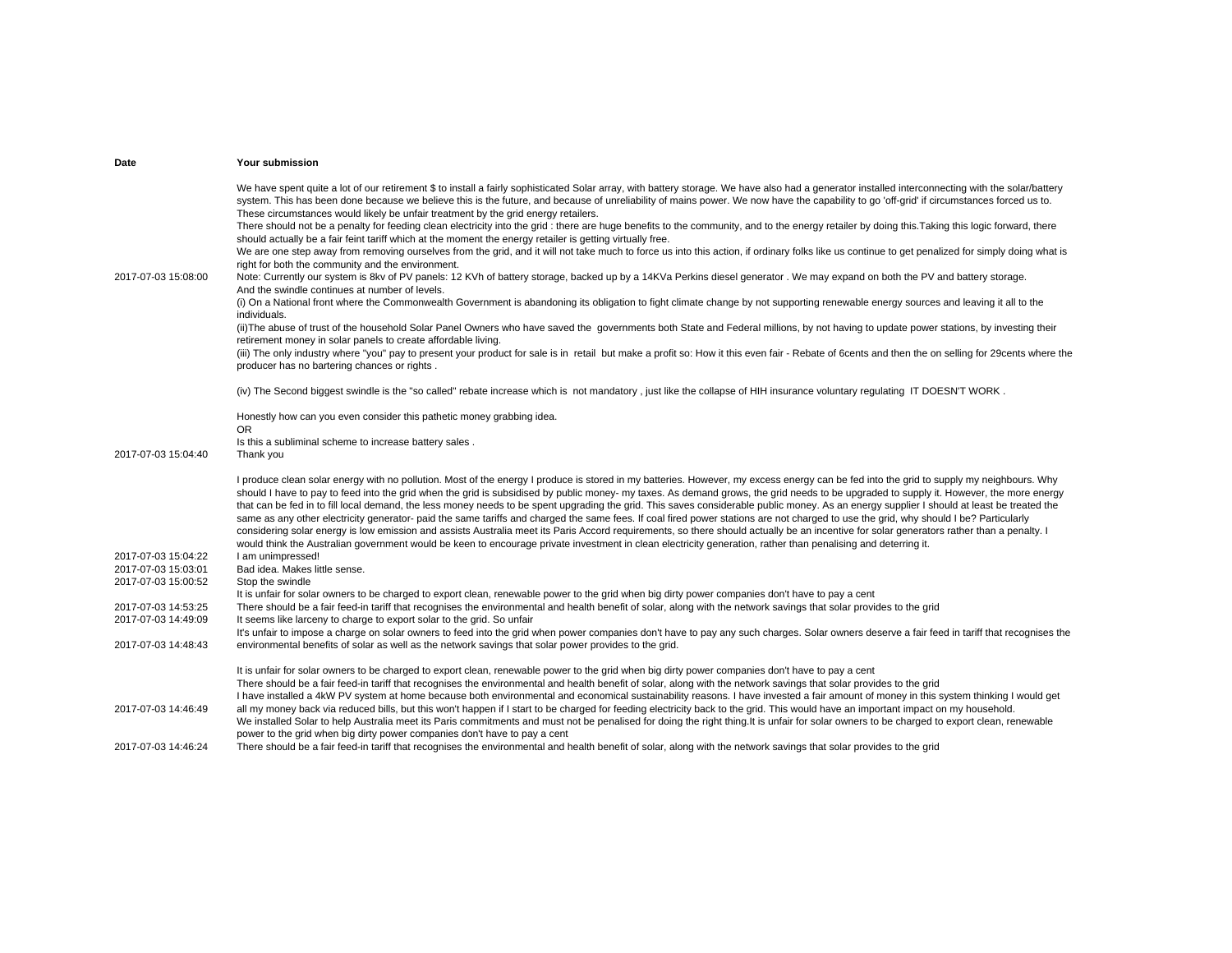| Date                                                              | <b>Your submission</b><br><b>AEMC</b>                                                                                                                                                                                                                                                                                                                                                                                                                                                                                                                                                                                                                                                                                                                                                                                                                                                                                                                                                                                                                                                                         |
|-------------------------------------------------------------------|---------------------------------------------------------------------------------------------------------------------------------------------------------------------------------------------------------------------------------------------------------------------------------------------------------------------------------------------------------------------------------------------------------------------------------------------------------------------------------------------------------------------------------------------------------------------------------------------------------------------------------------------------------------------------------------------------------------------------------------------------------------------------------------------------------------------------------------------------------------------------------------------------------------------------------------------------------------------------------------------------------------------------------------------------------------------------------------------------------------|
|                                                                   | I'm opposed to the proposed charge on solar owners for feeding their electricity back to the grid.                                                                                                                                                                                                                                                                                                                                                                                                                                                                                                                                                                                                                                                                                                                                                                                                                                                                                                                                                                                                            |
|                                                                   | It is unfair for solar owners to be charged to export clean, renewable power to the grid when big dirty power companies don't have to pay a cent.                                                                                                                                                                                                                                                                                                                                                                                                                                                                                                                                                                                                                                                                                                                                                                                                                                                                                                                                                             |
| 2017-07-03 14:46:18<br>2017-07-03 14:46:12<br>2017-07-03 14:45:01 | There should be a fair feed-in tariff that recognises the environmental and health benefit of solar, along with the network savings that solar provides to the grid.<br>Allowing charges for feeding power to the grid will discourage the switch to renewable energy which is essential for our country to play its part in carbon emission reduction to combat<br>climate change. To become a worth contributor to the international effort we must do more to reduce our reliance on fossil fuels.<br>Dear AEMC, it is extremely unfair for clean energy to be charged in anyway. Solar, as well as many other renewable energy systems are in the process of expanding, and we must help<br>this process by implementing systematic measures to bring the most beneficial outcomes to clean energy owners, but taxing clean energy is not a method to alleviate the overall climate<br>change, our health and our people.                                                                                                                                                                                 |
|                                                                   | We are shocked to hear that the Australian Energy Market Commission (AMEC) is considering allowing a charge on solar owners for feeding their electricity back to the grid. This will be<br>most unfair for solar owners to export clean, renewable power to the grid when big dirty power companies don't have to pay a cent. In fact there should be a fair feed-in tariff that<br>recognises the environmental and health benefit of solar, along with the network savings that solar provides to the grid. Charging the solar owners for feeding their spare electricity into the<br>grid will not only discourage further rooftop solar installations, but for someone like us who have been feeding into the grid for the past 6 years and have been considering updating our PV<br>system will have to seriously reconsider. I am sure there will be many more in a similar situation. Even now we are not getting a fair price for the electricity we are feeding into the grid,<br>only a fraction of what we buy it for, even that is increasing from the 1st of July this year.                    |
|                                                                   | From every angle, to charge the solar owners to feed into the grid, will be a loss; to us the solar owners, to the clean energy solar industry and generally to the Energy Industry. It will be a<br>backward step. What the Commission should really be considering is getting a fair price for the solar owners, for helping the industry, by feeding their spare electricity into the grid.                                                                                                                                                                                                                                                                                                                                                                                                                                                                                                                                                                                                                                                                                                                |
|                                                                   | I submit also, that for the reasons given below, for the longer term stability of the Energy Industry, AMEC should give consideration for the Power Generation Companies to allow the<br>domestic users to store off peak electricity in all the States:<br>1. Incentive to invest in the installation of domestic storage batteries as there will be a need to store off peak power even when there is no sun for solar power generation.<br>2. Good for solar power industry. Higher demand on storage batteries will likely drive down the battery prices, encouraging even more domestic solar power installations.<br>3. Greater usage of power during off peak (into storage) which would be used during peak demand (from storage). Better regulation of power, less peaks and troughs.<br>4.Less need for compulsory load shedding during extraordinary high demand as domestic users would be using their stored power. Less people affected by load shedding, even when<br>there is a need.<br>5. More households with power storage and fewer affected by weather related power outages.           |
| 2017-07-03 14:44:45<br>2017-07-03 14:43:54                        | I thank you for allowing me to make this submission.<br>I have never ever heard of being charged for the gift we give in feeding the grid. The rediculous rebate from AGL is not even worth mentioning.<br>It was our genuine wish to make our environment a healthier one for generations to come. We are deeply offended by this unfair grab and urge authorities to prohibit punishing the people<br>who only want to do good for all.                                                                                                                                                                                                                                                                                                                                                                                                                                                                                                                                                                                                                                                                     |
| 2017-07-03 14:40:26                                               | It is very unfair for solar owners to pay power companies to feed into the grid when big companies don't have to.<br>To the AEMC,<br>We have a small 3Kw solar electricity system on our roof that we installed a couple of years ago. We installed it for a few reasons - to lower our electricity bills, although we knew it would<br>take a few years to cover the original outlay. We also care about the environment and know that solar is much better for the planet in the long run than coal. It is important to look after<br>things for future generations - we have the knowledge and know how now to make a difference. By punishing individuals who care about the planet with yet another charge you will be<br>making it less attractive for any new solar buyers and for existing solar owners who want to upgrade their system to generate more renewable electricity. A feed in tariff should be fair<br>across the board, a cost per Kw/h regardless of if it is generated with solar, wind, coal, gas or however.<br>Please rethink the current plan to make renewables less attractive. |
| 2017-07-03 14:39:13                                               | Kind regards,<br>Power companies don't pay to feed power to the grid. Should be a fair feed in tariff when providing power to the grid. As a self funded retiree extra cost in feeding power to the grid will                                                                                                                                                                                                                                                                                                                                                                                                                                                                                                                                                                                                                                                                                                                                                                                                                                                                                                 |
| 2017-07-03 14:38:16                                               | have a big effect on my finances and may result in me becoming a pensioner and claiming a pension.                                                                                                                                                                                                                                                                                                                                                                                                                                                                                                                                                                                                                                                                                                                                                                                                                                                                                                                                                                                                            |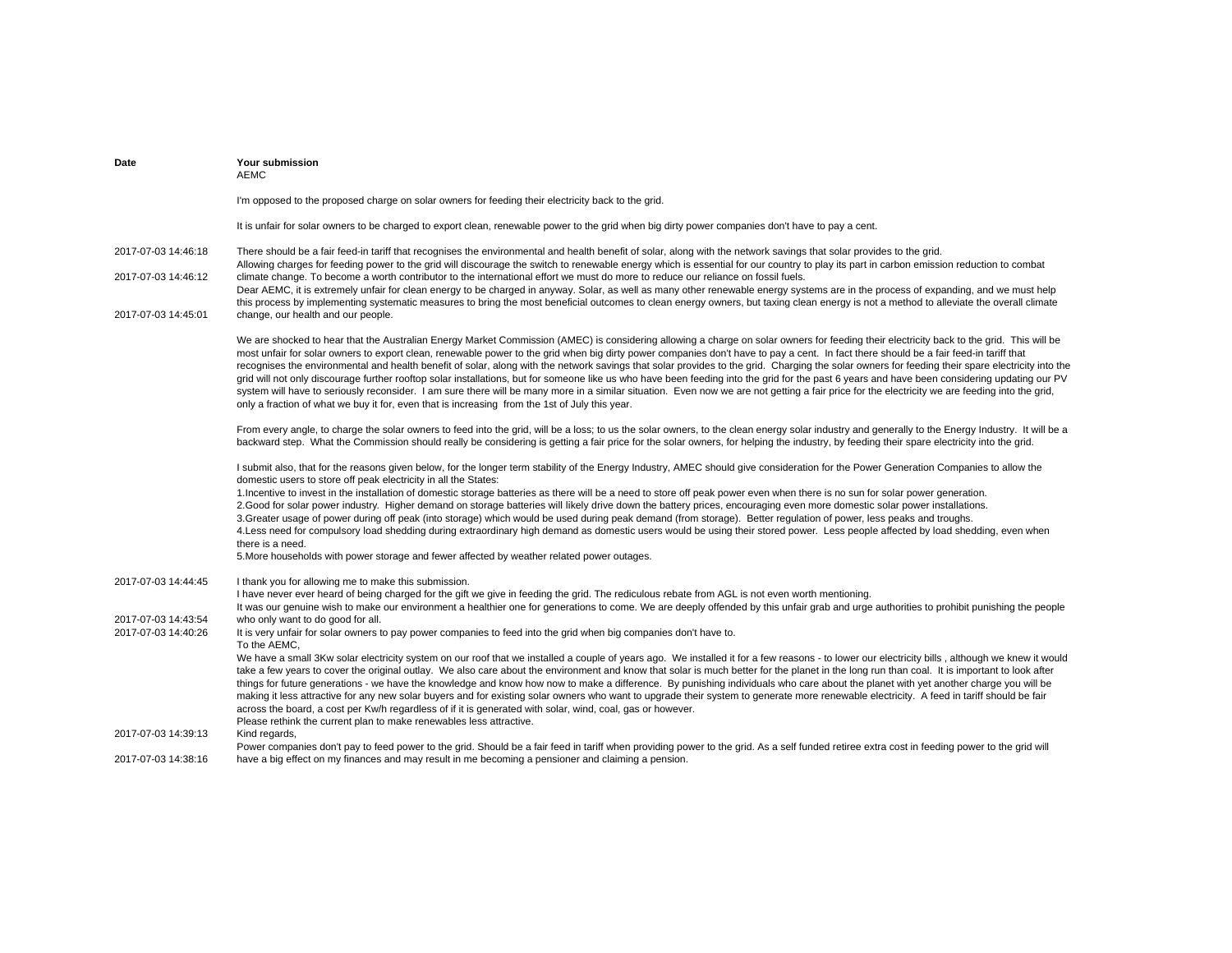| Date                | Your submission                                                                                                                                                                                                                                                                                                                                                                                                                                                                                                                                                                 |
|---------------------|---------------------------------------------------------------------------------------------------------------------------------------------------------------------------------------------------------------------------------------------------------------------------------------------------------------------------------------------------------------------------------------------------------------------------------------------------------------------------------------------------------------------------------------------------------------------------------|
|                     | Dear AEMC,                                                                                                                                                                                                                                                                                                                                                                                                                                                                                                                                                                      |
|                     | I am disappointed and dismayed to think that you are contemplating charging solar owners for exporting their excess power to the grid.<br>I believe that the environmental benefits of solar are enormous.                                                                                                                                                                                                                                                                                                                                                                      |
|                     | Solar owners are assisting this country on the road to a clean energy future, and your actions will impinge upon this.                                                                                                                                                                                                                                                                                                                                                                                                                                                          |
|                     | Solar owners should receive a fair feed-in tariff, thereby encouraging others to connect. I was lucky enough to have my system in place whilst there was a fair feed-in tariff, and it will have                                                                                                                                                                                                                                                                                                                                                                                |
|                     | paid for itself within the 5 year period of grace until the tariff reduces to a pittance.                                                                                                                                                                                                                                                                                                                                                                                                                                                                                       |
|                     | I will now consider battery storage instead, so the grid will not have the benefit of my extra power. I am saving up for this now.                                                                                                                                                                                                                                                                                                                                                                                                                                              |
|                     | Australia could lead the world in solar renewable energy, but not with policy such as you are contemplating.                                                                                                                                                                                                                                                                                                                                                                                                                                                                    |
|                     | I am an a low fixed income and rely on my solar to alleviate monetary concerns; if you start charging extra, this will be onerous and have a serious effect on my household.                                                                                                                                                                                                                                                                                                                                                                                                    |
|                     | I went without a lot of things to save up for my solar system, because I believed in renewable energy being the only future for our country and our world, but also because power bills had<br>become harder to afford, with the bills becoming a larger percentage of my income.                                                                                                                                                                                                                                                                                               |
|                     | I implore you to not charge solar owners and continue with low feed-in tariffs, but to develop policies which encourage more and more people to convert to solar.                                                                                                                                                                                                                                                                                                                                                                                                               |
| 2017-07-03 14:37:12 | Our world need this.                                                                                                                                                                                                                                                                                                                                                                                                                                                                                                                                                            |
| 2017-07-03 14:37:06 | Why should I as a solar owner pay to export clean renewable power back into the grid when coal companies don't pay a cent. Why is Australia so backward when it comes to our<br>environment and people who are trying to do their bit are punished.                                                                                                                                                                                                                                                                                                                             |
|                     | Please do not recommend that owners of rooftop solar panels be charged for returning power generated from the sun to the grid. We are already charged massively by the power<br>companies when they pay us a pittance for this power and then sell it back to us a up to $8 - 9$ times what they pay us for it.                                                                                                                                                                                                                                                                 |
|                     | We installed roof top solar panels to attempt to negate future power price increases and to play our part in providing a planet our children and grandchildren could inhabit in a similar way<br>we have.                                                                                                                                                                                                                                                                                                                                                                       |
|                     | Australia is already seen as a country that is moving towards penalising people who are trying to provide a clean future in favour of those whose only consideration is monetary regardless<br>of the environmental damage they are doing.                                                                                                                                                                                                                                                                                                                                      |
| 2017-07-03 14:36:52 | If this charge is introduced it will be confirmation the pressure groups representing the old electricity generating systems are in charge of debate in Australia,                                                                                                                                                                                                                                                                                                                                                                                                              |
|                     | We have had solar since June 2014 and it has greatly helped in reducing our electricity costs. If a charge was added for supplying excess power back to the grid and a charge added to<br>the supply lines for returning the excess to the grid it makes a mockery out of the Goverments efforts to assist with the installation of solar systems. Those lines carry the power, what<br>difference does it make which direction the power goes. With the shutting down of coal fired power generators it makes sense for solar power which at least works during daylight hours |
| 2017-07-03 14:35:39 | and the more rooftops have solar, the more power is generated. The next charge they will try is paying for the power we use off our own systems.<br>I invested in solar energy as we are now retired and living costs just keep on going up and also to create a cleaner environment. Where is the incentive for people to do this if the AEMC is                                                                                                                                                                                                                               |
| 2017-07-03 14:34:32 | going to incur these charges. It is totally unfair & unreasonable. They need to have a re-think regarding this issue.<br>Why exactly are you even considering such a thing? Solar power people are contributing to the grid and you are considering a charge on that? What about taxing our charity contributions                                                                                                                                                                                                                                                               |
| 2017-07-03 14:34:07 | too?                                                                                                                                                                                                                                                                                                                                                                                                                                                                                                                                                                            |
|                     | Dear AEMC                                                                                                                                                                                                                                                                                                                                                                                                                                                                                                                                                                       |
|                     | We understand from Solar Citizens that the Australian Energy Market Commission (AEMC), who make the rules that govern the electricity market, are considering allowing solar owners to<br>be charged for feeding the renewable electricity we generate back into the grid. The AEMC tried to introduce a similar charge in 2013 but due to overwhelming community opposition the<br>proposal never eventuated. Again, we would like to re-iterate that we agree with Solar Citizens. Australians love their solar and won't put up with unfair charges.                         |
|                     | It is unfair for solar owners to be charged to export clean, renewable power to the grid when big dirty power companies don't have to pay a cent. There should also be a fair feed-in tariff<br>that recognises the financial savings that arise directly from the environmental and health benefits of investing in solar and battery storage as well as from the network savings that solar<br>provides to the grid.                                                                                                                                                          |
|                     | This proposal can only be seen as a nasty attempt by the fossil fuel industry and its political and business supporters to drive the costs of renewables up as a way of deterring or at least<br>slowing their adoption. This is a cynical exercise that goes against the wishes of the vast majority of Australians who want the country to transition to a renewable energy economy as fast<br>as possible - especially given the context of climate change.                                                                                                                  |
|                     | When will the AEMC take on its social and environmental responsibilities?                                                                                                                                                                                                                                                                                                                                                                                                                                                                                                       |
| 2017-07-03 14:33:19 | Yours sincerely                                                                                                                                                                                                                                                                                                                                                                                                                                                                                                                                                                 |
|                     |                                                                                                                                                                                                                                                                                                                                                                                                                                                                                                                                                                                 |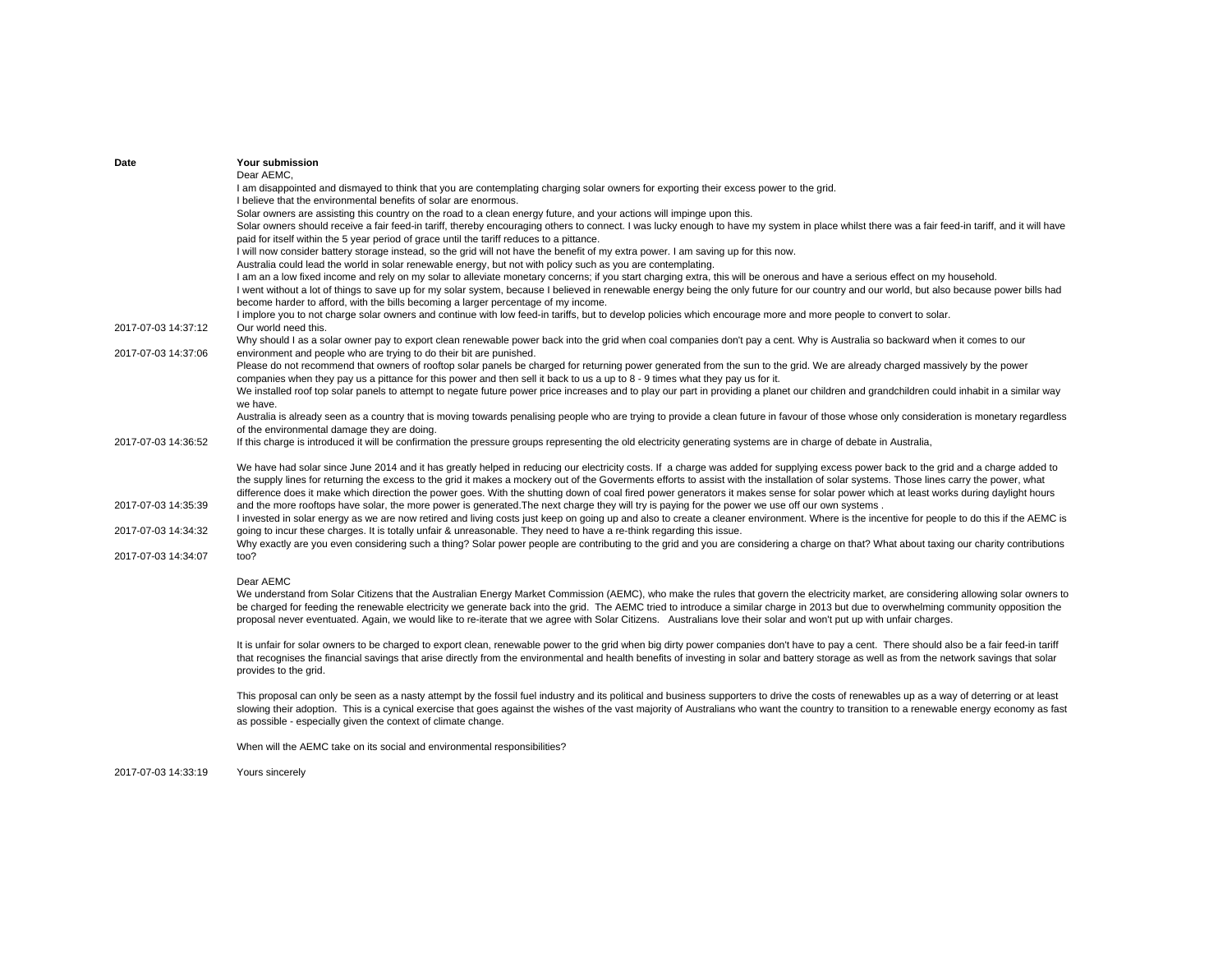| Date                | Your submission                                                                                                                                                                                                                                                                                                                                                                                                                                                                                                                                                                                                                                                                                                                                                                                                                                                                                                                                                                                                                                                                                                                                                                                                                                                                                                                                                                                                                                                                                                                                                  |
|---------------------|------------------------------------------------------------------------------------------------------------------------------------------------------------------------------------------------------------------------------------------------------------------------------------------------------------------------------------------------------------------------------------------------------------------------------------------------------------------------------------------------------------------------------------------------------------------------------------------------------------------------------------------------------------------------------------------------------------------------------------------------------------------------------------------------------------------------------------------------------------------------------------------------------------------------------------------------------------------------------------------------------------------------------------------------------------------------------------------------------------------------------------------------------------------------------------------------------------------------------------------------------------------------------------------------------------------------------------------------------------------------------------------------------------------------------------------------------------------------------------------------------------------------------------------------------------------|
| 2017-07-03 14:33:04 | We put solar panels on our home two years ago because it was the right thing to do for the environment, I believe we must transition to solar if we want to avoid dangerous climate change<br>so we put our money where our mouth was.I believe this proposal is very unfair to charge us to feed into the grid as coal power companies do not have too, people should be encouraged<br>to go solar and not be charged, I believe there should be a fair tariff paid for our feed in. We are pensioners and we hoped going solar would ease our future electricity bills but if this<br>proposal goes ahead I do not know how we could manage it on a fixed income                                                                                                                                                                                                                                                                                                                                                                                                                                                                                                                                                                                                                                                                                                                                                                                                                                                                                               |
|                     | It would be very unfair to charge solar owners to export our clean power to the grid. There should instead be a fair feed in tariff that recognizes the environmental and health benefits of<br>solar to the community. We put solar panels on our roof partly because we want to be environmentally responsible and partly because of the savings in power costs. It would be most                                                                                                                                                                                                                                                                                                                                                                                                                                                                                                                                                                                                                                                                                                                                                                                                                                                                                                                                                                                                                                                                                                                                                                              |
| 2017-07-03 14:31:47 | unfair if the government penalized us for this.                                                                                                                                                                                                                                                                                                                                                                                                                                                                                                                                                                                                                                                                                                                                                                                                                                                                                                                                                                                                                                                                                                                                                                                                                                                                                                                                                                                                                                                                                                                  |
| 2017-07-03 14:31:33 | We invested over \$20,000 for rooftop solar to contribute to fighting climate change and to help with the crisis in electricity generation. Eventually we expect to recover our investment with<br>savings and also to minimise, our costs in retirement. The electricity we sell into the grid pays us far far less than the cost that that we get from the grid. However we still think we have<br>done the right thing. If we have to pay to export to the grid we would be outraged. Firslt we would ensure there was nothing to export - we would use it somehow, even waste it rather than<br>pay to export it. It would be so wrong to make us pay to give electricity to the grid. We would look to go off the grid altogether if necessary.<br>We are now at a critical time in our history where it is essential that we take every step we can to reduce our greenhouse gas emissions. It's definitely not the time to make it harder for the<br>general public to actively participate in emissions reduction by generating non-polluting renewable energy.<br>Please ensure that people generating clean renewable energy are not disadvantaged for exporting that energy to the national grid. They should be rewarded with a fair feed-in tariff and<br>not punished with charges that are not levied on high emission companies generating from coal and gas.<br>Here in the Far South Coast Region of NSW, there are many people who have made a great effort by taking on the expense of installing solar systems on their houses and business |
|                     | premises. There are also many community installations organised over quite a number of years through Clean Energy For Eternity. These efforts are grassroots responses to a critical<br>climate crisis and should be supported by being justly and fairly rewarded with a realistic feed-in tariff without unnecessary bureaucratic charges. They will continue unless hurdles like<br>charges on exporting electricity to the grid are introduced, making it too difficult or expensive to make a worthwhile community contribution.                                                                                                                                                                                                                                                                                                                                                                                                                                                                                                                                                                                                                                                                                                                                                                                                                                                                                                                                                                                                                            |
| 2017-07-03 14:31:16 | It's time to support community efforts to assist in the reduction of our greenhouse gas emissions.                                                                                                                                                                                                                                                                                                                                                                                                                                                                                                                                                                                                                                                                                                                                                                                                                                                                                                                                                                                                                                                                                                                                                                                                                                                                                                                                                                                                                                                               |
| 2017-07-03 14:29:12 | It is unfair for solar owners to be charged to export clean, renewable power to the grid when big dirty power companies don't have to pay a cent<br>There should be a fair feed-in tariff that recognises the environmental and health benefit of solar, along with the network savings that solar provides to the grid                                                                                                                                                                                                                                                                                                                                                                                                                                                                                                                                                                                                                                                                                                                                                                                                                                                                                                                                                                                                                                                                                                                                                                                                                                          |
|                     | Dear AEMC members.                                                                                                                                                                                                                                                                                                                                                                                                                                                                                                                                                                                                                                                                                                                                                                                                                                                                                                                                                                                                                                                                                                                                                                                                                                                                                                                                                                                                                                                                                                                                               |
|                     | I believe that there is a proposal to charge solar ownersfor feeding their energy into the grid. This does not seem reasonable to me unless all the other electricity suppliers, such as coal                                                                                                                                                                                                                                                                                                                                                                                                                                                                                                                                                                                                                                                                                                                                                                                                                                                                                                                                                                                                                                                                                                                                                                                                                                                                                                                                                                    |
|                     | and gas are also charged in the same way. In fact, I have been told that coal and gas power stations do not have to pay such a charge.                                                                                                                                                                                                                                                                                                                                                                                                                                                                                                                                                                                                                                                                                                                                                                                                                                                                                                                                                                                                                                                                                                                                                                                                                                                                                                                                                                                                                           |
|                     | If anything, we have greatly helped the general electricity situation by putting our own money to buy solar panels which helped to develop the industry here at a time when governments<br>were dragging their feet.                                                                                                                                                                                                                                                                                                                                                                                                                                                                                                                                                                                                                                                                                                                                                                                                                                                                                                                                                                                                                                                                                                                                                                                                                                                                                                                                             |
|                     | What we need from you at the AEMC is some well thought out plan for the gradual shutting down of coal power stations, in a considered way, so that electricity can continue to be<br>provided.                                                                                                                                                                                                                                                                                                                                                                                                                                                                                                                                                                                                                                                                                                                                                                                                                                                                                                                                                                                                                                                                                                                                                                                                                                                                                                                                                                   |
|                     | You could also be looking at ways to use hydro and storage to keep the provison of electricity going. As gross weather events in the sky and on land there will be times where it will be                                                                                                                                                                                                                                                                                                                                                                                                                                                                                                                                                                                                                                                                                                                                                                                                                                                                                                                                                                                                                                                                                                                                                                                                                                                                                                                                                                        |
|                     | impossible to continue to supply through the grip. That is where being able to have home or local area storage for 3 to 4 days of frugal use, could be lifesaving.<br>Thank you for your efforts - please think through the implementation of any plans you suffest. It is often in the poorly thought-out implementation that many things do wrong.                                                                                                                                                                                                                                                                                                                                                                                                                                                                                                                                                                                                                                                                                                                                                                                                                                                                                                                                                                                                                                                                                                                                                                                                             |
|                     |                                                                                                                                                                                                                                                                                                                                                                                                                                                                                                                                                                                                                                                                                                                                                                                                                                                                                                                                                                                                                                                                                                                                                                                                                                                                                                                                                                                                                                                                                                                                                                  |
| 2017-07-03 14:27:55 | Please do not put a charge on my solar panels                                                                                                                                                                                                                                                                                                                                                                                                                                                                                                                                                                                                                                                                                                                                                                                                                                                                                                                                                                                                                                                                                                                                                                                                                                                                                                                                                                                                                                                                                                                    |
|                     | I am a pensioner who relies entirely on the pension. Any further costs such as this charge will directly effect my lifestyle limiting it even further than it already is.<br>It is unfair for solar owners to be charged to export clean, renewable power to the grid when big dirty power companies don't have to pay a cent                                                                                                                                                                                                                                                                                                                                                                                                                                                                                                                                                                                                                                                                                                                                                                                                                                                                                                                                                                                                                                                                                                                                                                                                                                    |
| 2017-07-03 14:27:28 | There should be a fair feed-in tariff that recognises the environmental and health benefit of solar, along with the network savings that solar provides to the grid                                                                                                                                                                                                                                                                                                                                                                                                                                                                                                                                                                                                                                                                                                                                                                                                                                                                                                                                                                                                                                                                                                                                                                                                                                                                                                                                                                                              |
|                     | Why are you discriminating against a group of people who have spent their own money installing and maintaining electricity producing infrastructure. This charge is not logical, nor is it fair.                                                                                                                                                                                                                                                                                                                                                                                                                                                                                                                                                                                                                                                                                                                                                                                                                                                                                                                                                                                                                                                                                                                                                                                                                                                                                                                                                                 |
| 2017-07-03 14:27:21 | Why are the same charges not applied to the large power companies?                                                                                                                                                                                                                                                                                                                                                                                                                                                                                                                                                                                                                                                                                                                                                                                                                                                                                                                                                                                                                                                                                                                                                                                                                                                                                                                                                                                                                                                                                               |
|                     | It is unfair for solar owners to be charged to export clean, renewable power to the grid when big dirty power companies don't have to pay a cent                                                                                                                                                                                                                                                                                                                                                                                                                                                                                                                                                                                                                                                                                                                                                                                                                                                                                                                                                                                                                                                                                                                                                                                                                                                                                                                                                                                                                 |
|                     | There should be a fair feed-in tariff that recognises the environmental and health benefit of solar, along with the network savings that solar provides to the grid<br>I have installed a 15kw system on Mackellar Motel and am about to instal a 15kw system on Armidale Motel.                                                                                                                                                                                                                                                                                                                                                                                                                                                                                                                                                                                                                                                                                                                                                                                                                                                                                                                                                                                                                                                                                                                                                                                                                                                                                 |
| 2017-07-03 14:27:12 | Charging you for solar exports to the grid would increase operating costs, reduce revenue, and prejudice future expansion and employment.                                                                                                                                                                                                                                                                                                                                                                                                                                                                                                                                                                                                                                                                                                                                                                                                                                                                                                                                                                                                                                                                                                                                                                                                                                                                                                                                                                                                                        |
| 2017-07-03 14:26:56 | Stop the swindling of Rooftop solar owners. We need a clean planet you dorks.                                                                                                                                                                                                                                                                                                                                                                                                                                                                                                                                                                                                                                                                                                                                                                                                                                                                                                                                                                                                                                                                                                                                                                                                                                                                                                                                                                                                                                                                                    |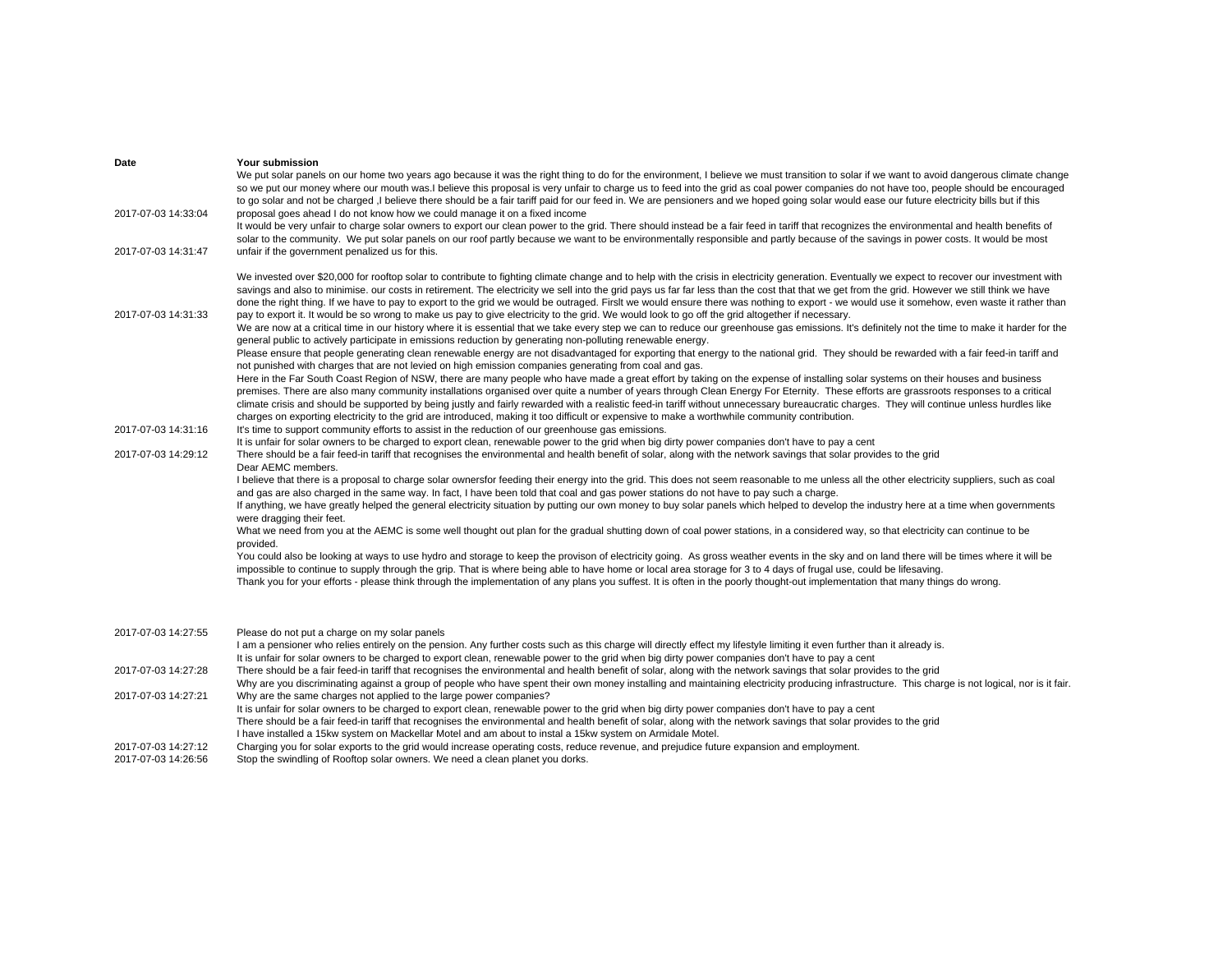| It is Grossly unfair to impose charges on home owners to export clean power onto the grid. I was encouraged by the governments of the day to install PV panels on my roof, when they<br>were expensive to install. I feel it is unjust to change the goal posts after I spent my savings to purchase my solar panel array, by imposing proposed charges. I produce totally clean<br>2017-07-03 14:25:24<br>energy, which helps our planet for our children. These proposed charges are totally preposterous and will only benefit a very few.<br>I love my solar panels and the sustainable non polluting energy they provide to power our home. I believe that as a community, even as a species we need to make positive steps in the<br>choices we make for our 'larger' home - the planet.<br>Inequality is another major issue that needs to be kept in check to create a fair and just society. If you penalise us, the community of small investors and not the corporate power<br>companies shows with this export charge, it would demonstrate how unbalanced our system has becomeand where your interest liedisheartening me, and with the only power I have, it<br>will influence who I vote for.<br>2017-07-03 14:24:59<br>It is unfair for solar owners to be charged to export clean, renewable power to the grid when big dirty power companies don't have to pay a cent<br>There should be a fair feed-in tariff that recognises the environmental and health benefit of solar, along with the network savings that solar provides to the grid<br>Include any experience that you've had with putting on rooftop solar and why you've done it<br>2017-07-03 14:24:16<br>Mention the impact that charging you for your solar exports to the grid would have on your household<br>The more renewable energy is used to create power, the less we need fossil fuels. If private households can create power not only for themselves but for the grid, then they should |
|--------------------------------------------------------------------------------------------------------------------------------------------------------------------------------------------------------------------------------------------------------------------------------------------------------------------------------------------------------------------------------------------------------------------------------------------------------------------------------------------------------------------------------------------------------------------------------------------------------------------------------------------------------------------------------------------------------------------------------------------------------------------------------------------------------------------------------------------------------------------------------------------------------------------------------------------------------------------------------------------------------------------------------------------------------------------------------------------------------------------------------------------------------------------------------------------------------------------------------------------------------------------------------------------------------------------------------------------------------------------------------------------------------------------------------------------------------------------------------------------------------------------------------------------------------------------------------------------------------------------------------------------------------------------------------------------------------------------------------------------------------------------------------------------------------------------------------------------------------------------------------------------------------------------------------------------------------------------------------------|
|                                                                                                                                                                                                                                                                                                                                                                                                                                                                                                                                                                                                                                                                                                                                                                                                                                                                                                                                                                                                                                                                                                                                                                                                                                                                                                                                                                                                                                                                                                                                                                                                                                                                                                                                                                                                                                                                                                                                                                                      |
|                                                                                                                                                                                                                                                                                                                                                                                                                                                                                                                                                                                                                                                                                                                                                                                                                                                                                                                                                                                                                                                                                                                                                                                                                                                                                                                                                                                                                                                                                                                                                                                                                                                                                                                                                                                                                                                                                                                                                                                      |
|                                                                                                                                                                                                                                                                                                                                                                                                                                                                                                                                                                                                                                                                                                                                                                                                                                                                                                                                                                                                                                                                                                                                                                                                                                                                                                                                                                                                                                                                                                                                                                                                                                                                                                                                                                                                                                                                                                                                                                                      |
|                                                                                                                                                                                                                                                                                                                                                                                                                                                                                                                                                                                                                                                                                                                                                                                                                                                                                                                                                                                                                                                                                                                                                                                                                                                                                                                                                                                                                                                                                                                                                                                                                                                                                                                                                                                                                                                                                                                                                                                      |
|                                                                                                                                                                                                                                                                                                                                                                                                                                                                                                                                                                                                                                                                                                                                                                                                                                                                                                                                                                                                                                                                                                                                                                                                                                                                                                                                                                                                                                                                                                                                                                                                                                                                                                                                                                                                                                                                                                                                                                                      |
|                                                                                                                                                                                                                                                                                                                                                                                                                                                                                                                                                                                                                                                                                                                                                                                                                                                                                                                                                                                                                                                                                                                                                                                                                                                                                                                                                                                                                                                                                                                                                                                                                                                                                                                                                                                                                                                                                                                                                                                      |
|                                                                                                                                                                                                                                                                                                                                                                                                                                                                                                                                                                                                                                                                                                                                                                                                                                                                                                                                                                                                                                                                                                                                                                                                                                                                                                                                                                                                                                                                                                                                                                                                                                                                                                                                                                                                                                                                                                                                                                                      |
|                                                                                                                                                                                                                                                                                                                                                                                                                                                                                                                                                                                                                                                                                                                                                                                                                                                                                                                                                                                                                                                                                                                                                                                                                                                                                                                                                                                                                                                                                                                                                                                                                                                                                                                                                                                                                                                                                                                                                                                      |
|                                                                                                                                                                                                                                                                                                                                                                                                                                                                                                                                                                                                                                                                                                                                                                                                                                                                                                                                                                                                                                                                                                                                                                                                                                                                                                                                                                                                                                                                                                                                                                                                                                                                                                                                                                                                                                                                                                                                                                                      |
|                                                                                                                                                                                                                                                                                                                                                                                                                                                                                                                                                                                                                                                                                                                                                                                                                                                                                                                                                                                                                                                                                                                                                                                                                                                                                                                                                                                                                                                                                                                                                                                                                                                                                                                                                                                                                                                                                                                                                                                      |
|                                                                                                                                                                                                                                                                                                                                                                                                                                                                                                                                                                                                                                                                                                                                                                                                                                                                                                                                                                                                                                                                                                                                                                                                                                                                                                                                                                                                                                                                                                                                                                                                                                                                                                                                                                                                                                                                                                                                                                                      |
|                                                                                                                                                                                                                                                                                                                                                                                                                                                                                                                                                                                                                                                                                                                                                                                                                                                                                                                                                                                                                                                                                                                                                                                                                                                                                                                                                                                                                                                                                                                                                                                                                                                                                                                                                                                                                                                                                                                                                                                      |
| certainly not be charged for contributing to the grid.<br>2017-07-03 14:23:44                                                                                                                                                                                                                                                                                                                                                                                                                                                                                                                                                                                                                                                                                                                                                                                                                                                                                                                                                                                                                                                                                                                                                                                                                                                                                                                                                                                                                                                                                                                                                                                                                                                                                                                                                                                                                                                                                                        |
| It is unfair for solar owners to be charged to export clean, renewable power to the grid when big dirty power companies don't have to pay a cent                                                                                                                                                                                                                                                                                                                                                                                                                                                                                                                                                                                                                                                                                                                                                                                                                                                                                                                                                                                                                                                                                                                                                                                                                                                                                                                                                                                                                                                                                                                                                                                                                                                                                                                                                                                                                                     |
| 2017-07-03 14:23:15<br>There should be a fair feed-in tariff that recognises the environmental and health benefit of solar, along with the network savings that solar provides to the grid<br>Why should household solar generators be charged to export clean power to the grid when larger dirty producers do not. My original agreement with the government was to remain valid                                                                                                                                                                                                                                                                                                                                                                                                                                                                                                                                                                                                                                                                                                                                                                                                                                                                                                                                                                                                                                                                                                                                                                                                                                                                                                                                                                                                                                                                                                                                                                                                   |
| and unchanged until 2028. Are you reneging on this also? My vote will be under much deliberation at the next election. The energy companies would, in an ideal world be levied with a                                                                                                                                                                                                                                                                                                                                                                                                                                                                                                                                                                                                                                                                                                                                                                                                                                                                                                                                                                                                                                                                                                                                                                                                                                                                                                                                                                                                                                                                                                                                                                                                                                                                                                                                                                                                |
| supply charge from each household.<br>2017-07-03 14:21:00                                                                                                                                                                                                                                                                                                                                                                                                                                                                                                                                                                                                                                                                                                                                                                                                                                                                                                                                                                                                                                                                                                                                                                                                                                                                                                                                                                                                                                                                                                                                                                                                                                                                                                                                                                                                                                                                                                                            |
| Low and fixed income households like mine cannot support such an unconscionable act such as charging us to export our solar generated power to the grid. It IS theft, plain and simple.                                                                                                                                                                                                                                                                                                                                                                                                                                                                                                                                                                                                                                                                                                                                                                                                                                                                                                                                                                                                                                                                                                                                                                                                                                                                                                                                                                                                                                                                                                                                                                                                                                                                                                                                                                                              |
| 2017-07-03 14:19:45<br>This "proposal" is the sort of thing that leads directly to revolution.                                                                                                                                                                                                                                                                                                                                                                                                                                                                                                                                                                                                                                                                                                                                                                                                                                                                                                                                                                                                                                                                                                                                                                                                                                                                                                                                                                                                                                                                                                                                                                                                                                                                                                                                                                                                                                                                                       |
| To charge for solar users to contribute to the grid is tantamount to theft. Most solar contributors did so with a view to saving the environment, saving the electricity companies the need for                                                                                                                                                                                                                                                                                                                                                                                                                                                                                                                                                                                                                                                                                                                                                                                                                                                                                                                                                                                                                                                                                                                                                                                                                                                                                                                                                                                                                                                                                                                                                                                                                                                                                                                                                                                      |
| more infrastructure and generally to feel that they are helping. The companies have taken advantage of them, have neglected to care for their own business models and customer bases                                                                                                                                                                                                                                                                                                                                                                                                                                                                                                                                                                                                                                                                                                                                                                                                                                                                                                                                                                                                                                                                                                                                                                                                                                                                                                                                                                                                                                                                                                                                                                                                                                                                                                                                                                                                 |
| and deserve to be abandoned in droves. That is their problem. It should not be ours.<br>2017-07-03 14:19:27                                                                                                                                                                                                                                                                                                                                                                                                                                                                                                                                                                                                                                                                                                                                                                                                                                                                                                                                                                                                                                                                                                                                                                                                                                                                                                                                                                                                                                                                                                                                                                                                                                                                                                                                                                                                                                                                          |
|                                                                                                                                                                                                                                                                                                                                                                                                                                                                                                                                                                                                                                                                                                                                                                                                                                                                                                                                                                                                                                                                                                                                                                                                                                                                                                                                                                                                                                                                                                                                                                                                                                                                                                                                                                                                                                                                                                                                                                                      |
| The charges being proposed by the AEMC are designed to benefit the power companies. Instead, the benefits should instead accrue to those who have reduced their electricity<br>consumption by placing solar panels or hot water solar onto their homes. I installed my solar panels in 2007. As a consequence, my electricity consumption has dropped by half. This is                                                                                                                                                                                                                                                                                                                                                                                                                                                                                                                                                                                                                                                                                                                                                                                                                                                                                                                                                                                                                                                                                                                                                                                                                                                                                                                                                                                                                                                                                                                                                                                                               |
| an enormous benefit to both Australia and myself. It has reduced air pollution and reduced the coal energy consumed to provide electricity to my home. Furthermore, I export unused                                                                                                                                                                                                                                                                                                                                                                                                                                                                                                                                                                                                                                                                                                                                                                                                                                                                                                                                                                                                                                                                                                                                                                                                                                                                                                                                                                                                                                                                                                                                                                                                                                                                                                                                                                                                  |
| 2017-07-03 14:17:10<br>electricity for others to use at a virtually free cost to utilities. I worked for Powercor 7 years, so I understand all too well how my solar energy benefits Powercor and the community.                                                                                                                                                                                                                                                                                                                                                                                                                                                                                                                                                                                                                                                                                                                                                                                                                                                                                                                                                                                                                                                                                                                                                                                                                                                                                                                                                                                                                                                                                                                                                                                                                                                                                                                                                                     |
|                                                                                                                                                                                                                                                                                                                                                                                                                                                                                                                                                                                                                                                                                                                                                                                                                                                                                                                                                                                                                                                                                                                                                                                                                                                                                                                                                                                                                                                                                                                                                                                                                                                                                                                                                                                                                                                                                                                                                                                      |
| Dear AEMC members,                                                                                                                                                                                                                                                                                                                                                                                                                                                                                                                                                                                                                                                                                                                                                                                                                                                                                                                                                                                                                                                                                                                                                                                                                                                                                                                                                                                                                                                                                                                                                                                                                                                                                                                                                                                                                                                                                                                                                                   |
|                                                                                                                                                                                                                                                                                                                                                                                                                                                                                                                                                                                                                                                                                                                                                                                                                                                                                                                                                                                                                                                                                                                                                                                                                                                                                                                                                                                                                                                                                                                                                                                                                                                                                                                                                                                                                                                                                                                                                                                      |
| I would like to comment on the proposal to to charge me as a solar owner for feeding my clean green energy into the grid.                                                                                                                                                                                                                                                                                                                                                                                                                                                                                                                                                                                                                                                                                                                                                                                                                                                                                                                                                                                                                                                                                                                                                                                                                                                                                                                                                                                                                                                                                                                                                                                                                                                                                                                                                                                                                                                            |
| I believe that power companies feeding their dirty energy into the grid are NOT subject to such a charge and if that is the case this is an unjust proposal.                                                                                                                                                                                                                                                                                                                                                                                                                                                                                                                                                                                                                                                                                                                                                                                                                                                                                                                                                                                                                                                                                                                                                                                                                                                                                                                                                                                                                                                                                                                                                                                                                                                                                                                                                                                                                         |
|                                                                                                                                                                                                                                                                                                                                                                                                                                                                                                                                                                                                                                                                                                                                                                                                                                                                                                                                                                                                                                                                                                                                                                                                                                                                                                                                                                                                                                                                                                                                                                                                                                                                                                                                                                                                                                                                                                                                                                                      |
| As I receive the sum of only 7 cents for each kWt of power exported into the grid and then have to pay some of the highest prices in the world (32 + cents per kWt) to use that energy, I                                                                                                                                                                                                                                                                                                                                                                                                                                                                                                                                                                                                                                                                                                                                                                                                                                                                                                                                                                                                                                                                                                                                                                                                                                                                                                                                                                                                                                                                                                                                                                                                                                                                                                                                                                                            |
| believe that I should be paid a fair feed-in tariff that recognises the environmental and health benefit of solar, along with the network savings that solar provides to the grid.                                                                                                                                                                                                                                                                                                                                                                                                                                                                                                                                                                                                                                                                                                                                                                                                                                                                                                                                                                                                                                                                                                                                                                                                                                                                                                                                                                                                                                                                                                                                                                                                                                                                                                                                                                                                   |
|                                                                                                                                                                                                                                                                                                                                                                                                                                                                                                                                                                                                                                                                                                                                                                                                                                                                                                                                                                                                                                                                                                                                                                                                                                                                                                                                                                                                                                                                                                                                                                                                                                                                                                                                                                                                                                                                                                                                                                                      |
| I installed solar in the belief that I was making a positive contribution for the future of the planet and that I would help leave a lasting legacy for the future of my children and fellow citizens                                                                                                                                                                                                                                                                                                                                                                                                                                                                                                                                                                                                                                                                                                                                                                                                                                                                                                                                                                                                                                                                                                                                                                                                                                                                                                                                                                                                                                                                                                                                                                                                                                                                                                                                                                                |
| of this special place we all call home.                                                                                                                                                                                                                                                                                                                                                                                                                                                                                                                                                                                                                                                                                                                                                                                                                                                                                                                                                                                                                                                                                                                                                                                                                                                                                                                                                                                                                                                                                                                                                                                                                                                                                                                                                                                                                                                                                                                                              |
| However I do believe that I should NOT be penalised for my efforts.                                                                                                                                                                                                                                                                                                                                                                                                                                                                                                                                                                                                                                                                                                                                                                                                                                                                                                                                                                                                                                                                                                                                                                                                                                                                                                                                                                                                                                                                                                                                                                                                                                                                                                                                                                                                                                                                                                                  |
|                                                                                                                                                                                                                                                                                                                                                                                                                                                                                                                                                                                                                                                                                                                                                                                                                                                                                                                                                                                                                                                                                                                                                                                                                                                                                                                                                                                                                                                                                                                                                                                                                                                                                                                                                                                                                                                                                                                                                                                      |
| Kind Regards,                                                                                                                                                                                                                                                                                                                                                                                                                                                                                                                                                                                                                                                                                                                                                                                                                                                                                                                                                                                                                                                                                                                                                                                                                                                                                                                                                                                                                                                                                                                                                                                                                                                                                                                                                                                                                                                                                                                                                                        |
|                                                                                                                                                                                                                                                                                                                                                                                                                                                                                                                                                                                                                                                                                                                                                                                                                                                                                                                                                                                                                                                                                                                                                                                                                                                                                                                                                                                                                                                                                                                                                                                                                                                                                                                                                                                                                                                                                                                                                                                      |
| 2017-07-03 14:16:13                                                                                                                                                                                                                                                                                                                                                                                                                                                                                                                                                                                                                                                                                                                                                                                                                                                                                                                                                                                                                                                                                                                                                                                                                                                                                                                                                                                                                                                                                                                                                                                                                                                                                                                                                                                                                                                                                                                                                                  |
| 2017-07-03 14:16:11<br>This is a scandalous and ridiculous idea! Everything should be done to encourage more people to use solar energy for the sake of the future of our children and our home- planet earth!                                                                                                                                                                                                                                                                                                                                                                                                                                                                                                                                                                                                                                                                                                                                                                                                                                                                                                                                                                                                                                                                                                                                                                                                                                                                                                                                                                                                                                                                                                                                                                                                                                                                                                                                                                       |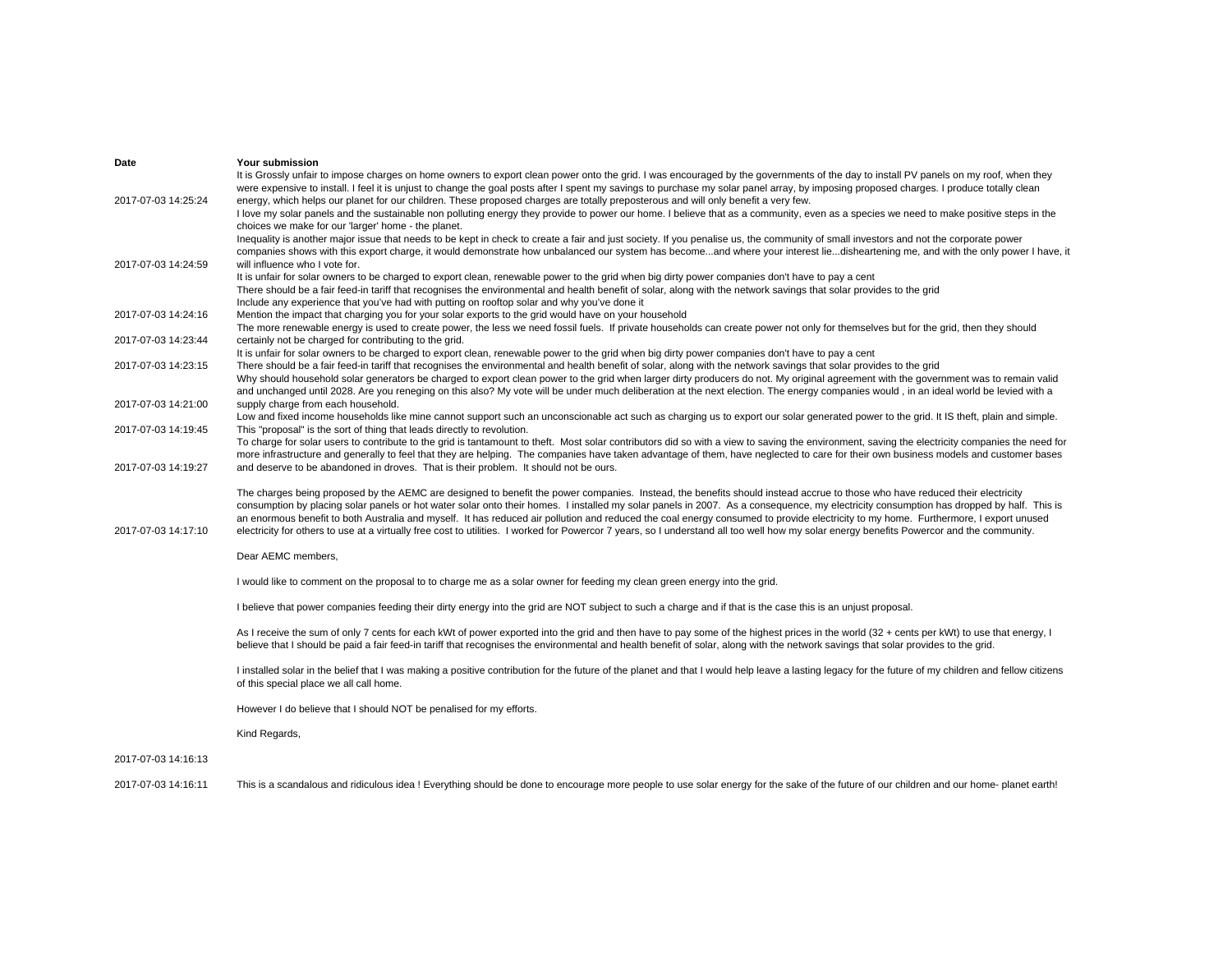| Date                                       | Your submission<br>We feel we should be paid/compensated for the CLEAN free electricity we are exporting to the grid. It is outrageous to be penalised for doing our small but important bit in working<br>towards keeping this planet clean for generations to come.                                                                                                                                                                                                                                                                                                           |
|--------------------------------------------|---------------------------------------------------------------------------------------------------------------------------------------------------------------------------------------------------------------------------------------------------------------------------------------------------------------------------------------------------------------------------------------------------------------------------------------------------------------------------------------------------------------------------------------------------------------------------------|
|                                            | The short-termism and greed to hang on to their business model and shareholder value will only speed them towards their Kodak moment and they should all know what this will mean for                                                                                                                                                                                                                                                                                                                                                                                           |
| 2017-07-03 14:16:04<br>2017-07-03 14:14:49 | them! It is their last chance towake up before it is too late.<br>Please ensure there are economic incentives in favour of renewables over fossil fuels.                                                                                                                                                                                                                                                                                                                                                                                                                        |
|                                            | . It is unfair for solar owners to be charged to export clean, renewable power to the grid when big dirty power companies don't have to pay a cent. There should be a fair feed-in tariff that                                                                                                                                                                                                                                                                                                                                                                                  |
| 2017-07-03 14:13:42                        | recognises the environmental and health benefit of solar, along with the network savings that solar provides to the grid                                                                                                                                                                                                                                                                                                                                                                                                                                                        |
|                                            | Its unfair of you to charge uus to export clean energy to the grid when you dont pay to do that either you are just being very greedy! You dhould recognising the benefit of solar alo g with<br>the network savings that solar provides to the grid. It would be difficult for us to afford any charges considering how much it cost ud to have it installed in the first placeyou are plain                                                                                                                                                                                   |
| 2017-07-03 14:13:28                        | greedy                                                                                                                                                                                                                                                                                                                                                                                                                                                                                                                                                                          |
| 2017-07-03 14:13:08                        | It is absolutely disgraceful that energy companies want to charge solar owners for sending power back to grid. Ripping off Australians again for doing the right thing!<br>It is unfair for solar owners to be charged to export clean, renewable power to the grid when big dirty power companies don't have to pay a cent. This kind of policy discourages individual<br>action on climate change, increases barriers to community or grass roots action, or for businesses to profit from being energetically sustainable. There should be a fair feed-in tariff that        |
| 2017-07-03 14:12:45                        | recognises the environmental and health benefit of solar, along with the network savings that solar provides to the grid.                                                                                                                                                                                                                                                                                                                                                                                                                                                       |
|                                            | Enough is enough! We solar power citizens had the cells put in place when the government was promoting it as the future way to, at a cost I might add, now you have done a back flip and<br>slug us for doing the right thing, which I know, you know is the right way to go. It is unfair for solar owners to be charged to export clean, renewable power to the grid when big dirty power<br>companies don't pay a cent.                                                                                                                                                      |
|                                            | The power charges in Western Australia have been rising and rising and we do not have the luxury of any competition here to change to. We cannot keep putting our hands in our pockets<br>to prop up your government failings, especially at the expense of clean, renewable power.                                                                                                                                                                                                                                                                                             |
|                                            | We as solar owners object to you the government introducing a new charge for feeding our generated electricity back to the grid. Find some other way of balancing your books, and hands                                                                                                                                                                                                                                                                                                                                                                                         |
| 2017-07-03 14:09:41                        | off.                                                                                                                                                                                                                                                                                                                                                                                                                                                                                                                                                                            |
|                                            | I was encouraged by the government to put in solar panels to relieve the workload for businesses. I am now back to paying for electricity. I generate 2400kw a quarter and actually use<br>1000kw. Why do I pay 34c and you pay me 6c. Where's the equity in that. The government keeps moving the goal posts after we have paid big dollars for the installation. I certainly have                                                                                                                                                                                             |
| 2017-07-03 14:09:38                        | not had time to recoup my investment when I believed the subsidies were going to be for 10 years not 3. Support us so we can support you.                                                                                                                                                                                                                                                                                                                                                                                                                                       |
|                                            | I can see no logic in charging solar owners for the power they export to the grid. I put PV panels on my roof to not only reduce my carbon footprint but to keep my energy bills down. With<br>the solar bonus scheme now paying almost nothing for what I produce, having to pay to feed in to the grid will make my panels redundant financially and, although I may be keeping my<br>emissions down someone else is benefitting at my expense. The cost of putting in the panels will now not pay for itself for many years judging by the recent power bills I've paid. The |
| 2017-07-03 14:07:34                        | proposal will deter me from expanding my PV's and almost certainly stop people from putting them on their roofs who haven't yet done so. We have to remember that every PV panel is<br>potentially a reduction in our Green House gas emissions.<br>Dear AEMC                                                                                                                                                                                                                                                                                                                   |
|                                            | I doubt anyone will bother to read this. Consultation with the public these days is usually just lip service, and then you do whatever you believe will make the most money for your economic<br>masters, regardless of feedback. I hope this consultation process is not so much of a farce as what has become commonplace in our 'democracy'. That said                                                                                                                                                                                                                       |
|                                            | I could entertain the idea of charging private solar users to input into the grid only if large scale commercial generators also paid the same rate. My question then though is why are<br>domestic prices skyrocketing? We pay to take power out, we pay to give power in. Who is making all the money? The companies that manage the grid perhaps? Seems like a blind grab to<br>protect large scale commercial interests.                                                                                                                                                    |
|                                            | Please take a longer view and do what is best for everyone, including what is best to promote clean energy through domestic solar installations.                                                                                                                                                                                                                                                                                                                                                                                                                                |
| 2017-07-03 14:06:40                        | Thank You.                                                                                                                                                                                                                                                                                                                                                                                                                                                                                                                                                                      |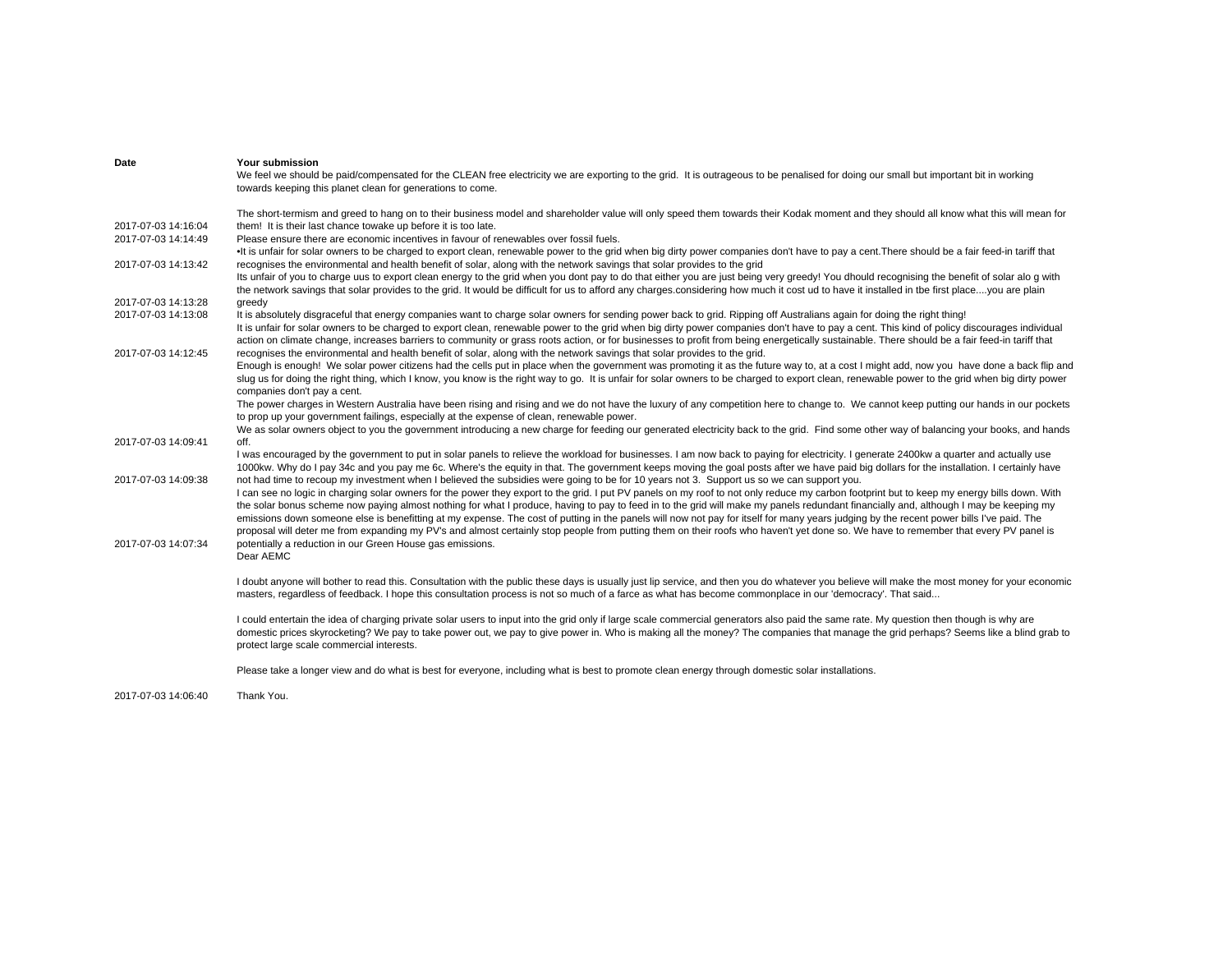To Whom It May Concern, AEMC

Thank you for allowing me to make a submission.

I sincerely hope that the Commission will not decide to charge me for exporting some of the power that my solar panels produce. With some difficulty, I went to considerable expense to purchase and install these panels, but my purpose was primarily polemical - I have 6 grandchildren and four of my own children (each with a partner). As you can quickly ascertain, I believe that there is irrefutable evidence that the planet is warming - if there is any possibility that humans contribute to global warming, and I believe we do, it would be foolish not to try to reduce human impact. I have chosen to do this by purchasing the most efficient heating, cooking and washing devices I can find. This has not been an easy process as I am now retired and much of my planning has been based on getting some return for the electricity my solar panels produce. I have been lucky in Tasmania to have been paid for the power I export, but this rebate is soon to end. To have no rebate might be considered fair, but to have to pay for power which I have been able to produce through financial care and prudence is manifestly wrong. I am already paying hefty costs for 'gold plated' transmission wires - and am prepared to do this. But for the power I produce to be 'gifted' to ' Aurora' (a company the Tasmanian Government 'fleeces' to balance its budget) is morally wrong and akin to robbery. The power I export, along with many other Tasmania citizens who own solar panels, helps to reduce the State's reliance on power imported from dirty brown coal power stations in Victoria, and perhaps other States.

If the AEMC does decide to charge me for exporting to the grid, I will put myself into financial difficulty by coming off the grid and buying batteries for storage.

If the AEMC does decide to charge citizens who have acted for what they consider to be global environmental needs I will want to see a clearly expounded moral argument for its actions. I am willing to bet that such an argument cannot be profferred.

#### 2017-07-03 14:05:35Yours sincerely,

2017-07-03 14:02:28 It is far more environmentally friendly for Australia than to build more coal fired power stations.

This impost on home solar power is an absolute insult. The current and future owners are, and will have a significant impact on carbon dioxide emissions, save the cost of larger production and storage costs for non CO2 establishment, and above all, every dirty power producer is not included, and they are paid to put power into the grid. This is nothING more than a money

2017-07-03 14:02:15grab. Every major power producer is paid for the power they put into the grid, why should small producers be any different.

To The Australian Energy Market Commission,

I strongly object to your attempt to reintroduce a charge for small scale solar system owners feeding their surplus electricity production back into the Eastern seaboard electricity grid.

That you continue to push this agenda reflects both an arrogant audacity and an ideological determination to ignore the current world wide consensus of climate scientists concerning the need to transition rapidly to a non carbon based energy production system.

Your proposed penalty signals clearly your belief and intention that your fossil fuel based corporate clients deserve protection despite their contributing to significant environmental pollution. I would argue, if a penalty is to be applied to energy producers, it ought to be applied to those involved in carbon based pollution given that they currently escape any culpability for the harmful consequence of their production. Moreover by applying such a penalty, you would provide these polluters with an incentive to move more rapidly toward carbon free forms of energy production.

I put it to you that your current proposed charge also signals an inconsistency in your supposed free market ideology. Giving the large polluting energy producers a structural advantage is not only inherently an anti-competitive measure but is patently unfair. Already small scale alternative energy producers are paid pitiful feed-in tariffs by these large energy companies. For your Commission to now add further financial impediments to fair participation in the market by small scale solar producers sends a clear message that it champions such anti-competitive practices. I question whether such a market invention by you is compatible with ACCC guidelines relating to anti-competitive practice.

2017-07-03 14:02:11In sum, I argue that your proposed charge for small scale alternative energy producers to feed into the Eastern seaboard electricity grid reflects your commitment to protecting the established market players. This is not only patently unfair, but ignores the profound environmental consequences of this protectionism.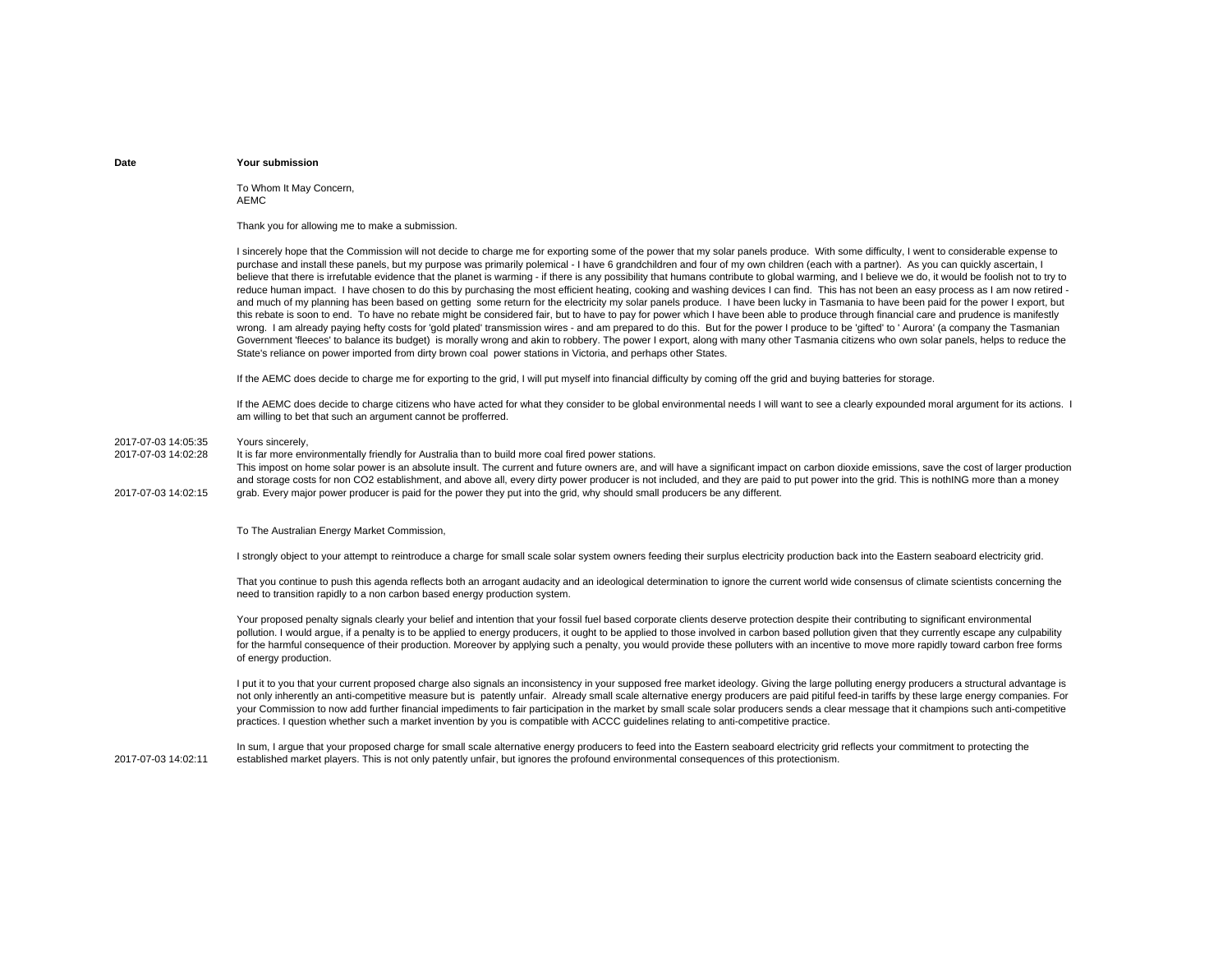| Date                | Your submission                                                                                                                                                                                                                                                             |
|---------------------|-----------------------------------------------------------------------------------------------------------------------------------------------------------------------------------------------------------------------------------------------------------------------------|
|                     | Afternoon.                                                                                                                                                                                                                                                                  |
|                     | Totally unfair to apply a feedin tarrif to solar energy providers.                                                                                                                                                                                                          |
| 2017-07-03 13:57:49 |                                                                                                                                                                                                                                                                             |
|                     | I adamantly object to being slugged for any more costs to my electricity. It would be more the point if electricity companies were to be charged penalizing amounts for non-renewable                                                                                       |
| 2017-07-03 13:57:23 | electricity used.                                                                                                                                                                                                                                                           |
|                     |                                                                                                                                                                                                                                                                             |
|                     | This would be an unfair charge to solar owners for them to export clean, renewable power to the grid when large power companies don't have to pay a cent and as such there should be a                                                                                      |
|                     | fair feed-in tariff, if any, that recognises the environmental and health benefit of solar, along with the network savings that solar provides to the grid. When my wife and I installed solar we                                                                           |
|                     | were under the assumption on the advertising by the government at the time that we were helping power the grid and saving the economy. We have since been hit a charge for us                                                                                               |
| 2017-07-03 13:55:01 | exporting to the grid which you wish to increase. My wife and I are pensioners and any increase, which is an unfair penalty which you wish to impose, would cause financial hardship to us.                                                                                 |
| 2017-07-03 13:54:02 | As solar power contributors we should be commended and paid more for our clean energy, not charged by a greedy government                                                                                                                                                   |
|                     | I believe that The Australian Energy Market Commission (AEMC) is considering allowing a charge on solar owners for feeding their electricity back to the grid. This is just ludicrous and I                                                                                 |
|                     | totally disagree with it and cannot understand how it even is being considered.                                                                                                                                                                                             |
|                     |                                                                                                                                                                                                                                                                             |
| 2017-07-03 13:53:52 | Households that procedure solar energy are helping Australia and receive little compensation for this energy, to add this charge is robbery.<br>Power companies don't have to pay a cent so why should solar owners be charged to export clean, renewable power to the grid |
|                     | There should be a fair feed-in tariff that recognises the environmental and health benefit of solar, along with the network savings that solar provides to the grid                                                                                                         |
|                     | I was encouraged to put rooftop solar on by the scheme offered and used the same provider that Parliament House used                                                                                                                                                        |
| 2017-07-03 13:52:53 | Electricity has already increased. I've been made redundant 3 times - introducing charges for solar exports to the grid would have a crippling effect.                                                                                                                      |
|                     | How can you even consider charging for our input of solar power.                                                                                                                                                                                                            |
|                     | Nowhere in the rest of the world is this done.                                                                                                                                                                                                                              |
| 2017-07-03 13:50:26 | All you will do is push people into going completely off grid                                                                                                                                                                                                               |
|                     | We are now at a critical time in our history where it is essential that we take every step we can to reduce our greenhouse gas emissions. It's definitely not the time to make it harder for the                                                                            |
|                     | general public to actively participate in emissions reduction by generating non-polluting renewable energy.                                                                                                                                                                 |
|                     | Please ensure that people generating clean renewable energy are not disadvantaged for exporting that energy to the national grid. They should be rewarded with a fair feed-in tariff and                                                                                    |
|                     | not punished with charges that are not levied on high emission companies generating from coal and gas.                                                                                                                                                                      |
|                     | Here in the Far South Coast Region of NSW, there are many people who have made a great effort by taking on the expense of installing solar systems on their houses and business                                                                                             |
|                     | premises. There are also many community installations organised over quite a number of years through Clean Energy For Eternity. These efforts are grassroots responses to a critical                                                                                        |
|                     | climate crisis and should be supported by being justly and fairly rewarded with a realistic feed-in tariff without unnecessary bureaucratic charges. They will continue unless hurdles like                                                                                 |
|                     | charges on exporting electricity to the grid are introduced, making it too difficult or expensive to make a worthwhile community contribution.                                                                                                                              |
|                     | It's time to support community efforts to assist in the reduction of our greenhouse gas emissions.                                                                                                                                                                          |
| 2017-07-03 13:49:37 | Yours sincerely,                                                                                                                                                                                                                                                            |
|                     | we spent \$11,000 on our solar panels. Now we get only 5c kwh rebate                                                                                                                                                                                                        |
|                     |                                                                                                                                                                                                                                                                             |
| 2017-07-03 13:49:23 | That's not really good enough. In our life time we will not pay off our investment.                                                                                                                                                                                         |
|                     | At a time when climate change poses such a mammoth threat to human survival and when, as a consequence, we should be doing all in our power to derive the maximum amount of                                                                                                 |
|                     | energy from renewable sources, it is criminal to even consider imposing any further restraint on the use and expansion of solar energy. To be fair to solar installations the buy-back rate                                                                                 |
|                     | should at least be equal to the buy-in rate. After all, all those who are supplying electricity into the grid are also paying a meter charge which is a contribution toward the poles and wires                                                                             |
| 2017-07-03 13:49:17 | that connect each consumer/provider. To add to this charge has no foundation in either fairness or good judgement.                                                                                                                                                          |
|                     | Producers of solar power get paid very little by the power companies as it is. These companies must not be allowed to further decrease what they pay us by charging us to take our power.                                                                                   |
| 2017-07-03 13:47:57 | If I were younger, I would go off-grid.                                                                                                                                                                                                                                     |
|                     | Climate change is real and it is here. Why should households be penalized for doing their part in reducing greenhouse emissions when we have a government that is going backwards as                                                                                        |
|                     | far as climate change is concerned.                                                                                                                                                                                                                                         |
|                     | First people are asked to go solar, then once they have done so in an effort to help the planet, they are targeted with extra costs? Once again, those trying to do the right thing are being                                                                               |
| 2017-07-03 13:45:25 | penalized.                                                                                                                                                                                                                                                                  |
|                     |                                                                                                                                                                                                                                                                             |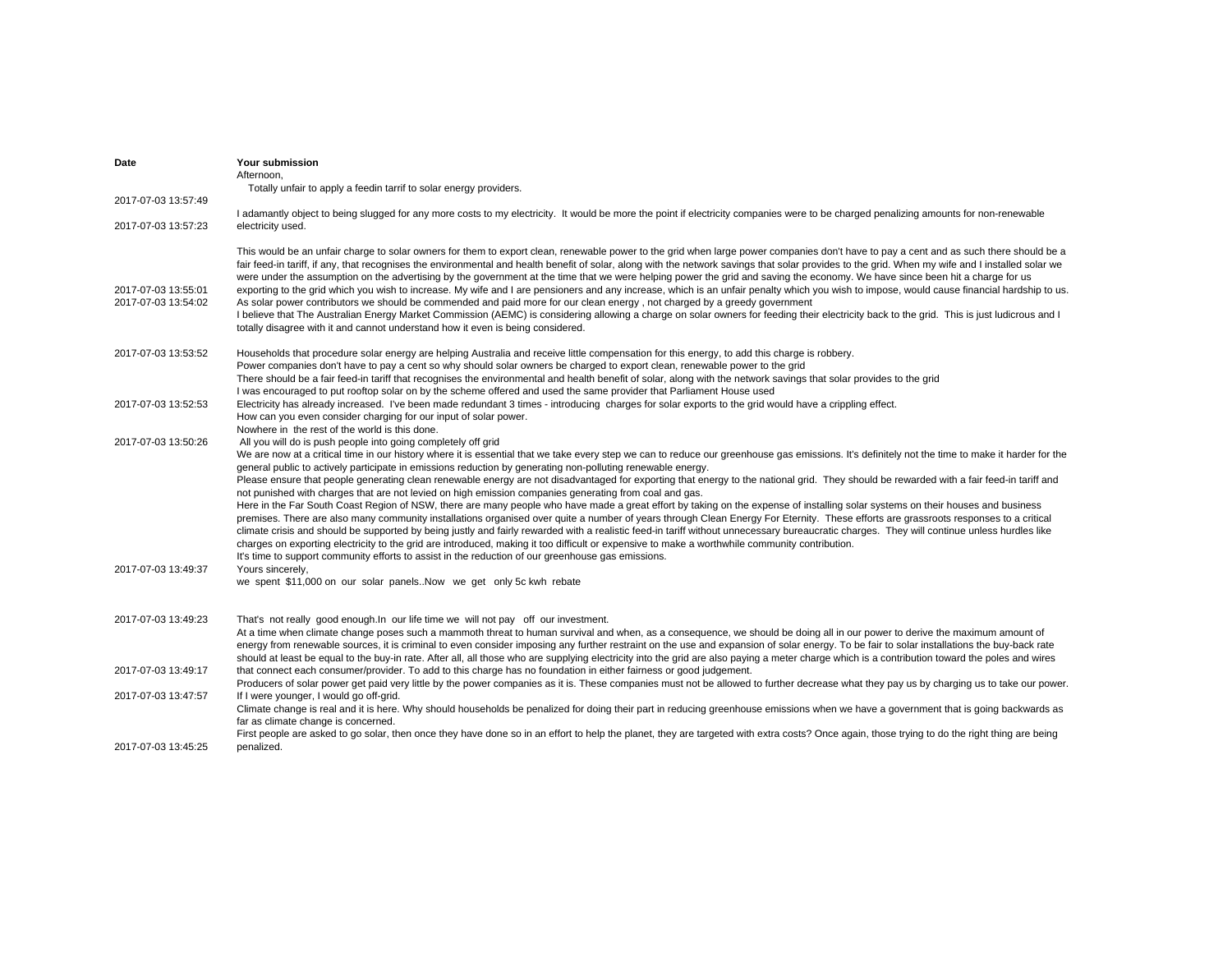| Date                                       | Your submission                                                                                                                                                                                                                                                                                                                                                                                                                                                                                                                                                                                                                                                                                                                                                                                                                                                                                        |
|--------------------------------------------|--------------------------------------------------------------------------------------------------------------------------------------------------------------------------------------------------------------------------------------------------------------------------------------------------------------------------------------------------------------------------------------------------------------------------------------------------------------------------------------------------------------------------------------------------------------------------------------------------------------------------------------------------------------------------------------------------------------------------------------------------------------------------------------------------------------------------------------------------------------------------------------------------------|
|                                            | To:<br>Australian Energy MarketingCommission (AEMC)                                                                                                                                                                                                                                                                                                                                                                                                                                                                                                                                                                                                                                                                                                                                                                                                                                                    |
|                                            |                                                                                                                                                                                                                                                                                                                                                                                                                                                                                                                                                                                                                                                                                                                                                                                                                                                                                                        |
|                                            | Subject: Submission -                                                                                                                                                                                                                                                                                                                                                                                                                                                                                                                                                                                                                                                                                                                                                                                                                                                                                  |
|                                            | Solar feed to grid, proposed charges?                                                                                                                                                                                                                                                                                                                                                                                                                                                                                                                                                                                                                                                                                                                                                                                                                                                                  |
|                                            | I would like to express my concerns that I am extremely disappointed that the (AEMC) Australian Energy Market Commission could even consider the possiblity of charging solar owners<br>feeding their electricity back to the grid. Why I may ask, should solar owners be charge for feeding clean green energy back into the grid.<br>I have a massive issue with those big dirty power company's that done pay a cent to use the grid. Get real if these charges are applied, I am sure there will be a mass exodus by solar<br>owners to becoming self sufficient and exiting the grid entirely.<br>I for one will be taking steps to be self and leave the grid if these proposed charges are applied.<br>As far as the feed in tariffs their needs to be a system in place that rewards solar owners with a fair return, after all they are producing clean green energy that does not create any |
|                                            | environmental or health issues.<br>I am asking the (AEMC) to please consider their proposed charges to the grid feed be dropped and in doing so I believe it will only encourage more citizens to participate in rooftop solar,<br>producing further clean green energy, feeding into the grid.                                                                                                                                                                                                                                                                                                                                                                                                                                                                                                                                                                                                        |
| 2017-07-03 13:42:25                        | Regards,                                                                                                                                                                                                                                                                                                                                                                                                                                                                                                                                                                                                                                                                                                                                                                                                                                                                                               |
|                                            | It is unfair for solar owners to be charged to export renewable power to the grid when big dirty power companies don't have to pay.                                                                                                                                                                                                                                                                                                                                                                                                                                                                                                                                                                                                                                                                                                                                                                    |
| 2017-07-03 13:41:18                        | There should be a fair feed-in tariff that recognises the environmental and health benefit of solar, along with the network savings that solar provides to the grid, in terms of saving the<br>provision of new power stations.                                                                                                                                                                                                                                                                                                                                                                                                                                                                                                                                                                                                                                                                        |
|                                            | There are so many people in Australia who know that to have the best future possible for our children and grandchildren and the generations to come, is to embrace clean energy. To be<br>able to put CLEAN RENEWABLE ENERGY into the grid when not using the power generated from roof tops absolutely makes sense and is why my husband and I have solar on our roof.<br>All homes and businesses should not be taxed with unfair charges for generating the best and cleanest energy for all Australians, when the big dirty power companies don't have to pay.<br>Privatization of power companies and their lobbyists has already led to increases in power costs, when only a few years ago Australians were being told by state and federal politicians it<br>would lead to cheaper rates.                                                                                                      |
|                                            | The feed-in tariff needs to recognise the contribution to the environment and health through clean air and water, that so many Australians support.<br>The increased costs of power have already had an impact, as we are senior Australians, trying to survive with less support from state and federal governments, than ever before. Please                                                                                                                                                                                                                                                                                                                                                                                                                                                                                                                                                         |
| 2017-07-03 13:39:39<br>2017-07-03 13:39:24 | don't tax us for doing what is right.<br>We feel It is grossly unfair for solar owners to be charged to export clean, renewable power to the grid when big dirty power companies don't have to pay a cen                                                                                                                                                                                                                                                                                                                                                                                                                                                                                                                                                                                                                                                                                               |
| 2017-07-03 13:38:58                        | It is so unfair that you are thinking of charging individuals with solar and not power companies. There should be an incentive for people to go solar themselves and help make renewable<br>energy instead of using dirty power production. The whole world is at stake here if we don't change to renewable power                                                                                                                                                                                                                                                                                                                                                                                                                                                                                                                                                                                     |
|                                            | I'm a single pensioner found the monies to have solar installed to help with my low income, this is so unfair                                                                                                                                                                                                                                                                                                                                                                                                                                                                                                                                                                                                                                                                                                                                                                                          |
| 2017-07-03 13:38:33                        | Please help us all for our endeavours to help protect the planet as well<br>I spent up front on solar to save money long term and to do my bit for the environment. It was a push from the QLD govt and the BCC that initiated this. I can hardly believe that a few years                                                                                                                                                                                                                                                                                                                                                                                                                                                                                                                                                                                                                             |
| 2017-07-03 13:37:32                        | later, the plan is to penalise me for this decision by slamming me with solar specific charges.<br>This proposal doesn't help us meet our Paris Accords commitments, it's a direct discouragement to install renewables. It encourages existing households with rooftop PV to buy a battery<br>and disconnect from the grid entirely, transferring the cost of upgrading to grid 2.0 to those who cannot afford rooftop PV and batteries.<br>Australian retail power is already expensive, charging people who are attempting to lower their power costs is merely entrenching the market monopoly of existing power networks and is                                                                                                                                                                                                                                                                   |
| 2017-07-03 13:36:57                        | anti-competitive. It'll only lead to more expensive power prices.                                                                                                                                                                                                                                                                                                                                                                                                                                                                                                                                                                                                                                                                                                                                                                                                                                      |
| 2017-07-03 13:36:36                        | It is unfair for solar owners to be charged to export clean, renewable power to the grid when big dirty power companies don't have to pay a cent.                                                                                                                                                                                                                                                                                                                                                                                                                                                                                                                                                                                                                                                                                                                                                      |
| 2017-07-03 13:33:17                        | The suggestion that solar owners should pay to supply their solar to the grid is quite beyond belief. In fact the solar suppliers should be paid for supplying solar to the grid. Quite frankly<br>what is being suggested makes no sense.                                                                                                                                                                                                                                                                                                                                                                                                                                                                                                                                                                                                                                                             |
|                                            | Don't put an extra charge onto solar home, its just not fair and your only looking after the big multi national power company's, not the people of Australia. As if they don't make enough                                                                                                                                                                                                                                                                                                                                                                                                                                                                                                                                                                                                                                                                                                             |
| 2017-07-03 13:33:15                        | money and send it all overseas.                                                                                                                                                                                                                                                                                                                                                                                                                                                                                                                                                                                                                                                                                                                                                                                                                                                                        |
|                                            | This is crazy, we do the right thing and get on board with solar, only to be penalized, trying to reduce costs to ourselves, help the environment, help the power company's because<br>1 they can't produce enough power                                                                                                                                                                                                                                                                                                                                                                                                                                                                                                                                                                                                                                                                               |
| 2017-07-03 13:32:39                        | 2 we return power to the grid when we don't require it, cutting there cost to supply power to another house                                                                                                                                                                                                                                                                                                                                                                                                                                                                                                                                                                                                                                                                                                                                                                                            |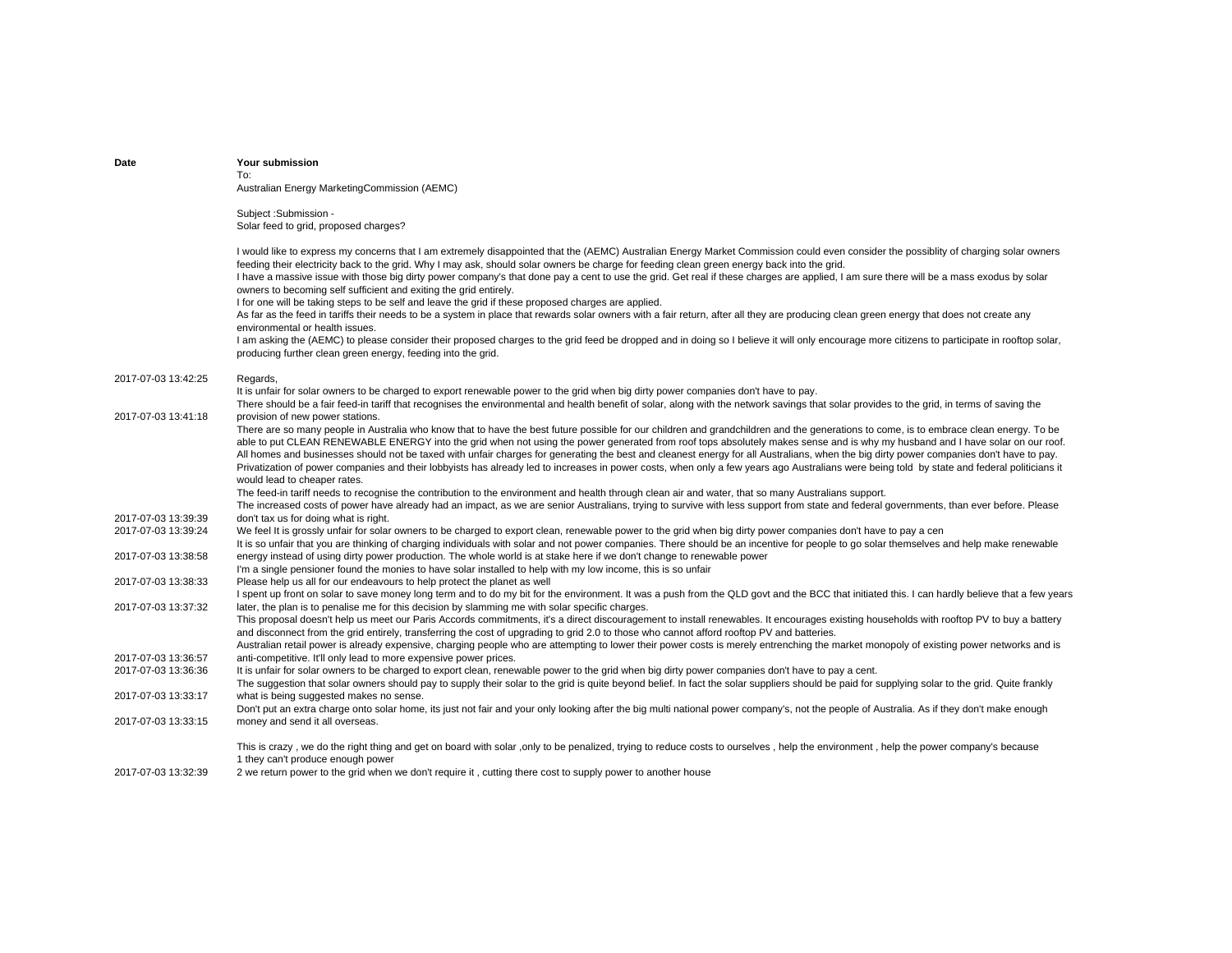| Date<br>2017-07-03 13:29:57 | Your submission<br>I think it is very unfair to consider charging household's that produce solar an export charge to the grid, we are placing less strain on the grid and having energy producers not having to<br>have more infrastructure for which we are paid a pittance, a fairer remuneration for what we supply should be worked out. I spent a considerable amount of my own money to put solar on<br>and as a self funded retiree was hoping to get get good value out of my system but the government is hell bent on making all of us suffer by applying taxes and this would just be the start.<br>As a rural area i am now charges 155 cents a day just for the supply of my power. Hands Off!<br>I paid \$6000.00 for my solar and I only get back 6 cents per kw. I still have to pay between one hundred and twenty dollars and two hundred dollars per bill.<br>I do relies that it is all the sneaky fees and charges is the reason why I am in the red. Now you are considering adding more fees and charges.<br>These large companies are already making a profit from me as I get 6 cents per kw and then they sell it back to me at night time at 29 cents per kw. When will it stop<br>If I was not on a pension I would get battery storage and then tell the big companies to stick the grid up where the sun dose not shine. |
|-----------------------------|--------------------------------------------------------------------------------------------------------------------------------------------------------------------------------------------------------------------------------------------------------------------------------------------------------------------------------------------------------------------------------------------------------------------------------------------------------------------------------------------------------------------------------------------------------------------------------------------------------------------------------------------------------------------------------------------------------------------------------------------------------------------------------------------------------------------------------------------------------------------------------------------------------------------------------------------------------------------------------------------------------------------------------------------------------------------------------------------------------------------------------------------------------------------------------------------------------------------------------------------------------------------------------------------------------------------------------------------------------|
| 2017-07-03 13:27:23         | Kind regards<br>We have just spent \$6,500 on a 5Kw Solar system, which is working well.<br>Why should we be punished for this ecologically sound investment when others who could go solar are grid reliant? in effect we are being fined for our commitment to clean electricity<br>production. The feed-in tariff should be at least 20 cents per Kw back to us! It seems that the federal Liberal government is wedded to the coal industry and the big power stations despite<br>the scientific evidence that                                                                                                                                                                                                                                                                                                                                                                                                                                                                                                                                                                                                                                                                                                                                                                                                                                     |
| 2017-07-03 13:26:11         | solar power is plentiful, efficient and sustainable.<br>I cannot understand, let alone agree with, any justification for charging owners of solar electricity systems such as myself to feed power back into the grid. Just what exactly are we wearing<br>out or consuming?                                                                                                                                                                                                                                                                                                                                                                                                                                                                                                                                                                                                                                                                                                                                                                                                                                                                                                                                                                                                                                                                           |
|                             | It is unfair for solar owners to be charged to export clean, renewable power to the grid when big dirty power companies don't have to pay a cent.                                                                                                                                                                                                                                                                                                                                                                                                                                                                                                                                                                                                                                                                                                                                                                                                                                                                                                                                                                                                                                                                                                                                                                                                      |
|                             | Moreover we are already paying for our share of the use of the poles and wires through our fixed electricity bill charges.<br>In fact there should be a fair feed-in tariff that recognises the environmental and health benefit of solar, along with the network savings that solar provides to the grid.                                                                                                                                                                                                                                                                                                                                                                                                                                                                                                                                                                                                                                                                                                                                                                                                                                                                                                                                                                                                                                             |
|                             | I currently receive 6 cents per kwh, well down on the amount I originally received. To have this effectively further reduced by a feed in tariff is going to push the time for recovery cost out to<br>a time horizon, which as a pensioner, I may not have.                                                                                                                                                                                                                                                                                                                                                                                                                                                                                                                                                                                                                                                                                                                                                                                                                                                                                                                                                                                                                                                                                           |
| 2017-07-03 13:25:28         | The notion of a feed in tariff runs contrary to the wishes and goals of most Australians who are in support of the need to replace fossil fuel with renewable energy like solar as the power<br>source for electricity production. A feed in tariff sounds like a petty and small minded attempt by the fossil fuel industry to slow the penetration of domestic solar into the electricity market<br>for as long as possible. The notion should be soundly rejected.                                                                                                                                                                                                                                                                                                                                                                                                                                                                                                                                                                                                                                                                                                                                                                                                                                                                                  |
|                             |                                                                                                                                                                                                                                                                                                                                                                                                                                                                                                                                                                                                                                                                                                                                                                                                                                                                                                                                                                                                                                                                                                                                                                                                                                                                                                                                                        |
| 2017-07-03 13:24:09         | Solar owners shouldn't have to pay to feed their energy back to the grid -- especially when big coal and gas power stations don't have to pay a cent to export the energy they generate.<br>Allowing an unfair charge would punish Australian families who have done the right thing and are producing cheap sun-power for themselves and their neighbours to use locally.<br>I feed into the National Grid cleanly (and very cheaply )produced electrical energy.                                                                                                                                                                                                                                                                                                                                                                                                                                                                                                                                                                                                                                                                                                                                                                                                                                                                                     |
| 2017-07-03 13:23:14         | It is high time that a more generous feedin tariff is paid, never mind the power companies stealing almost all of the electrical energy that I produce<br>I am writing to express my strong disapproval of the proposal to charge households with solar power to feed excess generated power into the grid.                                                                                                                                                                                                                                                                                                                                                                                                                                                                                                                                                                                                                                                                                                                                                                                                                                                                                                                                                                                                                                            |
|                             | We installed solar power 4 years ago primarily because we are concerned about climate change and strongly believe that we all need to move to cleaner ways of generating power as<br>quickly as possible.                                                                                                                                                                                                                                                                                                                                                                                                                                                                                                                                                                                                                                                                                                                                                                                                                                                                                                                                                                                                                                                                                                                                              |
|                             | We should actually be receiving a much fairer feed-in tariff than we are currently getting and we cannot understand why this issue is not being addressed. Your proposal to move in the<br>opposite direction is, quite frankly, preposterous.                                                                                                                                                                                                                                                                                                                                                                                                                                                                                                                                                                                                                                                                                                                                                                                                                                                                                                                                                                                                                                                                                                         |
| 2017-07-03 13:22:47         | Charging households for solar exports to the grid will force us to consider disconnecting our solar panels and we fail to understand how that can be good for the environment or help in any<br>way to solve our current power generation problems.                                                                                                                                                                                                                                                                                                                                                                                                                                                                                                                                                                                                                                                                                                                                                                                                                                                                                                                                                                                                                                                                                                    |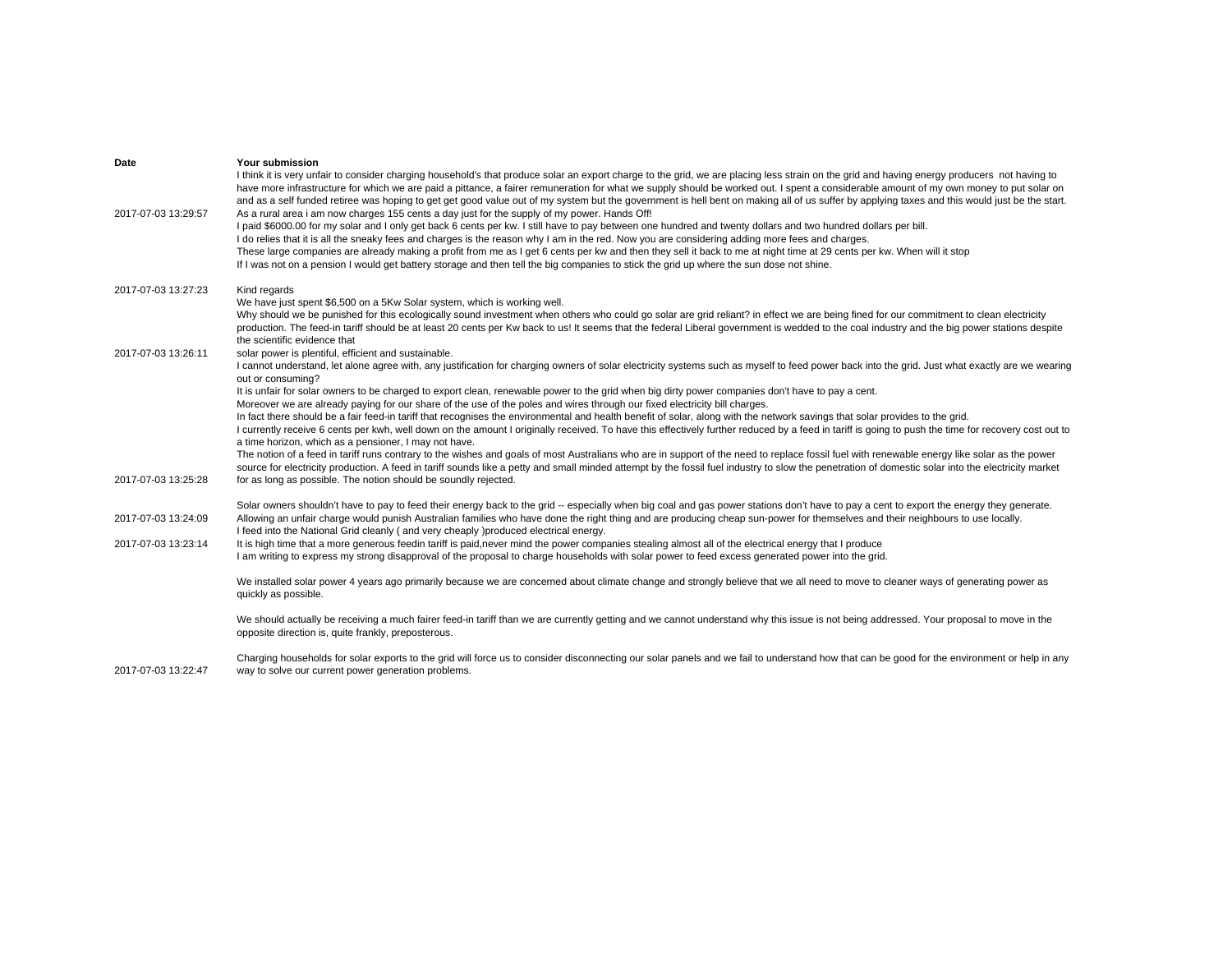## **Date Your submission**Dear Sir/Madam,

In light of the proposal by the The Australian Energy Market Commission (AEMC) to charge solar owners for providing their clean energy to the grid, I would like to make the following points:

(1) It is unfair that solar generators like myself should pay to provide a clean energy source, when generators of dirty, unclean energy do not get charged for providing unclean, polluting energy to the community. There is clearly no parity in this proposal and it comes across as if the AEMC is penalising those who are trying to do the right thing

(2) The current feed-in tariff for clean energy currently does not reflect the environmental, social and economic impacts that clean energy represents compared to unclean energy. Further, when when one factors in the profit the energy retailers make from on-selling the clean energy to their customers, this is clearly one-sided. Charging additional charges (such as an solar export charge) compounds an already unfair feed-in tariff arrangement

(3) From my own experience as a solar rooftop generator, I have made many wonderful contributions to my community; reducing pollution, helping manage peak flow energy use during heatwaves and cold bursts, increasing awareness of the benefits of clean energy, becoming a more conscious and sustainable member of my community, which has short and long term impacts, that the current feed-in tariff clearly under-represents

(4) Introducing a charge for solar exports to the grid, may reduce the uptake of clean energy installation and hence production and/or encourage more people to go off the grid, which has a variety of ramifications to energy management, especially during peak periods.

I would really encourage you to put your ENERGY in being fair to solar generators like myself, who go out of our own way to pay for our own solar systems. We are currently undercompensated for our efforts, yet we reduce environmental, social and economic costs. Please do not PUNISH as any further and perhaps redirect your ENERGY into offering us fairer and more equitable solar rates. In doing so there you will also help your organisation's branding as a fairer and more responsible and wiser organisation. Energy is such a precious resource and we need to use it wisely and the work you do and the decisions you make will have a marked impact, so please do the right thing.

#### 2017-07-03 13:22:45Yours faithfully

2017-07-03 13:22:39

Attention: Australian Energy Market Commission (AEMC)

I wish to express my objection to any charge being placed upon solar home owners exporting power back into the grid. This clean energy should not be attacked and used as a cheap source of revenue generator when the solar industry not only provides clean energy in place of the polluting alternatives that are supported by the current coal industry supporting government officials. This is a ridiculous decision and flies in the face of protecting the environment and attacking the freedom of choice of home owners. How much are the environment damaging coal powered companies charged for supplying power into the grid? Charging home owners for supplying clean energy into the grid is not only inequitable, unreasonable and not justified but also works against the damage being caused to the environment. These problems will be passed on to the next generations to come. This is totally irresponsible. The installation of solar systems is paid for by the homeowner with the costly system being increasingly preferred to overcome the continually rising cost of traditional electricity supply. The solar industry not only provides a clean alternative but also creates employment opportunities in the industry.

2017-07-03 13:22:04It is unfair for solar owners to be charged to export clean, renewable power to the grid when big dirty power companies don't have to pay a cent There should be a fair feed-in tariff that recognises the environmental and health benefit of solar, along with the network savings that solar provides to the grid Our solar credit pays for our electricity and gas bills, hence a better lifestyle. The impact that charging us for our solar exports to the grid would diminish our buying power and impact the whole economy. It consequently would encourages us to get off the grid faster!

> It is simple, I did not purchase my solar panels to have the benefits to be given away by government. Power prices have gone up, and I thought I did the right thing in installing solar panels. The reason for the higher price is "Gold Plating of the power grid" Power distribution companies profits are calculated from the overall value of their assets. The more valuable these are the more they can charge consumers.

So, from the power distribution companies point of view, if they keep increasing the value of their assets they will make more money. This very thing was mentioned in a documentary shown on TV. I wonder why anyone in government would think that citizens that are totally self sufficient in their power need because of an investment in solar panels and battery technology, should be charge a fee for something they down not use.

2017-07-03 13:21:16Also, if the power generating companies do not pay for the electricity they pump into the grid, then why should anyone else. In Europe, people that go solar get a whole sale price for the power they generate and put back into the power grid, why can't we have this system put in place here?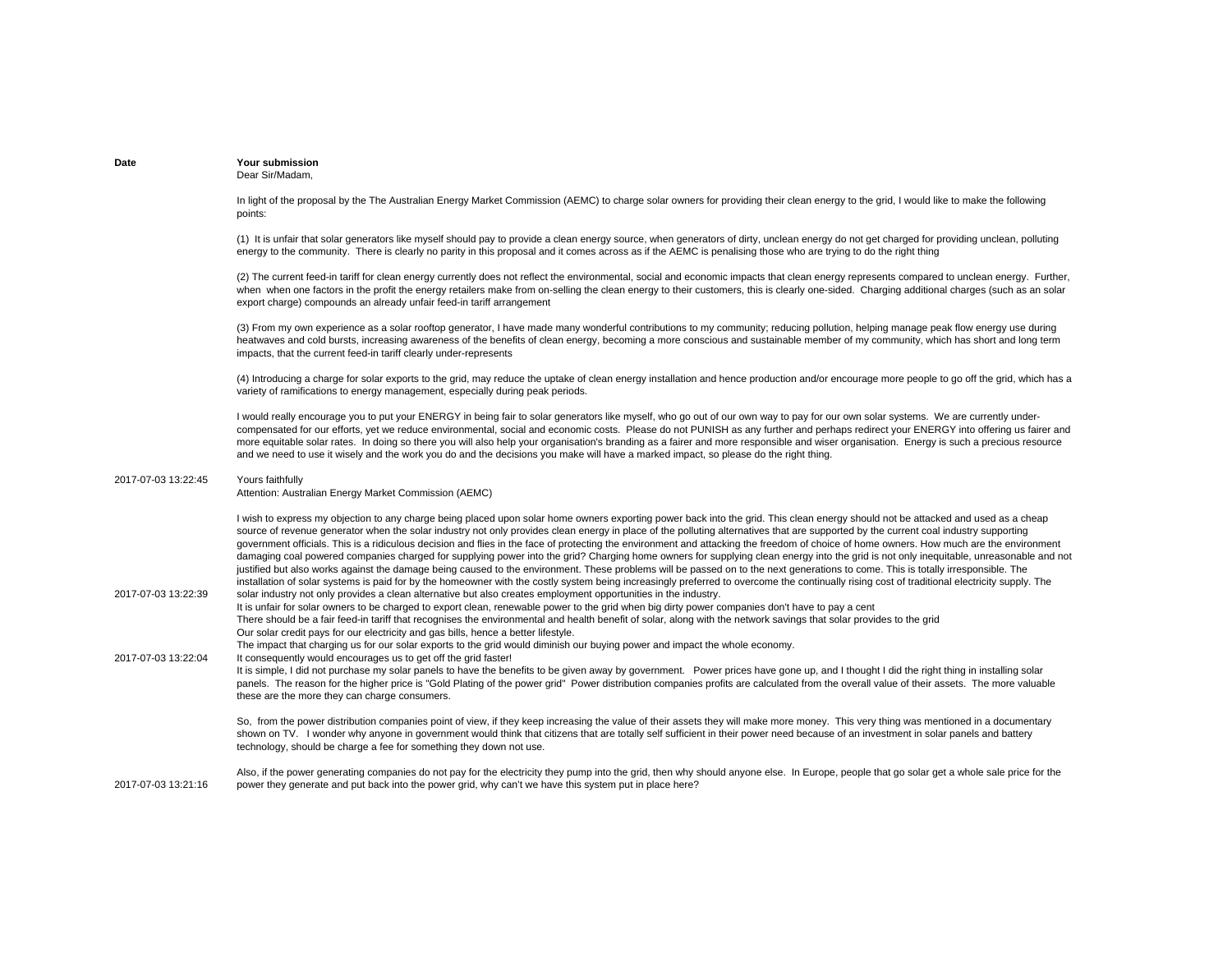| Date                | Your submission                                                                                                                                                                                                                                                                                                                                                                                                                                                                                                                                                        |
|---------------------|------------------------------------------------------------------------------------------------------------------------------------------------------------------------------------------------------------------------------------------------------------------------------------------------------------------------------------------------------------------------------------------------------------------------------------------------------------------------------------------------------------------------------------------------------------------------|
|                     | To AEMC. Australians who feed power back into the grid from their solar systems have made ethical, responsible and caring decisions to invest in this way of making power. Your support<br>for this would also be seen to be ethical, responsible and caring. In a world where "care" is sidelined, you might think that it's ok to gauge me and others like me who have made the<br>decision to harness the most renewable energy there is. Continuing to support non renewable energy suppliers is a crime. Do what's right for everyone, and stop supporting greedy |
| 2017-07-03 13:20:39 | suppliers stuck in the rut of profit at the cost of people.                                                                                                                                                                                                                                                                                                                                                                                                                                                                                                            |
| 2017-07-03 13:20:23 | Solar power users shouldn't be penalised for exporting their unused electricity to the grid. Solar is cleaner and greener than the big companies and they should cover all the costs. They<br>cause all the environmental problems. Solar users should be paid a more fairer rate on the export electricity too. They are doing things that benefit the environment.                                                                                                                                                                                                   |
|                     | To the Australian Energy Market Commission,                                                                                                                                                                                                                                                                                                                                                                                                                                                                                                                            |
|                     | please accept this as a submission against the introduction of charging solar owners for providing clean energy to the grid.                                                                                                                                                                                                                                                                                                                                                                                                                                           |
|                     | As a solar owner who is still paying for the installation of the system which was put in in 2009 I am surprised that small owners, like myself, are being considered to need to pay to feed into                                                                                                                                                                                                                                                                                                                                                                       |
|                     | the grid network. As a domestic user I already pay to be connected to the grid with our connection fees however large commercial suppliers of electricity are not paying a "fee" to feed in.                                                                                                                                                                                                                                                                                                                                                                           |
|                     | So we would be required to pay twice whilst those companies still providing unsustainable, carbon producing, global warming causing electricity supplies pay nothing.<br>Are you just wanting to encourage solar households to leave the grid all together? At the moment the network of household solar owners are part of the solution, if we leave the grid the                                                                                                                                                                                                     |
|                     | problem will be even bigger than it is now. It is time household solar is recognised as being part of the solution instead of being blamed for the 100 year old problem of burning fossil fuels                                                                                                                                                                                                                                                                                                                                                                        |
| 2017-07-03 13:16:55 | by having unfair charges and unfairly low feed-in tarrifs.                                                                                                                                                                                                                                                                                                                                                                                                                                                                                                             |
|                     | It is not fair and morally wrong to charge people for feeding clean energy back into the grid. People who care for their environment have payed hard earned money to take an important                                                                                                                                                                                                                                                                                                                                                                                 |
|                     | step towards minimizing their footprint and in doing so are improving life for everybody. Why punish people for doing this? There are so many solutions and ideas out there, stop punishing                                                                                                                                                                                                                                                                                                                                                                            |
| 2017-07-03 13:15:31 | people who care and start tapping into the available wisdom.<br>I oppose the idea of charging owners of domestic solar generating systems for exporting clean, renewable power to the grid. This proposal is unfair and unwarranted especially when                                                                                                                                                                                                                                                                                                                    |
|                     | power companies do not have to pay anything. Solar owners should be rewarded for supplying power to the grid though realistic feed-in tariffs. They certainly should not be penalised for                                                                                                                                                                                                                                                                                                                                                                              |
| 2017-07-03 13:15:05 | supplying energy to the grid.                                                                                                                                                                                                                                                                                                                                                                                                                                                                                                                                          |
|                     | We should not be charged for having solar, we should be paid a fair amount for what we contribute. If we get charged I will personally but batteries and go off the grid. The governments                                                                                                                                                                                                                                                                                                                                                                              |
| 2017-07-03 13:14:26 | behaviour is disgusting                                                                                                                                                                                                                                                                                                                                                                                                                                                                                                                                                |
|                     | It is unfair for solar owners to be charged to export clean, renewable power to the grid when big dirty power companies don't have to pay a cent. There should be a fair feed-in tariff that                                                                                                                                                                                                                                                                                                                                                                           |
|                     | recognises the environmental and health benefit of solar, along with the network savings that solar provides to the grid. We put the roof top solar on with no rules to say we would be<br>charged a fee to export power into the grid so why should the rules be changed now. We are receiving very low feedings tariffs now, and you want to charge us an extra fees for the right                                                                                                                                                                                   |
|                     | to export power, which is                                                                                                                                                                                                                                                                                                                                                                                                                                                                                                                                              |
| 2017-07-03 13:13:30 | grossly unfair.                                                                                                                                                                                                                                                                                                                                                                                                                                                                                                                                                        |
|                     | I realise that domestic solar feed-in has required additional grid infrastructure to manage the fluctuating input and hence has involved additional (and growing) cost. Were everything else                                                                                                                                                                                                                                                                                                                                                                           |
|                     | equal, it would be reasonable to recover that cost from domestic households.                                                                                                                                                                                                                                                                                                                                                                                                                                                                                           |
|                     | But everything else is far from equal. For example, the unsubsidised feed-in tariffs are derisory, making our own installation barely worthwhile given that we are part-pensioners and can't                                                                                                                                                                                                                                                                                                                                                                           |
|                     | afford the obvious alternative (to feed-in) of battery storage.<br>I may be wrong, but if a feed-in charge is imposed without a corresponding increase in the feed-in tariff, many in our position will disconnect from the grid. Try as I might, I can't construe                                                                                                                                                                                                                                                                                                     |
| 2017-07-03 13:13:04 | that as a net benefit to the environment, let alone to households like ours.                                                                                                                                                                                                                                                                                                                                                                                                                                                                                           |
|                     | Australians were encouraged by state & federal governments to invest in solar power to help reduce energy supply costs & help the environment & we were offered a feed in rate as part of                                                                                                                                                                                                                                                                                                                                                                              |
|                     | that encouragement. The feed in rate was guatanteed by the Qld. government at \$0.44/KwH until 2028. Since then there have been many increases in charges by power companies that                                                                                                                                                                                                                                                                                                                                                                                      |
|                     | have almost negated the benefit of those feed in rates. Now you are proposing to charge solar owners to supply clean solar energy to the grid. It is unfair to charge solar owners to supply                                                                                                                                                                                                                                                                                                                                                                           |
|                     | electricity to the grid while large generators pay nothing. We need FAIR feed in rates for the power we are supplying. I installed solar to my premises to help reduce enviromental damage                                                                                                                                                                                                                                                                                                                                                                             |
| 2017-07-03 13:12:17 | & to keep my bills as low as possible. As a pensioner, I already find it difficult to manage financially so any move to add extra costs will mean going without some other necessities. Please<br>reconsider your proposed imposition of extra charges. Regards,                                                                                                                                                                                                                                                                                                       |
|                     | Hello!                                                                                                                                                                                                                                                                                                                                                                                                                                                                                                                                                                 |
|                     | Selling the electricity generated by panels owe to cover the cost of transmitting it, shouldn't it?                                                                                                                                                                                                                                                                                                                                                                                                                                                                    |
| 2017-07-03 13:11:16 | In hope,                                                                                                                                                                                                                                                                                                                                                                                                                                                                                                                                                               |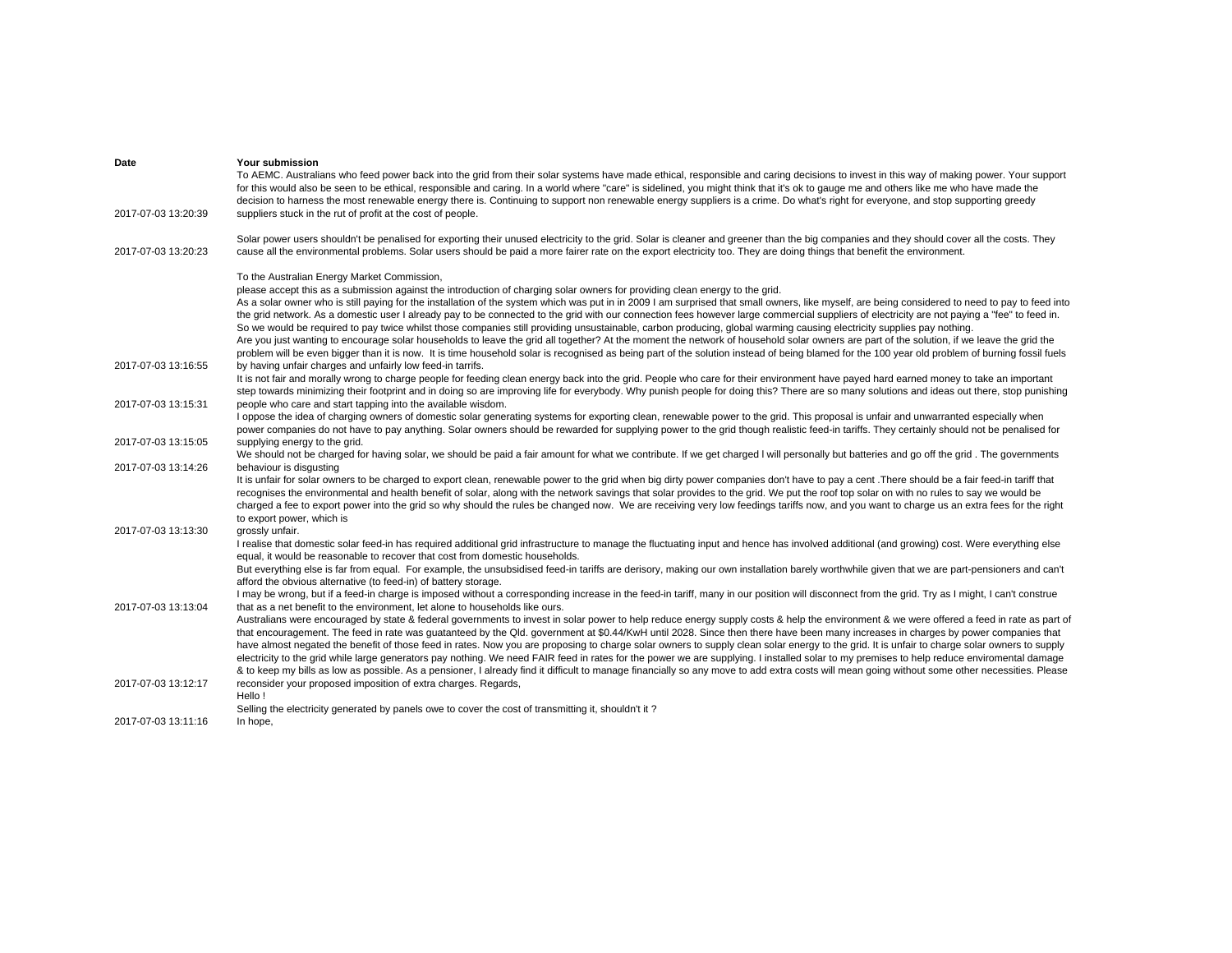| Date                | <b>Your submission</b><br>The feed in tariff for rooftop solar energy into the grid should be AT LEAST on a par with the tariff paid for Coal, CSG, or any other finite fossil fuel.                                                                                                                                                                                                                                                                                                                                                                                                                                                                                                                                                                                                                                                                                                                                                        |
|---------------------|---------------------------------------------------------------------------------------------------------------------------------------------------------------------------------------------------------------------------------------------------------------------------------------------------------------------------------------------------------------------------------------------------------------------------------------------------------------------------------------------------------------------------------------------------------------------------------------------------------------------------------------------------------------------------------------------------------------------------------------------------------------------------------------------------------------------------------------------------------------------------------------------------------------------------------------------|
|                     | There should be a fair feed-in tariff that recognises the environmental and health benefits of solar, along with the network savings that solar provides to the grid.<br>Therefore, the feed in tariff for renewables should be GREATER than that given to Coal, CSG, or any other finite fossil fuel driven energy suppliers.<br>It is unfair for solar owners to be charged to export clean, renewable power to the grid when big dirty power companies don't have to pay a cent.<br>Such a system will unfairly unbalance the scales to favour dirty, finite, fuels.<br>I have been saving to purchase solar panels for my energy supplies, a fair feed in tariff would enable me to get them sooner.<br>Providing a fair feed in tariff is the best way to mitigate the worst effects of climate change<br>- while creating local jobs<br>- and transitioning our energy supplies away from polluting fossil fuels and into renewables. |
| 2017-07-03 13:10:59 | Please ensure there is no "tax" on renewables, and a fair and balanced feed in tariff for Solar, is maintained.                                                                                                                                                                                                                                                                                                                                                                                                                                                                                                                                                                                                                                                                                                                                                                                                                             |
| 2017-07-03 13:10:50 | This is so wrong, the solar from the sun should be free.                                                                                                                                                                                                                                                                                                                                                                                                                                                                                                                                                                                                                                                                                                                                                                                                                                                                                    |
|                     | i have don my bit towards global warming, get your hand out of my pocket                                                                                                                                                                                                                                                                                                                                                                                                                                                                                                                                                                                                                                                                                                                                                                                                                                                                    |
| 2017-07-03 13:10:21 | now you do something that is more acceptable, screwing us is not                                                                                                                                                                                                                                                                                                                                                                                                                                                                                                                                                                                                                                                                                                                                                                                                                                                                            |
|                     | Dear AEMC.                                                                                                                                                                                                                                                                                                                                                                                                                                                                                                                                                                                                                                                                                                                                                                                                                                                                                                                                  |
|                     | I am against the idea that green energy users would be penalized for using feed-in. For this preposterous idea to be even considered, it's a clear sign that decades of energy monopoly in                                                                                                                                                                                                                                                                                                                                                                                                                                                                                                                                                                                                                                                                                                                                                  |
|                     | WA needs to go.                                                                                                                                                                                                                                                                                                                                                                                                                                                                                                                                                                                                                                                                                                                                                                                                                                                                                                                             |
|                     | If energy supplies cannot adapt to modern times and client's usage patterns, they should be penalized themselves with lower profits and reduced bonuses. To pass on the "burden" of feed-<br>in onto consumers is simply a swindle.                                                                                                                                                                                                                                                                                                                                                                                                                                                                                                                                                                                                                                                                                                         |
| 2017-07-03 13:08:07 | Stop making WA a joke on the national stage.                                                                                                                                                                                                                                                                                                                                                                                                                                                                                                                                                                                                                                                                                                                                                                                                                                                                                                |
|                     | It is unfair for solar owners to be charged to export clean, renewable power to the grid when power companies don't have to pay a cent                                                                                                                                                                                                                                                                                                                                                                                                                                                                                                                                                                                                                                                                                                                                                                                                      |
|                     | There should be a fair feed-in tariff that recognises the environmental and health benefit of solar, along with the network savings that solar provides to the grid                                                                                                                                                                                                                                                                                                                                                                                                                                                                                                                                                                                                                                                                                                                                                                         |
|                     | I put in rooftop solar to help my family cost be reduced in a growing world where everything is more and more expensive I took a leap and went solar to try and help my family.<br>The impact that charging me for your solar exports to the grid would mean that my kids would simply have less, that our family would have less and I can also add that as soon as I could                                                                                                                                                                                                                                                                                                                                                                                                                                                                                                                                                                |
| 2017-07-03 13:07:28 | afford too I would look at battery rather than export to again try and reduce my costs long term on the household                                                                                                                                                                                                                                                                                                                                                                                                                                                                                                                                                                                                                                                                                                                                                                                                                           |
|                     | I strongly oppose this extortion on people who have tried to assist the global warming scam. We need to reward Australians not punish. Especially when our government miss manage our<br>resorses and almost give them away.                                                                                                                                                                                                                                                                                                                                                                                                                                                                                                                                                                                                                                                                                                                |
| 2017-07-03 13:07:05 | Done move the goal posts. You will onsite revolution.                                                                                                                                                                                                                                                                                                                                                                                                                                                                                                                                                                                                                                                                                                                                                                                                                                                                                       |
|                     | Submission to AMEC re charging solar owners for exporting power to grid.                                                                                                                                                                                                                                                                                                                                                                                                                                                                                                                                                                                                                                                                                                                                                                                                                                                                    |
|                     |                                                                                                                                                                                                                                                                                                                                                                                                                                                                                                                                                                                                                                                                                                                                                                                                                                                                                                                                             |
|                     | Surely every encouragement should be given to producers of solar energy if we are to meet our emissions targets.                                                                                                                                                                                                                                                                                                                                                                                                                                                                                                                                                                                                                                                                                                                                                                                                                            |
|                     | Making exporting excess to the grid will further drive the uptake of domestic battery storage, making less available in the grid.                                                                                                                                                                                                                                                                                                                                                                                                                                                                                                                                                                                                                                                                                                                                                                                                           |
|                     | It appears to be totally unfair to charge solar owners when big dirty power companies do not have to pay for their exports.                                                                                                                                                                                                                                                                                                                                                                                                                                                                                                                                                                                                                                                                                                                                                                                                                 |
| 2017-07-03 13:06:39 | Sincerely                                                                                                                                                                                                                                                                                                                                                                                                                                                                                                                                                                                                                                                                                                                                                                                                                                                                                                                                   |
| 2017-07-03 13:06:06 | Dont chargd me for suppling my electricy                                                                                                                                                                                                                                                                                                                                                                                                                                                                                                                                                                                                                                                                                                                                                                                                                                                                                                    |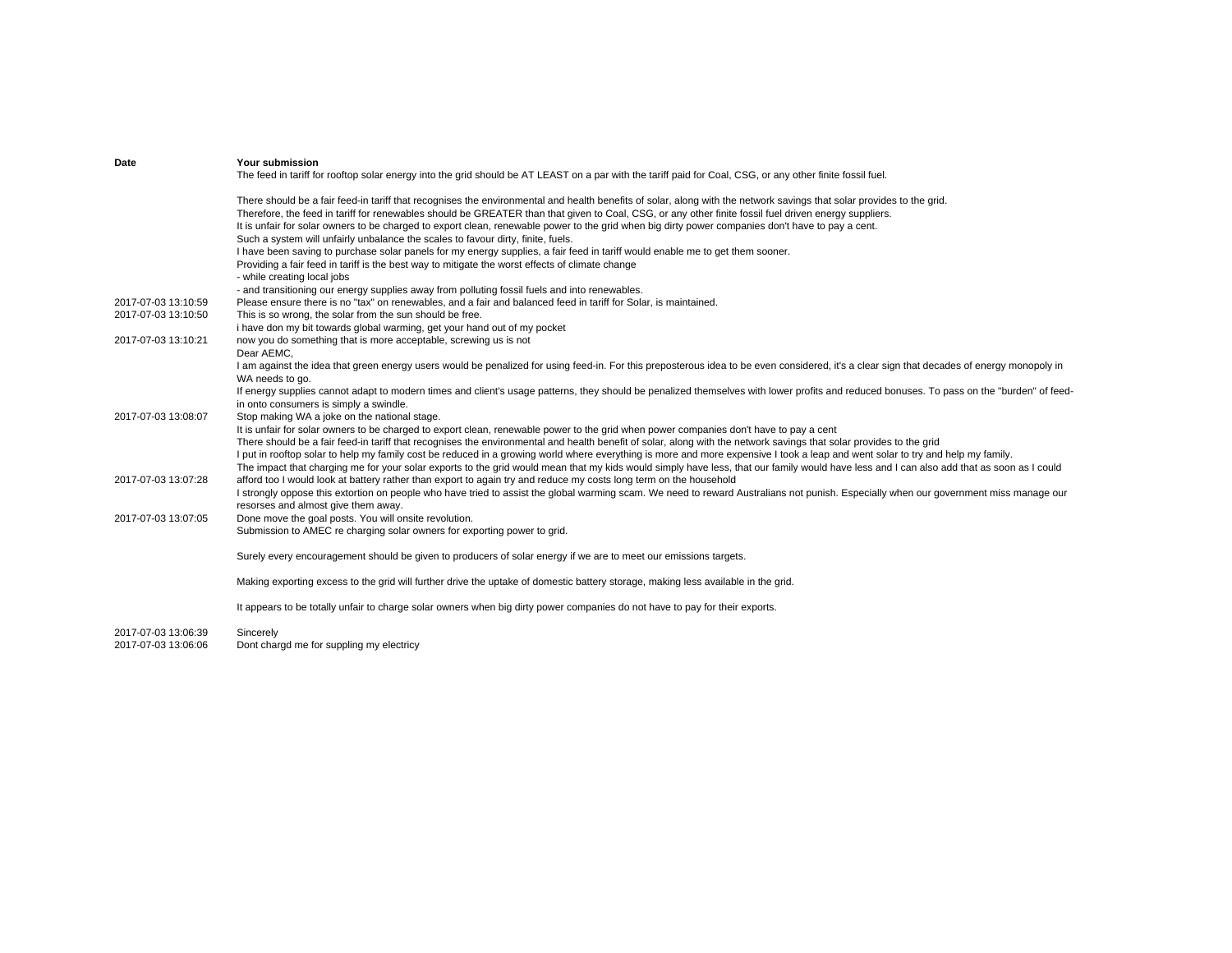| Date                | Your submission                                                                                                                                                                                                                                                                                                                                                                                                                                                                                                                                                                                                                                                                                                                                                                                                                                                                                                                                                                                              |
|---------------------|--------------------------------------------------------------------------------------------------------------------------------------------------------------------------------------------------------------------------------------------------------------------------------------------------------------------------------------------------------------------------------------------------------------------------------------------------------------------------------------------------------------------------------------------------------------------------------------------------------------------------------------------------------------------------------------------------------------------------------------------------------------------------------------------------------------------------------------------------------------------------------------------------------------------------------------------------------------------------------------------------------------|
|                     | Dear Sirs, RE: charge solar owners for providing their clean energy to the grid.<br>1 I believe that It is most unfair for solar owners to be charged to export clean, renewable power to the grid when big dirty power companies don't have to pay a cent, In Queensland we<br>are now being charged \$1.10 a day Supply Charge which I would suggests is for the usage of QEC and / or Energex supply networks, therefore we are already paying this proposed<br>charge. I would also suggest that as battery technology becomes cheaper solar owners may decide that there is no advantage in being connected to the network and disconnect from the<br>poles and wires, get themselves a small back up generator for when the sun doesn't shine and eventually leave QEC / Energex with a mass of useless poles and wires & underutilized<br>power stations. The saving of \$365 p.a. plus solar metering charges of 7c/day or \$25 p.a. total \$390 p.a. would go a long way to covering battery costs. |
|                     | 2There should also be a fair feed-in tariff that recognises the environmental and health benefit of solar, along with the network savings that solar provides to the grid                                                                                                                                                                                                                                                                                                                                                                                                                                                                                                                                                                                                                                                                                                                                                                                                                                    |
|                     | 3 I believe that the more solar there is the greater the reduction of greenhouse gas emissions and that ALL coal fired power station should be closed, sooner the better. I would reluctantly<br>allow gas fired back up systems for the periods of low alternative "clean energy" falling short of its ability to meet demand.<br><b>Yours Sincerely</b>                                                                                                                                                                                                                                                                                                                                                                                                                                                                                                                                                                                                                                                    |
| 2017-07-03 13:04:51 |                                                                                                                                                                                                                                                                                                                                                                                                                                                                                                                                                                                                                                                                                                                                                                                                                                                                                                                                                                                                              |
| 2017-07-03 13:04:21 | I believe the changes in the future of the electricity market should be biased towards broader structural changes rather than the burden being placed on individuals with solar panels. This<br>would have a significant affect on our household budget after investing heavily to get solar panels with the intent of becoming carbon neutral.<br>It is completely unfair that solar owners be charged to export clean renewable energy to the grid when big dirty power companies do this at no charge.<br>There should be a fair tarrif that recognises the health benefits of clean renewable solar and the network savings renewables provide to the grid.                                                                                                                                                                                                                                                                                                                                              |
| 2017-07-03 13:04:01 | In addition this additional charge will act as a significant discourager to people considering moving to solar and will have a negative impact on our emissions target.<br>If it isn't bad enough for consumers to invest thousands of dollars to have solar panels installed on their properties to try and reduce carbon pollution and save on their energy costs with for<br>ever increasing electricity prices then goodness knows where we will end up.<br>There were many people that obtained government rebates to install solar panels on their roofs then were hit with a reduced amount of rebate when governments reduced the amount of                                                                                                                                                                                                                                                                                                                                                          |
|                     | rebates payable.<br>We have greedy electricity companies offering a pittance in rebates for any extra electricity generated by households only to on sell that electricity at highly inflated prices.<br>We are told that the price of electricity will increase because of the number of houses having solar panels is increasing, thus reducing the amount of electricity that consumers require from<br>retailers.                                                                                                                                                                                                                                                                                                                                                                                                                                                                                                                                                                                        |
|                     | But they fail to mention that the likes of AGL are building huge solar plants along with wind power generation plants to offset their own supply and demand situation.<br>It is good to see that AGL has realized that we must reduce the amount of carbon being generated by coal fired power stations, but that does not entitle them to send households to the wall<br>with forever increasing power prices including gas.                                                                                                                                                                                                                                                                                                                                                                                                                                                                                                                                                                                |
|                     | It is also unbelievable to hear that we have AEMC now wanting to charge consumers a fee for their excess power that they are able to generate and return to the grid.<br>It's about time that consumers woke up to the fact that governments on both sides realized that to privatize the essential commodities of life only make things worse and more expensive in<br>the long term.                                                                                                                                                                                                                                                                                                                                                                                                                                                                                                                                                                                                                       |
| 2017-07-03 13:03:57 | Lets rewind the clock and bring all of these commodities back in control of the governments and the people and not greedy private gougers of our essential requirements of life.                                                                                                                                                                                                                                                                                                                                                                                                                                                                                                                                                                                                                                                                                                                                                                                                                             |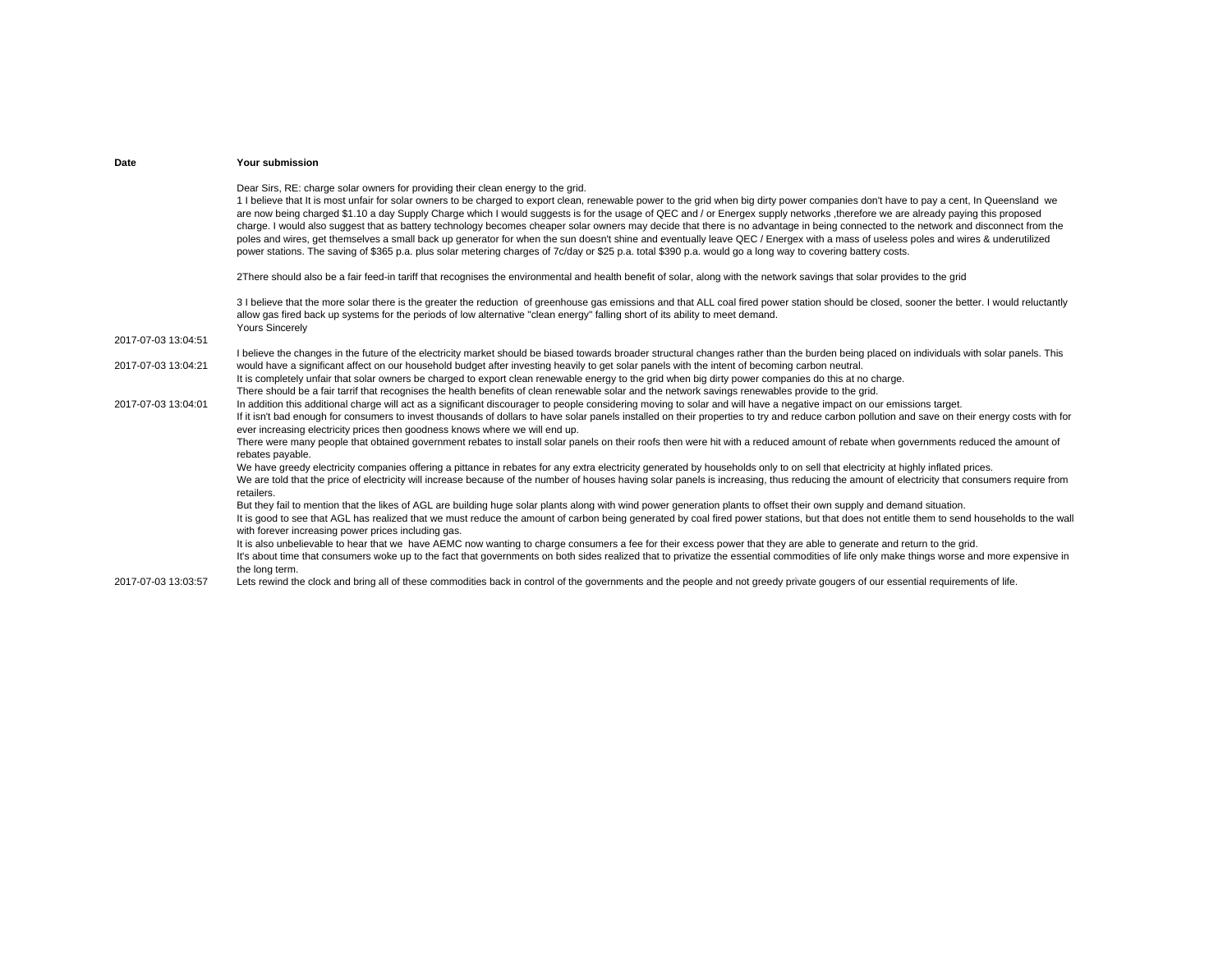We made our decision to purchase our solar power generation system mostly on altruistic purposes. Our purchase did not attract the benefits offered to early adopters. Our intentions were •to provide solar energy for ourselves, • lower our energy overheads into the future, • share our low cost excess generation with our neighbours, •alleviate the load on base generation, •relieve the pressure to invest in more polluting base load generators. (or at least put off that investment into the future when better options may exist). Our installation is not and never was intended to generate monetary income nor is it or ever will be a good return on investment on the domestic scale. Our connection to the grid already pays for maintaining the infrastructure that delivers power. It would be a travesty to single out domestic sustainable energy producers after the effort Government had put in to promote consumers to generate power. I do not believe that there is a justifiable cost or overhead on the grid in taking surplus power from renewable suppliers; additional energy provided locally is consumed locally. The only perceivable impact would be to lower the need for base load production to the grid in our area of influence.

The attempt to charge Domestic Renewable Power suppliers for providing excess energy to the grid can only be seen as a sham perpetrated by the large coal and gas generators. Please see that this move to charge Domestic Renewable energy suppliers for what it is, 'A grab for increased profits and control over all power generation and distribution in our community'. The community was encouraged by our government to install renewable energy alternatives and given financial incentives. The community responded accordingly, prompted by ethics to lower their environmental footprint, to lower their burden on the grid and ultimately the need to increase polluting base load generation.

I understand that there is a place for base load electricity generators but there should be no license or guarantee of annual increases in profits for any company. The community should not be forced into the direction the base generators want them to go. It only supports the corporate imperative for continued and increasing profit margins. The major suppliers will have no incentive to change or alter their environmentally destructive and unsustainable production methods.

2017-07-03 13:03:38I see this attempt to charge domestic suppliers as a way of dominating and controlling the energy market. Please do not allow Domestic suppliers of Renewable Energy to be penalised for alleviating the load on the community and the environment. Please use this opportunity to send a message to the Base load Generators to find a better way to generate product that is fit for the future and not just for the purpose of maintaining their current corporate models.

The very concept of charging to contribute power to the grid is warped. No other market would tolerate such a thing. It is fundamentally against market principles. The fact that this is compounded by not applying it polluting incumbents makes its so much the worse.

 The best way to assist moving to a low-cost, renewable energy market is via encouragement to take the technologies up. Feed in tariffs & subsidies for solar should be reviewed and improved and cemented in stone.

2017-07-03 13:03:17The poor power policy management at federal and state levels has had a negative impact. Business and innovators need certainty to justify investment. Ideological reactionary ideas only serve to damage Australia's economy & reputation.

2017-07-03 13:03:01Synergy are only paying us 7 cents a unit for our power whereas the other states are paying at least 11 cents.If we are now to be charged hundreds of dollars to export our power I have started planning to use batteries and additional panels to leave the grid within three years.If the government doesn't make it attractive for us to export to the grid they will be left with a grid in a death spiral.

2017-07-03 13:02:24Home Solar owners make a big contribution to sustainable energy. If they are penalised by unfair charges it will discourage others from joining while other s will invest in batteries and disconnect. The more this happens the more power companies advance down the death spiral.

2017-07-03 13:01:46I supported my daughter financially to instal solar panels on the home she was having built in a remote area of Vic. Most of the cost was getting a connection to the electricity grid - about \$3000! She believed, given the feed-in tariff she was allotted, that some time in the future this would act as an offset of this financial outlay - no electricity bills AND regular payment for the solar power she was feeding to the grid. I am distressed and outraged that AMEC proposes to CHARGE to receive/accept this gift of power from its citizens!! Dear Sir/Madam,

I want you to understand that I strongly disagree with any fee being imposed upon solar panel owners.

We paid for the installation of solar, we incurred this cost so as to make a contribution to the provision of energy. Any further costs would be an unfair burden upon us, it would be a tax by stealth.

2017-07-03 13:01:33yours sincerely,

2017-07-03 13:01:12It is unfair for solar owners to be charged for exporting clean, renewable power to the grid. There should always be a fair feed-in tariff that recognises the environmental and health benefit of solar, along with the network savings that solar provides to the grid.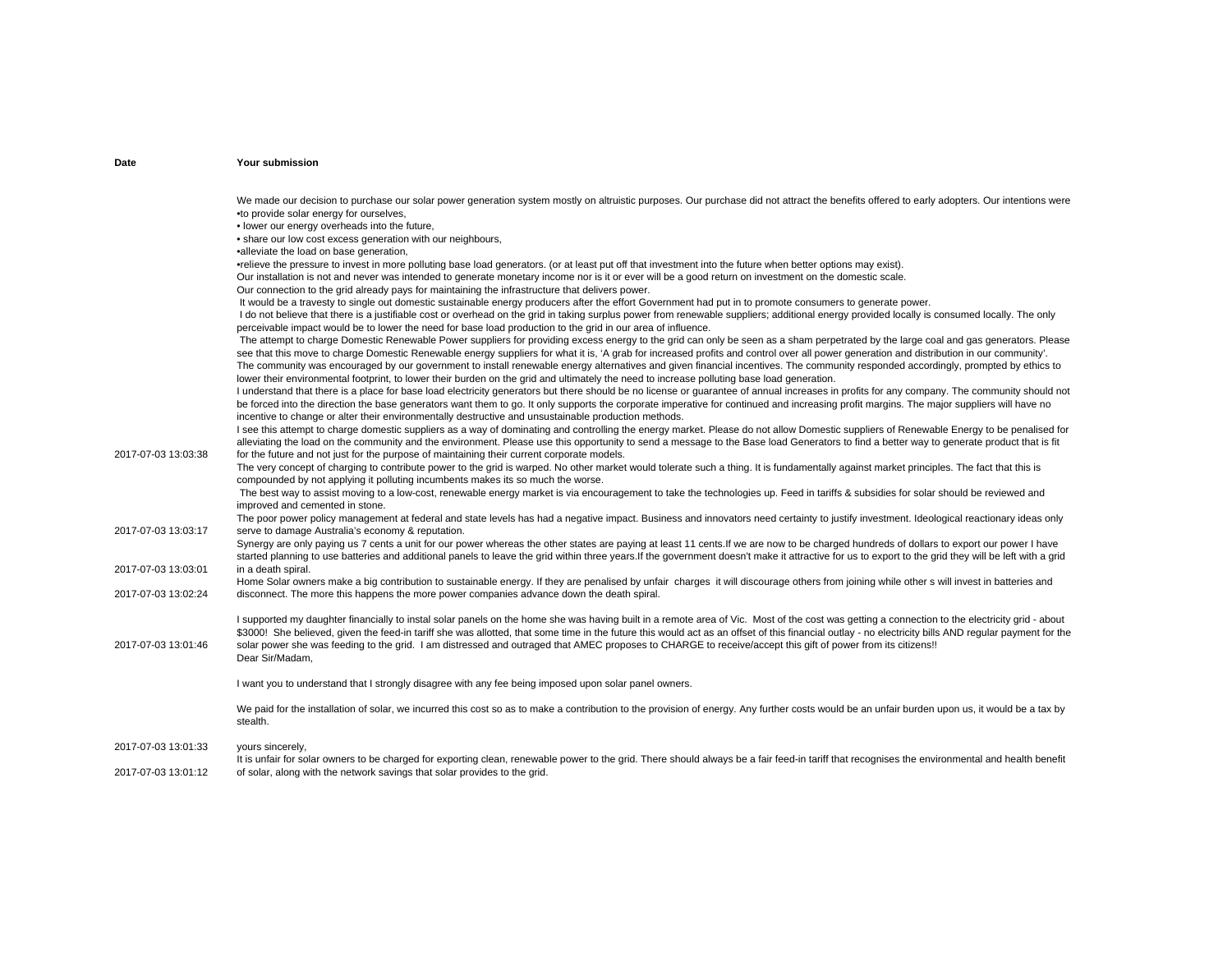To whom it may concern.

I am mystified as to why the AEMC is considering charging solar owners for feeding energy back into the grid. This seems a totally unfair imposition on citizens and businesses who are being environmentally responsible by converting to clean renewable energy and making a significant difference in the fight against climate change. And now you want to penalise them for making a contribution when governments have been sitting on their hands for years.

At the very least, if I am offering excess energy from my rooftop solar. I should be paid current wholesale price, just like the power suppliers pay the commercial producers wholesale price.

Any plan to charge for power returned to the grid will force people like myself to opt out of the system altogether and install battery storage so that I can be independent of the grid.

I made a significant household investment some vears ago to install solar and have not yet recouped my costs, and now you want to change the goal posts again. Businesses won't stand for chopping and changing the rules for making significant investments, and always talk about the need for certainty when planning for the future. For households with even more limited finances, certainty is much more critical.

The power companies used the excuse of adjusting feeding in tarrifs to wholesale prices when they reduced tarrifs a couple of years ago, and they don't want to pay for it at all. If this was a free market I should have the option of taking my power somewhere else to sell to the highest bidder. I bet the power suppliers have that option.

There should be a fair feed-in tariff that recognises the environmental and health benefit of solar, along with the network savings that solar provides to the grid

It is interesting that the leaders in the fight against climate change in this country are its private citizens, while our politicians continue to play politics with an issue that is too big to ignore or get wrong. The solutions are obvious, and encouraging solar useage is one of them. Meanwhile Australia is falling embarrassingly behind the rest of the world.

### 2017-07-03 13:01:08Cheers

A few years ago I not only had solar panels installed on my roof, I also paid for panels to be installed on my two daughters' roofs as I am a strong believer that we have to do more to help our Mother Earth cope with the ever growing pressure human beings are placing on her. My Aboriginal ancestors looked after this great continent for over 40,000 years. It is up to us to continue doing this. The stupid suggestion of charging solar owners to export clean, renewable power to the grid not only reflects the greed of those who as putting this proposal forward, but it will also act as

2017-07-03 13:00:03a disincentive to those households that are considering installing solar panels. If this proposal does go through then I can assure you that my vote at the next election will not be for any parties that believe that charging solar owners this feed in tariff is good for the environment and a fair way of 'taxing' those who care.

2017-07-03 12:58:13Rather than allowing solar owners to be charged for feeding their electricity back to the grid there should be a fair feed-in tariff that recognises the environmental and health benefit of solar. along with the network savings that solar provides to the grid. Especially when dirty power companies don't have to pay a cent.

> I'm very distressed to hear that the government would even consider charging those with solar power for feeding into the grid. The power from our solar systems, for which we have paid. feeds into an already-existing grid and therefore helps both the power companies and the environment, by providing clean power and reducing the demand on the power companies. It is bizarre that, only a short time ago, solar owners were being paid (albeit a small amount) for their power, but now, there is a suggestion that we should pay for the privilege of offering power to the grid. We installed solar power because we believe in the vital importance of renewable energy; it is clear that the world has little time to reduce its carbon footprint, and this is our contribution to that need. I plead with the government to continue to support renewable energy by encouraging people to install solar systems, as so many countries are doing. While the government may be concerned about the cost of electricity for users, the solution is not to create financial hardship for solar power users and providers.

2017-07-03 12:57:41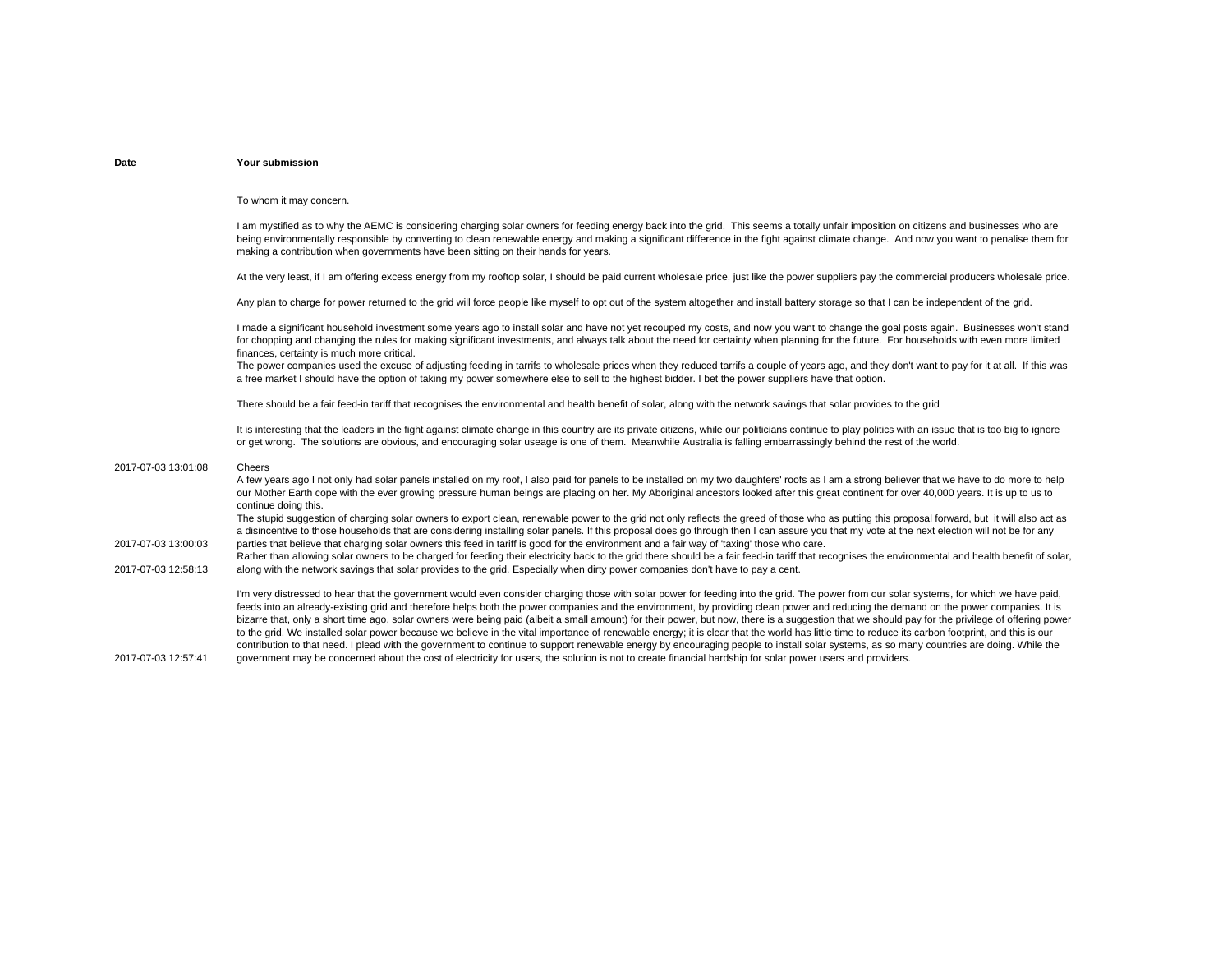| Date                | Your submission                                                                                                                                                                                                                                                                                                                                                                                                                                       |
|---------------------|-------------------------------------------------------------------------------------------------------------------------------------------------------------------------------------------------------------------------------------------------------------------------------------------------------------------------------------------------------------------------------------------------------------------------------------------------------|
|                     | I have made a large investment to install solar on my home which provides many benefits to the wider community beyond just providing me with power when I am at home to use it.                                                                                                                                                                                                                                                                       |
|                     | 1. I generate green power to the grid for other people to buy who don't have solar panels.<br>2. I avoid the need for more substation capacity to be built to supply to my home - I live in a housing growth area.<br>3. I provide clean energy to mine and other homes which avoids the climate pollution generated by coal power or natural gas.                                                                                                    |
|                     | For this I should be rewarded and not penalised.                                                                                                                                                                                                                                                                                                                                                                                                      |
|                     | All the solar panels on Australian rooftops are generating enough power to avoid a new coal or gas power station being built - something that the governments would have to fund. Just like<br>all the other large power stations were funded by previous governments.                                                                                                                                                                                |
|                     | Such a charge would result in more homeowners buying batteries to go off grid, as soon as we can afford it. It would also put off new homeowners from purchasing solar panels. You would<br>then lose a large generating source which adds to the Australian power supply during hot and sunny weather.                                                                                                                                               |
| 2017-07-03 12:57:28 | It does not make economic sense, it is unfair and it is backwards thinking to consider charging solar homeowners for their solar installation. Australian people support solar energy and we<br>also support people being given a fair right to supply their own power without having to pay to do so.<br>To the AEMC                                                                                                                                 |
| 2017-07-03 12:57:08 | Please make a fair and sensible decision and NOT make having solar panels a penalty. For most people who have invested in solar, it is to help save the planet for our children and<br>grandchildren, certainly not for financial gain. I see no reason why I should subsidize dirty coal and can't wait for cheaper battery storage to get off the grid completely.<br>PLEASE DO THE RIGHT THING AND DONT CHARGE SOLAR OWNERS TO EXPORT TO THE GRID. |
|                     | To the Australian Energy Market Commission, I am bewildered that as a body of the Government you are considering a charge for feeding electricity back into the grid. the purchase price<br>per kW hour far exceeds the price of supply back to the grid.<br>Further the cost of installation is already taxed although one does receive credits.                                                                                                     |
|                     | Should this charge be implemented I will class it as a further tax.<br>Going forward and should this charge be implemented I will have to consider further costs to install a battery bank and move off the grid altogether.<br>I did think that I was doing a community service by being able to support the grid.                                                                                                                                   |
|                     | It seems that this would be another tax grab for energy.                                                                                                                                                                                                                                                                                                                                                                                              |
| 2017-07-03 12:57:01 | I ask that with all things considered, a fair and reasonable approach acknowledges my commitment to the environment and sustainable energy production.<br>I have installed rooftop solar panels to reduce Australia's air pollution due to energy production. Australia should be encouraging this activity, not penalising it via extra charges. Such<br>charges will just encourage more people to disconnect from the grid.                        |
|                     | It is unfair for solar owners to be charged to export clean, renewable power to the grid when big power companies are not charged these fees.                                                                                                                                                                                                                                                                                                         |
| 2017-07-03 12:56:43 | Also, there should be a fair feed-in tariff that recognises the environmental and health benefit of solar, along with the network savings that solar provides to the grid.<br>It is unfair for solar owners to be charged to export clean, renewable power to the grid when big dirty power companies don't have to pay a cent                                                                                                                        |
| 2017-07-03 12:56:34 | There should be a fair feed-in tariff that recognises the environmental and health benefit of solar, along with the network savings that solar provides to the grid<br>I have been using solar PV and solar vacuum tubes for 7 years. I believe I am doing the right thing for the planet and my wallet. I believe I have been setting a good example to my fellow<br>citizens.                                                                       |
| 2017-07-03 12:56:18 | I believe a fair feed in tariff is justifiable because I am contributing to the grid in a clean, sustainable manner.<br>Solar electricity saves the capital costs of building a new coal fired plant so solar needs to be paid for by those who take electricity out of the grid - not the other way round. Yes it's<br>tempting to tax those solar generators but it's a mistake if you want to keep the grid alive!                                 |
| 2017-07-03 12:56:13 | Regards                                                                                                                                                                                                                                                                                                                                                                                                                                               |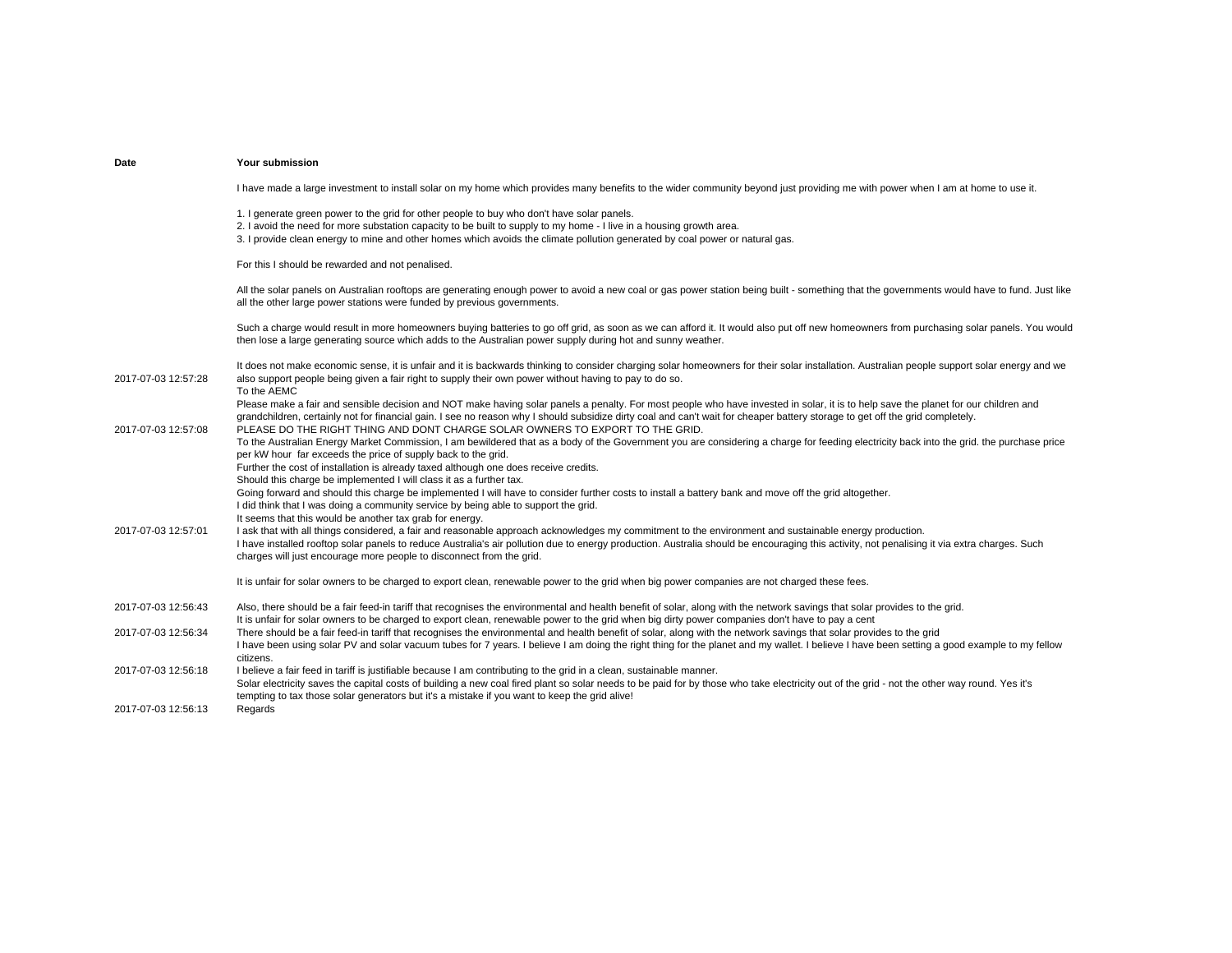| Date                                       | <b>Your submission</b>                                                                                                                                                                                                                                                                                                                                                                                                                                                                                                                                                                                                                                                                                                                                                                                                                                                                                                                                                                                                                                                                                                                                                                                                                                                                                                                                                                                                                                                                           |
|--------------------------------------------|--------------------------------------------------------------------------------------------------------------------------------------------------------------------------------------------------------------------------------------------------------------------------------------------------------------------------------------------------------------------------------------------------------------------------------------------------------------------------------------------------------------------------------------------------------------------------------------------------------------------------------------------------------------------------------------------------------------------------------------------------------------------------------------------------------------------------------------------------------------------------------------------------------------------------------------------------------------------------------------------------------------------------------------------------------------------------------------------------------------------------------------------------------------------------------------------------------------------------------------------------------------------------------------------------------------------------------------------------------------------------------------------------------------------------------------------------------------------------------------------------|
|                                            | A.E.M.C. - Proposal to charge solar owners to feed power back into the grid.<br>As a solar owner I do object to any charges for power sent back into the grid. The majority of solar owners are paid +/-6c/kWh for excess generation (excluding the early adopters who are<br>still receiving 44c/kWh - and good for them). I know that our current kWh consumption charges are +/-24c/kWh so the utilities are making a profit already of +/-18c/kWh on excess<br>generation from solar owners that is then sold back to consumers. Plus all consumers are charged a service fee, metering charge etc. So you are now asking thousands of solar owners<br>who have invested their hard earned income on a solar generation plant and who are supplying green energy to the utilities that the utilities are selling at a profit to now pay for the                                                                                                                                                                                                                                                                                                                                                                                                                                                                                                                                                                                                                                              |
| 2017-07-03 12:54:40                        | privilege!! Outrageous!! We are, I believe, now the single largest supplier of power to the grid - if I treated my customers like this I would be out of business!<br>To charge owners of pvc for supplying                                                                                                                                                                                                                                                                                                                                                                                                                                                                                                                                                                                                                                                                                                                                                                                                                                                                                                                                                                                                                                                                                                                                                                                                                                                                                      |
| 2017-07-03 12:52:01                        | Power to the electric grid would be in effect stealing and go against all comercial principles. It would be unacceptable.<br>It is unfair for solar owners to be charged to export clean, renewable power to the grid when big dirty power companies don't have to pay a cent.<br>Imagine the impact that charging us for our solar exports to the grid would have on our household.                                                                                                                                                                                                                                                                                                                                                                                                                                                                                                                                                                                                                                                                                                                                                                                                                                                                                                                                                                                                                                                                                                             |
| 2017-07-03 12:51:10                        | No incentive for the future generations to even consider installing the solar panels that the solar companies will close their business - another blunder of the government.<br>I have paid top money to have my solar panels put in and it has helped me to save on the power that I use instead of importing the dirty energy from the Coal powered stations. I am a<br>pensioner and couldn't survive with the amount I would have to pay for the electrical energy if I didn't have solar.<br>DO NOT go ahead with the propo9sed submission to charge solar owners for power that saves the country money as well as us.                                                                                                                                                                                                                                                                                                                                                                                                                                                                                                                                                                                                                                                                                                                                                                                                                                                                     |
| 2017-07-03 12:50:03<br>2017-07-03 12:50:00 | Regards,<br>Distributed generation and storage is great for the network as well as the environment. We should be rewarding solar owners rather than punishing them.                                                                                                                                                                                                                                                                                                                                                                                                                                                                                                                                                                                                                                                                                                                                                                                                                                                                                                                                                                                                                                                                                                                                                                                                                                                                                                                              |
|                                            | It is unfair for solar owners to be charged to export clean, renewable power to the grid when big dirty power companies don't have to pay a cent<br>I strongly believ that there should be a fair feed-in tariff that recognises the environmental and health benefit of solar, along with the network savings that solar provides to the grid<br>I know that by with putting on my rooftop solar I'm doing my bit for the environment, and helping the country to go forward achieve clean energy in a small but significant way.<br>My wife and I are pensioners and I dread what we will be charged for our solar exports to the grid and definitely be a burden on our household expenses.                                                                                                                                                                                                                                                                                                                                                                                                                                                                                                                                                                                                                                                                                                                                                                                                   |
| 2017-07-03 12:49:51<br>2017-07-03 12:49:09 | We have put rooftop solar in good faith and trust the AEMC will be fair to us.<br>This is disgraceful as everyone knows they are receiving electrons for less than cost of production and we have actually also paid for the poles and wires as taxpayers!!!!!<br>Our Family installed a 5kW Solar System in 2013. Annually this system System Generates approximately 7200 kWh, exporting approx 50% renewable power back to the grid, (at a<br>current FIT of approx 11c / kWh). The system was not only to save power costs but also to do our part in reducing Global Climate Effects.<br>The steady increase in Power Demands and Costs to the community are reduced by the individual contributions made by Solar Owners. It is extremely disappointing to find that the<br>Regulator is contemplating such an impost on Solar Owners, which in my view is in total disregard to the contribution being made by Solar. This process suggests to me the comparison of<br>a penalty that would be so obvious if say property owners were to be penalized for installing Water Tanks.<br>In this day and age, it is seen to slap people in the face for making a genuine contribution to the welfare of Society in general and is bewildering and Narrow minded at best.<br>I would hope that the AEMC will reconsider this reported consideration and not penalize the contribution that Home Owners are prepared to make for not only their own benefit but also the<br>Community at Large. |
| 2017-07-03 12:48:53<br>2017-07-03 12:48:15 | Government Policy on Climate Change is slow at best and such contributions from the community should not be easily overlooked.<br>Happy to pay for this input of solar energy to the grid if I can take it out for nothing when required.<br>I feel an immense sense of outrage that the AEMC would even contemplate penalising households with solar panels for feeding their electricity back into the grid. When the entire world<br>(apart from the USA and Spain) is ramping up its renewable energy generation and rewarding its citizens for doing their bit, it's inconceivable that Australia should be applying the brakes in<br>such a way. We should be up there with Germany, China and Japan. More people should be actively encouraged to generate clean energy with a fair feed-in tariff, not penalised for                                                                                                                                                                                                                                                                                                                                                                                                                                                                                                                                                                                                                                                                     |
| 2017-07-03 12:47:27                        | doing so. This is such a blatant attempt to protect our dirty coal industry, and we voters are not happy.<br>My late hubby wanted to have solar panels and solar hot water installed and we did. The savings on the hot water useage was halved. Because I rented the house out, the 17% tariff<br>reduced to 6%, so unfair. I won't be paying you to take the extra electricity, you should be paying me for it!! I will be getting extra panels one day, with intention of going off grid. If everyone                                                                                                                                                                                                                                                                                                                                                                                                                                                                                                                                                                                                                                                                                                                                                                                                                                                                                                                                                                                         |
| 2017-07-03 12:46:51                        | did this you would be out of business.<br>I oppose being charged to export to the grid, I already pay a daily service charge to maintain the infrastructure. I purchase solar power many years ago at a high cost as my investment in a                                                                                                                                                                                                                                                                                                                                                                                                                                                                                                                                                                                                                                                                                                                                                                                                                                                                                                                                                                                                                                                                                                                                                                                                                                                          |
| 2017-07-03 12:46:16                        | sustainable future and should not be penalized for this.<br>I already pay for the privilege of having the poles and wires to my property. I am disgusted with this stupid proposal to impose another fee because I might feed some electricity back into<br>the system. Our feed-in tariff has been dramatically reduced, yet we pay through he nose for coal-fired electricity supply. I am still waiting for my provider to update the meter, so I can use                                                                                                                                                                                                                                                                                                                                                                                                                                                                                                                                                                                                                                                                                                                                                                                                                                                                                                                                                                                                                                     |
| 2017-07-03 12:46:06                        | my own solar generated electricity. Don't waste any more time and effort trying to extract even more money from us.                                                                                                                                                                                                                                                                                                                                                                                                                                                                                                                                                                                                                                                                                                                                                                                                                                                                                                                                                                                                                                                                                                                                                                                                                                                                                                                                                                              |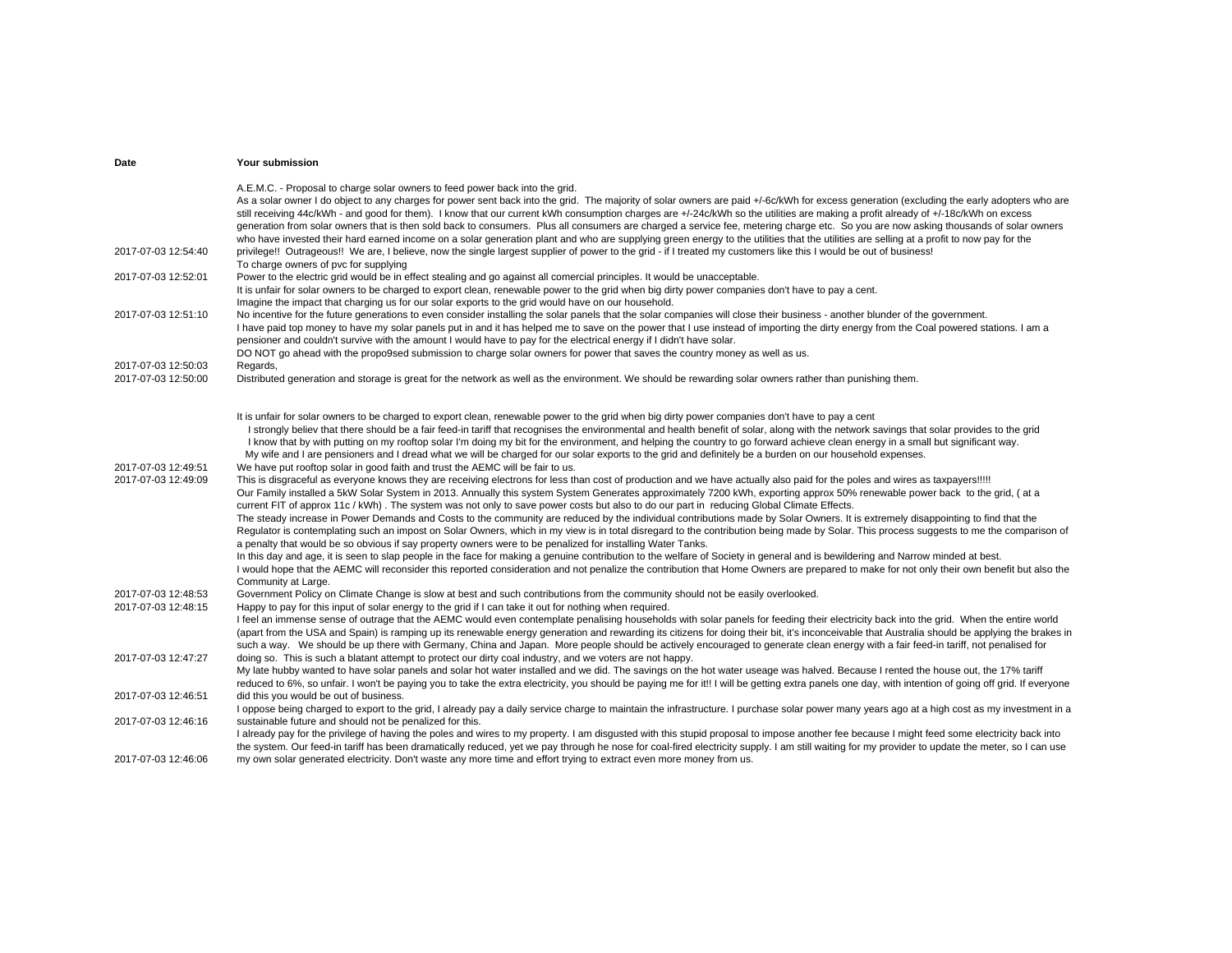| Date                | Your submission                                                                                                                                                                                                                                                                                                                                                                                                                                                                                                                                                                                                                                                                                                                                                                          |
|---------------------|------------------------------------------------------------------------------------------------------------------------------------------------------------------------------------------------------------------------------------------------------------------------------------------------------------------------------------------------------------------------------------------------------------------------------------------------------------------------------------------------------------------------------------------------------------------------------------------------------------------------------------------------------------------------------------------------------------------------------------------------------------------------------------------|
|                     | I am very concerned that the AEMC may be considering charging solar panel owners to feed their clean energy into the grid when dirty coal-generated energy is not charged. I spent many<br>thousands of dollars to do what I considered was the right thing over a decade ago, when solar panels were still very expensive. Don't penalise people for doing the right thing for the<br>environment. Renewables are not the reason for the current energy "crisis" - the failure to invest in storage and also to address the issue as a whole in a sensible, non-political way,<br>thereby losing precious investment in the sector is the reason that electricity prices are on the rise. Also, the fact that the electricity sector failed to invest in infrastructure for decades has |
| 2017-07-03 12:46:02 | finally caught up with them.<br>I have a solar system on my house and the energy company pays me next to nothing for a feed in tariff. Yet they resell it at normal rates and I gain no benefit.                                                                                                                                                                                                                                                                                                                                                                                                                                                                                                                                                                                         |
| 2017-07-03 12:45:40 | If we don't get paid, they should not get any feed in from our solar system.<br>Logically if every house, building and companies had solar and battery, you could do away with the energy companies altogether.                                                                                                                                                                                                                                                                                                                                                                                                                                                                                                                                                                          |
| 2017-07-03 12:44:52 | Sure solar owners should not be charged for helping to reduce the effects of global warming on the planet                                                                                                                                                                                                                                                                                                                                                                                                                                                                                                                                                                                                                                                                                |
| 2017-07-03 12:44:42 | This is very unfair<br>Members of the AEMC                                                                                                                                                                                                                                                                                                                                                                                                                                                                                                                                                                                                                                                                                                                                               |
|                     | Why are you even considering allowing Solar Panel owners to be charged for feeding electricity back to the grid.                                                                                                                                                                                                                                                                                                                                                                                                                                                                                                                                                                                                                                                                         |
|                     | It is unfair for solar owners to be charged to export clean, renewable power to the grid when big power companies don't have to pay a cent.                                                                                                                                                                                                                                                                                                                                                                                                                                                                                                                                                                                                                                              |
|                     | There should be a fair feed-in tariff that recognises the environmental and health benefit of solar, along with the network savings that solar provides to the grid                                                                                                                                                                                                                                                                                                                                                                                                                                                                                                                                                                                                                      |
| 2017-07-03 12:43:37 | sincerely                                                                                                                                                                                                                                                                                                                                                                                                                                                                                                                                                                                                                                                                                                                                                                                |
|                     | I believe that it is unfair and unjust to tax solar households for the electricity they export. Electricity companies are not taxed on the energy they export. Solar households receive very little<br>for the solar that they do export. We are contributing to our state electricity grid and relieving the demand on our state's power supply. Why should we then be penalised for this? Solar<br>owners have invested their money in solar to help with their electricity bills and it is a worthwhile cause to have homes that are helping our state's electricity supply. Do not penalise solar<br>owners any further by taxing them on this, we pay enough in taxes.<br>Kind regards,                                                                                             |
| 2017-07-03 12:41:41 |                                                                                                                                                                                                                                                                                                                                                                                                                                                                                                                                                                                                                                                                                                                                                                                          |
|                     | It amuses me that the AEMC are asking submissions from the public on whether the proposed solar charge for providing our power into the grid is fair. I would like to say a few things in<br>response to this that are not of a Christian vocabulary, however I shall refrain how could anyone in their right mind even conceive such a ridiculous proposal much less put it to us to<br>consider. I have a few friends who also have solar who are offended at such a thought given we are generating so much energy into the grid for a miserly 11c rebate while the energy<br>companies charge us over twice that. I look forward to the day when those who hold the seat of authority in government have the God given revelation and understanding that they are                    |
| 2017-07-03 12:41:35 | servants to their people. Unfortunately the balance of scales in this area is found wanting.<br>The Australian Energy Market Commission                                                                                                                                                                                                                                                                                                                                                                                                                                                                                                                                                                                                                                                  |
|                     | Submission: I am strongly opposed to charging solar owners for feeding their electricity back to the grid.                                                                                                                                                                                                                                                                                                                                                                                                                                                                                                                                                                                                                                                                               |
|                     | Individuals should be applauded for their efforts to export clean, renewable power to the grid, not penalised.                                                                                                                                                                                                                                                                                                                                                                                                                                                                                                                                                                                                                                                                           |
|                     | In recognition of their responsible actions, there should be a fair feed-in tariff that recognises the environmental and health benefit of solar, along with the network savings that solar<br>provides to the grid.                                                                                                                                                                                                                                                                                                                                                                                                                                                                                                                                                                     |
|                     | It is inexcusable to to charge solar owners to export clean energy to the grid when large power companies relying on dirty coal are not charged a cent.                                                                                                                                                                                                                                                                                                                                                                                                                                                                                                                                                                                                                                  |
| 2017-07-03 12:41:01 | I made an investment in solar panels in 2011. It was a large investment for someone on a fixed income but I did so because I care about our environment and I believe that each of us can<br>make a difference. It is about time those in government also showed a commitment to our planet.                                                                                                                                                                                                                                                                                                                                                                                                                                                                                             |
|                     | The low solar feed-in tariff is already penalising solar owners by undervaluing the electricity that they provide to the grid. Any additional charge on solar owners feeding in surplus<br>renewable power to the grid will reduce investment in rooftop solar and reduce the contribution of renewables to the grid, as well as affecting the budgets of all solar owners who feed in to                                                                                                                                                                                                                                                                                                                                                                                                |
| 2017-07-03 12:39:59 | the grid. Please make sure this doesn't happen.                                                                                                                                                                                                                                                                                                                                                                                                                                                                                                                                                                                                                                                                                                                                          |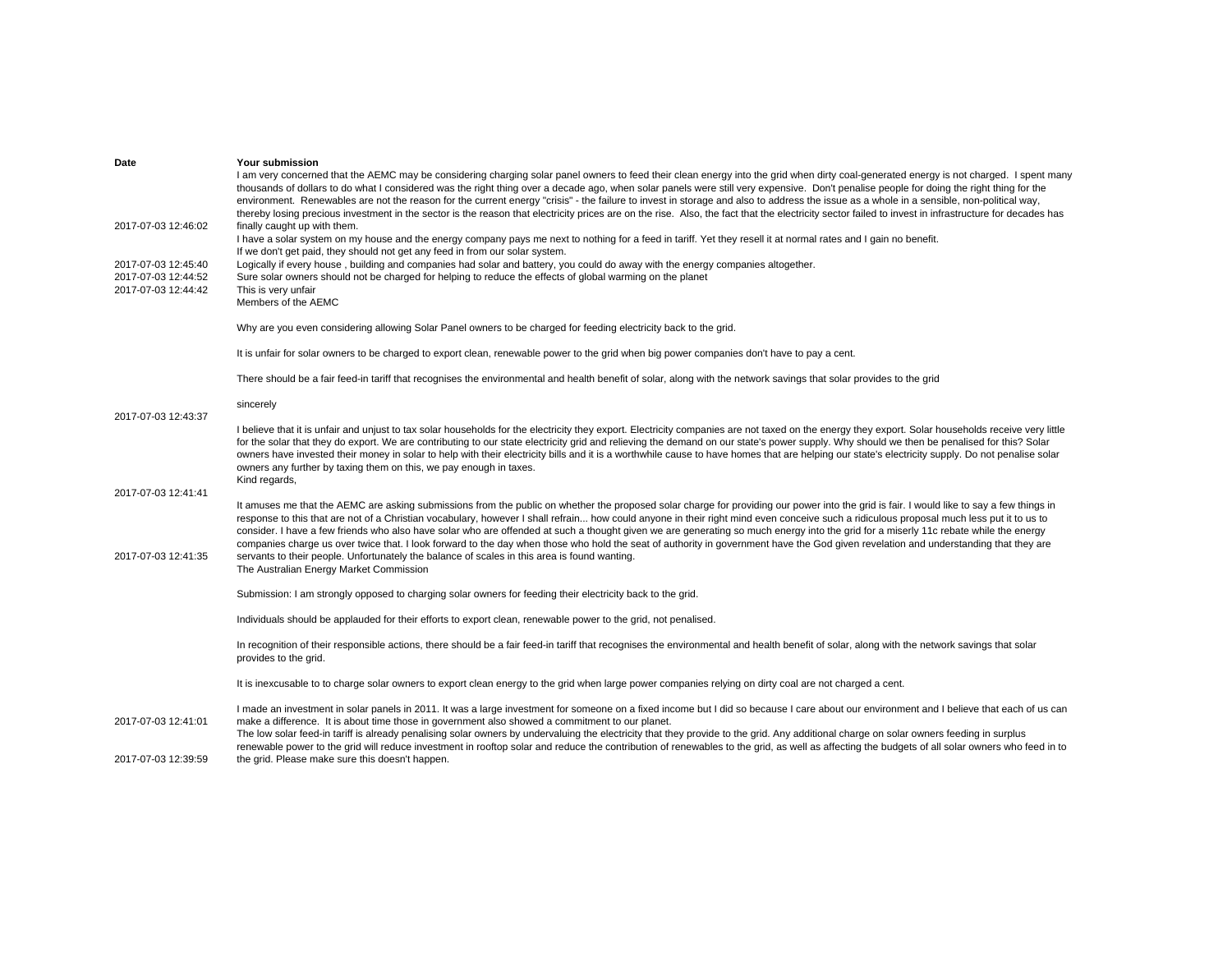| Date                | Your submission                                                                                                                                                                                                                                                                |
|---------------------|--------------------------------------------------------------------------------------------------------------------------------------------------------------------------------------------------------------------------------------------------------------------------------|
|                     | I have 5KW solar panels which feed my excess energy into the grid. I intend to upgrade to batteries so that i have more capacity. I am already being penalised by not being paid at a                                                                                          |
|                     | decent rate by Aurora Energy. Aurora Energy buys power from Victoria at a much greater rate than they pay Tasmanian solar suppliers.                                                                                                                                           |
|                     | It Is unfair to ask home suppliers like me to PAY to provide power to Aurora Energy, that they then sell back to me at huge price increases.                                                                                                                                   |
|                     | It is unfair for solar owners to be charged to export clean, renewable power to the grid when big dirty power companies don't have to pay a cent.                                                                                                                              |
|                     | There should be a fair feed-in tariff that recognises the environmental and health benefit of solar, along with the network savings that solar provides to the grid.                                                                                                           |
|                     | I already pay 92 cents per day supply charge to receive power and 25.9 cents PerKwh. and 17.2 per day and 16.9 cents Per KWH for Off peak tarriff, (which cannot be offset by solar).                                                                                          |
| 2017-07-03 12:39:56 | receive 8.9 cents Per Kwh feed in tarriff. I do not think mit is fair to charge me to provide my excess power back the grid.                                                                                                                                                   |
|                     | The Electricity industry currently charges me 78.5 cents a day for access to the grid and charges me 23.43 cents per Kilowatt hour for power however they pay me 06 cents per Kilowatt                                                                                         |
|                     | hour for the electricity I feed back onto the Grid. This is currently costing me dearly per quarter as my feed back to the grid nearly equates the the power I consume from the grid. To say                                                                                   |
|                     | that I as a consumer should pay an additional charge for Grid access is criminal. My next step will be to disconnect from the grid in total and go on battery backup. The additional charge                                                                                    |
|                     | will only accelerate my decision to remove electricity supply from the national grid. This will neither benefit me or the community as the whole purpose of moving to solar power was to                                                                                       |
| 2017-07-03 12:39:55 | reduce the carbon impact on our environment.                                                                                                                                                                                                                                   |
|                     | Hi, i would like to say that to think of charging solar owners for providing their clean energy to the grid is both nonsensical and a betrayal of those who have put solar arrays on their roof,                                                                               |
|                     | to do their part to increase Australia's renewable energy out put, to be green and to try and reduce their own bills.<br>If this was to happen it would just be another impost on the power bills of the community and not on the big energy providers, completely inequitable |
|                     | I for one would be considering turning off my array, taking it down and sending it the AMEC offices, so you can make use of them as you dont want me to be able to.                                                                                                            |
|                     | As Australians we have signed up to the Paris accord this would be a tragic misstep in us being able to achieve it. We should be trying to overachieve not under.                                                                                                              |
| 2017-07-03 12:38:17 | Once again this would be a short sighted decision for the now and the financial benefits of big business with nor foresight or thought for future generations                                                                                                                  |
|                     | To AEMC,                                                                                                                                                                                                                                                                       |
|                     |                                                                                                                                                                                                                                                                                |
|                     | It is unfair for solar owners to be charged to EXPORT clean, renewable power to the grid when big dirty power companies don't have to pay a cent. That clean energy is sold to other                                                                                           |
|                     | households at premium prices and also helps Australia in lowering carbon emissions.                                                                                                                                                                                            |
|                     | There should be a fair feed-in tariff that recognizes the environmental and health benefit of solar, along with the network savings that solar provides to the grid.                                                                                                           |
|                     | Its unfair to charge and I can see lots of households moving off grid if additional price is added and this way you won't be able to sell people electricity at night.                                                                                                         |
|                     | It's unfair to penalize people for doing the right thing.                                                                                                                                                                                                                      |
|                     |                                                                                                                                                                                                                                                                                |
| 2017-07-03 12:37:51 | Kind Regards                                                                                                                                                                                                                                                                   |
|                     | One of my greater incentives to originally install solar power was the provision of clean, sustainable and environmentally friendly power supply. The original spin was to encourage the                                                                                       |
|                     | general public to undertake, at a relatively high cost (approx. \$17.5K for 5kW system) to the individual/s signing up for solar power provision, and help out the power requirements for the                                                                                  |
|                     | State as well.                                                                                                                                                                                                                                                                 |
|                     | Now that hundreds of thousands of homes have invested in this technology it appears that a money grab is underway at an easy target. This follows on from power wholesalers increasing                                                                                         |
|                     | daily service charges, in five years, from 34cents per day to a current day high of \$1.36c. Unheard of price increases (approx. 400%) for the same service. Our wages will never match or                                                                                     |
|                     | get near these sort of increases.                                                                                                                                                                                                                                              |
|                     | Where is it going to stop!! Are we obliged to tell anyone that asks about installing solar that there are too many uncertain price hikes. Many being applied to the small solar power provider                                                                                 |
|                     | which are not equally shared with the large corporate suppliers.                                                                                                                                                                                                               |
| 2017-07-03 12:37:44 | Current struggles with ever increasing living costs are at record levels & this extra charge will definitely increase this suffering. We are still paying off the original loan to install our solar                                                                           |
|                     | system.<br>It is unfair for solar owners to be charged to export clean, renewable power to the grid when big dirty power companies don't have to pay a cent                                                                                                                    |
| 2017-07-03 12:37:37 | There should be a fair feed-in tariff that recognises the environmental and health benefit of solar, along with the network savings that solar provides to the grid                                                                                                            |
|                     |                                                                                                                                                                                                                                                                                |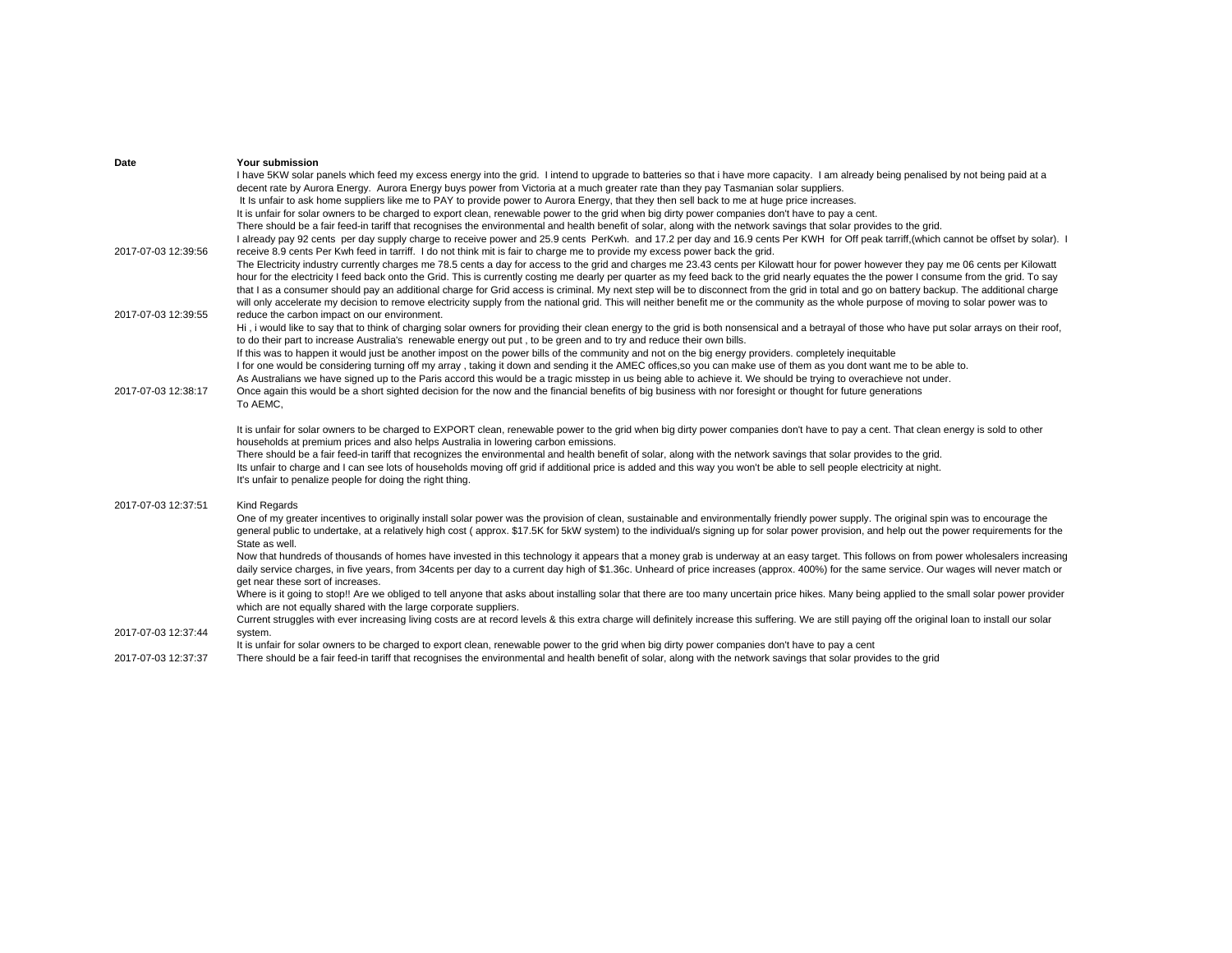| Date                | Your submission<br>To Whom It May Concern,                                                                                                                                                                                                                                                                                                                                                                                                                                                                                                                                                                                                                                                                                                                                                                                                                                                                                                                                                                                                                                                                                                   |
|---------------------|----------------------------------------------------------------------------------------------------------------------------------------------------------------------------------------------------------------------------------------------------------------------------------------------------------------------------------------------------------------------------------------------------------------------------------------------------------------------------------------------------------------------------------------------------------------------------------------------------------------------------------------------------------------------------------------------------------------------------------------------------------------------------------------------------------------------------------------------------------------------------------------------------------------------------------------------------------------------------------------------------------------------------------------------------------------------------------------------------------------------------------------------|
|                     | I'm wondering why you find it necessary to create a fee for people who have Solar Power to feed back into the Grid?                                                                                                                                                                                                                                                                                                                                                                                                                                                                                                                                                                                                                                                                                                                                                                                                                                                                                                                                                                                                                          |
|                     | I feel this is bully tactics.<br>You are picking on people who are wanting to do the best for their country by going Solar, a renewable resource, looking forward as participants to creating a safer world to live in and then<br>charging them for their environmental concerns.                                                                                                                                                                                                                                                                                                                                                                                                                                                                                                                                                                                                                                                                                                                                                                                                                                                           |
|                     | It's just another bully tactic rather than taking on the 'giant' companies who are polluting, you appear to be aiming at the more gentle folk and hoping to get a win.                                                                                                                                                                                                                                                                                                                                                                                                                                                                                                                                                                                                                                                                                                                                                                                                                                                                                                                                                                       |
|                     | This is WRONG THINKING and detrimental to Australia becoming a cleaner, more sustainable and environmental paradise that the world looks at with awe.                                                                                                                                                                                                                                                                                                                                                                                                                                                                                                                                                                                                                                                                                                                                                                                                                                                                                                                                                                                        |
|                     | I look at Germany and how much they have in Solar Power as a leader  Australia has way more sunshine and is lagging behind.                                                                                                                                                                                                                                                                                                                                                                                                                                                                                                                                                                                                                                                                                                                                                                                                                                                                                                                                                                                                                  |
|                     | Please drop your idea of taxing the Solar Citizens of Australia.                                                                                                                                                                                                                                                                                                                                                                                                                                                                                                                                                                                                                                                                                                                                                                                                                                                                                                                                                                                                                                                                             |
|                     | As a rates payer I expect there to be a giant leap in Solar Services for all people who want to make Australia a country for the future.                                                                                                                                                                                                                                                                                                                                                                                                                                                                                                                                                                                                                                                                                                                                                                                                                                                                                                                                                                                                     |
| 2017-07-03 12:37:03 | Thank you.<br>Please look at how other OECD countries see energy distribution as having changed from one central grid that operates as a monopoly to one in which individuals who also contribute to                                                                                                                                                                                                                                                                                                                                                                                                                                                                                                                                                                                                                                                                                                                                                                                                                                                                                                                                         |
| 2017-07-03 12:35:55 | energy generation from their small scale renewable energy generation units. This model is more flexible and demands a new mind set.<br>It is unfair for solar owners to be charged to export clean, renewable power to the grid when big dirty power companies don't have to pay a cent                                                                                                                                                                                                                                                                                                                                                                                                                                                                                                                                                                                                                                                                                                                                                                                                                                                      |
| 2017-07-03 12:35:22 | There should be a fair feed-in tariff that recognises the environmental and health benefit of solar, along with the network savings that solar provides to the grid                                                                                                                                                                                                                                                                                                                                                                                                                                                                                                                                                                                                                                                                                                                                                                                                                                                                                                                                                                          |
| 2017-07-03 12:35:16 | I don't understand why the AEMC wishes to penalize solar PV owners for exporting excess electricity which not only is a far greener and more environmentally source of power but has also<br>proven to reduce the requirement for more investment in network infrastructure? Why are those who are trying to make a difference constantly being penalised for doing the right thing?<br>Distributed generation not only reduces the need for network upgrades, it also helps makes the network much more reliable.<br>Why also has the AEMC allowed traditional generators to withhold generation in order to maximise profits? Who is the AEMC working for - the energy generators? the network<br>distributors? the coal industry because it's certainly not the consumer and this is very, very wrong. Stop penalising solar PV owners, householders, and businesses - it's un-Australian.                                                                                                                                                                                                                                                |
| 2017-07-03 12:32:58 | I installed Solar initially to try to decrease my power bill. I have since decreased my power bill further by careful usage & energy saving devices. (Ied lamps etc). I export power to the grid<br>by long established infrastructure so saving coal fired power requirements. I see no need to be penalised for doing this.<br>The Australian Government is completely dishonest in its support for foreign power companies and would seem to imply politicians gain something from this stance.<br>Over the past decade energy consumers were encouraged by subsidies and feed-in tariffs to spend their hard-earned savings on solar panels to reduce carbon pollution and global<br>warming. Now we have been suckered into spending our money, the same politicians (many supported by election donations from the same companies) now want to rip us off and take<br>away any savings they promised. While giving lip service to green energy, they are determined to restore fossil fuels as a payback to their backers. Green energy has been shown to be<br>competitive with fossil fuels and is in many cases has become cheaper. |
| 2017-07-03 12:32:54 | If we must have dishonest politicians, at least they should not make their dishonesty so apparent.                                                                                                                                                                                                                                                                                                                                                                                                                                                                                                                                                                                                                                                                                                                                                                                                                                                                                                                                                                                                                                           |
|                     | I am writing this submission because I'm a solar owner who is also a pensioner. Nearly 10 years ago when I was still employed, I decided to put solar panels on my rooftop so that I'd help<br>the environment and also provide clean energy to the grid. It has given me much satisfaction that I'm making a small contribution and also benefiting from minimal power bills.<br>I feel it is quite unfair that solar owners are being penalised for providing clean energy into the grid while big dirty power companies get off scot free.<br>There should a fair feed in tariff that recognises the environmental and health benefits of solar energy.<br>Charging more of solar owners like me can mean the difference between staying in my own home or going to a retirment village. High electricity prices would make a massive impact on                                                                                                                                                                                                                                                                                           |
| 2017-07-03 12:32:03 | my life.<br>Please help small solar owners like me who are trying to do their bit for the environment and energy conservation in this country rather than punishing them by putting up prices to provide<br>clean energy.                                                                                                                                                                                                                                                                                                                                                                                                                                                                                                                                                                                                                                                                                                                                                                                                                                                                                                                    |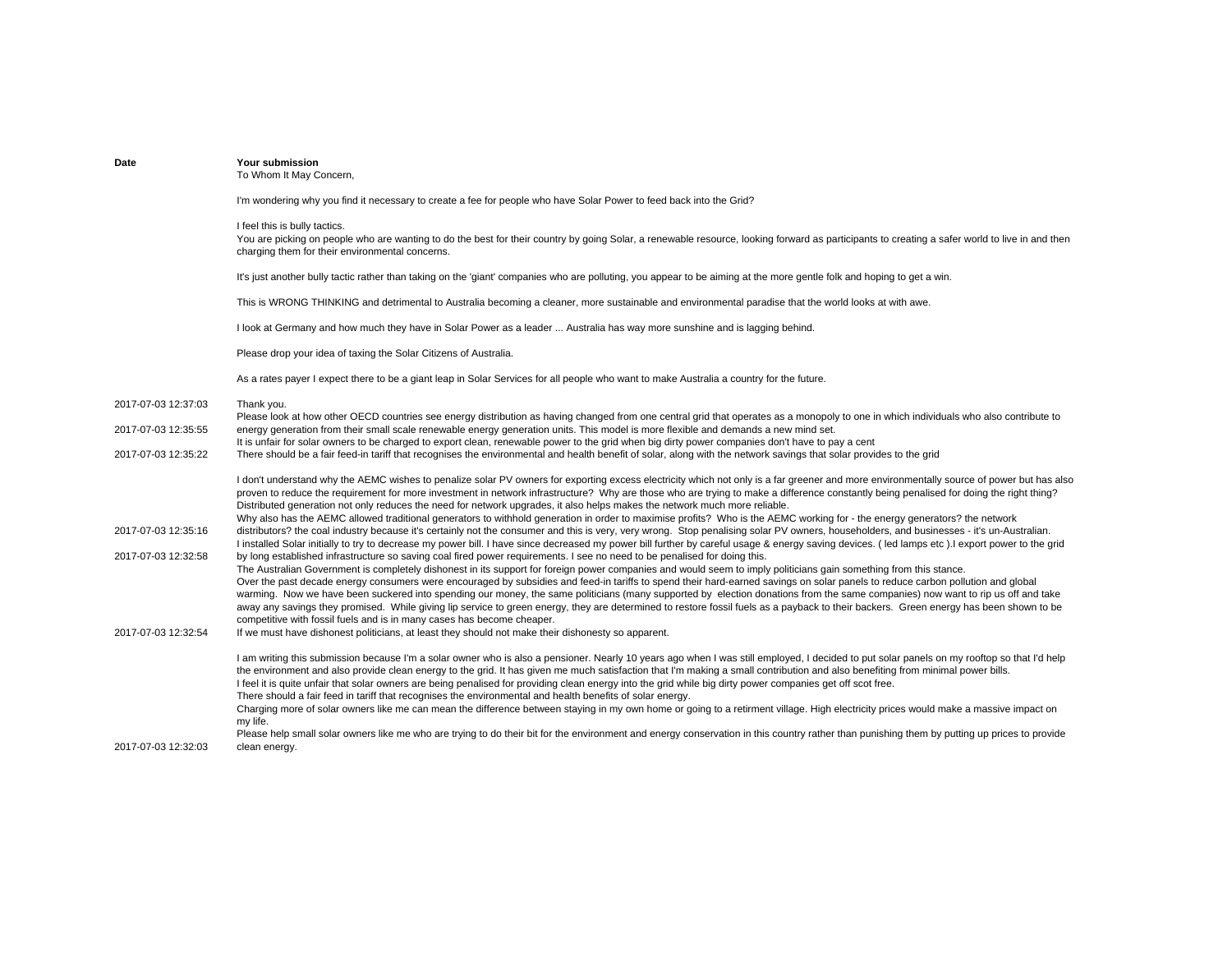|                     | Your submission                                                                                                                                                                                                                                                                                                                                                                                                                                                                                                                                                                                                                                                                                                                                         |
|---------------------|---------------------------------------------------------------------------------------------------------------------------------------------------------------------------------------------------------------------------------------------------------------------------------------------------------------------------------------------------------------------------------------------------------------------------------------------------------------------------------------------------------------------------------------------------------------------------------------------------------------------------------------------------------------------------------------------------------------------------------------------------------|
|                     | After responding to encouragements from government to make a financial commitment to adopt a cleaner approach to energy consumption by installing solar PV panels on my roof I now<br>hear that the AMEC is proposing to charge me to feed the excess power back into the national electricity grid, on top of a grossly unfair and inadequate feed in tariff of a lousy six cents per<br>kWh !!                                                                                                                                                                                                                                                                                                                                                        |
|                     | I submit that it is unfair for solar owners to be charged to export clean, renewable power to the grid when large power companies don't have to pay a cent. In addition there should be a fair<br>feed in tariff that recognises the economical, environmental and health benefit of solar, along with the network savings that solar provides to the grid.<br>If this proposal is accepted I will be financially disadvantaged having made the decision to install solar on my roof was based on what the government was promising at the time to<br>encourage me to do so, along with a then feed in tariff that made it feasible. A tax on top of the current grossly unfair feed in tariff plus the outrageous price hikes in the domestic kWh rate |
| 2017-07-03 12:31:49 | will result in a financial debt which makes me very angry.<br>I vote and I am sick of getting ripped off by paying too much for power production. We got solar panels installed to save us money and to do the right thing by the environment and now our<br>greedy Power suppliers are rorting us by putting our power bills up.<br>Unfair greedy and disrespectful to hard working Australians.                                                                                                                                                                                                                                                                                                                                                       |
| 2017-07-03 12:31:02 | Regards<br>Surely the system has been "gamed"enough by the greedy operators of our power systems.It is inevitable that renewables will eventually take over, and manoevures such as this will only<br>slow things down, not stop changes.                                                                                                                                                                                                                                                                                                                                                                                                                                                                                                               |
| 2017-07-03 12:31:01 | To allow further impositions on those who have foresight is a sad reflection on the greedy,backward thinking,probably well renumerated folk who control our power systems. A pox on you<br>all!<br>As a Solar owner, I object to paying to put power back into the grid. There should be a fair Feed- in table tariff that recognises the contribution from private Solar owners.I have spent a                                                                                                                                                                                                                                                                                                                                                         |
| 2017-07-03 12:30:01 | considerable sum of money to help reduce the demand on power supply from the grid &I should be rewarded for my contribution & helping to improve the pollution level in our environment.<br>Yours Truly.<br>When is the Australian Government going to wake up & Work with the People instead of doing what they seem more comfortable with -Working against the People?                                                                                                                                                                                                                                                                                                                                                                                |
|                     | At the end of the day Government will suffer the same consequences as the People when the effects of climate change impacts all our lives.                                                                                                                                                                                                                                                                                                                                                                                                                                                                                                                                                                                                              |
|                     | At least the People chose Action over Non-action.<br>Whereas the Government are behind the 8 ball with their Re-actionary policies.                                                                                                                                                                                                                                                                                                                                                                                                                                                                                                                                                                                                                     |
|                     |                                                                                                                                                                                                                                                                                                                                                                                                                                                                                                                                                                                                                                                                                                                                                         |
|                     | Its sad, disappointing & down right embarrassing when the Government of Australia is not Pro-active where solar power & renewables are concerned.                                                                                                                                                                                                                                                                                                                                                                                                                                                                                                                                                                                                       |
|                     | All it does is speak to me that the Australian Government is scraping the bottom of the barrel financially when they persist in grubbing around for & creating new taxes & fees penalising the<br>very people who are reaching out there pushing their own personal boundaries to achieve whatever is possible in embracing renewable technologies.                                                                                                                                                                                                                                                                                                                                                                                                     |
| 2017-07-03 12:28:34 | Well bring it on because its the best motivator to action I can conceive of to ensure that the People en-mass look for new solutions to this problem & in so doing push forward the quest for<br>solar & renewables.                                                                                                                                                                                                                                                                                                                                                                                                                                                                                                                                    |
| 2017-07-03 12:28:02 | Solar power is clean renewable energy that benefits the community and results in a lot less blackouts as a result of the extra power being generated.<br>We should be rewarded not penalised for this contribution.                                                                                                                                                                                                                                                                                                                                                                                                                                                                                                                                     |
| 2017-07-03 12:27:52 | What is wrong with the AEMC? Are they all bloody idiots or just brain dead. The most ridiculous thing I have ever heard of and very unjust. To think we have to pay them for our electricity<br>we give to them and then have to buy it back at an inflated price. Lets get rid of the AEMC and while were at it there is a few other commissions should go<br>I had solar pv power installed in 2011, not just to save on electricity costs, but because I am seriously concerned about the contribution of coal-fired power stations to dangerous levels of<br>CO2 and other pollutants in the atmosphere.                                                                                                                                            |

2017-07-03 12:27:02There should be a fair feed-in tariff that recognises the environmental and health benefit of solar power generation, along with the network savings that solar provides to the grid.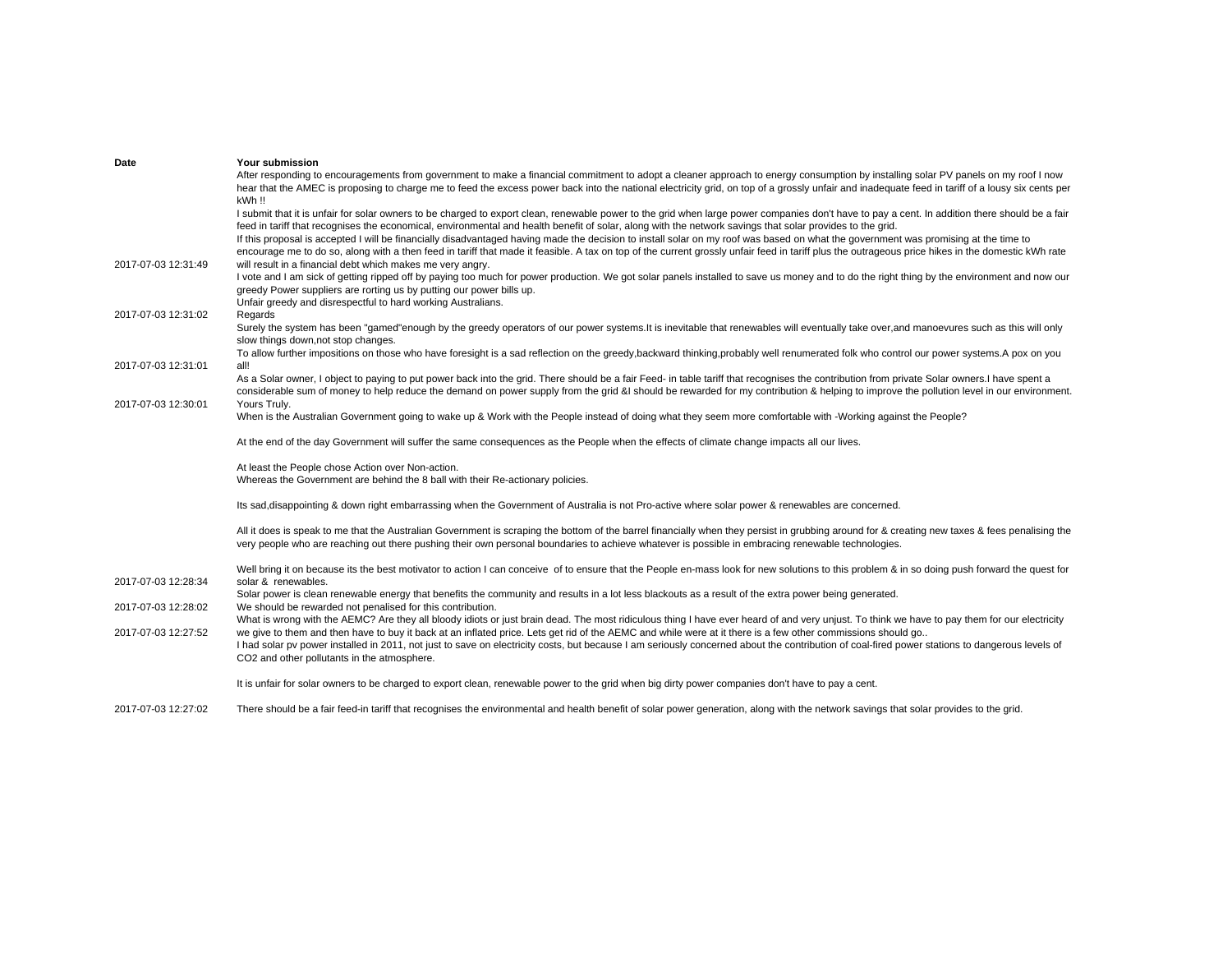| Date                                       | Your submission<br>It is unfair for solar owners to be charged to export clean, renewable power to the grid when big dirty power companies don't have to pay a cent.                                                                                                                                                                                                                                                                                                                                                                                                                                                                             |
|--------------------------------------------|--------------------------------------------------------------------------------------------------------------------------------------------------------------------------------------------------------------------------------------------------------------------------------------------------------------------------------------------------------------------------------------------------------------------------------------------------------------------------------------------------------------------------------------------------------------------------------------------------------------------------------------------------|
|                                            | I am actually helping save the country from the considerable expenses of greenhouse gas induced weather extremes. In recent times there have been massive costs associated with<br>weather extremes right across the country that have never been experienced before in living memory.                                                                                                                                                                                                                                                                                                                                                           |
|                                            | I have installed roof top solar because I believe it is my responsibility as a citizen to limit my carbon foot-print. By charging me to feed in my excess power you are actually penalising me<br>for being responsible! This is just crazy logic!                                                                                                                                                                                                                                                                                                                                                                                               |
|                                            | Charging me for my solar exports to the grid will also add to my cost of energy because it further dilutes the already unfair feed-in tariff. There should also be a fair feed-in tariff that<br>recognises the environmental and health benefit of solar, along with the network savings that solar provides to the grid.                                                                                                                                                                                                                                                                                                                       |
| 2017-07-03 12:26:18                        | It should also be recognised that by contributing to the grid I am also sparing my fellow citizens the expense of having to build more power stations (which they would have to fund<br>indirectly), and therefore I am helping to keep down the cost of energy.                                                                                                                                                                                                                                                                                                                                                                                 |
| 2017-07-03 12:26:03                        | It is unfair for solar owners to be charged to export clean, renewable power to the grid when big dirty power companies don't have to pay a cent<br>It is unfair for solar owners to be charged to export clean, renewable power to the grid when big dirty power companies don't have to pay a cent                                                                                                                                                                                                                                                                                                                                             |
|                                            | There should be a fair feed-in tariff that recognizes the environmental and health benefit of solar, along with the network savings that solar provides to the grid                                                                                                                                                                                                                                                                                                                                                                                                                                                                              |
| 2017-07-03 12:25:45                        | If Im Charged to export power the tariff I receive at the moment                                                                                                                                                                                                                                                                                                                                                                                                                                                                                                                                                                                 |
| 2017-07-03 12:24:44                        | The feed in tariff is already pathetic, but as a pensioner what little I do get helps ease the burden of the high power prices. To charge me for exporting energy to the grid is adding insult to<br>injury and I am sure will discourage people from installing solar                                                                                                                                                                                                                                                                                                                                                                           |
| 2017-07-03 12:22:31                        | We are feeding solar power back to the grid and with this we would like to contribute to reduce Australa's carbon footprint. We don't think it fair that you would like to charge solar power<br>producer for feeding into the grid and not the power companies. We feel that all fossil free power should be supported as much as possible.                                                                                                                                                                                                                                                                                                     |
|                                            | As a solar system owner I believe it's unfair for solar owners to be charged to export clean, renewable power to the grid when big dirty power companies don't have to pay a cent.                                                                                                                                                                                                                                                                                                                                                                                                                                                               |
| 2017-07-03 12:22:15                        | There should be a fair feed-in tariff that recognises the environmental and health benefits of solar, along with the network savings that solar provides to the grid.                                                                                                                                                                                                                                                                                                                                                                                                                                                                            |
| 2017-07-03 12:21:46<br>2017-07-03 12:21:29 | The proposal is totally unfair and just another attempt at money grabbing off people doing the right thing. When is the Govt going to support "solar panel owners"?. It's way overdue.<br>If an extra fee is placed on me to supply my excess power to the grid i will go off grid so I can't make it plainer than that.<br>We are feeding solar power back to the grid and with this we would like to contribute to reduce Australa's carbon footprint. We don't think it fair that you would like to charge solar power                                                                                                                        |
| 2017-07-03 12:21:12                        | producer for feeding into the grid and not the power companies. We feel that all fossil free power should be supported as much as possible.<br>TO A.E.M.C.                                                                                                                                                                                                                                                                                                                                                                                                                                                                                       |
|                                            | Please register my very strong protest that it is under consideration that solar owners be charged to put their clean renewable power back to the grid. How is it possible that the<br>government can be so dishonest? Hundreds of thousands of Australian families installed solar energy for the households, knowing that it was a responsible action from an environmental<br>point of view, that it was an expensive move but eventually it would save them money, and that they would be able to sell excess energy back to the grid. For many years, the government<br>actually promised this to encourage people to convert solar energy. |
|                                            | If a private company made this sort of offer, and then in the end demanded the very opposite - that is, payment by the purchaser - there would be uproar. It completely goes against any<br>sort of fair trade legislation.                                                                                                                                                                                                                                                                                                                                                                                                                      |
|                                            | There should be a fair feed-in tariff that recognises the environmental and health benefit of solar, along with the network savings that solar provides to the grid.                                                                                                                                                                                                                                                                                                                                                                                                                                                                             |
| 2017-07-03 12:20:17                        | My household made the considerable investment to rooftop solar energy, and are pleased that we are not burning coal to provide electricity for our household. We converted to solar<br>because we believe we are doing the right thing for Australia, it wasn't cheap, and now the suggestion is that it will cost us to give back our excess energy! How is that even under<br>consideration? How is that possibly fair or honest behaviour on behalf of the Australian government?                                                                                                                                                             |
| 2017-07-03 12:20:02                        | If an extra fee is placed on me to supply my excess power to the grid i will go off grid so I can't make it plainer than that.<br>It beggars belief that we have a country with Governments that cannot come up with a decent energy plan. We have abundant sunshine and solar owners are doing their bit for themselves                                                                                                                                                                                                                                                                                                                         |
| 2017-07-03 12:19:40                        | and the environment and reducing load on the network and now lets penalise them for it!!! No doubt those on the panel get sufficient remuneration to not have to worry about paying their<br>energy bills.                                                                                                                                                                                                                                                                                                                                                                                                                                       |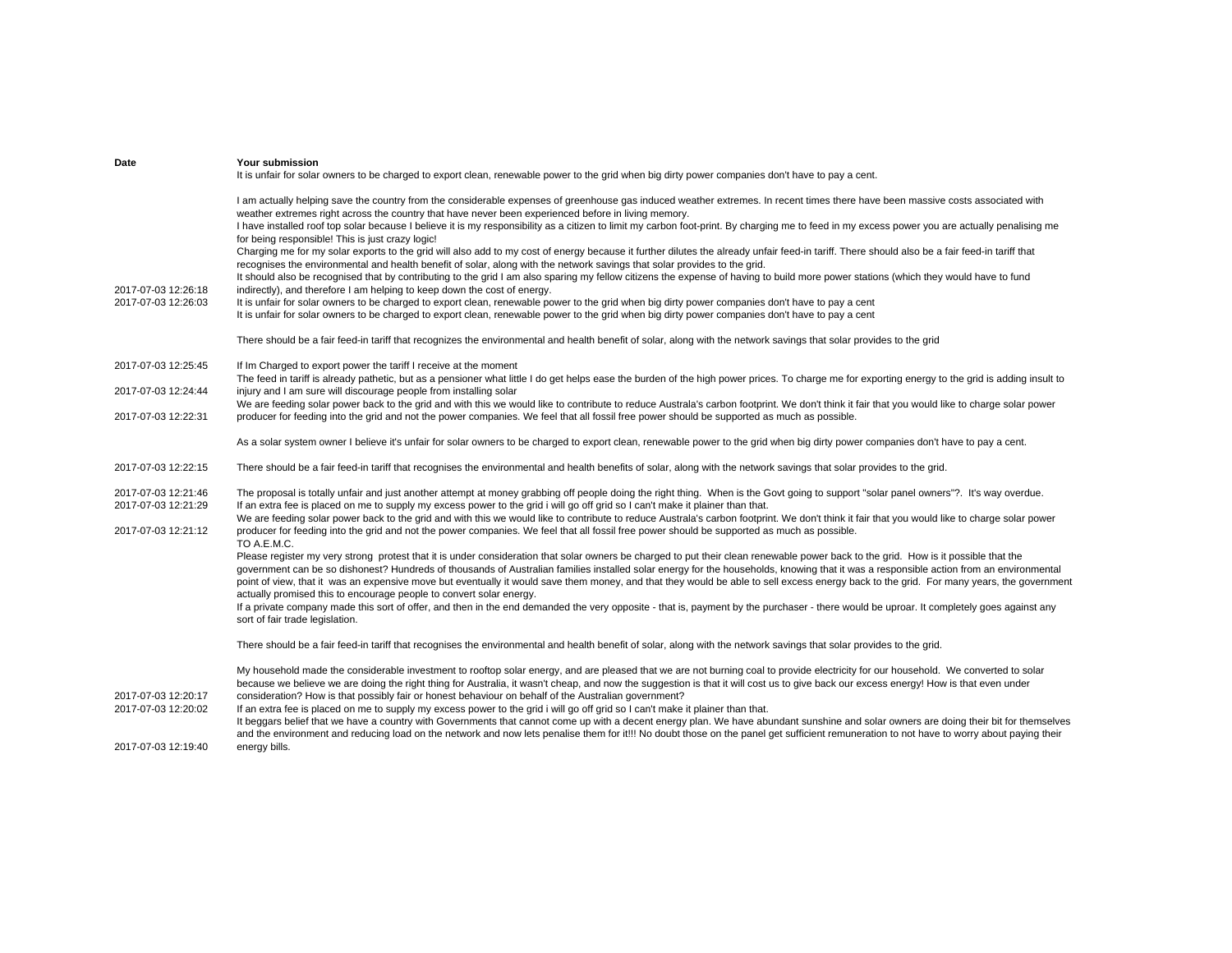| Date                                       | Your submission                                                                                                                                                                                                                                                                                                                                                                   |
|--------------------------------------------|-----------------------------------------------------------------------------------------------------------------------------------------------------------------------------------------------------------------------------------------------------------------------------------------------------------------------------------------------------------------------------------|
|                                            | Governments should be looking at measures which will engage the community in conserving our natural environment and in moving toward utilisation of clean energy.                                                                                                                                                                                                                 |
|                                            | Any action to charge solar owners for exporting renewable, clean energy to the grid are not only unconscionable but counter productive.<br>Instead, policy should be promoting a fair feed-in tarriff, to encourage private citizens to invest in renewable energy systems. This would mean paying a fair price for electricity thus                                              |
|                                            | generated. If the large producers of non-renewable energy can't compete, they need to look at their business model. Don't penalise the individuals who are genuinely trying to make a                                                                                                                                                                                             |
| 2017-07-03 12:19:20                        | difference and take responsibility for their own carbon footprint.                                                                                                                                                                                                                                                                                                                |
|                                            | Dear AEMC,                                                                                                                                                                                                                                                                                                                                                                        |
|                                            | I feel that is unAustralian and unfair to charge small solar owners that export their clean renewable power to the grid when coal and gas powered generators are not.                                                                                                                                                                                                             |
|                                            | Rooftop solar owners already pay for the "poles and wires" i.e. the network, by paying the "Daily supply charge" to their retailer. Feed-in tariffs should recognise the                                                                                                                                                                                                          |
|                                            | environmental and health benefits of rooftop solar owners.<br>Should a feed-in charge be recommended and imposed by the AEMC I and many rooftop solar owners will simply disconnect from "the grid". This would be a large loss of                                                                                                                                                |
|                                            | power to the grid.                                                                                                                                                                                                                                                                                                                                                                |
|                                            |                                                                                                                                                                                                                                                                                                                                                                                   |
| 2017-07-03 12:19:19                        | Regard                                                                                                                                                                                                                                                                                                                                                                            |
|                                            | It is unfair for solar owners to be charged to export clean, renewable power to the grid when big dirty power companies don't have to pay a cent                                                                                                                                                                                                                                  |
|                                            | There should be a fair feed-in tariff that recognises the environmental and health benefit of solar, along with the network savings that solar provides to the grid<br>I, ve been installing systems for more than 5 years and have been using solar for more than 20 years.                                                                                                      |
|                                            | I find it incredible that politicians would believe the mushroom fooder that the power companies dish out because they don't want to grow up in a more complex world.                                                                                                                                                                                                             |
| 2017-07-03 12:18:34                        | Even aside from all the benefits solar has to offer, this industry should continue to be encouraged not hamstrung.                                                                                                                                                                                                                                                                |
|                                            | We put solar on our roof so that we could be more energy conscious and ultimately save money on our power bills. This was the promise that was made in previous times. We are                                                                                                                                                                                                     |
|                                            | benefiting the environment by exporting energy into the grid at no cost to energy retailers. In fact at the rate we are currently receiving for feed in - 6.5c per kwh - our retail provider is                                                                                                                                                                                   |
|                                            | making an enormous profit on selling this energy for an average 29c per kwh, we are told. There is no rational logic behind charging householders for exporting energy to the grid. We are                                                                                                                                                                                        |
|                                            | mystified as to why a government that claims to be for the people and for clean energy could endorse this proposed additional and totally unfair tax on solar households. Clearly this                                                                                                                                                                                            |
| 2017-07-03 12:18:33<br>2017-07-03 12:18:28 | question if not satisfactorily answered will be reflected at the next State election.<br>simple solution if a charge is introduced my solar system will be switched off, its bad enough the pay in rate is what it is.                                                                                                                                                            |
|                                            | Please do not allow this charge, yet another handicap and dis-incentive to moving forward into an energy intelligent country/economy.                                                                                                                                                                                                                                             |
|                                            | Do not slug the responsible energy consumers of Australia, it is unfair and a wrought.                                                                                                                                                                                                                                                                                            |
| 2017-07-03 12:18:22                        | yours sincerely,                                                                                                                                                                                                                                                                                                                                                                  |
|                                            | Charging solar owners for exporting energy to the grid is grossly unfair and makes no sense whatsoever. I can only assume this policy drive is driven by ideology rather than logic an                                                                                                                                                                                            |
| 2017-07-03 12:17:31                        | legitimacy. It is a retrograde step towards Australia having a future-ready energy market. AEMC should be ashamed of themselves!                                                                                                                                                                                                                                                  |
|                                            | We have gone to great personal expense to install solar panels which are environmentally friendly and reduce our energy requirements from the grid. It is not fair to charge us for feeding                                                                                                                                                                                       |
| 2017-07-03 12:16:54                        | into the grid when large power companies do not do so. I am recently retired and on a low income and this will impact significantly on my disposable income.                                                                                                                                                                                                                      |
| 2017-07-03 12:16:43                        | It is unreasonable for solar owners to have to pay a charge for supplying power to the grid. We have funded our own infrastructure which takes the pressure off the centralised system, and<br>we make a contribution to Australia's obligation to our Paris commitment.                                                                                                          |
|                                            | Totally unfair to charge solar owners who have outlaid so much money to put the panels on the roof. As Seniors (72 and 80) we thought this would help us is our retirement but feel the                                                                                                                                                                                           |
| 2017-07-03 12:16:35                        | government is trying to rip us off at any opportunity. We are helping to give clean energy and should be appreciated for it.                                                                                                                                                                                                                                                      |
|                                            | It cost us a fair amount to put in the solar panels and the only way to get the cost back was by receiving the benefit of getting paid for the electricity through the grid. If we have to now pay                                                                                                                                                                                |
| 2017-07-03 12:16:05                        | for having these solar panels then it is very unfair on average Australians, especially pensioners, to be charged for this.                                                                                                                                                                                                                                                       |
|                                            | KEEP YOUR CHARGES OFF OUR SOLAR ENERGY We have all paid to install our panel to catch the sun's energy on OUR panels and we get back a pittance Why should we                                                                                                                                                                                                                     |
| 2017-07-03 12:14:17                        | pay because we have been prudent enough to harvest energy - same as the rain that falls on our property IT'S OURS - PAY US                                                                                                                                                                                                                                                        |
|                                            | The suggestion that we should PAY to feed into the grid astounds me. I installed solar panels at significant expense some years ago  I do not expect to be paid a substantial sum when I<br>feed back into the grid, and indeed I am not being paid much, but to expect me to PAY a TAX or FEE for the privilege of doing so beyond belief. I thought we were being encouraged to |
|                                            | install solar domestically . This is a disincentive and in my view constitutes double dipping . We get paid less when we feed into the grid, than the company charges when it sells our                                                                                                                                                                                           |
|                                            | electricity ,now they want to actually charge us for feeding in . It is an utterly outrageous proposal . Obviously it is designed to encourage us to operate independently of the grid by installing                                                                                                                                                                              |
| 2017-07-03 12:13:27                        | our own batteries                                                                                                                                                                                                                                                                                                                                                                 |
| 2017-07-03 12:12:29                        | I have solar  we did it because the government declared it was the best thing to do  now don't rob us  we are pensioners spent thousands for solar                                                                                                                                                                                                                                |
| 2017-07-03 12:10:42                        | Yet more blatant proof of your treasonous cronyism with the corporate world over the good of Aussies. I can't wait till you are all imprisoned for your obvious crimes.                                                                                                                                                                                                           |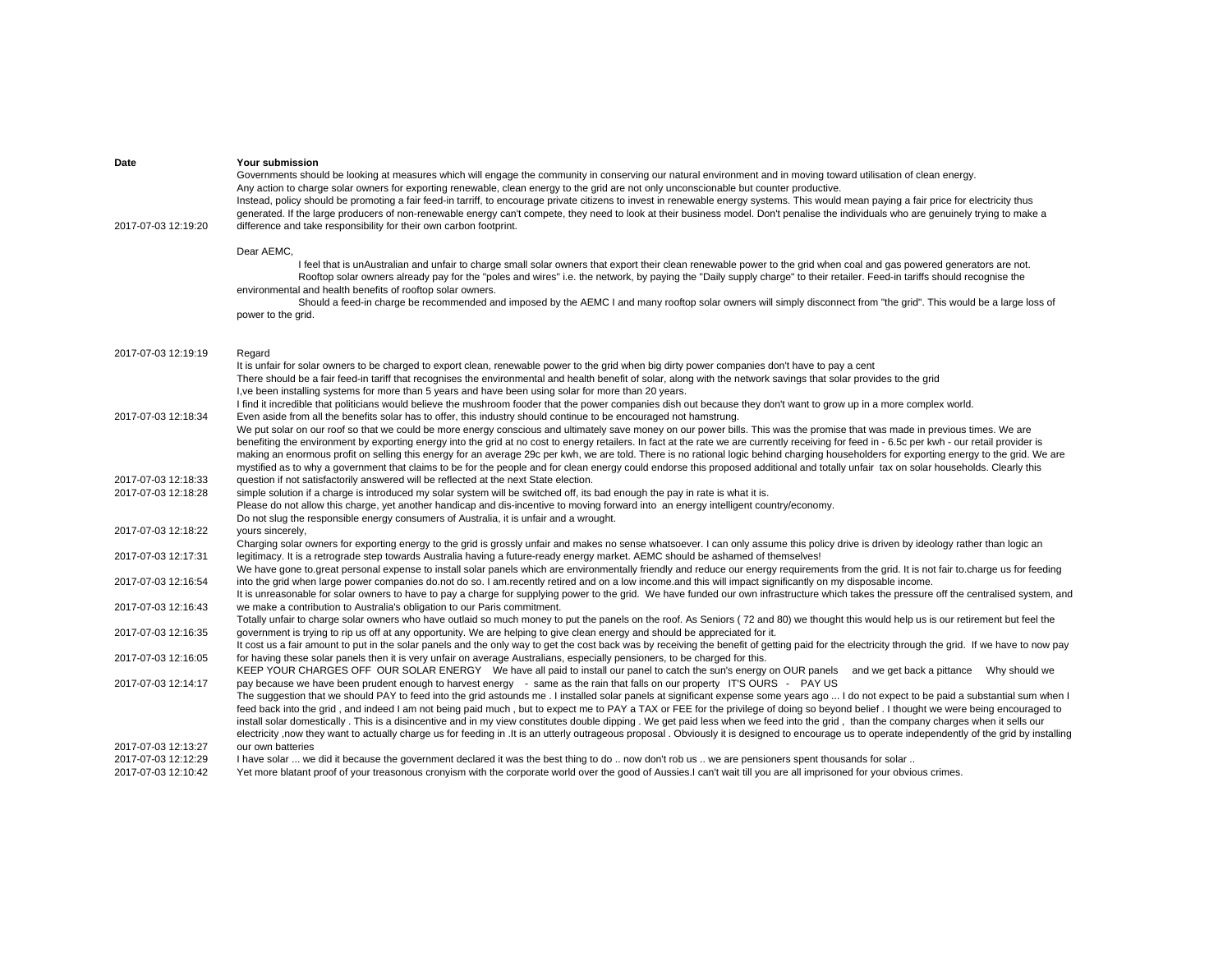| Date                                       | Your submission<br>To whom it may concern<br>A few years ago I scrimped and saved to put a solar system on my roof, firstly because I strongly believed in clean renewable energy, and secondly, because I'm a pensioner with only part<br>time employment and needed to be able to offset the ever increasing electricity prices, particularly after I retire in a couple of years.<br>Considering especially that I paid for the installation myself (and necessary prior costs of erecting suitable load bearing roofing on a carport) I think it is grossly unfair to be charged to<br>export clean, renewable power to the grid.<br>Just consider the total network savings that the thousands of solar owners have made.<br>And, what's more, how come the big dirty power companies don't get charged a cent? That's outrageous! |
|--------------------------------------------|-----------------------------------------------------------------------------------------------------------------------------------------------------------------------------------------------------------------------------------------------------------------------------------------------------------------------------------------------------------------------------------------------------------------------------------------------------------------------------------------------------------------------------------------------------------------------------------------------------------------------------------------------------------------------------------------------------------------------------------------------------------------------------------------------------------------------------------------|
| 2017-07-03 12:09:10                        | Hence there should be a fair feed-in tariff that recognises this as well as the environmental and health benefits of solar.                                                                                                                                                                                                                                                                                                                                                                                                                                                                                                                                                                                                                                                                                                             |
|                                            | Yours sincerely                                                                                                                                                                                                                                                                                                                                                                                                                                                                                                                                                                                                                                                                                                                                                                                                                         |
| 2017-07-03 12:09:08                        | I think that putting a charge on solar owners to export clean,renewable power to the grid when big dirty power companies dont is very unfair and is making it hard on solar power users. This<br>would make the cost of having solar power not cost effective, we are not getting good savings now.this wouldmake it not worth having. When we put solar power on we had no power bills it<br>was great.Now we pay on average \$250.00 per quarter.If this goes ahead we will have to consider shutting our solar power unit off.And that will make it very hard on our budget.We put<br>solar power on . To help the enviroment and to help us in our retirement years lfeel that we should be paid a fair feed intariff as we help the environment, by not using dirty coal.                                                          |
| 2017-07-03 12:08:41                        | There should be no charge for supplying power to the grid but a fair payment for that power. At the moment in WA, Synergy is making around 20 cents per unit on the difference between<br>what they pay for solar feed in and what they charge. They have also doubled the "supply charge" which penalises those who have installed solar panels. Enough is enough. In W.A. about<br>8 - 10 years ago, the public were encouraged to install solar to help with supply because the grid couldn't handle the demand in summer and there were areas being shut down regularly.                                                                                                                                                                                                                                                            |
| 2017-07-03 12:08:36                        | My family originally invested \$12,000 in solar panels (some of this rebated), and for many years have provided clean energy into the grid. We have, at our own expense, been good<br>corporate citizens. We did this because we believed moving to a clean energy future was the future for Australia. It makes no sense to charge people who provide clean energy while not<br>charging coal fired power stations for the dirty energy they provide. We are now both over 70 and working very part-time. Increasing our energy bills would be disastrous.                                                                                                                                                                                                                                                                             |
| 2017-07-03 12:08:34                        | Compared to AEMC Ned Kelly was an honest man.<br>As a solar owner trying to make life sustainable it worries me that you may be considering imposing a charge for adding whatever power that I produce and don't use into the grid. Doesn't<br>sound like a great idea unless of course the power companies can pay me a reasonable amount for the power I'm sending them which is unlikely to happen any time soon, thanks for                                                                                                                                                                                                                                                                                                                                                                                                         |
| 2017-07-03 12:07:56                        | listening<br>It is unfair for solar owners to be charged to export clean, renewable power to the grid when big dirty power companies don't have to pay a cent<br>There should be a fair feed-in tariff that recognises the environmental and health benefit of solar, along with the network savings that solar provides to the grid<br>Include any experience that you've had with putting on rooftop solar and why you've done it                                                                                                                                                                                                                                                                                                                                                                                                     |
| 2017-07-03 12:07:30                        | Mention the impact that charging you for your solar exports to the grid would have on your household<br>If this govt, both state and federal could get their acts together we wouldn't be in this fix??<br>As soon as storage batts are available cheaper, that's the line I'm going down.                                                                                                                                                                                                                                                                                                                                                                                                                                                                                                                                              |
| 2017-07-03 12:07:25                        | My regret is not hooking up earlier -Had solar for 4 yrs 8 mths and saved over \$3000 on power via an xls program I have in place and monitor<br>I am adding my voice to the many who are concerned that AEMC is likely to once more support corporate structures to the detriment of ordinary citizens, especially those who have<br>invested in rooftop solar PV arrays.                                                                                                                                                                                                                                                                                                                                                                                                                                                              |
|                                            | 1- It is unfair for solar owners to be charged to export clean, renewable power to the grid when big dirty power companies don't have to pay a cent.                                                                                                                                                                                                                                                                                                                                                                                                                                                                                                                                                                                                                                                                                    |
|                                            | 2- There should be a fair feed-in tariff that recognises the environmental and health benefit of solar, along with the network savings that solar provides to the grid                                                                                                                                                                                                                                                                                                                                                                                                                                                                                                                                                                                                                                                                  |
|                                            | In regard to the latter point the Commission will be aware that ECOSA in South Australia has already removed mandatory feed in tariffs be paid to domestic solar PV generators. If the<br>AEMC agrees to the greedy corporate network and generator owners demands to slug us with yet even higher fees then surely it is game over for solar.                                                                                                                                                                                                                                                                                                                                                                                                                                                                                          |
|                                            | But maybe that's plan?                                                                                                                                                                                                                                                                                                                                                                                                                                                                                                                                                                                                                                                                                                                                                                                                                  |
| 2017-07-03 12:07:23<br>2017-07-03 12:07:10 | Yours in disappointment<br>It is unfair for solar owners to be charged to export clean, renewable power to the grid when big dirty power companies don't have to pay a cent                                                                                                                                                                                                                                                                                                                                                                                                                                                                                                                                                                                                                                                             |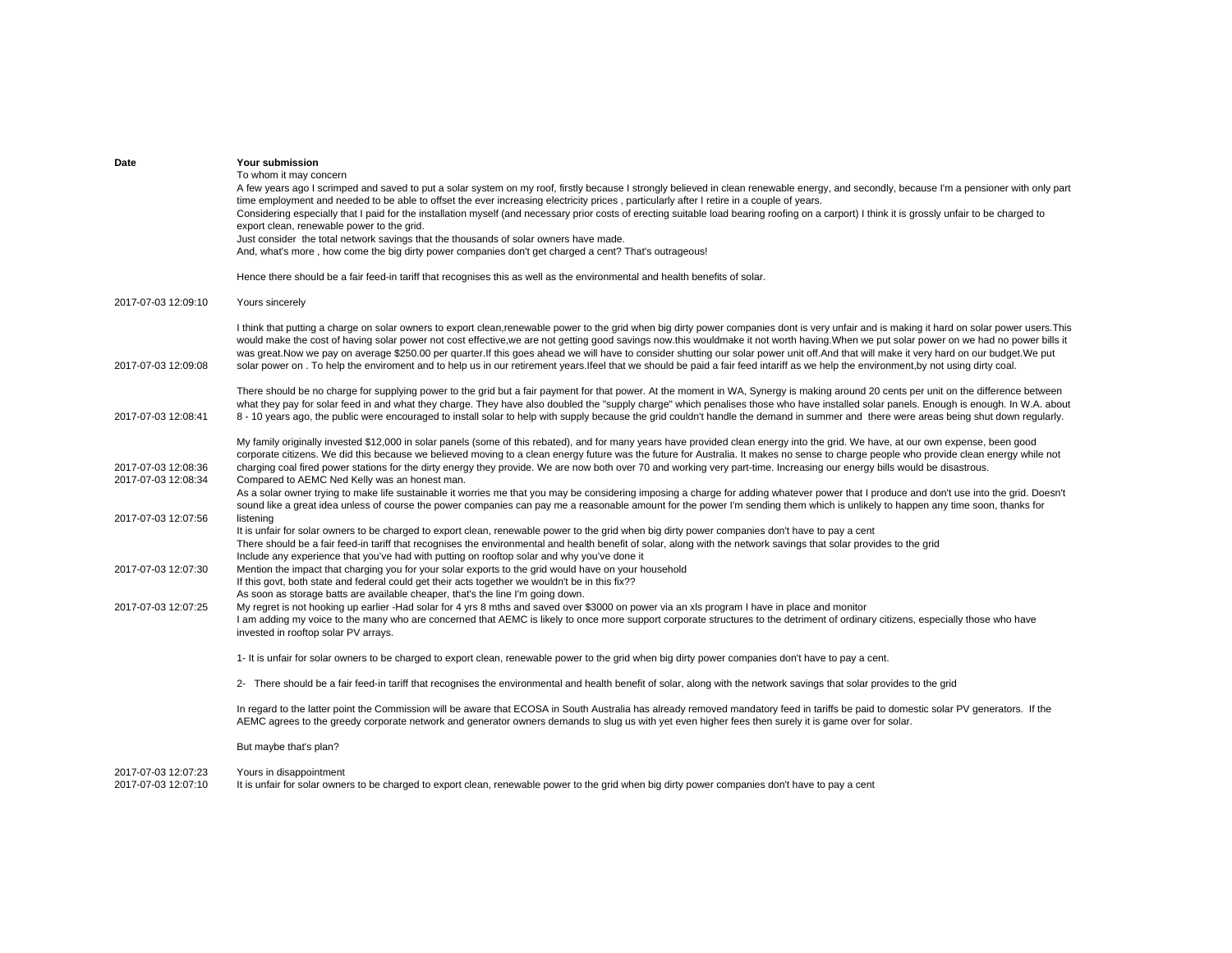| Date                                       | <b>Your submission</b>                                                                                                                                                                                                                                                                                                                                                                                                                                                                                                                                                                          |
|--------------------------------------------|-------------------------------------------------------------------------------------------------------------------------------------------------------------------------------------------------------------------------------------------------------------------------------------------------------------------------------------------------------------------------------------------------------------------------------------------------------------------------------------------------------------------------------------------------------------------------------------------------|
| 2017-07-03 12:07:00                        | How else does a pensioner on a VERY limited budget - protect themselves from rising electricity prices without returning to the grid the power that is in excess. I don't even mind that the<br>power companies then on-sell my power AT A GREATLY INFLATED PRICE as long as I am paid for that power at the ridiculously small price that has been decided. To now be told that<br>those greedy electricity companies do not want to pay anything is just unacceptable.                                                                                                                        |
|                                            | This would be most unfair on solar owners who are actually helping create clean power for the grid. How can you charge people for input when they are actually saving the country money<br>by not having to build so many power stations? I went to some expense to be self sufficient by installing solar panels and it has been a real bonus to me as a pensioner by not having                                                                                                                                                                                                               |
|                                            | such large power bills My cost of living would increase so much that the already inadequate pension would be even harder to live on. It seems a very unfair burden on many who are<br>already struggling and have done their best to help themselves. Please consider those of us who are getting older and do not have any other income than the pension - not all older people                                                                                                                                                                                                                |
| 2017-07-03 12:06:57                        | have big superannuation to fall back on.<br>We took out a loan to get our solar panels put on, it never entered our head that we would come up against this sort of extortion. It makes no sense morally but we can all see the the<br>reasons immorally, but this is our country too, and while we do not have the money to fight, we do have common sense on our side. A lot of us have families and will fight to stop this                                                                                                                                                                  |
| 2017-07-03 12:06:06<br>2017-07-03 12:04:39 | political extortion.<br>It is unfair to charge solar power users to give power to the grid.                                                                                                                                                                                                                                                                                                                                                                                                                                                                                                     |
|                                            | It is unfair for solar owners to be charged to export clean, renewable power to the grid when big dirty power companies don't have to pay a cent. We paid for solar power because we                                                                                                                                                                                                                                                                                                                                                                                                            |
| 2017-07-03 12:04:24                        | wanted to do our bit to improve the environment and cut power costs. We put in the maximum system we could afford. Energy costa have continued to rise and we cannot keep pace with<br>it. Despite doing what thought was the right thing we are being gouged by entities who appear to be riddled with individuals on huge salaries and who have no regard for pensioners or<br>people of low income. Thankfully, there must be a considerable number of both classes who will exercise their democratic right at the next election.                                                           |
|                                            | It is unfair for solar owners to be charged to export clean, renewable power to the grid. Particularly when large power companies don't have to pay to export their power to the grid. For<br>solar owners there should be a fair feed-in tariff that recognises the environmental and health benefit of solar along with the network savings that solar provides to the grid. We have had                                                                                                                                                                                                      |
|                                            | solar panels on our rooftop in both this house and the previous house we lived in. We have always used our own power first and then only fed the extra solar power to the grid. We are<br>passionate about reducing the impact of climate change, and we are trying to do our bit. We made a large initial investment to install solar panels on our rooftop on the understanding that                                                                                                                                                                                                          |
|                                            | we would eventually break even from recouping the power costs over 10 years. Charging us to export our energy to the grid will impact on our ability to recoup the initial investment costs<br>we made to install solar. So I feel like it is punishing us for doing the right thing, especially when the government at the time we installed solar was encouraging people to make the large<br>upfront investment. We are a low income household, with one person on a disability support pension. If we had to start paying more for our electricity it will impact on our ability to pay for |
| 2017-07-03 12:04:09                        | other essentials because we have been relying on the low electricity cost from having solar panels to be able to afford things like school uniforms and excursions for our daughters at<br>school.                                                                                                                                                                                                                                                                                                                                                                                              |
| 2017-07-03 12:03:40                        | Please help save our poor struggling planet by making it easier and cheaper for residents and businesses to instal and maintain solar power. It would create more jobs, cleaner air and<br>thus a more sustainable environment. Wake up Australia. We are already lagging behind most countries now. Support Solar                                                                                                                                                                                                                                                                              |
|                                            | To Whom It May Concern,                                                                                                                                                                                                                                                                                                                                                                                                                                                                                                                                                                         |
|                                            | Solar owners shouldn't have to pay to feed their energy back to the grid -- especially when big coal and gas power stations don't have to pay a cent to export the energy they generate.<br>Allowing an unfair charge would punish Australian families who have done the right thing and are producing cheap sun-power for themselves and their neighbours to use locally.                                                                                                                                                                                                                      |
|                                            | We are just ordinary Australian Pensioners, who used the last of our savings trying to offset the terrible ongoing cost increases of electricity supply, by investing those savings in a Solar<br>PV System.                                                                                                                                                                                                                                                                                                                                                                                    |
|                                            | Charging us for putting needed power back into the system would be very much a kick in the guts and a huge disincentive to all those considering the installation of Solar PV.                                                                                                                                                                                                                                                                                                                                                                                                                  |
| 2017-07-03 12:03:26                        | A fair go please<br>Why are dirty coal power plants not charged for power input to the grid. ,we installed pv panels not for profit, but to make a clean contribution to the power grid, to assist in addressing<br>climate change. If a tarrif is considered, we submit there should be a fair feedin tarrif recognising, the health benefits of clean energy production, and the health dangers of coal fired                                                                                                                                                                                 |
| 2017-07-03 12:03:08                        | power production.<br>I have solar panels purchased thirty years ago and still producing reliable clean power.                                                                                                                                                                                                                                                                                                                                                                                                                                                                                   |
| 2017.07.0312.021                           | The idea of neonle being charged for putting nower into the grid sounds ridiculous                                                                                                                                                                                                                                                                                                                                                                                                                                                                                                              |

2017-07-03 12:02:18 The idea of people being charged for putting power into the grid sounds ridiculous.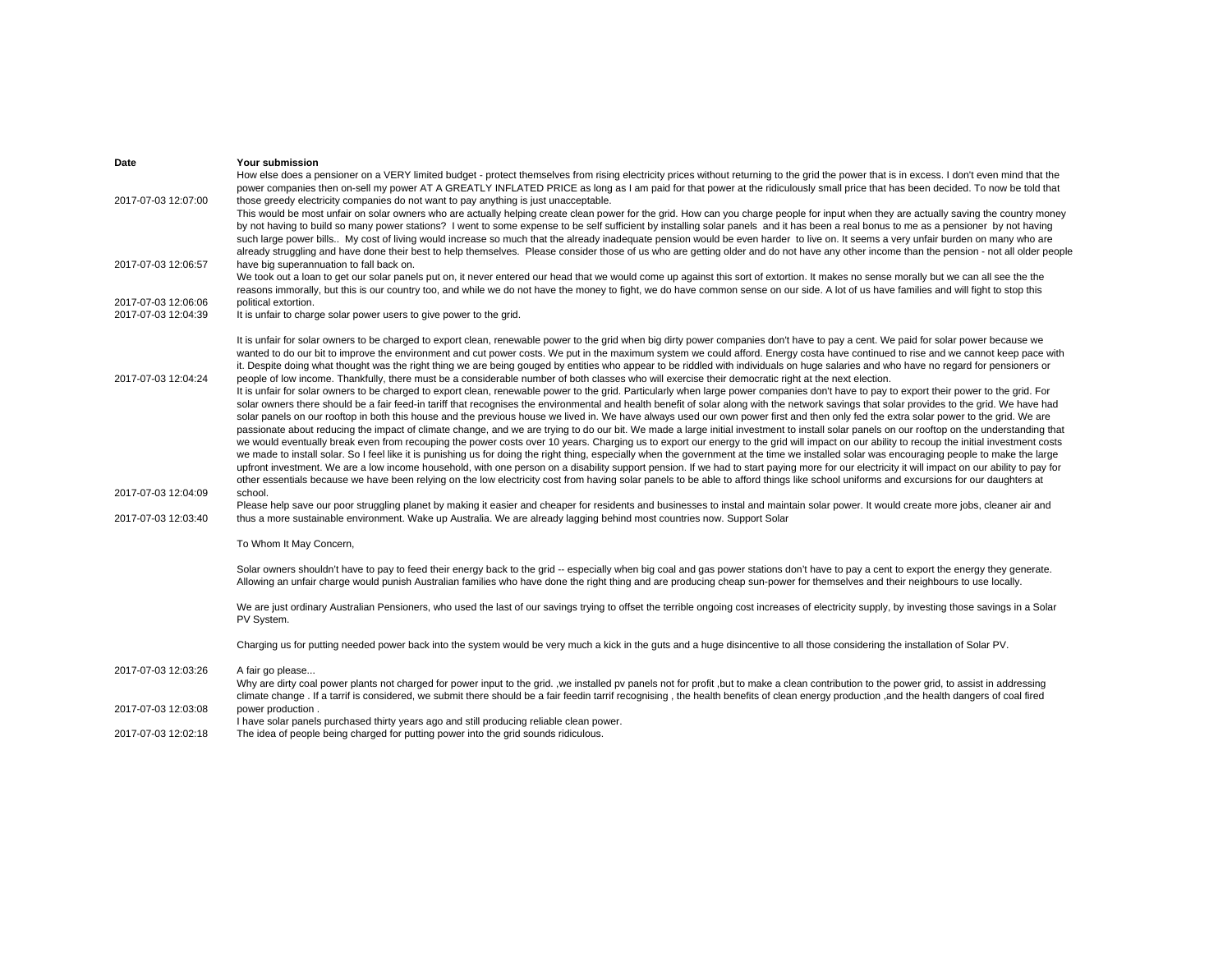| Date                | Your submission                                                                                                                                                                                                                                            |
|---------------------|------------------------------------------------------------------------------------------------------------------------------------------------------------------------------------------------------------------------------------------------------------|
|                     | It is unfair for solar owners to be charged to export clean, renewable power to the grid when big dirty power companies don't have to pay a cent. There should be a fair feed-in tariff that                                                               |
|                     | recognises the environmental and health benefit of solar, along with the network savings that solar provides to the grid.                                                                                                                                  |
|                     | My solar system was easy to install and saves me precious dollars on the cost of living especially now that I've reached pensionable age. I have had solar powered water since 1997 as                                                                     |
|                     | well. This was way before solar electricity was generally thought to be advantageous to the homeowner and better for environmental health!                                                                                                                 |
|                     | I am already disqusted with the considerable reduction in my feed-in tariff that I now get compared to when my system was first installed! It seems to me that the Government by reducing                                                                  |
|                     | the tariff, is looking to make household Solar power generation another way to collect income ! Another penalty for responsible home owners trying to support a Government who is                                                                          |
| 2017-07-03 12:02:02 | supposed to be committed to "clean" energy production with the resulting lowering of our National carbon emission footprint.                                                                                                                               |
|                     |                                                                                                                                                                                                                                                            |
| 2017-07-03 12:01:46 | It is not acceptable to charge solar panel owners to export the power they produce back to the grid. The reimbursement received has already been discounted by the power companies.                                                                        |
|                     | Dear AEMC,                                                                                                                                                                                                                                                 |
|                     |                                                                                                                                                                                                                                                            |
|                     | Please no not place a charge on solar export. You should be promoting the further adoption of emissions free electricity generation, not stifling it by this proposed charge. Don't you realise                                                            |
|                     | that we urgently and rapidly need to reduce our carbon emissions? Every kWh of solar export is one kWh less generation from high carbon, dirty brown coal.                                                                                                 |
|                     |                                                                                                                                                                                                                                                            |
| 2017-07-03 12:01:10 | Regards                                                                                                                                                                                                                                                    |
|                     | Charging public for feeding into the grid is unfair. We already pay charges to keep the grid working; and now you want to punish people who care about not polluting enough to spend their                                                                 |
|                     | capital on environmentally friendly options                                                                                                                                                                                                                |
|                     | Shame                                                                                                                                                                                                                                                      |
| 2017-07-03 12:00:34 |                                                                                                                                                                                                                                                            |
|                     | It is unfair for solar owners to be charged to export clean, renewable power to the grid. Solar provides network savings to the grid. I have paid to have additional solar panels installed and                                                            |
|                     | it is unfair to be charged for feeding back into the grid.                                                                                                                                                                                                 |
|                     |                                                                                                                                                                                                                                                            |
| 2017-07-03 11:59:40 | Regards                                                                                                                                                                                                                                                    |
|                     | Please recognise that we made an investment of environmental & health benefit.                                                                                                                                                                             |
|                     | Its still being paid off and with the high cost of energy, I as a widow object.                                                                                                                                                                            |
|                     | How Unfair is it that solar owners should be charged for our clean export.                                                                                                                                                                                 |
| 2017-07-03 11:58:59 | A Fair Feed In Tariff is what we expect and should receive. Thank you.                                                                                                                                                                                     |
|                     | I think the people should be able to convert solar energy into power of their own without any government intervention. It will not only help save money but also help contribute to the                                                                    |
| 2017-07-03 11:58:06 | economy.                                                                                                                                                                                                                                                   |
|                     | Discrimination against users of rooftp solar should be ended and certainly not made worse. Any changes involving a cost to individual energy suppliers would be ridiculous. Me and lots of                                                                 |
| 2017-07-03 11:57:53 | others are paid a pittance for taking pressure off the centralised generation systems - this should be encouraged not made harder.                                                                                                                         |
| 2017-07-03 11:57:40 | Please don't charge people who have been environmentally aware for 30 years to pay to put the solar generated power back to the grid.                                                                                                                      |
|                     | It is unfair for solar owners to be charged to export clean, renewable power to the grid when big dirty power companies don't have to pay a cent                                                                                                           |
|                     | There should be a fair feed-in tariff that recognises the environmental and health benefit of solar, along with the network savings that solar provides to the grid.<br>we invested in solar for our retirement & not for greedy companies & shareholders. |
|                     | we don't have any shares in any company as we don't want they unfairly earned money, & & we would appreciate if they would keep they hands out of our pocket.                                                                                              |
|                     |                                                                                                                                                                                                                                                            |
| 2017-07-03 11:57:19 | Thank you                                                                                                                                                                                                                                                  |
|                     | There is not even one good reason to charge Solar providors that export to the grid a charge to do so. all this will do in the long term for our stupid unintelligent Politicians to understand is                                                         |
|                     | that Solar owners will eventually go off grid. Our dumb politicians have got to understand too that the dialy access charge is a further tax on all Australians and it is not justifyable in any                                                           |
|                     | way, shape or form. Its simply downright theft of the populations money at a time when everyone except high salaried politicians are struggling to make ends meet. Further I would suggest                                                                 |
| 2017-07-03 11:57:14 | that Solar energy providors to the grid be paid a daily access fee for their infrastructure like the electrical companies get.                                                                                                                             |
|                     | To the AEMC                                                                                                                                                                                                                                                |
|                     |                                                                                                                                                                                                                                                            |
|                     | I wish to strongly object to the proposal to charge me for feeding power from my solar panels back into the grid.                                                                                                                                          |
|                     | Rather than that, you should be raising the rebate due to me.                                                                                                                                                                                              |
| 2017-07-03 11:57:08 | It is unfair for big power companies, who are polluting the environment are making a profit from my efforts to clean up the environment.                                                                                                                   |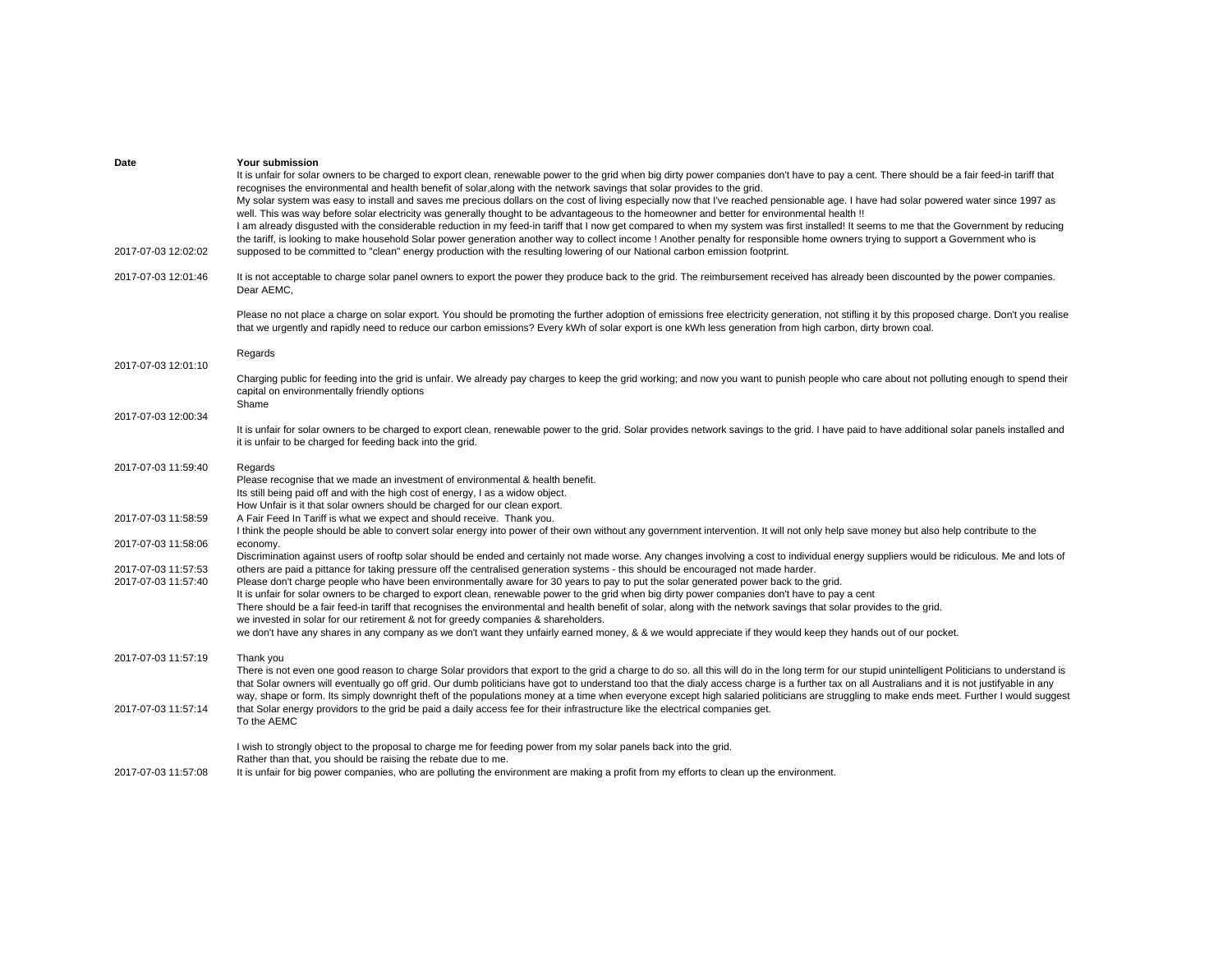| Date                                       | Your submission                                                                                                                                                                                                                                                                                                                                                                                                                                                                                                                                                                                                                                                                                                                                                                                                                                                                                                                                                                                                                                                                                                                                                                                                                                                                                                                                                                                                                                                                                        |
|--------------------------------------------|--------------------------------------------------------------------------------------------------------------------------------------------------------------------------------------------------------------------------------------------------------------------------------------------------------------------------------------------------------------------------------------------------------------------------------------------------------------------------------------------------------------------------------------------------------------------------------------------------------------------------------------------------------------------------------------------------------------------------------------------------------------------------------------------------------------------------------------------------------------------------------------------------------------------------------------------------------------------------------------------------------------------------------------------------------------------------------------------------------------------------------------------------------------------------------------------------------------------------------------------------------------------------------------------------------------------------------------------------------------------------------------------------------------------------------------------------------------------------------------------------------|
| 2017-07-03 11:56:04<br>2017-07-03 11:55:45 | I do not think that it is fair or a good idea to put a levy on solar power exported to the grid as big dirty power companies don't have to pay a cent. This is not helping the energy market at all<br>in cutting down the energy prices for Australia. Your agency tasks are to protect the general public interests instead of the energy companies who have been trying all ways to exploit its<br>users by putting energy prices unreasonably. Your agency should think of how you could help the nation to move into clean energy in order to provide better and healthy environment for<br>our future generations. To do something that is in contrarily to this forward thinking is against the wishes, demands and trusts of the public.<br>People need to be rewarded for their investment not penalised. Please don't allow solar owners to be charged.<br>It is unfair for us, the solar owners, to be charged to export clean, renewable power to the grid when big dirty power companies don't have to pay a cent.<br>There should be a fair feed-in tariff that recognises the environmental and health benefit of solar, along with the network savings that solar provides to the grid.<br>We have installed roof solar on our rural property to save significant amount of money but also to generate sustainable energy reducing the impact of coal generated electricity. It makes a<br>big difference for us.<br>Charging additional fees is unfair and presents additional burden |
| 2017-07-03 11:55:30                        | Regards                                                                                                                                                                                                                                                                                                                                                                                                                                                                                                                                                                                                                                                                                                                                                                                                                                                                                                                                                                                                                                                                                                                                                                                                                                                                                                                                                                                                                                                                                                |
| 2017-07-03 11:55:13                        | Rooftop solar electricity is now a major resource into the power grid. Its initial capital cost and maintenance is mostly paid for by private citizens. In other words it is a gift to the power<br>companies, especially in Summer by providing much needed power for air conditioning. Without this input, the National power grid would be struggling to meet demand. This fact needs to<br>be recognized and respected by not imposing additional costs to these essential providers and in addition, they need a fair feed in tariff in line with the cost of energy produced by fossil<br>fuel generators.                                                                                                                                                                                                                                                                                                                                                                                                                                                                                                                                                                                                                                                                                                                                                                                                                                                                                       |
|                                            | I have a 5kw rooftop solar system. This was a major investment for a wage earner such as myself. I don't expect to have to pay for the 'privilege' of contributing low cost, no emission,<br>power into the national grid just so that profit driven power companies can benefit from a large profit (pay me 6c, sell on for 25c) on the back of my investment.<br>I appreciate the fact that Australia needs a reliable 24 hour electricity supply system. I have no argument with lower emission coal powered stations (I live around the corner from<br>Wallerawang Station, now decommissioned, and less than 10 kilometres from Mt Piper Station. Some of my friends work at Clarence and Springvale mines.<br>Perhaps the power companies could be nominally charged a proportional access fee by each rooftop contributor and this could be redirected directly into a national fund to maintain the<br>grid.<br>Try to remember that you are dealing with real people when you consider such patently unfair and unconscionable proposals; not faceless power companies, not government departments                                                                                                                                                                                                                                                                                                                                                                                            |
| 2017-07-03 11:54:54                        | and not foreign investment syndicates.<br>It is unfair for solar owners to be charged to export clean, renewable power to the grid when big dirty power companies don't have to pay a cent. There should be a fair feed-in tariff that                                                                                                                                                                                                                                                                                                                                                                                                                                                                                                                                                                                                                                                                                                                                                                                                                                                                                                                                                                                                                                                                                                                                                                                                                                                                 |
| 2017-07-03 11:53:47<br>2017-07-03 11:52:55 | recognises the environmental and health benefit of solar, along with the network savings that solar provides to the grid. I putt solar on my roof to escape unfair and over priced electricity<br>charges. Charging for solar exports will collapse my family budget and I'm pensioner only.<br>TOTALLY unjust. Government logic is disgusting.<br>Hi there                                                                                                                                                                                                                                                                                                                                                                                                                                                                                                                                                                                                                                                                                                                                                                                                                                                                                                                                                                                                                                                                                                                                            |
|                                            | I'm writing in opposition to the proposed changes to the feed-in tariff for solar.                                                                                                                                                                                                                                                                                                                                                                                                                                                                                                                                                                                                                                                                                                                                                                                                                                                                                                                                                                                                                                                                                                                                                                                                                                                                                                                                                                                                                     |
|                                            | It is unfair for solar owners to be charged to export clean, renewable power to the grid when big dirty power companies don't have to pay a cent.                                                                                                                                                                                                                                                                                                                                                                                                                                                                                                                                                                                                                                                                                                                                                                                                                                                                                                                                                                                                                                                                                                                                                                                                                                                                                                                                                      |
|                                            | There should be a fair feed-in tariff that recognises the environmental and health benefit of solar, along with the network savings that solar provides to the grid.                                                                                                                                                                                                                                                                                                                                                                                                                                                                                                                                                                                                                                                                                                                                                                                                                                                                                                                                                                                                                                                                                                                                                                                                                                                                                                                                   |
|                                            | This will obviously reduce the amount of solar that residential households use which is terrible given that we need to make an immediate shift to renewable energy. Please take a stand for<br>people affected by climate change everywhere and prevent this from going through.                                                                                                                                                                                                                                                                                                                                                                                                                                                                                                                                                                                                                                                                                                                                                                                                                                                                                                                                                                                                                                                                                                                                                                                                                       |

2017-07-03 11:52:10 Sincerely,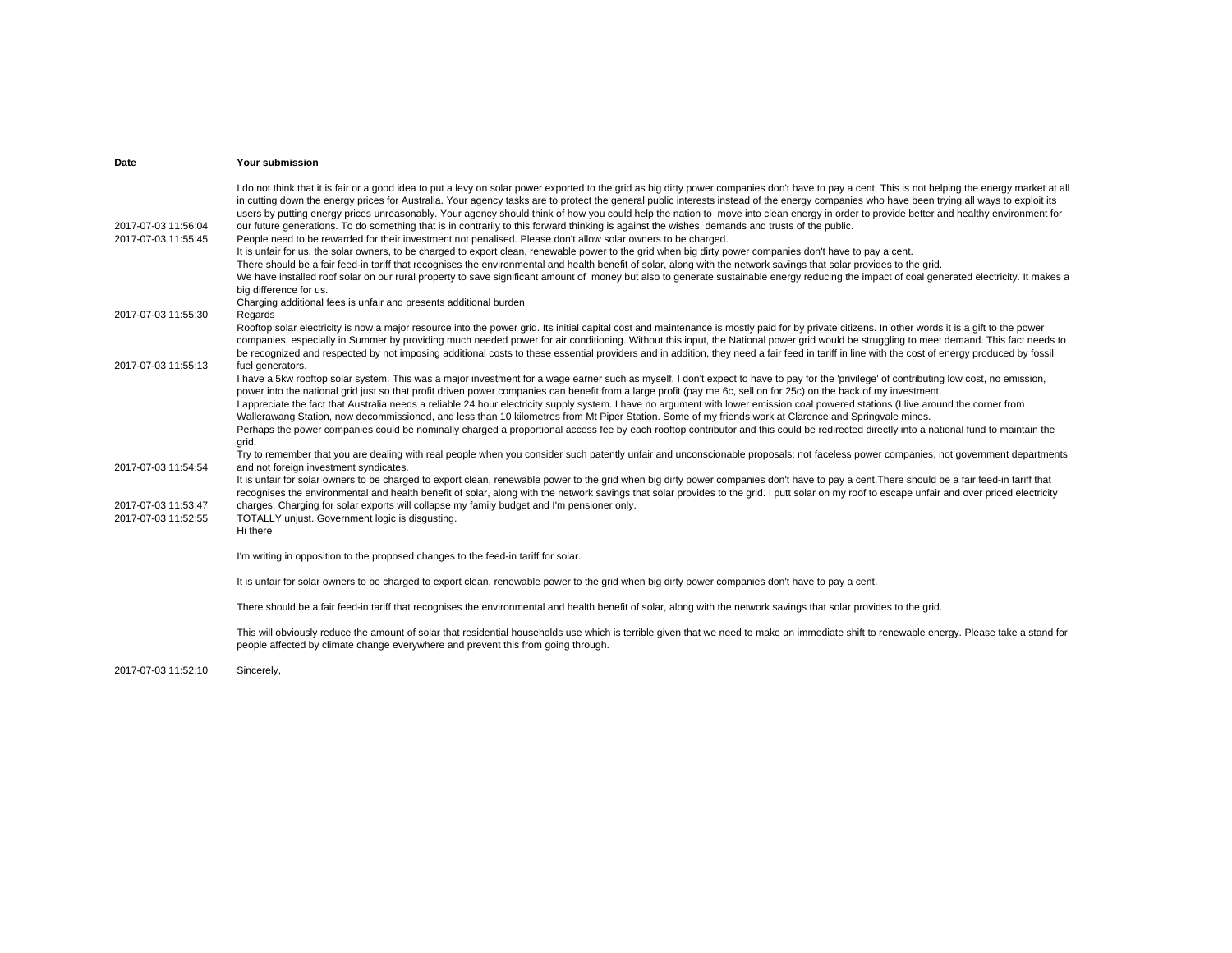| Date                | Your submission<br>It is obviously a punitive action to charge solar owners to export CLEAN RENEWABLE power to the grid, when by comparison large dirty energy producers don't have to pay anything to<br>supply the grid.                                                                                                                                                                                                                                                                                                                                                                                                                                                                                                                                                                        |
|---------------------|---------------------------------------------------------------------------------------------------------------------------------------------------------------------------------------------------------------------------------------------------------------------------------------------------------------------------------------------------------------------------------------------------------------------------------------------------------------------------------------------------------------------------------------------------------------------------------------------------------------------------------------------------------------------------------------------------------------------------------------------------------------------------------------------------|
|                     | Feed-in tariffs for solar at \$0.06 or \$0.07 cents are a joke, in fact an insult to people's intelligence, especially given the fact the we pay 4 and 5 times this much for the power used from the<br>grid.                                                                                                                                                                                                                                                                                                                                                                                                                                                                                                                                                                                     |
| 2017-07-03 11:51:39 | To charge solar owners for feeding back into the grid is an outrageous act that will only result in more solar owners going "off-grid" entirely. If sufficient people do this the grid and<br>centralised power generation will DIE. Small scale "off-grid" renewable energy systems for Industry are already being employed by quite a number of businesses.<br>What we see today in the growth of solar is only the tip of the iceberg.<br>As an owner of several Industrial premises, changing these premises to off grid renewable power is currently under serious consideration.<br>We spent thousands of dollars putting up of panels because we believe in conserving the environment for future generations and now we will be forced to subsidise the same private                      |
| 2017-07-03 11:51:36 | companies who are the major polluters?<br>We should be paid a decent feed-in tariff for saving the distributers upgrading the poles and wires.<br>Being a pensioner now, a price rise on something so essential, I could hardly afford.                                                                                                                                                                                                                                                                                                                                                                                                                                                                                                                                                           |
|                     | To Whom it May Concern,<br>I am writing with regards to the AEMC's proposal to allow rooftop solar owners to be charged for feeding electricity back to the grid. I am vehemently opposed to this proposal for several<br>reasons.                                                                                                                                                                                                                                                                                                                                                                                                                                                                                                                                                                |
|                     | Firstly, it would greatly discourage the uptake of solar rooftop panels, with a resulting reduction in the environmental and economic benefit they provide. With many people struggling<br>financially, solar panels are an attractive option for people who wish to reducing their electricity bills. Reducing the economic benefit of installing panels will reduce their uptake, reducing a<br>means of concrete way people can take control of their expenses. This, in turn, reduces spending in the Australian economy, costing jobs and impacting businesses. A reduced uptake of<br>solar also impacts on Australia's ability to meet greenhouse gas reduction targets.                                                                                                                   |
|                     | Secondly, people should not be penalised for exporting green energy to the grid but, rather, should be paid for providing this energy. The feed-in tariff should reflect the benefits solar<br>provides in increasing the reliability of the grid, the environmental benefits and the network savings provided to the grid.                                                                                                                                                                                                                                                                                                                                                                                                                                                                       |
|                     | Finally, this is yet another uncertainty for solar owners. We installed panels at a time when the government was changing funding models, resulting in a massive increase in the cost of<br>installing panels. We ended up paying \$12000 for a 3kW system that, a few months later, would then cost around 25% of that. Being paid a fee-in-tariff is the only way that investment<br>was economical for us and we still haven't got to 'break even' point 6.5 years after installation. The risk of us having to pay to put electricity onto the grid would make the installation<br>something that has cost us, rather than assist us financially. If solar is not economical for families, not many people would have the funds to be able to install them for pure environmental<br>reasons. |
|                     | This is nothing more than a desperate grab at money by an industry grossly unable or unwilling to adapt to green energy. It is completely backward in its thinking and shows a lack of vision<br>with regards to moving Australia to increase its green energy sector. I oppose the concept and call for the idea to be scrapped.<br>Kind regards,                                                                                                                                                                                                                                                                                                                                                                                                                                                |
| 2017-07-03 11:50:50 | Stopping solar energy users from providing clean energy to the grid is a really backward idea. Clean energy is what we need. Big, dirty power companies get away with murder. You                                                                                                                                                                                                                                                                                                                                                                                                                                                                                                                                                                                                                 |
| 2017-07-03 11:49:19 | should be encouraging more renewables by rewarding solar users.                                                                                                                                                                                                                                                                                                                                                                                                                                                                                                                                                                                                                                                                                                                                   |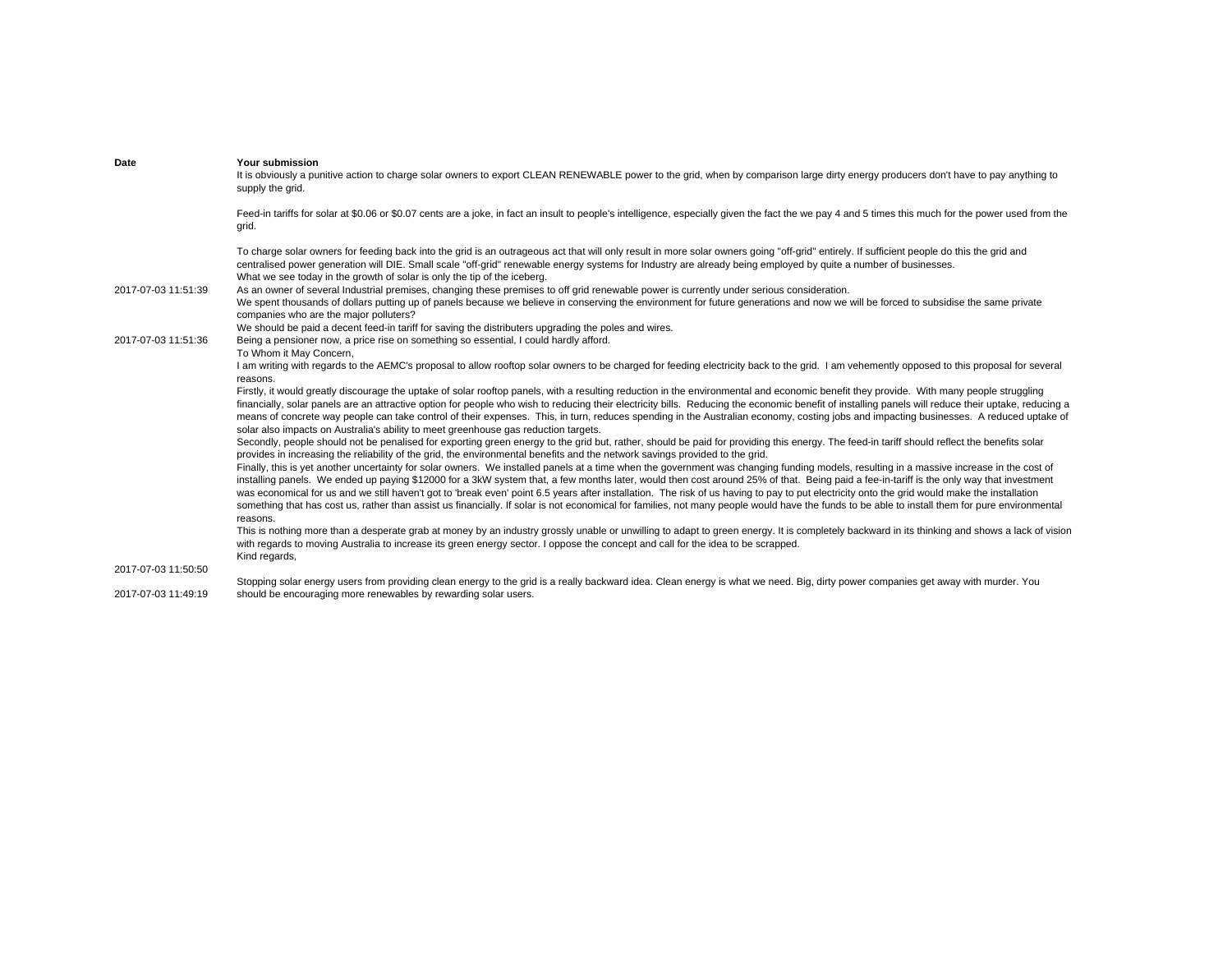As a solar owner for the last 11 months, who generates a small quantity of solar energy, due to tree shading by an uncoperative neighbour, I am appalled by the suggestion that solar owners will be charged to export clean, renewable power to the grid when big dirty power companies don't have to pay a cent.

There should be a fair feed-in tariff that recognises the environmental and health benefit of solar, along with the network savings that solar provides to the grid.

I have just had an inspection of our solar system from the Clean Energy Regulator, who was amazed at the efficiency of our system even though the shading produced by our neighbours liquid ambers and camphor laurel trees is reducing our production by 30%. We were aware of the impact of the shading issues when we contracted the installer but value the small environmental impact we can achieve. My TIGO monitoring system informs me that our system has so far achieved the equivalent of 49 trees planted, 11 motor vehicles removed and 1,502.64kg of carbon dioxide saved. We are doing as much as we can to reduce our environmental footprint. As often as possible, we wear more layers of clothes to reduce our heating costs. We are not alone in this action! For older residents this can often impact negatively on their health.

As self-funded retirees, who are ineligible for any pension, we are no drain on the economy. We have modest sayings and superannuation and any additional cost to the already exorbitant electricity costs in NSW is totally unfair. We each worked hard for over 40 years and the only concession we ever received was the solar rebate. We never received first home buyers assistance, child care assistance or anything else from the government. Why should we have to pay for inefficiencies and short-sighted planning by government and utilities.

2017-07-03 11:49:01We totally reject the suggestion that solar owners be charged to export clean power and ask that those of us who are trying to improve our environmental footprint be treated justly and with fairness.

3 July 2017

To The Australian Energy Market Commission (AEMC)

Proposal to Charge Solar Power Owners for Feeding Electricity Back into the Grid

More than five years ago I spent a considerable amount of money to put solar panels on my roof in an effort to put more electricity into the grid and to help reduce reliance on electricity generated by fossil fuels. I live in the ACT and since I did this, the energy feed-in amount taken off my electricity bill has fallen and electricity prices have risen, most noticeably since 1 July 2017 when electricity prices in the ACT rose by almost 20 per cent. Price increases mean that the amount of the rebate from my solar panel-generated electricity fed into the ACT grid is further diminished.

My income is low and I will find it difficult to meet the costs of more expensive electricity this financial year. Charging me for exporting solar-generated electricity to the grid would have an additional financial burden on an already-stretched budget.

There should be a fair feed-in tariff that recognises the environmental and health benefits of solar power, along with the network savings that solar power provides to the grid.

It would be grossly unfair for solar panel owners to be charged to export clean, renewable power to the grid when big power companies don't have to pay a cent.

Any move to charge domestic solar power generators for electricity exports to the grid will result in a consumer backlash and further put Australia behind the eight ball where renewable energy is concerned.

Australia could be a world leader in the production of solar power and related infrastructure including storage and the export of related technologies. We could power this whole nation on solar and other renewable energy sources, if we put our minds to it. Big Australian power companies could be part of this technological revolution with the right will and the courage to get moving in a forward direction with a national energy plan based on renewables. Australians have the ingenuity to turn this nation into a global power house. Don't let this opportunity escape us because of bad decisions in the past like the closing down of coal-fired power stations without much warning.

2017-07-03 11:47:52Do not bring in a charge for people generating electricity to the grid with solar panels. The charge would have a dreadful impact on the many households that generate solar power to the grid and for which power companies pay very little in comparison to the increasing charges households are already paying for electricity.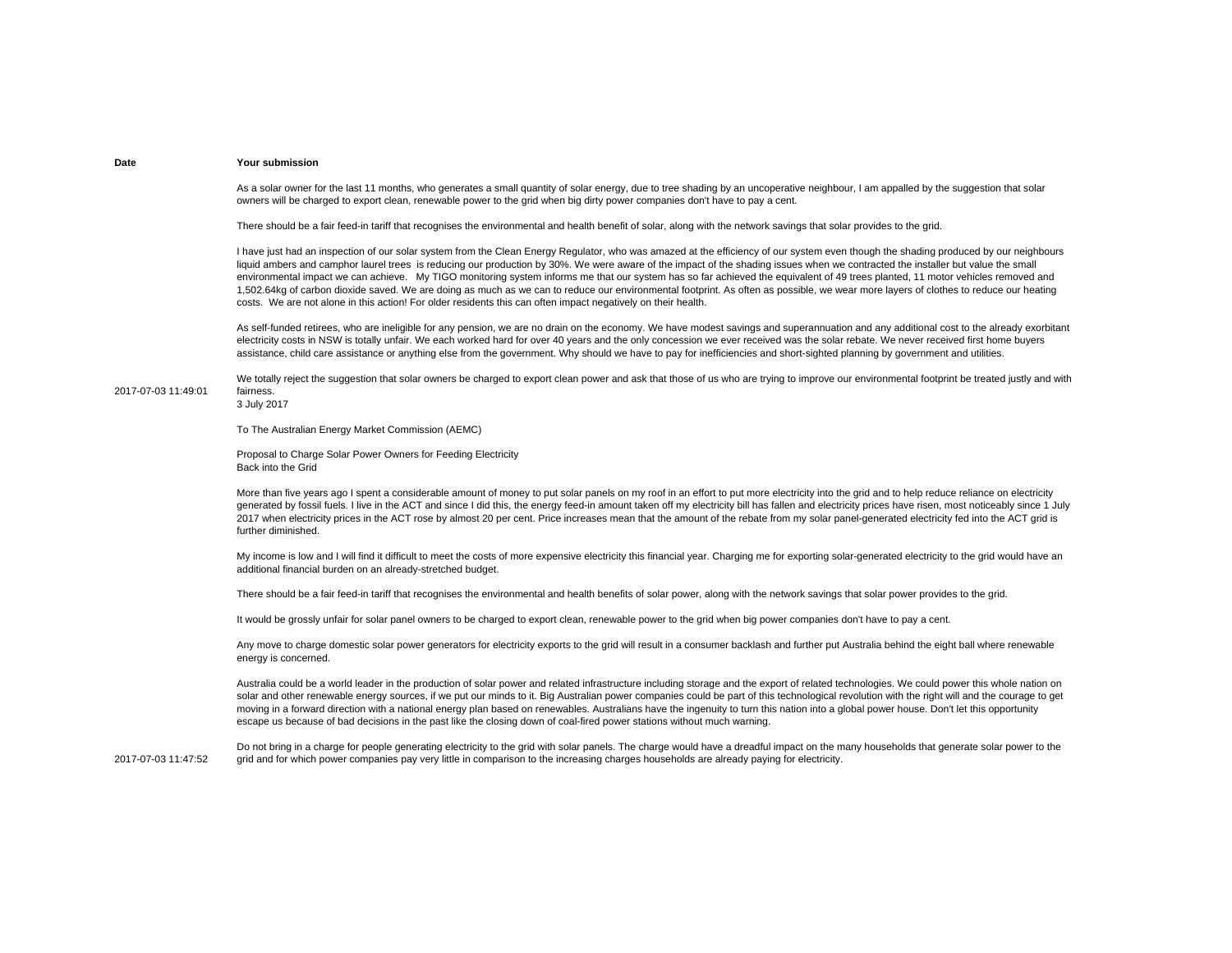| Date                | Your submission<br>We added solar panels to our home in 2011. The aim was to generate clean energy and to provide affordable energy for ourselves in the future as we are now retirees on the age pension.<br>It is unfair for solar owners to be charged to export clean, renewable power to the grid when big polluting power companies don't have to pay a cent.<br>There should be a fair feed-in tariff that recognises the environmental and health benefit of solar, along with the network savings that solar provides to the grid.                                                                                                                                                                                                                                                                                                                                                                                                                                                                               |
|---------------------|---------------------------------------------------------------------------------------------------------------------------------------------------------------------------------------------------------------------------------------------------------------------------------------------------------------------------------------------------------------------------------------------------------------------------------------------------------------------------------------------------------------------------------------------------------------------------------------------------------------------------------------------------------------------------------------------------------------------------------------------------------------------------------------------------------------------------------------------------------------------------------------------------------------------------------------------------------------------------------------------------------------------------|
|                     | It should not be assumed that the people who have solar panels on their roofs are wealthy. We saved hard for ours and can not afford to be penalised for having them. In fact every home<br>in Australia should have at least a 2kW system on their roof with, as battery technology improves, a 24 to 72 hour battery storage capability - this should be for every home - flats/units and<br>rentals included and of course it should be means tested.                                                                                                                                                                                                                                                                                                                                                                                                                                                                                                                                                                  |
|                     | Obviously manufacturing and other businesses need large scale power with adequate back-up, this also needs to be set up adequately.                                                                                                                                                                                                                                                                                                                                                                                                                                                                                                                                                                                                                                                                                                                                                                                                                                                                                       |
|                     | It is unfair for solar owners to be charged to export clean, renewable power to the grid when big dirty power companies don't have to pay a cent<br>There should be a fair feed-in tariff that recognises the environmental and health benefit of solar, along with the network savings that solar provides to the grid<br>Include any experience that you've had with putting on rooftop solar and why you've done it<br>Mention the impact that charging you for your solar exports to the grid would have on your household<br>It is unfair for solar owners to be charged to export clean, renewable power to the grid when big dirty power companies don't have to pay a cent                                                                                                                                                                                                                                                                                                                                        |
| 2017-07-03 11:47:47 | There should be a fair feed-in tariff that recognises the environmental and health benefit of solar, along with the network savings that solar provides to the grid.<br>Due to the gouging by the electricity industry, supposed 'competitive' due to government sell offs, I now find that nevertheless my attempts to control hyper profiteering are being sabotaged<br>by the government. Solar energy from my installed panels is obviously an attempt to catch-up and should not be deterred by the government still in bed with electricity                                                                                                                                                                                                                                                                                                                                                                                                                                                                         |
| 2017-07-03 11:47:27 | companiesDisgraceful!<br>I wish lodge my objection in the strongest possible terms to the proposal that home owners who generate solar power be charged to export their solar energy to the grid. I am penalised<br>already by the fact that even though I have opted for NET METERING I am not credited with all the solar power my system generates, which is how I believe NET METERING should work.<br>My supplier calculates the NET amount on a 'time of use' against a 'time of generation' basis.<br>Thus if I am unable to balance my usage and generation the excess generation is exported to the grid. I have little control over this.<br>My first electricity account after the installation of the smart meter had approximately \$90 of what should have been NET credit to my account exported to the grid.<br>It is totally unacceptable and unconscionable to propose a charge for grid exports from home owner solar generation systems when the home owner is not receiving a full credit for energy |
| 2017-07-03 11:47:13 | generated because of the time of use NET metering system.<br>I call on on the AEMC to scrap any proposals to charge citizens to sell power from their solar panel systems to the grid. This is outrageous, considering the fact that we have invested a<br>large amount of our own money to install systems to make our emissions lower and be less dependent on polluting coal-fired power stations. We are already being "ripped-off" by the<br>energy companies, who give us a measly 6c for power we sell them, whilst charging up to 31c to on-sell it. DO NOT impose further charges on already struggling families, who have                                                                                                                                                                                                                                                                                                                                                                                       |
| 2017-07-03 11:46:35 | invested their hard-earned money to help the environment and the Australian economy.<br>There should be a fair feed-in tariff that recognises the environmental and health benefit of solar, along with the network savings that solar provides to the grid.It is unfair for solar owners to<br>be charged to export clean, renewable power to the grid when big dirty power companies don't have to pay a cent. It is not cheap to put solar on our rooftops and with electricity prices                                                                                                                                                                                                                                                                                                                                                                                                                                                                                                                                 |
| 2017-07-03 11:46:04 | going up all the time, what choice do people have in trying to keep their bills manageable.<br>I am a self funded retiree who has tried not to be a burden on the country. I installed solar power to help me do this and to improve the environment and now find I am punished for my<br>efforts. It seems self funded retirees are the whipping boys of government and I am frustrated and angry. I will struggle to cope with all the penalties both state and federal governments are<br>imposing on my household. Friends from all political persuasions in a similar position feel likewise. We were encouraged to take care of our own future and now we feel we are scapegoats                                                                                                                                                                                                                                                                                                                                    |
|                     | for poor financial management of successive governments We need someone to recognise our contribution not penalize us for trying to be self sufficient.                                                                                                                                                                                                                                                                                                                                                                                                                                                                                                                                                                                                                                                                                                                                                                                                                                                                   |

2017-07-03 11:45:56Yours faithfully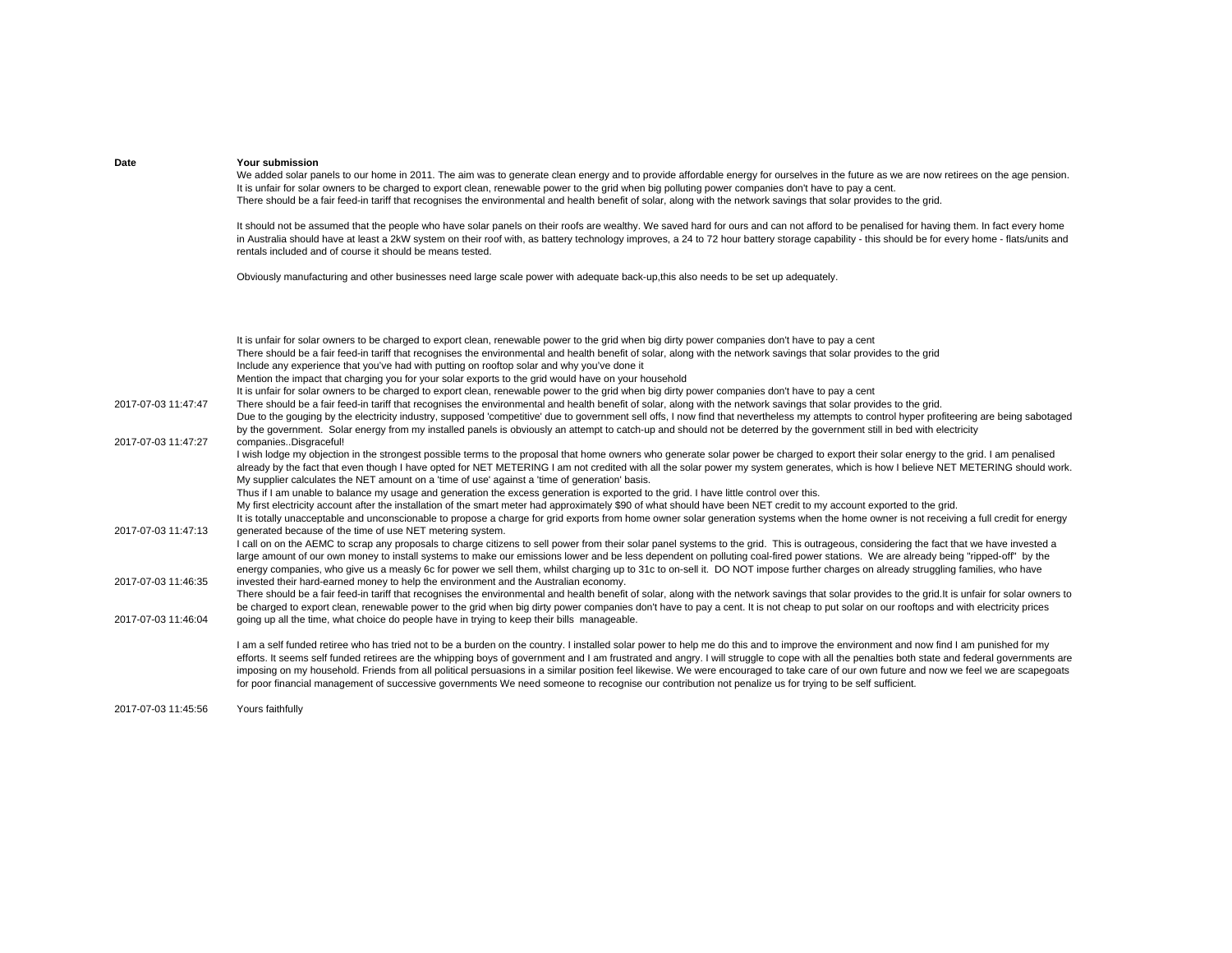| Date                                       | <b>Your submission</b><br>To whom it may concern,                                                                                                                                                                                                                                                                                                                                                                                                                                                                                                                                                                                                                                                                                                                                                                                                                                                                                                                                                                         |
|--------------------------------------------|---------------------------------------------------------------------------------------------------------------------------------------------------------------------------------------------------------------------------------------------------------------------------------------------------------------------------------------------------------------------------------------------------------------------------------------------------------------------------------------------------------------------------------------------------------------------------------------------------------------------------------------------------------------------------------------------------------------------------------------------------------------------------------------------------------------------------------------------------------------------------------------------------------------------------------------------------------------------------------------------------------------------------|
|                                            | If ridiculously unfair proposals like charing people with solar to feed electricity onto the grid are accepted you find that solar owners will not just protest in the streets, but would protest with<br>their power as well.                                                                                                                                                                                                                                                                                                                                                                                                                                                                                                                                                                                                                                                                                                                                                                                            |
|                                            | You do realize that if we protest with our power and not our feet by turning it off at the same time solar owners could possibly cause major disruptions and we would not have even have<br>leave our homes to do it!                                                                                                                                                                                                                                                                                                                                                                                                                                                                                                                                                                                                                                                                                                                                                                                                     |
| 2017-07-03 11:45:32                        | This is a scenario I would hope would never happen but and I am sure most solar owners would not want to do it. But if something as unfair as this was to be passed I think you will find<br>that it could be a possibility because if I have had a think about it and realized it could happen I am sure someone else would have as well.<br>The current plan for charging solar owners to supply electricity is completely unacceptable. I fact what you should be looking at is a fir wholesale price for solar supplierscurrently we<br>receive 6 cents and get charged around 32 cents retail. this represents a massive markup and shows how totally unfair the current pricing regime is.                                                                                                                                                                                                                                                                                                                          |
|                                            | Solar energy is clean and green. all a charge will do is push more solar owners to look at going off grid totally and that will not be good for the grid.                                                                                                                                                                                                                                                                                                                                                                                                                                                                                                                                                                                                                                                                                                                                                                                                                                                                 |
|                                            | The privatisation and market mechanisms for power has been a complete failureall the promises of cheaper more efficient energy from privatisation has been complete lies.                                                                                                                                                                                                                                                                                                                                                                                                                                                                                                                                                                                                                                                                                                                                                                                                                                                 |
|                                            | Government should immediately take back control of the energy system before we see a major collapse in our economythe early warning signs are already there with many business<br>closing or on the edge of closure due to energy costs                                                                                                                                                                                                                                                                                                                                                                                                                                                                                                                                                                                                                                                                                                                                                                                   |
| 2017-07-03 11:45:21<br>2017-07-03 11:45:12 | The impact of this charge should it go ahead for me personally is that I will take immediate steps to go off grid<br>My partner and I are currently on the market in NSW for efficient solar power on the roof. Please give us a fair go to contribute to reducing our carbon footprint!<br>When solar owners are providing energy support to the overall grid system, and receiving a pittance for doing so irregardless of the capital investment they have made, the proposal that<br>they be charged for doing so is astonishing to say the least, contemptible in the apparent disregard for the benefits the renewable energy is providing, and disappointing that it has even got<br>to the stage of being open for consideration.<br>What should be under consideration is raising the tariff paid to solar owners, to better reflect the contribution they are making to the community at large. If power companies are concerned                                                                                |
| 2017-07-03 11:44:42                        | that the spread of solar power in the community will affect their profits, and may lead to a division of solar haves and have-nots, with the latter paying a penalty for not being in a position to<br>put renewable energy in place, then maybe they should be acting to assist the wider installation of solar systems - and batteries - to build community mini-grids. This is already happening<br>in our community, and is the direction that should be a focus for the AEMC.<br>If this goes through, which could only be considered a failure of common sense and retarded view of the future, then the move for us will be not just mini-grid, but off-grid. The pricing of<br>battery systems continues to drop, and they will be a very viable option in the next 3-4 years. A decision to charge for solar power inputted into the grid will simply make the cost benefit<br>realised earlier for more of the communityand then you can wave goodbye to the power you now receive at a bargain basement price. |
|                                            | It is totally unfair to charge solar powered home owners a feed-in tariff to provide excess electricity back into the grid, especially since we receive only 1/3 what we are charged for using<br>grid power. The current grid power generators do not have to pay a feed-in tariff, so why should solar owners have to? We are providing clean, renewable energy using existing power<br>lines. No need for new infrastructure.                                                                                                                                                                                                                                                                                                                                                                                                                                                                                                                                                                                          |
|                                            | I have spent a large sum of money to install my solar system with a view to reduce power consumption and reduce my carbon impact on the environment, which is something successive<br>governments have been preaching. This feed-in tariff will only make people more determined to go off grid with cheaper batteries coming onto the market. This in turn will reduce the<br>overall cheap (free?) power the grid is currently getting, which is only going to exacerbate the power problem.<br>If the government is serious about reducing carbon pollution, then this feed-in tariff is NOT the way forward.                                                                                                                                                                                                                                                                                                                                                                                                          |
| 2017-07-03 11:44:12                        | If this tariff is brought in then the financial impact on my household would be severe since I am a pensioner. Please do NOT bring it in.<br>Please don't even think about it to put a charge on solar owners. We concious choose to put Solar to help clean energy. To give future generations a better future health. We as elders feel<br>guilty to have messed up the world by being greedy. We need to work hard to make a better world.<br>We spent our savings to built a sustainable house and now youThe Government believe you can take a decision by charging . THE GOVERNMENT IS EMPLOYED BY THE                                                                                                                                                                                                                                                                                                                                                                                                              |
|                                            | AUSTRALIANS. YOU OWE TO LISTEN TO THE MAJORITY.<br>Having to pay we will as a pensioner again have to tighten our belt. Almost not possible. Loosing more and more weight due to skim on food.                                                                                                                                                                                                                                                                                                                                                                                                                                                                                                                                                                                                                                                                                                                                                                                                                            |
| 2017-07-03 11:43:59                        | Enough is enough.                                                                                                                                                                                                                                                                                                                                                                                                                                                                                                                                                                                                                                                                                                                                                                                                                                                                                                                                                                                                         |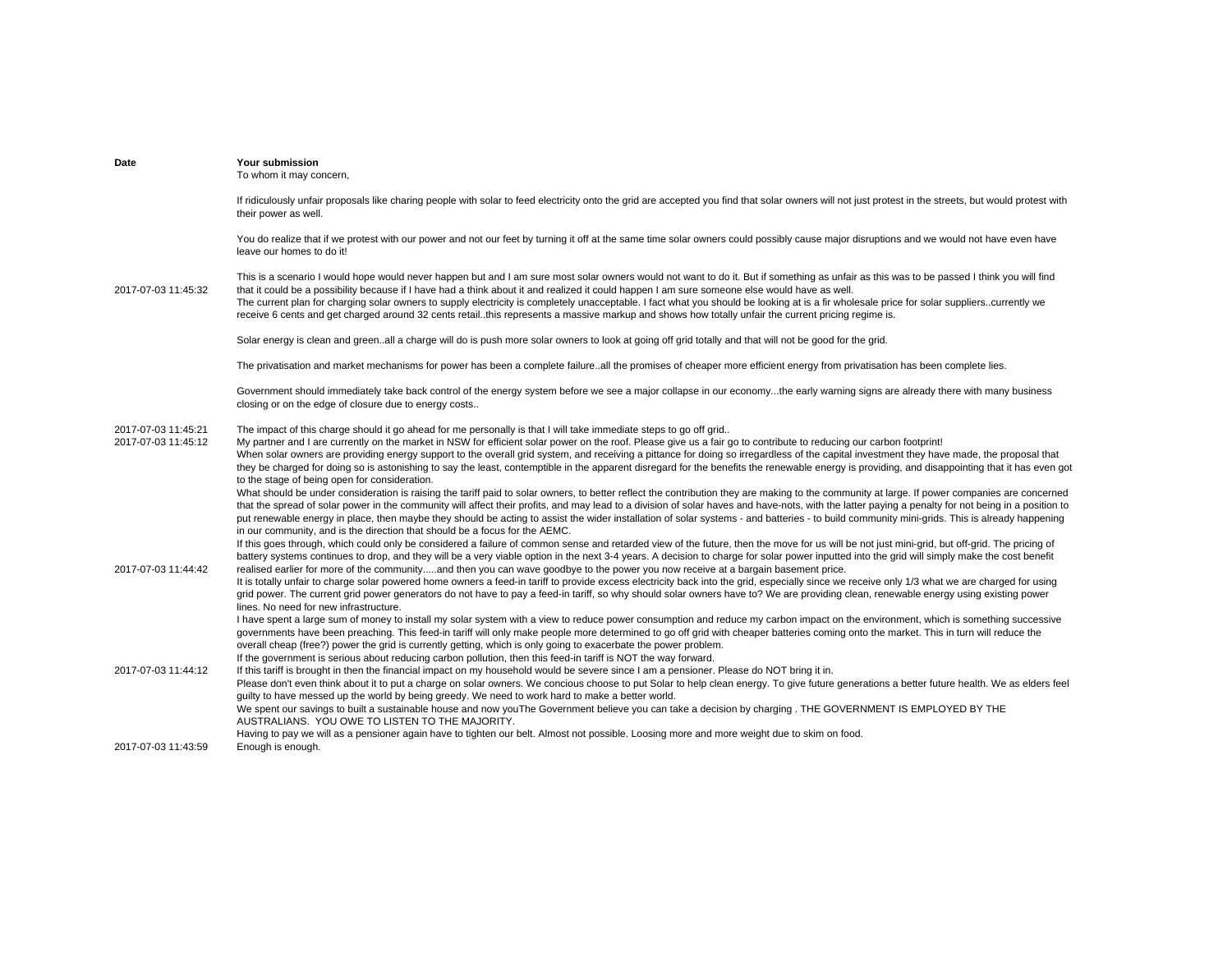| Date                                       | <b>Your submission</b>                                                                                                                                                                                                                                                                                                                                                                                                                                                                                                                                                                                                                                                                                                                                                                                                                                                                                              |
|--------------------------------------------|---------------------------------------------------------------------------------------------------------------------------------------------------------------------------------------------------------------------------------------------------------------------------------------------------------------------------------------------------------------------------------------------------------------------------------------------------------------------------------------------------------------------------------------------------------------------------------------------------------------------------------------------------------------------------------------------------------------------------------------------------------------------------------------------------------------------------------------------------------------------------------------------------------------------|
| 2017-07-03 11:43:29                        | Putting solar panels on the roof to produce electricity is something that householders do to reduce the community's reliance on polluting fossil fuels and thus protect our environment. This<br>involves serious investment. The idea that one should be charged ongoing fees for protecting the planet is simply outrageous.<br>The surplus that is fed back to the grid is on-sold for considerably more than the feed-in payment that is made to the household producer - that is penalty enough, paltry as the sum is.<br>Charging those who want to contribute energy to the grid is anti-competitive and the most perverse kind of market distortion. Our society is clearly moving in the direction of clean,<br>renewable and decentralized energy generation and any move by market regulators to stall or attempt to prevent this will be futile. At best it would lead to more users leaving the system |
| 2017-07-03 11:42:52                        | entirely, but that it antithetical to the economic benefits that could accrue from having properly aligned incentives in a relatively free energy market.<br>I make this solar from my system on my roof, it belongs to me. You pay me, I don't pay you to have my solar production a swindled away from me. This is just plain crooked operations                                                                                                                                                                                                                                                                                                                                                                                                                                                                                                                                                                  |
| 2017-07-03 11:42:45<br>2017-07-03 11:42:24 | by greedy corporations, trying to use my solar for their profits. NOT ON CROOKS. GO USE YOUR ON OWN SOLAR FOR PROFIT NOT MINE.<br>Why should people who work hard and often go without who try and do the right thing for their family end up being penalised. Wrong wrong wrong!                                                                                                                                                                                                                                                                                                                                                                                                                                                                                                                                                                                                                                   |
|                                            | It is unfair for solar owners to be charged to export clean, renewable power to the grid when big dirty power companies don't have to pay a cent<br>There should be a fair feed-in tariff that recognises the environmental and health benefit of solar, along with the network savings that solar provides to the grid<br>Include any experience that you've had with putting on rooftop solar and why you've done it                                                                                                                                                                                                                                                                                                                                                                                                                                                                                              |
| 2017-07-03 11:41:50                        | Mention the impact that charging you for your solar exports to the grid would have on your household<br>With the decline of base load power generators the grid can use all the support of small scale solar power generation that it can get. If a charge on small scale power generation is<br>introduced it will inhibit any new scale power generation connection which will decrease the small network support from small scale solar. In my own case I am in a position to slightly<br>increase my solar panels, install a battery system and go off the grid, it would be a better result for grid stability if my system was available to support any network loss of planned                                                                                                                                                                                                                               |
| 2017-07-03 11:41:48                        | generation                                                                                                                                                                                                                                                                                                                                                                                                                                                                                                                                                                                                                                                                                                                                                                                                                                                                                                          |
| 2017-07-03 11:41:41                        | Solar Owners should not have to be charged to export clean renewable power to the grid, because we are helping the environment and health benefits of Solar.<br>It is patently unfair to expect people with solar power generation to pay to export their surplass power to the grid. With the rates we are currently paid for the power we generate we are<br>effectively paying anyway.                                                                                                                                                                                                                                                                                                                                                                                                                                                                                                                           |
| 2017-07-03 11:41:30                        | We put our panels up years ago in an attempt to be part of the change we want to see. Away from environmental destruction and towards a healthier, safer planet for everyone. They were<br>expensive. We received little in the way of financial assistance. We won't accept being charged to contribute our hard earned power to a grid which subsidises dirty power. Whilst power<br>companies and governments continue to subsidise old, dirty energy sources such as coal, rich individuals and companies like Adani, along with demonstrably unsatisfactory ideas such as<br>'clean' coal and carbon capture and storage, we will oppose.                                                                                                                                                                                                                                                                      |
|                                            | Why should solar owners be charged for producing clean renewable power to the grid.<br>There should be a fair feed in tariff that recognises the environmental & health benefits of solar provides to the grid.<br>By installing solar panels to my house I felt that I was contributing to the environment and easing my own power costs. Looks as though I will have wasted my money.<br>As a pensioner who has worked all their life and contributed to the economy, I feel that once again we have been screwed, same old story, penalise those who you don't have a say, well<br>this time we may prove them wrong.<br>Get the message that climate change is a reality, and as solar owners, we should be applauded for our foresight and not penalised by GREEDY corporate companies as is about to                                                                                                          |
| 2017-07-03 11:41:09                        | happen!!!<br>Regards,<br>I believe the current charges to solar owners is totally unfair in that we are charged to export clean, renewable energy to the grid. I note that power companies using dirty coal-fired                                                                                                                                                                                                                                                                                                                                                                                                                                                                                                                                                                                                                                                                                                   |
| 2017-07-03 11:40:13                        | production are not charged. This is totally denying the health benefits of solar power, as well as denying the savings provided to the grid by solar. We minimise our electricity uses, and are<br>unfairly targeted by this policy.                                                                                                                                                                                                                                                                                                                                                                                                                                                                                                                                                                                                                                                                                |
| 2017-07-03 11:40:07                        | STOP THE UNFAIR TREATMENT OF SOLAR OWNERS THIS A DISGRACE THAT THE GOVERNMENTS BOTH STATE AND FEDERAL TREAT SOLAR OWNER THIS WAY AND<br>GO RUNNING TO THE BIG POWER GENERATORS (DIRTY POWER) WITH OPEN HAND AND A PAT ON THE BACK FOR DOING A GOOD JOB OF THIS UNFRIENDLY POWER                                                                                                                                                                                                                                                                                                                                                                                                                                                                                                                                                                                                                                     |
| 2017-07-03 11:39:56                        | It would be a BLOODY disgrace if you or any one in power charged people for trying to use solar power to help the VERY HIGH COST( and it should not be this high if you or people like<br>you -- SAY GOVERNMENT KEEP OUT OF IT.                                                                                                                                                                                                                                                                                                                                                                                                                                                                                                                                                                                                                                                                                     |
|                                            | The proposed rule to charge solar owners for export to the grid appears inconsistent with AEMC's position that solar owners are energy generators paid at wholesale tariff rates.                                                                                                                                                                                                                                                                                                                                                                                                                                                                                                                                                                                                                                                                                                                                   |
|                                            | The proposal might make sense if there was an accompanying proposal to support localised distributed energy grids appropriate for small-scale solar ie transition grids.                                                                                                                                                                                                                                                                                                                                                                                                                                                                                                                                                                                                                                                                                                                                            |
| 2017-07-03 11:39:43                        | As it stands the AEMC rule proposal displays a 'King Canute' disregard rising sea levels and our responsibilities to address climate change by supporting renewable energy.                                                                                                                                                                                                                                                                                                                                                                                                                                                                                                                                                                                                                                                                                                                                         |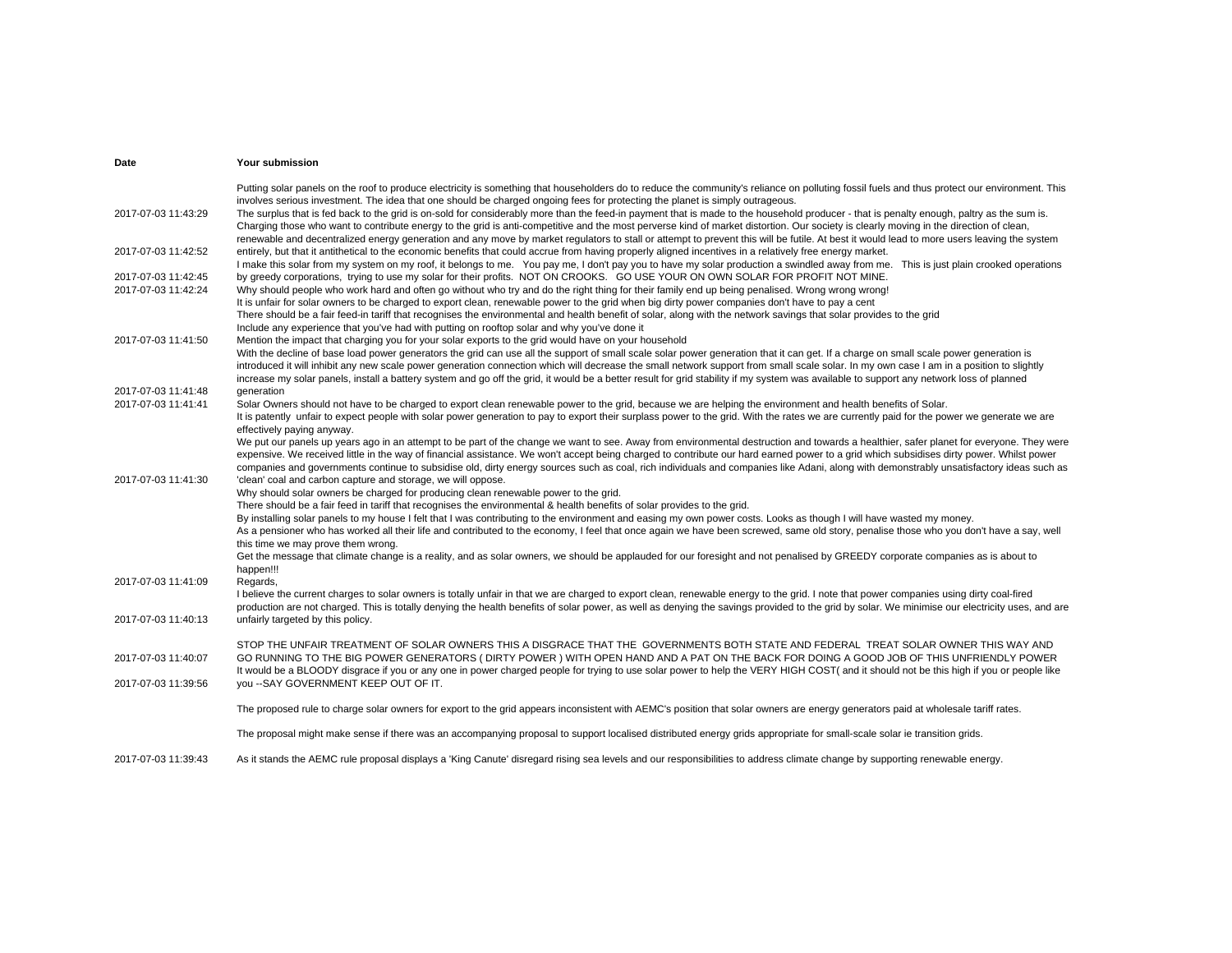| Date                | Your submission                                                                                                                                                                                                                                                                                                                                                                                                                                                                                                                                                                                                                                                                                                                                                                  |
|---------------------|----------------------------------------------------------------------------------------------------------------------------------------------------------------------------------------------------------------------------------------------------------------------------------------------------------------------------------------------------------------------------------------------------------------------------------------------------------------------------------------------------------------------------------------------------------------------------------------------------------------------------------------------------------------------------------------------------------------------------------------------------------------------------------|
|                     | I am absolutely outraged to hear that the AEMC is considering allowing a charge on solar owners for feeding their electricity back to the grid. Solar owners shouldn't have to pay to export<br>their power to the grid, especially when the big power stations don't have to.                                                                                                                                                                                                                                                                                                                                                                                                                                                                                                   |
|                     | Why punish Australian families who have done the right thing and are producing cheap sun-power for themselves and their neighbours to use locally by allowing an unfair charge?                                                                                                                                                                                                                                                                                                                                                                                                                                                                                                                                                                                                  |
|                     | The people who should be charged are the big coal companies and<br>gas power stations who are polluting our environment with the energy they generate and export.                                                                                                                                                                                                                                                                                                                                                                                                                                                                                                                                                                                                                |
|                     | Charging solar owners more, when decentralised rooftop solar actually makes far less use of the poles and wires than the old polluting power stations do, is outrageous and totally<br>unacceptable.                                                                                                                                                                                                                                                                                                                                                                                                                                                                                                                                                                             |
| 2017-07-03 11:39:10 | Enough is enough and it is time to face reality. We have to move to renewable energies to protect our planet. It's time to stop the solar swindle.                                                                                                                                                                                                                                                                                                                                                                                                                                                                                                                                                                                                                               |
|                     | It is incredibly unfair for solar owners to be charged for exporting clean renewable energy to the grid while big dirty power companies pay nothing.                                                                                                                                                                                                                                                                                                                                                                                                                                                                                                                                                                                                                             |
|                     | We should be getting a fair feed in tariff, not being punished for doing the right thing for the environment at considerable expense to ourselves.                                                                                                                                                                                                                                                                                                                                                                                                                                                                                                                                                                                                                               |
|                     | I am a single pensioner and have a very limited income and while I am happy to pay a fair price for my power I consider the idea of actually paying you to give you extra power and pay you<br>for the privilege is unethical and wrongful.                                                                                                                                                                                                                                                                                                                                                                                                                                                                                                                                      |
| 2017-07-03 11:39:07 | The extra power charges that have come our way this month will make life difficult enough and to think of being charged to give YOU power is downright disgusting.<br>I have an issue with what looks to be short sighted policy making in the AEMC proposal to charge solar owners for effectively decentralising power distribution. I would like to see an<br>outline of network infrastructure upgrades required to handle potential issues that may develop from the inevitable and unstoppable decentralised generation that household solar                                                                                                                                                                                                                               |
|                     | represents, rather than a tax to penalise and discourage other householders from investing in solar PV. What message is the government sending to our children by clinging onto the fossil                                                                                                                                                                                                                                                                                                                                                                                                                                                                                                                                                                                       |
| 2017-07-03 11:38:48 | fueled energy of the past and penalising us for embracing clean energy?<br>Penalizing solar producers for making clean energy is crazy because carbon dioxide emissions from fossil fuels are the greatest threat to humanity.                                                                                                                                                                                                                                                                                                                                                                                                                                                                                                                                                   |
| 2017-07-03 11:38:41 | Also if you penalise folk for selling clean energy they will just install batteries and stop buying your dirty electricity at all.                                                                                                                                                                                                                                                                                                                                                                                                                                                                                                                                                                                                                                               |
|                     | If householders are made to pay a fee to feed into the grid, make the power industry pay the same purpoportionaly.                                                                                                                                                                                                                                                                                                                                                                                                                                                                                                                                                                                                                                                               |
|                     | Eq if I am charged a price it can be calculated then a cost per KWH then the power industry should be charged the same                                                                                                                                                                                                                                                                                                                                                                                                                                                                                                                                                                                                                                                           |
|                     | If I am charged to feed into the grid and don't get a realistic price when I do, then I will disconnect from the grid altogether.                                                                                                                                                                                                                                                                                                                                                                                                                                                                                                                                                                                                                                                |
|                     | And I will then await a TAX on houses with solar panels, a Tax on the sun so to speak.                                                                                                                                                                                                                                                                                                                                                                                                                                                                                                                                                                                                                                                                                           |
|                     | Amd let's see if any government can bring that in.                                                                                                                                                                                                                                                                                                                                                                                                                                                                                                                                                                                                                                                                                                                               |
|                     | My reasoning for solar panels was to help the environment, This cost will be a disenvtive to the renewable industry.                                                                                                                                                                                                                                                                                                                                                                                                                                                                                                                                                                                                                                                             |
| 2017-07-03 11:38:41 | Regards                                                                                                                                                                                                                                                                                                                                                                                                                                                                                                                                                                                                                                                                                                                                                                          |
|                     | I simply do not understand why, periodically, I am forced to write a document or sign a petition regarding my solar panel system. I installed my system years ago, at great expense, to<br>save money on electricity and make my contribution to saving the planet. Ever since I am continually advised that the government wants to penalise me for installing my system. It is<br>totally unfair and unacceptable for solar panel consumers to be charged to send back electricity that is generated by their own system that is surplus to their requirements. The electricity<br>providers will charge the end users for it anyway and I am absolutely sick and tired of fighting the government and various politicians and departments. Please note I strongly oppose this |
| 2017-07-03 11:38:39 | latest money grab. Sincerely                                                                                                                                                                                                                                                                                                                                                                                                                                                                                                                                                                                                                                                                                                                                                     |
|                     | When we export to the grid we dont get the spot price they sell our generated electricity forthe big retailers are scamming us to get our power for free. 1.6 million homes and businesses                                                                                                                                                                                                                                                                                                                                                                                                                                                                                                                                                                                       |
| 2017-07-03 11:38:22 | with solarwe are the biggest power station in the country and we have saved them billions in not having to build dirty coal power stations.                                                                                                                                                                                                                                                                                                                                                                                                                                                                                                                                                                                                                                      |
|                     | I believe it is unfair for solar owners to be charged to export clean, renewable power to the grid when big dirty power companies don't have to pay a cent. The big generators are selling the<br>dirty power they produce and ever increasing expense and they sell it from the fence of their stations.                                                                                                                                                                                                                                                                                                                                                                                                                                                                        |
|                     | I have recently changed my retailer because they wouldn't pay me properly for my solar I produced yet they promoted themselves as supporting and promoting renewables.                                                                                                                                                                                                                                                                                                                                                                                                                                                                                                                                                                                                           |
|                     | They then tried to charge me a hiring fee to have a net meter put on my property so I could use my power first before buying off them. This cost would have meant getting almost nothing<br>for the solar I produced.                                                                                                                                                                                                                                                                                                                                                                                                                                                                                                                                                            |
|                     | I therefore have to export to them which they on sell at vast profit.                                                                                                                                                                                                                                                                                                                                                                                                                                                                                                                                                                                                                                                                                                            |
|                     | They have further just recently put up their prices by almost 20% and justified it by the "expenses" they have in the "poles and wires". Therefore the cost of transmission is already covered<br>by the consumer.                                                                                                                                                                                                                                                                                                                                                                                                                                                                                                                                                               |
| 2017-07-03 11:38:20 | There should be a fair feed-in tariff that recognises the environmental and health benefit of solar, along with the network savings that solar provides to the grid.                                                                                                                                                                                                                                                                                                                                                                                                                                                                                                                                                                                                             |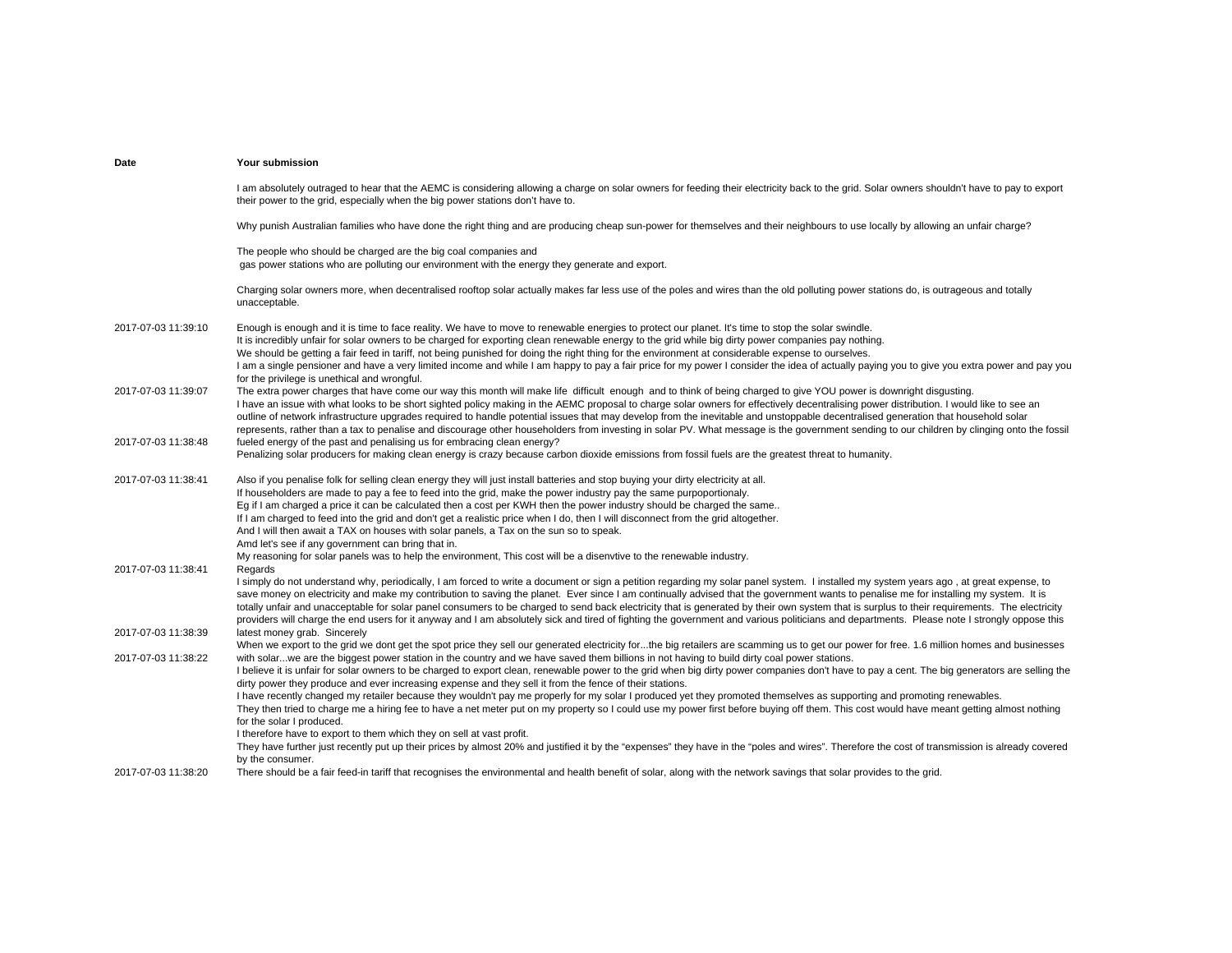| Date                | <b>Your submission</b>                                                                                                                                                                                                                                                                                                                                                                                                                                                                                                                                                                                                                                                                                                                                                                                                                                                                                                                                                                                                                                                                                                                                                                                                                                                                                                                                                                                                                               |
|---------------------|------------------------------------------------------------------------------------------------------------------------------------------------------------------------------------------------------------------------------------------------------------------------------------------------------------------------------------------------------------------------------------------------------------------------------------------------------------------------------------------------------------------------------------------------------------------------------------------------------------------------------------------------------------------------------------------------------------------------------------------------------------------------------------------------------------------------------------------------------------------------------------------------------------------------------------------------------------------------------------------------------------------------------------------------------------------------------------------------------------------------------------------------------------------------------------------------------------------------------------------------------------------------------------------------------------------------------------------------------------------------------------------------------------------------------------------------------|
| 2017-07-03 11:37:49 | olar owners shouldn't have to pay to feed their energy back to the grid -- especially when big coal and gas power stations don't have to pay a cent to export the energy they generate.<br>Allowing an unfair charge would punish Australian families who have done the right thing and are producing cheap sun-power for themselves and their neighbours to use locally.<br>Dear AEMC members,<br>I strongly urge you not to consider imposing a penalty to household solar rooftop users for supply of excess electricity to augment the grid. It makes no sense for my excess not to be used<br>by my neighbours rather than to have to be coming down hundreds of kilometers of power lines from a dinosaur power plant.<br>I am contemplating increasing my current roof top solar with a view to offsetting the costs with the new level of 12.8c/Kw that my current 'provider' is offering. This would eventually make<br>having batteries a viable proposition. This will then reduce peak load pressure on the grid. The threat of imposing a penalty for doing so is making me hold off this decision until I can be<br>certain of the viability of my investment.<br>If you do make a charge for domestic export and continue to allow increases in fixed charges, I, and many more in my position will simply go off grid- to the detriment of the community as a<br>whole<br>This proposal is a retrograde step-<br>PLEASE DON'T DO IT. |
| 2017-07-03 11:37:39 | Yours Sincerely,                                                                                                                                                                                                                                                                                                                                                                                                                                                                                                                                                                                                                                                                                                                                                                                                                                                                                                                                                                                                                                                                                                                                                                                                                                                                                                                                                                                                                                     |
| 2017-07-03 11:36:43 | I'm a solar consumer ,and to be penalized charged to export clean, renewable power ,just is unfair to me the consumer who supply s energy to others , whilst big company's won't be paying<br>a cent ??I've done this to save on my energy bill and these extra costs are downright dissapointing and I'll never be trusting the govt in the future<br>We generate more power than we use, so our Carbon footprint with Electricity is better than Zero.                                                                                                                                                                                                                                                                                                                                                                                                                                                                                                                                                                                                                                                                                                                                                                                                                                                                                                                                                                                             |
|                     | It is unfair for solar owners to be charged to export clean, renewable power to the grid when big dirty power companies don't have to pay a cent.                                                                                                                                                                                                                                                                                                                                                                                                                                                                                                                                                                                                                                                                                                                                                                                                                                                                                                                                                                                                                                                                                                                                                                                                                                                                                                    |
|                     | There should be a fair feed-in tariff that recognises the environmental and health benefit of solar, along with the network savings that solar provides to the grid.                                                                                                                                                                                                                                                                                                                                                                                                                                                                                                                                                                                                                                                                                                                                                                                                                                                                                                                                                                                                                                                                                                                                                                                                                                                                                 |
|                     | In our 1st house in Newie (90 years old) we started with eight panels about 2007.<br>In a new house for us (90 years old), in 2010, we went to 12 panels, and in 2016 we expanded to 16 panels, and with new inverters are battery ready.<br>Batteries will be next when the technology improves and the price comes down,                                                                                                                                                                                                                                                                                                                                                                                                                                                                                                                                                                                                                                                                                                                                                                                                                                                                                                                                                                                                                                                                                                                           |
| 2017-07-03 11:36:21 | Charging you for our solar exports to the grid would impact out tight Pensioner Budget; and would be unfair.<br>Solar power owners are those who intend on reducing their carbon footprint on this planet and use this initiative to do so. They generate and export clean power and should not have to pay<br>to access the grid, ESPECIALLY when large corporate coal and gas power stations don't have to pay anything to export the energy they generate.<br>This is also driving the distance further between the rich and poor.<br>Where has fair moralistic values and logic gone?<br>There should be a fair feed-in tariff that recognises the environmental and health benefit of solar, along with the network savings that solar provides to the grid.<br>Our personal household plan to install solar systems to our roof to minimise our environmental impact and help reduce our expensive bills as a result.                                                                                                                                                                                                                                                                                                                                                                                                                                                                                                                          |
| 2017-07-03 11:35:59 | These proposed charges and fees will negatively affect our family's already tight budget.<br>Please do not go ahead with additional charges to Australian families who truly want to make a change for the better.                                                                                                                                                                                                                                                                                                                                                                                                                                                                                                                                                                                                                                                                                                                                                                                                                                                                                                                                                                                                                                                                                                                                                                                                                                   |
|                     | As self funded retirees we scrimped and saved for our future and tried to future proof ourselves from rising costs by using solar power. We are being gouged at every point and in every<br>way by successive governments. We feel betrayed and abandoned. We are not alone. Fellow self funded retirees feel the same way. We were offered incentives and now we are being<br>penalized. Please listen to people who are good citizens, who have tried to take care of themselves and not be a burden on society but are being cruelly treated.                                                                                                                                                                                                                                                                                                                                                                                                                                                                                                                                                                                                                                                                                                                                                                                                                                                                                                     |
| 2017-07-03 11:35:20 | Yours sincerely                                                                                                                                                                                                                                                                                                                                                                                                                                                                                                                                                                                                                                                                                                                                                                                                                                                                                                                                                                                                                                                                                                                                                                                                                                                                                                                                                                                                                                      |
| 2017-07-03 11:35:13 | It is unfair for solar owners to be charged to export clean, renewable power to the grid when big dirty power companies don't have to pay a cent to sell un-clean power through it.<br>There should be a fair feed-in tariff that recognises the environmental and health benefit of solar, along with the network savings that solar provides to the grid. The recent large uptake of<br>domestic solar PV has lead to a decrease in peak grid loads - hence saving \$milions in network upgrade costs.<br>Most transmission grids have now been privatised - and consumers should not have to enhance the profitability of these businesses.<br>Introducing a charge to export PV to the grid would remove the incentive for home owners to decrease their net emissions and for Australia to meet its targets under the Paris accord.                                                                                                                                                                                                                                                                                                                                                                                                                                                                                                                                                                                                             |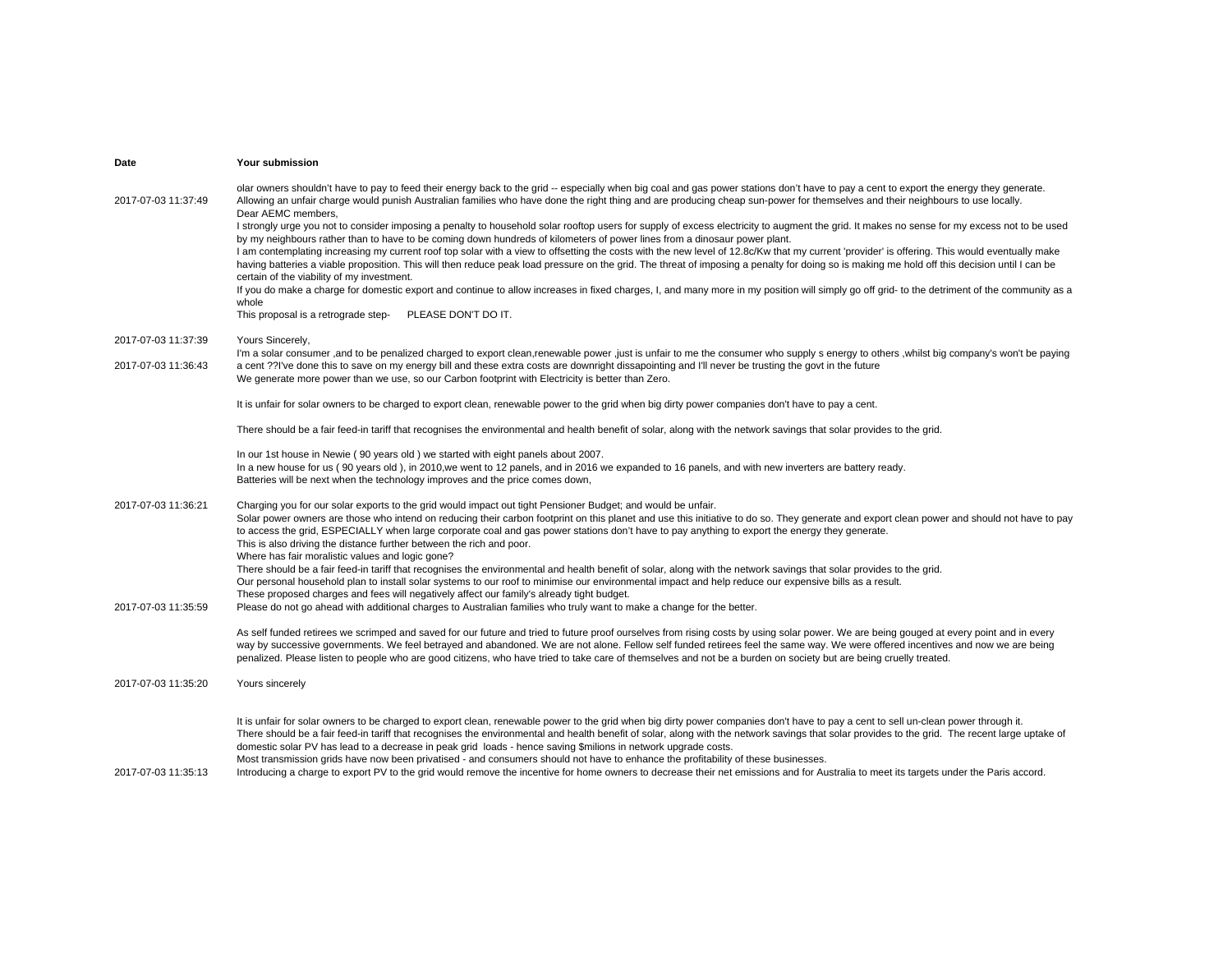|                     | To whom it may concern                                                                                                                                                                                                                 |
|---------------------|----------------------------------------------------------------------------------------------------------------------------------------------------------------------------------------------------------------------------------------|
|                     | We have made this point before, we make an investment in good faith, based on information by experts, (and indeed government policy)                                                                                                   |
|                     | Partly on environmental and partly on financial grounds                                                                                                                                                                                |
|                     | Why should we pay a feed in tariff to the grid when power generation companies don't?                                                                                                                                                  |
|                     | If there there here is to be a tariff, then it should be fair and recognises the environmental benefits of solar along with network savings hat solar provides to the grid                                                             |
| 2017-07-03 11:35:04 | Is our investment to. Be a complete waste of time and money?                                                                                                                                                                           |
|                     | It is unfair for solar owners to be charged to export clean, renewable power to the grid when big dirty power companies don't have to pay a cent                                                                                       |
|                     | There should be a fair feed-in tariff that recognises the environmental and health benefit of solar, along with the network savings that solar provides to the grid                                                                    |
| 2017-07-03 11:34:57 | I am a pensioner therefor any additional charges would not only negate having Solar Power but would impact on our cost of living.                                                                                                      |
|                     |                                                                                                                                                                                                                                        |
|                     | Dear AEMC,<br>Your consideration of a charge to owners to export solar power is egregious and utterly short sighted.                                                                                                                   |
|                     |                                                                                                                                                                                                                                        |
|                     | This action will mean that I will install more panels and go off grid, now that battery storage is a viable option. This will mean that the network will be under much more pressure to deliver<br>less electricity and a viable cost. |
|                     | Dirty energy companies should be paying to export to the grid, not clean clean, renewable producers.                                                                                                                                   |
|                     | This action will precipitate a rush to install more local generation and renewables, with local storage.                                                                                                                               |
| 2017-07-03 11:34:57 | You are being led by the nose by the right wing renewable haters and underestimating the huge popularity of renewables by the Australian public, regardless of their political orientation.                                            |
| 2017-07-03 11:34:30 | Don't punish people who are contributing to a more sustainable future. We provide green power, that gets sold on at a premium, we shouldn't be penalised.                                                                              |
|                     | I totally agree that it will be grossly unfair to all solar owners to be charged to export clean, renewable power to the grid. In short it would be quite callous of any authority to punish                                           |
|                     | Australian families who have done the right thing and invested thousands of dollars in producing sun-power for themselves and their communities to use locally. There should be a fair feed-                                           |
|                     | in tariff that recognises the environmental and health benefit of solar, along with the network savings that solar provides to the grid, and also a recognition that the renewable energy                                              |
| 2017-07-03 11:34:27 | industry is a contributor towards providing new jobs for Australians.                                                                                                                                                                  |
|                     | I was interrupted. To finish: Solar should be encouraged, just as other renewable energy sources should be, too. The Government should be encouraging the expansion of renewable                                                       |
| 2017-07-03 11:34:09 | energy sources; not prohibiting them with fees for preposterous proposals such as feedbacks of solar to the electricity grid.                                                                                                          |
|                     | My husband and I were forward thinking 10 years ago and installed solar. We are in a position now where it would be very difficult to add another cost to our household as we are retired                                              |
|                     | and have limited funds. It is so unfair that our feed in tariff has been slashed and now to charge us for the privilege of giving back to the electricity companies who make more profit than we                                       |
| 2017-07-03 11:33:58 | could make in a hundred lifetimes is appalling. Put yourself in the shoes of the avererage person AMEC.                                                                                                                                |
|                     | To AEMC,                                                                                                                                                                                                                               |
|                     |                                                                                                                                                                                                                                        |
|                     | I am writing to you to express my objection to the proposal of charging solar owners a fee for exporting power to the grid.                                                                                                            |
|                     | I don't believe this is a fair or sensible proposal given that coal fire and gas power electricity power providers are not required to pay the same charge.                                                                            |
|                     | There should be a fair feed-in tariff that recognizes the environmental and health benefit of solar, along with the network savings that solar provides to the grid.                                                                   |
|                     | My partner and I opted to get solar power for our household primarily as an effort to limit the impact of spiraling electricity prices but equally so we could contribute to the helping with the                                      |
|                     | issue of global warming by limiting our personal carbon emissions.                                                                                                                                                                     |
|                     | The economic benefit we have received from switching to solar has been whittled away over the time we first installed our panels by the continued rise in power price. An unfair additional                                            |
|                     | export fee such as is being proposed will further limit its value to us. It would also have the potential to discourage take up of solar by new people considering entering the solar market -                                         |
|                     | bad for both the growing solar industry and the cause of developing strategies for mitigating the effects of climate change.                                                                                                           |
|                     | I am also shocked that the power we feed back on to the grid and for which we receive a modest tariff for is sold on by the power companies at a greatly inflated price.                                                               |
|                     | I do not agree that charging the solar power producer a feed in fee is a fair, effective or sensible approach to take and strongly object to this proposal.                                                                            |
|                     |                                                                                                                                                                                                                                        |
|                     | Best regards                                                                                                                                                                                                                           |
|                     |                                                                                                                                                                                                                                        |
| 2017-07-03 11:33:24 |                                                                                                                                                                                                                                        |
|                     | Please encourage the population to utilize solar by making it a financially attractive option -no feed in tariff or a tariff that recognizes the energy made as clean and beneficial to the world                                      |
|                     | as a whole . This is in direct contrast to coal fired energy!!! And where is the tariff for those producing this energy??? They don't even pay tax like ordinary Australian citizens.                                                  |
| 2017-07-03 11:32:48 | Please do what is fair and right.                                                                                                                                                                                                      |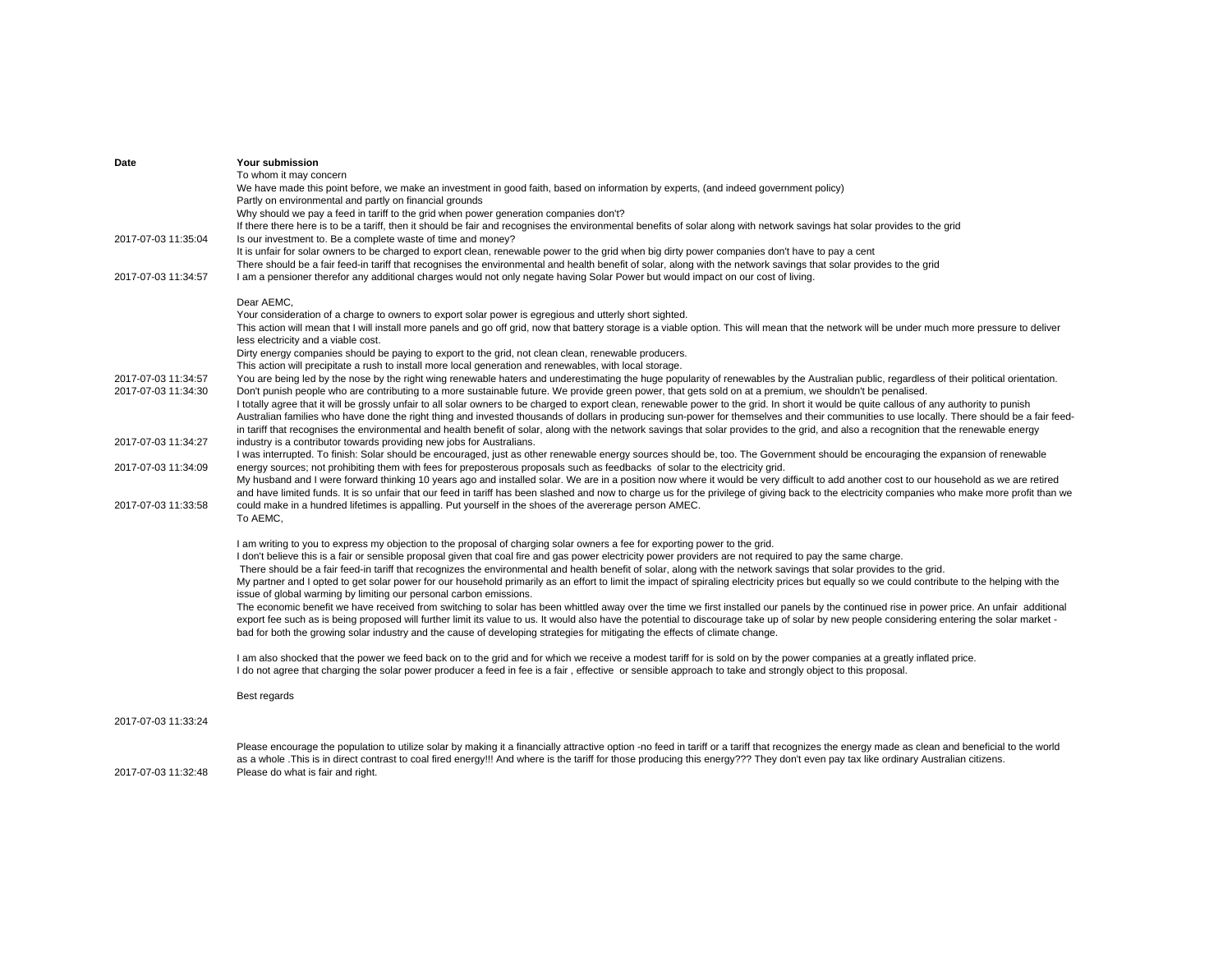| Date                                       | <b>Your submission</b><br>I am a retired person living on a meagre income. I have managed to put some solar panels on my roof to help offset cost of electricity and to help with the environment.<br>It is both unjust and immoral for me to be charged to export clean, renewable power to the grid. In fact it would be a fair thing if the electric company lifted the feed-in tariff so as to make<br>it worth while to feed back to the grid at all. I cannot afford to have to pay any more on my electric bill.                                                                                                                                                                                           |
|--------------------------------------------|-------------------------------------------------------------------------------------------------------------------------------------------------------------------------------------------------------------------------------------------------------------------------------------------------------------------------------------------------------------------------------------------------------------------------------------------------------------------------------------------------------------------------------------------------------------------------------------------------------------------------------------------------------------------------------------------------------------------|
| 2017-07-03 11:32:18<br>2017-07-03 11:31:56 | There needs to be a fair feed-in tariff that recognises the environmental and health benefits of solar and NOT a charge for exporting what my rooftop solar panels produce.<br>It is unfair for solar owners to be charged to export clean, renewable power to the grid when big dirty power companies don't have to pay a cent<br>To AEMC, over 5 yrs ago I installed solar to my home, the reasons were I knew this was the way of the future and I made my own stand in the transition to renewables as a way to slow<br>climate change. For several yrs I have been exporting power to the grid and received far less than I paid to get power back. To now find out that solar owners may be CHARGED to send |
| 2017-07-03 11:31:13                        | cheap power to the grid at the time of day when businesses/industries use it is ridiculous. Please end this madness. Regards.<br>Dear Australian Energy Market Commission                                                                                                                                                                                                                                                                                                                                                                                                                                                                                                                                         |
|                                            | The plan to charge solar owners for providing their clean energy to the grid is patently unfair.                                                                                                                                                                                                                                                                                                                                                                                                                                                                                                                                                                                                                  |
|                                            | Big power companies do not pay to do this. The question hovering here is why this is being proposed.                                                                                                                                                                                                                                                                                                                                                                                                                                                                                                                                                                                                              |
|                                            | There is also the question of fair feed-in tariffs that recognise the environmental and health benefit of solar, along with the network savings that solar provides to the grid. The cost of<br>power, as it is calculated currently does not add in what are called the externalities - harm done by CO2 released into the atmosphere related to global warming. Not your business model,<br>at present, but it will be, no doubt, in the future.                                                                                                                                                                                                                                                                |
|                                            | If these feed in proce extras do pass, it would not be surprising to see a bill strike from customers, simply withholding those additional fees, which, given the number of solar customers<br>would be substantial.                                                                                                                                                                                                                                                                                                                                                                                                                                                                                              |
|                                            | Please reconsider                                                                                                                                                                                                                                                                                                                                                                                                                                                                                                                                                                                                                                                                                                 |
|                                            | Yours sincerely                                                                                                                                                                                                                                                                                                                                                                                                                                                                                                                                                                                                                                                                                                   |
| 2017-07-03 11:30:50                        | I vehemently object to the proposal to charge solar owners for exporting to the grid. Solar power should not just be encouraged but freely provided to all Australians. The weakness of our                                                                                                                                                                                                                                                                                                                                                                                                                                                                                                                       |
| 2017-07-03 11:30:25                        | greedy, short-sighted, money-minded overlords, in both government and big business, disgusts me.<br>We had rooftop solar installed early on, under the conditions that we would be paid for any extra we exported to the grid.                                                                                                                                                                                                                                                                                                                                                                                                                                                                                    |
| 2017-07-03 11:30:18                        | Changing this agreement is like breaking a contract - isn't policy instability a reason why companies do not want to invest in Australia? Who can we trust these days?<br>It is unfair for solar owners to be charged to export clean, renewable power to the grid when big dirty power companies don't have to pay a cent.                                                                                                                                                                                                                                                                                                                                                                                       |
| 2017-07-03 11:29:44                        | There should be a fair feed-in tariff that recognises the environmental and health benefit of solar, along with the network savings that solar provides to the grid.<br>We are aged pensioners, who have concerns for the environment and the legacy we are leaving for our children and grandchildren. Some years ago we installed a solar hot water system,<br>then solar panels on our roof. We keep electricity use to a minimum. We know that these actions go some way to mitigate the detrimental effects of electricity from coal fired power plants.                                                                                                                                                     |
|                                            | Our excess electricity is downloaded to the grid as we often produce more electricity than we use. The rebate has also meant lower electricity bills every quarter. A great savings for<br>people like us on the aged pension. Of course, we pay for service and maintenance costs, so going solar is not cost free.                                                                                                                                                                                                                                                                                                                                                                                              |
|                                            | But now we see that there is a plan to charge solar owners for exporting to the grid. As small producers of electricity, we think it is grossly unfair that we are charged to contribute to the<br>grid, but big power companies are not charged.                                                                                                                                                                                                                                                                                                                                                                                                                                                                 |
| 2017-07-03 11:29:43                        | We watch every cent, and are not happy with this greedy and mean proposal to punish citizens who take care and contribute to a better world, while power companies who rely on dirty<br>coal do not.                                                                                                                                                                                                                                                                                                                                                                                                                                                                                                              |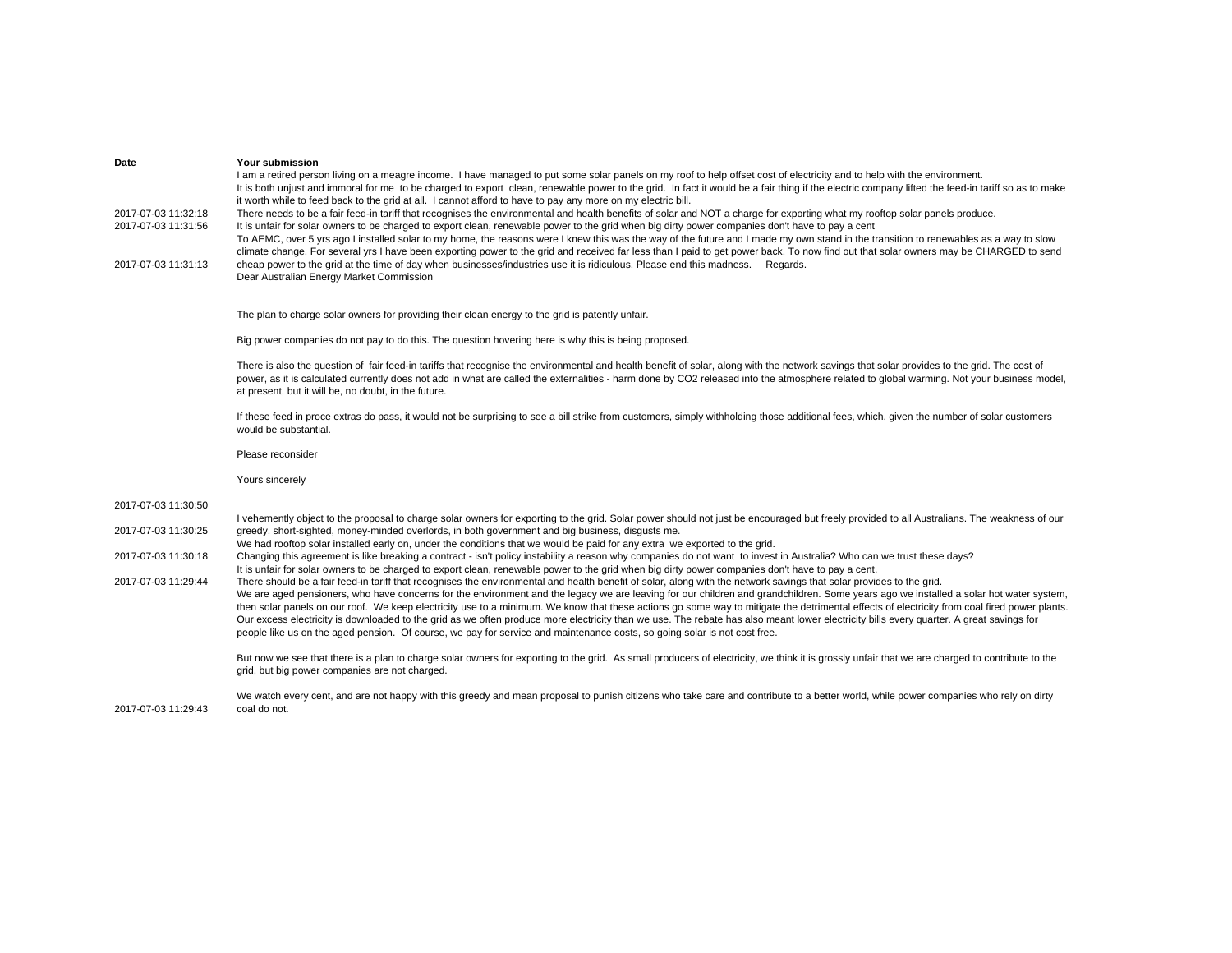| Date                | Your submission                                                                                                                                                                                                                                                                                                                                                                                      |
|---------------------|------------------------------------------------------------------------------------------------------------------------------------------------------------------------------------------------------------------------------------------------------------------------------------------------------------------------------------------------------------------------------------------------------|
|                     | It would be an extremely regressive policy for solar owners to be charged to export clean, renewable power to the grid when they are providing power in a distributed manner, making<br>better use of the existing grid                                                                                                                                                                              |
|                     | •It would effectively punish Australians who have recognised that Australia needs a sustainable power system while successive governments have been unable to do so.                                                                                                                                                                                                                                 |
|                     | . There should be a fair feed-in tariff that recognises the environmental and health benefit of solar, along with the network savings that solar provides to the grid<br>. We have invested a large percentage of our savings in the photovoltaic system on our roof. To take away the modest dividend that solar provides would break the trust we have had with                                    |
|                     | government and would be a slap in the face for people trying to do the right thing for the planet and succeeding generations. It would be strongly taken into consideration when voting                                                                                                                                                                                                              |
| 2017-07-03 11:29:27 | •Energy should be put into developing a national power policy rather than ripping off decent citizens                                                                                                                                                                                                                                                                                                |
|                     | Back when Solar power started to become popular in the domestic market, I actually drew on my existing mortgage to install a system on my property because I wanted to be a part of the<br>community doing something to help the environment. Putting clean energy into the power grid for others to use, saving all those fossil fuels that are not going too last forever!. The thought            |
|                     | of people like myself that have done this because we care about the environment are going too be punished by having to pay more than other that don't seem to care, is, I am sorry to say                                                                                                                                                                                                            |
|                     | disgusting. There are places in the world where people get paid to have solar energy installed on there property because they have the foresight. We are in a very unique position right                                                                                                                                                                                                             |
|                     | now to be at the forefront of solar innovation (renewable energies). But I quess while the world is still driven by money hungry people who can not control their spending and make the<br>General Public pay for their uncontrolled expenditure then silly ideas like this will push people to take their systems off the grid. So you can burn more of the Earth's fossil fuel's and               |
| 2017-07-03 11:29:25 | continue to damage the environment even more.                                                                                                                                                                                                                                                                                                                                                        |
|                     | It's already happened in Western Australia An extra \$160 per year in fees and connection charges.                                                                                                                                                                                                                                                                                                   |
|                     | Not happy Jan!<br>As soon as my 48c feed in tariff expires. I'm going to go off grid. I'm fortunate enough to now have over 5k saved and expect to at least save another 2k to 3k saved in two years. I'll take                                                                                                                                                                                      |
| 2017-07-03 11:28:34 | and make the decision to cut my lines to the domestic supply rip off.                                                                                                                                                                                                                                                                                                                                |
|                     | I write to oppose any proposal that forces solar owners to pay for providing their clean energy back to the grid. It is totally unfair for solar owners to be charged to export clean, renewable<br>power to the grid whilst big, dirty power companies don't pay a cent. There needs to be a fair feed- in tariff that recognises the environmental and health benefits of solar along with network |
|                     | savings that solar provides to the grid.                                                                                                                                                                                                                                                                                                                                                             |
|                     | We have 2 properties in Tasmania with rooftop solar and they provide considerable amounts of clean power in an area where the winters are very cold and yet we can harness the sun                                                                                                                                                                                                                   |
| 2017-07-03 11:28:20 | most days. Charging for solar exports would completely negate our capital expenditure and is a disincentive for others to "go solar"<br>Asking solar owners to pay for their solar going to the grid, is preposterous! I do not have solar but I am very eager for my government and housing authority to get it on my roof. In no way                                                               |
| 2017-07-03 11:28:03 | should I pay for the solar contribution to the grid.                                                                                                                                                                                                                                                                                                                                                 |
|                     | We made the decision to invest in a solar system on our roof in good faith that we would receive rebates for the set period. I don't agree that now this is potentially going to change thus                                                                                                                                                                                                         |
| 2017-07-03 11:26:53 | impacting our budgeting around this investment. This is clearly not fair on people like us who make this investment in good faith that was not going to be interfered by future governments.                                                                                                                                                                                                         |
|                     | I have roof top solar. If I am charged to export my power back to the grid I will go off grid. Reasons are that polluting coal fired electricity is not charged, why should clean energy. Also<br>when the amount of money I get paid drops to under 10 c per kWh and I am charger 28 c per kWh I will also go off grid. It is totally corrupt to do this and I will not be ripped off. I see this   |
| 2017-07-03 11:26:08 | whole system corrupt and if it remains so I will exercise my democratic right and withdraw from the corrupt system.                                                                                                                                                                                                                                                                                  |
|                     | To those members of the Australian Energy Market Commission I would like to make a submission that if you are proposing that roof top solar energy users pay a fee to feed surplus                                                                                                                                                                                                                   |
|                     | energy into the electricity grid, then this is totally unfair. I installed my solar in 2009 and I am still paying for the installation. I and others are doing our bit for the environment as well as<br>trying to protect ourselves from future electricity price hikes which have risen greatly in recent years. Power companies do not have to pay this proposed supply tax, nor should we.       |
|                     | Instead of proposing this tax there should be a change in feed in tariffs. On average people get 6c for feed in tariffs and retailers then charge 25c on average to give it back. This is unfair                                                                                                                                                                                                     |
| 2017-07-03 11:25:59 | and not equitable. Get rid of this proposal and work on providing sustainable and reliable power to all users. Thank you                                                                                                                                                                                                                                                                             |
|                     | My husband and I have both recently retired and worked hard to provide ourselves with an environmentally friendly, efficient and economical method eg. by installing solar panels on our<br>home to create fewer out goings of our hard earned savings and superannuation. We would be extremely disappointed/angry if we now have to budget for charges for our solar exports to                    |
|                     | the arid.                                                                                                                                                                                                                                                                                                                                                                                            |
|                     | It is very unfair for solar owners to be charged to export clean, renewable power to the grid when big dirty power companies don't have to pay a cent                                                                                                                                                                                                                                                |
| 2017-07-03 11:25:50 | There should be a fair feed-in tariff that recognises the environmental and health benefit of solar, along with the network savings that solar provides to the grid                                                                                                                                                                                                                                  |
|                     | Any proposal that solar owners should bear a charge for exporting power to the grid is mainifestly nonsense particularly in our present context of the need for a maximum contribution of                                                                                                                                                                                                            |
|                     | renewable energy for our overall energy needs as a nation.<br>There is a more rational argument the such contributions should be rewarded at higher than current levels as a more economical way of encouraging this private investment and                                                                                                                                                          |
|                     | contriburtion to our need to proceed to 100% renewable sources as quickly as possible.                                                                                                                                                                                                                                                                                                               |
|                     | Any suggestion that the cost of the grid - poles and wires should be subsidised by solar owners does not stand up if one examines the history of previous investments by power companies                                                                                                                                                                                                             |
| 2017-07-03 11:25:49 | ie the " gold plateing " phenomenon.                                                                                                                                                                                                                                                                                                                                                                 |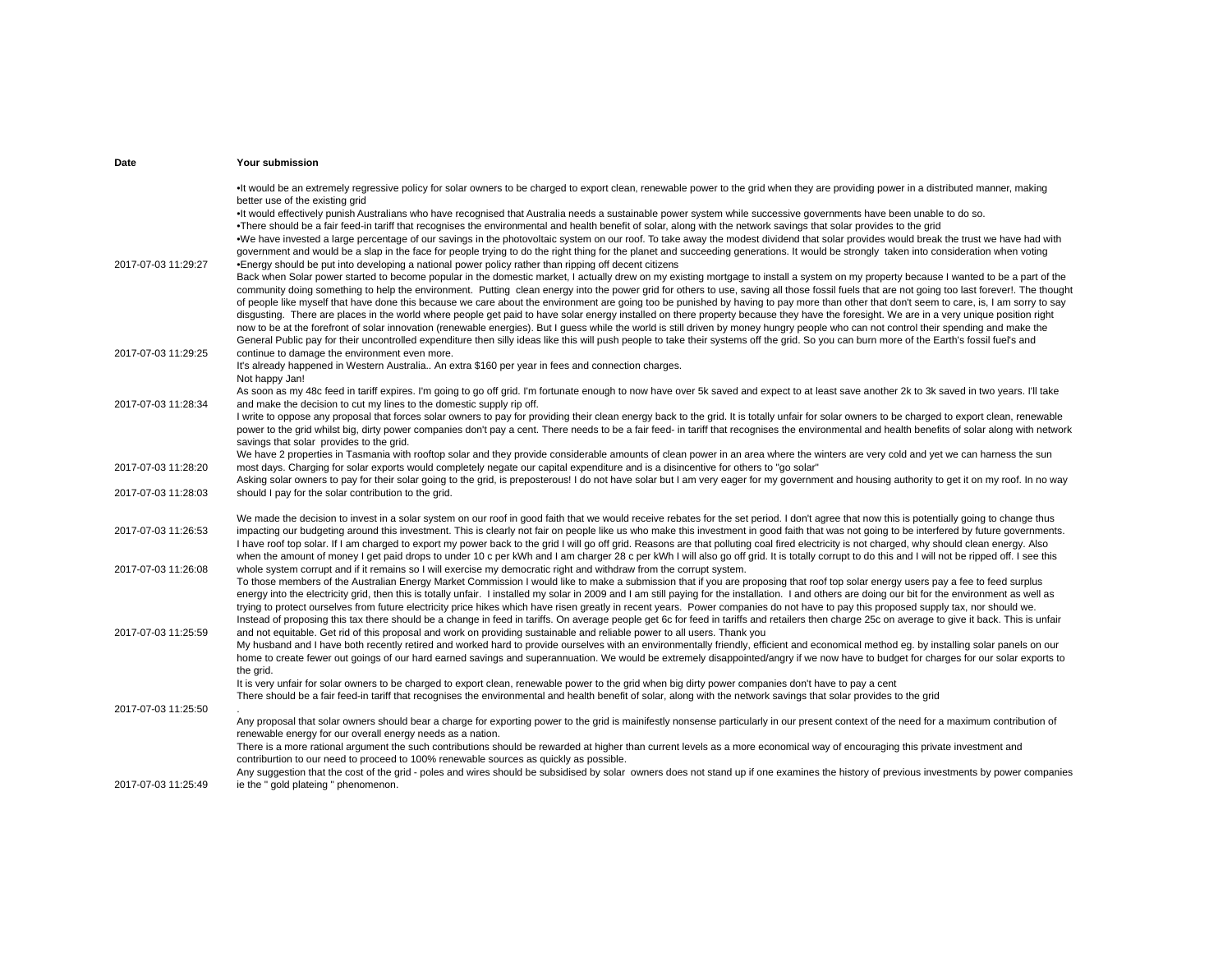| Date                | Your submission<br>We've already been forced to invest in Solar PV because grid power is expensive and has a high carbon intensity.                                                                                                                                                                                                                                                                                                                                                                                                 |
|---------------------|-------------------------------------------------------------------------------------------------------------------------------------------------------------------------------------------------------------------------------------------------------------------------------------------------------------------------------------------------------------------------------------------------------------------------------------------------------------------------------------------------------------------------------------|
|                     | We need a coherent transition plan to renewables, not a penalty on a problem not of our making.                                                                                                                                                                                                                                                                                                                                                                                                                                     |
|                     | We want an improved feed-in tariff not a charge.                                                                                                                                                                                                                                                                                                                                                                                                                                                                                    |
| 2017-07-03 11:25:43 | Dear Madam/Sir                                                                                                                                                                                                                                                                                                                                                                                                                                                                                                                      |
|                     | Please do not allow the energy companies to charge solar PV owners who feed into the grid. We already pay for grid up-keep through the supply charges. And large power companies do<br>not pay feed in charges. We also already pay higher prices for our usage when we feed-in.                                                                                                                                                                                                                                                    |
|                     | Household solar production provides a great service to the power companies. We reduce the chances of blackouts in summer when airconditioners are working flat out.<br>We are investing in reducing carbon production. We are providing valuable help with Australia's carbon target. We are helping to reduce pollution by reducing the amount of coal needing                                                                                                                                                                     |
|                     | to be burnt to run the country. And we help to reduce the amount of destruction of valuable farming land that occurs with cola mining.<br>As a pensioner, I used a small sum of money willed to me to invest in Solar to do my part in helping reduce the impact of climate change and also to set me up to cope with rising prices<br>when on a very limited income. With the improvement of batteries, I will seriously have to consider investing in going off the grid completely, if the power companies are allowed to charge |
|                     | me for my feed-in supply. I and many others will go off-grid. Power companies are already in the bad books with many customers for gold-plating the networks, they don't need to make<br>even more people upset with their unfair service.                                                                                                                                                                                                                                                                                          |
| 2017-07-03 11:25:31 | Thank you,                                                                                                                                                                                                                                                                                                                                                                                                                                                                                                                          |
| 2017-07-03 11:25:29 | Australia already lags in terms of its renewable capacity - now there are proposals to tax individuals and families who are themselves paying for what the government and companies will<br>not. What a catastrophe! Individuals who create and feed clean and renewable power to the grid should be subsidised, not taxed. Pass those taxes to the energy companies! I will be                                                                                                                                                     |
|                     | closely watching how politicians and companies move on this issue and will vote and consume accordingly.<br>Charging customers to feed solar energy back to the grid would be both unfair and counter productive.                                                                                                                                                                                                                                                                                                                   |
|                     | Unfair, as other generators don't pay this charge. Counter productive as it will simply drive people away from the grid altogether.                                                                                                                                                                                                                                                                                                                                                                                                 |
|                     | For example, we have now a 10kWh LG Chem battery. Combined with our 6kW pv system, we have imported just 34kWh from the grid over the last year.<br>At present this system returns 10%- yes an ROI of 10%. So, as battery prices plummet, and py systems start to approach 50 cents per watt, do you really want to drive people off grid                                                                                                                                                                                           |
|                     | completely?<br>The business model you had is now finished, like the stone age, it didn't finish because we ran out of rocks. If generators and distribution retailers are to survive they must embrace the                                                                                                                                                                                                                                                                                                                          |
|                     | new tech. Provide incentives to stay on the grid, micro grids, distributed systems, backup power etc. This is pretty basic economics.                                                                                                                                                                                                                                                                                                                                                                                               |
|                     | It looks to me that the incumbents are ignoring the evidence, and will preside over the eventual failure of their enterprises all the while ignoring the advice from both their younger and more                                                                                                                                                                                                                                                                                                                                    |
| 2017-07-03 11:25:18 | savvy employees and the economic and the technical evidence before us all.<br>If you charge us for a feed in, we will go off grid at home, and take our two business premises off grid as well.                                                                                                                                                                                                                                                                                                                                     |
|                     | It is unfair for solar owners to be charged to export clean, renewable power to the grid when big dirty power companies don't have to pay a cent.                                                                                                                                                                                                                                                                                                                                                                                   |
|                     | We installed a much bigger system than suited our requirements because we are passionate believers that renewable energy is a must and gained a sense of satisfaction supplying green<br>energy for our neighbours use, our feed in tariff is 7.2 cents so it was not a financial decision.                                                                                                                                                                                                                                         |
| 2017-07-03 11:24:25 | That fact that we may be penalised for our ethos is disgusting.                                                                                                                                                                                                                                                                                                                                                                                                                                                                     |
|                     | Governments should not be protecting power companies. Any reasonable person can see the market is shifting from centralised power sources to a de-centralised system. Continuing to                                                                                                                                                                                                                                                                                                                                                 |
|                     | manipulate the market will only expedite the demise of power stations. As the price of battery storage falls and the technology improves centralised systems will shrink. Persecuting                                                                                                                                                                                                                                                                                                                                               |
| 2017-07-03 11:24:17 | consumers who sell back to the grid will only hasten the otherwise organic transition to de-centralization!<br>There should be a fair feed-in tariff that recognises the environmental and health benefit of solar, along with the network savings that solar provides to the grid.                                                                                                                                                                                                                                                 |
| 2017-07-03 11:24:00 | Charging us for our solar exports to the grid would be a further expense to our household which is being hit very hard.                                                                                                                                                                                                                                                                                                                                                                                                             |
|                     | We use FREE solar radiation to produce electricity from a system WE paid for, and feed it into the grid at little cost to the retailer, who then on-sells to consumers at a profit. Why should                                                                                                                                                                                                                                                                                                                                      |
| 2017-07-03 11:23:55 | we be taxed for our efforts? A reasonable market price should be paid to solar owners for their contribution to network stability. As pensioners, power bills are excessive and to increase<br>charges way and above cost of living increases is pure greed. Australian business cannot manage these huge increases. Power companies are pricing themselves out of the market.                                                                                                                                                      |
|                     | Solar PV systems should not be charged more as per the proposed changes.                                                                                                                                                                                                                                                                                                                                                                                                                                                            |
| 2017-07-03 11:23:48 | They need to be encouraged!!!!                                                                                                                                                                                                                                                                                                                                                                                                                                                                                                      |
| 2017-07-03 11:23:46 | Leave solar panels tariffs alone as a age pensioner its hard to just to put food on the table without another tax added.                                                                                                                                                                                                                                                                                                                                                                                                            |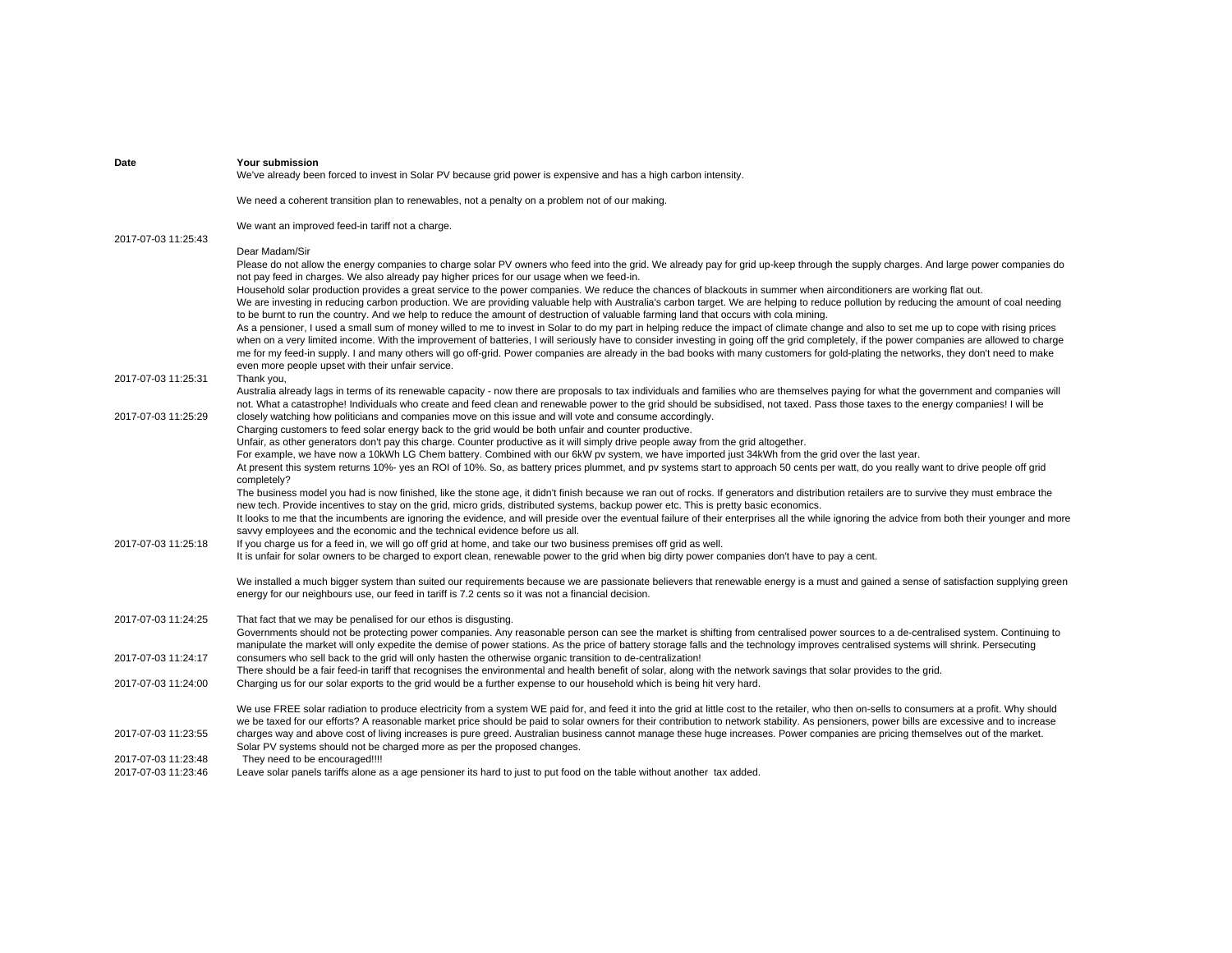| Date                | Your submission<br>It is preposterous that a small power station, ie rooftop solar, would be charged to export their excess power to the grid for use by fellow citizens. What are you trying to do, push rooftop<br>solar owners of the grid entirely.                                                                                                                                                                                                                                                                                                                                                                                                                                                                                                                                                                   |
|---------------------|---------------------------------------------------------------------------------------------------------------------------------------------------------------------------------------------------------------------------------------------------------------------------------------------------------------------------------------------------------------------------------------------------------------------------------------------------------------------------------------------------------------------------------------------------------------------------------------------------------------------------------------------------------------------------------------------------------------------------------------------------------------------------------------------------------------------------|
|                     | The renewable energy market is changing so fast it is time our energy regulators accepted this fact and started regulating for the new age. Get your heads out of the coal bucket and have<br>a look around. Australia should be at the forefront of renewable energy not a reluctant laggard.                                                                                                                                                                                                                                                                                                                                                                                                                                                                                                                            |
| 2017-07-03 11:23:44 | I plan to expand my 9 year old 2 Kw system to take advantage of the new energy management and batteries, do you plan to join me, and my fellow citizens, or are you going to fight us all<br>the way?                                                                                                                                                                                                                                                                                                                                                                                                                                                                                                                                                                                                                     |
|                     | I feel that this potential charge is a grab by greedy Corporations to punish individuals that have paid out thousands of dollars to install Solar Panels. These panels are to lessen the burden<br>on household expenditure. People with panels also provide much needed clean energy back into the grid at little to no cost to the Electricity providers.                                                                                                                                                                                                                                                                                                                                                                                                                                                               |
|                     | So why charge for supplying clean electricity to these greedy companies. The government need to step in a do something to lessen the costs to Australian consumers, we pay more for<br>GAS as it pays to export it increasing the cost to Australian consumers and reducing the supply in this country. Electricity keeps going up and up and cannot be justified. No one gets<br>anything for nothing consumers have to pay for their electricity supply, so why shouldn't people providing clean energy not get paid for it but also why should they incur a fee for feeding it<br>back in. Are the power companies going to come out and fix any problems at their cost should something go wrong. I DOUBT IT AS IT IS THE CONSUMER THAT WILL WHERE THIS<br>COST. Fair go corporate australia need to be held account. |
| 2017-07-03 11:23:40 | As it is the feed in tariffs are especially low even at 11c                                                                                                                                                                                                                                                                                                                                                                                                                                                                                                                                                                                                                                                                                                                                                               |
| 2017-07-03 11:23:36 | Power suppliers already make huge profits from feed in solar systems. Even if the FIT is raised to 20c they are making over 20c profit per kw. Charging to give power companies money<br>with no real benefit to solar suppliers is just pure greed.                                                                                                                                                                                                                                                                                                                                                                                                                                                                                                                                                                      |
|                     | I believe solar will be an important part of the electricity mix. Citizens are willing to buy the infrastructure. This should be encouraged by providing a fair rate of return and a level playing<br>field. Please consider the benefits of building a great solar industry in Australia.                                                                                                                                                                                                                                                                                                                                                                                                                                                                                                                                |
| 2017-07-03 11:23:18 | kind regards<br>We are selling a clean commodity to the power company like any other supplier. We should not be penalised for that. Eventually everyone will be using solar and other clean energy                                                                                                                                                                                                                                                                                                                                                                                                                                                                                                                                                                                                                        |

2017-07-03 11:21:51 sources and all the power companies are doing is encouraging people to leave the grid. Businesses all over Australia small and large, not just residential are embracing renewables for their power and finally catching up with the rest of the world.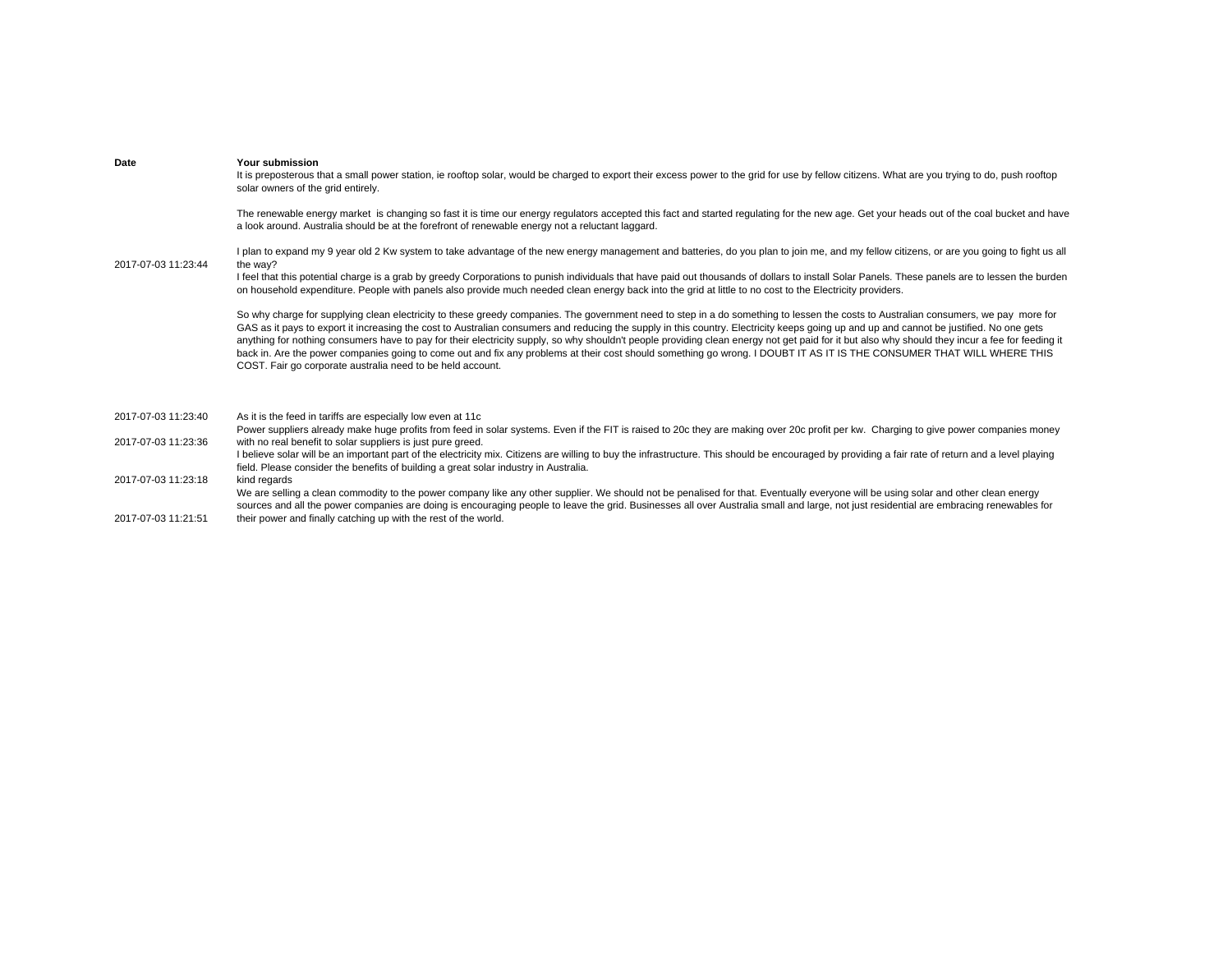#### **Date Your submission** $\mathcal{G}(\mathbf{y})$  y ( ) and ( ) and ( ) and ( ) and ( ) and ( ) and ( ) and ( ) and ( ) and ( ) and ( ) and ( ) and ( ) and ( ) and ( ) and ( ) and ( ) and ( ) and ( ) and ( ) and ( ) and ( ) and ( ) and ( ) and ( ) and ( )

Since the mid 2000's households have begun installing renewable energy generation, mainly (but not exclusively) solar power (PV's). I began rather earlier than most, having been apprenticed in the Army as a radio mechanic in 1965, and photovoltaic cells were among the devices we were introduced to. I installed my first solar panels in 2006, but these were not (and are not now) connected to the grid, but stand alone with their own batteries and inverter(s), running two camping freezers.

In 2009 I began installing grid-connected PV's and then batteries, and I am now in a situation where I am able to choose to be independent of the grid with very little effort or expense.

My latest power bill (last week) showed that I was paying a supply charge of \$0.44 per day, but of course this will increase under Western Australia's new regime for this current financial year. This is a common cost for EVERY household which is connected to the grid, regardless of how much (or little) energy they receive from (or send to) the grid. I would submit that increasing the supply charge will be self defeating in a couple of ways. A household which has a small income (eg aged pensioner, unemployed) will be paying a proportionally greater price for the SC. I believe this would impact unfairly on these people. Households which have large power consumption will not be given any incentive to reduce this, but may consider the option, as I have, of going off-grid. If the price of power per se were increased, but the SC not increased, then that would give a good reason to look at their consumption and find a way to reduce it, without resorting to unnecessary expenditure. The benefits would be a reduction in household costs, a reduction in generation by non-renewable sources, hence a benefit to the environment, and a reduction in the strain on the poles and wires, hence a reduction in the cost to Western Power.

I can only speak of my own experience, but I have maintained a very comprehensive spreadsheet of power generation, consumption and export to the grid. If I were to go off-grid, the following would occur:

I would cease to use the Western Power network, and they would be denied their supply charge, which would cost WP the previous supply charge of \$0.44 per day (\$160) plus reported \$169 increase - \$329 - per household. This, as I mentioned, is a common figure for all who are connected.

In "solar winter" in order to reduce deterioration of my domestic battery condition, I recharge from the grid off-peak overnight; according to my latest power bill this costs me \$0.79 per day on average - a potential loss of income to Synergy of \$288 per year, if I did this every day.

My spreadsheet indicates that from 1 July 2016 to 30 June 2017 I EXPORTED 1,865 kWh to the grid under the Renewable Energy Buyback Scheme (REBS), for which I was paid (at present rate) roughly \$.07 per kWh. This would be a loss of income to me \$130, and thus a saving of this amount to Synergy. However, this excess energy is then on-sold to the utility's customers. Since most solar energy is generated during "peak" hours, the cost to consumers is (at present rate) \$0.52 per unit. At face value this could represent a potential loss of \$839 to the utility. (I say "potential" because there are other factors at play, which I am not fully cognisant of.)

Totalling the losses to the utilities as indicated above, there is a potential of \$1,456 annually for just my own household, compared to \$169 income from the new supply charge. This needs to be weighed up against the loss of \$130 income from sales to Synergy/ Western Power I would suffer. Obviously it would be less than the \$169 I would be charged for the increase in supply charge - a net gain for me - ie increasing supply charges would be a financial incentive to LEAVE the grid.

2017-07-03 11:21:04It is unfair and outrageous to suggest that owners of small solar systems should pay to export to the grid when large fossil fuel based suppliers don't have to. This imposes an unfair barrier to entry into the market for those who are choosing to help the move to a low carbon economy by installing solar panels. Small scale solar is an important part of the future grid and it makes no sense to introduce additional costs.

2017-07-03 11:21:12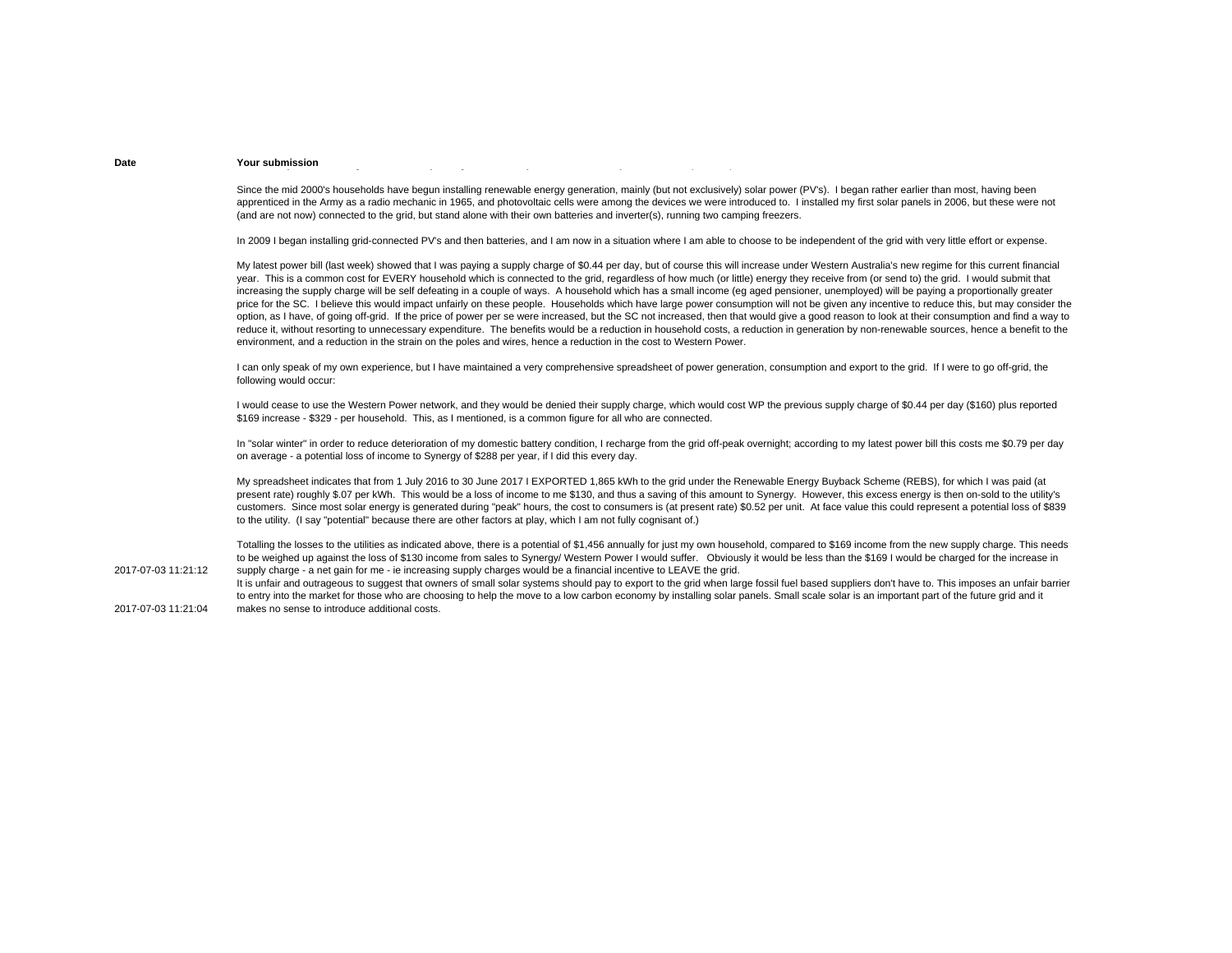# Dear Sir/Madam, clean energy to the grid goes ahead. Imaging the thousands of households across Australia lining up at the tip with their pointless solar panels. You now want to consider charging us for generating this clean electricity? What are you thinking? Seriously what? hard choice. Renewable generation with storage is the way of the future whether you agree with this or not. Have you thought what would happen to the solar industry if your idea goes ahead?

2017-07-03 11:20:37Why would anyone in their right mind ever have solar panels installed if you were to charge us for helping our fellow countrymen and women by generating clean electricity and sending our unused clean electricity back into the grid for others to use. 2017-07-03 11:19:292017-07-03 11:19:25 Ihave put 5 solar panels on my roof to reduce my power bills. It took me 2 years to pay for but thought the future reductions woulf be worth it.I am 76 and on a limited income and if there are more charges imminent it will severly affect my ability to pay. Having invested thousands of dollars in renewable energy the idea of charging to supply the grid is totally unacceptable. I May be forced to go off the grid. 2017-07-03 11:18:48I can't see how it is fair to charge individuals who export power to the grid when they are adding to the national power supply. We are given almost no monetary credit for this and now there is a chance we can be charged for this!! UNJUST!!2017-07-03 11:18:28Private citizens should be encovraged, not, deterred from feeding excess solar power back into the grid. As the taje up of private spkar continues to increase the need for grid upgrade will decrease and keep the cost of energy down. 2017-07-03 11:18:26Austrian energy policy and planning is currently a mess with energy costs rising fast and renewable energy growth being impeded compared to other countries. Other nations allow solar panel owners a reliable feed-in tariff that enables energy that doesn't do damage to our climate to increase. Charging householders even more for energy increases the burden on households when they are already struggling to cope 2017-07-03 11:18:20Seems that we are in for "business as usual" where we must fight each other rather than work together for a common goal. Instead of encouraging more renewables, this proposition highlights the divide and the influence of old fossil intensive power suppliers trying to discourage renewables. It is unethical to cause harm to the greater good of all only to satisfy the greedy needs of a few. Besides, there will be groups that will explore the legality of such action as households that are currently producing renewable power and sell it through the grid have contracts that need to be honoured; and finding a sneaky way to penalise them may not be a watertight rip-off scheme. If such abominable event was to become a reality I will cut off the lines from the grid and go 'stand-alone' with power storage. And so will do all that can afford it. 2017-07-03 11:17:54The Australian electricity market appears to be in shambles and now consideration is being given to charging owners to feed power they generate back to the grid. What sort of ludicrous suggestion is this? Taking more from the very people who have taken the step (not a cheap one!) towards a cleaner energy future. I totally oppose this and shame on the so called "architects" of this plan!

## **Date Your submission**

To The Australian Energy Market Commission

Having had solar panels installed on our house for nearly five years we are at the point un-mounting our system and sending to the tip if your plan to charge solar owners for providing their

We paid good money for our system employing local tradesmen and women to install, monitor and help keep our system running efficiently. Buy local, support local.

Over the five years we have seen electricity prices soar out of control with no government department seeming able, or willing to stop this happening.

Also over the five years owners of rooftop solar owners have been blamed by the government, regulators, retailers and the media for the never ending rise in electricity prices. In South Australia our solar rebate was slashed to a minuscule 6 cents per kW that we produce, Victoria has increased their rebate to 11 cents. What does the state of Victoria know that you don't?

If you agree to proceed with this ludicrous plan will you also force the larger power generator companies accordingly? Our clean sourced electricity versus coal sourced electricity ... not a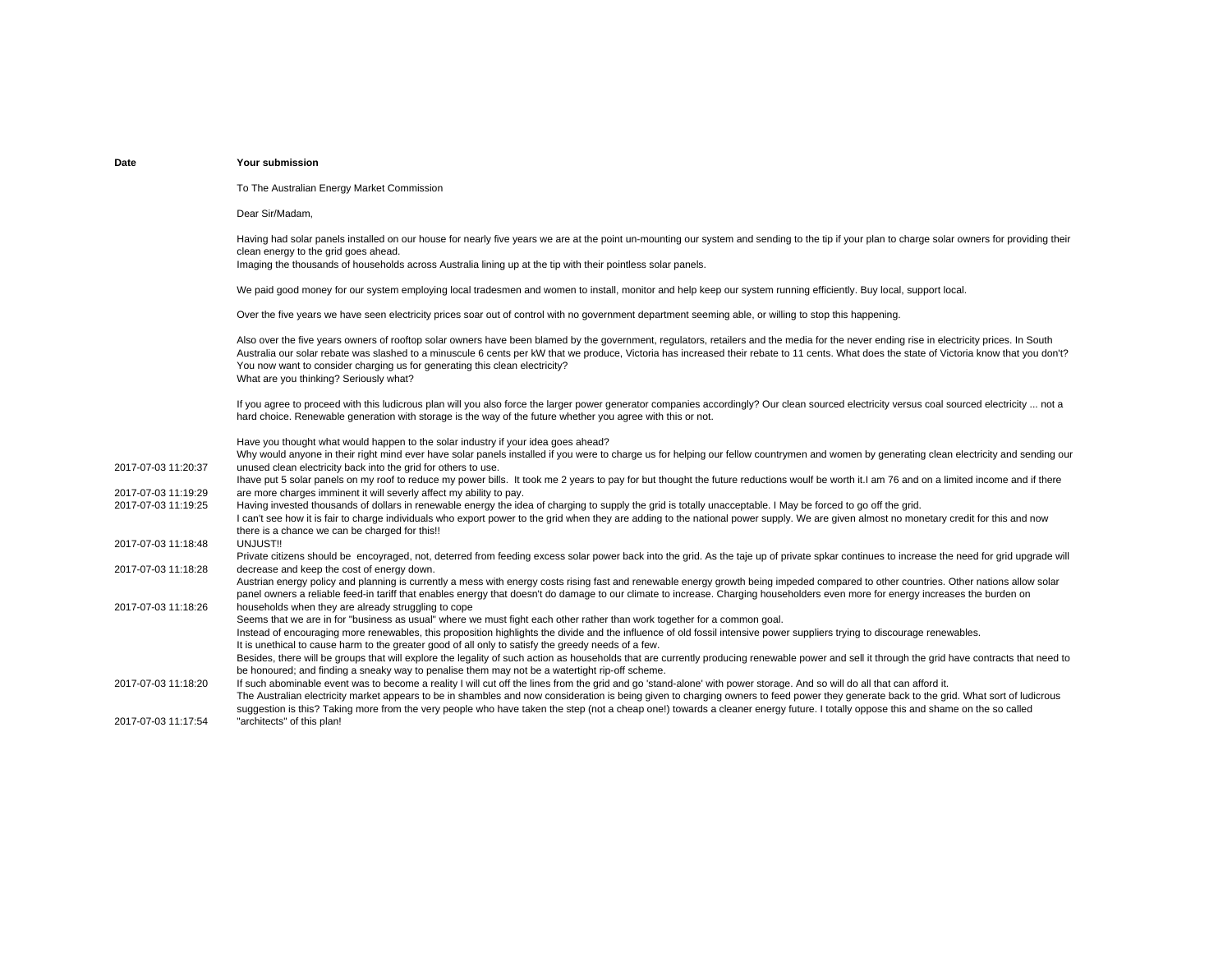When I signed up to get solar from my roof, it was on the CONTRACT that I would be paid in the region of 28 cents per KWH for any power exported to the grid. This CONTRACT was subsequently altered without me being consulted and the feed in tariff is to be reduced to about 6 cents from 2019. How can this one sided contract be altered ?

Is it a breach of contract law ?

If it is what right has any solar owner got in regard to the feed in tariff?

Is the suggestion that feed in power will be charged to the supplier a restriction on the human and personal rights one has obtained in the original CONTRACT?

Is it possible therefore for me to claim discrimination when big industries in this state are being supplied with power on long term contracts which are below the cost of production? What would thew ACCC say about that?

As the original purpose of Hydro Electrification was to supply industry cheap power to boost employment and to establish an industrial base, why has the relative industrial price been reduced when the companies concerned have reduced employment, with no increase in power costs?

With the increase in efficiency from Motor Generators, to Rotary Converters, to Rectifiers \*the labor costs have beeb reduced by hundreds of employees, yet no in crease in price in power costs, so one assumes the increased profitability of the shareholders is subsidised by the ordinary house holders being forced to pay ever higher tariffs to increase the firms profits. {\*Electrolytic Zinc Company machinery used to convert AC to DC for electrolysis of Zinc. }

My experience in this area (early 1950-1960's) reminds me of the Hydro Electric Commission ringing to offer vast amounts of off peak power at practically no cost.

To suggest that solar households should pay to feed in power to the grid at no cost to the grid, as it exists already is a CRIME, the power so fed in would in the HEC's case allow an increase in water storage (like a battery) without one cent being utilised to achieve such a bonus and be able to then charge the feeder of solar power to be charged at a higher rate without compensation, for any power consumed in excess of the amount generated. Some would call that power gouging.

2017-07-03 11:16:33Separation of the Tasmanian grid should occur if this is to be applied to pensioners and householders in order for them to subsidise power companies and industry without an equal contribution of larger industry. NO WONDER THERE IS ANGER !2017-07-03 11:15:39We are being crippled by rising electricity costs. If we are charge to export back to the grid this will make our electricity costs even higher and as pensioners this will make our electricity cost almost unaffordable. Why do we have to pay to export back to the grid when coal powered energy suppliers do not have to pay? There was a big push to have people invest in renewable energy and we installed solar panels in order to do our bit to reduce green house emissions. 2017-07-03 11:15:342017-07-03 11:14:06 I do not believe that it is fair to charge solar panel owners to feed energy back to the grid. As part of a low-carbon economy, any non-polluting energy source should be encouraged and rewarded, not penalised! If polluting coal powered power stations do not have to pay to put power on the grid, why should individual suppliers of clean energy have to pay? I would like it to be a level playing field. If I'm charged to put clean energy back into the grid then why isn't a coal powered power station? 2017-07-03 11:13:59Attention Australian Energy Market Commission (AEMC), As someone who values a clean environment, even if it is not being generated in my back vard! solar is an alternative which needs an equal footing. Further, there are many small solar businesses and employees which should also be valued equally and have a level playing field. Isn't it bad enough that the new inverters are ripping off the owner by not declaring all of the electricity generated!! That in itself is already a tax! It is unfair for solar owners to be charged to export clean, renewable power to the grid when big dirty power companies don't have to pay a cent and are allowed to pollute and destroy whole towns (think huge health issues for years to come!!) GET REAL. Let's start by taxing the polluters for their economic costs, both socially, health and environment. There should be a fair feed-in tariff that recognises the environmental and health benefit of solar, along with the network savings that solar provides to the grid.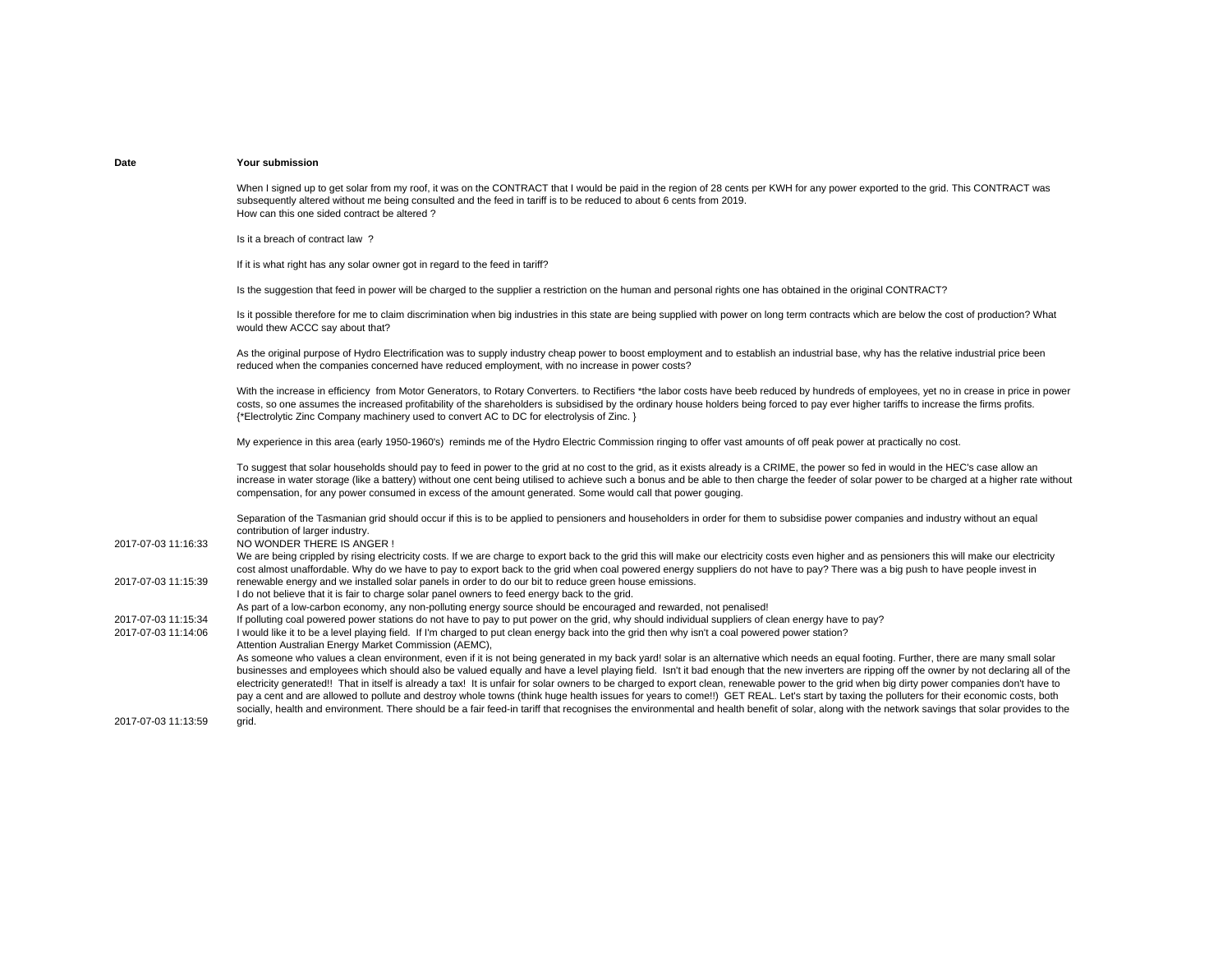| Date                | Your submission                                                                                                                                                                                                                                                     |
|---------------------|---------------------------------------------------------------------------------------------------------------------------------------------------------------------------------------------------------------------------------------------------------------------|
|                     | We have had solar power now for over 4 years. It has dramatically reduced our power bills- which we already worked hard to keep low. We are a semi retired, older couple and cannot                                                                                 |
|                     | afford high power bills.                                                                                                                                                                                                                                            |
|                     | We have a 5kw system and live in North Queensland. We feed about two thirds of the power we make back into the grid, being paid about 7c a kwh for it (we pay approx. 25c per kwh for                                                                               |
|                     | power we get from the grid!). We feel we are contributing to the provision of clean green power, although we feel we could be paid a fairer price for our contribution.                                                                                             |
|                     | If we start to be charged for this useful contribution, we will simply install batteries and stop contributing anything to the grid. This would seem a shortsighted, regressive step for power                                                                      |
|                     | authorities. We would prefer to stay connected to a grid, but will not do so if we are charged for the electricity we feed back into it. Power companies should work on developing flexible,                                                                        |
|                     | varied grid structures to adjust to new feed-in practices.                                                                                                                                                                                                          |
|                     | Finally, despite being on a main road in a suburb of Townsville, we are the last house on this particular section of the grid. When we built our house, we had to pay over \$9,000.00 dollars                                                                       |
| 2017-07-03 11:13:58 | for a new power-pole to be erected outside our house. We feel we have already made our contribution to the grid!                                                                                                                                                    |
|                     | Dear AEMC, We installed solar panels in good faith, accepting the measly feed-in tariff of a few cents a kWh. We manage our solar power carefully and do not feed much to the grid. But                                                                             |
| 2017-07-03 11:13:27 | the idea of being charged a fee to provide power to the grid is preposterous. Please do not enact this provision. Sincerely,                                                                                                                                        |
|                     | I can't believe you are now thinking of charging us to put solar power back into the grid. We went to considerable expense to put solar power on to our home to cut our power costs and are                                                                         |
|                     | not getting the results we hoped for due to the ever rising increase in price for electricity. We even looked into increasing our panels only to find out we can't add on but would have to                                                                         |
|                     | replace all the panels we have plus get extra which means a much greater cost. We are trying our best to help our environment and save a bit of money too. Please give us a fair go. The                                                                            |
| 2017-07-03 11:13:06 | power we supply for the grid is sold on. It's just not fair to charge us as well.                                                                                                                                                                                   |
|                     | Charging solar owners to feed electricity into the grid appears to be unethical and an unfair trading trading practice - it means they are charged twice - first to produce the energy for the grid                                                                 |
|                     | and secondly to use it if they have to use power from the grid.                                                                                                                                                                                                     |
|                     | Blnid Freddy can see that solar energy production should be encouraged, and if the Government wants to improve supply perhaps they should consider subsidisng batteries for storage                                                                                 |
|                     | rather that charge for its production - after all it is freely generated by the sun!                                                                                                                                                                                |
|                     |                                                                                                                                                                                                                                                                     |
| 2017-07-03 11:12:53 |                                                                                                                                                                                                                                                                     |
|                     | This action is absolutely absurd. Can't wait to get batteries and be off the grid. This is what we solar citizens will do. Obviously you couldn't give a toss. Thanks also for those who can't                                                                      |
| 2017-07-03 11:12:52 | afford batteries. It's highway robbery.                                                                                                                                                                                                                             |
|                     | I strongly object to the AEMC proposal for charging Solar owners to feed green energy into the grid. It cost me over \$8000 (not including foregone interest) to install a 2.475 kw PV system                                                                       |
|                     | in May 2011 and I have only finished paying it off in 2015 through energy savings and export to the grid.                                                                                                                                                           |
|                     | Although I installed the system to help reduce the disastrous effects of climate change (as with the three solar hot water systems I have had since 1972) rather than for obtaining an                                                                              |
|                     | income, having to pay someone for using my product is ludicrous.                                                                                                                                                                                                    |
| 2017-07-03 11:12:50 | By charging me for my power produced, could leave me with a stranded asset and considerably out of pocket.                                                                                                                                                          |
|                     | Hi, We already pay to be connected to the grid so why the double charge.Australians who have installed solar do it not just for themselves but for their community and the planet. You                                                                              |
|                     | seem to want to penalise Aussies for owning their energy generation I bet if this was a foreign company you would not be entertaining this idea. The more homes across the country that                                                                             |
| 2017-07-03 11:12:16 | install solar the greater the diversity of supply thus providing baseload to the grid. I would point out that certain streets may decide to disconnect from the grid and make their own power<br>arrangements with in that street.                                  |
|                     |                                                                                                                                                                                                                                                                     |
|                     | I think it is a travesty that solar owners to be charged to export to the grid clean, renewable power at a time when we should be trying to urgently reduce greenhouse gas emmissions. It's<br>especially egregious when big CO2 poluting companies will be exempt. |
|                     | The feed-in tariff that should reflect and encourage the environmental and health benefit of solar and the network savings provided by solar.                                                                                                                       |
|                     | We installed a solar PV seven years ago when it was still quite expensive to do so, not so much as a cost saving measure (the R.O.I. will still take a while) but out of environmental                                                                              |
| 2017-07-03 11:11:49 | responsibility. For us to be penalised for good citizenship and caring for the planet seems like a sick joke.                                                                                                                                                       |
|                     | I belive it is manifestly unfair to charge people with solar panels to export their power to the national grid.                                                                                                                                                     |
|                     | People with solar panels are already being unfairly treated financially due to the paltry amount they are paid for exported power. This provides cheap power to power companies who sell                                                                            |
|                     | back it to consumers at a sizeable profit after no input or value adding on their part.                                                                                                                                                                             |
|                     | Power companies also have the advantage of not paying to utilize the national grid as you are proposing solar panel owners do.                                                                                                                                      |
| 2017-07-03 11:11:37 | Solar power provides a much needed and increasing amount of clean power to the national grid and should not be penalised for doing so.                                                                                                                              |
| 2017-07-03 11:11:26 | As pensioners we invested in Solar to do the right thing. Don't punish us for that!                                                                                                                                                                                 |
|                     | Solar home owners have paid out of pocket way above what the government subsidies compensate them for to install solar panels on their home, only making up the loss in the long-term.                                                                              |
|                     | It is unfair to slug solar citizens for inputting renewable energy back into the grid when power companies aren't. Rather solar citizens are helping mitigate climate change and should be                                                                          |
|                     | rewarded with reasonable feed-in tarrifs, making it attractive to more households to shoulder the financial outlay of installing solar. It makes me angry as a voter to see recent 20% price                                                                        |
|                     | hikes in electricity prices in SA due to the federal governments inaction on putting a price on carbon and this will decide my vote at the next federal election if the Finkel report                                                                               |
| 2017-07-03 11:11:25 | recommendations are not heeded.                                                                                                                                                                                                                                     |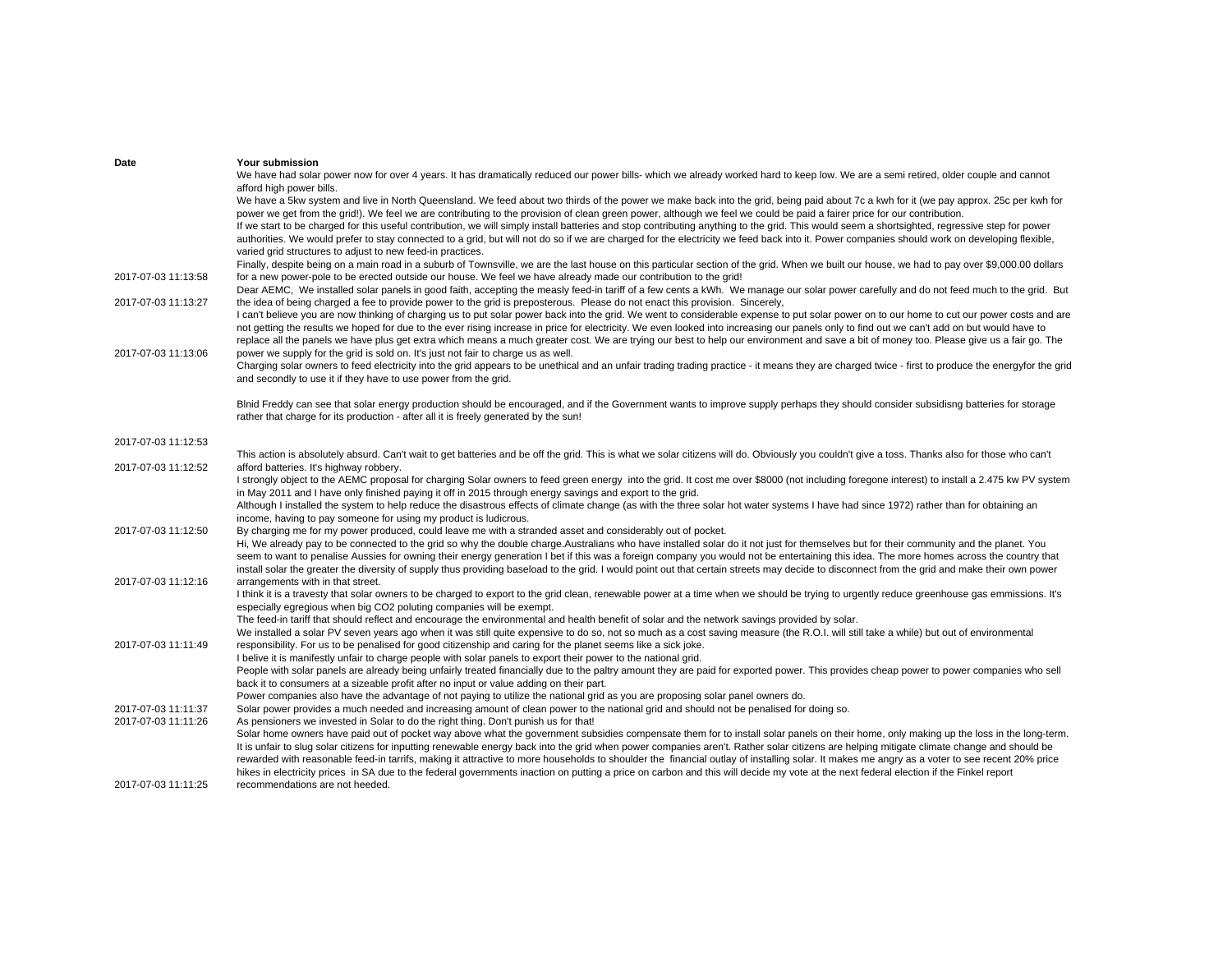| Date                                       | <b>Your submission</b>                                                                                                                                                                                                                                                                                                                                                                                                                                                                                                                                                                                                                                                                                                                                                                                                                                                                                                                                                                                                                                                                                                                                                                                                                           |
|--------------------------------------------|--------------------------------------------------------------------------------------------------------------------------------------------------------------------------------------------------------------------------------------------------------------------------------------------------------------------------------------------------------------------------------------------------------------------------------------------------------------------------------------------------------------------------------------------------------------------------------------------------------------------------------------------------------------------------------------------------------------------------------------------------------------------------------------------------------------------------------------------------------------------------------------------------------------------------------------------------------------------------------------------------------------------------------------------------------------------------------------------------------------------------------------------------------------------------------------------------------------------------------------------------|
|                                            | We have used our initiative to reduce our footprint on this planet and we get penalised for doing so?                                                                                                                                                                                                                                                                                                                                                                                                                                                                                                                                                                                                                                                                                                                                                                                                                                                                                                                                                                                                                                                                                                                                            |
|                                            | Now that is absolutely ridiculous!                                                                                                                                                                                                                                                                                                                                                                                                                                                                                                                                                                                                                                                                                                                                                                                                                                                                                                                                                                                                                                                                                                                                                                                                               |
| 2017-07-03 11:11:16<br>2017-07-03 11:11:06 | We are disgusted.<br>Come on now, Why should I pay to add power to the grid? Why should I subsidise the greedy suppliers?                                                                                                                                                                                                                                                                                                                                                                                                                                                                                                                                                                                                                                                                                                                                                                                                                                                                                                                                                                                                                                                                                                                        |
|                                            | To the AEMC.                                                                                                                                                                                                                                                                                                                                                                                                                                                                                                                                                                                                                                                                                                                                                                                                                                                                                                                                                                                                                                                                                                                                                                                                                                     |
|                                            | Please do not charge people with solar panels to export electricity to the grid.                                                                                                                                                                                                                                                                                                                                                                                                                                                                                                                                                                                                                                                                                                                                                                                                                                                                                                                                                                                                                                                                                                                                                                 |
|                                            | Solar owners acquire solar panels to try and offset the effect of climate change on the environment and also to try and mitigate the massive electricity costs associated with being<br>connected to the grid. I am from Adelaide and we are expected to have the most expensive electricity in the world! If politicians and the electricity regulator were doing their job properly<br>this would not be a problem. It is a given that we should be transitioning over to renewable energy but due to vested interests of politicians, mining and big business no investment has<br>been made and we have a dinosaur of a transmission system which does not cope well with new technology. This is all obvious of course but the best that you people can come up with is<br>slugging people who (at quite an expense to themselves) have moved toward their own renewable energy. Making solar owners pay will only deter more people from going solar and make<br>it very difficult for those who already have solar to get much benefit out of their investment.<br>It is disgraceful that this is even being considered by unfortunately not surprising.<br>Please consider the effects a decision like this would have on the community. |
|                                            | Yours sincerely                                                                                                                                                                                                                                                                                                                                                                                                                                                                                                                                                                                                                                                                                                                                                                                                                                                                                                                                                                                                                                                                                                                                                                                                                                  |
| 2017-07-03 11:10:52                        | I am fed up with the bullying tactics of government and affilitaed bodies screwing the ordinary people of the megre funds we have. Solar energy is FREE and if I have already paid for the                                                                                                                                                                                                                                                                                                                                                                                                                                                                                                                                                                                                                                                                                                                                                                                                                                                                                                                                                                                                                                                       |
|                                            | solar panels I own them therefore if I provide a service (feeding back into the grid) I should be paid for it. It is outrageous and unconscianable that the idea of having the little people pay to<br>provide a service. NO NO NO the Australian Energy Market Commission has no right to even contemplate such an idea. The impact that the current electricity prices have on me and my<br>family is harming my quality of life. We are getting sick during winter beacuse I have to save on consumption by not using heating, or cooking only once a day. I am so angry at the way                                                                                                                                                                                                                                                                                                                                                                                                                                                                                                                                                                                                                                                           |
| 2017-07-03 11:10:50                        | Australia (like the rest of the world) is being governed by wealthy, heartless, mean and horrible humna beings. Yours truly,                                                                                                                                                                                                                                                                                                                                                                                                                                                                                                                                                                                                                                                                                                                                                                                                                                                                                                                                                                                                                                                                                                                     |
|                                            | I believe it is unfair to charge solar panel owners to feed into the grid. Clearly dirty coal electricity producers fear for revenue above the long term health of the planet and people.                                                                                                                                                                                                                                                                                                                                                                                                                                                                                                                                                                                                                                                                                                                                                                                                                                                                                                                                                                                                                                                        |
| 2017-07-03 11:10:40                        | Feed in should be rewarded not penalised and rewarded fairly not by just a token payment                                                                                                                                                                                                                                                                                                                                                                                                                                                                                                                                                                                                                                                                                                                                                                                                                                                                                                                                                                                                                                                                                                                                                         |
|                                            | There should be a fair feed-in tariff that recognises the environmental and health benefit of solar, along with the network savings that solar provides to the grid.                                                                                                                                                                                                                                                                                                                                                                                                                                                                                                                                                                                                                                                                                                                                                                                                                                                                                                                                                                                                                                                                             |
|                                            | I understand that the ACT Government regards solars owners as a collective resource that helps balance its generation capacity.<br>It is outrageous that AEMA should even consider charging solar owners to export clean, renewable power to the grid.                                                                                                                                                                                                                                                                                                                                                                                                                                                                                                                                                                                                                                                                                                                                                                                                                                                                                                                                                                                           |
|                                            | We installed solar five years ago to generate the power we use with a very small surplus.                                                                                                                                                                                                                                                                                                                                                                                                                                                                                                                                                                                                                                                                                                                                                                                                                                                                                                                                                                                                                                                                                                                                                        |
| 2017-07-03 11:09:47                        | We would like to install battery storage as soon as it becomes economic for us.                                                                                                                                                                                                                                                                                                                                                                                                                                                                                                                                                                                                                                                                                                                                                                                                                                                                                                                                                                                                                                                                                                                                                                  |
| 2017-07-03 11:09:47                        | I will buy batteries and then our solar electricity will not be available for others to use at times. Just get the bureaucrats out of it all entirelyand let the market sort it out                                                                                                                                                                                                                                                                                                                                                                                                                                                                                                                                                                                                                                                                                                                                                                                                                                                                                                                                                                                                                                                              |
|                                            | It is highly inappropriate to charge individual customers a fee to feed power back into the grid. As it is we get a pathetic price for our power cf what we are charged. Surely the fee is                                                                                                                                                                                                                                                                                                                                                                                                                                                                                                                                                                                                                                                                                                                                                                                                                                                                                                                                                                                                                                                       |
| 2017-07-03 11:09:12                        | already covered by that outragous difference. Please rethink this silly proposal and look instead at ways to encourage solar usage and instalations                                                                                                                                                                                                                                                                                                                                                                                                                                                                                                                                                                                                                                                                                                                                                                                                                                                                                                                                                                                                                                                                                              |
|                                            | Dear Sir or madam,                                                                                                                                                                                                                                                                                                                                                                                                                                                                                                                                                                                                                                                                                                                                                                                                                                                                                                                                                                                                                                                                                                                                                                                                                               |
|                                            | I would like to voice my opposition to the move to charge solar owners for providing their clean energy to the grid. It is ludicrous that we have to pay for energy we generate and feed into                                                                                                                                                                                                                                                                                                                                                                                                                                                                                                                                                                                                                                                                                                                                                                                                                                                                                                                                                                                                                                                    |
|                                            | the grid for others to charge a fee to use!                                                                                                                                                                                                                                                                                                                                                                                                                                                                                                                                                                                                                                                                                                                                                                                                                                                                                                                                                                                                                                                                                                                                                                                                      |
|                                            | Regards,                                                                                                                                                                                                                                                                                                                                                                                                                                                                                                                                                                                                                                                                                                                                                                                                                                                                                                                                                                                                                                                                                                                                                                                                                                         |
| 2017-07-03 11:09:04                        |                                                                                                                                                                                                                                                                                                                                                                                                                                                                                                                                                                                                                                                                                                                                                                                                                                                                                                                                                                                                                                                                                                                                                                                                                                                  |
|                                            | It is unfair for solar owners to be charged to export clean, renewable power to the grid when big dirty power companies don't have to pay a cent                                                                                                                                                                                                                                                                                                                                                                                                                                                                                                                                                                                                                                                                                                                                                                                                                                                                                                                                                                                                                                                                                                 |
| 2017-07-03 11:09:00                        | There should be a fair feed-in tariff that recognises the environmental and health benefit of solar, along with the network savings that solar provides to the grid<br>To the AMEC                                                                                                                                                                                                                                                                                                                                                                                                                                                                                                                                                                                                                                                                                                                                                                                                                                                                                                                                                                                                                                                               |
|                                            | •It is unfair for solar owners to be charged to export clean, renewable power to the grid when big dirty power companies don't have to pay a cent                                                                                                                                                                                                                                                                                                                                                                                                                                                                                                                                                                                                                                                                                                                                                                                                                                                                                                                                                                                                                                                                                                |
|                                            | •There should be a fair feed-in tariff that recognises the environmental and health benefit of solar, along with the network savings that solar provides to the grid                                                                                                                                                                                                                                                                                                                                                                                                                                                                                                                                                                                                                                                                                                                                                                                                                                                                                                                                                                                                                                                                             |
|                                            | •We have put Solar on to our rural residential roperty to provide us with clean and less costly energy bills to support our family                                                                                                                                                                                                                                                                                                                                                                                                                                                                                                                                                                                                                                                                                                                                                                                                                                                                                                                                                                                                                                                                                                               |
| 2017-07-03 11:08:52                        | . To make us pay a charge for exporting energy back to the grid will make our investiment worthless and increase our energy bill which for a family is adding more outgoings                                                                                                                                                                                                                                                                                                                                                                                                                                                                                                                                                                                                                                                                                                                                                                                                                                                                                                                                                                                                                                                                     |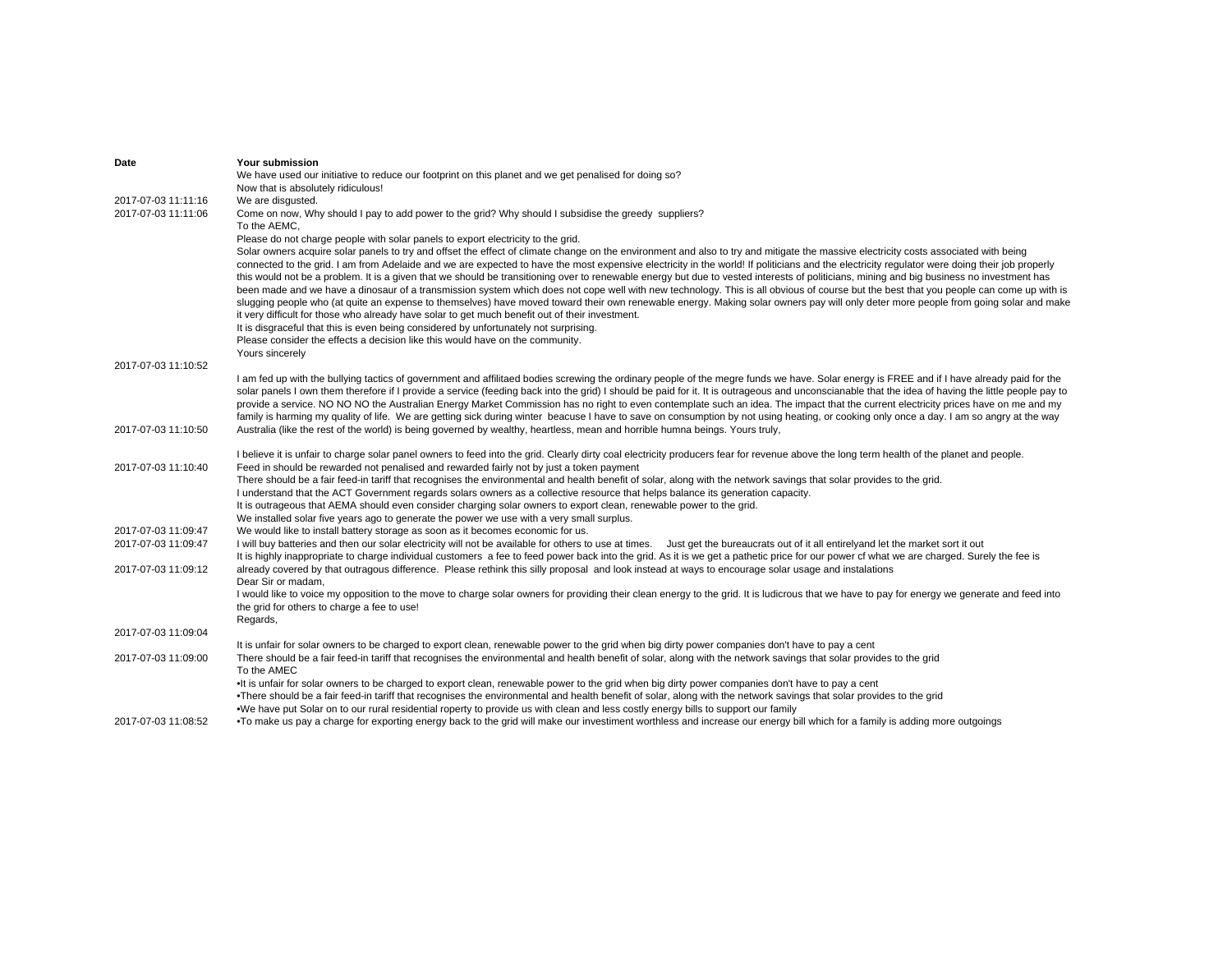We opted to put solar on our roof as a way to reduce greenhouse gas emissions, move toward a sustainable energy future... free from fossil fuel emissions, and make savings on energy costs. As this will necessarily become the objective of all governments, as resources become scarcer and the need to change to renewables more obvious, it seems somewhat ludicrous to begin charging those who are using their own funds to initiate this change by applying a tariff for ADDING power to the grid. Such additional costs are not only unfair when the coal based companies are not also charged but will serve to discourage others from committing finances to solar installation. Quite the reverse should be considered, and that is providing fair feed-in tariffs to those committing their own resources to power generation, especially in light of recent revelations of

2017-07-03 11:08:25

potential power outages as coal fired plants are decommissioned. This would also serve to encourage new solar users to make the committment and install their systems. Solar export charges would impact heavily on our household as we are both moving to retirement and have very little resource for increased costs. To the AEMC,

It is unfair for solar owners to be charged to export clean, renewable power to the grid when big dirty power companies don't have to pay a cent. There should be a fair feed-in tariff that recognises the environmental and health benefit of solar, along with the network savings that solar provides to the grid.

Regards,

 $g_{\rm g}$ 

## 2017-07-03 11:07:39

I object to the Australian Energy Market Commission (AEMC) proposal to charge solar owners a fee to export clean energy to the grid. Especially while big carbon emitting power stations are charged nothing for export to the network.

Grid connected solar owners create a credit to Australia's energy networks and our investments and market experiences are valuable lessons to the evolving industry.

The current FIT price solar owners are paid for any excess energy fed into the grid is an insult to our considerable investment in a clean energy future. The networks and energy retailers are reselling my solar energy at more than three times the price they have paid me (It is quite a scandal, though I understand a fairer price is proposed).

Rooftop solar owners pay for installation, grid connections, network service fees and are also responsible for the ongoing costs of maintaining their solar systems, which is already a cost not borne by the networks.

My 3kw solar system was installed in 2014, unfortunately for me, in 2016 when needing a repair and seeking to have a 5 year installation warranty honoured, I discovered the company had gone out of business and I was forced to pay another \$470 for repairs due to poor original installation (and poor service from Roofjuice/Skybridge). I am sure I am not the only early adopter of rooftop solar that has had a poor consumer experience due to installers going out of business.

Solar owners are already covering the upfront costs and because of the poor investment climate in the past decade due to fossilised government policy, many people are paying extra costs as installers exit the market and fail to honour sales agreements.

If the AEMC adds another network cost to my bill I will definitely invest in storage and take my clean energy off-grid (where it wont benefit the community or contribute to my local grid network during heatwaves and periods of peak use). The costs of storage are decreasing and solar owners would be wise take advantage of off-grid benefits if grid connection fees disadvantage them or undermine their investment for energy affordability.

The networks and big generators need to start embracing solar households/businesses as their partners in a clean energy future. Currently solar power exported to the grid creates savings for networks and benefits for community health and the environment. These benefits must be acknowledged and valued before considering charging solar generators for network export. There are millions of Australian rooftops not yet harvesting the sun to power our clean energy future. We have to encourage uptake, not put the brakes on a renewable energy future by charging solar owners network fees for export.

To reach Australia's clean energy targets solar owners could be offered a fair deal for export of renewable energy, this will encourage increased uptake of rooftop solar by households and businesses leading to the carbon neutral future our planet requires to avoid warming of 2-6 degree Celsius.

Australian households and businesses need to know a rooftop solar investment will make economic sense and contribute to lower power bills for the future. They need to know that small businesses (solar installers) are supported by the sector, able to make ends meet and stay in the game to service local installations. We all want government to support the transition, not

2017-07-03 11:07:20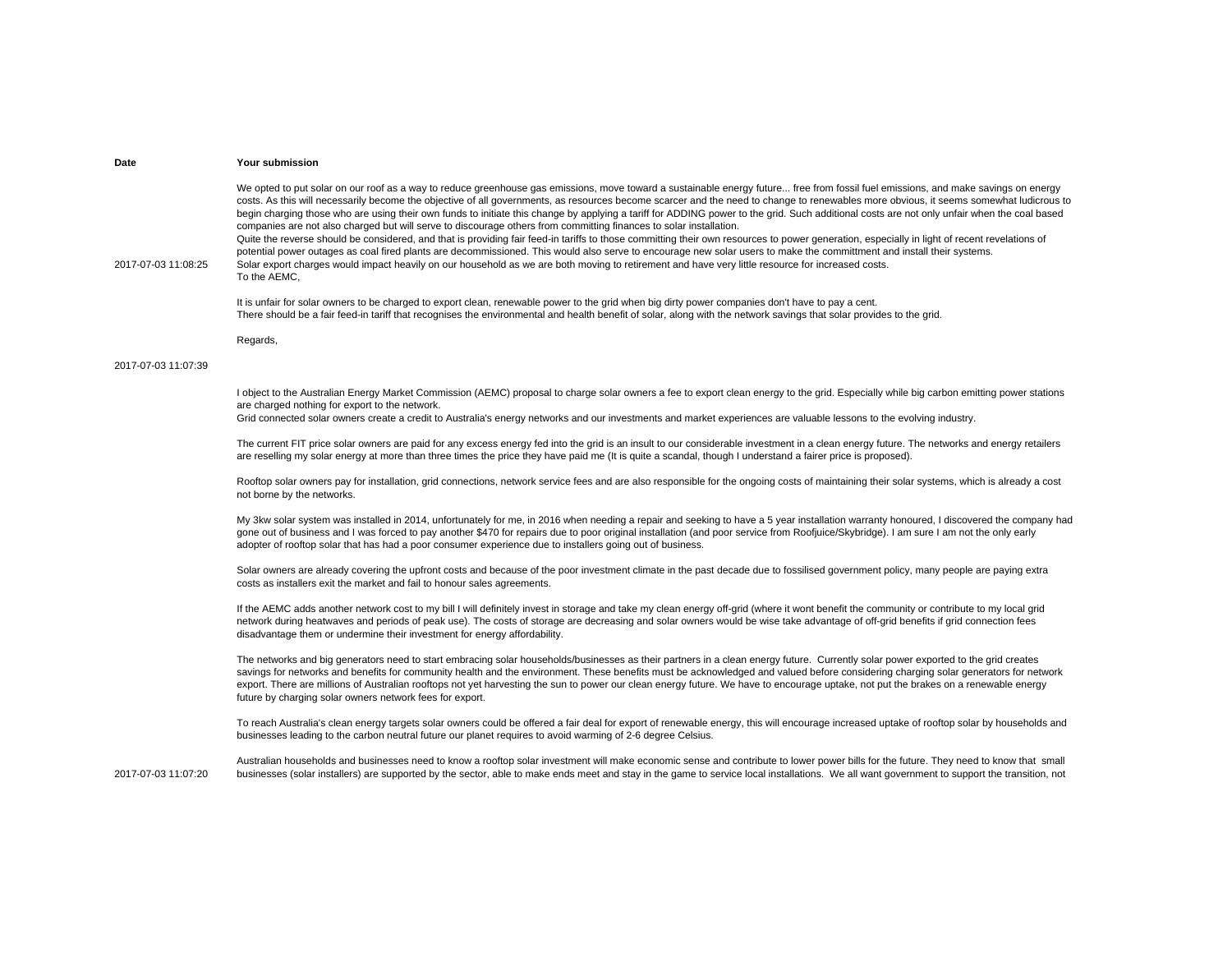| Date                                       | Your submission                                                                                                                                                                                                                                                                                                                                                                                                                                                                                                                                                                                                                                                                                                                                                                                                                                                                                                                                                                                                                                                                                                                                                                                                                                                                                                                                                    |
|--------------------------------------------|--------------------------------------------------------------------------------------------------------------------------------------------------------------------------------------------------------------------------------------------------------------------------------------------------------------------------------------------------------------------------------------------------------------------------------------------------------------------------------------------------------------------------------------------------------------------------------------------------------------------------------------------------------------------------------------------------------------------------------------------------------------------------------------------------------------------------------------------------------------------------------------------------------------------------------------------------------------------------------------------------------------------------------------------------------------------------------------------------------------------------------------------------------------------------------------------------------------------------------------------------------------------------------------------------------------------------------------------------------------------|
|                                            | To the AEMC.<br>I strongly believe it is grossly unfair for solar owners to be charged to export clean, renewable power to the grid when big dirty power companies don't have to pay a cent. There is already<br>a massive impost on individual home owners to pay the majority of the cost associated with going solar.<br>Governments are being short sighted by slowly chipping away at the feed-in tariff amounts when should be a fair feed-in tariff that recognises the environmental and health benefit of solar,<br>along with the network savings that solar provides to the grid.<br>It took us a long time to save the money we need to invest in rooftop solar. We made this decision as the ongoing financial costs associated with being on the grid were becoming<br>unaffordably high, even with 2 incomes. We were also concerned at the ongoing environmental impact that we are going to leave to our children. We don't want to contribute to that.<br>For us the impact of you supporting a change that allows us to be charged for our solar exports to the grid would contribute to our making immediate changes to start planning to go off the<br>grid. We are tired of being held to ransom by governments who support the big companies and not the individuals who voted them in. We are the ones that should be at the centre of all |
| 2017-07-03 11:07:06                        | decisions made<br>As retirees we invested up front to reduce our future ongoing costs. In Europe, for example, people are encouraged to install solar panels. Australia, you want to be 'green' but it's just lip                                                                                                                                                                                                                                                                                                                                                                                                                                                                                                                                                                                                                                                                                                                                                                                                                                                                                                                                                                                                                                                                                                                                                  |
| 2017-07-03 11:06:19                        | service!<br>Why has our government let this country energy situation get to a state that makes us the most expensive power in the world, and they talk of us competing with that world, but we are ham                                                                                                                                                                                                                                                                                                                                                                                                                                                                                                                                                                                                                                                                                                                                                                                                                                                                                                                                                                                                                                                                                                                                                             |
| 2017-07-03 11:06:15                        | strung by higher input costs. These governments have sold our utilities of to foreign companies who are happy to treat us like cash cows, and by doing us make us noncompetitive with<br>world markets?<br>Totally unfair. Tax money was used to pay for the grid. It will discourage others to install solar hurting the industry and is a total rip off. The government that brings this in will not get my                                                                                                                                                                                                                                                                                                                                                                                                                                                                                                                                                                                                                                                                                                                                                                                                                                                                                                                                                      |
| 2017-07-03 11:06:05                        | vote and I will make sure the local member is shouted down, voted out.                                                                                                                                                                                                                                                                                                                                                                                                                                                                                                                                                                                                                                                                                                                                                                                                                                                                                                                                                                                                                                                                                                                                                                                                                                                                                             |
| 2017-07-03 11:05:39                        | It is wrong to move the goalposts when we signed up for feeding back into the grid there was not mention regarding charges this is wrong on so many levels<br>The use of solar energy should be encouraged not penalised by unfair costs. I had a solar system installed several years ago when I retired not only as a benefit to the environment but also<br>to help me, by a small amount, financially. Any added cost to me and no doubt many others would be hard to manage. Renewable energy should be encouraged and its progress not                                                                                                                                                                                                                                                                                                                                                                                                                                                                                                                                                                                                                                                                                                                                                                                                                       |
| 2017-07-03 11:05:39                        | hampered and penalised with extra and unnecessary costs.                                                                                                                                                                                                                                                                                                                                                                                                                                                                                                                                                                                                                                                                                                                                                                                                                                                                                                                                                                                                                                                                                                                                                                                                                                                                                                           |
| 2017-07-03 11:05:30                        | Think of the future of our children and their children, encourage solar and other forms of clean energy. Penalise or charge those who pollute the atmosphere when they generate power.<br>It is lunacy and unfair to charge individuals/entities for feeding in electricity into the grid.                                                                                                                                                                                                                                                                                                                                                                                                                                                                                                                                                                                                                                                                                                                                                                                                                                                                                                                                                                                                                                                                         |
| 2017-07-03 11:04:36<br>2017-07-03 11:04:28 | I am mad as hell and not going to take this anymore.<br>It is unfair to charge customers to feed back into the grid when large companies do not. These companies are gouging too much from customers as it is and the government should step in<br>and control prices.<br>I consider the concept of charging an additional fee for private owners of solar panels to connect to the grid to be a very backward step.                                                                                                                                                                                                                                                                                                                                                                                                                                                                                                                                                                                                                                                                                                                                                                                                                                                                                                                                               |
|                                            | The tariff increases applied as of 1 July in NSW are obviously targetted at increasing revenue / profit in the face of an unstoppable movement to renewable energy in that the primary<br>increase has been to the period where solar energy can provide the most offset plus the existing unavoidable daily connection charge.                                                                                                                                                                                                                                                                                                                                                                                                                                                                                                                                                                                                                                                                                                                                                                                                                                                                                                                                                                                                                                    |
|                                            | As far as I am concerned, the recent price increases have made the prospect of installing additional panels plus battery storage an economically viable prospect with a view of going<br>permanently 'off grid'.                                                                                                                                                                                                                                                                                                                                                                                                                                                                                                                                                                                                                                                                                                                                                                                                                                                                                                                                                                                                                                                                                                                                                   |
|                                            | An additional connection charge will only improve the viability of such an option.                                                                                                                                                                                                                                                                                                                                                                                                                                                                                                                                                                                                                                                                                                                                                                                                                                                                                                                                                                                                                                                                                                                                                                                                                                                                                 |
|                                            | I would strongly suggest that if a decision is made to impose a connection charge for owners of solar panels in addition to the standard connection fee, that consideration be given to the<br>benefits of solar in terms of local grid stability, the 'peak shaving' effect of having solar offsetting the requirements for peaking power plants to operate during times of maximum power<br>usage (eg summer heat events) plus the environmental effects of lower CO2 emissions and that the export fee to the grid from excess power generated and exported is increased to at<br>least cover the new connection charge (and legally enforced rather than being an option which retailers can choose to pay as is the current status).                                                                                                                                                                                                                                                                                                                                                                                                                                                                                                                                                                                                                          |
|                                            | As I mentioned above, the move to renewable energy from fossil fuels is now a given. It is only a matter of when it occurs rather than if it will occur.                                                                                                                                                                                                                                                                                                                                                                                                                                                                                                                                                                                                                                                                                                                                                                                                                                                                                                                                                                                                                                                                                                                                                                                                           |
| 2017-07-03 11:04:13                        | Imposition of additional fees for grid connection will only hasten the move by a large number of households to go 'off grid'. If this occurs in large numbers, the households and businesses<br>remaining connected will have to share the costs of maintaining and operating the grid (the so called 'death spiral') increasing their supply costs and furthering moves to defect from the<br>grid.                                                                                                                                                                                                                                                                                                                                                                                                                                                                                                                                                                                                                                                                                                                                                                                                                                                                                                                                                               |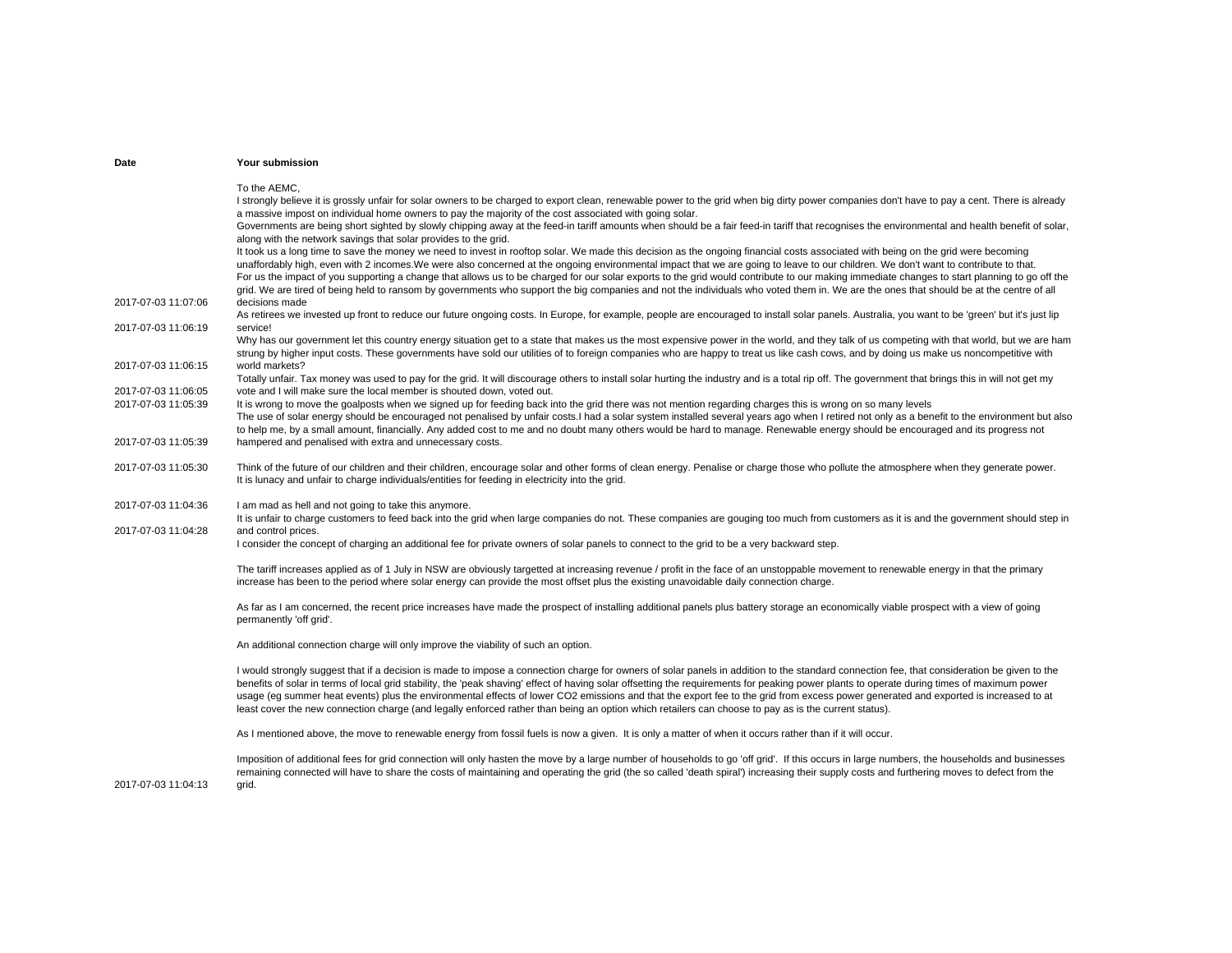| Date                | Your submission                                                                                                                                                                                                                                                                                                                                                                                                                                                                                                                                                                                                                |
|---------------------|--------------------------------------------------------------------------------------------------------------------------------------------------------------------------------------------------------------------------------------------------------------------------------------------------------------------------------------------------------------------------------------------------------------------------------------------------------------------------------------------------------------------------------------------------------------------------------------------------------------------------------|
|                     | The fact that the Australian Energy Market Commission (AEMC) is contemplating charging solar owners to export clean, renewable power to the grid when big dirty power companies don't<br>have to pay a cent is grossly unfair. I placed solar panels on my roof many years ago for two reasons. One was to help reduce emissions by using clean energy and the other was to save<br>money. I have already had my feed-in tariff significantly reduced. If an extra charge went on to my bill with AGL it would make it even more difficult.<br>Your decision to charge solar users defies logic. It's unfair and unreasonable. |
| 2017-07-03 11:03:43 | There should be a fair feed-in tariff that recognises the environmental and health benefits of solar, along with the network savings that solar provides to the grid.<br>Charging for my solar exports to the grid would make it even more difficult to manage my already high and increasing power bills.<br>DON'T introduce this tariff.                                                                                                                                                                                                                                                                                     |
|                     | I am appalled at the whole management of alternative energy systems.<br>We decided many years ago when we were able to afford it to install solar panels We were not the recipients of the rather large compensation for feeding alternative energy onto the grid.<br>We received a modest amount which was reduced almost to nothing.                                                                                                                                                                                                                                                                                         |
|                     | Now you are making the decision that we have to pay to actually be on the grid.                                                                                                                                                                                                                                                                                                                                                                                                                                                                                                                                                |
|                     | I do not know why we should have to pay a premium price to continue to have electricity to our home. We are waiting for the time that batteries for our house are at a price that we can<br>afford so that we will become on the main self sufficient.                                                                                                                                                                                                                                                                                                                                                                         |
|                     | We are concerned citizens and believe that we have the responsibility to ensure that the planet will be livable for our children and grandchildren.                                                                                                                                                                                                                                                                                                                                                                                                                                                                            |
|                     | Why do we have to be the people that subsidise the monumental bad decisions of all previous governments who did not take into account what the consequences of alternative energy<br>bring.                                                                                                                                                                                                                                                                                                                                                                                                                                    |
| 2017-07-03 11:02:44 | I am disgusted at the management of this issue and the blame and cost being laid at the feet of anyone who is responsible enough to seek alternative energy.<br>To the AMEC                                                                                                                                                                                                                                                                                                                                                                                                                                                    |
|                     | I feel following points are important to me and many other Solar Residential owners:                                                                                                                                                                                                                                                                                                                                                                                                                                                                                                                                           |
|                     | . It is unfair for solar owners to be charged to export clean, renewable power to the grid when big dirty power companies don't have to pay a cent<br>. There should be a fair feed-in tariff that recognises the environmental and health benefit of solar, along with the network savings that solar provides to the grid                                                                                                                                                                                                                                                                                                    |
|                     | . I live in a rural area with panels on my shed roof and this has provided me with clean energy and made our family house hold bills more manageable                                                                                                                                                                                                                                                                                                                                                                                                                                                                           |
|                     | . If charges go ahead for having to export energy back to the grid it will make it worthless for having us use clean energy and basically put us back into the same situation before having<br>solar energy and our family household bills increse                                                                                                                                                                                                                                                                                                                                                                             |
| 2017-07-03 11:02:41 | I feel the Australia should be leading the world in Solar Energy Technology and provide all residential and businesses with good clean energy and provide the savings gained back into the<br>family income and to support businesses especially the small ones.                                                                                                                                                                                                                                                                                                                                                               |
|                     | It is UNFAIR to charge solar owners to export clean energy to the grid, especially when the big companies aren't charged anything. It is unfair that the feed-in tariff is so small it is of no                                                                                                                                                                                                                                                                                                                                                                                                                                |
|                     | consequence, especially when so many are still paying of their systems in the first place. The absolute fairest option is: #1- that no matter who (big company or small householder) exports                                                                                                                                                                                                                                                                                                                                                                                                                                   |
|                     | energy to the grid, everyone gets the SAME tariff OR NO tariff; and #2- that everyone no matter who (big company or small householder) gets the SAME export charges OR NO export<br>charges. That is TRUE DEMOCRACY, not the distopia we currently live in. The impact of charging householders for their CONTRIBUTION of clean, sustainable energy to the grid will be a                                                                                                                                                                                                                                                      |
|                     | total collapse of that contribution over time, as people will vote with their feet and defect off the grid altogether. A pity for those who don't have that option, as prices are only going to get                                                                                                                                                                                                                                                                                                                                                                                                                            |
| 2017-07-03 11:02:19 | worse because of the Plutocracy we live in.                                                                                                                                                                                                                                                                                                                                                                                                                                                                                                                                                                                    |
| 2017-07-03 11:02:05 | I think it is grossly unfair that solar owners would be charged for exporting solar energy while doing their best for the worlds climate change                                                                                                                                                                                                                                                                                                                                                                                                                                                                                |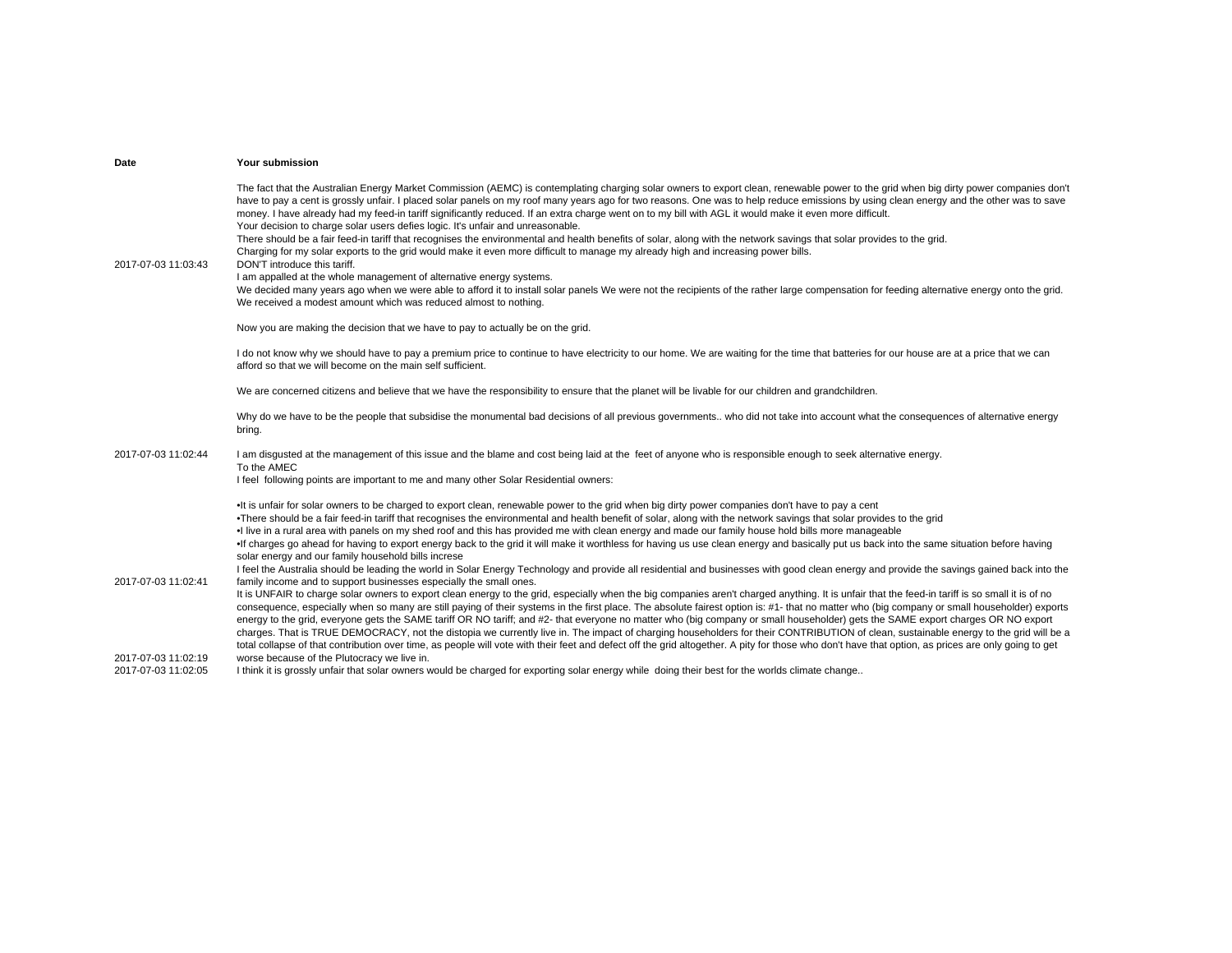| Date                                       | Your submission                                                                                                                                                                                            |
|--------------------------------------------|------------------------------------------------------------------------------------------------------------------------------------------------------------------------------------------------------------|
|                                            | I am not only disappointed, but very angry that power providers can take power from me free of charge, but then they can charge me for receiving power back from them at the same price                    |
|                                            | as people who do not contribute to the power grid. If I was to do that in any Business that I may own, I would not have my Business for very long. Power Companies seem to have full                       |
|                                            | protection from Governments. That is something every Business would like to have. Furthermore, my reason for installing a Solar System, was to offset the ridiculous costs being imposed                   |
|                                            | by greedy Power Companies. Installation of these systems is an impost on most people at the time, but they hope it is a better way to contain the ever-rising costs of electricity bills. Power            |
|                                            | Companies, I believe, are now building Solar Farms to generate power. In my opinion, this is a great idea. The initial Set-up costs would be enormous, no doubt, but the benefits later,                   |
|                                            | would be substantial. That is why everyday Australians have opted to supplement their power with Solar Energy, but WE DIDN'T EXPECT THE POWER COMPANIES TO PAY FOR THAT                                    |
|                                            | SERVICE!!! Early Solar System Customers were offered 50 cents per kHW feed-in tariff. Those who couldn't afford it at the time, but who later saw that it was the only way to combat                       |
|                                            | rising power costs, were not so fortunate and received very small feed-in tariffs.                                                                                                                         |
|                                            | This whole hope of Solar users seems to have been placed in jeopardy by the intentions of these greedy Power Companies to rid customer of any chance to save on their power bills, so                      |
|                                            | they can make more profits without having to outlay any capital to do so. it would be reasonable to expect that these Power Companies are receiving a very large amount of solar energy<br>via "Feed-ins." |
|                                            | If the AEMC were to allow the proposals put forth by the Energy providers it would most certainly have an impact on mine and I suspect, most other solar users. ability to meet the                        |
|                                            | Electricity costs without affecting other household running costs.                                                                                                                                         |
| 2017-07-03 11:01:16                        | THIS IS A BAD IDEA. SO SCAP IT!!!!                                                                                                                                                                         |
|                                            | I installed Solar panels six years ago with my dwindling resources hoping to be part of a clean energy future and to assist me with my energy bills down the track. Thanks to the GFC and                  |
| 2017-07-03 11:01:09                        | low interest rates I am now a full pensioner. This change will hurt many like myself. Not all Solar panels are installed by the wealthy!!                                                                  |
|                                            | I installed solar panels at considerable personal expense as I believed this was my duty as a responsible citizen to do to help preserve our resources and minimise environmental damage                   |
|                                            | by dirty energy                                                                                                                                                                                            |
|                                            | Part of my contribution to society is feed back into the grid, even with no financial gain to me for this provides clean energy for the system                                                             |
|                                            | That I and others could be charged for making this contribution to our society is simply outrageous                                                                                                        |
|                                            | This would be double dipping for the power company                                                                                                                                                         |
|                                            | le they nominally buy back power from me at 8 c per kilowatt hr now and on sell it for 22 or more cents per kilowatt hr                                                                                    |
|                                            | So they are making a profit from my excess already                                                                                                                                                         |
|                                            | If they start charging me for feed into the grid plus in sell what I feed in then they are literally double dipppng on the income                                                                          |
| 2017-07-03 11:00:49<br>2017-07-03 11:00:02 | That to me is unethical and unacceptable<br>If solar contribution to the grid is hindered then a change of government will be necessary to fix it and remove fossil fuel subsidy also.                     |
| 2017-07-03 10:59:56                        | If this commission is so stupid to introduce this proposed swindle it will bring down Mr Turnbull & the rest of his " Boof Head " mates !                                                                  |
|                                            | It is unfair for solar owners to be charged to export clean, renewable power to the grid when big dirty power companies don't have to pay a cent.                                                          |
| 2017-07-03 10:59:42                        | You overbuilt the power grid -- you should wear the consequences!                                                                                                                                          |
|                                            | The fact that the Australian Energy Market Commission (AEMC) is considering allowing solar owners to be charged for feeding their electricity back to the grid, when the big, dirty Power                  |
|                                            | Companies don't have to pay a cent is unfair, and basically wrong.                                                                                                                                         |
|                                            | There should be a fair feed-in tariff that recognises the environmental and health benefit of solar, along with the network savings that solar provides to the grid                                        |
|                                            | I'm a Pensioner, but I could see the value in installing solar to offset my power bills. The investment I made was difficult for me financially but it made good sense to, in a way 'prepay' my            |
|                                            | solar costs in advance.                                                                                                                                                                                    |
|                                            | But now you want to move the goal posts? How in any way is that acceptable?                                                                                                                                |
|                                            | Any changes to the feed in tariff will make life financially difficult for me, and is a direct, unfair impost on all the rooftop solar owners who made this investment.                                    |
|                                            | This would be an indictment on you as an organisation, who is charged with administering the advice to Government on the energy mix in this country.                                                       |
| 2017-07-03 10:59:36                        | Do not proceed with this nonsensical proposal - it is wrong.                                                                                                                                               |
|                                            | Seriously? this is what you want do to people that have invested large sums of money into the future of energy production? The answer to all questions seems to be charge everyone                         |
| 2017-07-03 10:59:31                        | moreif you approve this you are complicit in an playing field that is not fair. Don't sell us out againplease.                                                                                             |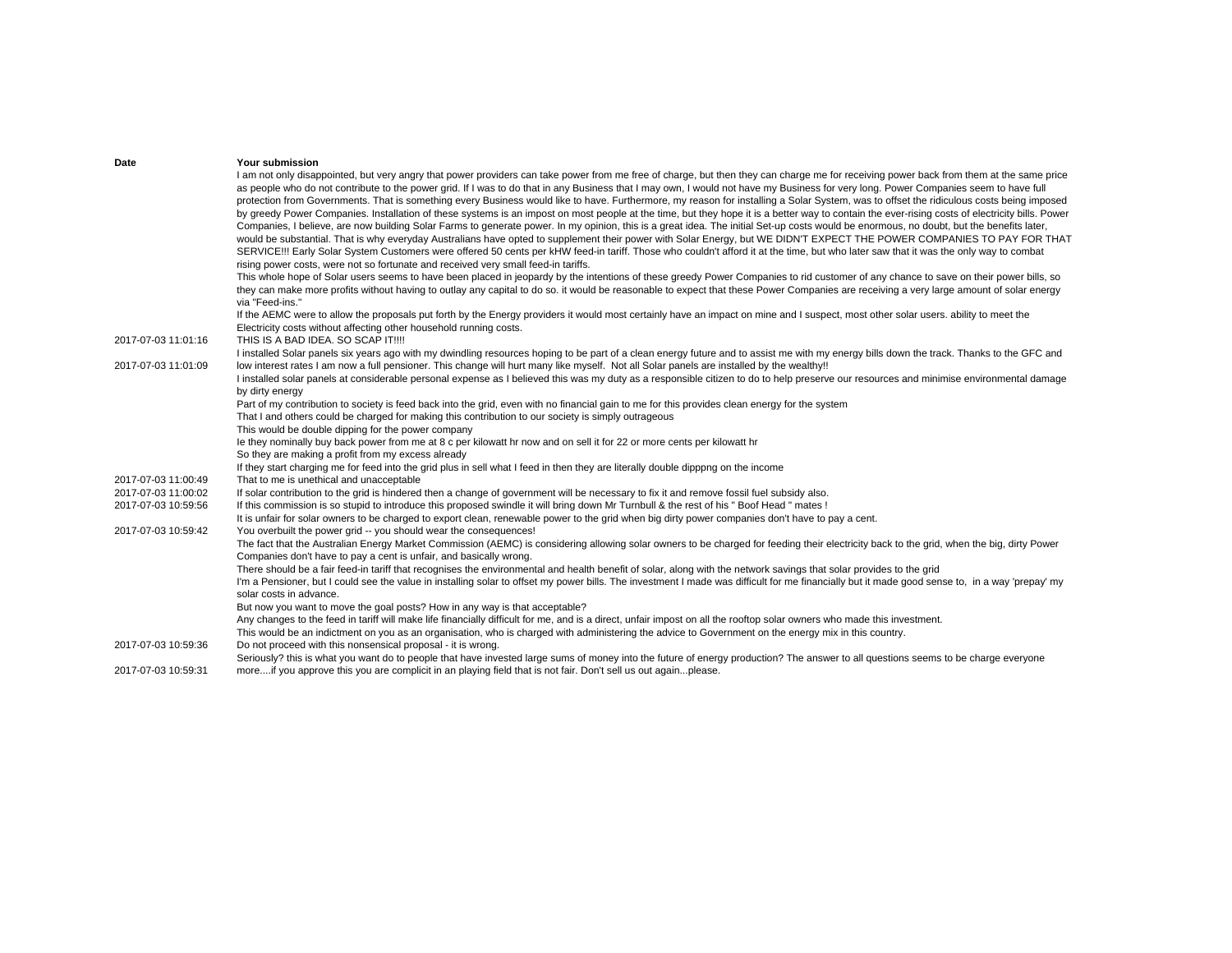Charging small generators (households with PV panels) to export power to the grid is a further act of theft and sabotage toward those seeking to improve Australia's woeful carbon emissions. Large generators are not charged to export to the grid, and neither should we. We reduce peak demand on the grid, by generating at times there's a large peak in demand from air conditioners etc. and should be encouraged in our efforts, not discouraged. In fact, those who installed panels have already paid a penalty by being charged a hefty fee to have their "smart" meters reprogrammed to feed back to the grid. My old meter simply spun backward, giving a true indication of how much electricity I had imported and exported.

Since installing my panels under the transitional feed in tariff, I enjoyed negative bills based on selling my electricity for the same rate I bought dirty, coal-fired electricity, whilst helping save the environment. Since the first of January this year, I was compelled to accept a fraction of the rate at which I buy electricity for the power I export; I have no say in this, and it amounts to barefaced theft of my electricity. My bills have risen almost to what they were before I installed panels.

2017-07-03 10:59:20These continued attacks upon those trying to help save the planet, and buck against Australia's retrograde, archaic energy policy, will only serve to drive us off the grid as battery technology matures and cheapens, diminishing the benefit to the nation of having many solar powered small generators contributing to the grid and easing the load upon large, antiquated, dirty generators. It is gormless, ideological and moronic to continue isolating us in favour of huge, dirty, commercial interests.

To whom it may concern,

This ridiculous proposal idea of "charging solar panel owners to export to the grid" has got to stop.

Solar owners exporting to the grid is what we ought to be encouraging. It is the most pro-social approach that solar owners can take, benefiting their neighbours and local community.

Over time it will lead to more solar owners, who will reduce the load on the grid by virtue of their reduced grid power consumption. Also, abundant power will become available at a reasonable price, which will directly benefit a new wave of businesses that routinely consume a lot of power (agriculture, manufacturing, cold storage). This is the best outcome for the Australian community.

You cannot start taxing individual families and small businesses when the large power generating companies are not paying such a "tax to provide power". It is plainly egregious, hence the rather scathing opposition it is facing. In living memory I cannot think of a policy that is so vampiric and utterly aggressive towards everyday citizens who are providing a clear value to the community. They are already out of pocket by investing in their roof systems. You cannot stab them again by making them pay for the grid access. What is the matter with you?

Additionally, these people exporting to the grid represent an "ethical vanguard" of people who are directly engaging with a transition to clean energy by spending dollars from their own pockets. Penalising them, is throwing the values of your own organisation into sharp contrast. Are you seeking to do the right thing for future Australians by ending pollution and fossil fuel exploitation? Apparently not.

2017-07-03 10:59:02This proposal is so obviously wrong I am amazed that it was even seriously considered by well-meaning people. Do the right thing, and pip it at the post. 2017-07-03 10:58:48It is unfair for solar owners to be charged to export clean, renewable power to the grid when other power companies don't have to pay a cent. There should be a fair feed-in tariff that recognises the environmental and health benefit of solar, along with the network savings that solar provides to the grid. I am considering rooftop solar for my home but this added expense is a deterrent for me, and so I imagine for many other people in my position.

2017-07-03 10:58:43As we are already paying for the privilege of having sola on our roofs, how or why would anyone think it's fair to add another charge! We receive 6cents a kw that we donate to the grid and then get charged 32 cents for that very same kw?? It is appearing that the government was part of a huge scam to get people to install sola on their rooftops at great expense, and now start double dipping? C'mon just give the little people a break for once.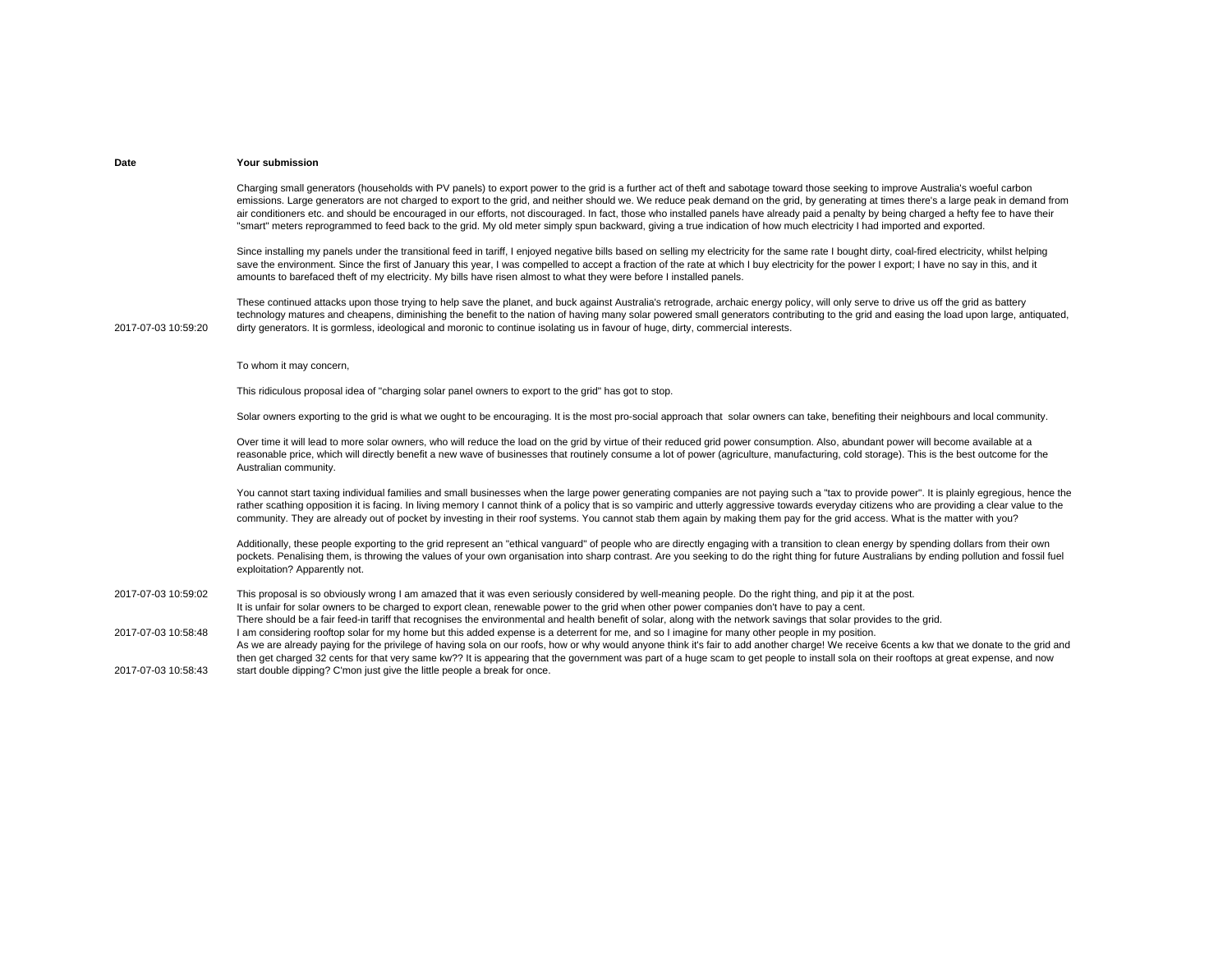TO whom it may concern I am writing to point out that it grossly unfair to change the rules on feeding solar power back into the grid. Solar electricity producers currently receive 0.06671 cents per kilowatt for power fed into the Tasmanian Aurora grid and pay 0.26065cents per kilowatt for power used. We also pay a daily tariff of 0.92457 to maintain the power lines and etc.

I was encouraged to put solar panels on my roof to make clean green power and renewable power into the grid as climatic conditions were placing a severe strain on hydro dams. I also expected to be able to save enough money to make buying my panels viable.

Unfortunately the solar scheme has been so successful that we are biting into the profits of the greedy energy suppliers, who in there endless search for profits have now decided to charge us to feed our clean green and renewable power into the grid. They are already making a profit of 20 cents per kilowatt of power fed into the grid, Surely this is enough money for them. They should be paying us a fairer price for the power we feed into the grid.

I put solar panels on my roof to save money if it is going to cost me money to feed into the grid I may as well have them disconnected from the grid.

Charging people to feed power back into the grid will in my opinion back fire majorly as many people now produce more than enough electricity for their households. The cost of battery storage is dropping dramatically and the imposition of more fees on solar electricity producers will see many go off grid which will have a major impact on the commercial electricity companies as they will lose power they have been selling at a great profit and consumers who have been paying daily tariffs to maintain their infrastructure.

2017-07-03 10:58:03As a farmer i need to make decisions to keep my business viable and so should the major electricity producers need to become like us and learn to live within their means not continually increase costs.2017-07-03 10:57:32It is grossly unfair to & makes no sense to charge people who instal solar panels on their rooftops at their own expense to save the environment & then turn around and charge them for supplying the necessary power. 2017-07-03 10:56:45This proposal (to charge for power exported back to the grid) is unfair and counter intuitive and I do not support it - esp where exporting excess power back to the grid is a default position for installing solar without having purchased batteries. 2017-07-03 10:56:03To outlay the expense of solar panels and inverter without getting the initial feedin tariff was a big decision. I was not basing the decision on feedin tariffs but I also did not think the goalposts would be changed either to benefit the power companies. Your decision on this matter may end up burning the power companies if battery storage becomes effecient and effective.2017-07-03 10:55:55It is utterly absurd to be charging solar panel owners for feeding excess power back to the grid and reflects nothing but sycophantic kowtowing to corporate greed. This is appallingly unacceptable. 2017-07-03 10:55:52I write on behalf of Sunshine Coast Independent Living Service Inc. we support people with an intellectual disability, about 5 years ago we took out an mortgage to redevelop our center. Included in the redevelopment was 30 PV solar panels and 2 solar hotwater systems. We wanted our clients to feel that they too could do something for their community by saving energy and pollution and by putting clean energy back into the grid. It would be grossly unfair if we had to pay off the mortgage and be charged for wanting to give back. We like to train our clients in having a sustainable attitude to their lives, where is the sense of them, people with a disability, having to be charged to put their clean energy onto the grid when the big energy generators and the big polluters are not charged? We want our clients to feel included into society not further disadvantaged! Where is the equity? Where is the ethics? 2017-07-03 10:55:44 Charging people to contribute ????????? 2017-07-03 10:55:41This propsal would be a very backward step in Australia being able to acheive its future renewable energy targets. We would eventually end up the laughing stock of developing countries that soon will be leaving our banana republic in thier wake. Come on Australian government stop pandering to big coal its becoming a little obvious and embarrassing. 2017-07-03 10:54:51Since power companies acquire fed in solar power for next to nothing it would be inappropriate to charge a feed in tariff on top of it. Whatever has happened to the fair go for average Australians who made the effort to get solar to protect our environment?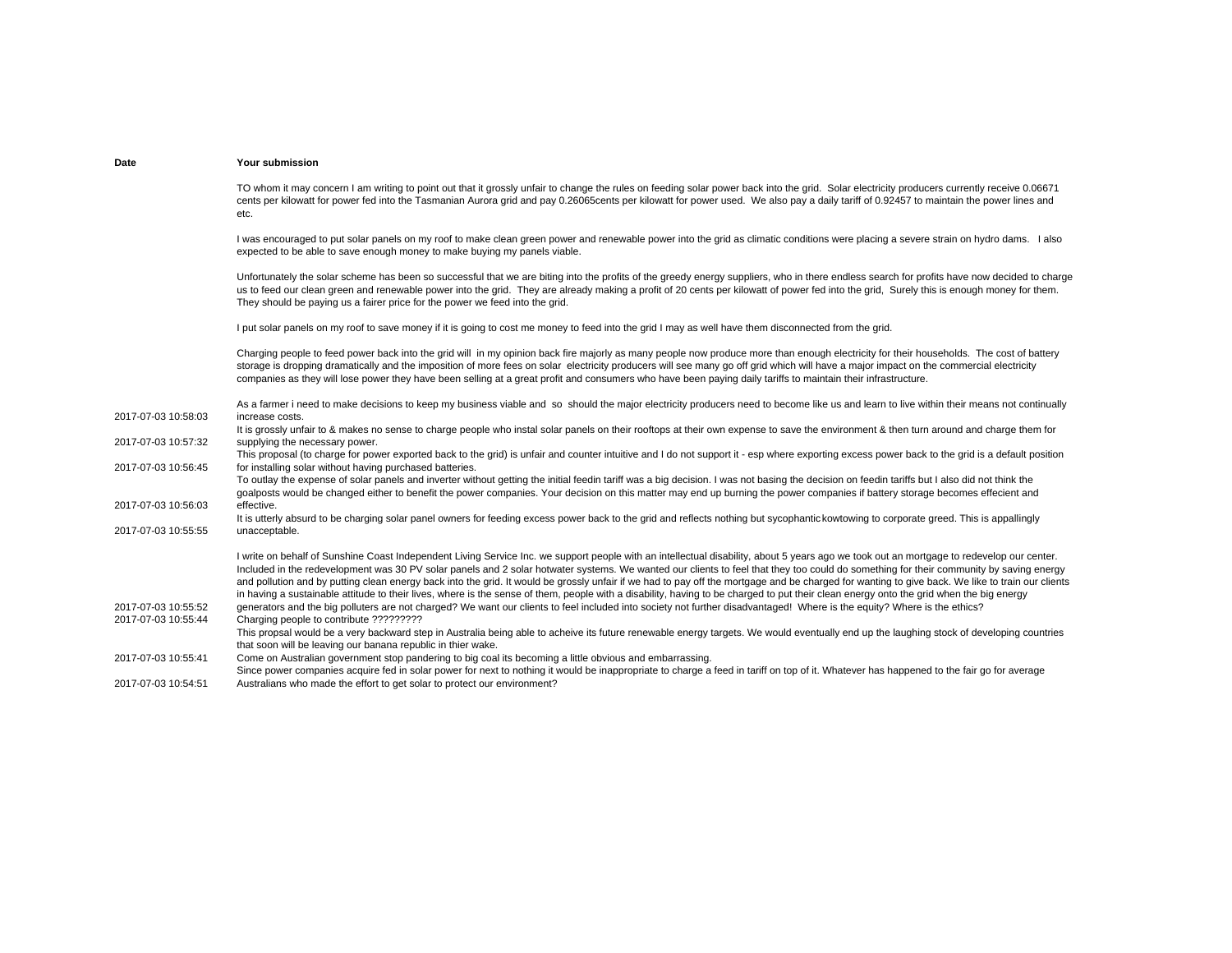Dear Australian Energy Market Commission (AEMC),

I hear that there's another proposal to charge solar owners for providing clean energy to the wider grid. This is stupid.

The grid was built with public money, and is now utilised by large (mostly 'dirty') power companies - multitudes of them - without charge. So why charge the little guy? Why sabotage clean-renewable energy to prop up fossil-fuel energy made by 'fossil industries'. The time for coal has gone. Really, the time for all fossil fuels is gone. There are so many so much better uses for this 'fossil wealth'.

The great chemist, Dmitri Mendeleev, said "the worst possible use for (fossil fuels, oil in particular) is to burn it." This was said In The 19th Century!! It's over a hundred years past time those in decision-making positions took note.

I've invested in solar - hot water and electricity - in the fullness of time I expect to go electric car - partly charged by my rooftop - and a house-battery. I also expect the planet to be doing that as a matter of necessity, not choice, well within this century.

At the current rate, my rooftop solar will pay for itself in slightly less than a decade. Any bureaucratic fumbling of this financial goal would be severely annoying.

I have a daughter doing a PHD in renewable energy - her comment on this proposal is, regrettably, unprintable, and not because of technical terms.

She recently showed me a graph of the International Energy Agency's predictions on solar uptake - real versus actual. The IEA's predictions were stubbornly wrong. If you're using this as 'data' for your decision-making, you're being falsely led. The graph is not hard to find.

See:

https://twitter.com/AukeHoekstra/status/866313289306963969?ref\_src=twsrc%5Etfw&ref\_url=http%3A//www.greencarreports.com/news/1110677\_soaring-growth-of-solar-powerdemonstrated-in-one-chart

I understand a similar proposal was dismissed a few years ago. This time, please tell the 'fossil companies' to please not waste your time, and mine, and theirs, 'do not ask again'.

Yours sincerely,

## 2017-07-03 10:54:36

The concept that someone who has spent their hard earned money to generate electrical power then have to pay to export it to the grid does not make sense. People with solar power already pay a significant amount to support the gold plated grid.

2017-07-03 10:54:19There is only one outcome from this naked grab for money. Those with solar power will enhance their systems with batteries and go off grid, or more probably join with their solar neighbours to create a grid that is independent of the grid. As the software already exists to measure solar output and where it is being used, it only takes a few metres of cable to connect to adjacent homes without solar power and become a power station independant of the AEMC, a dinosaur of the 20th century.

2017-07-03 10:54:18We installed our system ten years ago. We paid a high price and need the charges to reflect this. We pay a daily service charge for being connected to the grid but object to paying to provide power into the grid. Major companies don't so neither should I. If you want security of supply you don't want to push us off grid with a punitive charge.

## Dear Sir/Madam.

Solar owners primarily purchase Renewable Energy systems to save costs and to be proactive in protecting our fragile enviroment.

To be charged to export clean, renewable power to the grid when big dirty power companies don't have to pay a cent is short term thinking based only on financial and political motives. There should be a fair feed-in tariff that recognises the environmental and health benefit of solar, along with the network savings that solar provides to the grid. The detrimental effects of polluting energy sources had been well established. It is hoped that this government will have the strength to fight for all our futures instead of leaving future generations to try and clean up the mess behind.

2017-07-03 10:54:03Be assured that should this government fail to recognise the need to increase the level of renewable sources of energy and actively support the reduction of polluting sources, the next government will be elected on this basis.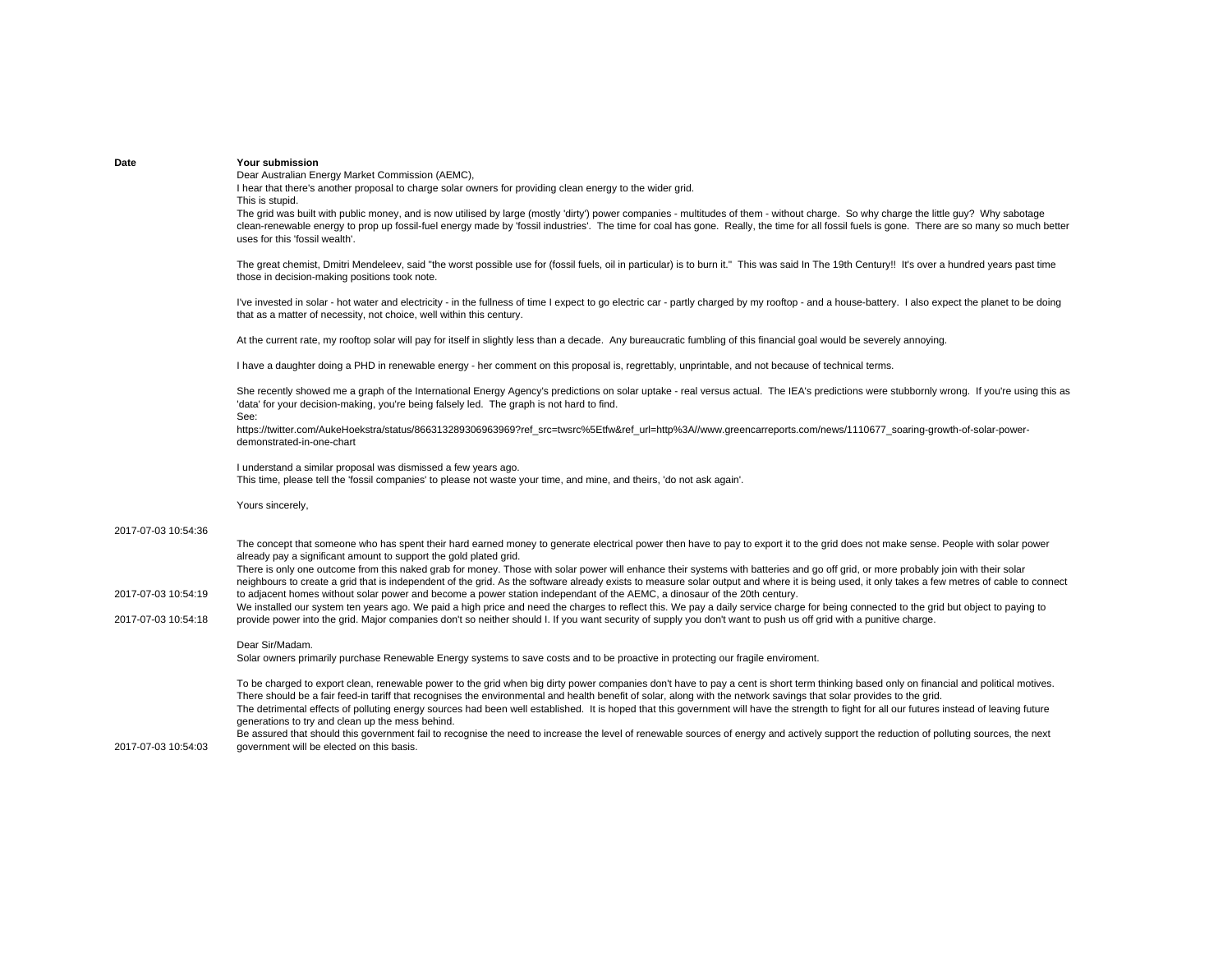| Date                | Your submission                                                                                                                                                                                                                                                                                                                                                             |
|---------------------|-----------------------------------------------------------------------------------------------------------------------------------------------------------------------------------------------------------------------------------------------------------------------------------------------------------------------------------------------------------------------------|
|                     | Members of the Australian Energy Market Commission (AEMC),                                                                                                                                                                                                                                                                                                                  |
|                     | We installed an early-version of solar panelling on our roof ten years ago and it has never failed us. The machinery works fine, the principle of proper payment for the clean, renewable                                                                                                                                                                                   |
|                     | power that we generate - even when the house is empty while we go touring in Australia (keeping the A\$ where it belongs) - is a precious aspect to our use of the grid, as is our ability to                                                                                                                                                                               |
|                     | draw (and pay for) energy from the grid when we need to; For me 'the grid' is the best form of battery and I hope you can understand that 'going off-grid and onto Tesla' is not, at the                                                                                                                                                                                    |
|                     | moment, a practical option.                                                                                                                                                                                                                                                                                                                                                 |
|                     | So, keep the rebate high, maintain the grid, reduce the carbon pollution and we all will have happy and prosperous grand-children.                                                                                                                                                                                                                                          |
| 2017-07-03 10:53:46 | Don't sell out to Big-Carbon by making rules that favour outdated technologies, our children's future rests on a renewable, non-polluting power base, not on carbon burning.<br>Charging solar panel owners anymore than they are paying now is going way too far. The government of Australia are condoning theft as it is, by paying a lot less for our power supplied to |
|                     | the grid than what they are selling it for. Add to this their savings in real terms they have made in recent years by not having to build more polluting power stations, due to the take up of                                                                                                                                                                              |
|                     | solar energy, they are on a big winner.                                                                                                                                                                                                                                                                                                                                     |
|                     | Stop discrimination against solar energy or suffer the consequences at the next election. PS where is the innovation the PM talks about. we are going backwards like Ostriches with their                                                                                                                                                                                   |
| 2017-07-03 10:52:43 | heads in the sandStop the Extortion Now!!                                                                                                                                                                                                                                                                                                                                   |
|                     | - It is unfair and irrational to charge solar householders for exporting renewable energy to the grid while big polluting power companies do not pay a cent.                                                                                                                                                                                                                |
|                     | - For us age pensioners, having to pay for solar export to the grid amounts to bearing an extra bitter financial burden the government is content to foist on a most vulnerable section of the                                                                                                                                                                              |
| 2017-07-03 10:52:19 | community.                                                                                                                                                                                                                                                                                                                                                                  |
|                     |                                                                                                                                                                                                                                                                                                                                                                             |
|                     | The idea of allowing solar owners to be charged for feeding their electricity back to the grid is a terrible idea. It just protects vested interests who don't want competition and who want to                                                                                                                                                                             |
|                     | delay the inevitable shift from fossil fuels to renewable energy.                                                                                                                                                                                                                                                                                                           |
|                     |                                                                                                                                                                                                                                                                                                                                                                             |
|                     | With the right policy settings, Australia is one country that can easily be run completely on renewable energy and be economically better off for it. Charging solar owners like this is the                                                                                                                                                                                |
|                     | wrong policy setting.                                                                                                                                                                                                                                                                                                                                                       |
|                     | It is unfair for solar owners to be charged to export clean, renewable power to the grid when big dirty power companies don't have to pay a cent.                                                                                                                                                                                                                           |
|                     |                                                                                                                                                                                                                                                                                                                                                                             |
|                     | There should be a fair feed-in tariff that recognises the environmental and health benefit of solar, along with the network savings that solar provides to the grid.                                                                                                                                                                                                        |
|                     |                                                                                                                                                                                                                                                                                                                                                                             |
| 2017-07-03 10:52:05 | Every effort should be made to make it easy for people living in rental property like me to have rooftop solar energy. That means measures to encourage landlords to install solar panels.                                                                                                                                                                                  |
|                     | If anything, the network charge to a solar user should be LOWER, NOT HIGHER, for the following reasons:                                                                                                                                                                                                                                                                     |
|                     | 1. I am already using the SAME wires for the power that I buy, and I am already paying for that.                                                                                                                                                                                                                                                                            |
|                     | 2. On one of the peak usage days (for example a heat wave), my solar output is contributing LOCALLY to the many users of air-conditioning unit users, thus REDUCING the overall stress                                                                                                                                                                                      |
|                     | on the poles and wires.                                                                                                                                                                                                                                                                                                                                                     |
|                     | In my opinion, this idea to charge solar users for using the network smells suspiciously like an ideologically based idea from someone entrenched in coal technology, or pressure from the                                                                                                                                                                                  |
|                     | extreme right in our political system!                                                                                                                                                                                                                                                                                                                                      |
|                     |                                                                                                                                                                                                                                                                                                                                                                             |
|                     | Lets have some common sense and forward thinking in your industry We have all had enough of those supporting the current broken system which pretends to be our grid.                                                                                                                                                                                                       |
|                     |                                                                                                                                                                                                                                                                                                                                                                             |
| 2017-07-03 10:51:46 | Rgds,                                                                                                                                                                                                                                                                                                                                                                       |
|                     | It is unfair to charge small household for trying to do the right thing for the environment.                                                                                                                                                                                                                                                                                |
|                     | Since when does a vendor have to pay a purchaser for taking goodsso why do we have to pay to give extra power back to the energy companies.                                                                                                                                                                                                                                 |
|                     | We saved up for 6 years to be able to put our solar on so as to enable us to live more comfortably in the coming years. Do you think we can continue to fork out on minimum wages. I                                                                                                                                                                                        |
| 2017-07-03 10:51:15 | would love you ministers & executives to live on minimum wages and understand the impact these stupid decisions have on the little man.<br>Please please don't give the big guyspower companies the right to hit the little household for giving back extra power                                                                                                           |
|                     | I have had solar energy for over 5 years and it has helped reduce our enormous power bills considerably. It is unfair that the energy companies don't pay any money to export dirty coaled                                                                                                                                                                                  |
|                     | fired power and again there is talk about charging the poor consumer who pay for their system through the nose in oreder to save a few dollars.                                                                                                                                                                                                                             |
|                     | I am moving home and considering a solar system but if you start charging me to export to the grid, I will have to reconsider.                                                                                                                                                                                                                                              |
|                     |                                                                                                                                                                                                                                                                                                                                                                             |
|                     | Sincerely                                                                                                                                                                                                                                                                                                                                                                   |
| 2017-07-03 10:51:08 |                                                                                                                                                                                                                                                                                                                                                                             |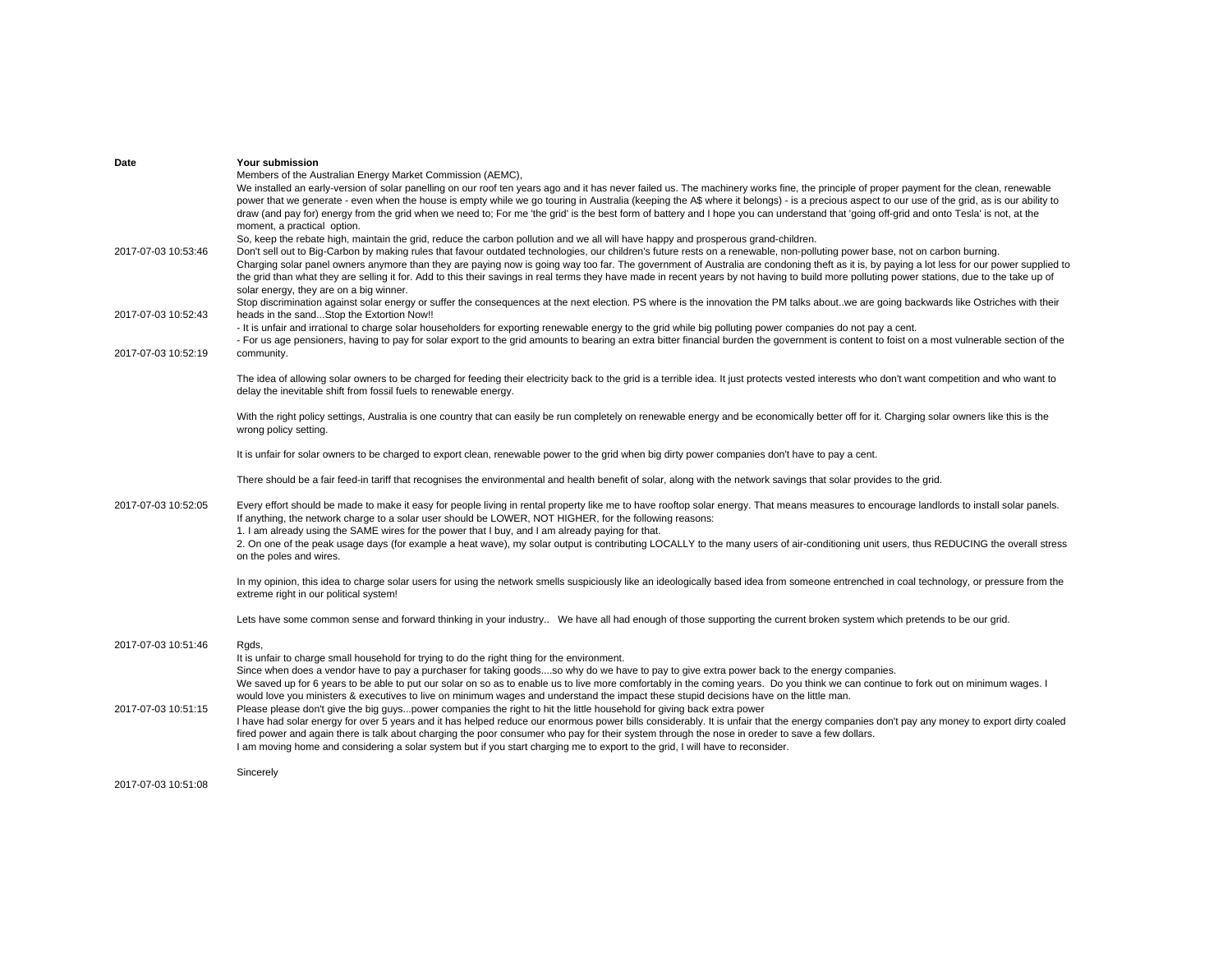| Date                                       | Your submission<br>Dear sir / madam                                                                                                                                                                                                                                                                                                                                                                                                                                                                                                                                                                                                                                                                                                                                                                                                                                                                                                                                                                                                                                                                                                                                                                                                                                                                                                                                                                                                                                                                                                                                                                                                                                                                                                                                                                                                                                                                                                                                                                                                                                                                                                            |
|--------------------------------------------|------------------------------------------------------------------------------------------------------------------------------------------------------------------------------------------------------------------------------------------------------------------------------------------------------------------------------------------------------------------------------------------------------------------------------------------------------------------------------------------------------------------------------------------------------------------------------------------------------------------------------------------------------------------------------------------------------------------------------------------------------------------------------------------------------------------------------------------------------------------------------------------------------------------------------------------------------------------------------------------------------------------------------------------------------------------------------------------------------------------------------------------------------------------------------------------------------------------------------------------------------------------------------------------------------------------------------------------------------------------------------------------------------------------------------------------------------------------------------------------------------------------------------------------------------------------------------------------------------------------------------------------------------------------------------------------------------------------------------------------------------------------------------------------------------------------------------------------------------------------------------------------------------------------------------------------------------------------------------------------------------------------------------------------------------------------------------------------------------------------------------------------------|
|                                            | It is unfair for solar owners to be charged to export clean, renewable power to the grid when big dirty power companies don't have to pay a cent. We have unlimited supply of solar energy<br>available in Australia that should be encouraged. To discourage its use in any way shape or form I believe is crimimal. Politics aside if we invest a comparitively small amount of money<br>and nouse to intergrate this in our existing grid then we will all be much better off in the long term.                                                                                                                                                                                                                                                                                                                                                                                                                                                                                                                                                                                                                                                                                                                                                                                                                                                                                                                                                                                                                                                                                                                                                                                                                                                                                                                                                                                                                                                                                                                                                                                                                                             |
|                                            | There should be a fair feed-in tariff that recognises the environmental and health benefit of solar, along with the network savings that solar provides to the grid.                                                                                                                                                                                                                                                                                                                                                                                                                                                                                                                                                                                                                                                                                                                                                                                                                                                                                                                                                                                                                                                                                                                                                                                                                                                                                                                                                                                                                                                                                                                                                                                                                                                                                                                                                                                                                                                                                                                                                                           |
|                                            | In the past my wife and I have had solar panels feed electricity back into the grid and received good tarrif benefits in NSW. We have moved and now live completely off grid as our farm is<br>too far from the existing grid. We have had to run our generator once in 2 years, for a few hours after many days of very overcast weather. I invite any of your panel to come and spend<br>some time with us so you can experience the overwhelming satisfication that we receive daily by living this way.All the same we totally support people feeding back to the grid where it is a<br>physical possibilty.                                                                                                                                                                                                                                                                                                                                                                                                                                                                                                                                                                                                                                                                                                                                                                                                                                                                                                                                                                                                                                                                                                                                                                                                                                                                                                                                                                                                                                                                                                                               |
|                                            | Many thanks for your time and effort.                                                                                                                                                                                                                                                                                                                                                                                                                                                                                                                                                                                                                                                                                                                                                                                                                                                                                                                                                                                                                                                                                                                                                                                                                                                                                                                                                                                                                                                                                                                                                                                                                                                                                                                                                                                                                                                                                                                                                                                                                                                                                                          |
| 2017-07-03 10:50:58<br>2017-07-03 10:50:52 | This is manifested unfair and if it was to go ahead it would only show the corrupt nature those in power.<br>This is grossly unfair to charge us a fee to send you 6c a k/watt electricity that has cost you nothing to produce and you immediately sell it back to me (or anyone else) in the evenings at<br>28c a k/watt !!! when you don't charge the big power producer's anything.                                                                                                                                                                                                                                                                                                                                                                                                                                                                                                                                                                                                                                                                                                                                                                                                                                                                                                                                                                                                                                                                                                                                                                                                                                                                                                                                                                                                                                                                                                                                                                                                                                                                                                                                                        |
| 2017-07-03 10:50:50                        | Problem here is PLAIN GREED !!!!!!                                                                                                                                                                                                                                                                                                                                                                                                                                                                                                                                                                                                                                                                                                                                                                                                                                                                                                                                                                                                                                                                                                                                                                                                                                                                                                                                                                                                                                                                                                                                                                                                                                                                                                                                                                                                                                                                                                                                                                                                                                                                                                             |
| 2017-07-03 10:50:18                        | I demand that no charge should be introduced for the export of clean non polluting energy back to the grid. The environment is already paying for the dirty polluting coal companies.<br>Hello                                                                                                                                                                                                                                                                                                                                                                                                                                                                                                                                                                                                                                                                                                                                                                                                                                                                                                                                                                                                                                                                                                                                                                                                                                                                                                                                                                                                                                                                                                                                                                                                                                                                                                                                                                                                                                                                                                                                                 |
|                                            | We have both a small grid interactive system and a stand-alone battery system but still use grid power from Ergon Energy. We now pay substantial quarterly fees to Ergon and do not wish<br>to be charged even more.                                                                                                                                                                                                                                                                                                                                                                                                                                                                                                                                                                                                                                                                                                                                                                                                                                                                                                                                                                                                                                                                                                                                                                                                                                                                                                                                                                                                                                                                                                                                                                                                                                                                                                                                                                                                                                                                                                                           |
|                                            | It is unfair for solar owners to be charged to export clean, renewable power to the grid when big dirty power companies don't have to pay a cent                                                                                                                                                                                                                                                                                                                                                                                                                                                                                                                                                                                                                                                                                                                                                                                                                                                                                                                                                                                                                                                                                                                                                                                                                                                                                                                                                                                                                                                                                                                                                                                                                                                                                                                                                                                                                                                                                                                                                                                               |
|                                            | There should be a fair feed-in tariff that recognises the environmental and health benefit of solar, along with the network savings that solar provides to the grid                                                                                                                                                                                                                                                                                                                                                                                                                                                                                                                                                                                                                                                                                                                                                                                                                                                                                                                                                                                                                                                                                                                                                                                                                                                                                                                                                                                                                                                                                                                                                                                                                                                                                                                                                                                                                                                                                                                                                                            |
|                                            | My wife and I are now part pensioners and do not wish to have to budget for additional fees.<br>Regards,                                                                                                                                                                                                                                                                                                                                                                                                                                                                                                                                                                                                                                                                                                                                                                                                                                                                                                                                                                                                                                                                                                                                                                                                                                                                                                                                                                                                                                                                                                                                                                                                                                                                                                                                                                                                                                                                                                                                                                                                                                       |
| 2017-07-03 10:50:10                        |                                                                                                                                                                                                                                                                                                                                                                                                                                                                                                                                                                                                                                                                                                                                                                                                                                                                                                                                                                                                                                                                                                                                                                                                                                                                                                                                                                                                                                                                                                                                                                                                                                                                                                                                                                                                                                                                                                                                                                                                                                                                                                                                                |
| 2017-07-03 10:50:09                        | To whom it may concern,<br>This idea of charging the 'home owner' ANOTHER tax on Solar is absolutely outrageous. Why would anyone think that this 'new' tax would be acceptable, if no reason at all, that IS ONLY<br>THE SOLAR OWNER'S being hit with this 'extra tax'. Possibly a different story if the Power Grid Companies also had to pay this tax. But they don't and won't. As a Solar Homeowner, I<br>could see the benefits for my family and also the ENVIRONMENT as it is producing a CLEAN form of energy use. Why should I have to pay this outrageous tax, just because I took the<br>initiative to see the future that Solar was a 'no brainer' decision to make. It will be an advantage as no emissions like fossil fuels. This tax would be similarly like when I bought a Water<br>Tank years ago due to the low water storage problem we had. I get water off 'my roof' when it rains and I put that wasted source to good use. Is the Government now thinking that they<br>should TAX my Tank Water use as well. Same same, I really don't get it, other than this is solely a money making venture. I believe that Solar Owners should be rewarded for any grid<br>feed energy back into the system. I believe it should be a 'one for one' basis. If I give 'them' 1kW 'they' should credit me for that same amount. I am going to buy off the grid companies<br>due to weather condition and night usage anyway. I could venture into the battery system with the intention of not using (or very small amount) of grid power. That way, they wouldn't be<br>making much money off me and do you think I am the only one thinking of this already available energy storage system. And the battery development is coming along in leaps and<br>bounds. This will only DROP the battery prices (good for Solar Homeowners). If this new tax was introduced, I can only see that the original reasons behind me getting Solar would be a<br>complete waste of time and costing me and my family MORE MONEY. Just another tax payment that we would have to find in our budget. As if times aren't already tough enough. |
| 2017-07-03 10:49:47                        | Solar providers supply energy reducing greenhouse gas, mostly for personal consumption. Excess electricity is purchased by retailers at very low cost and benefits the national grid<br>system. Charging to add this addition to the grid is unfair to all consumers. It will encourage households to use battery storage and even go off the grid supply altogether.                                                                                                                                                                                                                                                                                                                                                                                                                                                                                                                                                                                                                                                                                                                                                                                                                                                                                                                                                                                                                                                                                                                                                                                                                                                                                                                                                                                                                                                                                                                                                                                                                                                                                                                                                                          |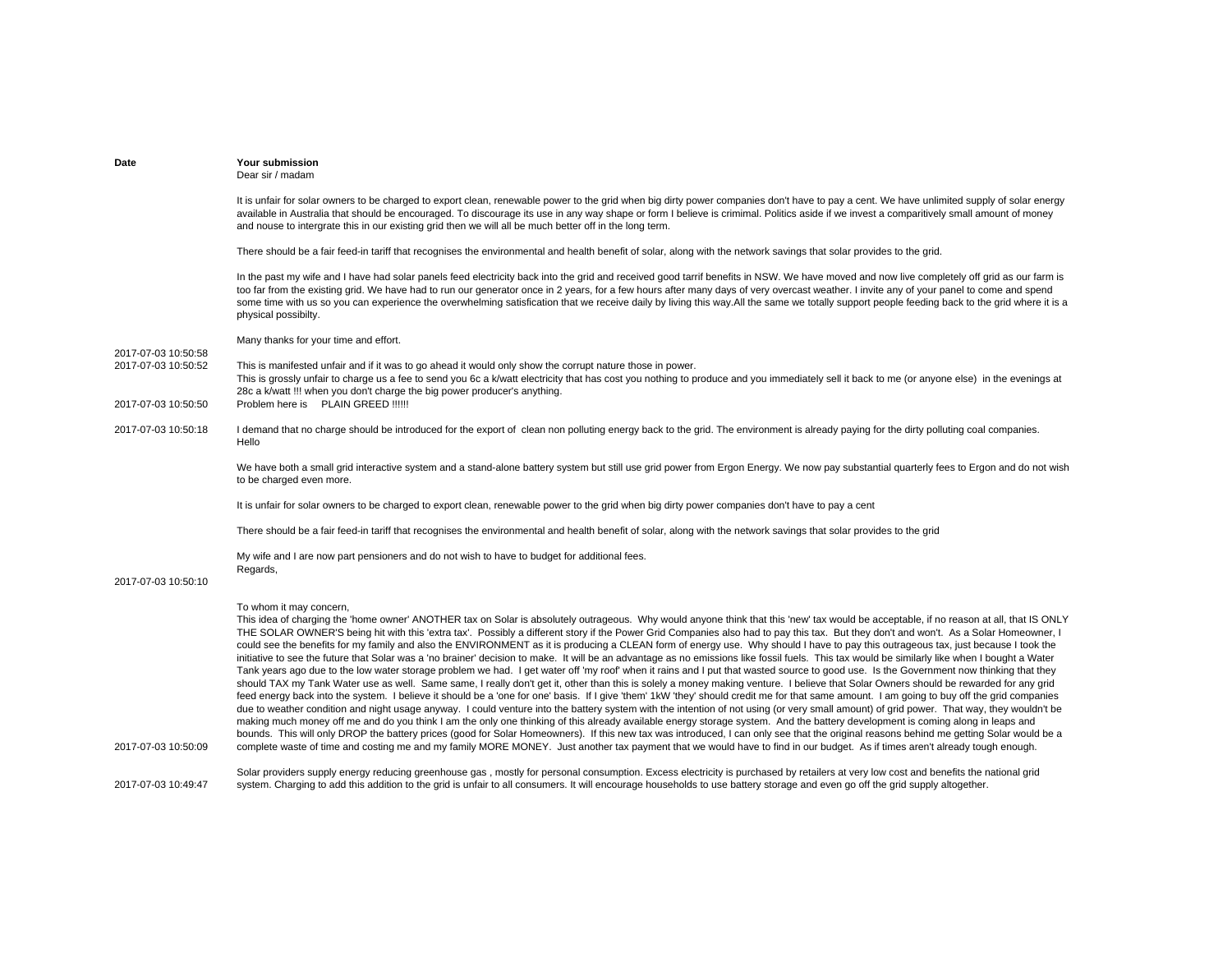| Date                | Your submission<br>I am about to install solar panels and other energy efficiency measures in my home. My main motivation is to reduce CO2 emissions, but unfortunately the cost and payback is a major<br>consideration because we are on a tight budget. If the pay back were any less we would likely not be able to afford the costs of borrowing to install solar.                                                                                                                                                                                                                                                                                                                                                                                          |
|---------------------|------------------------------------------------------------------------------------------------------------------------------------------------------------------------------------------------------------------------------------------------------------------------------------------------------------------------------------------------------------------------------------------------------------------------------------------------------------------------------------------------------------------------------------------------------------------------------------------------------------------------------------------------------------------------------------------------------------------------------------------------------------------|
|                     | I am shocked by the idea that we would allow energy companies to charge for contributing to the grid. This amounts to a subsidy for coal-generated electricity. Solar is and must be an<br>essential part of Australia's move to reduce greenhouse gas emissions.                                                                                                                                                                                                                                                                                                                                                                                                                                                                                                |
|                     | Government policy should be searching for ways to make solar MORE attractive for households and businesses, not trying to create disincentives.                                                                                                                                                                                                                                                                                                                                                                                                                                                                                                                                                                                                                  |
|                     | Government policy should instead be focussed on requiring companies to invest in technology to upgrade their systems: as these companies are effective monopolies, governments have<br>every right to intervene in these markets to achieve our social and environmental objectives.                                                                                                                                                                                                                                                                                                                                                                                                                                                                             |
|                     | These companies are making huge profits off the back of their effective monopoly power: they can afford to make a contribution to Australia's environmental priorities.                                                                                                                                                                                                                                                                                                                                                                                                                                                                                                                                                                                          |
| 2017-07-03 10:49:26 | Thank you.<br>It is unfair the way you guys are doing a backflip and charge us for exporting into the grid.<br>When we put solar panels on, the Govt made it easy for us to do so, offering incentives.<br>Slowly, these incentives were reeled back in the form of increased tariffs.<br>Now you want to charge us for exports.                                                                                                                                                                                                                                                                                                                                                                                                                                 |
| 2017-07-03 10:49:17 | You are bottom dwelling scum suckers, if you do!                                                                                                                                                                                                                                                                                                                                                                                                                                                                                                                                                                                                                                                                                                                 |
| 2017-07-03 10:49:10 | The power companies didn't want to pay for new stations and by citizens putting on solar we assisted the grid. We don't have battery backup and if the grid goes down we can't even use<br>the solar we have. Once the government got involved the industry raised the costs I was given quotes up to \$26 000 before I paid just over \$10 000 to put this 3.2KW system in (much<br>cheaper now). All I see is that Australians do the right thing for someone else to profit off of. Get off your high horse and thank us instead of finding ways to profit off us. It's time the<br>government worked positively for us instead of just having a spending spree and wanting more money to spend more, stick to a workable budget and keep this country great. |
|                     | I would like to raise my objection to charging solar panel owners for exporting power to the grid which power companies can then on sell to their customers is an appalling idea. We were<br>encouraged by the NSW government to install solar panels and there was no indication at the time that this could at all be possible. Charging me for energy I produce is an injustice that                                                                                                                                                                                                                                                                                                                                                                          |
| 2017-07-03 10:49:06 | would force me to disconnect from the grid.<br>It is unfair for solar owners to be charged to export clean, renewable power to the grid when big dirty power companies don't have to pay a cent                                                                                                                                                                                                                                                                                                                                                                                                                                                                                                                                                                  |
| 2017-07-03 10:49:03 | . There should be a fair feed-in tariff that recognises the environmental and health benefit of solar, along with the network savings that solar provides to the grid<br>Solar owners should not be charged to export clean, renewable power to the grid. When the government called for people to put on solar power to help out with power supply, we<br>borrowed money to install a solar system. If we are now going to be charged for the solar power that goes back into the grid it will put us at a financial disadvantage as we rely on the solar<br>to pay back what we borrowed.                                                                                                                                                                      |
|                     | We were never advised that there could possibly be a charge for feeding the power back into the grid. If we had any idea that this was a possibility, we would never have installed the                                                                                                                                                                                                                                                                                                                                                                                                                                                                                                                                                                          |
| 2017-07-03 10:49:03 | system.<br>Many European countries are moving very quickly towards 100% renewables, an end to dirty energies. Why is it that in my own country, my beloved Australia, it seems government<br>blocks advances in so many instances, in order to receive big dollars from the big polluters, who are out to get whatever they can while it lastsand it is over, just a matter of time. I am a<br>76yr old widowed pensioner, struggling financially. To get the solar panels on my roof took much sacrifice, but now I enjoy the benefits while living a hand to mouth existence financially.                                                                                                                                                                      |
| 2017-07-03 10:49:03 | To be charged for 'doing my bit' ethically for both myself and my country makes me feel only contempt for our lawmakers.<br>It is unfair for households to be charged to export clean, renewable power to the grid when big dirty power companies don't have to pay a cent<br>There should be a fair feed-in tariff that recognises the environmental and health benefit of solar, along with the network savings that solar and batteries provides to the grid<br>I have had solar panels on my roof for the last 5 years. Coal is becoming too expensive to use in a domestic setting. Batteries will allow grid stability. The batteries need to be shared on<br>the network – with households feeding back to the grid when demand is high.                  |
| 2017-07-03 10:48:49 | We have reached tipping point for renewable energy. Batteries have removed the only disadvantage for renewables.                                                                                                                                                                                                                                                                                                                                                                                                                                                                                                                                                                                                                                                 |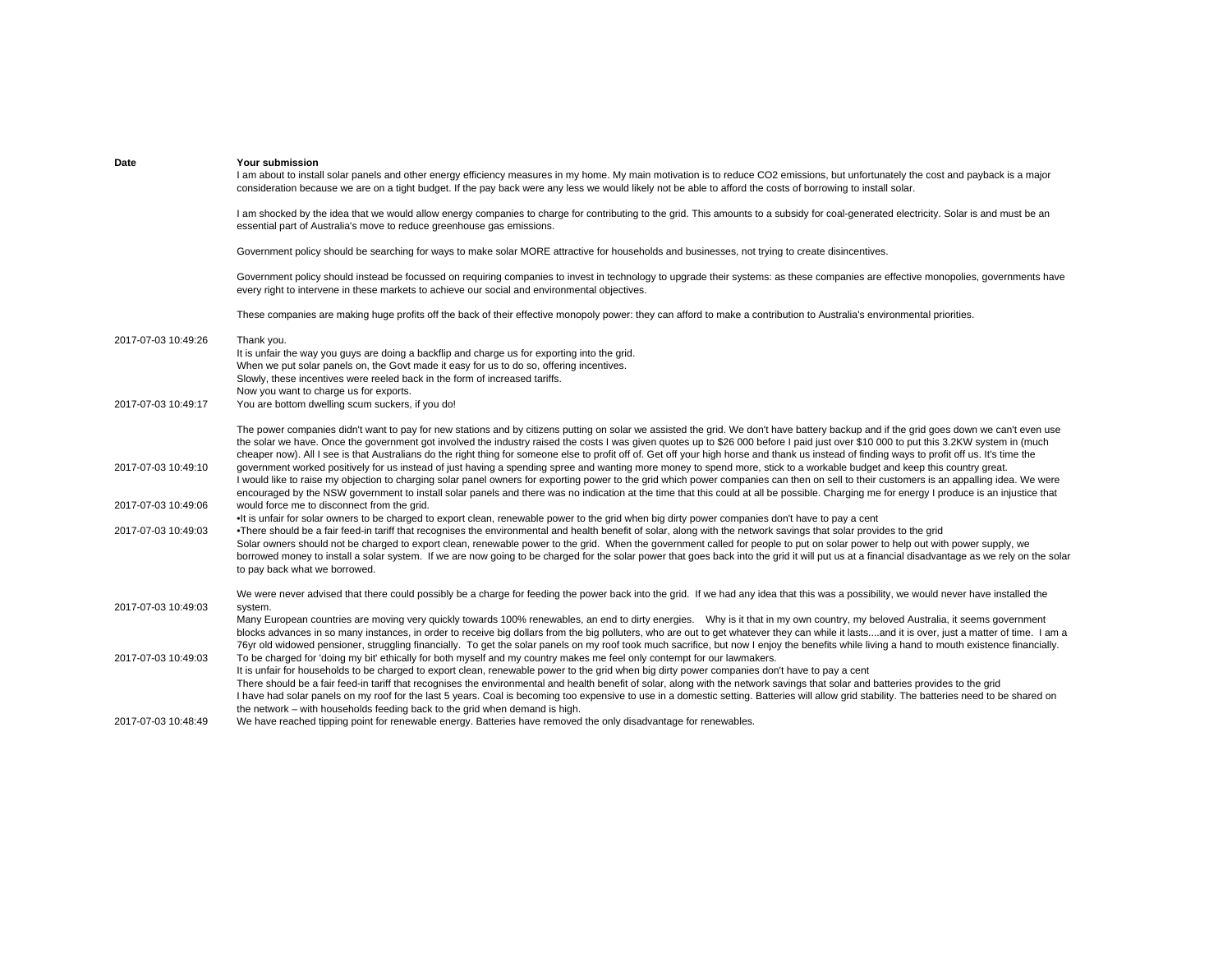| Date                | Your submission                                                                                                                                                                                                                                                                                                                  |
|---------------------|----------------------------------------------------------------------------------------------------------------------------------------------------------------------------------------------------------------------------------------------------------------------------------------------------------------------------------|
|                     | To whom it may concern.                                                                                                                                                                                                                                                                                                          |
|                     | At some expense we installed solar panels for both environmental reasons and for financial reasons. The environmental issues are well documented and the financial reason was to ensure                                                                                                                                          |
|                     | we could pay for our electricity as we left the workforce and reduced our incomes.<br>How it could now be considered that that a fee is charged to feed electricity back into the grid is beyond belief and makes a mockery or any government intention to promote more                                                          |
|                     | sustainable energy systems.                                                                                                                                                                                                                                                                                                      |
|                     | Their should be investment into battery storage which would then allow more users to store the electricity and thus reduce the demand on the current infrastructure.                                                                                                                                                             |
| 2017-07-03 10:48:48 | I am sure this would be modeled as an economically sound solution.                                                                                                                                                                                                                                                               |
|                     | Every solar power owner has put on solar panels to export renewable energy to the grid.                                                                                                                                                                                                                                          |
|                     | The more Solar Power owners putting power back into the grid the less power is drawn from the grid which will eventually cut right down on Blackouts.                                                                                                                                                                            |
|                     | Why should we be charged when the BIG Dirty Power companies don't pay a cent.                                                                                                                                                                                                                                                    |
| 2017-07-03 10:48:45 | We put on Solar Panels to our house hold to save money and to look after the environment and health of our Planet for future generations.                                                                                                                                                                                        |
|                     | I installed solar at some considerable cost me, in the belief I was assisting our clean energy targets. Further price gouging would make it quite unaffordable for me. If this foolish network                                                                                                                                   |
| 2017-07-03 10:48:07 | charge is to come to pass, then give me a real price of 23c /kw for my energy supplied to the grid.                                                                                                                                                                                                                              |
|                     | I have tried to do my part as a citizen of the world to avert global warming by installing solar panels on my roof and installing a heat pump. I have personally paid \$14,000 expenses directly                                                                                                                                 |
|                     | involved to do this. I would have done this frankly if there were no feed-in tariff because I am convinced by the science and therefore prioritise cutting emissions of CO2 over everything                                                                                                                                      |
|                     | else. I plan to support renewables in Australia and install battery storage for an additional \$9000. I realise I personally am extremely fortunate to be able to afford to do this, and free myself                                                                                                                             |
|                     | from the imposition of fees for the privilege of helping to supply locally produced electricity to my community. I feel all Australian entities as well as individual citizens in a position to do so                                                                                                                            |
|                     | should be encouraging the development of renewables as quickly as possible. It seems outrageous to me to seek to treat the most positive people in our community, the enterprising and                                                                                                                                           |
| 2017-07-03 10:48:00 | proactive solar owners, so meanly as to charge them for supplying an extremely valuable resource to the community, one which is only going to be increasingly valuable.                                                                                                                                                          |
|                     | I spent the remains of my super to put solar panels on my roof. I did this for the good of the environment. I believe that all the householders, who in fact are micro-businesses, should be                                                                                                                                     |
|                     | paid a fair tariff in return for the clean energy they feed into the Grid. Charging for solar energy exports, and reversing the present feed-in tariff, would make electricity excessively                                                                                                                                       |
| 2017-07-03 10:47:23 | expensive which would be unfair to those who have spent their savings on fitting roof-top Solar!                                                                                                                                                                                                                                 |
|                     | This submission to AEMEC is to oppose charging solar owners additional for feeding power back into the grid.                                                                                                                                                                                                                     |
|                     | Solar power has already shifted and reduced the peak load into the grid thereby reducing the requirement for additional capital.                                                                                                                                                                                                 |
|                     | The regulated return on assets has allowed over capitalisation of the grid and because providers already get a regulated return why should they boost it with additional fees.<br>All grid connected users pay a daily supply charge irrespective of the use. Solar owners are already paying more as a proportion of their use. |
|                     | As batteries linked to solar become more common this will allow further stabilisation of the grid and is being tested by companies like AGL. This reduces distribution costs and capital                                                                                                                                         |
|                     | requirement so should result in overall lower grid chargers.                                                                                                                                                                                                                                                                     |
|                     | Finally to charge more is simply price gouging and will slow the ability of Australia to meet its greenhouse reduction targets, there should be at the least a neutral price environment to                                                                                                                                      |
| 2017-07-03 10:47:22 | encourage solar.                                                                                                                                                                                                                                                                                                                 |
| 2017-07-03 10:46:57 | Stop ripping off the people who are trying to help the world.                                                                                                                                                                                                                                                                    |
|                     | Very unfair as the government is selling the electricity that we make anyway so they are already gaining money from that. We have also already paid to up grade our boxes to feed back                                                                                                                                           |
| 2017-07-03 10:46:52 | into the grid (so the government can sell it) and we are also being charged a service fee so why should we be charged any more fees.                                                                                                                                                                                             |
|                     | It seems like our initial investment in renewable energy is less and less likely to pay for itself over any period of time. Each year we see less and less benefit to having solar. Any further                                                                                                                                  |
|                     | changes / charges clearly demonstrate the government has more interest in large power companies than the people that will be voting at the next election.                                                                                                                                                                        |
|                     | It is unfair for solar owners to be charged to export clean, renewable power to the grid when big dirty power companies don't have to pay a cent                                                                                                                                                                                 |
| 2017-07-03 10:46:39 | There should be a fair feed-in tariff that recognises the environmental and health benefit of solar, along with the network savings that solar provides to the grid                                                                                                                                                              |
| 2017-07-03 10:46:28 | You cannot make a profit from an energy source that is freely available for everyone.                                                                                                                                                                                                                                            |
|                     | •It is unfair for solar owners to be charged to export clean, renewable power to the grid when power companies don't have to pay a cent (and are based on non renewable sources -                                                                                                                                                |
|                     | Unclean energy)                                                                                                                                                                                                                                                                                                                  |
|                     | . There should be a fair feed-in tariff that recognises the environmental and health benefit of solar, along with the network savings that solar provides to the grid                                                                                                                                                            |
|                     | . We are investigating whether to put solar on and these additional unwarranted charges should not occur                                                                                                                                                                                                                         |
| 2017-07-03 10:45:56 | • Including these costs only drive up the waste in costs for the large power companies                                                                                                                                                                                                                                           |
| 2017-07-03 10:45:49 | this is totally unfair no person should be charged for putting solar power to the grid particularly as we recieve peanuts for the power we put their anyway                                                                                                                                                                      |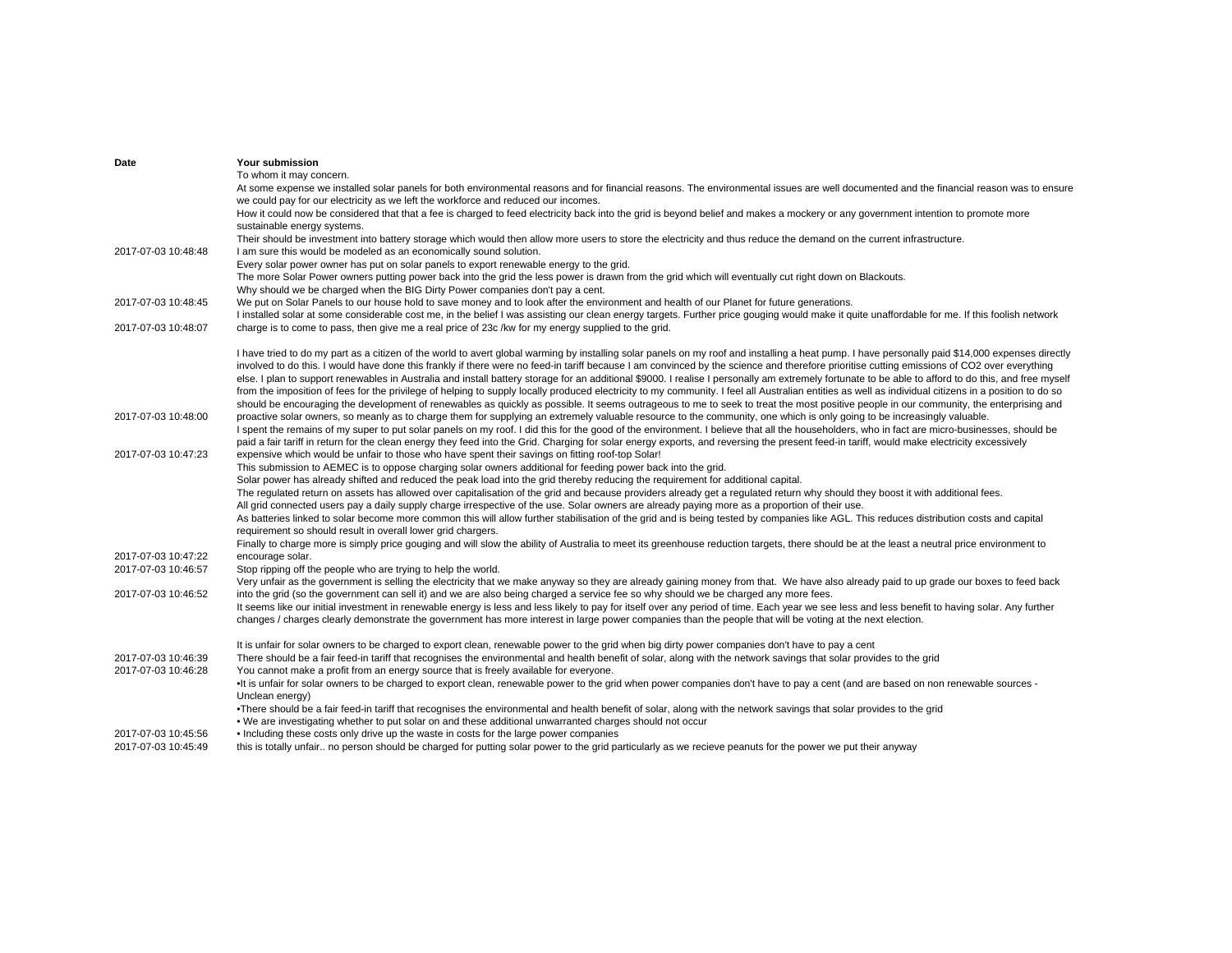| Date                | Your submission<br>To the Head of AEMC.                                                                                                                                                                                                                                                                                                                                                                                                                                                                                                                                               |
|---------------------|---------------------------------------------------------------------------------------------------------------------------------------------------------------------------------------------------------------------------------------------------------------------------------------------------------------------------------------------------------------------------------------------------------------------------------------------------------------------------------------------------------------------------------------------------------------------------------------|
|                     | Dear Madam/Sir,                                                                                                                                                                                                                                                                                                                                                                                                                                                                                                                                                                       |
|                     | I was made aware that the commission is considering charging rooftop solar with a fee to feed the grid when energy is not consumed on our own premises. That is counterproductive and<br>unfair to us to be able to develop our individual Zero emission capability and reduce our energy bills.                                                                                                                                                                                                                                                                                      |
|                     | Distributed generation is only beneficial that it does not require mammoth investment in transmission networks terminating at power stations.                                                                                                                                                                                                                                                                                                                                                                                                                                         |
|                     | If any unfair or disproportional feed in tariff is introduced it will in effect be a market distortion (just like negative gearing is to houses and the result is our children cannot buy their own<br>houses). In such situations when there are distortions then usually one of the party involved ends up in tears.                                                                                                                                                                                                                                                                |
|                     | So I see as 2 possible outcomes if your organisation introduces feed in tariffs for household power generators.                                                                                                                                                                                                                                                                                                                                                                                                                                                                       |
|                     | Firstly you will increase our power bills. Secondly you may trigger a tipping point for homeowners to take on self-sufficient energy storage and not using the grid. That will be a substantial<br>change to the energy system that will be undesirable to the major generators and to the individual homeowner.                                                                                                                                                                                                                                                                      |
|                     | Please consider the interests of the majority and not the small minority.                                                                                                                                                                                                                                                                                                                                                                                                                                                                                                             |
| 2017-07-03 10:45:17 | Kind regards                                                                                                                                                                                                                                                                                                                                                                                                                                                                                                                                                                          |
|                     | I am with Origin energy and in June have received a letter from them, explaining why the prices are increasing. in the letter they said "The price for the electricity that we buy on your<br>behalf has increased." (20/6/2017 Price change, Origin)if so, why the Solar Meter Charge (whatever it is) has to be increased? It is contradictory to what the Origin is saying. I believe that<br>the country needs clean energy, such as Solar, and why do you discourage people to provide the clean energy to the grid? I am 100% opposed to not only the price change but also the |
| 2017-07-03 10:45:17 | charge itself. Regards<br>I don't believe PV panel owners should be charged any extra for grid connection services simply because they have installed solar panels. They are providing a service to other<br>consumers by reducing the wholesale price of electricity at peak times (as found by the Victorian enguiry into FIT resulting in a FIT increase).                                                                                                                                                                                                                         |
|                     | It will also drive PV owners to go completely "off-grid" by installing batteries, which will increase the price paid by others to maintain the grid and create a death spiral of less and less grid<br>customers.                                                                                                                                                                                                                                                                                                                                                                     |
| 2017-07-03 10:45:15 | Installing solar panels generally leads to greater energy efficiency in households which reduces long term grid transmission costs by reducing demand.<br>I feel that I have not gained much benefit from our solar panels, and now there is talk of solar owners being charged to export our energy is simply unfair.<br>There should be fair feed-in tariffs for all that are equal, and fair to both energy companies and the solar owners.                                                                                                                                        |
| 2017-07-03 10:45:00 | Please reconsider this charge that is being proposed.<br>The idea that solar energy producers should be charged for contributing energy to the grid is a fundamentally silly proposition. Should we therefore charge those who contribute water they<br>have harvested to the national drainage system? One defence of the proposal would be that we should charge all those who put our ecosystem at risk by discharging CO2 to the                                                                                                                                                  |
| 2017-07-03 10:44:39 | atmosphere.<br>In a country with so much sun, not to utilise its potemtiall is reprehensible. We, who invest in solar panels, have born a finacial cost in doing so. The benefit is shared with all copnsumers,<br>freely.                                                                                                                                                                                                                                                                                                                                                            |
| 2017-07-03 10:44:31 | To then charge for the power exported to the grid is counter- productve and mean.<br>As a pensioner and having just added solar to my house I believe that we the people should not be penalized for contributing to the energy grid. We do so to help and then find that big                                                                                                                                                                                                                                                                                                         |
| 2017-07-03 10:44:17 | business has been able not to have any charges added. I think this is discrimination and a further blow to equality of the people of Australia                                                                                                                                                                                                                                                                                                                                                                                                                                        |
| 2017-07-03 10:44:17 | The proposed charge for feeding solar electricity into the grid is completely unfair and would appear to be solely to discourage small scale solar production. The feed -in tariff is woefully<br>low and needs to be increased. If the feed in charge is introduced I will seriously consider installing batteries and going completely off the grid. "Stranded asset" anyone?                                                                                                                                                                                                       |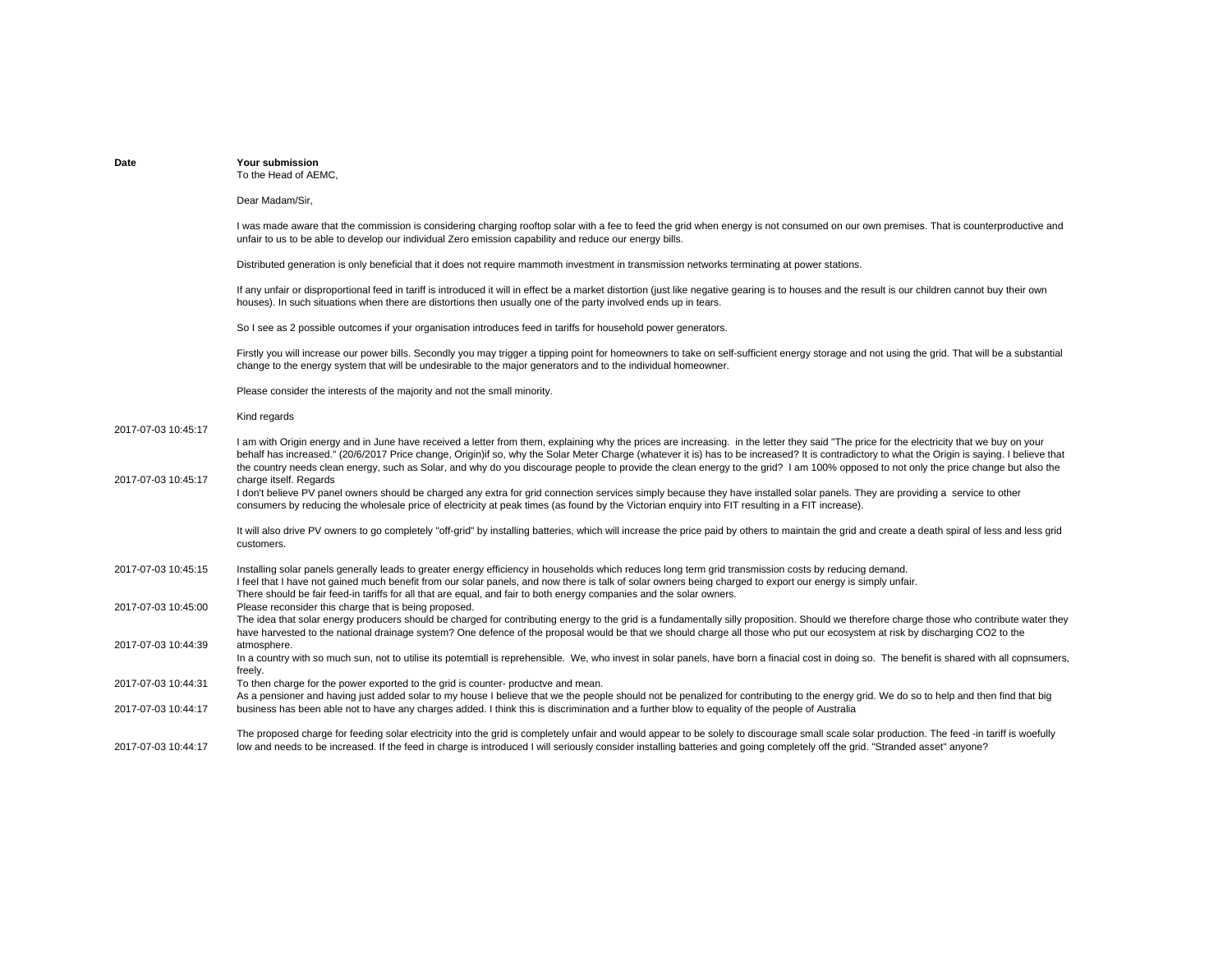|                     | I think that this is an attack on the solar industry and those of us who believe firmly that clean energy is beneficial both for now and for the future. People should be rewarded for switching<br>to solar, and not charged to export renewable energy to the grid. Profits should not be given to the polluters - those power companies who do not have to pay anything and are making<br>huge profits from exorbitant electricity prices, which have now risen again in NSW. People using solar should never be charged to export clean energy, but paid for providing it to the grid.<br>This is a money making exercise to support the big coal industries, and should never be allowed to proceed. Again, it seems to be targeting ordinary Australians who are finding it difficult |
|---------------------|---------------------------------------------------------------------------------------------------------------------------------------------------------------------------------------------------------------------------------------------------------------------------------------------------------------------------------------------------------------------------------------------------------------------------------------------------------------------------------------------------------------------------------------------------------------------------------------------------------------------------------------------------------------------------------------------------------------------------------------------------------------------------------------------|
| 2017-07-03 10:44:06 | to make ends meet, and it will invariably have a negative impact by preventing more Australians from choosing clean, free, solar energy.<br>I think we should get more money for our solar in put sincr itbis green energy when they sell for more money and we get a pitance for what we produce. Then you want to charge us for                                                                                                                                                                                                                                                                                                                                                                                                                                                           |
| 2017-07-03 10:44:05 | doing there job. What a joke<br>It is well time that the playing fields on which the consumers and the power stations and utilities were levelled to give consumers the same benefits and privileges as those so unfairly and                                                                                                                                                                                                                                                                                                                                                                                                                                                                                                                                                               |
| 2017-07-03 10:43:53 | arrogantly enjoyed by the former.<br>Consumers want solar at fair cost - not exploitation by inefficiently operated entities trying to cover their glaring inadequacies.                                                                                                                                                                                                                                                                                                                                                                                                                                                                                                                                                                                                                    |
|                     | People who generate clean energy and export it to the grid should not have to pay to do this. Rather, they should be paid for the product they produce, just the same as the big power<br>companies. In fact, since the power produced by a clean, non-polluting system is better for the environment, it would be more reasonable to pay more for it.<br>My husband and I bought solar panels for our rooftop to offset increased energy charges, as did many other people, but also because we believe we need to move this country away from                                                                                                                                                                                                                                             |
| 2017-07-03 10:43:27 | dirty coal and gas and on to renewables. If you charge people to export their excess power generation, they will move to battery storage and in some instances, disconnect from the grid.<br>It would be a retrograde step for solar owners to be charged to put clean, renewable power into the grid when big power companies have to pay nothing. There should be a fair feed-in tariff<br>recognizing the environmental and health benefits of solar, along with the network savings that solar provides to the grid.                                                                                                                                                                                                                                                                    |
| 2017-07-03 10:43:00 | We have solar panels on our roof and have never had any issues with them other than generating clean energy and saving us a good deal of money.<br>Ours is a four generation household and included three age pensioners including a 101 year old. There are also two young grandchildren who we want to be able to enjoy a cleaner<br>environment as they grow up. Charging us for our solar exports to the grid would add an extra financial burden that we can really do without.                                                                                                                                                                                                                                                                                                        |
|                     | . It is unfair for solar owners to be charged to export clean, renewable power to the grid when big dirty power companies don't have to pay a cent<br>. There should be a fair feed-in tariff that recognises the environmental and health benefit of solar, along with the network savings that solar provides to the grid                                                                                                                                                                                                                                                                                                                                                                                                                                                                 |
|                     | •Include any experience that you've had with putting on rooftop solar and why you've done it                                                                                                                                                                                                                                                                                                                                                                                                                                                                                                                                                                                                                                                                                                |
| 2017-07-03 10:42:38 | •Mention the impact that charging you for your solar exports to the grid would have on your household                                                                                                                                                                                                                                                                                                                                                                                                                                                                                                                                                                                                                                                                                       |
| 2017-07-03 10:42:00 | Solar is one of the most clean forms to create energy, prices paid to feed this into the grid are already very low, a feed in fee would be a complete rip of.                                                                                                                                                                                                                                                                                                                                                                                                                                                                                                                                                                                                                               |
| 2017-07-03 10:41:29 | Solar energy contributes to reducing greenhouse gas levels and homeowners should be encouraged to produce solar panel and help reduce our reliance on coal production<br>There is no way the homeowner should be penalised for exporting to the grid, they are already helping the electricity suppliers by basically giving them free power to resell and are<br>reducing the carbon footprint at the same time. Instead of charging the homeowner for this "privilege" the AEMC should be forcing the suppliers to pay the minimum sale price for buyback                                                                                                                                                                                                                                 |
| 2017-07-03 10:41:22 | instead of the miserable 6-8 cents they are currently paying now.                                                                                                                                                                                                                                                                                                                                                                                                                                                                                                                                                                                                                                                                                                                           |
| 2017-07-03 10:40:34 | Solar owners have made a commitment to future renewable power. Rather than being penalized they should be rewarded.<br>The AEMC is being extremely high-handed in wanting to unfairly charge people with solar power to feed electricity to the grid. All we want is a fair price for the power that we generate!                                                                                                                                                                                                                                                                                                                                                                                                                                                                           |
| 2017-07-03 10:40:23 | We already pay huge amounts for electricity as it is, without this cavalier impost.                                                                                                                                                                                                                                                                                                                                                                                                                                                                                                                                                                                                                                                                                                         |
| 2017-07-03 10:39:33 | No for being charged to put power into the grid.                                                                                                                                                                                                                                                                                                                                                                                                                                                                                                                                                                                                                                                                                                                                            |
|                     | I am a householder who installed solar six years ago, when I was working as an electrician installing solar panels on households, unfortunately, I had a stroke shortly after and was forced<br>into retirement and now exist on the pension. It is grossly unfair that plans are afoot to charge householders to export excess power to the grid, when no such charge applies to dirty,                                                                                                                                                                                                                                                                                                                                                                                                    |
|                     | polluting coal fired power stations. It is long overdue to introduce a fair feed-in tariff for solar power that is more in line with the price charged by retailers for the energy myself and similar                                                                                                                                                                                                                                                                                                                                                                                                                                                                                                                                                                                       |
|                     | households export to the grid, as solar households are making a massive contribution to reducing emissions and a fairer feed-in tariff would certainly encourage more households to install                                                                                                                                                                                                                                                                                                                                                                                                                                                                                                                                                                                                 |
| 2017-07-03 10:37:48 | solar panels. The contribution that people like myself contribute, which helps Australia to meet its emissions targets and reduce pollution cannot be underestimated nor dismissed.<br>I understand that charging for supplying power to the grid is on the books, I would only find this acceptable if power plants will also be charged this and the roof top solar exporters get                                                                                                                                                                                                                                                                                                                                                                                                         |
| 2017-07-03 10:37:39 | market prices from their power. Then on top of the above that the charge be used in it's entirety to modernise our power grid and not line some CEOs pocket.<br>Your proposal to charge solar energy suppliers is ludicrous and unethical. I am a pensioner doing my bit to reduce our consumption of fossil fuels. The government which supports your                                                                                                                                                                                                                                                                                                                                                                                                                                      |
| 2017-07-03 10:37:26 | proposal will never get my vote- I will fight and support others who vote against you.                                                                                                                                                                                                                                                                                                                                                                                                                                                                                                                                                                                                                                                                                                      |
|                     | sincerely<br>It is unfair for solar owners to be charged to export clean, renewable power to the grid when big dirty power companies don't have to pay a cent                                                                                                                                                                                                                                                                                                                                                                                                                                                                                                                                                                                                                               |
|                     | There should be a fair feed-in tariff that recognises the environmental and health benefit of solar, along with the network savings that solar provides to the grid                                                                                                                                                                                                                                                                                                                                                                                                                                                                                                                                                                                                                         |
|                     | Include any experience that you've had with putting on rooftop solar and why you've done it                                                                                                                                                                                                                                                                                                                                                                                                                                                                                                                                                                                                                                                                                                 |
| 2017-07-03 10:37:21 | Mention the impact that charging you for your solar exports to the grid would have on your household                                                                                                                                                                                                                                                                                                                                                                                                                                                                                                                                                                                                                                                                                        |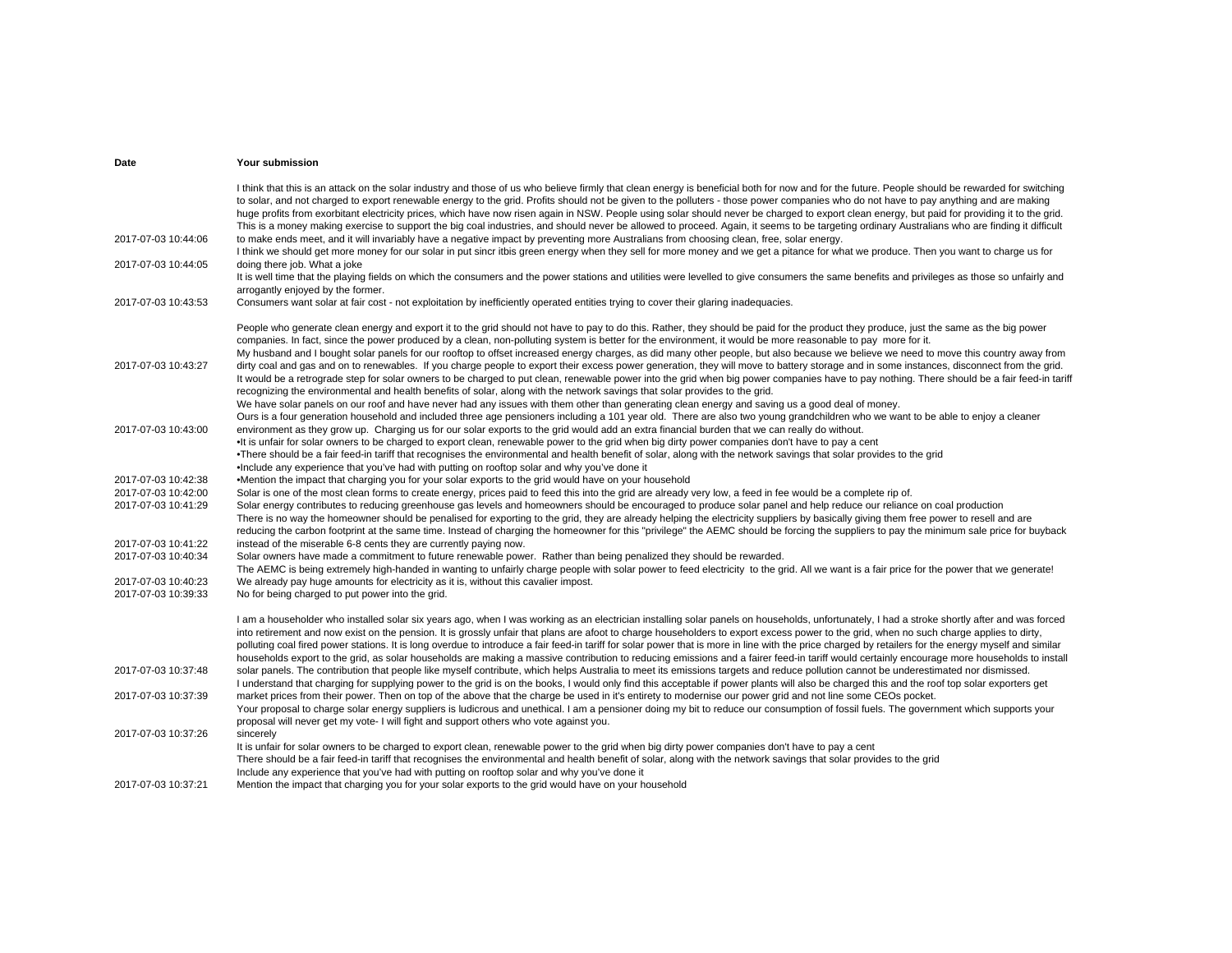| Date                | Your submission                                                                                                                                                                                                                                                                                                                                                                                                                                                                    |
|---------------------|------------------------------------------------------------------------------------------------------------------------------------------------------------------------------------------------------------------------------------------------------------------------------------------------------------------------------------------------------------------------------------------------------------------------------------------------------------------------------------|
|                     | This is a completely unfair tax. Residents are installing solar to save money & help the environment & all the govt can do is make it harder. We spent money we will not get back due to our<br>age because we believe that everyone needs to assist in the fight against emissions & global warming. It is evident that by the suggestion of this charge our govt seems to believe this is                                                                                        |
| 2017-07-03 10:36:31 | not important. What they forget is that this is one planet. What happens to one happens to all.                                                                                                                                                                                                                                                                                                                                                                                    |
| 2017-07-03 10:36:23 | This AEMO proposal is a disgraceful and contemptible price gauging exercise which will be strongly resisted!                                                                                                                                                                                                                                                                                                                                                                       |
| 2017-07-03 10:35:54 | How can u charge us for our solar we should be paid a fair price to maintain or solar systems and export solar to the grid                                                                                                                                                                                                                                                                                                                                                         |
|                     | We installed solar power to help us meet increasing costs in our retirement, but we have seen increases in electricity charges over all, gradually eroding our superannuation away. The                                                                                                                                                                                                                                                                                            |
| 2017-07-03 10:35:44 | energy policy in Australia is a complete disgrace, we would not have installed solar power if we had known the policy that we signed up for, was going to be changed at the whim of<br>bureaucrats and politicians, who award themselves pay increases to compensate their outgoings on this iniquitous increase.                                                                                                                                                                  |
|                     | Desr AEMC,                                                                                                                                                                                                                                                                                                                                                                                                                                                                         |
|                     |                                                                                                                                                                                                                                                                                                                                                                                                                                                                                    |
|                     | I submit the below for consideration for the unfair solar charge you intend to impose on those that have chosen to do something right for the planet.                                                                                                                                                                                                                                                                                                                              |
|                     | 1. It is unfair for solar owners to be charged to export clean, renewable power to the grid when big dirty power companies don't have to pay a cent and get away with sending profits<br>offshore as well.                                                                                                                                                                                                                                                                         |
|                     | 2. There should be a fair feed-in tariff that recognises the environmental and health benefit of solar, along with the network savings that solar provides to the grid.                                                                                                                                                                                                                                                                                                            |
|                     | 3. I have put solar panels on my home to benefit the planet and community on a whole not to be charged by greedy business and politicians.                                                                                                                                                                                                                                                                                                                                         |
|                     | 4. It will impact negatively on my household by charging me for my solar exports to the grid as this will reduce the meager benefit we receive already putting financial strain and teducing<br>incentives to get more solar panels installed.                                                                                                                                                                                                                                     |
|                     | 5. This is just plain double dipping and if it goes ahead you can expect alot more of us opting out of exporting to grid and storing our exports for ourselves.                                                                                                                                                                                                                                                                                                                    |
|                     | Yours common sensably,                                                                                                                                                                                                                                                                                                                                                                                                                                                             |
| 2017-07-03 10:35:33 |                                                                                                                                                                                                                                                                                                                                                                                                                                                                                    |
|                     | I write to protest that the Australian Energy Market Commission (AEMC) is intending to charge owners of solar electricity panels a fee to feed their energy back to the grid. This is so unfair<br>especially as the Governments of this country have been urging residents to buy solar panels and so relieve the electricity producers of some of the burden of producing electricity for<br>society as a whole, at the same time reducing the carbon footprint for the country. |
|                     | We were urged to "go solar" for "green" reasons, with the carrot of reduced electricity costs to ourselves and being able to sell electricity to the grid.                                                                                                                                                                                                                                                                                                                         |
|                     | Already the rates offered to consumers for feed-back are so low that the expense of buying and installing panels is not worth the cost.                                                                                                                                                                                                                                                                                                                                            |
|                     | So why should we be forced to pay a charge for the "privilege" of being allowed to sell to the (AEMC)? The big coal and gas power stations don't have to pay to export the energy they                                                                                                                                                                                                                                                                                             |
| 2017-07-03 10:35:25 | generate.                                                                                                                                                                                                                                                                                                                                                                                                                                                                          |
|                     |                                                                                                                                                                                                                                                                                                                                                                                                                                                                                    |
|                     | I have solar PV panels on my roof, which I put there for environmental reasons and with the added benefit of financial rewards. I am very annoyed that there are plans to change the rules,<br>so I will be charged to export electricity to the grid. I made a decision on a certain set of rules. It should be regarded as a contract, and not subject to change. How can any decisions be                                                                                       |
| 2017-07-03 10:34:58 | made if rules keep changing. Australia needs to urgently reduce greenhouse emissions, and I am doing my bit. Please do not allow charges to export to the grid.                                                                                                                                                                                                                                                                                                                    |
|                     | I object strongly to being charged to supplying solar energy to the grid. I paid money to have my solar panels installed as I recognised the need to be self sufficient and not reliant on coal                                                                                                                                                                                                                                                                                    |
|                     | power.                                                                                                                                                                                                                                                                                                                                                                                                                                                                             |
|                     |                                                                                                                                                                                                                                                                                                                                                                                                                                                                                    |
|                     | Why the need for such greed? Don't we pay enough already?                                                                                                                                                                                                                                                                                                                                                                                                                          |
| 2017-07-03 10:34:58 | Why us and not the dirty power companies? This is again an example of the greed and self centredness of power brokers. I am thoroughly disqusted.                                                                                                                                                                                                                                                                                                                                  |
|                     | It is unfair for solar owners to be charged to export clean, renewable power to the grid when big dirty power companies don't have to pay a cent                                                                                                                                                                                                                                                                                                                                   |
| 2017-07-03 10:34:31 | There should be a fair feed-in tariff that recognises the environmental and health benefit of solar, along with the network savings that solar provides to the grid.                                                                                                                                                                                                                                                                                                               |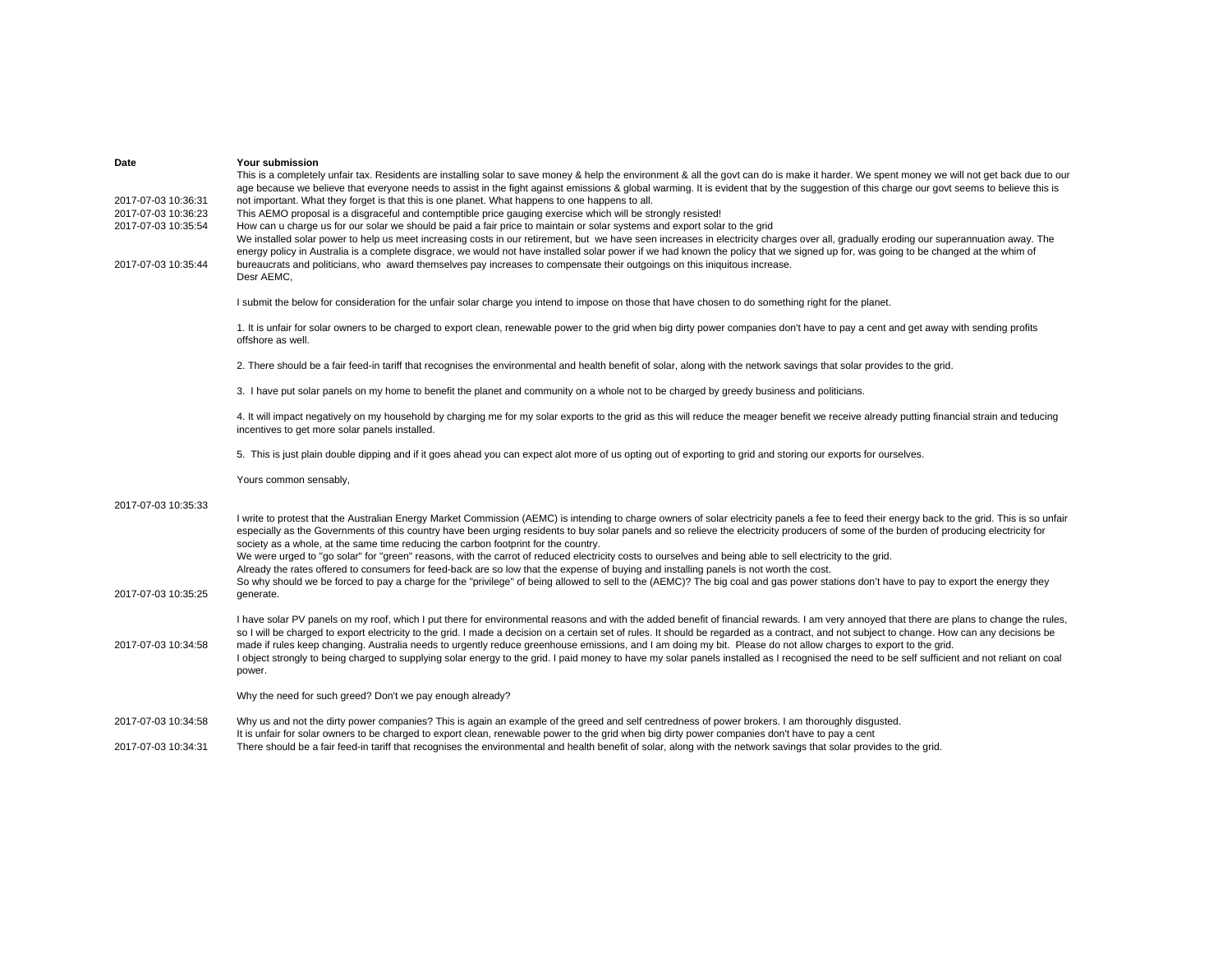| Date                | Your submission                                                                                                                                                                                    |
|---------------------|----------------------------------------------------------------------------------------------------------------------------------------------------------------------------------------------------|
|                     | Stop The Solar Swindle                                                                                                                                                                             |
|                     | It is unfair for solar owners to be charged to export clean, renewable power to the grid when big dirty power companies don't have to pay a cent                                                   |
|                     | There should be a fair feed-in tariff that recognises the environmental and health benefit of solar, along with the network savings that solar provides to the grid                                |
|                     | Enough is Enough, I'm an auzzie battler and we are ripped off by every one now                                                                                                                     |
| 2017-07-03 10:34:31 | pack it up you mongrels.                                                                                                                                                                           |
|                     |                                                                                                                                                                                                    |
|                     | I have just put on solar as the electricity costs was making it difficult for us to manage financially on a recurrent basis.                                                                       |
|                     | I have retired but my wife is still working but due to health reasons will soon need to retire. We are not well off financially but having worked all our lives do not deserve to live struggling  |
|                     | financially. The high power costs are effecting our plans significantly. It is unfair that we should have to pay to put electricity into the grid when the dirty power companies who make a large  |
|                     | profit are not charged to do this.                                                                                                                                                                 |
|                     | It is time for a fair feed in Tarif to be paid to solar owners to feed into the grid as we are contributing to a decentralised power network and lessening the future cost of poles and wires plus |
|                     | helping to save the environment.                                                                                                                                                                   |
| 2017-07-03 10:34:18 | Please do not penalise us for putting the capital cost into solar.                                                                                                                                 |
|                     | I invested a significant amount on a set of promises made by a government that wanted to establish a solar industry. Those promises covered the first 10 years of installation and provided        |
|                     | compensation over the long term that would offset my commitment and initial outlay. Now the industry is established, a similar system would cost a homeowner less than one fifth what we           |
|                     | outlaid - Taking into consideration inflation and low wages increases probably less. Somehow those of us who have put solar on our roofs are being cast as shysters. I must admit I am             |
|                     | tempted to put in some of the new Teslar storage cells, up my power usage, and withhold any excess that I generate - Mind you the Government would find someway to penalise us for                 |
| 2017-07-03 10:34:10 | that.                                                                                                                                                                                              |
|                     |                                                                                                                                                                                                    |
|                     | We installed a solar hybrid system to minimise our mains energy consumption.                                                                                                                       |
|                     | We are very happy to feed back to the grid excess power we generate and the current rate we are paid for this is a token amount but better than nothing. Being charged for feedback defies         |
|                     | all logic and defeats the purpose of having a solar system connected to the grid.                                                                                                                  |
| 2017-07-03 10:33:46 | Should this charge be implemented we will seriously consider going off-grid, something that is quite feasible for us.                                                                              |
|                     | Our environment needs all the help it can get. Solar owners should be rewarded not slammed with another cost when we are the only ones trying to save the environment. Politicians have            |
| 2017-07-03 10:33:27 | their heads in the sand and don't give a dam about our planet or our children's future. No to a feed in tariff.                                                                                    |
|                     | Hi thanks for allowing me to voice my objection to the proposed charge for feeding my solar electricity back to the grid. I cannot understand the reasoning behind the proposed charge as I        |
|                     | feel we are helping the poles and wires to distribute our generated electricity locally. Please listen to us the generators of solar green energy. If you charge us why not the coal generators    |
|                     | can you explain. We installed our system in 2008 because we believe in trying to do our bit for our granchildren for a sustainable future.                                                         |
|                     |                                                                                                                                                                                                    |
|                     | Not a happy generator                                                                                                                                                                              |
| 2017-07-03 10:33:27 |                                                                                                                                                                                                    |
|                     | Dear AEMC,                                                                                                                                                                                         |
|                     | I understand that you are considering allowing Retailers to charge small solar electricity generators like myself a fee in order to export electricity to the Grid? This is a                      |
|                     |                                                                                                                                                                                                    |
|                     | staggering concept, unfair and discriminatory, and one which will be strongly resisted . May I ask the justification for such a step ? Will you also recommend that 'large' solar power            |
|                     | generators be charged a fee? What will be cut off point at which the fees kick in?                                                                                                                 |
|                     | There should obviously be a fair feed in tariff for small generators like myself, with perhaps added incentives to encourage the installation of batteries ? I imagine that if fees were           |
| 2017-07-03 10:33:12 | introduced then larger numbers of people would go completely 'off grid', rendering the grid even less viable.                                                                                      |
|                     | I installed solar panels some years ago when the panels were considerably more expensive, as I considered that I should make a contribution to the environment and our planet. My                  |
|                     | savings in power bills only broke even with the cost of my panels after several years even after the application of the feed in tariff.                                                            |
|                     | To even consider a charge on my power being exported to the grid seems to me equivalent to a punishment for trying to do the right thing.                                                          |
|                     | I trust this proposal goes no further.                                                                                                                                                             |
|                     |                                                                                                                                                                                                    |
|                     | Sincerely                                                                                                                                                                                          |
| 2017-07-03 10:33:12 |                                                                                                                                                                                                    |
|                     |                                                                                                                                                                                                    |
|                     | Corporate gold plating has become an art form in the Australian energy sector over recent decades. As a pensioner I installed solar to assist in managing my household budget whilst               |
|                     | contributing to minimising impact of climate change upon environment. A proposed charge for solar to grid will not only add to my budget deficit and further burden of cost-of-living; it will     |
| 2017-07-03 10:33:08 | directly reduce interest in solar installation. Corporate energy wins again and the environment and householders lose. A charge on exporting solar to grid is unconscionable.                      |
|                     |                                                                                                                                                                                                    |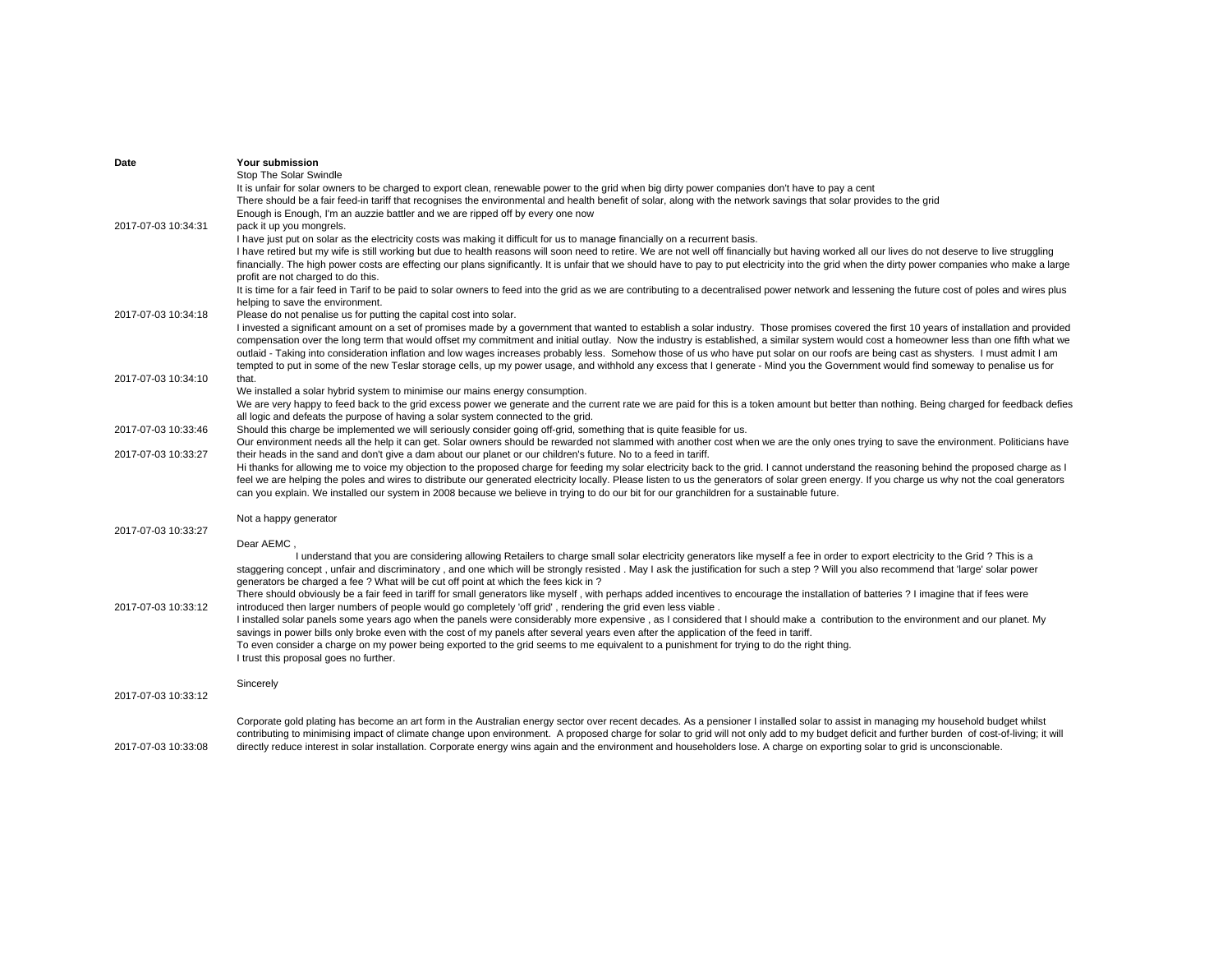| Date                | Your submission                                                                                                                                                                                   |
|---------------------|---------------------------------------------------------------------------------------------------------------------------------------------------------------------------------------------------|
|                     | I wish to object to the idea of charging solar users to export their power to the grid.                                                                                                           |
|                     | Owners of solar panels, such as myself, help to allivate the demands on grid power. We put panels on our houses to cut our power costs. This has been at quite an expense to myself -             |
|                     | but done so in the desire to be able to utilise my own power consumption (hence less demand on the grid plus using pollution free power).                                                         |
|                     | When we feed power back to the grid we receive a bare minimum tariff. This is almost a service to the power company as the amount received is less than a quarter of the cost that they           |
|                     | sell it back to us.                                                                                                                                                                               |
|                     | Charging me to sell my own power back to a company who is going to then make over a 100% profit on it seems immoral and corrupt.                                                                  |
|                     |                                                                                                                                                                                                   |
|                     | This will discourage a push for renewable energies and discucourage people from trying to take charge of their own power as well as reduce pollution.                                             |
| 2017-07-03 10:32:58 | Please reconsider this proposal.                                                                                                                                                                  |
|                     | Back in 2013 28,000 solar owners joined together to stop the proposal that they would be charged for feeding THEIR electricity back into the grid.                                                |
|                     | Why are you trying again.                                                                                                                                                                         |
|                     | •It is unfair for solar owners to be charged to export clean, renewable power to the grid when big dirty power companies don't have to pay a cent                                                 |
|                     | •There should be a fair feed-in tariff that recognises the environmental and health benefit of solar, along with the network savings that solar provides to the grid                              |
|                     | • There is no such thing as clean coal - it is still DIRTY                                                                                                                                        |
|                     | . Charging us for our solar exports to the grid would make it very difficult for us to recoup the cost of our solar array etc. and it would be a disincentive for future owners to commit to      |
| 2017-07-03 10:32:49 | cleaner, greener solar.                                                                                                                                                                           |
|                     | As a solar owner I object to the proposition that there be a charge to people like myself for feeding in our excess power to the grid. Indeed the opposite should be the case when the power      |
|                     | we are providing is clean renewable power that our neighbours can use, and it must take some of the load off the grid to be providing the power locally.                                          |
| 2017-07-03 10:32:44 | Solar owners should be provided with a feed in tariff that recognises the many benefits that come from providing power locally, and the clean renewable source of that power.                     |
|                     | We have just put in a solar power at home, we are getting a massive 6 cents for power we input to the grid, and now you want to charge us for it??????                                            |
|                     | All this on top of rising electricity prices (to go 20% per news article I read today). I got solar power to help reduce my power bill as well as do the right thing for the environment, now you |
|                     |                                                                                                                                                                                                   |
|                     | want to charge me extra because I spent thousands of dollars installing a new solar system in an effort to reduce the load on the grid.                                                           |
|                     | This is without a doubt the most insane idea anyone has come up with, seems to me to be another way for the energy companies to rip customers off. I sincerely hope common sense                  |
| 2017-07-03 10:32:38 | prevails.                                                                                                                                                                                         |
|                     | Charging solar PV owners a fee to send electricity generated on their rooftops, back into the grid, is a regressive step when we should be encouraging widespread generation of electricity       |
|                     | by renewable means.                                                                                                                                                                               |
|                     | Aggregated Solar energy saves Australia from needing to build other types of power stations. Future battery storage solutions and large scale storage such as pumped hydro will assist in         |
|                     | the rollout of a more integrated system.                                                                                                                                                          |
| 2017-07-03 10:32:14 | Giving large scale commercial energy producers no cost to put energy into the grid is unfair if small scale generators could be charge to do that.                                                |
|                     | It is blatantly unfair to charge individuals with small solar installations to export their surplus, when the big power companies don't have to. The fair thing, the environmental responsible    |
|                     | thing, would be to charge the big dirty power companies and leave the small responsible owner alone. Charging a feed-in tariff will drive solar owners off grid and onto batteries. This          |
|                     | appears to be an attempt to support coal-fired stations at the expense of individuals who have done the right thing for the environment by installing solar panels. We have enough                |
|                     | renewables in Australia to be world leaders. I put solar panels on my roof not only to mitigate the rising cost of buying electricity, but to show my children and grandchildren that an          |
| 2017-07-03 10:31:56 | individual person can make a difference to carbon emissions and be responsible.                                                                                                                   |
|                     | I cannot believe that you would entertain the prospect of charging solar panel users to export power to the grid. The price we are payed for that power is grossly undervalued in comparison      |
| 2017-07-03 10:31:44 | to the price retailers charge consumers as it is.                                                                                                                                                 |
|                     | I am currently being charged \$1.30 a day to be connected to the grid. Despite paying and installing solar, my electricity charges are increasing and my family are being very vigilant about     |
|                     | power usage. If you add a price for transfer of solar to the grid, we will be forced to disconnect our solar. We are self funded retirees and we cannot afford any further increases, while       |
| 2017-07-03 10:31:08 | interest rates remain so low, for so long.                                                                                                                                                        |
|                     | Solar is now happening on a large scale. Charging people for putting energy into the grid defies logic and will only make it easier for PV solar owners (like us) to install batteries and go     |
| 2017-07-03 10:30:53 | 'off-grid'. So why not go with the flow and encourage everyone to go solar.                                                                                                                       |
|                     | The proposal to charge household solar power owners who export solar power to the grid is unfair. In my street only four houses in about twenty (on the same distrubution transformer)            |
|                     | have solar power system. Therefore my solar export will be used up by the homes nearby and not even make it onto the distrubution system. If this stupid idear was to happen I will hasten        |
|                     |                                                                                                                                                                                                   |
|                     | my purchase of a battery systen and then the grid will loose the clean energy that I provide without any capital cost to the community. The AEMO will have to come up with a new fair             |
| 2017-07-03 10:30:53 | buisness model. My solar power is exported @ 10 cents per kW/hr and on sold to my neibours @ 36 cents. I am not getting that profit.                                                              |
|                     | So you buy our unused Solar back at 11.5c now in Victoria.                                                                                                                                        |
|                     | Then your Retailers sell it out at 29c!                                                                                                                                                           |
|                     | Yeah I can see how that is fairNOT!!                                                                                                                                                              |
|                     | And now you want to tax us for it! No ****ing way                                                                                                                                                 |
| 2017-07-03 10:30:52 |                                                                                                                                                                                                   |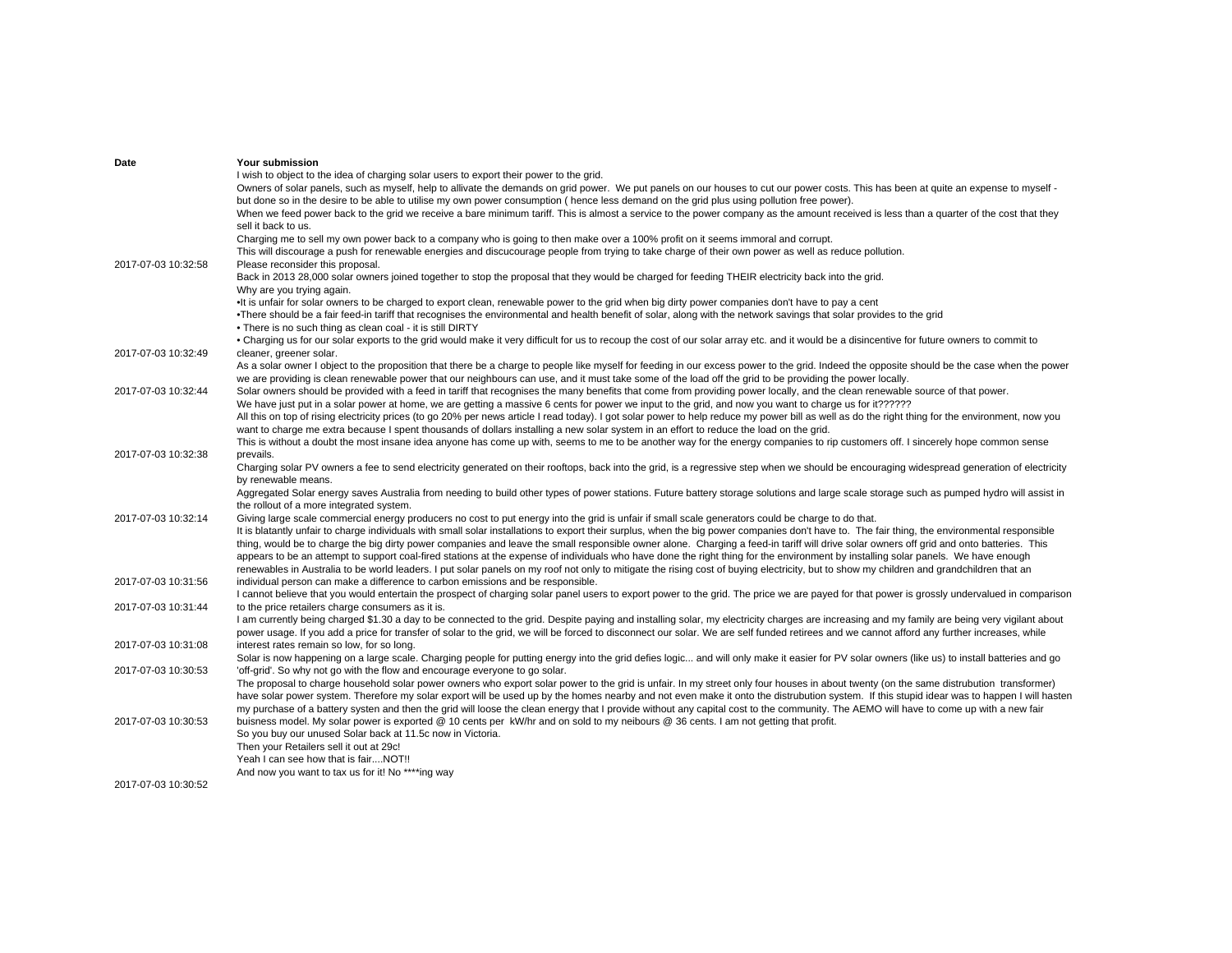| Date                | Your submission                                                                                                                                                                                                                                                                                                                                                                                                                                                                                                                                                                      |
|---------------------|--------------------------------------------------------------------------------------------------------------------------------------------------------------------------------------------------------------------------------------------------------------------------------------------------------------------------------------------------------------------------------------------------------------------------------------------------------------------------------------------------------------------------------------------------------------------------------------|
|                     |                                                                                                                                                                                                                                                                                                                                                                                                                                                                                                                                                                                      |
|                     | It is completely unfair to even consider charging home solar owners to export their clean energy into the grid - the feed-in tarrifs are paltry and inadequate as it is, to consider *charging*<br>solar owners is going too far.                                                                                                                                                                                                                                                                                                                                                    |
|                     | Our family decided to place solar panels on our roof to do the right thing, not necessarily because of the long-term savings - we know, as most Australians do, that clean energy is our<br>inevitable future and that in the face of inadequate action by the Australian government in moving us to this inevitable future, we joined the grass roots solar movement.                                                                                                                                                                                                               |
|                     | The Queensland Newman government more than halved our feed-in tariff, we've seen much increased grid connection charges and increased electricity prices yet we persist. However, if<br>we'll be penalised further by being charged for the privilege of exporting our clean energy to the grid, that will finally force us off-grid entirely. With home battery technology where it is now<br>and the ever-increasing value for money that is afforded, we'd be silly not to put our money there instead of enabling the snouts in the trough of the fossil fuel energy monopolies. |
| 2017-07-03 10:30:37 | If solar owners are faced with paying to export, or buying home batteries and going off-grid - you can bet on the latter. Rest assured, the latest absurd proposal will be the straw that breaks<br>the camel's back.                                                                                                                                                                                                                                                                                                                                                                |
|                     | We are retired and and cannot keep up with increased charges when our income does not increase and our benefits are being eroded.                                                                                                                                                                                                                                                                                                                                                                                                                                                    |
| 2017-07-03 10:30:25 | It is unfair for solar owners to be charged to export clean, renewable power to the grid when big dirty power companies don't have to pay a cent<br>There should be a fair feed-in tariff that recognises the environmental and health benefit of solar, along with the network savings that solar provides to the grid                                                                                                                                                                                                                                                              |
|                     | It is unfair for solar owners to be charged to export clean, renewable power to the grid when dirty power companies don't have to pay a cent. It would have an unfair impact charging us for                                                                                                                                                                                                                                                                                                                                                                                         |
|                     | our solar exports to the grid for our household,                                                                                                                                                                                                                                                                                                                                                                                                                                                                                                                                     |
|                     | There should be fair feed-in tariff that recognises the environmental and health benefits of solar, along with the network savings that solar provides to the grid. We put solar on to help us                                                                                                                                                                                                                                                                                                                                                                                       |
| 2017-07-03 10:30:24 | manage our electricity costs.                                                                                                                                                                                                                                                                                                                                                                                                                                                                                                                                                        |
|                     | Dear AEMC,                                                                                                                                                                                                                                                                                                                                                                                                                                                                                                                                                                           |
|                     | It is unfair for solar owners to be charged to export clean, renewable power to the grid when big dirty power companies don't have to pay a cent.                                                                                                                                                                                                                                                                                                                                                                                                                                    |
|                     | There should be a fair feed-in tariff that recognises the environmental and health benefit of solar, along with the network savings that solar provides to the grid.                                                                                                                                                                                                                                                                                                                                                                                                                 |
|                     | We have installed a solar PV system that covers our average usage and exports clean non CO2 emitting power back to the grid under a standard net FIT and absolutely do not accept that<br>we should be charged an additional fee to export this "Green power" back to the grid at reasonable rates (as far as IPART is concerned).                                                                                                                                                                                                                                                   |
|                     | With all the current talk about the government wishing to keep power prices down, I cannot accept that this is a reasonable option as it will increase our energy costs and further                                                                                                                                                                                                                                                                                                                                                                                                  |
|                     | discourage private residential customers from investing in solar at their own properties which is ridiculous in the current circumstances.                                                                                                                                                                                                                                                                                                                                                                                                                                           |
|                     |                                                                                                                                                                                                                                                                                                                                                                                                                                                                                                                                                                                      |
|                     | By all means, please consider an alternative solution which is to provide incentives for residential customers to invest in battery storage and solar in order to enhance the stability of the                                                                                                                                                                                                                                                                                                                                                                                       |
|                     | grid and to evolve the grid into a system fit for the requirements of the 21st century.                                                                                                                                                                                                                                                                                                                                                                                                                                                                                              |
|                     | Thanks for your time and best regards,                                                                                                                                                                                                                                                                                                                                                                                                                                                                                                                                               |
| 2017-07-03 10:30:24 |                                                                                                                                                                                                                                                                                                                                                                                                                                                                                                                                                                                      |
|                     | Solar generators are helping to meet peak power requirements, and so should be rewarded, not penalised. If you want to bring on a death-spiral, just try punishing solar generators for                                                                                                                                                                                                                                                                                                                                                                                              |
| 2017-07-03 10:30:23 | connecting to the grid, and watch them disconnect.                                                                                                                                                                                                                                                                                                                                                                                                                                                                                                                                   |
|                     | It is ludicrous to charge households to supply power to the grid. If you do this I will be looking into exiting the grid and installing power storage. You should be innovative not pandering to                                                                                                                                                                                                                                                                                                                                                                                     |
| 2017-07-03 10:30:21 | the coal industry, totally archaic<br>Solar is the future. It is time to start supporting solar energy instead of hindering the use of solar energy. Solar panel owners need to be paid for their contribution to the grid not charged for                                                                                                                                                                                                                                                                                                                                           |
| 2017-07-03 10:30:13 | it. Solar panel owners will go offline if they are not supported. Coal is the past we need to remove our dependency on coal as fast as possible.                                                                                                                                                                                                                                                                                                                                                                                                                                     |
|                     | As an accountant and auditor during my working life, I am staggered that such a proposal could be raised. First of all, the grid is already financed by solar owners (at least in NSW)                                                                                                                                                                                                                                                                                                                                                                                               |
|                     | through the "supply charges" in their power bill. In my case this charge started off at \$18 a quarter and now stands at nearly \$180 a quarter. And these charges apply notwithstanding                                                                                                                                                                                                                                                                                                                                                                                             |
| 2017-07-03 10:30:09 | whether I use or generate any units at all. I will oppose any such move as an attack on my investment in solar and a thinly disquised `clean energy tax'.                                                                                                                                                                                                                                                                                                                                                                                                                            |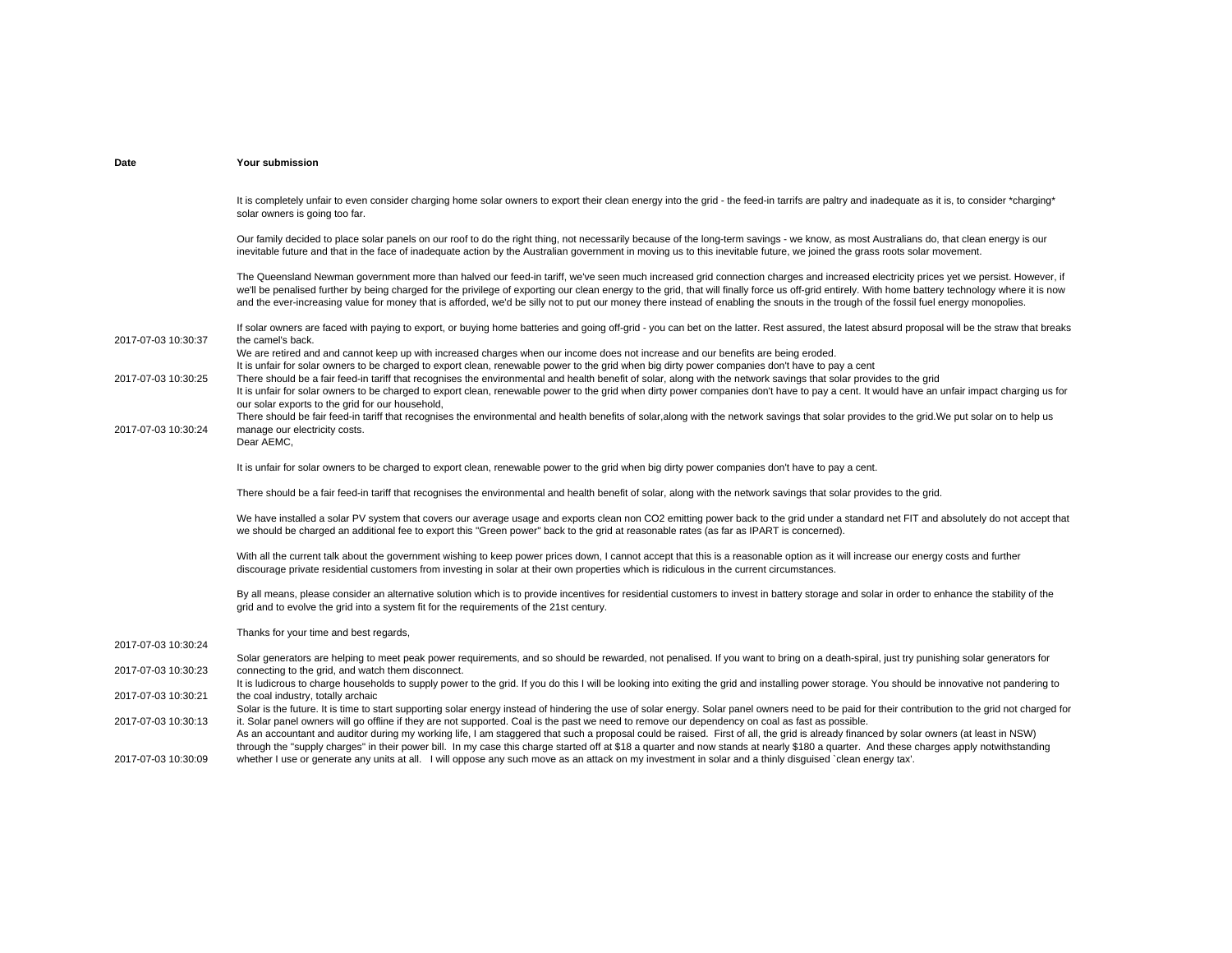| Date                | Your submission                                                                                                                                                                                                                                                                                 |
|---------------------|-------------------------------------------------------------------------------------------------------------------------------------------------------------------------------------------------------------------------------------------------------------------------------------------------|
|                     | I have solar panels to reduce my power bills and my environmental footprint.                                                                                                                                                                                                                    |
|                     | If power companies are permitted to gouge us for the solar exports from which they benefit, I will be strongly inclined to go off the grid.                                                                                                                                                     |
| 2017-07-03 10:30:05 | I suspect this will be a trend - their greed shall bury them.                                                                                                                                                                                                                                   |
|                     | It is unfair for solar owners to be charged to export clean, renewable energy to the grid when big dirty power companies don,t have to pay a cent.                                                                                                                                              |
|                     | There should be a fair feed-in tariff that recognises the environmental and health benefits of solar, along with the network savings that solar provides to the grid. We have had our solar                                                                                                     |
|                     | panels for 5 years. Now we are semi retired the saving on our power bills is crucial to our budget. We also feel that by using solar energy we are contributing to looking after the well being                                                                                                 |
| 2017-07-03 10:29:59 | of the earths environment and all who live and share this.                                                                                                                                                                                                                                      |
|                     | Please accept this note as a contribution to the upcoming debate regards solar feed-in tariffs and charges. Having invested significantly in rooftop solar recently, with the purpose of                                                                                                        |
|                     | supporting a green, renewable approach to energy generation - I am utterly floored with even the mention of a ruling which will attempt to charge consumers for putting energy back into the<br>grid.                                                                                           |
|                     | The only reason I can see for such a proposal is a blatant attempt to ensure current investments by international entities in the Australian energy sector are protected. The purpose of<br>AEMO should be to act in the interests of the Australian energy consumer, not foreign corporations. |
|                     | Not only will such a ruling severely effect the take up of solar power across the country (thus contributing to the Paris climate accord) but also effect the domestic solar industry.                                                                                                          |
|                     | I really can see no other reason for this proposition than a very blatant attempt to reduce the attractiveness of roof top solar as an energy source for consumers, hence ensuring (foreign                                                                                                     |
|                     | owned) energy company profits.                                                                                                                                                                                                                                                                  |
|                     | Please register this submission as such.                                                                                                                                                                                                                                                        |
| 2017-07-03 10:29:57 | Thanks,                                                                                                                                                                                                                                                                                         |
|                     | It is unfair for solar owners to be charged to export clean, renewable power to the grid when big dirty power companies don't have to pay a cent.                                                                                                                                               |
|                     | There should be a fair feed-in tariff that recognises the environmental and health benefit of solar, along with the network savings that solar provides to the grid.                                                                                                                            |
|                     | We purchased a roof top solar array to help the environment, to reduce our dependance on fossil fuels as well as to help reduce our household bills.                                                                                                                                            |
|                     | By charging households to feed back to the grid, it will severely disadvantage many & completely discourage further families/individuals from purchasing solar panels, this will have a long                                                                                                    |
|                     | term negative impact on the environment.                                                                                                                                                                                                                                                        |
|                     | Power companies should be encouraging households to take up solar not discouraging.                                                                                                                                                                                                             |
|                     | This will push people to get their own storage systems & the power companies will be the losers.                                                                                                                                                                                                |
| 2017-07-03 10:29:53 | DO NOT PROCEED WITH THIS RIDICULOUS PLAN TO CHARGE PEOPLE FOR DOING THE RIGHT THING.                                                                                                                                                                                                            |
|                     | Solar owners are doing the planet a service - don't penalize us for doing this! If you do - more of us will save up and go entirely off grid - and with the large range of battery storage devices                                                                                              |
| 2017-07-03 10:29:09 | out now it is doable by many of us. Your charge would make many of us to go this way!                                                                                                                                                                                                           |
|                     | I have only just heard that submissions regarding a proposal to allow solar owners to be charged for feeding their electricity back int o the grid are due tomorrow. I am strongly opposed to                                                                                                   |
|                     | this suggestion, but do not have time to construct a detailed response. Surely however the basic unfairness of levying a charge on private solar owners but not on commercial providers,                                                                                                        |
|                     | along with the urgent need to encourage the use of renewables in the light of climate change should ensure that this proposal is stillborn.                                                                                                                                                     |
|                     | Regards,                                                                                                                                                                                                                                                                                        |
| 2017-07-03 10:29:03 |                                                                                                                                                                                                                                                                                                 |
|                     | I have read with horror the intention to allow solar owners to be charged for feeding their electricity back to the grid. This is clean energy and it is unfair. Renewable power to the grid and                                                                                                |
|                     | when big dirty power companies do this they don't have to pay a cent. There should be a fair feed-in tarriff that recognises the environmental and health benefit of solar, along with teh                                                                                                      |
|                     | network savings that solar provides to the grid. We put on rooftop solar as we wanted clean energy and as a way to cut our soaring electricity bills. We paid 1000's to do this and have                                                                                                        |
| 2017-07-03 10:28:36 | been really happy with the outcome. The impact of charging us for solar exports would be heavy on our household as we are pensioners with only the pension for our income.                                                                                                                      |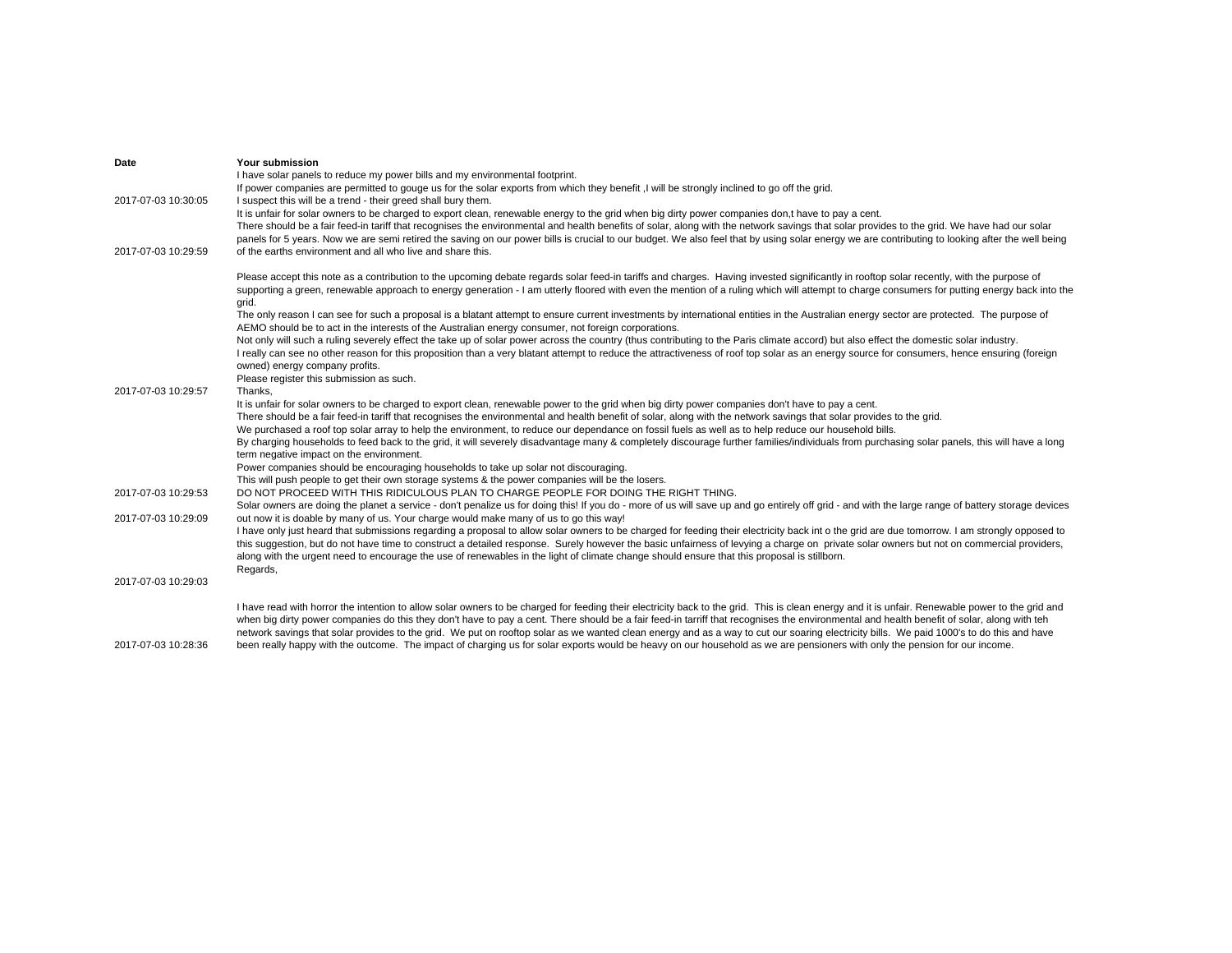| Date                                                              | Your submission<br>Dear Commissioners,                                                                                                                                                                                                                                                                                                                                                                                                                                                                                                                                                                                                                                                                                                                                                                                                                                                                                                                                                                  |
|-------------------------------------------------------------------|---------------------------------------------------------------------------------------------------------------------------------------------------------------------------------------------------------------------------------------------------------------------------------------------------------------------------------------------------------------------------------------------------------------------------------------------------------------------------------------------------------------------------------------------------------------------------------------------------------------------------------------------------------------------------------------------------------------------------------------------------------------------------------------------------------------------------------------------------------------------------------------------------------------------------------------------------------------------------------------------------------|
|                                                                   | I am writing to you to express my outrage and opposition to the proposal allowing solar owners to be charged for feeding back their electricity to the grid.                                                                                                                                                                                                                                                                                                                                                                                                                                                                                                                                                                                                                                                                                                                                                                                                                                            |
|                                                                   | It is unfair for solar owners to be charged to export clean, renewable power to the grid when big dirty power companies don't have to pay a cent.                                                                                                                                                                                                                                                                                                                                                                                                                                                                                                                                                                                                                                                                                                                                                                                                                                                       |
|                                                                   | There should be a fair feed-in tariff that recognises the environmental and health benefit of solar, along with the network savings that solar provides to the grid.<br>I have put solar on my roof not only to save money but also for environmental considerations and the opportunity to reduce my carbon footprint.                                                                                                                                                                                                                                                                                                                                                                                                                                                                                                                                                                                                                                                                                 |
|                                                                   | If you continue with the absurd and unfair proposal then I shall have no choice but to go off grid. I am not going to subsidise the big power companies who have made their profits from<br>polluting our planet for free for far too long.                                                                                                                                                                                                                                                                                                                                                                                                                                                                                                                                                                                                                                                                                                                                                             |
|                                                                   | Thank you.                                                                                                                                                                                                                                                                                                                                                                                                                                                                                                                                                                                                                                                                                                                                                                                                                                                                                                                                                                                              |
| 2017-07-03 10:27:55<br>2017-07-03 10:27:54<br>2017-07-03 10:27:43 | As an early adopter of solar, I paid what was at the time a much higher system purchase price than those who have entered the market in recent years. I struggled to pay for my small<br>system, at a hefty \$8000 - about four times what similar systems cost now. But I believed I was paying to help the planet, help myself, and help the power network. With recent 'gold-<br>plating' charges that we have all paid, I can see no justifiable need for the rules to be changed to enable more payments to network providers. In SA we need as much generation as<br>possible, and we should not be 'double-dip' charged to be part of the solution.<br>I strongly oppose the proposed feed-in tariff for those of us with solar panels on our houses. The environment desperately needs more renewable energy and people should be encouraged<br>to install solar rather than putting in place impediments for them to do this. Please look at the benefits of home solar systems.<br>Dear AEMC, |
|                                                                   | It is unfair for solar owners to be charged to export clean, renewable power to the grid when big dirty power companies don't have to pay a cent.                                                                                                                                                                                                                                                                                                                                                                                                                                                                                                                                                                                                                                                                                                                                                                                                                                                       |
|                                                                   | There should be a fair feed-in tariff that recognises the environmental and health benefit of solar, along with the network savings that solar provides to the grid.                                                                                                                                                                                                                                                                                                                                                                                                                                                                                                                                                                                                                                                                                                                                                                                                                                    |
|                                                                   | We have installed a solar PV system that covers our average usage and exports clean non CO2 emitting power back to the grid under a standard net FIT and absolutely do not accept that<br>we should be charged an additional fee to export this "Green power" back to the grid at reasonable rates (as far as IPART is concerned).                                                                                                                                                                                                                                                                                                                                                                                                                                                                                                                                                                                                                                                                      |
|                                                                   | With all the current talk about the government wishing to keep power prices down, I cannot accept that this is a reasonable option as it will increase our energy costs and further<br>discourage private residential customers from investing in solar at their own properties which is ridiculous in the current circumstances.                                                                                                                                                                                                                                                                                                                                                                                                                                                                                                                                                                                                                                                                       |
|                                                                   | By all means, please consider an alternative solution which is to provide incentives for residential customers to invest in battery storage and solar in order to enhance the stability of the<br>grid and to evolve the grid into a system fit for the requirements of the 21st century.                                                                                                                                                                                                                                                                                                                                                                                                                                                                                                                                                                                                                                                                                                               |
|                                                                   | Thanks for your time and best regards,                                                                                                                                                                                                                                                                                                                                                                                                                                                                                                                                                                                                                                                                                                                                                                                                                                                                                                                                                                  |
| 2017-07-03 10:27:27                                               | To the AEMC - public submission on proposed changes to solar tariff<br>If all energy companies aren't required to pay a feed-in tariff, neither should small solar energy suppliers.<br>Also, as small solar energy suppliers are exporting clean energy beneficial to both the environment and the health of the whole country, and providing network savings, any proposed tariff                                                                                                                                                                                                                                                                                                                                                                                                                                                                                                                                                                                                                     |
| 2017-07-03 10:27:21                                               | should take these factors into account.<br>Solar owners should NOT have to pay to feed their energy back to the grid -- especially when coal and gas power stations don't have to pay a cent to export the energy they generate.                                                                                                                                                                                                                                                                                                                                                                                                                                                                                                                                                                                                                                                                                                                                                                        |
| 2017-07-03 10:26:59                                               | Allowing this totally unfair charge would punish families and those on a pension who are doing the right thing and producing solar power.                                                                                                                                                                                                                                                                                                                                                                                                                                                                                                                                                                                                                                                                                                                                                                                                                                                               |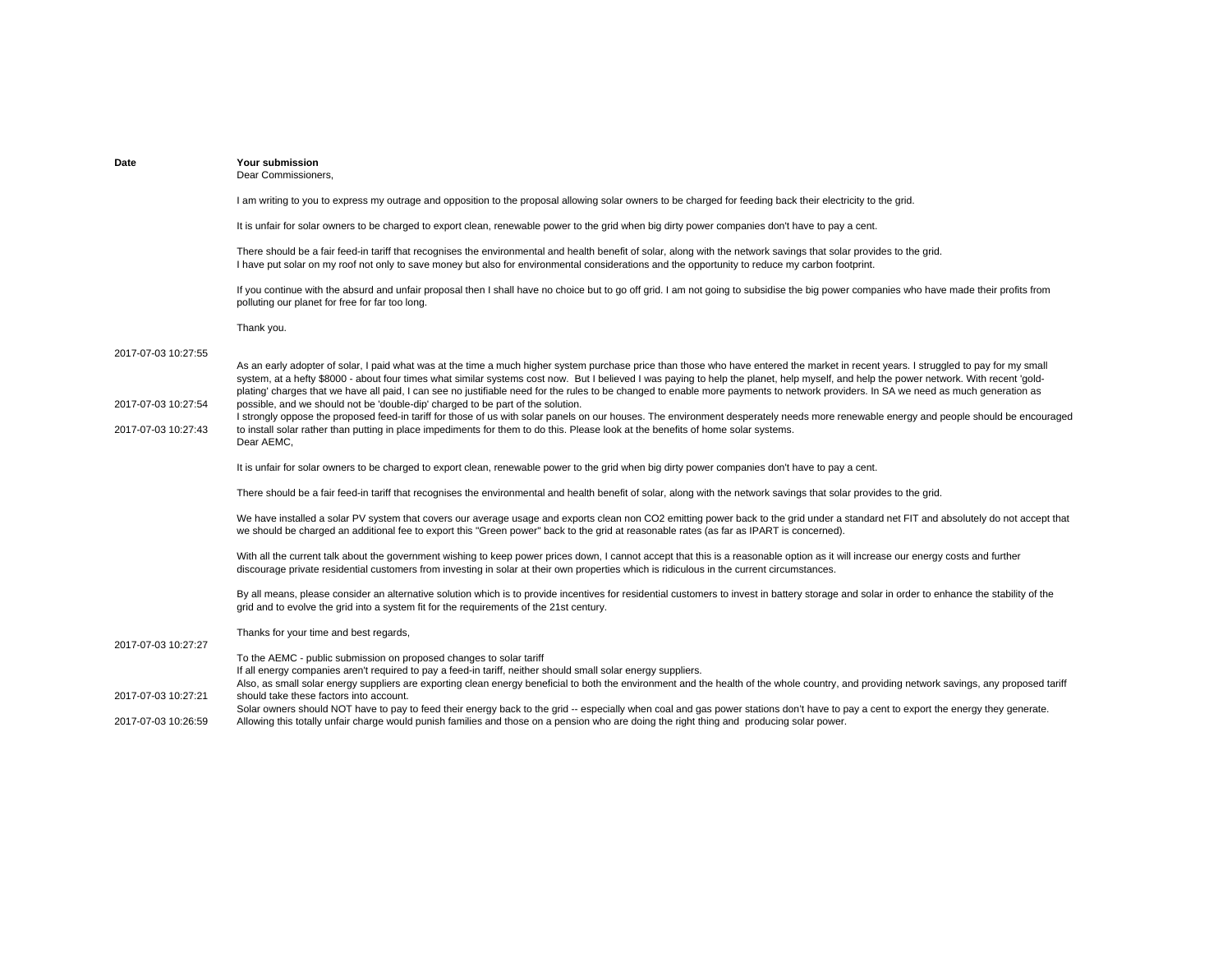| Date                                       | Your submission                                                                                                                                                                                                                                                                                                                                                                                                                                                                                                                                                                                                                                                                                                                              |
|--------------------------------------------|----------------------------------------------------------------------------------------------------------------------------------------------------------------------------------------------------------------------------------------------------------------------------------------------------------------------------------------------------------------------------------------------------------------------------------------------------------------------------------------------------------------------------------------------------------------------------------------------------------------------------------------------------------------------------------------------------------------------------------------------|
|                                            | Ten years ago, my husband and I installed solar panels and solar hot water. We did it for the good of the planet. Since then, many thousands of Australians have spent the money they<br>could have used for their children's education, a new car or a holiday on installing solar panels because we all have reason to believe fossil fuels cause climate change.                                                                                                                                                                                                                                                                                                                                                                          |
|                                            | Overwhelmingly, existing solar panel owners export excess energy to the grid. Charging us for providing clean energy to the grid will lead to many buying batteries to store their energy for<br>their later use. This is not a good outcome for Australia or for the planet. It is a greedy grab by foreign-based companies to further exploit solar panel owners.                                                                                                                                                                                                                                                                                                                                                                          |
| 2017-07-03 10:26:31                        | You might argue that batteries "are not quite there yet" in terms of payback. Well adding another charge to the sizeable investment we have already made makes batteries more attractive.<br>We have been investigating adding standalone panels and battery storage. If this charge for exporting clean energy goes ahead, we will do it and I guarantee we will not be alone.<br>The proposal to charge a feed in tariff is outrageous to say the least. This is manifestly unfair.<br>Solar owners are doing our bit for the environment and should be paid a fair feed in tariff, not be charged for something we at present, are virtually giving away.                                                                                 |
|                                            | My neighbour took out the clothes line and uses only a drier! Why are they not being penalised for that decision?                                                                                                                                                                                                                                                                                                                                                                                                                                                                                                                                                                                                                            |
| 2017-07-03 10:26:13                        | By charging me for my export, I am being discriminated against.<br>The reality of a charge to homes with solar panels is completely counter intuitive. We all have a duty of care for our grand children and their grand children. Solar power and other clean<br>energy sources in Australia is the way forward economically as a country and environmentally.                                                                                                                                                                                                                                                                                                                                                                              |
|                                            | The true value in our country will always come down to current social peace and how well we take care of it's renewable resources  water, land, air AND people. Charging individuals for<br>making a responsible choice in solar is not in keeping with this principle.                                                                                                                                                                                                                                                                                                                                                                                                                                                                      |
|                                            | Keep making solar panels an attractive choice for every citizen and ease the burden on the grid.                                                                                                                                                                                                                                                                                                                                                                                                                                                                                                                                                                                                                                             |
| 2017-07-03 10:25:45<br>2017-07-03 10:25:22 | Sincerely,<br>It in unfair to charge solar owners to export clean power to the grid. There should be a fair feed in tariff that recognises the environmental and health benefits of solar.<br>Solar owners across Australia who export clean, renewable power to the grid are supporting economic development in this nation and the future for the planet.<br>We pay for the energy we take from the grid, and we want market forces to operate - fair feed-in tariffs are essential. The Governments and the AEMC seem to be in the clutches of the                                                                                                                                                                                        |
| 2017-07-03 10:24:40                        | coal industry. We want clear government policy that reflects the intent of the Finkel review<br>Why would you want to discourage the private generation of electricity which is transferred for public benefit? If large generators are paid for the electricity they produce, then so should<br>the small private homes. Electricity generation is not a charity so don't treat it like one.                                                                                                                                                                                                                                                                                                                                                |
| 2017-07-03 10:24:38                        |                                                                                                                                                                                                                                                                                                                                                                                                                                                                                                                                                                                                                                                                                                                                              |
|                                            | For our future we need to transition asap to clean energy sources. To encourage this we can give decent prices for clean energy we export to the grid. My last two houses have been stand<br>alone solar and I was looking forward to getting paid for the power my new grid connected home feeds in to the grid. However it is a pittance and little incentive to install grid connected                                                                                                                                                                                                                                                                                                                                                    |
| 2017-07-03 10:24:30                        | solar.                                                                                                                                                                                                                                                                                                                                                                                                                                                                                                                                                                                                                                                                                                                                       |
| 2017-07-03 10:24:25                        | It surprises me that every way we turn we are charged more for doing the right thing. This is the most serious issue- climate change must be addressed and we should not have obstacles<br>constantly put in our way. My grandchildren and yours will need to live on this ailing planet. I am also a pensioner and would like the opportunity to save money rather than have more bills.<br>What a regressive idea to charge people for having solar - I shake my head at the ridiculous things thought of by this government! We have no faith in your abilities to run this country.<br>I am writing to express my dismay that Australians who have the right thing in mitigating climate change with solar panels will now be penalised. |
| 2017-07-03 10:24:01                        | It is unfair for solar owners to be charged to export clean, renewable power to the grid when big dirty power companies don't have to pay a cent<br>There should be a fair feed-in tariff that recognises the environmental and health benefit of solar, along with the network savings that solar provides to the grid. Thank you<br>I paid for my solar setup precisely because the cost of electricity was too high and I wanted to reduce the carbon footprint of our household to do what I possibly can to fight global                                                                                                                                                                                                                |
|                                            | warming.<br>It is unfair for solar owners to be charged to export clean, renewable power to the grid when big dirty power companies don't have to pay a cent<br>There should be a fair feed-in tariff that recognises the environmental and health benefit of solar, along with the network savings that solar provides to the grid<br>Charging for the ability to feed back into the grid would mean having residential solar would be less attractive to new customers. Given the situation with climate change and the desperate<br>need for us to transition to renewable energy to power our society, any such step taken by our governing bodies would have to be seen as a heinous crime against future generations and I             |
| 2017-07-03 10:23:44                        | expect those in power would be held accountable in the long run for such spineless shortsightedness.                                                                                                                                                                                                                                                                                                                                                                                                                                                                                                                                                                                                                                         |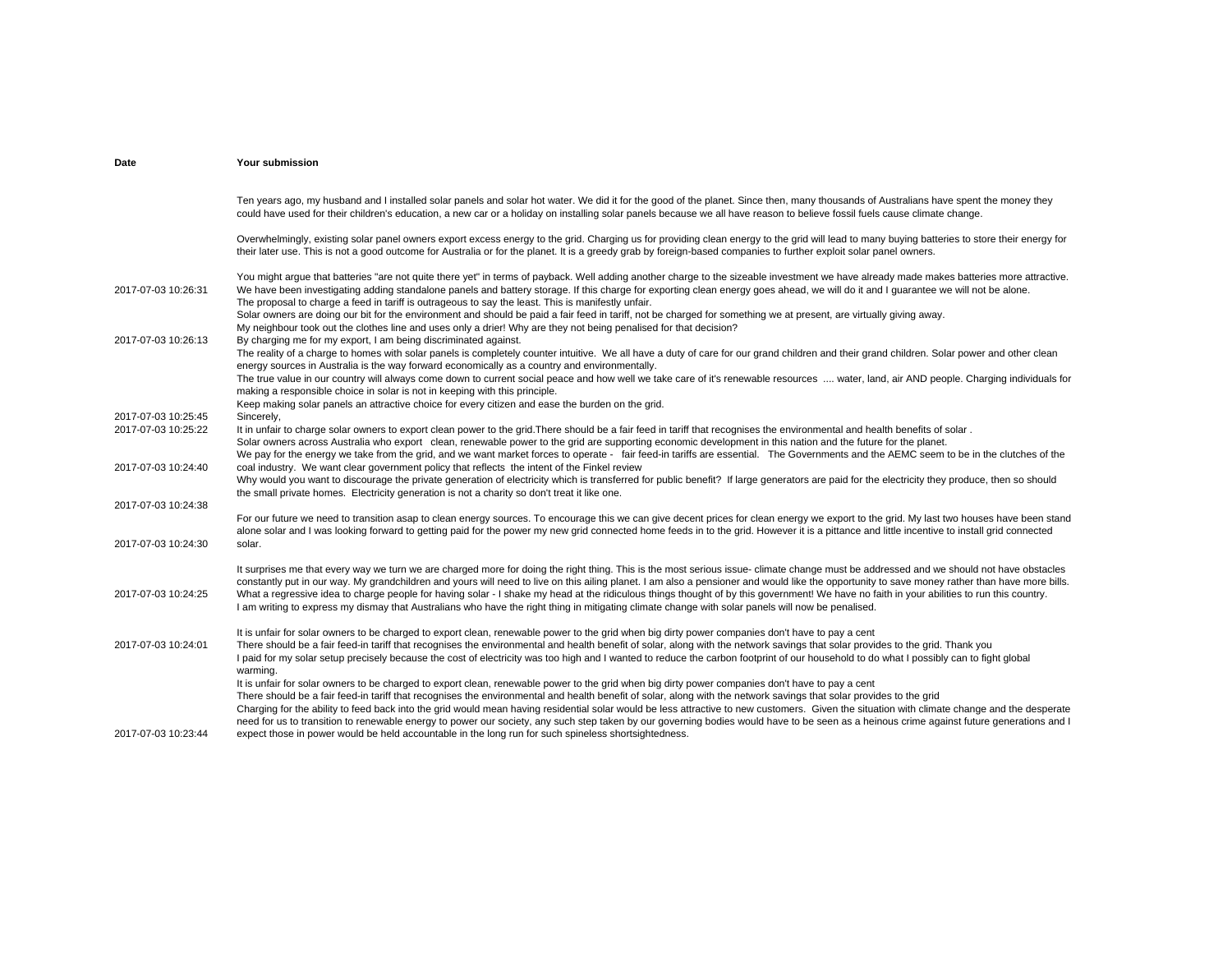| Date                | Your submission                                                                                                                                                                                                                                                                                                                                                                 |
|---------------------|---------------------------------------------------------------------------------------------------------------------------------------------------------------------------------------------------------------------------------------------------------------------------------------------------------------------------------------------------------------------------------|
|                     | I am appalled that The Australian Energy Market Commission, who make the rules that govern the electricity market, are considering allowing solar owners to be charged for feeding their                                                                                                                                                                                        |
|                     | electricity back to the grid. We are all doing the right thing for our country and the planet, and should be rewarded, not penalized for helping with energy supply!! I am a senior pensioner                                                                                                                                                                                   |
|                     | and am trying to reduce, not increase my power bills. I suspect that if this goes ahead, all the many thousands of solar owners will start a class action against this as it is so                                                                                                                                                                                              |
|                     | unconscionable. As the world changes to renewable energy, these old power systems need to be phased out, and my current provider has indicated that it is going in the renewables                                                                                                                                                                                               |
|                     | directionso fancy my absolute disqust that my government would charge me for contributing to this important change. Please understand that there are millions of us who love our solar                                                                                                                                                                                          |
| 2017-07-03 10:23:27 | energy and what should be cheaper, not more expensive bills, so I will not be alone.                                                                                                                                                                                                                                                                                            |
|                     | I am a low income family and the benefits to me from my rooftop solar I appreciate. I just cannot believe I would be charged for exporting the small amount of spare solar power my system                                                                                                                                                                                      |
| 2017-07-03 10:23:11 | generates                                                                                                                                                                                                                                                                                                                                                                       |
|                     | The AEMC should not allow solar owners to be charged for feeding electricity back into the grid. Solar owners are producing clean renewable energy and it is unfair to expect them to pay<br>to feed this energy into the grid.                                                                                                                                                 |
|                     | We have had solar installed for nearly 5 years and have contributed some 30MWh to the grid over this period. There should be a fair feed-in tariff that recognises the environmental                                                                                                                                                                                            |
| 2017-07-03 10:23:06 | benefits of mass community solar generation.                                                                                                                                                                                                                                                                                                                                    |
|                     | It is unfair for solar owners to be charged to export clean, renewable power to the grid when big dirty power companies don't have to pay a cent.                                                                                                                                                                                                                               |
|                     | There should be a fair feed-in tariff that recognises the environmental and health benefit of solar, along with the network savings that solar provides to the grid.                                                                                                                                                                                                            |
| 2017-07-03 10:23:01 | It seems laughable that Australia with so much access to solar power is lagging way behind other much smaller countries in this regard.                                                                                                                                                                                                                                         |
|                     | It is unfair for solar owners to beln charged to export clean, renewable power to the grid when big dirty power companies don't have to pay a cent                                                                                                                                                                                                                              |
| 2017-07-03 10:22:58 | There should be a fair feed-in tariff that recognises the environmental and health benefit of solar, along with the network savings that solar provides to the grid                                                                                                                                                                                                             |
|                     | It is not equitable to charge solar owners for feeding their solar energy to the grid, as other electricity generators are not charged for supplying energy to the grid.                                                                                                                                                                                                        |
|                     |                                                                                                                                                                                                                                                                                                                                                                                 |
|                     | As solar owners provide energy to the grid, which would then be used and paid for by others, it is logical that the solar owners be paid a fair reimbursement for the solar power that they<br>supply to the grid.                                                                                                                                                              |
|                     |                                                                                                                                                                                                                                                                                                                                                                                 |
|                     | I am a retired engineer and have had 5kW of solar panels on my home for several years. The solar panels have allowed me to eliminate my power bills and hopefully this will continue in<br>the future when I will eventually be on the pension and have a more limited income than I have at present.                                                                           |
|                     | Charging me for exporting clean solar power to the grid would have the adverse long term effect of reducing my standard of living. I imagine that there a lot of people similar to me in this                                                                                                                                                                                   |
|                     | regard.                                                                                                                                                                                                                                                                                                                                                                         |
|                     |                                                                                                                                                                                                                                                                                                                                                                                 |
|                     | I believe that it is important not to penalise solar owners who are investing in solar panels for not only their own benefit, but also, by reducing their carbon footprint, benefitting Australia                                                                                                                                                                               |
| 2017-07-03 10:22:42 | and the planet.                                                                                                                                                                                                                                                                                                                                                                 |
|                     | I think that it is outrageous that we solar power producers are likely to be charged to export our power. There is a huge difference between what the power companies pay us and what they<br>charge for the power that we produce. I firmly believe that we should receive at least 75% of what the power companies charge for the power that we produce. We have made a large |
| 2017-07-03 10:22:34 | financial investment and they are taking advantage of us.                                                                                                                                                                                                                                                                                                                       |
|                     |                                                                                                                                                                                                                                                                                                                                                                                 |
|                     | Sir/Madam,                                                                                                                                                                                                                                                                                                                                                                      |
|                     |                                                                                                                                                                                                                                                                                                                                                                                 |
|                     | As a proud solar household, I am very concerned with the AEMC potentially allowing for residential solar owners to be charged for exporting to the grid.                                                                                                                                                                                                                        |
|                     | This is directly in the face of where the energy market should be going and totally not in tune with the world direction in embracing renewables. The latter being one of the greatest sources                                                                                                                                                                                  |
|                     | of positivity in a pretty sad state of affairs globally.                                                                                                                                                                                                                                                                                                                        |
|                     |                                                                                                                                                                                                                                                                                                                                                                                 |
|                     | The investment to put in solar on my house is environmental but also financial and the decision will impact my household and a multitude of others.                                                                                                                                                                                                                             |
|                     |                                                                                                                                                                                                                                                                                                                                                                                 |
|                     | As a principle, to charge us for supplying clean energy to the grid while dirty energy sources are not charged makes a mockery of what we all want to achieve in the long run.                                                                                                                                                                                                  |
|                     |                                                                                                                                                                                                                                                                                                                                                                                 |
|                     | Regards,                                                                                                                                                                                                                                                                                                                                                                        |
|                     |                                                                                                                                                                                                                                                                                                                                                                                 |
|                     |                                                                                                                                                                                                                                                                                                                                                                                 |

2017-07-03 10:22:25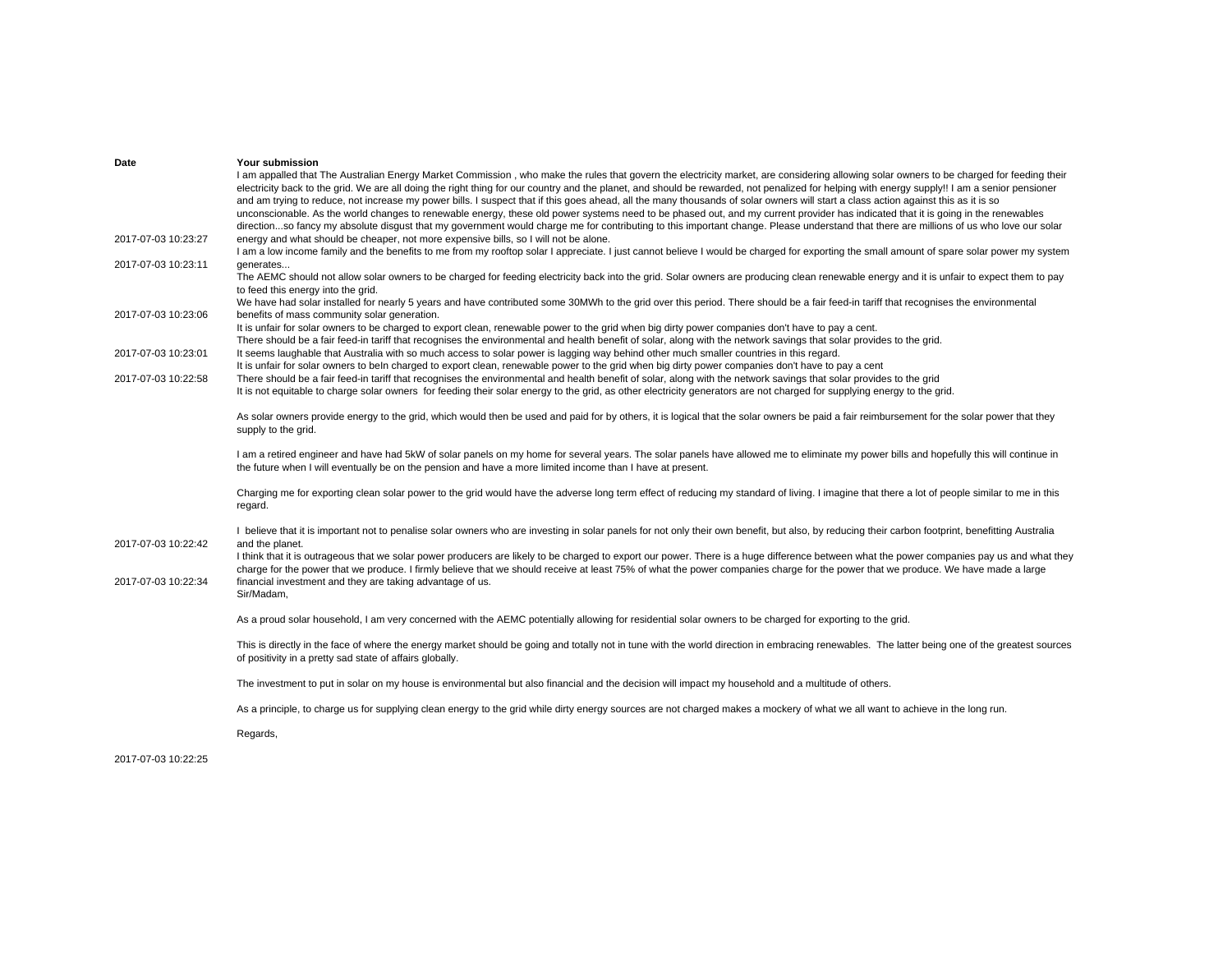| Date                | Your submission<br>It is unfair and wrong to charge solar owners who export onto the grid when the biggest dirtiest power companies pay nothing. I believe we need a fair feed in tariff to make this one of our                                                                                                                                                                                                                                                                                                                                                                                                                                                                                                                                                                                                                                                                                                                                                                                                                                                                                                                                                                                                                                                                                                                                                                                                                                                                                                                                  |
|---------------------|---------------------------------------------------------------------------------------------------------------------------------------------------------------------------------------------------------------------------------------------------------------------------------------------------------------------------------------------------------------------------------------------------------------------------------------------------------------------------------------------------------------------------------------------------------------------------------------------------------------------------------------------------------------------------------------------------------------------------------------------------------------------------------------------------------------------------------------------------------------------------------------------------------------------------------------------------------------------------------------------------------------------------------------------------------------------------------------------------------------------------------------------------------------------------------------------------------------------------------------------------------------------------------------------------------------------------------------------------------------------------------------------------------------------------------------------------------------------------------------------------------------------------------------------------|
| 2017-07-03 10:22:06 | primary power sources. We put solar on our roof as we wanted to do what we could to help the environment and our fellow country men how ever if we get charged to export our clean<br>energy we will be re thinking our storage options                                                                                                                                                                                                                                                                                                                                                                                                                                                                                                                                                                                                                                                                                                                                                                                                                                                                                                                                                                                                                                                                                                                                                                                                                                                                                                           |
|                     | It seems that individuals are having to move our country forward with regards to clean energy, as government and the power industry will not take the initiative to do so. Whilst I personally<br>choose an energy company that provides an option for clean energy, it is also my right as a citizen to choose to have solar panels on my roof to produce my own energy. In a free market<br>this is my right, and I should not be charged for providing the grid with clean energy. The feed-in tariff has already been reduced, making our savings on solar energy far less than they<br>were. Why the government will not encourage people to produce solar energy is beyond my comprehension. Most households with solar energy are waiting patiently for batteries to<br>become cheap enough to eradicate as much use of the grid as possible. It is logical that energy companies should be charged for providing dirty energy to the grid, not consumers<br>providing clean energy. Australia is an embarrassment to the rest of the world with regards to clean energy production. This is a result of government and bureaucracy run by people with                                                                                                                                                                                                                                                                                                                                                                                     |
| 2017-07-03 10:21:59 | no vision, who are in the grip of large energy providers and the coal industry. Rather than charging us for doing the right thing, why don't you actually do something right yourselves?<br>I am appalled by the idea that I could be charged for the right to input solar generated electricity into the grid. My solar cells make clean, green, non-polluting energy that benefits not only<br>my family but also the community, by protecting the environment and the nation by helping to meet our international obligations on reducing carbon emissions. How can it possibly be fair<br>that I might be charged for providing this service while dirty polluting coal fired power stations are not. Given that the feed in tariff is ridiculously low compared to the price energy providers                                                                                                                                                                                                                                                                                                                                                                                                                                                                                                                                                                                                                                                                                                                                                |
| 2017-07-03 10:21:56 | charge for green energy, requiring an additional charge to allow us to input energy is adding insult to injury.<br>It is grossly unfair for solar owners to be charged to export clean, renewable power to the grid when big dirty power companies don't have to pay a cent. There should be a fair feed-in tariff                                                                                                                                                                                                                                                                                                                                                                                                                                                                                                                                                                                                                                                                                                                                                                                                                                                                                                                                                                                                                                                                                                                                                                                                                                |
| 2017-07-03 10:21:50 | that recognises the environmental and health benefit of solar, along with the network savings that solar provides to the grid.<br>Why should responsible citizens who have the environment at heart be penalised for installing solar panels on their rooftops? The proposal to charge such homeowners for feeding their<br>excess electricity back to the grid is grossly unfair. Homeowners are already penalised through receiving little in the way of compensation whilst the large power companies onsell the<br>power fed to them at up to 5 times the price paid. The large polluters pay nothing so why should the environmentally conscious homeowners be forced to pay even more for their                                                                                                                                                                                                                                                                                                                                                                                                                                                                                                                                                                                                                                                                                                                                                                                                                                             |
| 2017-07-03 10:21:29 | contribution to the power grid.<br>I dont have solar power generation but this seems to me another LNP led money grab. Makes more sense to get revenue from power companies. Hopefully a change in federal govt will fix                                                                                                                                                                                                                                                                                                                                                                                                                                                                                                                                                                                                                                                                                                                                                                                                                                                                                                                                                                                                                                                                                                                                                                                                                                                                                                                          |
| 2017-07-03 10:21:12 | this nonsense.<br>This looks to me like a calculated money grab from concerned and clear thinking people who have bothered to outlay thousands of dollars to counteract the government's neanderthal<br>views on climate change by trying to contribute by themselves to a solution to clean power. Why slug them for doing that?<br>The rebates we get from the feed-in scheme are now so minuscule it would be hard to see how any of us could afford a tariff on top of that. The 'dirty power' companies are the only ones                                                                                                                                                                                                                                                                                                                                                                                                                                                                                                                                                                                                                                                                                                                                                                                                                                                                                                                                                                                                                    |
| 2017-07-03 10:20:55 | who are benefiting. If you put a tariff on top we will go off grid completely. If enough of us do that, the energy industry would be severely impacted. End of story.<br>To start with its inherently unfair to be charging people who at their own expense have installed solar panels and now find that any extra they generate they have to pay power companies<br>to take rather than being paid for what they produce. All the solar panels that are generating more electricity than they can use are collectively contributing to reducing the amount of coal<br>and gas that would otherwise be burned. They are thereby reducing the amount of greenhouse gas being produced by these inefficient and polluting methods which are contributing to<br>global warming. As a disability pensioner I need to be able to reduce my household costs and I thought installing solar panels would help. It has, I am now in credit with my power supplier<br>but that credit is of no use to me unless I can on sell it to someone else. The main benefit goes to the power company who has my solar generated power for free. If I am now to be<br>charged for supplying free power I will have no choice but to install a battery and go off grid and I am sure many others will do the same. Yes it will cost me dearly but it is a matter of<br>principal. If every house in Australia had solar panels fitted a few more coal fired power stations could be closed but if all those solar panels fed their unused portion of the power they |
| 2017-07-03 10:20:54 | generate into the grid just think what that would do for the atmosphere.<br>It is unfair for solar owners to be charged to export clean, renewable power to the grid when big dirty power companies don't have to pay a cent. There should be a fair feed-in tariff that<br>recognises the environmental and health benefit of solar, along with the network savings that solar provides to the grid.                                                                                                                                                                                                                                                                                                                                                                                                                                                                                                                                                                                                                                                                                                                                                                                                                                                                                                                                                                                                                                                                                                                                             |
| 2017-07-03 10:20:33 | The Australian Energy Market Commission (AEMC) is considering allowing a charge on solar owners for feeding their electricity back to the grid. Solar owners shouldn't have to pay to                                                                                                                                                                                                                                                                                                                                                                                                                                                                                                                                                                                                                                                                                                                                                                                                                                                                                                                                                                                                                                                                                                                                                                                                                                                                                                                                                             |
| 2017-07-03 10:20:19 | export their power to the grid, especially when the the big power stations don't have to. This is unfair and we will oppose this as a community<br>I have a small solar array on my roof in Sydney. I put it in when the rebate had already been lowered to 20c per kWh, so wasn't in it for the profit but for the move to renewable energy.<br>We are now providing cheap electricity to the grid, far cheaper than the minimum charges for grid supply. Why penalise solar energy providers further? It's unfair and short-sighted. I                                                                                                                                                                                                                                                                                                                                                                                                                                                                                                                                                                                                                                                                                                                                                                                                                                                                                                                                                                                                          |
| 2017-07-03 10:19:51 | object.                                                                                                                                                                                                                                                                                                                                                                                                                                                                                                                                                                                                                                                                                                                                                                                                                                                                                                                                                                                                                                                                                                                                                                                                                                                                                                                                                                                                                                                                                                                                           |
| 2017-07-03 10:19:50 | I put my system in early and paid four times more for it than i can buy it for now because i was helping the environment and saving the electricity company having to build new power<br>stations. My supply charge on my bill covers the cost of the grid why should i pay to put it back using the same wires. That means i am paying for the same service twice. In a single<br>income household it will cause financial hardship. With all the problems with pollution and climate change why would you penalize people who are trying to make a difference?                                                                                                                                                                                                                                                                                                                                                                                                                                                                                                                                                                                                                                                                                                                                                                                                                                                                                                                                                                                  |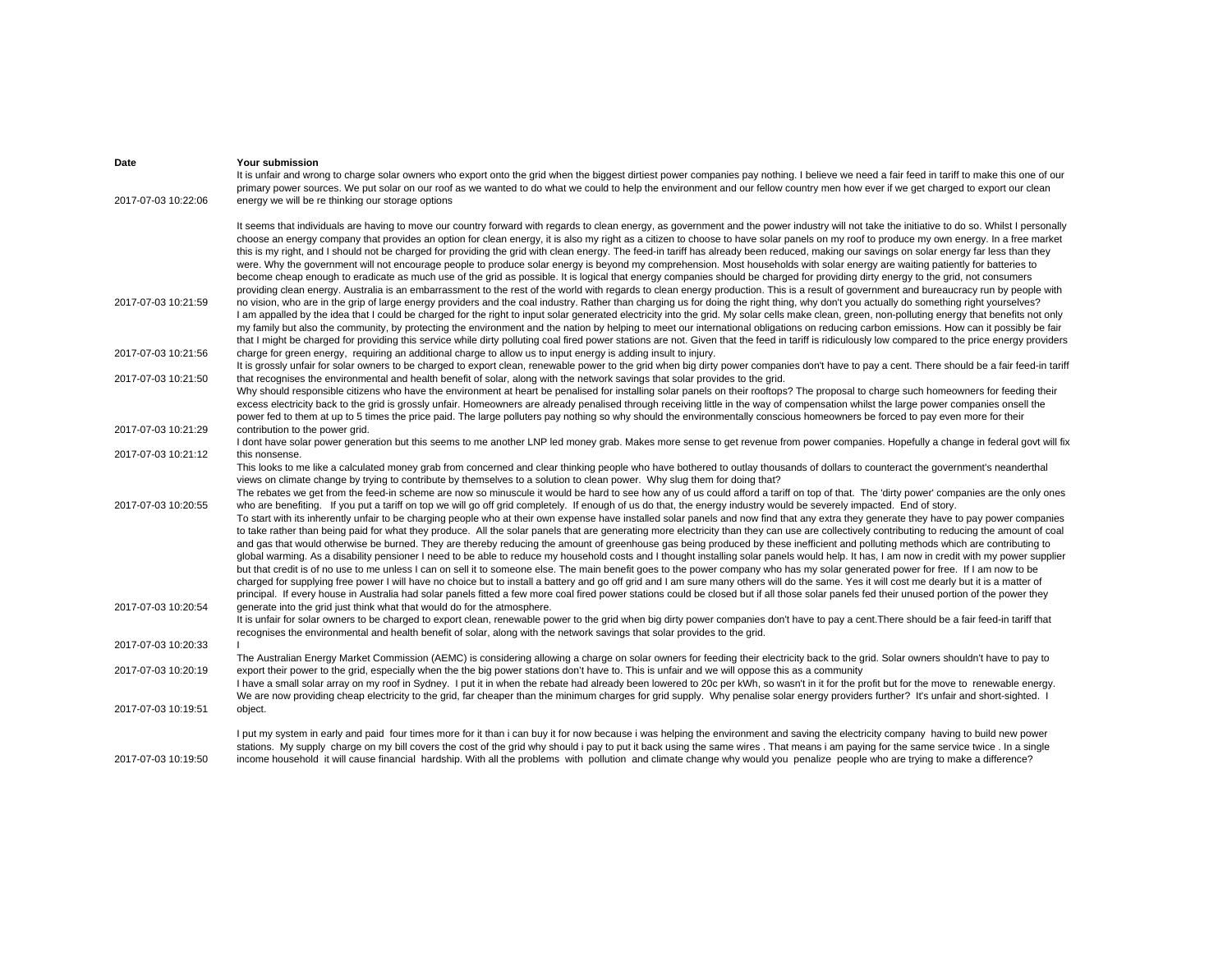| Date                | Your submission                                                                                                                                                                                        |
|---------------------|--------------------------------------------------------------------------------------------------------------------------------------------------------------------------------------------------------|
|                     | Charging solar owners to export their power to the grid is a bad idea. It is unfair, as big power producers aren't charged, and it is also a disincentive for continued investment and growth in       |
|                     | this important sector.                                                                                                                                                                                 |
| 2017-07-03 10:19:49 | Thank you,                                                                                                                                                                                             |
|                     | I thought people would be encouraged to instal solar systems. Instead, the feed in rates received by the owners have been cut, and if the fee for putting power into the grid is implemented,          |
|                     | this will be the last stray for those considering a solar installation in their own home. We have not yet installed Solar, and were wondering if the payoff was worth it. It now looks as if we will   |
| 2017-07-03 10:19:42 | definately not instal one.                                                                                                                                                                             |
|                     | Solar energy is the future of energy generation and penalise those who decide to give their contribution for a clean energy generation is unfair.                                                      |
|                     | Energy generation technologies and those responsible to manage this field have to be aware of it.                                                                                                      |
| 2017-07-03 10:19:22 | Coal is the past, it was already the past 10 years ago, we can't keep rely on it, a switch must be done and solar is the best candidate to make this change                                            |
| 2017-07-03 10:18:56 | Your coal powered era is over. No matter what you do It's over!! You can not slow the development of renewables with your stubid tricks!!!!!!                                                          |
|                     | Dear Mr Premier, I find it most unfair that I should be charged for exporting my clean solar energy to the grid, while fossil fuel generators do not. The feed in tariff is woeful, and the so-        |
| 2017-07-03 10:18:36 | called death spiral is inevitable if attacks on home solar persist.                                                                                                                                    |
|                     |                                                                                                                                                                                                        |
|                     | This is another ploy to deter people from adding solar to reduce their electric bills. Yet another attack on those who have invested large sums of money in solar energy to help reduce                |
| 2017-07-03 10:18:31 | world carbon emissions and cut Australia's reliance on inefficient coal burning power stations. Also it's another money grab supported by our brainless corrupt politician's                           |
|                     | Its come to my attention that yet again the AEMC is still not understanding that the citizens of Australia put their own monies up to support solar for various reasons the least not being to         |
|                     | protect the planet from climate change.                                                                                                                                                                |
|                     | And so why are we now having to defend our decision so to avoid an unfair charge to export our energy to the grid?                                                                                     |
|                     | Absurd dont do this.                                                                                                                                                                                   |
|                     |                                                                                                                                                                                                        |
|                     | Regards                                                                                                                                                                                                |
| 2017-07-03 10:18:23 |                                                                                                                                                                                                        |
|                     | I think it's a brilliant idea to charge solar owners to use the grid. To this point I haven't been able to justify purchasing an off-grid battery system and going off-grid, but If access to the grid |
| 2017-07-03 10:18:11 | will add to the costs of running solar at home, I say bring it on and it may just allow a whole bunch of solar owners to say goodbye to the grid forever.                                              |
|                     | I had a 2KW solar system installed 4 years ago, by a local business very experienced in this. I paid for this on my own as I wanted to use as much renewable energy in my home as                      |
|                     | possible. I only received 7c/KWh when it was installed and I think it is less now. My solar system saves the burning of coal each day. It is my energy but I supplement it with 'green' power          |
|                     | when the sun is not shining. I'm not sure how you can justify penalizing people who want solar power - and I would prefer to tap into a large system based locally, such as on industrial              |
|                     | rooftops - especially those people who invested early and have driven down the cost of solar power for everyone else. Solar owners should be paid more for any feed-in power not have to               |
| 2017-07-03 10:17:29 | pay back for their own contribution. I'll am taking this issue to my local Federal MP.                                                                                                                 |
|                     | It is unfair for solar owners to be charged to export clean, renewable power to the grid when big dirty power companies don't have to pay a cent                                                       |
|                     | There should be a fair feed-in tariff that recognises the environmental and health benefit of solar, along with the network savings that solar provides to the grid. With the amount of power          |
|                     | being fed into the grid from solar owners, there should be no need for building more coal fired power stations or coal mines.                                                                          |
|                     | I had my solar system installed to help our country with cleaner energy and to assist me with the cost of electricity when I retired. I am now 70 and on the age pension and I will find it            |
|                     |                                                                                                                                                                                                        |
|                     | very difficult to pay for power now the feed-in tariff has so drastically reduced, let alone having to pay more for what I feed in to the grid. It will mean a drastic reduction in the amount of      |
|                     | power I am able to use.                                                                                                                                                                                |
| 2017-07-03 10:17:22 | I am a pensioner and charging me for my solar exports to the grid will mean I will not be able to afford to use heating during the winter.                                                             |
|                     |                                                                                                                                                                                                        |
|                     | To the AEMC -- As a person concerned about the impact of climate change on my children, and grandchildren to come, I don't believe charging solar owners to feed their electricity back to             |
|                     | the grid is fair or useful. We put solar panels on our roof a decade ago in the expectation that we would be treated fairly for our efforts to combat global warming, and that, if anything,           |
|                     | things would be made more attractive for others to do what we have done. The change you propose does nothing to help that, and should be scrapped.                                                     |
| 2017-07-03 10:16:59 | Yours sincerely                                                                                                                                                                                        |
|                     |                                                                                                                                                                                                        |
|                     | I get paid so little for the excess power I put into the grid that charging me for providing power that is sold for over 4x what I'm paid for it would be such an insult that I would be installing    |
| 2017-07-03 10:16:39 | battery storage and not export electricity and be seriously looking at getting off grid completely.                                                                                                    |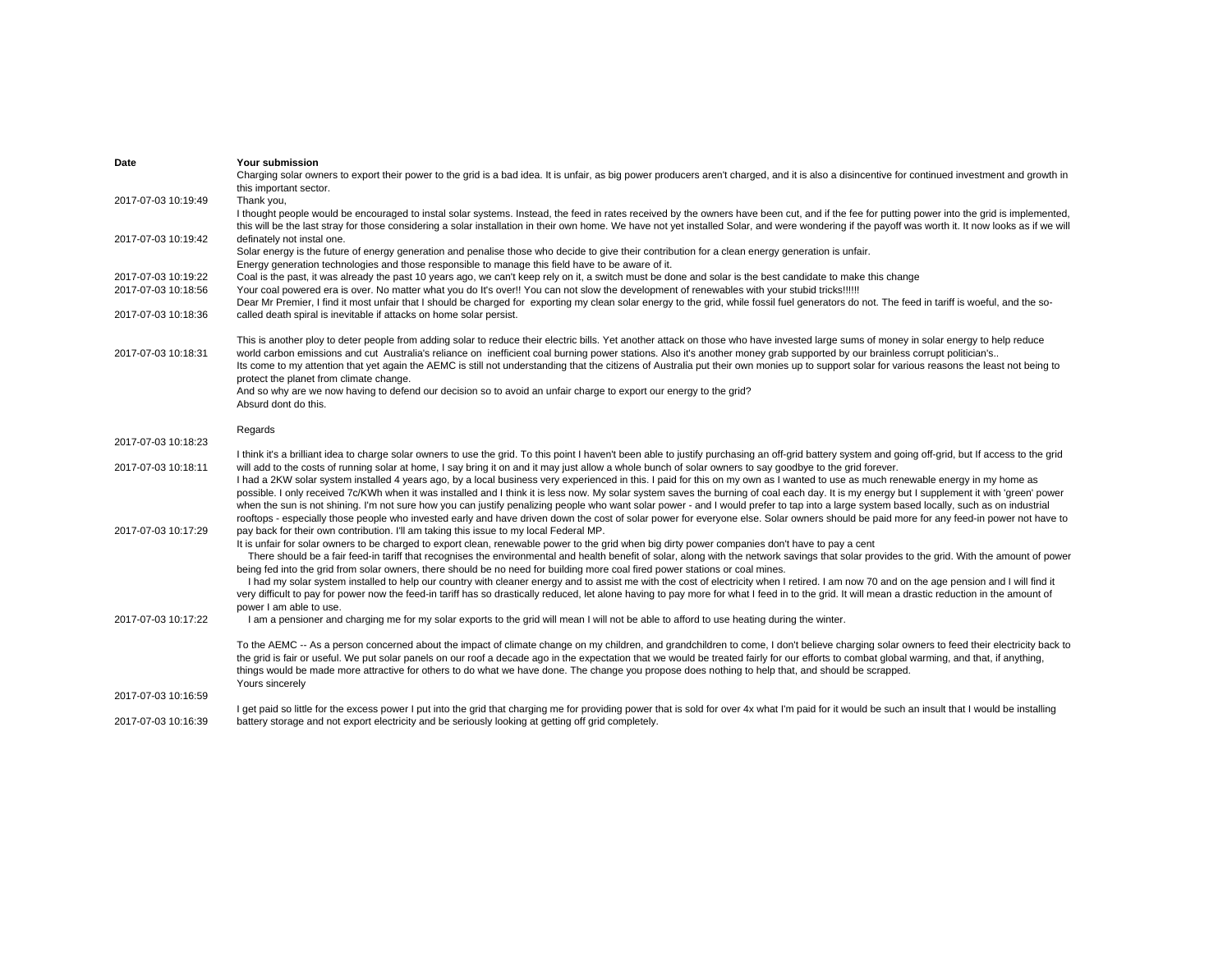| Date                                       | <b>Your submission</b>                                                                                                                                                                                                                                                                                                                                                                                                                                                                                                                                                                                                                                                                                                                                                                                                                     |
|--------------------------------------------|--------------------------------------------------------------------------------------------------------------------------------------------------------------------------------------------------------------------------------------------------------------------------------------------------------------------------------------------------------------------------------------------------------------------------------------------------------------------------------------------------------------------------------------------------------------------------------------------------------------------------------------------------------------------------------------------------------------------------------------------------------------------------------------------------------------------------------------------|
|                                            | Hi<br>I would like to strongly object to the thought of solar owners to be charged for feeding their electricity back to the grid. Power stations do not. You should be encouraging alternative energy,<br>the power stations are at the end of there life and can't keep up with peak power, they are dirty old technology that do not help with climate change. We need to start thinking about future<br>clean technologies. I as a solar power provider make me think of how much energy I waste, we should encourage this. It's a clean green sustainable power that has less long term i'll<br>effects to the environment, climate. That's what we should be encouraging. It is the future, just look around the world at China, India, Germany, they are all heavily investing in solar as they<br>know that's where the future is. |
|                                            | Regards                                                                                                                                                                                                                                                                                                                                                                                                                                                                                                                                                                                                                                                                                                                                                                                                                                    |
| 2017-07-03 10:16:36                        |                                                                                                                                                                                                                                                                                                                                                                                                                                                                                                                                                                                                                                                                                                                                                                                                                                            |
|                                            | I find it incredible that any government in Australia would be considering taxing folk who been smart enough, and conscientious enough to invest in renewable technology like Solar Power!!                                                                                                                                                                                                                                                                                                                                                                                                                                                                                                                                                                                                                                                |
|                                            | It is grossly unfair for solar owners to be charged to export clean, renewable power to the grid when big dirty power companies don't have to pay a cent!! It is blatant hypocrisy to even                                                                                                                                                                                                                                                                                                                                                                                                                                                                                                                                                                                                                                                 |
|                                            | contemplate such an unfair tax on solar energy!<br>I am all for a fair feed-in tariff that recognises the environmental and health benefit of solar, along with the network savings that solar provides to the grid                                                                                                                                                                                                                                                                                                                                                                                                                                                                                                                                                                                                                        |
|                                            | I believe and feel very strongly that EVERY home and business in Australia should have solar power and that the 'dirty' power industries including coal and CSG should be abolished as<br>soon as possible to protect and save our environment                                                                                                                                                                                                                                                                                                                                                                                                                                                                                                                                                                                             |
| 2017-07-03 10:16:13                        | Having solar power will SAVE \$'s and our environment!                                                                                                                                                                                                                                                                                                                                                                                                                                                                                                                                                                                                                                                                                                                                                                                     |
|                                            | Stop penalising those of us who, in good faith, invested in solar panels to try to be more self sufficient and to add to the ridiculously poor power grid that's been crippled by your inept                                                                                                                                                                                                                                                                                                                                                                                                                                                                                                                                                                                                                                               |
| 2017-07-03 10:16:08                        | Government with your complete lack of foresight in privatising what should always have been a controlled service!<br>I had to pay already to put a new power meter in when I installed solar. Power producers stop being so bloody greedy. Government grow some balls and brain cells and do more to                                                                                                                                                                                                                                                                                                                                                                                                                                                                                                                                       |
| 2017-07-03 10:16:01                        | promote renewable energy                                                                                                                                                                                                                                                                                                                                                                                                                                                                                                                                                                                                                                                                                                                                                                                                                   |
|                                            | Dear AMEC.<br>I installed solar in full knowledge my financial short gain (feed in tariff) was flexible and would be adjustable but I believed in a long term return both in monetary savings & to the<br>environment. Your latest proposals attack both these goals and I will be opposing them strongly at every opportunity, whether with friends & family, thru formats like this or at any upcoming                                                                                                                                                                                                                                                                                                                                                                                                                                   |
| 2017-07-03 10:15:58<br>2017-07-03 10:15:24 | rally's or forums which undoubtedly will be well organised & well attended by many other concerned citizens.<br>I am appalled at the very idea of penalising those who are doing something about using clean energy to help sustain our environment.                                                                                                                                                                                                                                                                                                                                                                                                                                                                                                                                                                                       |
|                                            | It is unfair for solar owners to be charged to export clean, renewable power to the grid when big dirty power companies don't have to pay a cent                                                                                                                                                                                                                                                                                                                                                                                                                                                                                                                                                                                                                                                                                           |
| 2017-07-03 10:15:24                        | There should be a fair feed-in tariff for our clean power                                                                                                                                                                                                                                                                                                                                                                                                                                                                                                                                                                                                                                                                                                                                                                                  |
|                                            | with all the trouble I have had to get my connection working and now to be considering charging me to export to the existing grid which I already pay a charge to be connection to anyway<br>(supply charge). it really shows that the relevant authorities are scared that a lot of customers will go off grid with batteries. if that happens they'll charge us to do that as well. its all about                                                                                                                                                                                                                                                                                                                                                                                                                                        |
| 2017-07-03 10:15:19                        | keeping the big companies afloat. not the customer<br>To whom it concerns,                                                                                                                                                                                                                                                                                                                                                                                                                                                                                                                                                                                                                                                                                                                                                                 |
|                                            | It is ludicrous and unethical to even consider to charge consumers for producing clean energy.                                                                                                                                                                                                                                                                                                                                                                                                                                                                                                                                                                                                                                                                                                                                             |
| 2017-07-03 10:14:49                        | Do not even consider charging and stop attempting at gouging consumers.                                                                                                                                                                                                                                                                                                                                                                                                                                                                                                                                                                                                                                                                                                                                                                    |
| 2017-07-03 10:13:36                        | I don't want any more charges or electricity more expensive. I am on an age pension and am finding it difficult enough to survive month to month                                                                                                                                                                                                                                                                                                                                                                                                                                                                                                                                                                                                                                                                                           |
| 2017-07-03 10:13:34                        | What a rip off! If my house generates power courtesy of the sun I find it disgusting that anyone considers charging me for supplying that energy to the grid. Stop hurting people trying to<br>survive and get ahead.                                                                                                                                                                                                                                                                                                                                                                                                                                                                                                                                                                                                                      |
|                                            | It is unfair for solar owners to be charged to export clean, renewable power to the grid when big dirty power companies don't have to pay a cent                                                                                                                                                                                                                                                                                                                                                                                                                                                                                                                                                                                                                                                                                           |
| 2017-07-03 10:13:00                        | There should be a fair feed-in tariff that recognises the environmental and health benefit of solar, along with the network savings that solar provides to the grid<br>Shouldn't you instead be rewarding solar owners for providing energy to the grid, and encouraging others to do so, rather than penalising them! This idea is actually pretty hard to<br>understand from a common sense point of view. If more people could afford rooftop solar, and export the surplus to the grid, wouldn't it be great for the environment, and for those who                                                                                                                                                                                                                                                                                    |
| 2017-07-03 10:13:00                        | cannot afford to pay power billsperhaps you could even offer discounts on all power used, to benefit all users?                                                                                                                                                                                                                                                                                                                                                                                                                                                                                                                                                                                                                                                                                                                            |
| 2017-07-03 10:12:48                        | Ridiculous to charge solar system owners for their contribution to our helplessly planned and executed electrical distribution system.                                                                                                                                                                                                                                                                                                                                                                                                                                                                                                                                                                                                                                                                                                     |
| 2017-07-03 10:12:42                        | Please forget all about this unfair charge, we by puting in solar are already saving millions for the goverments subsidising infrastruture because the power is userd locally we shoulds be<br>encouraged not penalised                                                                                                                                                                                                                                                                                                                                                                                                                                                                                                                                                                                                                    |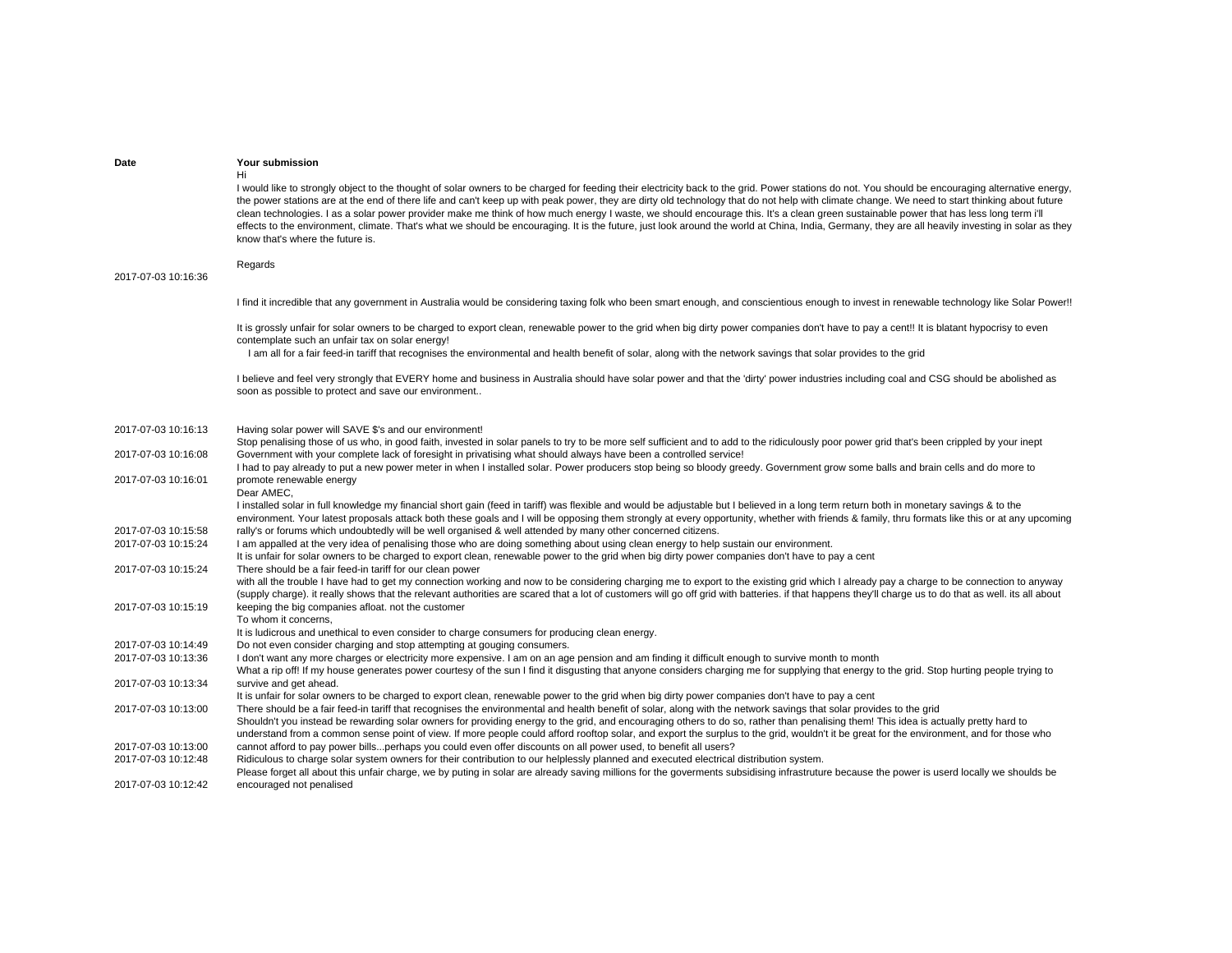| Date                | Your submission                                                                                                                                                                                     |
|---------------------|-----------------------------------------------------------------------------------------------------------------------------------------------------------------------------------------------------|
|                     | As an aged pensioner, I saved up to put on solar panels years ago. I feel as if my excess power during the day helps the state a lot in peak times. Why should I pay for that, especially as        |
|                     | the energy providers do not have to pay to put energy into the grid.                                                                                                                                |
| 2017-07-03 10:12:41 | I think I will do anything to go off the grid. I am tired if how they treat us.                                                                                                                     |
|                     | It is not fair that domestic solar panel owners should have to pay a charge to feed power back into the grid big power companies, who produce mega tons of damaging green house gas                 |
|                     | emissions, do not. There should be a fair feed-in tariff that recognises the environmental benefits and network savings of domestic solar and its contribution to the grid and the greater          |
|                     |                                                                                                                                                                                                     |
| 2017-07-03 10:12:09 | good of society.                                                                                                                                                                                    |
|                     | This is a very unfair and unbalanced tariff; why home owners being charged and not the big companies? This will discourage home owners from considering solar power and this is not                 |
| 2017-07-03 10:12:09 | what we want; it's healthy for the environment and for us and must be encouraged not discouraged. .                                                                                                 |
|                     | It is unfair for solar owners to be charged to export clean, renewable power to the grid when big dirty power companies don't have to pay a cent                                                    |
|                     | There should be a fair feed-in tariff that recognises the environmental and health benefit of solar, along with the network savings that solar provides to the grid                                 |
|                     | Include any experience that you've had with putting on rooftop solar and why you've done it                                                                                                         |
| 2017-07-03 10:12:08 | Mention the impact that charging you for your solar exports to the grid would have on your household                                                                                                |
| 2017-07-03 10:12:04 | It is not fair for us to be penalised for reducing our greenhouse gas emission and doing the thing for our children. Enoughis enoufb                                                                |
|                     |                                                                                                                                                                                                     |
| 2017-07-03 10:11:57 | I don't understand the the AEMC's proposal. It wants to steal my electricity and give it to the grid for nothing. How can this be fair or reasonable?                                               |
|                     | I own a 3 kilowatt solar system. I use less than 2kw per day. As it currently stands, because the feed in tariff is so low - and so unfair - I end up paying for my power despite generating        |
|                     | more than I use. To add to an unfair system by charging me a fee to supply power at a ridiculously low price is clearly nothing more than an attack on the solar industry and yet another           |
| 2017-07-03 10:10:56 | step to try and reduce the uptake of solar power. Should this fee proceed I will go off grid and I will not be alone.                                                                               |
|                     | I think it is most unfair for solar owners to be charged to export clean, renewable power to the grid. They should have a fair feed-in tariff that reflects the network savings that solar provides |
|                     | to the grid. Charging for these solar exports to the grid would have a completely unfair, detrimental effect on many prudent households. After all, big dirty power companies don't have to         |
| 2017-07-03 10:10:25 | pay a cent.                                                                                                                                                                                         |
|                     | It is unfair for solar owners to be charged to export clean, renewable power to the grid when big dirty power companies don't have to pay a cent                                                    |
| 2017-07-03 10:10:20 | There should be a fair feed-in tariff that recognises the environmental and health benefit of solar, along with the network savings that solar provides to the grid.                                |
|                     |                                                                                                                                                                                                     |
|                     | I put solar on our roof well before the 60c scheme, for environmental reasons.                                                                                                                      |
|                     |                                                                                                                                                                                                     |
|                     | It is unfair for solar owners to be charged to export clean, renewable power to the grid when big dirty power companies don't have to pay a cent                                                    |
|                     |                                                                                                                                                                                                     |
| 2017-07-03 10:10:09 | There should be a fair feed-in tariff that recognises the environmental and health benefit of solar, along with the network savings that solar provides to the grid                                 |
|                     | The power companies make money from the power my solar panels feed in to the grid. I already pay a premium for having Time of Use tariff. In the 1980's there was no daily charge to                |
|                     | connect to the network and today there is. This charge is to cover the network and distribution costs.                                                                                              |
|                     |                                                                                                                                                                                                     |
|                     | What happens if all the solar owners turn off their solar systems. I think the grid will fail under the load. The AEMC should consider the implications of this as I for one will want a way to     |
|                     | use the power I generate but not export to the grid to save any exports costs                                                                                                                       |
|                     |                                                                                                                                                                                                     |
|                     | I point out that charging me to export is not only unfair but ridiculous. If I do export why am I not paid a fair price ex the true wholesale rate for power at the time of export?                 |
|                     |                                                                                                                                                                                                     |
|                     | If I have to turn my solar off my power bills will increase and as I said about I doubt the grid can cope without all the solar inputs next summer.                                                 |
|                     |                                                                                                                                                                                                     |
|                     |                                                                                                                                                                                                     |
|                     | Regards                                                                                                                                                                                             |
| 2017-07-03 10:10:08 |                                                                                                                                                                                                     |
| 2017-07-03 10:09:59 | Give us fair go                                                                                                                                                                                     |
|                     | It is unfair for solar owners to be charged to export clean, renewable power to the grid when big dirty power companies don't have to pay a cent.                                                   |
|                     | There should be a fair feed-in tariff that recognises the environmental and health benefit of solar, along with the network savings that solar provides to the grid.                                |
|                     | I purchased solar panels to ease the burden of electricity costs for my household. Now it seems to be working in reverse, hen the rebate stopped I had to obtain a new meter and now pay            |
|                     | for the solar meter to be read - add to that a cost to export the energy I think I will have to disconnect the panels - it should not be costing anyone money to try and create a sustainable       |
| 2017-07-03 10:09:58 | future.                                                                                                                                                                                             |
| 2017-07-03 10:09:51 | I already pay for poles and wires on my bill now why should I pay again                                                                                                                             |
| 2017-07-03 10:09:32 | make solar fair, same price for selling back into the grid for what we pay for it.                                                                                                                  |
|                     |                                                                                                                                                                                                     |
|                     | It is unfair for solar owners to be charged to export clean, renewable power to the grid when big dirty power companies don't have to pay a cent-I belive in a fair go for everyone. I am not       |
| 2017-07-03 10:09:32 | happy with the rate we are receiving for power we put into the grid.                                                                                                                                |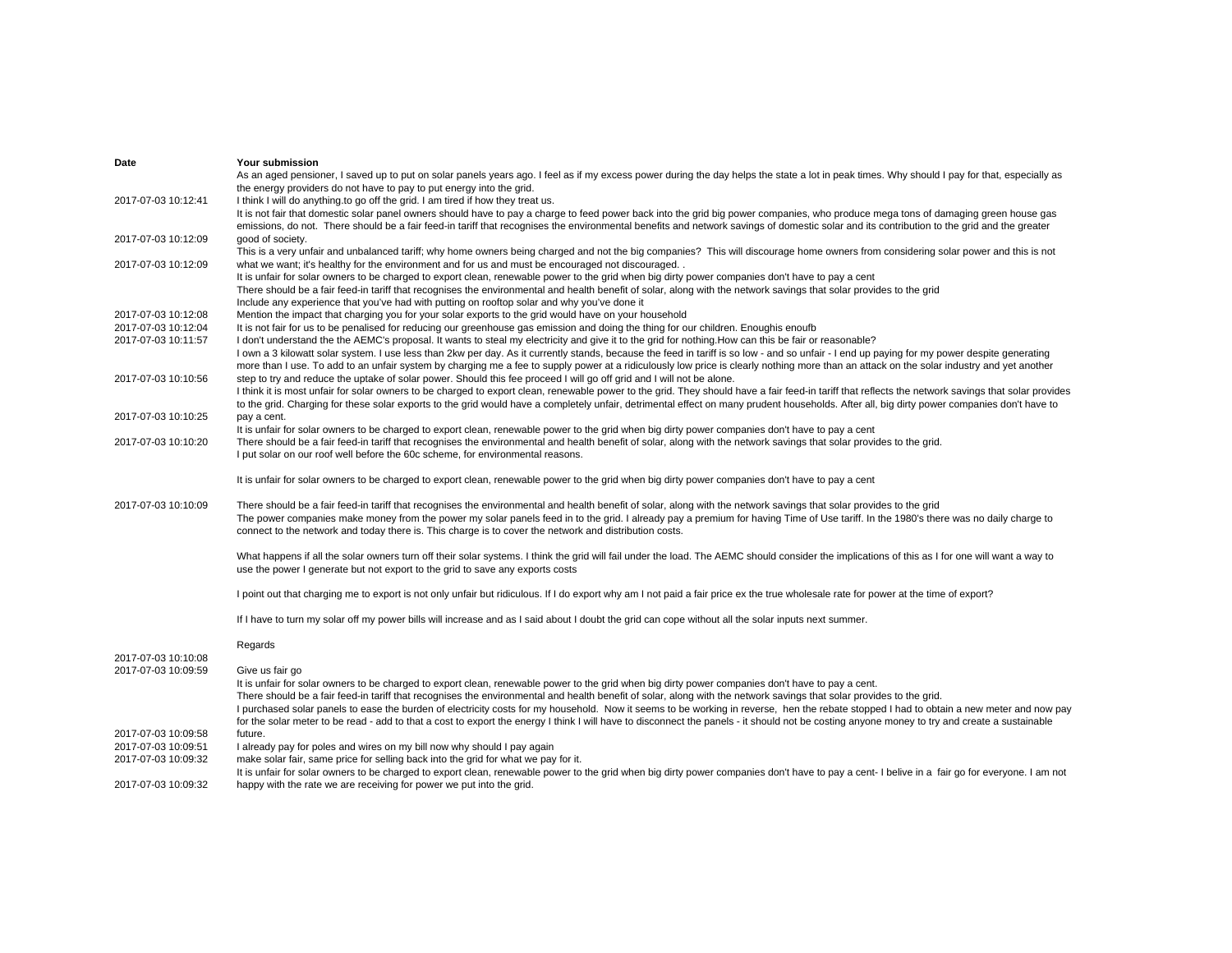| Date                | Your submission                                                                                                                                                                                                                                                                                                                                                                                                                                                                                                                                                                                                                                                                                                                                              |
|---------------------|--------------------------------------------------------------------------------------------------------------------------------------------------------------------------------------------------------------------------------------------------------------------------------------------------------------------------------------------------------------------------------------------------------------------------------------------------------------------------------------------------------------------------------------------------------------------------------------------------------------------------------------------------------------------------------------------------------------------------------------------------------------|
| 2017-07-03 10:08:57 | We thought we were doing the right thing for the environment by paying a large amount for solar panels to be installed on our roof, now we have been informed we're going to be charged<br>again by paying the power company for our power being used? this is so unfair to us, why should we make more payments to them when we're supposed to be saving on our power bills!<br>Hello, it is plainly ridiculous to charge solar citizens to put power back into the grid. We went solar tosave money, help the environment and for the feel good part. We are also<br>encouraged to do so from the government, through solar incentives. Now to maybe charge the average Australian to put power back into the system is crazy. Power companies are getting |
| 2017-07-03 10:08:50 | super cheap power from uswe should be getting a higher price for our power and thanked for doing so.<br>I am dismayed at even the suggestion that people with solar panels should be charged for supplying this power to the grid. It is unfair for solar owners to be charged to export clean,<br>renewable power to the grid when big dirty power companies don't have to pay a cent                                                                                                                                                                                                                                                                                                                                                                       |
| 2017-07-03 10:08:04 | There should be a fair feed-in tariff that recognises the environmental and health benefit of solar, along with the network savings that solar provides to the grid                                                                                                                                                                                                                                                                                                                                                                                                                                                                                                                                                                                          |
| 2017-07-03 10:07:34 | They the powe companies should put their energies into renewables not just how can we sting our exsisting cumsomers again and again.                                                                                                                                                                                                                                                                                                                                                                                                                                                                                                                                                                                                                         |
| 2017-07-03 10:05:51 | Look after the tax payers not the dirty coal mines                                                                                                                                                                                                                                                                                                                                                                                                                                                                                                                                                                                                                                                                                                           |
|                     | I am very against a charge for feeding their electricity back to the grid.                                                                                                                                                                                                                                                                                                                                                                                                                                                                                                                                                                                                                                                                                   |
| 2017-07-03 10:05:35 | This seems to be a new method to prop up the coal industry. What politicians should be doing is working out how to cope with the network when we all get batteries.                                                                                                                                                                                                                                                                                                                                                                                                                                                                                                                                                                                          |
|                     | It is unfair for solar owners to be charged to export clean, renewable power to the grid when big dirty power companies don't have to pay a cent                                                                                                                                                                                                                                                                                                                                                                                                                                                                                                                                                                                                             |
| 2017-07-03 10:05:15 | There should be a fair feed-in tariff that recognises the environmental and health benefit of solar, along with the network savings that solar provides to the grid                                                                                                                                                                                                                                                                                                                                                                                                                                                                                                                                                                                          |
|                     | It is unfair for solar owners to be charged to export clean, renewable power to the grid when big dirty power companies don't have to pay a cent                                                                                                                                                                                                                                                                                                                                                                                                                                                                                                                                                                                                             |
| 2017-07-03 10:05:15 | There should be a fair feed-in tariff that recognises the environmental and health benefit of solar, along with the network savings that solar provides to the grid<br>It is unfair for solar owners to be charged to export clean, renewable power to the grid when big dirty power companies don't have to pay a cent.                                                                                                                                                                                                                                                                                                                                                                                                                                     |
|                     |                                                                                                                                                                                                                                                                                                                                                                                                                                                                                                                                                                                                                                                                                                                                                              |
| 2017-07-03 10:05:06 | The impact on my household would be significant if we are charged for our solar exports.                                                                                                                                                                                                                                                                                                                                                                                                                                                                                                                                                                                                                                                                     |
|                     | Why is there a need to impose a tax, which is what's being proposed, on solar panel owners to feed electricity into the grid? Power generating companies don't pay to pump electricity int                                                                                                                                                                                                                                                                                                                                                                                                                                                                                                                                                                   |
| 2017-07-03 10:04:38 | othe grid so why should we? The imposition of a fee to put electricity into the grid is just not logical given the fact that power generators don't have to pay.                                                                                                                                                                                                                                                                                                                                                                                                                                                                                                                                                                                             |
| 2017-07-03 10:03:42 | It is unfair for solar owners to be charged to export clean, renewable power to the grid when big dirty power companies don't have to pay a cent                                                                                                                                                                                                                                                                                                                                                                                                                                                                                                                                                                                                             |
| 2017-07-03 10:03:16 | do not. Charge households for power supplied to grid rather increase FIT                                                                                                                                                                                                                                                                                                                                                                                                                                                                                                                                                                                                                                                                                     |
| 2017-07-03 10:02:31 | Don't touch my panels any more or I'm going off grid, you get no more money from me ever.                                                                                                                                                                                                                                                                                                                                                                                                                                                                                                                                                                                                                                                                    |
|                     | People who have gone to the trouble and expense of putting solar panels on their roof have saved electricity transmission costs and the construction of additional coal-fired power stations.<br>As such they have saved everyone from summer blackouts when there would have been a surge in demand not matched by supply. One should know that coal and gas power stations are<br>unreliable when the ambient temperature reaches or exceeds 40 degrees Celsius. Such temperatures have caused load-shedding in the past and restricted the transfer of power by<br>interconnector from Queensland to New South Wales.                                                                                                                                     |
|                     | The people with solar panels are also providing a community service by reducing the adverse health consequences of mining and transporting gas and coal.                                                                                                                                                                                                                                                                                                                                                                                                                                                                                                                                                                                                     |
|                     | Therefore, there should be a fair feed-in-tariff that recognises the environmental and health benefits along with the network savings that rooftop solar provides to the grid.                                                                                                                                                                                                                                                                                                                                                                                                                                                                                                                                                                               |
|                     | I have put solar panels on my roof and am looking to do so on a tenanted residential property as a benefit to the tenants as well as for the reasons stated above.                                                                                                                                                                                                                                                                                                                                                                                                                                                                                                                                                                                           |
| 2017-07-02 21:36:15 | I am sure if you continue to argue for charging solar exports to the grid, they will happily take up the political cudgels calling for the dismissal of the AEMC management.                                                                                                                                                                                                                                                                                                                                                                                                                                                                                                                                                                                 |
|                     | I am writing to express my opposition to the AMEC's latest plan to hurt solar power users, who, unlike the dirty energy providers, are doing their bit to try to stall global warming.                                                                                                                                                                                                                                                                                                                                                                                                                                                                                                                                                                       |
|                     | It is unfair for solar owners to be charged to export clean, renewable power to the grid when big dirty power companies don't have to pay a cent                                                                                                                                                                                                                                                                                                                                                                                                                                                                                                                                                                                                             |
|                     | In fact, there should, instead, be a fair feed-in tariff that recognises the environmental and health benefit of solar, along with the network savings that solar provides to the grid                                                                                                                                                                                                                                                                                                                                                                                                                                                                                                                                                                       |
|                     | As a retiree, charging for my solar exports to the grid would add a huge burden to my budget, which has already been adversely impacted by the large disparity between what I pay for<br>kilowatts and what Origin charges me. And now my bills are going to double.                                                                                                                                                                                                                                                                                                                                                                                                                                                                                         |
|                     | How is this either fair to those trying to take responsibility for our community or intelligent, given the worsening global warming?                                                                                                                                                                                                                                                                                                                                                                                                                                                                                                                                                                                                                         |
| 2017-07-02 17:59:28 | Yours sincerely,                                                                                                                                                                                                                                                                                                                                                                                                                                                                                                                                                                                                                                                                                                                                             |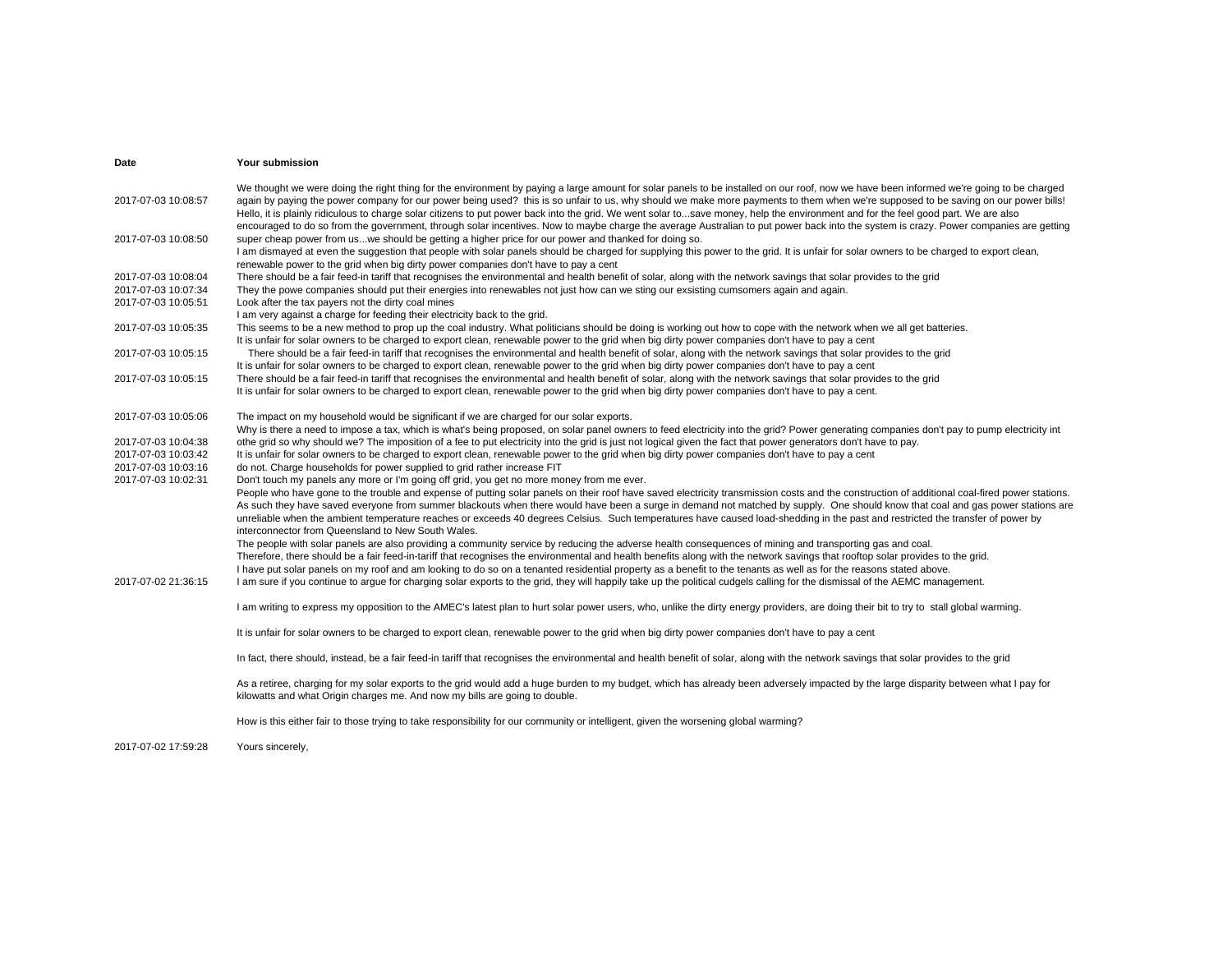| Date                | Your submission<br>Charge to Solar Owners for feeding electricity back into the grid<br>As an owner of solar PVs I object this charge on the following grounds:<br>The electricity generated by solar panels is much cleaner and in contrast to<br>coal generated electricity has only very small hidden costs.<br>2009 Research by the Australian Academy of Technological and Engineering<br>(ATSE) under the heading Externalities of Power Generation revealed considerable Greenhouse Gas and health damage costs.<br>The study showed the following external costs:                                                                                                                                                                                                                                                                                                                                                                                                                                                                                                                                                                                                                                                                                                                                                                                                          |
|---------------------|------------------------------------------------------------------------------------------------------------------------------------------------------------------------------------------------------------------------------------------------------------------------------------------------------------------------------------------------------------------------------------------------------------------------------------------------------------------------------------------------------------------------------------------------------------------------------------------------------------------------------------------------------------------------------------------------------------------------------------------------------------------------------------------------------------------------------------------------------------------------------------------------------------------------------------------------------------------------------------------------------------------------------------------------------------------------------------------------------------------------------------------------------------------------------------------------------------------------------------------------------------------------------------------------------------------------------------------------------------------------------------|
|                     | Natural Gas<br>\$19/MWh<br><b>Black Coal</b><br>\$42/<br><b>Brown Coal</b><br>\$52/<br>\$5/<br>Solar<br>Wind<br>\$1.5/<br>Taking these figures into account it is bizarre that the AEMC considers to charge solar owners for generating far cleaner electricity. On the contrary you should do everything to support<br>electricity generation from solar power.                                                                                                                                                                                                                                                                                                                                                                                                                                                                                                                                                                                                                                                                                                                                                                                                                                                                                                                                                                                                                   |
| 2017-07-02 17:37:48 | Unfortunately, all agencies in charge of regulating the Australian Energy Market<br>have never found it necessary to commission their own studies into externalities of power generation from fossil fuels.                                                                                                                                                                                                                                                                                                                                                                                                                                                                                                                                                                                                                                                                                                                                                                                                                                                                                                                                                                                                                                                                                                                                                                        |
|                     | Dear AEMC<br>I was astounded to learn that you are considering placing a charge on solar owners to export the power they generate (at their own cost, with no pollution generated) into the grid.<br>If everyone had solar on their roofs there would be no need for big, dirty coal-fired power stations - this is the way of the future.<br>Price is always the most powerful signal, and you are considering sending a strong signal to all solar owners that they should not export power to the grid. If that signal is sent it will<br>dramatically accelerate the growth in off-grid installations, further loading the cost of base-load power. Economically it doesn't stack up as a strategy into a clean energy future.<br>I installed solar in my home because I wanted to make a difference to the environment long before the price of systems came down. I'm holding off a battery storage to see how quickly the<br>price of an installation will drop, but you can rest assured that if costs are imposed on export to the grid, or the price paid to solar owners disappears, I and many others like me will<br>disconnect from the grid and use stand-alone power.<br>Your strategy will look pretty shabby when that occurs. Please recognize the power and productivity of a decentralized solar grid and reject the idea of charging us for generating clean |
| 2017-07-02 15:14:22 | energy to share with the rest of the population.<br>The people I get my electricity from already have a 'green power' optional payment so that they can pay solar people like myself to be paid for feeding back to the grid. I am so committed<br>to the wider adoption of photovoltaics that I (some may say I am already being swindled by the provider. naively) not only feed back to the grid, but pay the green levy as well. Obviously<br>this situation won't continue. With Ergon unilaterally opting out of our contract to pay me 44 cents per feed in unit I am already being swindled. If they intend to charge me for electricity I<br>supply to them I would be doubly swindled                                                                                                                                                                                                                                                                                                                                                                                                                                                                                                                                                                                                                                                                                    |
| 2017-07-02 14:59:01 | where's the legality?<br>It cost us \$24,000 to install our solar system and now the AEMC is considering charging us more money to get access to our excess power. very very unfair.                                                                                                                                                                                                                                                                                                                                                                                                                                                                                                                                                                                                                                                                                                                                                                                                                                                                                                                                                                                                                                                                                                                                                                                               |
| 2017-07-02 14:37:13 | As pensioners we feel that a further cost to us would be difficult to manage,<br>So the big plan to save the planet is to charge solar rooftop electricity suppliers, who provide power to their local communities, an excessive fee to distribute their renewable power to the<br>people. The fossil fuel power providers lose mega watts daily in transmission loses but for some reason pay a minimal fee to solar energy sent back to the grid, which will be used locally<br>with little in the way of power losses.<br>Seems a no brainer to me that we are not encouraging all renewable power sources with the knowledge that we will no doubt be in decline environmentally over the next 20 years. I<br>personally will be putting a battery storage system with our solar panels in the very near future and disconnecting from this dysfunctional grid due to the disheartening attitude that prevails                                                                                                                                                                                                                                                                                                                                                                                                                                                                 |
|                     | with regard to renewables.                                                                                                                                                                                                                                                                                                                                                                                                                                                                                                                                                                                                                                                                                                                                                                                                                                                                                                                                                                                                                                                                                                                                                                                                                                                                                                                                                         |
| 2017-07-02 09:31:04 | If we want our children to have half as good a future that we've had in the past then we'd better get this right.<br>Yours<br>As pensioners we have had many knock backs from Govt in the past few weeks/months and this would be yet another - this is just so unfair when we have paid out for solar panels in the                                                                                                                                                                                                                                                                                                                                                                                                                                                                                                                                                                                                                                                                                                                                                                                                                                                                                                                                                                                                                                                               |
| 2017-07-01 16:13:57 | first instance.                                                                                                                                                                                                                                                                                                                                                                                                                                                                                                                                                                                                                                                                                                                                                                                                                                                                                                                                                                                                                                                                                                                                                                                                                                                                                                                                                                    |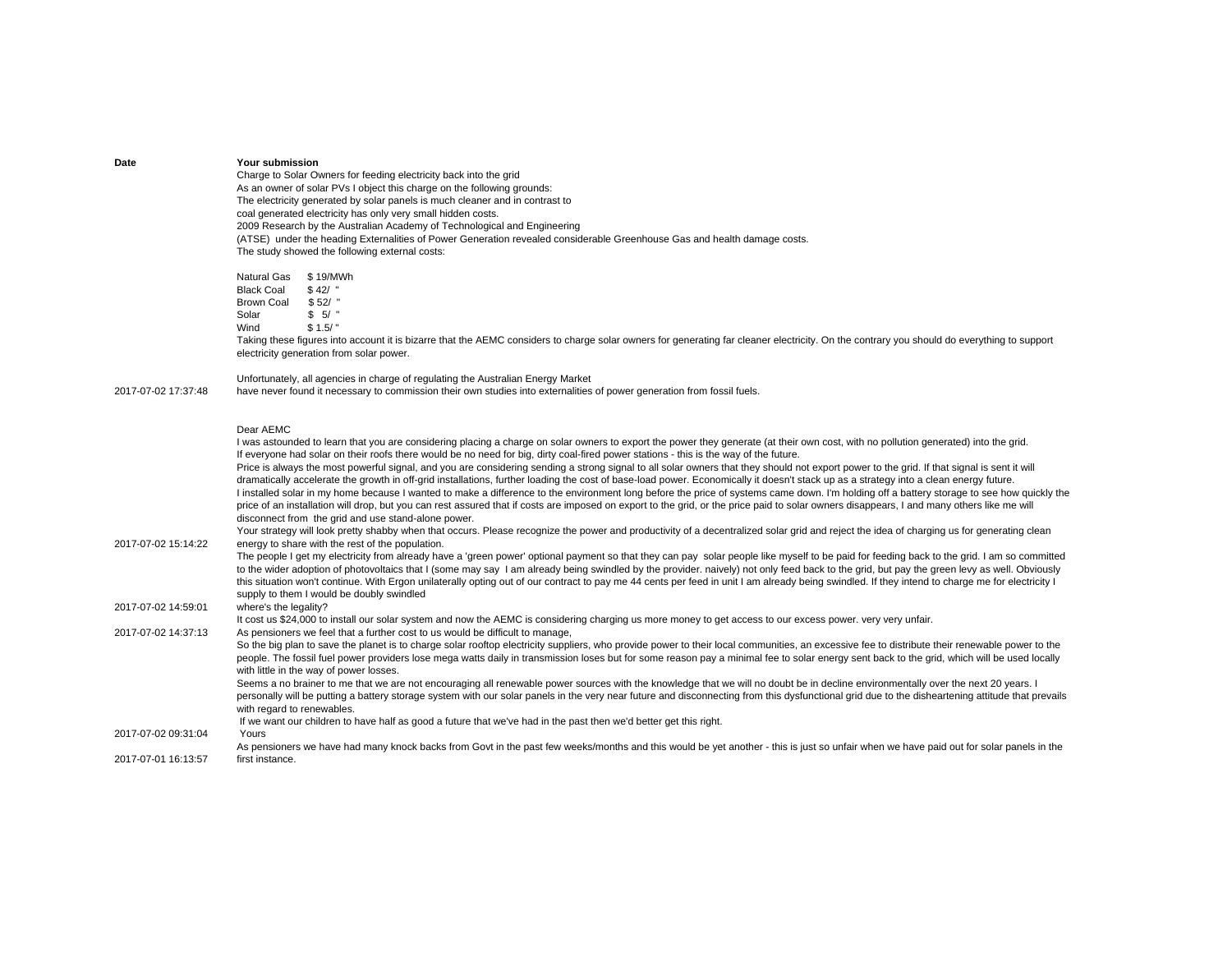| Your submission                                                                                                                                                                                                                                                                                                                                                                                                                                                                                                                                                                                                                                                                                                                                                          |
|--------------------------------------------------------------------------------------------------------------------------------------------------------------------------------------------------------------------------------------------------------------------------------------------------------------------------------------------------------------------------------------------------------------------------------------------------------------------------------------------------------------------------------------------------------------------------------------------------------------------------------------------------------------------------------------------------------------------------------------------------------------------------|
| I feel it is unfair that us solar owners may be charged for our excess clean renewable energy to be exported into the grid & then be charged full price for any energy we use from the grid,<br>especially when the big power companies aren't paying to send their power into the grid. We are in our 2nd house where we have installed solar power which helpa us greatly to keep our<br>power bills managable & to pay for the installation of our system, also we feel this is a large way for us to make a difference for the future for the future generations & the earth as a whole.<br>Thank You,                                                                                                                                                               |
| Solar powered homes are not only economically friendly to the person who owns them, they are seriously environmentally friendly. Charging solar owners to put their own generated<br>electricity on the grid is nonsense and totally unfair. This will bring less green energy to the grid as solar owners invest in batteries to save money.                                                                                                                                                                                                                                                                                                                                                                                                                            |
| If one generates or makes a product one expects to be able to sell that product. You would not expect to produce a cabbage and pay the person who wants to have it, you would expect<br>that person to buy it. Like producers of cabbages and any other product one expects to get paid for what one produces.                                                                                                                                                                                                                                                                                                                                                                                                                                                           |
| Why should I be tax for Solar, I have to maintain my system at my cost and receive an absolute minimum for what I feed in to the grid. We get less than fifty per cent of retailers sell to us.<br>We also installed our Solar like many others to assist in fighting global warming. Next thing you know the government will want to tax us each time we go to the bathroom.<br>I should pay you to supply you with electricity which you are going to then charge others to use? talk about double dipping! Guys I only have access to one company where I live to supply<br>electricity and now I should pay them because I choose to look after the world I live in rather that focus on how much money I can make while providing minimal service. Man the sooner I |
| can get a battery the better!<br>Domestic solar installations remove demand from the grid at times of high load/stress in the summer time. This is a service that they are not compensated for and will in fact be penalised<br>should this supply charge go ahead. As there seems to be no plans to allow domestic solar owners to counter charge for the benefits of load mitigation it would seem that this charge is                                                                                                                                                                                                                                                                                                                                                 |
| simply designed to support existing market players and to suppress/delay a competing technology.<br>I think it totally against all semblance of fairness and common sense to introduce the fee proposed.<br>People who have installed solar panels are people who are looking to the future.                                                                                                                                                                                                                                                                                                                                                                                                                                                                             |
| They are people who have expended significant funds to reduce their reliance on the traditional energy sources.<br>We are very conscience of the environment and the need to look at alternative energy sources. This fee would only disincentivise people from attempting to deal with the green house<br>issues.                                                                                                                                                                                                                                                                                                                                                                                                                                                       |
| Please look to helping people who seek to reduce greenhouse emissions and not help those who do harm to the planet.<br>To whom it may concern                                                                                                                                                                                                                                                                                                                                                                                                                                                                                                                                                                                                                            |
| I understand that AEMC is considering policy that would allow homeowners with solar power generation to be charged for energy that is put back into the grid. I find the idea offensive<br>under the current arrangements where households pay in excess of 20c / kw for energy purchased and receive 6c a kw for that generated and put back into the grid and on-sold. If such a<br>tax were introduced it should be across the board for every household and business and solar owners should be paid an equivalent price for every kw produced as they are charged for<br>every one consumed.                                                                                                                                                                        |
|                                                                                                                                                                                                                                                                                                                                                                                                                                                                                                                                                                                                                                                                                                                                                                          |

2017-06-30 20:12:13 Such a policy would be the tipping point for my household to go completely off the grid. I'm sure it would be the same for many others.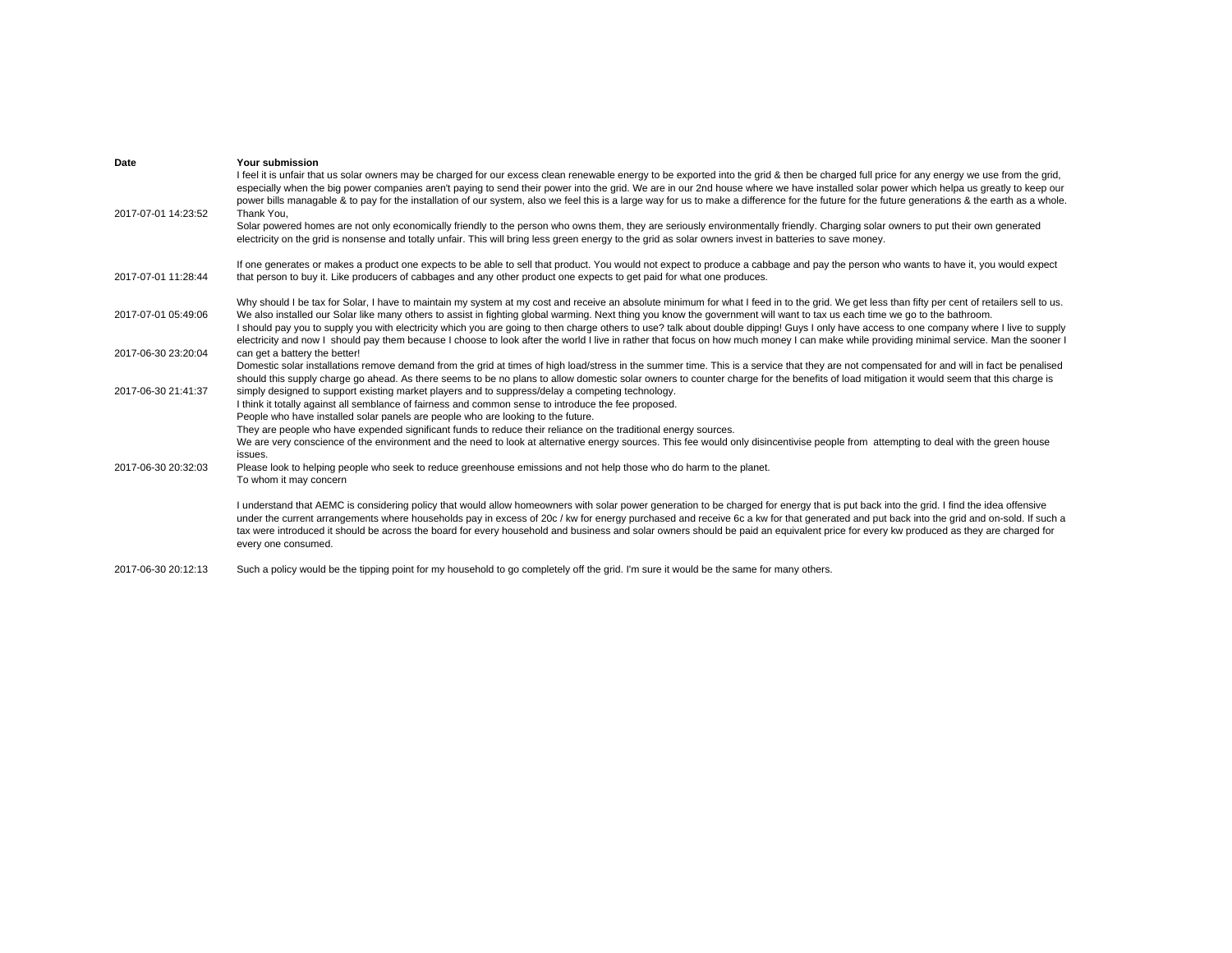| Date                | Your submission                                                                                                                                                                                                                                                                                                                                                                                                                                                                                                      |
|---------------------|----------------------------------------------------------------------------------------------------------------------------------------------------------------------------------------------------------------------------------------------------------------------------------------------------------------------------------------------------------------------------------------------------------------------------------------------------------------------------------------------------------------------|
|                     | I am staggered by the suggestion that solar panels systems should be penalised with a great big tax on their socially good output of electricity into the grid when any sane policy framework                                                                                                                                                                                                                                                                                                                        |
|                     | would be creating incentives for exactly that outcome.<br>It is perverse to fly in the face of physics. Generating power near the place of consumption eliminates the transmission loses. And some greedy soul wants to be discouraging the                                                                                                                                                                                                                                                                          |
|                     | technology that prevents this its nuts.                                                                                                                                                                                                                                                                                                                                                                                                                                                                              |
|                     | What is this an IPA policy?                                                                                                                                                                                                                                                                                                                                                                                                                                                                                          |
|                     | Decentralized is in the interest of national security. These dinosuars are prime targets for a terror attack. Our nation is less likely to suffer significant disruption if we decentralized<br>generation.                                                                                                                                                                                                                                                                                                          |
|                     | Nor is there any reference to a similar tax on the incumbent filthy generators. They are not paying a cent to export to the grid?<br>Then there's the pollution                                                                                                                                                                                                                                                                                                                                                      |
|                     | does noone have the honesty to admit that in addition to spewing heavy metals & toxins into the atmosphere there's the little matter of CO2. YOU KNOW CLIMATE CHANGE!<br>Over 1.5 million households have embraced solar panels on their roofs. We want as a matter of good public policy to encourage them all to stay on the grid. Respectfully the genie is out of                                                                                                                                                |
|                     | the bottle and the people know solar panels should be on every roof.                                                                                                                                                                                                                                                                                                                                                                                                                                                 |
|                     | We put 10kw on our roof for our house because it is the right thing to do. Why because I want to export to the grid. And yes panel should receive a higher rate for every electron pumped<br>into the grid. At least 60% of what our neighbors get charged to use it. Or we should be allowed to sell it directly to our neighbors.                                                                                                                                                                                  |
|                     | Future generations will look back on our society and say we were crazy to just set fire to these wonderful complex organic chemical compounds. There is so much we can do with them and<br>we just burn them? Nuts                                                                                                                                                                                                                                                                                                   |
|                     | So do I think we should tax solar panels for the power they add to the grid, my Lord no, of course of course not.                                                                                                                                                                                                                                                                                                                                                                                                    |
|                     | This such a clearly gross unaustralian money grab. A greedy stort sighted one at that. It fails the pub test and stinks to heaven of special deals for vested interests.                                                                                                                                                                                                                                                                                                                                             |
| 2017-06-30 20:11:19 | This is a monumentally stupid idea. Who came up with it?                                                                                                                                                                                                                                                                                                                                                                                                                                                             |
|                     | As a previous owner of a roof mounted solar system, I am requesting that the lobbying of the fossil fuel generators be ignored in considering whether any charges should be placed on PV<br>generators. There are no additional requirements placed on the poles and wires by small flexible solar systems. In contrast, the costs of fossil generators connection to the network is not                                                                                                                             |
|                     | being charged for why should small generators be charged for the connection to the network. In any case, consumers already pay for the poles and wires in the form of a fixed charge. That                                                                                                                                                                                                                                                                                                                           |
|                     | fixed charge is more than sufficient to cover the cost of causing electrons to flow in the opposite direction. It is illogical to claim that sending electrons in one direction should be charged<br>another levy to drawing electrons in the opposite direction.                                                                                                                                                                                                                                                    |
| 2017-06-30 19:04:43 | PV systems all have sensing systems which disconnect the solar generation should any problems be detected. There is no case for yet another charge.<br>To all involved                                                                                                                                                                                                                                                                                                                                               |
|                     |                                                                                                                                                                                                                                                                                                                                                                                                                                                                                                                      |
|                     | As our energy regulator I expect you to adopt progresive policies that put the energy interests and welfare of Australians first and foremost.<br>If that is not your mandate, it should be. As a tax payer it is certainly my reasonable expectation.                                                                                                                                                                                                                                                               |
|                     | I cannot afford my electricity bill now. Solar is now the only reasonable option for a huge proportion of Australians.                                                                                                                                                                                                                                                                                                                                                                                               |
|                     |                                                                                                                                                                                                                                                                                                                                                                                                                                                                                                                      |
|                     | I expect you impliment schemes that assist Australians to gain access to electricity at reasonable rates, not to plan for and impliment schemes that<br>unfairly discriminate against Australians doing their best to create a 21 century home and environment.                                                                                                                                                                                                                                                      |
|                     | You want Australian tax payers to charged for accessing power from the sun?                                                                                                                                                                                                                                                                                                                                                                                                                                          |
|                     | You want Australians tax payers to be charged for the privilege of providing electricity to the grid?                                                                                                                                                                                                                                                                                                                                                                                                                |
|                     | Implimentation of such a blatantly coal indistry biased scheme is economically flawed, unsustainable, and socially irresponsible.                                                                                                                                                                                                                                                                                                                                                                                    |
|                     | Please act accordingly                                                                                                                                                                                                                                                                                                                                                                                                                                                                                               |
| 2017-06-30 18:54:01 | Regards                                                                                                                                                                                                                                                                                                                                                                                                                                                                                                              |
|                     | Although roof-top solar may require more intensive management of the grid than heretofore its uptake is already generating savings in reducing the need for expensive upgrades to the grid<br>(poles and wires) and should be encouraged - perhaps with a discount - and certainly not penalised with additional charges.<br>Any additional impost on solar owners will only encourage consumers in the longer term to invest even more in pv generation backed up with battery storage and eventually disconnection |
|                     | from the grid altogether, possibly resulting in a death spiral for the centralised network. AEMO needs to face up to the fact that distributed generation is the wave of the future and should                                                                                                                                                                                                                                                                                                                       |

2017-06-30 18:51:24 embrace it and ensure the grid is adapted accordingly. Adapt or die is not just a meaningless slogan.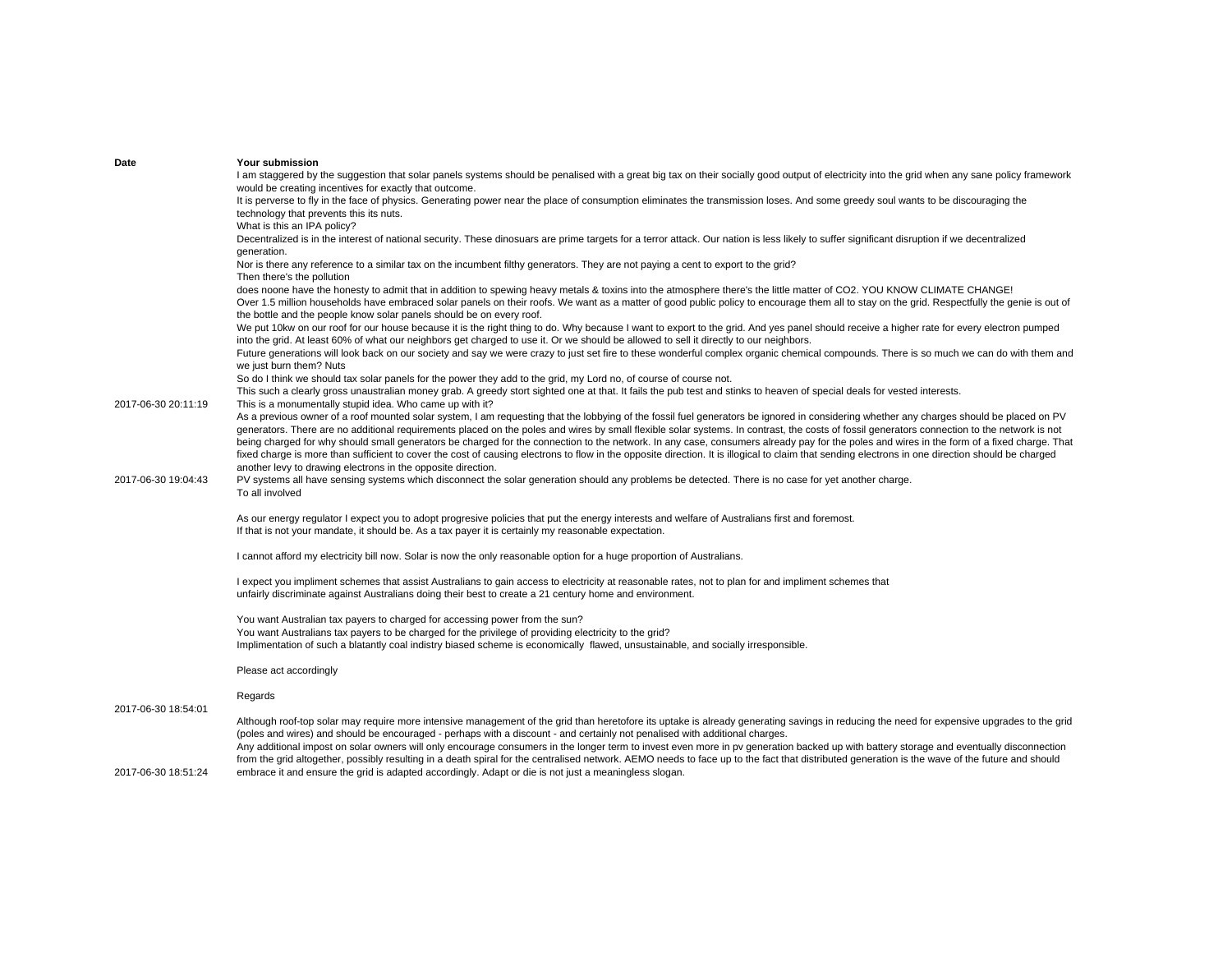| Date                | Your submission<br>We have had solar panels for thirteen years. This has had a significant impact on our electricity bills, particularly now as we are both retired and on a pension. We consider ourselves as<br>entrepreneurs, investing in infrastructure that supplies renewable energy, which is lowering green house gasses and promoting a healthy environment. Why should people like us be<br>charged for supplying renewable energy to the grid while big polluting power companies pay nothing? We feel there should be a feed- in tariff that acknowledges the environmental and<br>health benefits of solar as well as the savings it provides to the grid system.                                                                                                                                                                                                                                                                                                                                                                                                                                                                                                                                                                                                                                                                                                                                                                                                                                                                                                                                                       |
|---------------------|---------------------------------------------------------------------------------------------------------------------------------------------------------------------------------------------------------------------------------------------------------------------------------------------------------------------------------------------------------------------------------------------------------------------------------------------------------------------------------------------------------------------------------------------------------------------------------------------------------------------------------------------------------------------------------------------------------------------------------------------------------------------------------------------------------------------------------------------------------------------------------------------------------------------------------------------------------------------------------------------------------------------------------------------------------------------------------------------------------------------------------------------------------------------------------------------------------------------------------------------------------------------------------------------------------------------------------------------------------------------------------------------------------------------------------------------------------------------------------------------------------------------------------------------------------------------------------------------------------------------------------------|
| 2017-06-30 18:04:37 | Yours faithfully,                                                                                                                                                                                                                                                                                                                                                                                                                                                                                                                                                                                                                                                                                                                                                                                                                                                                                                                                                                                                                                                                                                                                                                                                                                                                                                                                                                                                                                                                                                                                                                                                                     |
|                     | As a solar system owner, I am proud to be able to produce clean electricity and also be able to use public grid to sell excess production to other householders.<br>We as a nation are blessed with abundant natural resources which also include favourable condition for production of renewables like solar and wind. It should be in interest of this nation<br>to have strong renewable sector rather than rely on fossil fuels or even worse on imported fossil fuels. This will lead to dependence, risks and also environmental degradation. One case<br>in point is current discussion about a threat of gas shortages due to mining companies not allocating its production to the domestic market.                                                                                                                                                                                                                                                                                                                                                                                                                                                                                                                                                                                                                                                                                                                                                                                                                                                                                                                         |
|                     | Advent of affordable solar energy was a game changer for domestic electricity markets. Solar technology was capable to offer the only competition in electricity production to<br>householders cornered by large electricity producers. These big companies are very happy to price gouge and lumber average citizens with grid costs. Profit is their mantra, or in case of<br>state utilities they may suffer from innefficiencies and lack of vision. The regulators are also happy to deregulate top end of the electricity market and insulate big users from grid costs.<br>Suddenly there is an alternative and competing alternative to take-it-or-leave it'offereings' of big energy producers which do not operate in a transparent and competing marketplace. Sun<br>technology did, does and will be providing some protection against unchecked increases in electricity prices to average homeowners, mum-and-dads in every state of the federation.                                                                                                                                                                                                                                                                                                                                                                                                                                                                                                                                                                                                                                                                    |
|                     | Solar technology has been about innovation and about getting benefits to our pockets and make our nation richer. Distributed grids, battery technologies and relentless decrease in prices<br>of solar panels, solar installation infrastructure, batteries looks more and more as disruption technologies of tommorrow (http://bitp://oilprice.com/Alternative-Energy/Solar-Energy/Solar-Energy/Solar-<br>Power-To-Threaten-Conventional-Power-By-2020.html). I am hoping that Australia should harness this progress and use it to advance wellbeing of its population rather than stick head<br>into the sand or even put road blocks due to interest of a tiny minority.                                                                                                                                                                                                                                                                                                                                                                                                                                                                                                                                                                                                                                                                                                                                                                                                                                                                                                                                                          |
| 2017-06-30 17:04:16 | Overall, solar power is a green technology which offers benefits outside fighting global warming. It increases competition in energy and electricity markets, it makes our energy supply<br>more secure, it allows average households to benefit from natural resources of Australia. It also position this nation in taking advantage of innovations in renewables which has been<br>breathtakingly fast and caught a lot of state utilities and regulators unprepared. Any solar tax is step in wrong direction, against all of the benefits and will only benefit small number of<br>people associated with ownership of energy infrastructure. This and next generation should never pay solar tax. It will hold them and whole nation back for years. Is there any nation<br>which taxes sunshine and is not a scorn of this world?                                                                                                                                                                                                                                                                                                                                                                                                                                                                                                                                                                                                                                                                                                                                                                                              |
| 2017-06-30 15:59:23 | It is unfair for solar owners to be charged to export clean, renewable power to the grid when big dirty power companies don't have to pay a cent. There should be a fair feed-in tariff that<br>recognises the environmental and health benefit of solar, along with the network savings that solar provides to the grid. I have two properties both with solar because I want to help the<br>environment and reduce my bills. I shouldn't be punished to protect the profits of energy companies. If you charge me for exporting my energy, I'll just disconnect from the grid.<br>My wife and I were early adopters of solar panels to help meet our energy needs. The basic drivers of our decision were firstly, environmental to help minimise our reliance on polluting<br>fossil fuels, secondly, government encouragement to pursue this goal and finally the rising costs of power station generated electricity.<br>Since that time the need to stop fossil fuel use in order to protect our planet, has reached critical urgency, national governments have dithered about energy alternatives and the costs to<br>the consumers of coal generated power continue to be artificially raised to suit the desires of the generators.<br>Your organisation is now seeking to charge solar owners for exporting clean energy to to the big power polluters simply to enhance their profits at the expense of the environment and to<br>the detriment of those people and families less able to cope with the already appalling price hikes for electricity.<br>What you are proposing is unconscionable and should be stopped. |
| 2017-06-30 15:30:16 |                                                                                                                                                                                                                                                                                                                                                                                                                                                                                                                                                                                                                                                                                                                                                                                                                                                                                                                                                                                                                                                                                                                                                                                                                                                                                                                                                                                                                                                                                                                                                                                                                                       |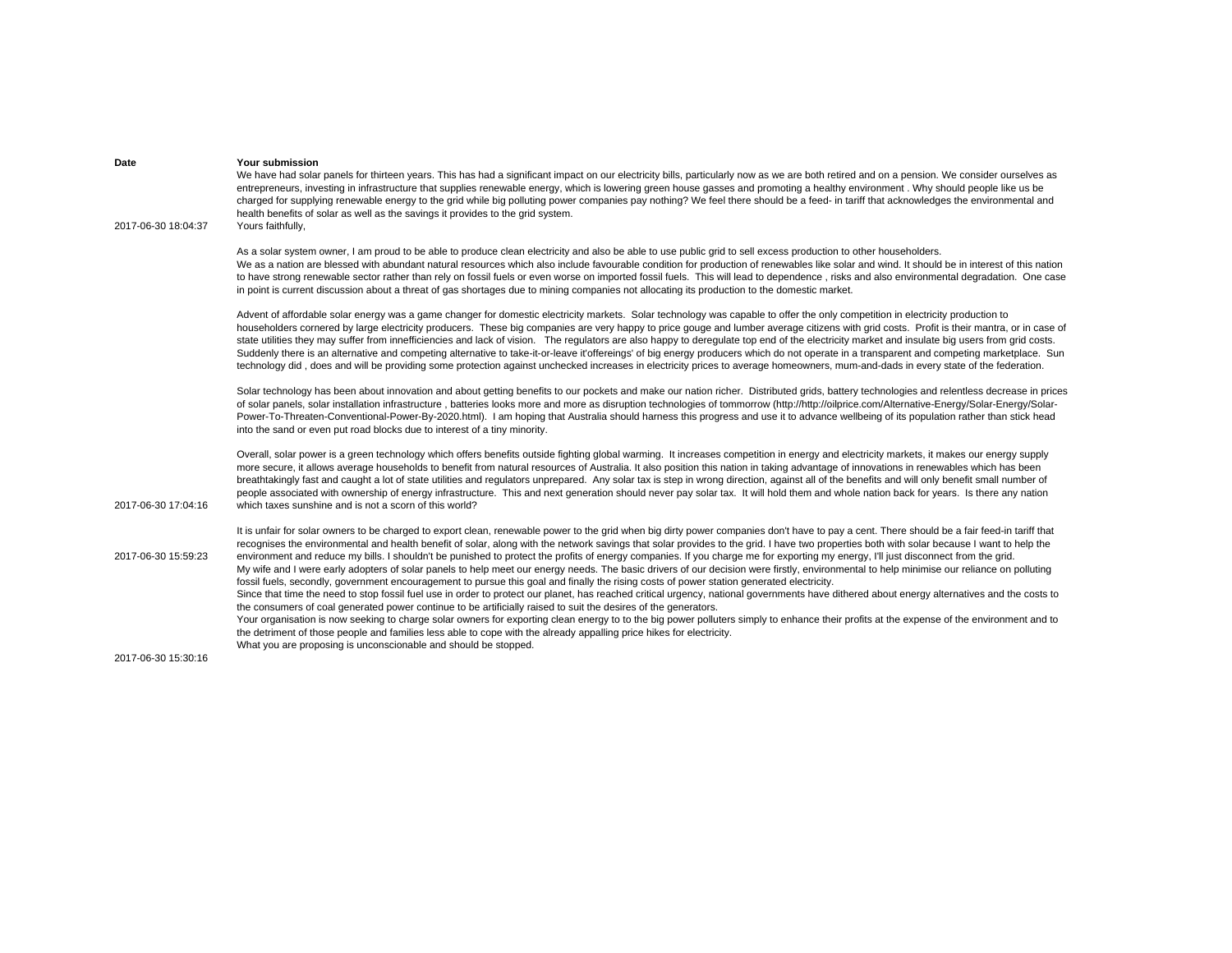| Date                                       | Your submission                                                                                                                                                                                                                                                                                                                                                                                                                                                                                                                                                                                                                                                                                                                                                                                                                                                                                                                                                                                                                                                                                                                                                                                                                            |
|--------------------------------------------|--------------------------------------------------------------------------------------------------------------------------------------------------------------------------------------------------------------------------------------------------------------------------------------------------------------------------------------------------------------------------------------------------------------------------------------------------------------------------------------------------------------------------------------------------------------------------------------------------------------------------------------------------------------------------------------------------------------------------------------------------------------------------------------------------------------------------------------------------------------------------------------------------------------------------------------------------------------------------------------------------------------------------------------------------------------------------------------------------------------------------------------------------------------------------------------------------------------------------------------------|
|                                            |                                                                                                                                                                                                                                                                                                                                                                                                                                                                                                                                                                                                                                                                                                                                                                                                                                                                                                                                                                                                                                                                                                                                                                                                                                            |
|                                            | To AEMC                                                                                                                                                                                                                                                                                                                                                                                                                                                                                                                                                                                                                                                                                                                                                                                                                                                                                                                                                                                                                                                                                                                                                                                                                                    |
| 2017-06-30 15:01:50                        | Please note the following points concerning proposed payment by solar generator owners to feed electricity into the grid.<br>First, it is unfair for solar owners to be charged to export clean, renewable power to the grid when the established fossil-fuel-powered generating companies don't have to pay a cent.<br>Second, there should be a fair feed-in tariff that recognises the environmental and health benefits of solar electricity, along with the network savings that solar provides to the grid.<br>Finally, our household recently installed rooftop solar panels in order to contribute to the improvement of our environment by minimising pollution and environmental degradation<br>associated with fossil-fuel-powered electricity generation. This proposal, if implemented, will discourage other households from installing solar generators.<br>In conclusion, I strongly disagree with this proposal & will investigate the possibility of disconnecting from the grid entirely if it is implemented, especially in light of the fact that households<br>currently have to pay high service fees to the retailer just to be connected to the grid. This issue also needs to be addressed.<br>Yours faithfully, |
|                                            | One of the reasons our family invested in rooftop solar was to help decentralise energy production, as the big power companies are obviously profit-driven at the expense of social fairness                                                                                                                                                                                                                                                                                                                                                                                                                                                                                                                                                                                                                                                                                                                                                                                                                                                                                                                                                                                                                                               |
| 2017-06-30 12:14:21                        | and the environment. It is absolutely unfair for solar owners to be charged to export clean, renewable power to the grid when big dirty power companies don't have to pay a cent. There<br>should be a fair feed-in tariff that recognises the environmental and health benefit of solar, along with the network savings that solar provides to the grid. This idea is so backward in so<br>many ways & will cost our family thousands of dollars over the lifetime of our system, let alone lost credits which were central to the contract we took out with our government and society<br>at the time of our investment. Lunacy. Please throw this out.                                                                                                                                                                                                                                                                                                                                                                                                                                                                                                                                                                                  |
| 2017-06-30 11:53:40                        | It is unfair for solar owners to be charged to export clean renewable power to the grid when big dirty power companies do not have to pay a cent.<br>I installed rooftop solar for two main reasons.                                                                                                                                                                                                                                                                                                                                                                                                                                                                                                                                                                                                                                                                                                                                                                                                                                                                                                                                                                                                                                       |
|                                            | One, and in line with many Australians, in order to contribute towards a clean enrgy source for our planet.                                                                                                                                                                                                                                                                                                                                                                                                                                                                                                                                                                                                                                                                                                                                                                                                                                                                                                                                                                                                                                                                                                                                |
|                                            | Two, because I am retired and need to save on power bills. I should not be charged for doing what so many of our politicians fail to do and that is get serious about the reality of our                                                                                                                                                                                                                                                                                                                                                                                                                                                                                                                                                                                                                                                                                                                                                                                                                                                                                                                                                                                                                                                   |
| 2017-06-30 10:19:27                        | warming climate and its effect on all our ecosystems and our own health.                                                                                                                                                                                                                                                                                                                                                                                                                                                                                                                                                                                                                                                                                                                                                                                                                                                                                                                                                                                                                                                                                                                                                                   |
|                                            | The impact will be that I use less of your power in order to save at least some of my money.                                                                                                                                                                                                                                                                                                                                                                                                                                                                                                                                                                                                                                                                                                                                                                                                                                                                                                                                                                                                                                                                                                                                               |
| 2017-06-30 09:29:39<br>2017-06-30 07:40:50 | We installed solar PV panels on our home in 2010 to demonstrate a commitment to renewable and clean energy. At that time the system was an expensive purchase and we have only<br>paid back half of that purchase price so far. We don't believe that the current feed in tariffs reflect a fair price for the power that we supply to the grid and this would only be further eroded<br>by the imposition of additional charges. Our contribution to clean and renewable energy is not a profit making scheme and deserves to be rewarded, not punished.<br>We have spent good money installing Solar power on the promise of being paid for power being fed back into the grid. Now that there are large numbers with units on their roofs some                                                                                                                                                                                                                                                                                                                                                                                                                                                                                          |
|                                            | money raiser decides to penalize people for their choice despite the promises made. Don't do it.<br>We are already paying with the pathetic and immorally low buy back rates.If you think that this is fair after we have made not insignificant investment the system is morally corrupt. Think                                                                                                                                                                                                                                                                                                                                                                                                                                                                                                                                                                                                                                                                                                                                                                                                                                                                                                                                           |
| 2017-06-30 07:31:36                        | about that.                                                                                                                                                                                                                                                                                                                                                                                                                                                                                                                                                                                                                                                                                                                                                                                                                                                                                                                                                                                                                                                                                                                                                                                                                                |
|                                            | It is unfair for solar owners to be charged to export clean, renewable power to the grid when big dirty power companies don't have to pay a cent<br>There should be a fair feed-in tariff that recognises the environmental and health benefit of solar, along with the network savings that solar provides to the grid<br>My house is well insulated making my energy needs relatively small.                                                                                                                                                                                                                                                                                                                                                                                                                                                                                                                                                                                                                                                                                                                                                                                                                                             |
| 2017-06-30 07:09:13                        | Solar cells provide a sizable proportion of my energy needs and the exported energy provides me with minimal reward                                                                                                                                                                                                                                                                                                                                                                                                                                                                                                                                                                                                                                                                                                                                                                                                                                                                                                                                                                                                                                                                                                                        |
|                                            | Please stop continually making solar producers and users suffer with extra charges and costs. We do not deserve to be charged for exporting solar power to the grid instead we should                                                                                                                                                                                                                                                                                                                                                                                                                                                                                                                                                                                                                                                                                                                                                                                                                                                                                                                                                                                                                                                      |
| 2017-06-29 23:16:00                        | be praised for trying to help the environment and also helping keep our costs down.                                                                                                                                                                                                                                                                                                                                                                                                                                                                                                                                                                                                                                                                                                                                                                                                                                                                                                                                                                                                                                                                                                                                                        |
| 2017-06-29 22:42:12                        | I understand that income I may get from exporting solar power to the grid could be considered taxable - so maybe it should be taxed at marginal rates. but if this happens, then I should be<br>allowed a number of tax deductions such as depreciation on the solar panels and the inverter. Then, because the panels are roof top, I will need to claim some depreciation on the roof.<br>But the roof needs a house, so better claim some depreciation on the house. the house has to sit on some land - so there's a capital expense. I think I should be able to negatively gear<br>my rooftop solar exports against my salaried income so that I end up paying less tax. Much easier to make it simple and just not charge for input into the grid from rooftop solar panes!                                                                                                                                                                                                                                                                                                                                                                                                                                                         |
|                                            | AEMC please don't contemplate the suggestion to charge, the solar suppliers a infeed charge as we are already being ripped-off with unfair infeed tariffs. Next you will be asking for a                                                                                                                                                                                                                                                                                                                                                                                                                                                                                                                                                                                                                                                                                                                                                                                                                                                                                                                                                                                                                                                   |
| 2017-06-29 22:38:17                        | charge for those who save energy by turning off lights when not in a room.                                                                                                                                                                                                                                                                                                                                                                                                                                                                                                                                                                                                                                                                                                                                                                                                                                                                                                                                                                                                                                                                                                                                                                 |
| 2017-06-29 22:15:42                        | Please do not consider charging people for feeding solar back into the grid! This would be completely unfair! People with solar are providing power to the power companies, who then<br>profit from it!! Instead, people with solar should be paid a much higher feed in tariff than they currently are, as they decrease the reliance on other forms of power.<br>We would struggle even more to pay our electricity bills if we had this extra amount to pay. It seems a crazy idea that we should have to pay when we are actually providing something!                                                                                                                                                                                                                                                                                                                                                                                                                                                                                                                                                                                                                                                                                 |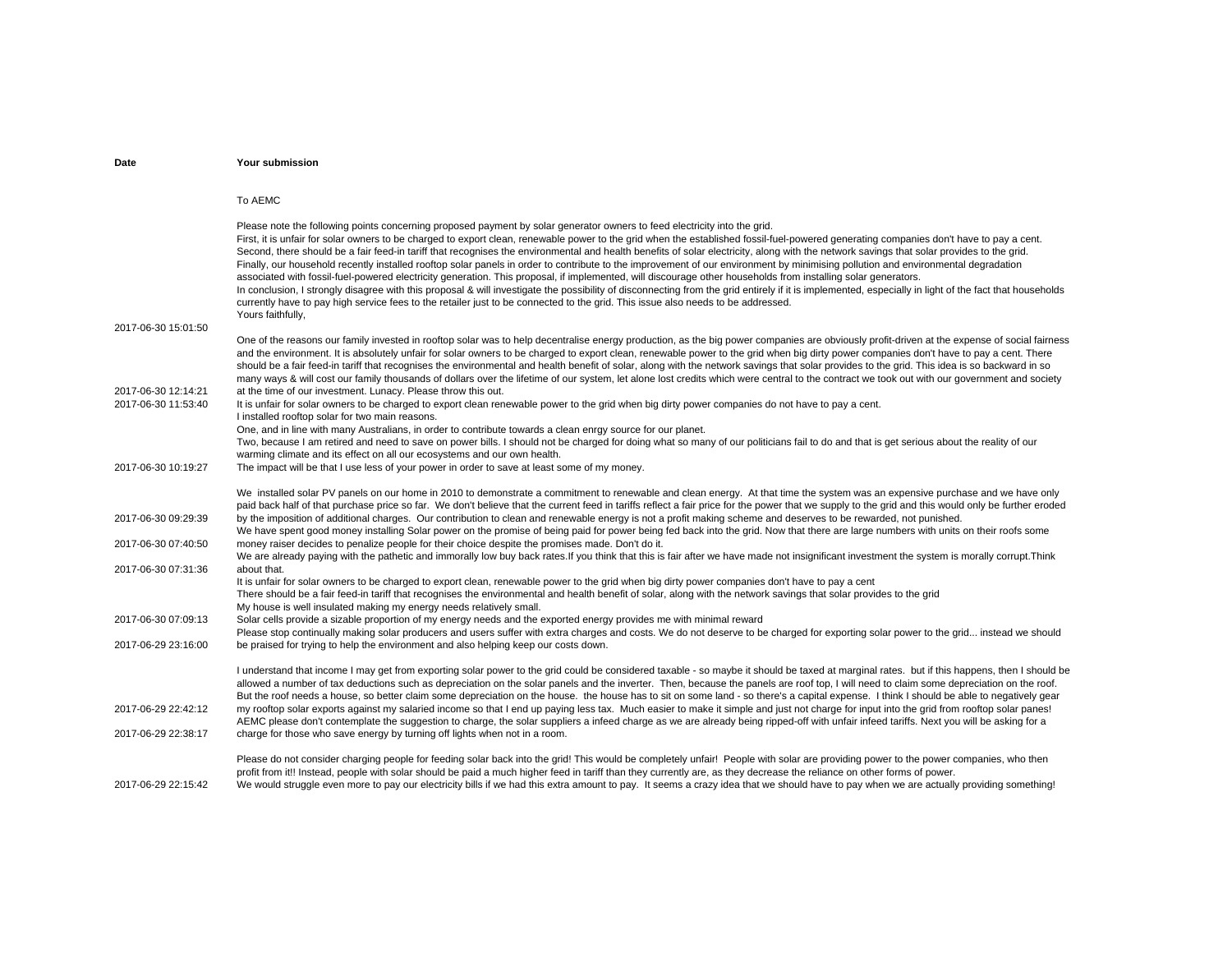| Date                | Your submission                                                                                                                                                                                 |
|---------------------|-------------------------------------------------------------------------------------------------------------------------------------------------------------------------------------------------|
|                     | I already pay a substantial amount for the grid that delivers energy to my home when the sun is not shining. As the grid owners benefit from any clean solar energy I export, I fail to see why |
|                     | I should incur a charge on top of what I am already paying them. In recent years they have over engineered parts of their grid which have actually had a declining use due to higher            |
| 2017-06-29 21:26:45 | efficiency home appliances and lighting. They do not need more money to over engineer their grids even more.                                                                                    |
|                     | Australian solar owners should not be charge a feed in tariff for solar energy the supply to the grid. We put panels on our roof for two main reasons which include taking care of the          |
| 2017-06-29 21:19:10 | environment and two reducing our electricity bills. If the charges go ahead, the effort and expense would have been for nothing and I will still struggle to pay my power bills.                |
|                     | 1. Its bad enough that solar owners are not receiving a fair return on their feed in power yet you are now considering that solar owners should pay to export power to the grid. Do power       |
|                     | companies have to pay to export their power. No! Do the right thing and withdraw this ridiculous submission.                                                                                    |
|                     | 2. The tariff paid to solar owners should be fair and equitable and commensurate with the value provided to the power companies and should recognise the environmental and network              |
|                     | savings that solar brings.                                                                                                                                                                      |
|                     | 3. have been a solar owner for 10 years and have been able to cut down my usage of dirty coal fired power for not only my benefit but for the community at large with a consequent              |
|                     | reduction in greenhouse gasses.                                                                                                                                                                 |
|                     | 4. The charging of solar exports to the grid would render my substantial investment in my solar system worthless and would make it uneconomic to continue with the system. As seniors any       |
| 2017-06-29 21:00:48 | additional charge would far out way the benefits we currently receive from our power exports                                                                                                    |
| 2017-06-29 20:32:47 | its unethical to charge individuals in this manner                                                                                                                                              |
|                     | Dear Sir                                                                                                                                                                                        |
|                     |                                                                                                                                                                                                 |
|                     | I have solar py cells on my house and export to the grid about 80% of what is generated. I also draw about 80% of what I use from the grid. I generate 4 time what I use from the grid, the     |
|                     | difference being that most of the power we use from the grid is during the evening and mornings. The grid is important to us.                                                                   |
|                     | However we already pay to have the electricity supplied to us (in Tasmania) and inded is the biggest single cost we have from our energy retailer. The idea that we should pay to export to     |
|                     | the grid feels like we are being asked to pay for a service twice. I am already paying to have the power arrive on my property.                                                                 |
|                     | I have heard that big energy companies do not pay to supply power to the grid. It is surprisingly easy to detach from the grid, BUT I actually believe that is counter productive, the grid     |
|                     | allows power to be shared and redistributed and thus meet our collective energy needs. It would be better to create a conducive environment where power providers big and samll can             |
|                     | contribute through the network. This is the policy the government should be following, with mandatory targets for renewables as part of the AEMO activities.                                    |
|                     |                                                                                                                                                                                                 |
|                     | I am dissappointed that the energy regulator should be pursuing policies that are detrimental to the overall grid. It is my belief there should be royal commision into the price gouging and   |
|                     | slack policies around the construction of a very expensive grid, which Gillard told us was driving the price of power up faster than the carbon tax.                                            |
|                     |                                                                                                                                                                                                 |
|                     | So please reconsider the case for the the grid and the idea of charging rooftop PV owners to supply their electricity to the grid.                                                              |
|                     |                                                                                                                                                                                                 |
|                     | Thanks for listening                                                                                                                                                                            |
| 2017-06-29 20:30:33 |                                                                                                                                                                                                 |
|                     | Dear AEMC.                                                                                                                                                                                      |
|                     | How can you even be considering allowing solar owners to be charged for feeding their electricity back to the grid? This is so unfair! We already have our clean, renewable power taken         |
|                     | off us by big dirty power companies (who aren't charged to feed their power into the grid) for a pittance, and then on-sold to our neighbours for a tidy profit. This proposed change is just   |
|                     | too much!                                                                                                                                                                                       |
|                     | I've invested my hard-earned to make a difference to the environment, the least we should expect is to receive a fair feed-in tariff and not be charged for the benefits we are providing the   |
| 2017-06-29 20:10:43 | wider community.                                                                                                                                                                                |
| 2017-06-29 19:16:02 | Not happy!                                                                                                                                                                                      |
|                     | TOTALLY UNACCEPTABLE TO CHARGE HOUSEHOLD SOLAR PRODUCERS for supplying power to the Grid when Power Stations are not!                                                                           |
|                     | The Grid is already getting cheap power & the construction of NEW POWER STATIONS HAS BEEN UNNECESSARY BECAUSE of household installation of panels!                                              |
|                     | *THE CONTINUAL RISE IN POWER CHARGES WILL SURELY MAKE A BIG PERCENTAGE OF THE POPULATION DISCONNECT FROM THE GRID IN THE VERY NEAR FUTURE*                                                      |
| 2017-06-29 18:40:02 | It cannot go on any more! A disaster for everyone on the power grid system in Australia seems inevitable!                                                                                       |
|                     | Rooftop solar electricity is the cleanest and most environmentally positive means of making electricity. It provides savings to the grid as it contributes power. This should not be a reason   |
| 2017-06-29 17:54:30 | to charge the producers, i.e. the citizens paying for the equipment to generate that power.                                                                                                     |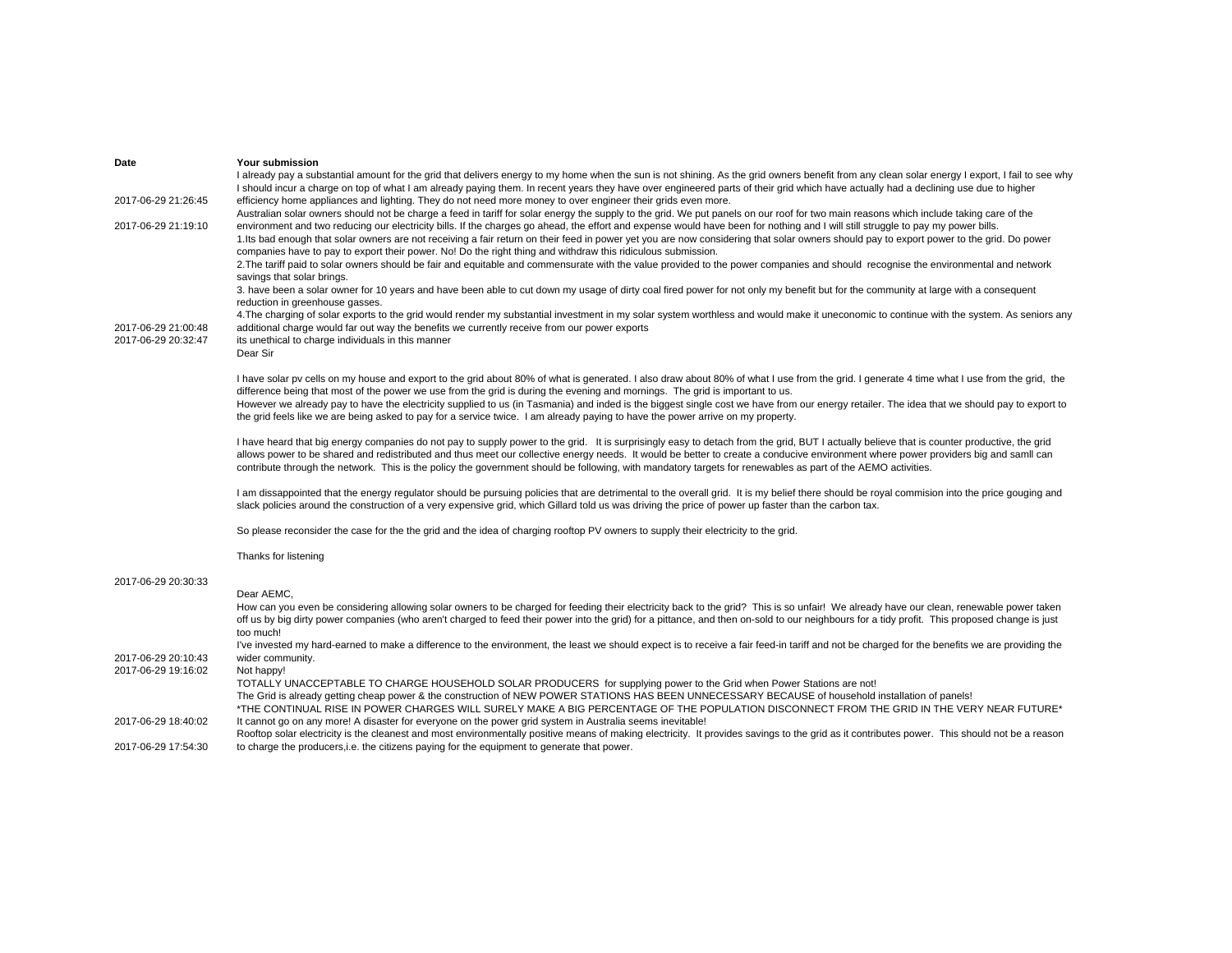I paid a substantial amount for my solar system, because it was becoming obvious that the companies were overspending on infrastructure - and charging me for it as part of fixed costs on my bill. And now the costs are about to increase again, way beyond any CPI or inflation or wage increase, and are a frightening extra burden on my family daily costs. The 20th century polluting fossil generators do not pay to input power, and the idea that I should is pay to input (which is a positive help to reducing infrastructure costs anyway) is patently unjust. No, just don't do it!

The current feed-in tariffs are an absolute rip off. How can anyone justify what you offer as a feed-in compared with what you have to pay. Given the value of the health and environmental benefits of the non-pollution generation of my panels, getting free from the grid is looking more possible by the day. Distributed power is much more efficient than macro dirty coal generation and long distance transmission loses.

I have had solar PV for a number of years (and solar hot water before that). The very idea that you would even contemplate a retrospective change such as this feed-in tax astounds me.

2017-06-29 17:36:53I am available for further consultation at

2017-06-29 16:37:55My solar panels cost me almost \$25,000 and I still get electricity bills and now you're considering charging me for what I sent to the grid. What a ridiculous idea, what profit do I make from producing electricity. I only want to produce to be independent. I don't choose to supply, I would rather keep and store the energy for personal use. Don't act on this stupid suggestion. 2017-06-29 15:47:41I consider unfair that as a solar owner to be charged for clean, renewable power to be charged while power companies do not pay a cent. Furthermore I presume the power I generate is only going as far as my neighbours. There should be some recognition of what rooftop solar owners are saving the electricity companies There should be a fair feed-in tariff. At present they are receiving about 5c per k/w by the retailers which is being on-sold by them at up to 31c per K/w

# We need to be moving urgently to a clean energy future. We should not be implementing policies which subsidies polluting energy and penalizes clean energy!

### 2017-06-29 15:17:28It is unfair for solar owners to be charged to export clean, renewable power to the grid when big dirty power companies don't have to pay a cent.

2017-06-29 14:32:26WHY? WHY? WHY? do you continue to disadvantage the little guy??? We paid \$15000 for our solar system to help protect the environment for future generations!!! We wanted to produce enough energy to cover our usage and now you want to charge us for this ????? We have already paid for our solar, you have cut our tariffs and now you want to hit us again!!! It is UNFAIR. We export clean power to the grid which helps our environment but you continue to ignore these benefits. It is getting to the stage that having solar is of no advantage and we may as well pull it down. Come on !! Give us a go and reward us for our investment in the future of our world and make sure the feed in tariffs reflect this 2017-06-29 14:10:22I was concerned for some time about the costs and reliability of energy supply, especially since I am a mature aged person, a pensioner with no extra income. My concerns also prioritize our environment and the need to develop and use clean energy resources, such as solar power. So I decided to have a solar installation for my home, which cost me several thousand dollars and it took me about 3 years to pay it off. It is about time that governments and decision makers recognized the environmental benefits of solar energy and the network savings that solar provides to the grid. It is completely unfair and dishonest for solar owners to be charged to export clean, renewable power to the grid when big dirty power companies do not have to pay, At the present time I do not have to pay for my power although the cost effectiveness of installing and paying for the solar installation to my home, will take a few years to break even. To be charged for solar exports to the grid would be disastrous for my already tiny budget to live on, and like many others on benefits, I would have to suffer the consequences of harsh weather extremes. As I live in Alice Springs, our summers are very hot - last summer it was relentless 38C+ temps for several weeks. In winter, we have frequent 0 and -2, 3,5 C temperatures overnight. So we rely on cooling and heating all year around. That is the reason why I spent my last sayings and paid of a solar installation. I do not want to go back to being charged for my usage of power now when my own household is contributing generously to that grid. 2017-06-29 14:08:15I am appalled at the proposal to charge homeowners to put energy back into the grid. Homeowners with solar panels should be welcome and paid a reasonable rate for generating clean energy. Along with a growing number of Australians, I have invested a substantial amount to help overcome our energy crisis and the improve the health of our children. Please drop this unfair proposal that has no justification. 2017-06-29 13:12:40It is unfair for solar owners to be charged to export clean, renewable power to the grid when big dirty power companies don't have to pay a cent. Solar owners do not ask for costs service and maintenance of their systems and should be entitled for higher rates when they sell the energy. The proposed regulation shows that a lobby of the fossil fuel energy producers have high influence to AMEC. It suggests a corruption.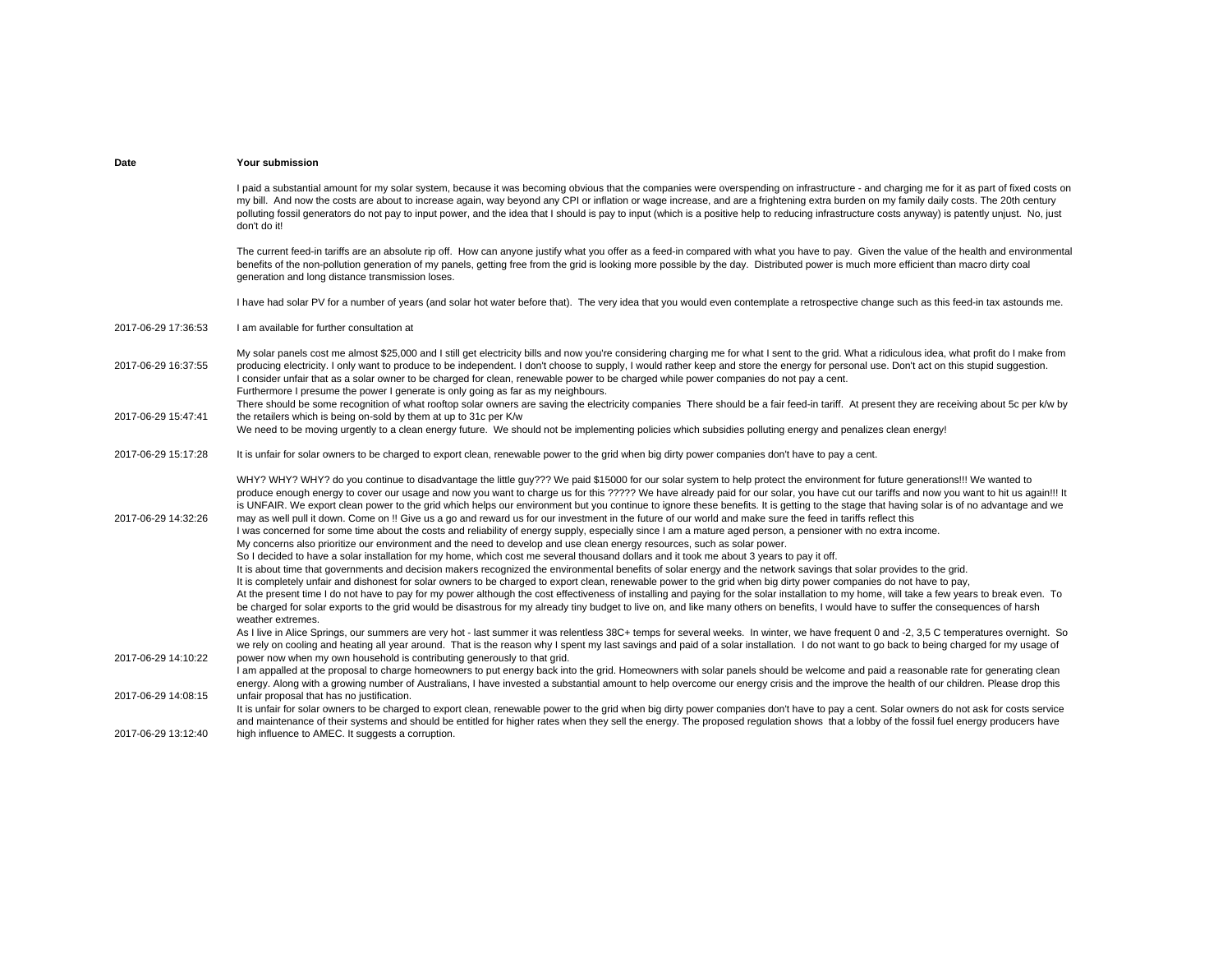| Date                | Your submission<br>We already pay for the infrastructure used to distribute the PV power we generate via our supply charges.                                                                                                                                                                                                                                                                                                                                                                                                                                                                                 |
|---------------------|--------------------------------------------------------------------------------------------------------------------------------------------------------------------------------------------------------------------------------------------------------------------------------------------------------------------------------------------------------------------------------------------------------------------------------------------------------------------------------------------------------------------------------------------------------------------------------------------------------------|
|                     | We installed solar panels to make a positive contribution to mitigate climate change. Even with the original feed in tariff of 30c / kWHr doing so did not make economic sense but we did it<br>for altruistic reasons.                                                                                                                                                                                                                                                                                                                                                                                      |
|                     | We feel that we are being now being exploited at every opportunity by the cut infeed tariff and now a charge for exporting to the grid.                                                                                                                                                                                                                                                                                                                                                                                                                                                                      |
|                     | If the idea is that we should get nothing or very near to it for the PV energy we export will the same rule be applied to the energy generators - a quaranteed zero return on the energy they<br>feed into the grid?                                                                                                                                                                                                                                                                                                                                                                                         |
|                     | Clearly our "government" does not understand the depth of feeling in the public on the climate change issue and is hell bent on political annihilation and stoking public revolt.                                                                                                                                                                                                                                                                                                                                                                                                                            |
|                     | If AEMC wishes to ensure that as many as possible roof top solar installations go off grid - keep up the good work!                                                                                                                                                                                                                                                                                                                                                                                                                                                                                          |
| 2017-06-29 12:07:28 | As a minimum Solar Citizens and the rooftop PV owners it represents should be on par with generators in the decision process as Solar Citizens represents in total a very significant MWhr<br>generation capacity and should be treated as a equal player in the market and treated as any other generator.                                                                                                                                                                                                                                                                                                  |
| 2017-06-29 11:43:16 | It is time the government got serious about alternative energy sources instead of just talking about it. It is very unfair to penalise those citizens who are trying to make a difference<br>By investing in solar panels we have put our own money towards a cleaner and more sustainable future. Treat our investment with respect for the benefits that it creates to the grid and the                                                                                                                                                                                                                    |
| 2017-06-29 11:30:25 | environment in regards to your pricing policy.<br>Charging home owners to export power to the grid is totally unfair. We should be paid fairly for the clean power we generate, not be penalised for it. If this government increases the cost of<br>living on struggling home owners who've have the courage to invest in renewable energy because the can see how the future is trending, you will be thoroughly punished at the next                                                                                                                                                                      |
| 2017-06-29 11:26:01 | election. No doubt.<br>I believe it is completely outrageous to suggest that owners of roof-top solar panels should be charged to export their CLEAN renewable power to the grid when coal power stations are not<br>charged to export their DIRTY non-renewable power. I installed solar panels on my roof because, as a retiree, I wanted to try and have some control over my power bills into the future and<br>because I am so very concerned that future generations will suffer because of my generation's tardiness in addressing climate change. We are already only paid a pittance for the energy |
| 2017-06-29 11:22:19 | we export to the grid and a further charge to access the network will deter others from installing roof-top solar.                                                                                                                                                                                                                                                                                                                                                                                                                                                                                           |
|                     | Dear AEMC.                                                                                                                                                                                                                                                                                                                                                                                                                                                                                                                                                                                                   |
|                     | The suggestion to charge domestic solar producers for exporting to the grid is outrageous and absurd.<br>Every solar kilowatt that a domestic homeowner produces is one kilowatt which DOESN'T travel down the 132,000v distribution wires, DOESN'T use the 132,000v to 24,000v transformers,<br>DOESN'T use the 24,000y distribution wires, and DOESN'T use the 24,000y to 240y transformers.                                                                                                                                                                                                               |
|                     | This means that all production by solar producers uses the poles and wires 99.9% LESS than if the equivalent power came from a power station!!!!!!! And yet there is this proposal that<br>solar producers should pay MORE for the use of the poles and wires!!!!! UNBELIEVABLE!!!!!!!                                                                                                                                                                                                                                                                                                                       |
|                     | Add to this the fact that all domestic solar producers pay the normal SERVICE TO PROPERTY fee for the poles and wires to exist, and there should be no difference to this charge,<br>whether the power is flowing in, or out.                                                                                                                                                                                                                                                                                                                                                                                |
|                     | I repeat, that charging domestic solar producers for using the poles and wires 99.9% less would be outright criminal theft, and is comparable the totally inadequate Solar Feed-In Tariff.                                                                                                                                                                                                                                                                                                                                                                                                                   |
| 2017-06-29 11:09:18 | This stupid and unjust suggestion must be rejected with the contempt it deserves.<br>Charging citizens for solar generation would be a brazen grab for money by the provider. It would also send entirely the wrong message about our responsibility to minimise emissions. It                                                                                                                                                                                                                                                                                                                               |
| 2017-06-29 11:08:26 | would be morally reprehensible                                                                                                                                                                                                                                                                                                                                                                                                                                                                                                                                                                               |
|                     | We have recently invested in a solar system to ensure long term control of energy expenditure - two months on, our desperate state government decided to DOUBLE the service charge<br>therefore eliminating totally the opportunity to be in control of costs. Further stunts like this makes us feel being ripped off as this would be a simple cash grab without reasonable                                                                                                                                                                                                                                |
| 2017-06-29 10:46:09 | justification. As low income pensioners we already have to live within our means on a limited budget.                                                                                                                                                                                                                                                                                                                                                                                                                                                                                                        |
|                     | I believe that charging solar owners for inputing power to the grid is equivalent to charging people to pay their taxes. We have paid for a solar set up and now pay to have that meter read                                                                                                                                                                                                                                                                                                                                                                                                                 |
| 2017-06-29 10:13:41 | and of course receive a minimal buy back price for the power contributed. It would be a travesty to then be expected to pay the power company to accept our power. Looks to me like a<br>way to abandon domestic solar altogether or else to plunder/steal the resource we create. Please don't allow this to happen!!!                                                                                                                                                                                                                                                                                      |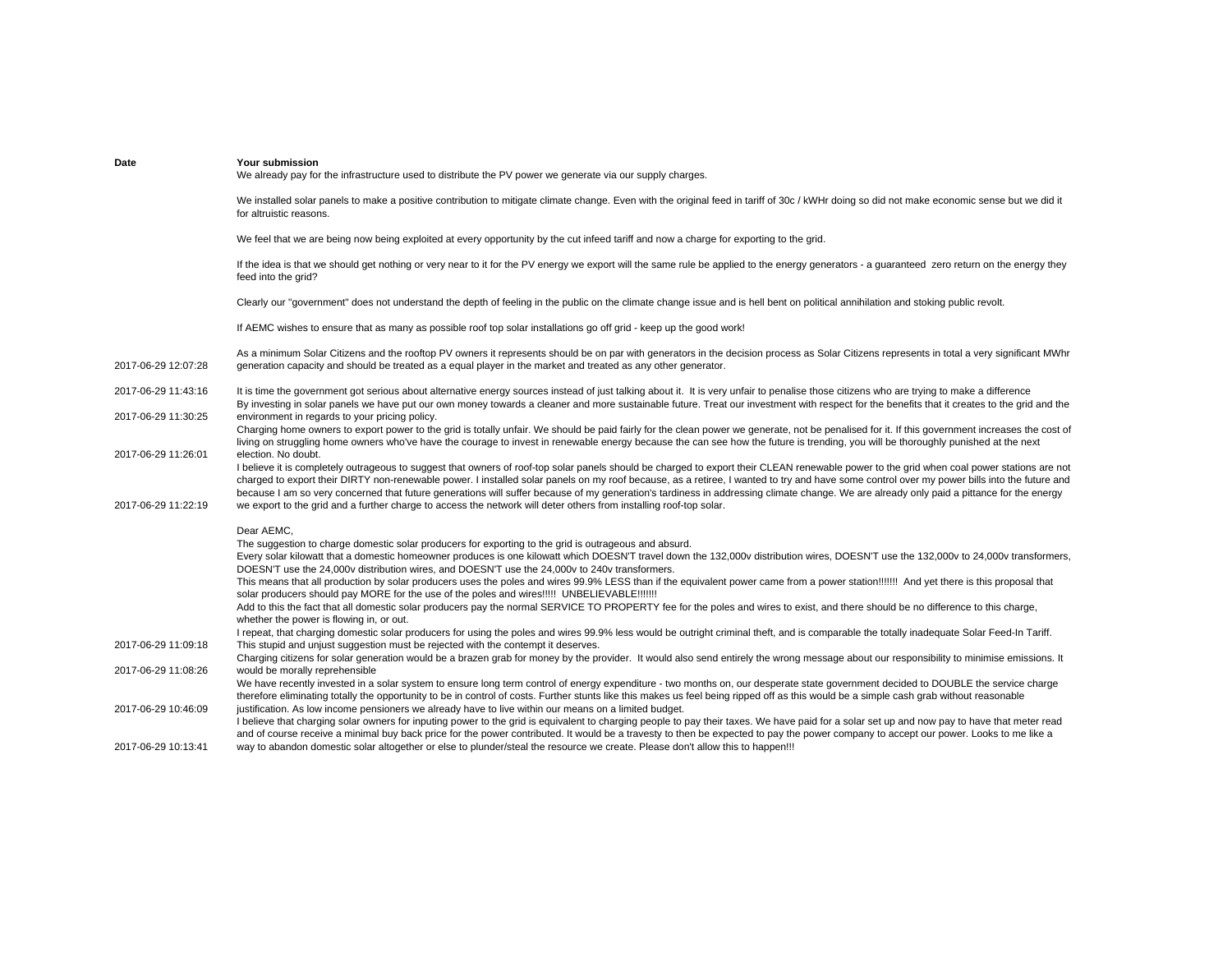| Date                | <b>Your submission</b>                                                                                                                                                                                                                                                                                                                                                 |
|---------------------|------------------------------------------------------------------------------------------------------------------------------------------------------------------------------------------------------------------------------------------------------------------------------------------------------------------------------------------------------------------------|
|                     | I do not support the proposal to charge small scale generators for exports of roof top solar into the electricity network. This is blatantly unfair for small scale generators, especially when<br>large scale generators do not pay to provide electricity to the grid.                                                                                               |
|                     |                                                                                                                                                                                                                                                                                                                                                                        |
|                     | It is very clear that solar PV is here to stay and that it is necessary to modernise our electricity grid to reflect the future which will be significantly decentralised compared to the current<br>design. Imposing costs for provision of clean energy to the grid is a backward looking proposal.                                                                  |
|                     | Converse to the AEMC proposal there should be revisions to existing feed in tariffs that adequately reflect the environmental and health benefits of provision of renewable energy into the                                                                                                                                                                            |
| 2017-06-29 09:34:07 | grid, no matter what scale of generation.                                                                                                                                                                                                                                                                                                                              |
|                     | It is unfair for solar owners to be charged to export clean, renewable power to the grid when big dirty power companies don't have to pay a cent                                                                                                                                                                                                                       |
| 2017-06-29 09:32:25 | There should be a fair feed-in tariff that recognises the environmental and health benefit of solar, along with the network savings that solar provides to the grid.<br>I think the suggestion of charging solar owners to export their energy to the grid is absolutely outrageous. I paid for my solar installation with the intention of doing my share to help the |
| 2017-06-29 09:20:56 | environmenti.e. clean, green & renewable. Solar owners should be recognised for their contribution & paid accordingly for their energy input                                                                                                                                                                                                                           |
| 2017-06-29 07:45:22 | They must be joking, we will cut them of if they charge us                                                                                                                                                                                                                                                                                                             |
| 2017-06-29 07:42:54 | They should be paying us the same as they charge us for power, how stupid are they                                                                                                                                                                                                                                                                                     |
|                     | I have had rooftop solar installed since February 2009. My prime reason for my considerable financial investment is because I have 2 young grandchildren and my partner has 4 young<br>grandchildren.                                                                                                                                                                  |
|                     | Australia is the world's sunniest continent. Australia is an extremely wealthy country and knowing what we now now about mounting climate chaos, we should not continue to sell future<br>generations down the drain.                                                                                                                                                  |
|                     | Why should solar owners be charged to export clean, renewables when coal-fired power companies don't pay a cent?                                                                                                                                                                                                                                                       |
|                     | Now is the time for a fair feed-in tariff that recognises both the environmental and health savings of solar as well as the network savings that solar provides.                                                                                                                                                                                                       |
|                     | My partner and I receive a part-pension which has recently been cut by two thirds. The present miniscule feed-in tariff we now receive is an insult to those, like my partner and I, who value                                                                                                                                                                         |
|                     | our grandchildren as much as we value ourselves.                                                                                                                                                                                                                                                                                                                       |
|                     | All the best in a sunny future I hope you choose for your own family.                                                                                                                                                                                                                                                                                                  |
|                     | Yours sincerely,                                                                                                                                                                                                                                                                                                                                                       |
| 2017-06-29 07:27:33 |                                                                                                                                                                                                                                                                                                                                                                        |
|                     | Charging solar pv owners to export to the grid is a very short sighted idea. It is simply going to accelerate the uptake of battery storage and withdrawal from the grid. Roof top solar pv is                                                                                                                                                                         |
| 2017-06-29 07:24:58 | taking a lot of the load off peak periods, thus reducing the need to upgrade the network. Rather than been penalised, solar pv owners should be rewarded with a decent feed in tariff for our<br>contribution to emission reductions.                                                                                                                                  |
|                     | It is unfair to charge Solar owners to export clean renewable power to the grid when large power companies are not charged for their dirty power to the grid. Solar owners are helping the                                                                                                                                                                             |
|                     | government by producing clean power and should not be persecuted for doing so. In this day and age we should all be more conserned about producing clean energy than burning                                                                                                                                                                                           |
| 2017-06-29 00:28:41 | coal. This is the reason I have instaled solar panels to help Australia cut down on dirty energy.                                                                                                                                                                                                                                                                      |
| 2017-06-29 00:03:39 | I will not be paying for my excess power to go into the grid. The government can pay me for that power or I shall simply go off the grid! What penalty can the government possibly do.<br>cut off my power! What is next to be charged for the water in our rain tanks & the air we breath?                                                                            |
|                     | 1. It is unfair for solar owners to be charged to export clean, renewable power to the grid when big dirty power companies don't have to pay a cent.                                                                                                                                                                                                                   |
|                     | 2. There should be a fair feed-in tariff that recognises the environmental and health benefit of solar, along with the network savings that solar provides to the grid.                                                                                                                                                                                                |
|                     | 3. In the near future our family will be installing solar panels and storage battery on our home, this is our contribution to reduce our carbon foot print on planet earth and helping us to                                                                                                                                                                           |
|                     | become self sufficient for our electricity needs and to supply excess electricity back to the grid. We are looking after our planet.                                                                                                                                                                                                                                   |
|                     | 4. Australians pay the highest charges in the world for every thing they do and have. Charging Australians for solar exports to the grid is another stab in the back by politicians and global                                                                                                                                                                         |
| 2017-06-28 23:51:27 | corporations. This unnecessary solar export charge will create further financial stress to us and many Australians.                                                                                                                                                                                                                                                    |
|                     | If existing power companies are not charged to provide power to the grid, surely it is completely unreasonable to charge solar owners to do the same - particularly when this was part of the                                                                                                                                                                          |
|                     | plan when most of these owners started in solar schemes.                                                                                                                                                                                                                                                                                                               |
|                     | There should be a fair feed in tariff that recognises the environmental and health benefit of solar, as well one that rewards for their contribution to maintaining a stable network without the                                                                                                                                                                       |
|                     | need for additional coal or gas power stations.                                                                                                                                                                                                                                                                                                                        |
|                     | My father put a solar system on his roof in the belief that he would be contributing to the network in a sustainable way. However since the scheme began the amounts he is getting for the                                                                                                                                                                             |
| 2017-06-28 22:49:54 | energy he is producing have steadily decreased whilst his energy costs have increased. This just seems irrational.                                                                                                                                                                                                                                                     |
|                     | I figure I am gifting energy to someone. Why should some greedy hand reach in for the take? What's next? The air we breathe? It's time to get real. I want a healthy planet for my                                                                                                                                                                                     |
| 2017-06-28 22:30:13 | qrandchildren -                                                                                                                                                                                                                                                                                                                                                        |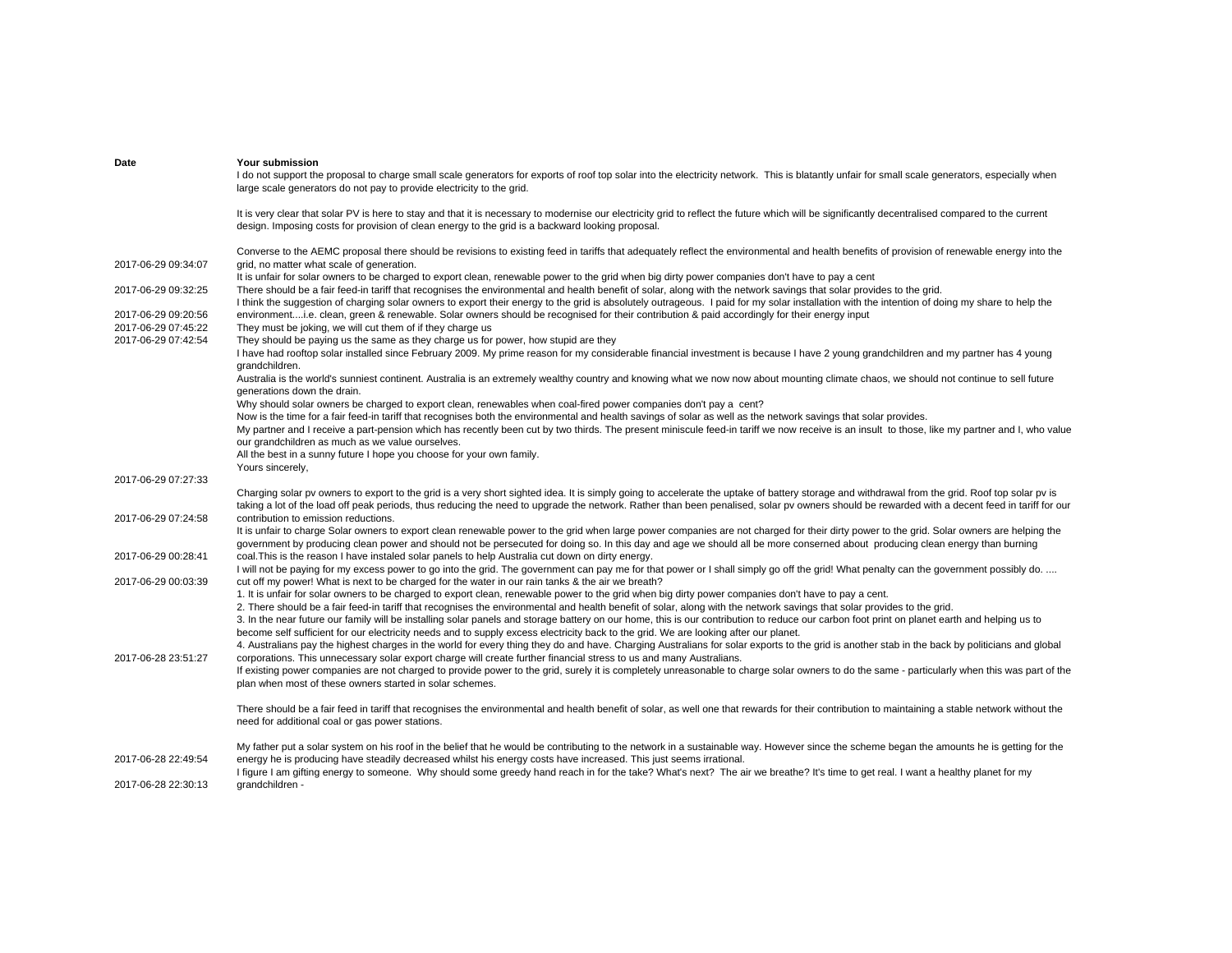| Date                | Your submission                                                                                                                                                                                                                                                                                                                                                                             |
|---------------------|---------------------------------------------------------------------------------------------------------------------------------------------------------------------------------------------------------------------------------------------------------------------------------------------------------------------------------------------------------------------------------------------|
|                     | How come big dirty power generators are not charged to put to put power into the grid whilst it is suggested home solar generators are charged for the privilege we already pay a hefty                                                                                                                                                                                                     |
|                     | supply fee.                                                                                                                                                                                                                                                                                                                                                                                 |
|                     | There should be a fair fair feed-in tariff that recognizes the the health, environmental and network savings that solar brings.                                                                                                                                                                                                                                                             |
|                     | Solar brings big benefits in that it provides a lot of power in times of heatwaves, when demand on the grid is at it's highest.                                                                                                                                                                                                                                                             |
| 2017-06-28 22:00:53 | We are already dealt with unfairly, feed in tariff 6 cents incoming power 27 cents, charging for feed power only enhances the discrepancy.                                                                                                                                                                                                                                                  |
|                     | What a senseless idea it is to charge solar owners to feed their excess power into the grid! Why penalise responsible citizens for the benefits they provide to the electricity network and the<br>environment?                                                                                                                                                                             |
|                     | I moved house from where I had rooftop solar earning 52c/kWh for excess energy to a new house where I oversized my new rooftop solar to as large a size I could afford but only attracting                                                                                                                                                                                                  |
|                     | 8c/kWh feed-in tarrif. I did this because I could benefit not only myself, but the world we live in. Now, you are proposing to charge me for feeding in my excess energy! I am deeply                                                                                                                                                                                                       |
|                     | offended.                                                                                                                                                                                                                                                                                                                                                                                   |
| 2017-06-28 21:50:38 |                                                                                                                                                                                                                                                                                                                                                                                             |
|                     | The Australian electricity generation sector is undergoing a significant change from the traditional model involving a limited number of large fossil fuel companies to one with a significant                                                                                                                                                                                              |
|                     | number of new and very diverse suppliers. The new suppliers differ not just in the nature of the energy source i.e. from wind to solar to biomass to hydro; but also in scale, ranging from                                                                                                                                                                                                 |
|                     | large scale wind-farms down to household photo-voltaic panels.                                                                                                                                                                                                                                                                                                                              |
|                     |                                                                                                                                                                                                                                                                                                                                                                                             |
|                     | This diversity is possible both because of new technology but also because, for the most part, new entrants are treated (begrudgingly) in a similar manner to established operators. All                                                                                                                                                                                                    |
|                     | operators are able to connect to the grid and to supply power to the extent their technology and finances allow. In effect, the new entrants are responding to the market and aim to meet the<br>demand for electricity.                                                                                                                                                                    |
|                     |                                                                                                                                                                                                                                                                                                                                                                                             |
|                     | Now it appears that the AEMC wants to penalise some entrants - solar households - for daring to supply power. The proposed "solar charge" is specifically a tax on solar households which                                                                                                                                                                                                   |
|                     | no other parties are required to pay.                                                                                                                                                                                                                                                                                                                                                       |
|                     |                                                                                                                                                                                                                                                                                                                                                                                             |
|                     | For the AEMC to turn around and distort the market place in favour of the traditional incumbents seems to defeat the purpose of a market place and suggests that, in fact, the aim of the                                                                                                                                                                                                   |
|                     | AEMC is to play favourites.                                                                                                                                                                                                                                                                                                                                                                 |
|                     |                                                                                                                                                                                                                                                                                                                                                                                             |
|                     | I remind the AEMC that solar households, myself included, have invested significant amounts of our own funds to bring about this change in the electricity sector. I have yet to achieve a<br>return on capital and it is only the Feed-in Tariff that will allow for an eventual recovery of funds. Any solar charge will either delay a possible return or in fact negate the possibility |
|                     | altogether. To me, and no doubt many other households this unacceptable. It is the equivalent of going to a coal plant, determining its annual profit and choosing to levy an "entry fee"                                                                                                                                                                                                   |
|                     | equal to that profit. I'm sure that if the AEMC were to try this with the fossil fuel industry in would be in court within days.                                                                                                                                                                                                                                                            |
|                     |                                                                                                                                                                                                                                                                                                                                                                                             |
|                     | It is exceedingly disappointing that the AEMC is not prepared to direct the electricity sector towards a renewable energy future. I ask that at the very least the solar charge not be                                                                                                                                                                                                      |
| 2017-06-28 21:36:16 | implemented. It would be better yet if the AEMC were to adopt policies such as those to be found in the Homegrown Power Plan available from Solar Citizens.                                                                                                                                                                                                                                 |
|                     | Small independent generators of electricity from solar installations distributed throughout the electricity grid reduce the requirement for large transmission lines and assist with the                                                                                                                                                                                                    |
| 2017-06-28 21:21:42 | reduction of cost to consumers, take heed the public are awakening to big business and want to see a cleaner energy solution.                                                                                                                                                                                                                                                               |
| 2017-06-28 21:16:52 | this is complete madness.                                                                                                                                                                                                                                                                                                                                                                   |
|                     | Energy providers make you pay a supply charge presumably for your share of the wire network to deliver the power to you. Well guess what the solar power electrons that our solar panesl                                                                                                                                                                                                    |
| 2017-06-28 20:49:06 | produce go back through the same infrastructure we have already paid for once.                                                                                                                                                                                                                                                                                                              |
|                     | I note with much bemusement that the Barrier Reef is facing unprecedented environmental stress which is causing overseas organisations to want to pressure the Australian government to                                                                                                                                                                                                     |
|                     | implement measures to safequard its future. I've done my bit by investing in technology which reduces the very danger which threatens the reef. I am not a latte sipping wealthy Australian                                                                                                                                                                                                 |
|                     | and my capital investment was a struggle to attain. Why can't the government make the same sort of commitment to the environment as solar owners have. If we are to be charged than it                                                                                                                                                                                                      |
| 2017-06-28 20:43:11 | is only reasonable to charge the big polluters the same. Stop taxing the little man every time capital is needed, time to share the load and burden.                                                                                                                                                                                                                                        |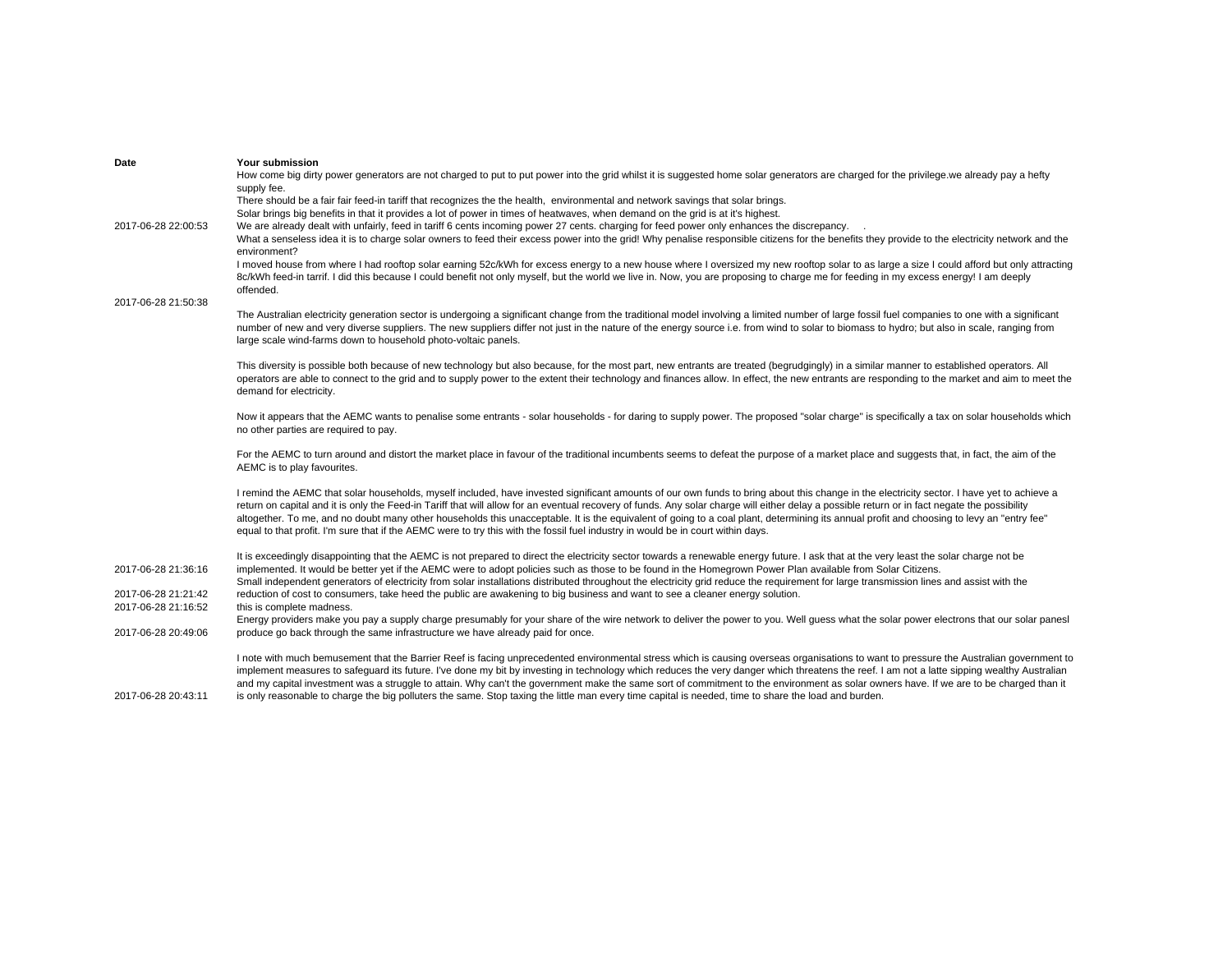| Date                                       | Your submission<br>I would like to make a submission against the AEMC to charge home solar exporters for the power we supply to the state grid. We invested in solar for several reasns (!) to reduce our<br>dependence on price gouging of the grid due to State sell of a utility payed by us (2) improve the environment by reducing CO2 emissions through local action (3) give something back to<br>others though our generated power. Currently we have to pay a meter reading fee, connection to supply and a key component of that is to replace infrastructure and generators, lastly<br>energy consumed of the grid. Instead of AEMC proposing to charge us for exported power we should be getting a Connection to Supply charge from the grid. We had to purchase the<br>system that the grid now enjoys, maintain the system, carry insurance against faults affecting the grid system, replace the system in 15/20 years due to reduced output and some were<br>along the way we hope to make some money or at best cover some of our energy cost from the grid. If anymore cost are levied against us we will simply go grid free through the use on<br>battery and other technologies available now. The result to the grid that solar exporters supply 30% of the Sates power would be crippling. So bring it on for we are starting to lose interest |
|--------------------------------------------|------------------------------------------------------------------------------------------------------------------------------------------------------------------------------------------------------------------------------------------------------------------------------------------------------------------------------------------------------------------------------------------------------------------------------------------------------------------------------------------------------------------------------------------------------------------------------------------------------------------------------------------------------------------------------------------------------------------------------------------------------------------------------------------------------------------------------------------------------------------------------------------------------------------------------------------------------------------------------------------------------------------------------------------------------------------------------------------------------------------------------------------------------------------------------------------------------------------------------------------------------------------------------------------------------------------------------------------------------------------------|
| 2017-06-28 20:43:05                        | in supplying a utility that doesn't want us. Just give us a fair return by the way of a Connection to Supply charge to the grid for the equity we have tied up providing environmental sound,<br>cheep, reliable solar power                                                                                                                                                                                                                                                                                                                                                                                                                                                                                                                                                                                                                                                                                                                                                                                                                                                                                                                                                                                                                                                                                                                                           |
| 2017-06-28 20:32:38                        | It is unfair for solar owners to be charged to export clean, renewable power to the grid when big dirty power companies don't have to pay a cent.<br>There should be a fair feed-in tariff that recognises the environmental and health benefit of solar, along with the network savings that solar provides to the grid.                                                                                                                                                                                                                                                                                                                                                                                                                                                                                                                                                                                                                                                                                                                                                                                                                                                                                                                                                                                                                                              |
| 2017-06-28 20:29:44                        | I would like to express my objection to the proposal that solar panel owners be subjected to charges by electricity companies. Large power companies do not pay and neither should those<br>of us who are trying to do our bit to reduce carbon emissions in this country. Let's work towards a fair feed-in tariff that acknowledges the many benefits of household solar production.<br>I consider it unfair for solar owners to have to pay to export their excess power to the network. The major power companies do not pay so it would mean that the solar owners would be in<br>fact be being penalised for exporting their excess power. I believe that the AEMC should be concentrating on fixing the shortcomings that have accumulated in the electricity system<br>through the neglect of the last 10 - 15 years. Renewable energy is always going to be intermittent. Surely it would be more rational to be planning network level storage using hydro or<br>batteries or solar thermal than to be penalising solar owners for their investment.                                                                                                                                                                                                                                                                                                         |
| 2017-06-28 20:22:27                        | I believe the feed in tariff should be based not only on the average wholesale cost of energy and the energy that would otherwise be lost in transmission and distribution but also the<br>positive effects that clean energy instead of coal has on the environment and on the health of Australian citizens.<br>I understand there is a move afoot from somewhere to charge solar panel owners for exporting surplus energy to the grid.                                                                                                                                                                                                                                                                                                                                                                                                                                                                                                                                                                                                                                                                                                                                                                                                                                                                                                                             |
|                                            | This proposal is utterly unacceptable. Australia should be producing more energy from renewable resources, not discouraging and penalising those who produce it. A fee should more<br>usefully be charged for the greenhouse gas emissions from fossil fuel power stations: that would have the benefit of encouraging a move from that form of energy.                                                                                                                                                                                                                                                                                                                                                                                                                                                                                                                                                                                                                                                                                                                                                                                                                                                                                                                                                                                                                |
|                                            | It would be far more equitable if the feed-in tariff from solar panels was raised to an appropriate level to recognise the benefits of this power source. As it stands, the feed-n of 6c/kwh is<br>derisory - come to a point, should this idiotic proposal of charging solar panel owners for feed-in be adopted, I would prefer to see my excess solar power sent to earth instead of feeding<br>the profits of the energy industry.                                                                                                                                                                                                                                                                                                                                                                                                                                                                                                                                                                                                                                                                                                                                                                                                                                                                                                                                 |
|                                            | I think it is worth noting that a great many solar panel systems have been installed by age pensioners. We are notionally "deemed" to be earning 3.5% on any savings, while the "real<br>world" best interest rates are more like 2.5%. On that basis, it makes more sense to have solar on our roofs to gain a "larger return on capital" through reduced energy use and costs. If<br>adopted, the proposal to levy a surcharge on solar panel owners would adversely affect pensioners more than most other groups.                                                                                                                                                                                                                                                                                                                                                                                                                                                                                                                                                                                                                                                                                                                                                                                                                                                  |
| 2017-06-28 20:05:00                        | Do us all a favour: reject the surcharge and introduce an equitable feed-in tariff for solar panels.<br>Dear AEMC,                                                                                                                                                                                                                                                                                                                                                                                                                                                                                                                                                                                                                                                                                                                                                                                                                                                                                                                                                                                                                                                                                                                                                                                                                                                     |
|                                            | I belong to Solar Citizens, and from them I understand you are considering allowing solar owners to be charged for feeding their electricity back to the grid.                                                                                                                                                                                                                                                                                                                                                                                                                                                                                                                                                                                                                                                                                                                                                                                                                                                                                                                                                                                                                                                                                                                                                                                                         |
|                                            | This sounds ridiculous to me, I was an early adopter of solar as a social good, compared to the usual burning coal which is both bad for health and the environment. The renewables<br>industry employs more Australians than the coal industry involved in providing power, and is sustainable, so it should be encouraged and not discouraged.                                                                                                                                                                                                                                                                                                                                                                                                                                                                                                                                                                                                                                                                                                                                                                                                                                                                                                                                                                                                                       |
|                                            | It seems to me that it is those with solar that are providing benefit to system stability on hot days and lowering peak demand, and not us that are causing the power price rises for all<br>Australians.                                                                                                                                                                                                                                                                                                                                                                                                                                                                                                                                                                                                                                                                                                                                                                                                                                                                                                                                                                                                                                                                                                                                                              |
|                                            | Thanks for your time and consideration.                                                                                                                                                                                                                                                                                                                                                                                                                                                                                                                                                                                                                                                                                                                                                                                                                                                                                                                                                                                                                                                                                                                                                                                                                                                                                                                                |
| 2017-06-28 20:01:47<br>2017-06-28 19:59:46 | It is unfair for solar owners to be charged to export clean, renewable power to the grid when big dirty power companies don't have to pay a cent.                                                                                                                                                                                                                                                                                                                                                                                                                                                                                                                                                                                                                                                                                                                                                                                                                                                                                                                                                                                                                                                                                                                                                                                                                      |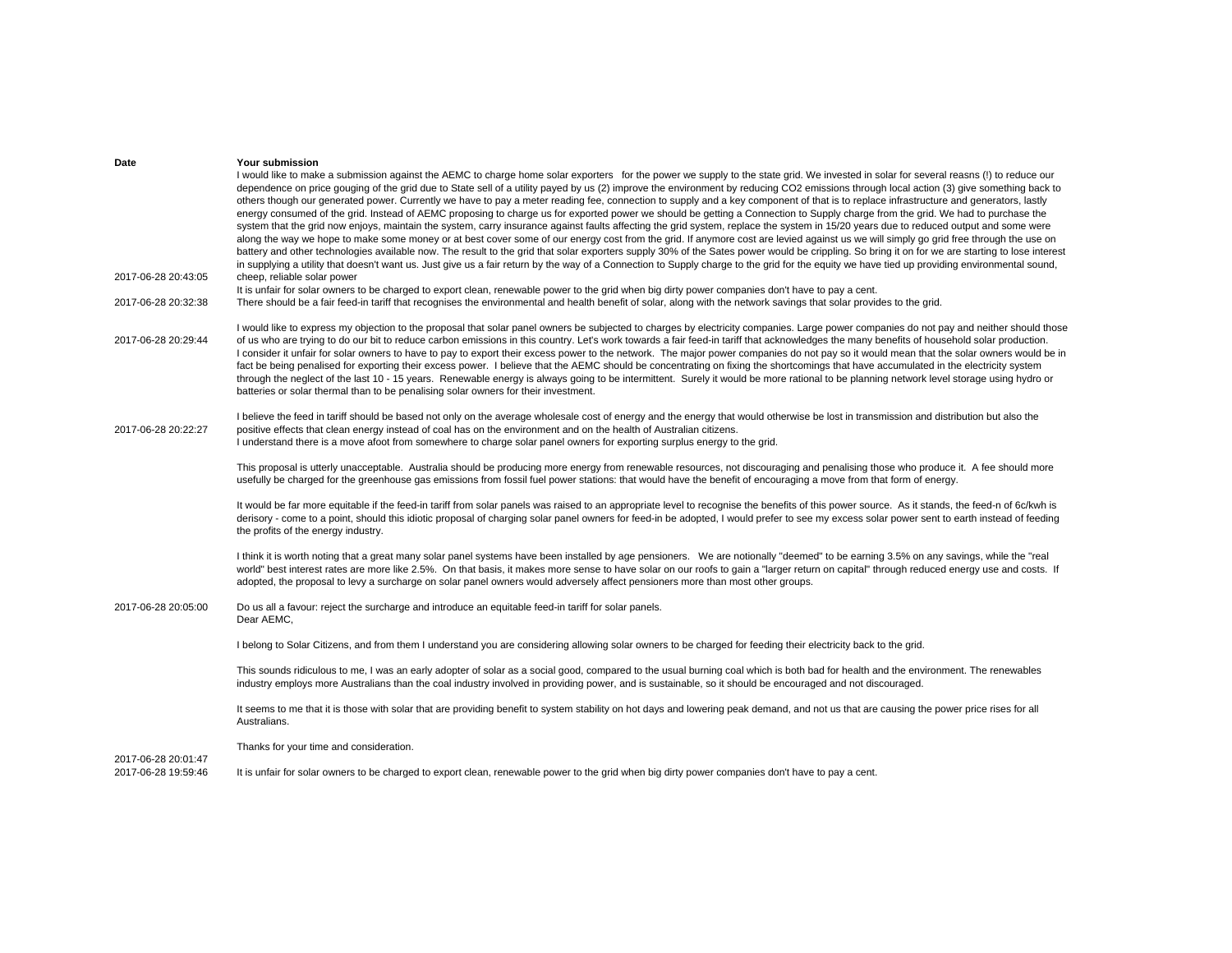| Date                                       | Your submission<br>To whom it may concern,                                                                                                                                                                                                                                                                                                                                                                                                                                                                                                                                                                                                                                                                                                                                                                                                          |
|--------------------------------------------|-----------------------------------------------------------------------------------------------------------------------------------------------------------------------------------------------------------------------------------------------------------------------------------------------------------------------------------------------------------------------------------------------------------------------------------------------------------------------------------------------------------------------------------------------------------------------------------------------------------------------------------------------------------------------------------------------------------------------------------------------------------------------------------------------------------------------------------------------------|
|                                            | Firstly, I am appalled that I am even having to write this submission.                                                                                                                                                                                                                                                                                                                                                                                                                                                                                                                                                                                                                                                                                                                                                                              |
|                                            | The governments suggestion that solar owners should be charged for exporting their solar generated power onto the grid is simply criminal. We are already being extorted by being paid a<br>tiny portion of what big energy providers sell it (back to us) for.                                                                                                                                                                                                                                                                                                                                                                                                                                                                                                                                                                                     |
|                                            | So big energy providers aren't earning what they expect to earn from the polluting coal powered businesses as they did before solar ?. What on earth are you thinking, charging us for<br>creating clean energy? These big energy providers pay nothing and destroy our planet whilst reaping huge profits and subsidies and tax breaks As if this system is not broken<br>enough                                                                                                                                                                                                                                                                                                                                                                                                                                                                   |
|                                            | We made the choice of installing a solar system to reduce our carbon foot print and take responsibility for our impact on this planet we are so indebted to. Charging solar generated homes<br>for creating clean energy is just not right.                                                                                                                                                                                                                                                                                                                                                                                                                                                                                                                                                                                                         |
|                                            | I am now asking for the government to cease this relentless and disturbing behavior. It is time for fairness and equality. You are otherwise sealing your fate.                                                                                                                                                                                                                                                                                                                                                                                                                                                                                                                                                                                                                                                                                     |
|                                            | Sincerely,                                                                                                                                                                                                                                                                                                                                                                                                                                                                                                                                                                                                                                                                                                                                                                                                                                          |
| 2017-06-28 19:03:31                        | I installed a solar energy system at my property in 2012 and it has supplied plentiful clean energy to the household and to the grid. It will be years yet before the system has paid for itself,<br>especially with the simultaneous reduction of feed-in tariffs and rise in electricity prices. However, a large part of my motivation has been to contribute to the reduction of Australia's<br>greenhouse gas emissions and to protect our children and grandchildren from global warming.<br>I'm now astonished to hear that AEMC is even prepared to consider the idea of CHARGING solar owners to feed their clean, renewable energy into the grid. This is a preposterous idea<br>on many counts - especially when big, polluting power generators are paying nothing for feeding in their unclean energy.<br>Please don't let this happen |
| 2017-06-28 18:48:25<br>2017-06-28 18:39:24 | We have just installed solar primarily to help decrease our electricity bills but also with the environment in mind and I seriously object to any attempt to make the people like ourselves pay<br>a levy for selling back to the grid. It is in my opinion a disgusting abuse of the power given to u.<br>This should be an even playing field at worst or better any individual or company producing clean climate saving energy should be given every advantage!                                                                                                                                                                                                                                                                                                                                                                                 |
|                                            | Stop eating our future and protecting large dirty corporations who have had the advantage for too long.                                                                                                                                                                                                                                                                                                                                                                                                                                                                                                                                                                                                                                                                                                                                             |
| 2017-06-28 18:38:35                        | We put on solar to save money and the environment and the grid fees are unfair and make me wish batteries were better already so we could leave the grid easier! I would rather share<br>with the community because together the grid works better but stop being unfair to solar owners small and large!                                                                                                                                                                                                                                                                                                                                                                                                                                                                                                                                           |
|                                            | I am outraged that the AEMC would even be considering imposing a charge for the feeding in on solar generated electricity into the grid. When you start charging fossil fueled generators<br>for supplying their power to the grid then you will have a right to start applying such fees to solar households.                                                                                                                                                                                                                                                                                                                                                                                                                                                                                                                                      |
|                                            | I installed solar panels on my roof in order to make a positive contribution in the fight to combat CLIMATE CHANGE!                                                                                                                                                                                                                                                                                                                                                                                                                                                                                                                                                                                                                                                                                                                                 |
|                                            | May I suggest that the AEMC makes this its top priority as well. Time is fast running out to make the large reductions in CO2 emissions that are necessary for our survival on the planet.                                                                                                                                                                                                                                                                                                                                                                                                                                                                                                                                                                                                                                                          |
|                                            | We will see how well you handle the anticipated peak demands this coming summer! You did not do so well last summer. I would suggest that you need all the help that you can get in<br>meeting future peak summer demands.                                                                                                                                                                                                                                                                                                                                                                                                                                                                                                                                                                                                                          |
|                                            | If you continue with this proposal I may have to consider keeping all my generated power for my own use.                                                                                                                                                                                                                                                                                                                                                                                                                                                                                                                                                                                                                                                                                                                                            |
| 2017-06-28 18:27:40                        | I strongly urge the Commission to drop this shorted sighted proposal!                                                                                                                                                                                                                                                                                                                                                                                                                                                                                                                                                                                                                                                                                                                                                                               |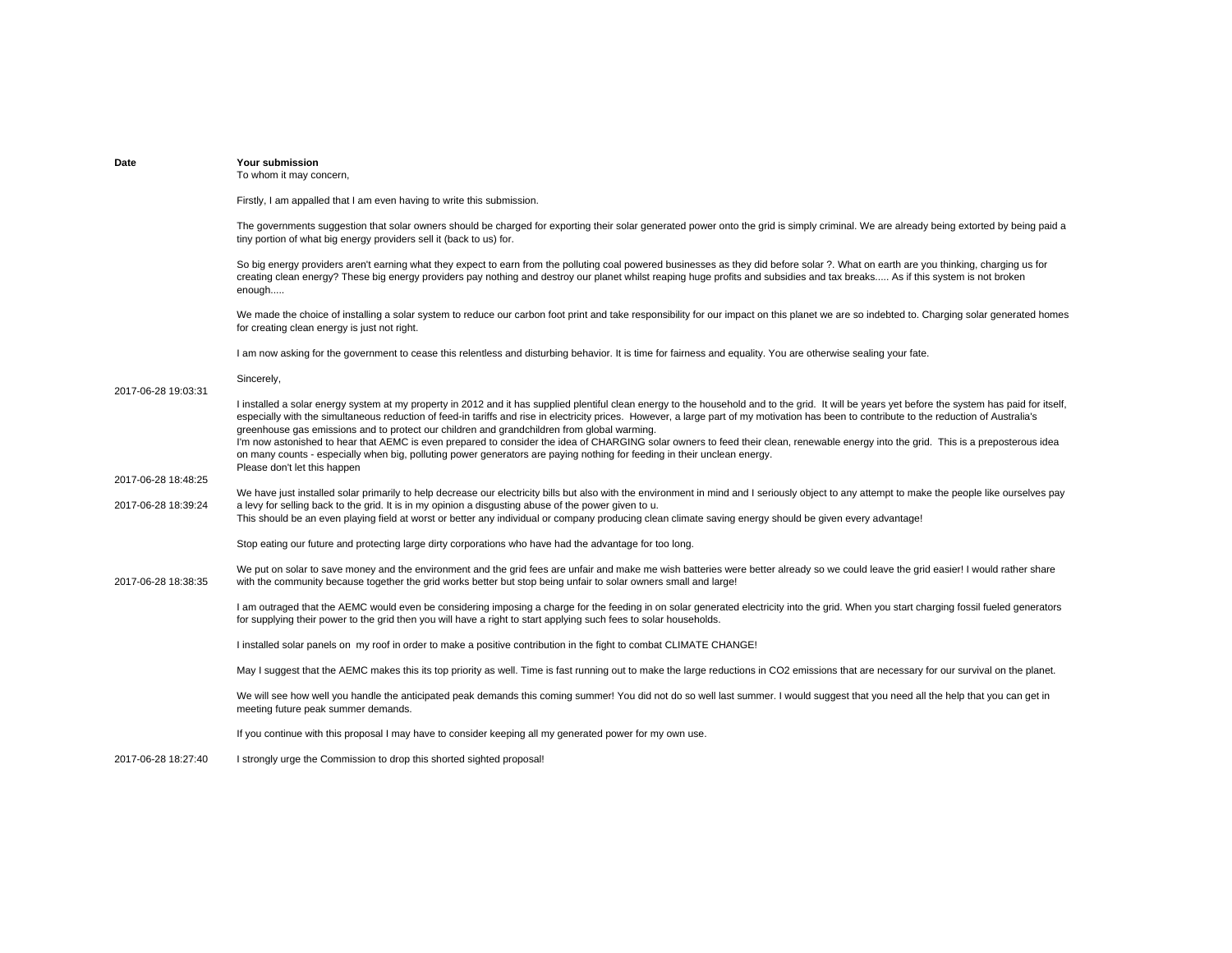| Date                | Your submission                                                                                                                                                                                                                                                                                                                                                                                                                                                                                                                                                                                                                                                                                                                                                                                                                                                                         |
|---------------------|-----------------------------------------------------------------------------------------------------------------------------------------------------------------------------------------------------------------------------------------------------------------------------------------------------------------------------------------------------------------------------------------------------------------------------------------------------------------------------------------------------------------------------------------------------------------------------------------------------------------------------------------------------------------------------------------------------------------------------------------------------------------------------------------------------------------------------------------------------------------------------------------|
|                     | As a regular person with a family, job and mortgage, I am incensed to think that the AEMC are even considering charging small scale generators of clean, renewable power to the grid. As                                                                                                                                                                                                                                                                                                                                                                                                                                                                                                                                                                                                                                                                                                |
|                     | a nation and indeed as a race, we need to move away from fossil fuels as our source of energy.                                                                                                                                                                                                                                                                                                                                                                                                                                                                                                                                                                                                                                                                                                                                                                                          |
|                     | I made a conscious decision to install solar panels to set an example for my children, an be a socially responsible citizen. Why do we as small scale generators get treated like dirt, being                                                                                                                                                                                                                                                                                                                                                                                                                                                                                                                                                                                                                                                                                           |
| 2017-06-28 18:27:14 | paid a mere pittance of what the big companies charge for the very same energy we produce? It is unfair and un-Australian! There should be a fair feed-in tariff that recognises the<br>environmental and health benefits of solar power.                                                                                                                                                                                                                                                                                                                                                                                                                                                                                                                                                                                                                                               |
|                     | This is absolutely ridiculous, how can you possibly justify charging solar owners who are making an effort to reduce their impact on the environment when polluters like coal based energy<br>don't? It's hypocritical and immoral. Given all the talk of an impending energy supply crisis, people should be encouraged to take on renewables such as solar power. By charging them<br>for what they feed back in to the grid, it provides a disincentive as the costs just won't be worth it. We have just bought our own place and are planning on putting in solar but we definitely                                                                                                                                                                                                                                                                                                |
| 2017-06-28 18:22:50 | won't be if this goes through as we won't be able to afford the charges.                                                                                                                                                                                                                                                                                                                                                                                                                                                                                                                                                                                                                                                                                                                                                                                                                |
|                     | Our solar panel installation reduces our usage of grid power at peak times, moreso since our home is well insulated - we're effectively subsidising homes with poor insulation. Meeting<br>peak demand is what much of the electricity generation cost comes from. We rely on getting a feed-in tariff to make our investment in the economy and environment pay off in a<br>reasonable time period.                                                                                                                                                                                                                                                                                                                                                                                                                                                                                    |
|                     | If energy companies wish to reduce rooftop uptake of solar panels, they should do so by making their own renewable generation and storage more cost-effective than home installations<br>without trying to penalise home installations or trying to hold back the tide. Governments should support investment in renewables and storage by providing a stable investment<br>environment much less unfairly weighted towards fossil fuels, rather than continuing the political paralysis farce that even fossil fuel companies say is bad for energy prices, and rather than<br>asking households with solar to pay double for what governments have been unable to support with bipartisan policies.                                                                                                                                                                                   |
|                     | It is unfair for solar owners to be charged to export clean, renewable power to the grid when big dirty power companies don't have to pay a cent                                                                                                                                                                                                                                                                                                                                                                                                                                                                                                                                                                                                                                                                                                                                        |
| 2017-06-28 18:16:46 | There should be a fair feed-in tariff that recognises the environmental and health benefit of solar, along with the network savings that solar provides to the grid                                                                                                                                                                                                                                                                                                                                                                                                                                                                                                                                                                                                                                                                                                                     |
|                     | To charge domestic solar panel owners to export electricity to the grid is insulting and inequitable. I ask that the AEMC bury this proposal once and for all.                                                                                                                                                                                                                                                                                                                                                                                                                                                                                                                                                                                                                                                                                                                          |
|                     | These owners have paid for an import/export meter and continue to pay to be connected to the grid (the supply charge). Their panels supply power to the grid at the time of highest demand<br>in summer, middle of the day, and allow the retailers to not have to call on additional generation capacity, and a much higher cost to them.                                                                                                                                                                                                                                                                                                                                                                                                                                                                                                                                              |
|                     | Except for South Australia, where a 44c feed-in tariff is legislated, the electricity retailers pay a trivial amount for the domestic solar electricity, an amount certainly well below the<br>wholesale dollar value. To then demand that an additional fee be charged for supplying power to the grid to help meet daytime demand is appalling. Notwithstanding that they (the<br>retailers) receive the domestic solar electricity cheaply and so make a significant profit selling it on to meet demand, the retailers now want to penalise the domestic suppliers for assisting<br>their business. This is incredible arrogance.                                                                                                                                                                                                                                                   |
|                     | Finally, domestic solar power is treated differently from fossil fuel generated power. The latter is not required to pay to provide power to the grid for the retailers to sell on to customers,<br>while the former is. Hardly equitable treatment for domestic solar.                                                                                                                                                                                                                                                                                                                                                                                                                                                                                                                                                                                                                 |
| 2017-06-28 18:15:54 | Please, no more of these stupid, unreasonable and unfair proposals.                                                                                                                                                                                                                                                                                                                                                                                                                                                                                                                                                                                                                                                                                                                                                                                                                     |
| 2017-06-28 18:15:29 | why should we have to pay to feed power back in to the grid<br>What is the point of having solar panels then I will disconnect mine before I pay to feed back into grid<br>I am disturbed that imposition of a fee to export my energy that I have generated off my capitol investment of rooftop panels is even being considered. Did Hazelwood pay to put their dirty<br>power into our grid? I was an early adopter of this technology and I did it not just because of climate changd but also as a way to lower and control my bills approaching retirement. If you<br>punish those of us whose rooftops have mitigated thr need for new power stations to be built we'll vote with our feet and go off grid to battery. This hurts those who don't have money to<br>exert consumer choice and go off the grid. Early adopters should be rewarded not punished. Please reconsider. |
|                     | In hope for a zero emissions future                                                                                                                                                                                                                                                                                                                                                                                                                                                                                                                                                                                                                                                                                                                                                                                                                                                     |
| 2017-06-28 18:07:16 | It is unethical and unfair for solar owners to be charged to export clean cheap power to the grid. My partner and myself had Solar Power installed To help the environment. We think it is                                                                                                                                                                                                                                                                                                                                                                                                                                                                                                                                                                                                                                                                                              |

2017-06-28 17:55:07 very unfair to penalise people for trying to mitigate the effects of Climate Change.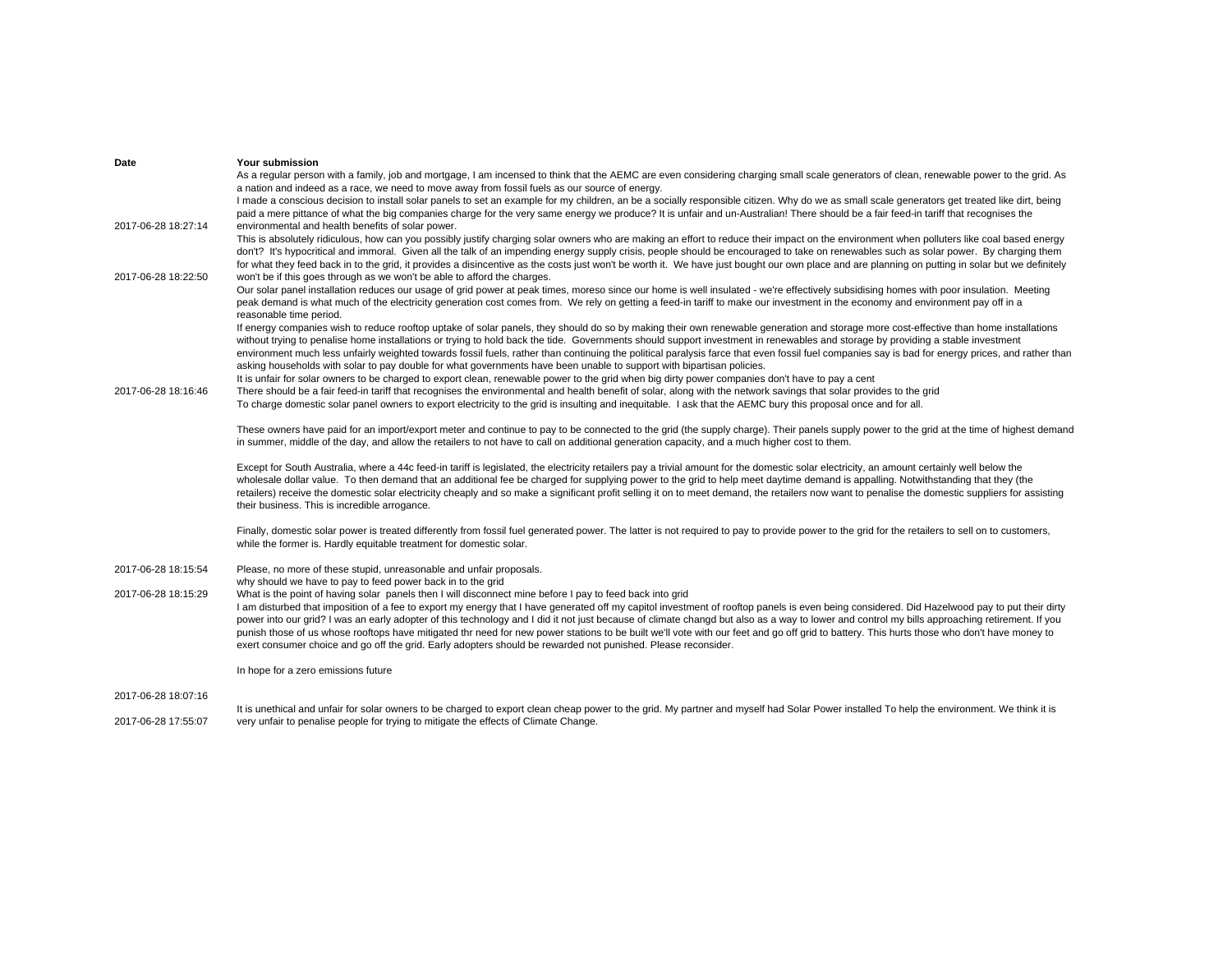| Date                | Your submission                                                                                                                                                                                                                                                                                                                                                                          |
|---------------------|------------------------------------------------------------------------------------------------------------------------------------------------------------------------------------------------------------------------------------------------------------------------------------------------------------------------------------------------------------------------------------------|
|                     | I am a solar owner and I shouldn't be charged simply for exporting energy to the grid. You need to know this. Solar owners (like me) shouldn't have to pay to feed energy back to the grid --                                                                                                                                                                                            |
|                     | especially when big coal and gas power stations don't have to pay a cent to export the energy they generate. Allowing an unfair charge would punish Australian families who have done the<br>right thing by producing cheap sun-power for themselves and their neighbours to use locally. Don't make decisions about the future of solar owners in Australia without meaningful, ongoing |
|                     | consultation. I am making this submission so my voice can be heard and understood. I have made a serious investment in my family's future and I won't accept it being jeopardised by                                                                                                                                                                                                     |
|                     | reckless decisions made that do not support the broader community's wisdom. We have taken positive steps to slow the effects of climate change. We ask you to consider and support us,                                                                                                                                                                                                   |
| 2017-06-28 17:51:44 | not vice versa.                                                                                                                                                                                                                                                                                                                                                                          |
|                     | It seems to me that it is grossly unfair to charge those who have solar rooftop to export the clean renewable energy that such a system makes to the grid. This type of electricity generation                                                                                                                                                                                           |
|                     | is carbon free as opposed to the electricity generated by the big dirty power companies who don't pay a cent. As a solar owner, I have chosen to invest my own money as a way of                                                                                                                                                                                                         |
|                     | contributing to the transition to renewable energy, in spite of the lack of support and consideration from the policy makers. For the AEMC to consider charging solar owners is again an                                                                                                                                                                                                 |
|                     | example of the lack support and consideration, particularly when private rooftop solar contributes so much to electricity generation. Being charged to export may make me consider my own                                                                                                                                                                                                |
| 2017-06-28 17:50:24 | battery storage sooner than I planned. I urge the AEMC to abandon this unfair idea.                                                                                                                                                                                                                                                                                                      |
|                     | The proposal to charge domestic solar owners to contribute power to the grid is ridiculous. We are already charged a "daily fee" to monitor the amount of power we export. We are then                                                                                                                                                                                                   |
|                     | paid around 6c pkwh for what we provide to the grid and charged 29c when we buy it back, "price gouging" at its most blatant. The power we provide is clean, the power provided by coal is                                                                                                                                                                                               |
|                     | "dirty" and yet these producers don't pay to provide it but it is proposed we pay even more than the exorbitant price differential currently imposed. If this is approved prepare to defend an                                                                                                                                                                                           |
| 2017-06-28 17:48:04 | indefensible position in the media and elsewhere.                                                                                                                                                                                                                                                                                                                                        |
| 2017-06-28 17:36:27 | I am an aged pensioner and the thought that I will have to pay for my contribution to making cleaner energy sickens me.                                                                                                                                                                                                                                                                  |
|                     | I would like to charge the grid owner for the services my solar system provides. Not only does it supply green energy, it allows the grid owner to delay investment in grid upgrades, it                                                                                                                                                                                                 |
|                     | reduces summer peak demand which is expensive power and it improves the quality of the grid power when the distribution system is over taxed.                                                                                                                                                                                                                                            |
| 2017-06-28 17:34:07 | Wake up grid owner. Annoy solar py owners too much and you will find plenty of spare capacity on the grid as we assist the battery market to achieve economies of scale.                                                                                                                                                                                                                 |
|                     | Charging solar owners like myself is totally unacceptable as there needs to be a fair feed-in tariff that recognises the environmental and health benefit of solar.                                                                                                                                                                                                                      |
|                     | I have installed solar panels to contribute to reduction in emissions as well as to reduce the now outrageously high power bills we all face !<br>Charging me for solar exports to the grid when I have outlayed the cost of solar panel installation is outrageous also! As a semi-retiree aged 67 this would impact quite significantly on my                                          |
| 2017-06-28 17:27:23 | budget!                                                                                                                                                                                                                                                                                                                                                                                  |
|                     | Big power stations don't have to pay to supply their electricity to the grid and solar households shouldn't have to pay either.                                                                                                                                                                                                                                                          |
|                     | I currently get paid 6c kWh for power supplied back to the grid but have to pay 29c kWh. I realise there is a certain processing charge and profits to be made but this reeks of price gouging                                                                                                                                                                                           |
|                     | already and now you want to add a new solar charge.                                                                                                                                                                                                                                                                                                                                      |
| 2017-06-28 17:24:08 | None of these power companies are going broke.                                                                                                                                                                                                                                                                                                                                           |
|                     | I've given a little thought to the AEMCs suggestion that it will charge those of us with PV systems to donate our surplus power to the national grid.                                                                                                                                                                                                                                    |
|                     | There are 2 important aspects that the Commission should consider before proceeding further.                                                                                                                                                                                                                                                                                             |
|                     | 1. Without the additional surplus power that householders export to the grid, I suspect that the national providers i.e., Origin, Essential et al, would be in a far more dire position than they                                                                                                                                                                                        |
|                     | currently are in terms of their ability to provide a reliable, uninterrupted supply of electricity. Further, as more and more households turn to renewable sources of power in preference to                                                                                                                                                                                             |
|                     | filthy coal fired solutions, there will be an attendant significant increase in power storage solutions that will obviate the need for retail supply.                                                                                                                                                                                                                                    |
|                     | 2. Since I have only ever received the minimum possible feed-in tariff of a few cents (the fact that I'm not actually sure what the amount is, should be an indicator of the paltry amount                                                                                                                                                                                               |
|                     | involved), rather than charging me for the power I contribute, I would rather adopt the more selfish posture of simply with-holding my surplus power. If we all insisted on that approach, the                                                                                                                                                                                           |
| 2017-06-28 16:49:10 | power companies would need to put a fair bit more of that nasty coal smoke up their chimneys.                                                                                                                                                                                                                                                                                            |
|                     | I had solar panels on the roof of my previous house and am in the process of putting solar panels on my current house because I know I am able to sell surplus power to the grid. This has                                                                                                                                                                                               |
|                     | got to be extremely beneficial to the power companies with the ever growing population so why should we solar owners have to pay to export clean energy to the grid. Seems like an unfair                                                                                                                                                                                                |
| 2017-06-28 16:44:21 | cash grab and should be acknowledged as such.                                                                                                                                                                                                                                                                                                                                            |
|                     | UNFAIR SOLAR INPUT CHARGE                                                                                                                                                                                                                                                                                                                                                                |
|                     | Any proposition like this should (must ?) be considered by IPART in NSW. IPART recently increased the refund to domestic suppliers when this was found to be ridiculously low. IPART is<br>independent and will make a fair and reasonable assessment of this sort of proposition. AMEC is opening itself to a great deal of criticism based on both science and politics, a deadly      |
|                     |                                                                                                                                                                                                                                                                                                                                                                                          |
| 2017-06-28 16:31:13 | combination. There is no common sense reason for the imposition of such a silly charge. If there is, let me know. I am currently paying for the poles and wires which carry the electricity, so<br>they are mine, not AMECs.                                                                                                                                                             |
|                     | We have spent a lot of dollars to install solar and feel this charge is most unacceptable and that the feed in tariff should be fairer. If we had known that we would be charged to feed into                                                                                                                                                                                            |
| 2017-06-28 16:26:24 | the grid we would have gone off grid                                                                                                                                                                                                                                                                                                                                                     |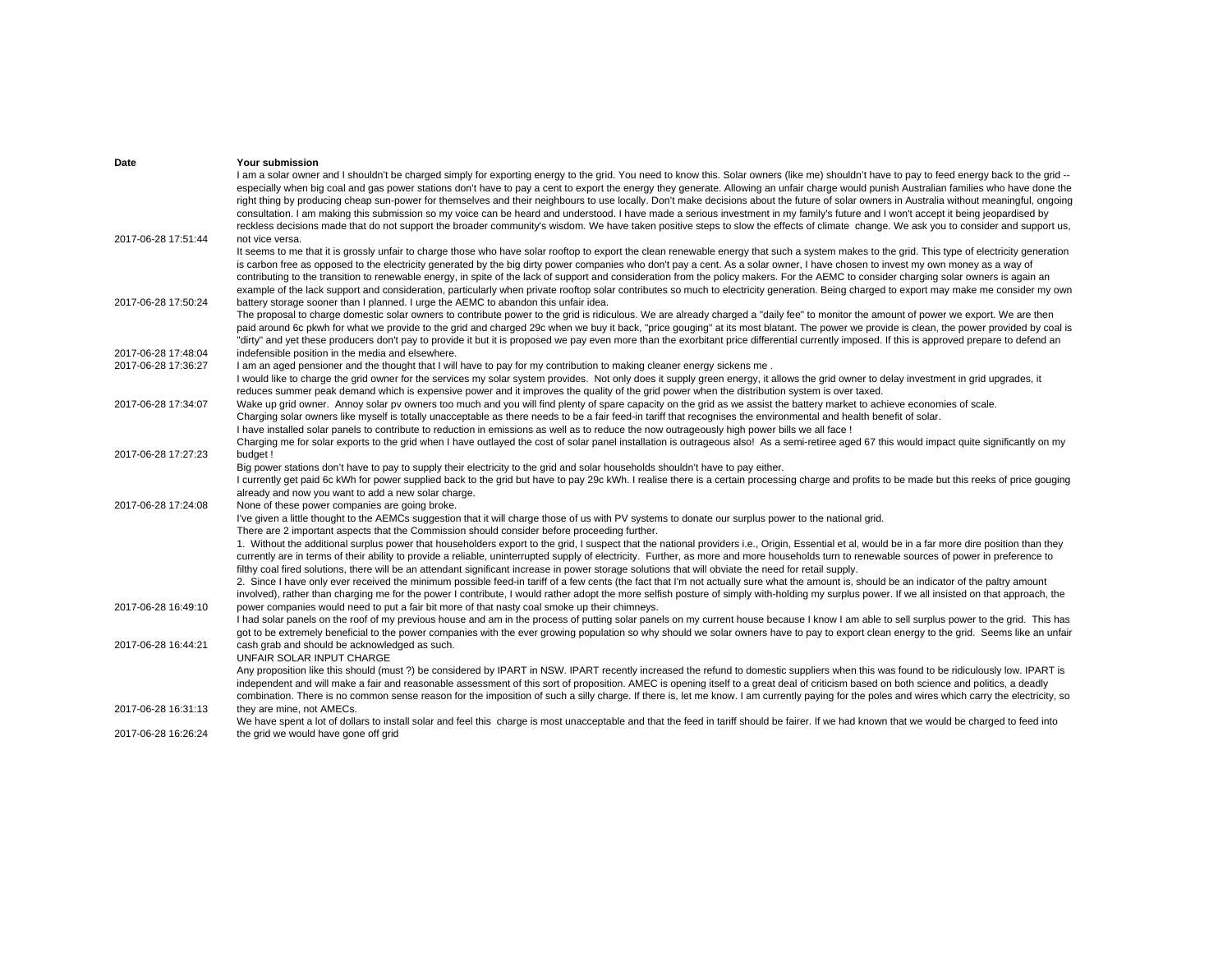| Date                | Your submission                                                                                                                                                                                                                                                                                                                                                                                                                                                                                                                                                                                                                                                                                                                                                                                                                                                                                                                                                                                                                                                                                                                                                                                 |
|---------------------|-------------------------------------------------------------------------------------------------------------------------------------------------------------------------------------------------------------------------------------------------------------------------------------------------------------------------------------------------------------------------------------------------------------------------------------------------------------------------------------------------------------------------------------------------------------------------------------------------------------------------------------------------------------------------------------------------------------------------------------------------------------------------------------------------------------------------------------------------------------------------------------------------------------------------------------------------------------------------------------------------------------------------------------------------------------------------------------------------------------------------------------------------------------------------------------------------|
| 2017-06-28 16:24:47 | Re AEMC and charging for solar to the grid:-<br>We are appalled by this suggestion. I have researched, in an attempt to find any justification for such a charge, and can find nothing that would portray it as anything other than an unfair<br>imposition on solar owners, who are already exporting power at near no cost to suppliers. On the contrary, the IPART recommendation of a much fairer feed-in tariff to solar customers is<br>what should be the standard. We have been prepared to be exporting our excess solar power to the grid at the current low tariff rate in order to help the overall state of supply, whilst<br>feeling somewhat exploited, as thoughtful environmentalists, but this rerun of the charging-to-supply-cheap-power-idea appears to be another opportunistic try-on, especially as the dirty<br>end of the power companies' supply chain pays nothing while they contribute significantly to global warming. If this counter-productive charge is allowed, we shall have to buy batteries,<br>which we can ill afford, as we shall not want to waste our solar in order to be cheated by rapacious power companies, few of which are Australian owned. |
| 2017-06-28 16:23:09 | I will get my solar system installed next week and It is unfair to be charged to export clean, renewable power to the grid when big dirty power companies don't have to pay a cent.<br>I hear that AEMC are considering allowing solar owners to be charged for feeding their electricity back to the grid. You've got to be joking! My household already pays a distributor a supply<br>charge for being connected to the grid. And this company pays us just 6.8 cents/kWH, and sells it for 33.27 cents/kWH - a 489% profit ! On heat wave days, when my neighbours have<br>their air conditioners on full blast, I would think we are actually sending the power straight to the neighbours, which would have to be saving the demands put onto the grid when it is under<br>the most pressure.<br>If solar owners are to be charged for feeding their electricity back to the grid then it is only fair that coal and gas fired power stations are charged a proportional amount, for feeding into<br>the grid as well.                                                                                                                                                                    |
| 2017-06-28 16:07:41 | And if this charge happens, we will be seriously thinking of getting battery storage and going off grid altogether, instead of bearing another rip-off, of the people who are trying to do the<br>right thing by the health of the planet.                                                                                                                                                                                                                                                                                                                                                                                                                                                                                                                                                                                                                                                                                                                                                                                                                                                                                                                                                      |
|                     | It is unfair for solar owners to be charged to export clean, renewable power to the grid when big dirty power companies don't have to pay a cent                                                                                                                                                                                                                                                                                                                                                                                                                                                                                                                                                                                                                                                                                                                                                                                                                                                                                                                                                                                                                                                |
| 2017-06-28 15:45:55 | There should be a fair feed-in tariff that recognises the environmental and health benefit of solar, along with the network savings that solar provides to the grid<br>As a single aged pensioner, trying to do the right thing by having installed rooftop solar at a considerable cost some years ago, the impact now for charging me for my solar exports to the                                                                                                                                                                                                                                                                                                                                                                                                                                                                                                                                                                                                                                                                                                                                                                                                                             |
| 2017-06-28 15:31:33 | grid would be crippling to my extremely meagre pension received each fortnight.<br>It seems like the AEMC hasn't got the message: Australians love their solar and they won't put up with unfair charges.                                                                                                                                                                                                                                                                                                                                                                                                                                                                                                                                                                                                                                                                                                                                                                                                                                                                                                                                                                                       |
| 2017-06-28 15:18:03 | It is unfair for solar owners to be charged to export clean, renewable power to the grid when big dirty power companies don't have to pay a cent.                                                                                                                                                                                                                                                                                                                                                                                                                                                                                                                                                                                                                                                                                                                                                                                                                                                                                                                                                                                                                                               |
|                     | Dear sirs, any charges on solar owners for exporting to the grid will primarily have the impact of solar owners taking steps to stop exporting to the grid which will in turn impact on the cost<br>of electricity to non-solar owners.                                                                                                                                                                                                                                                                                                                                                                                                                                                                                                                                                                                                                                                                                                                                                                                                                                                                                                                                                         |
|                     | The distribution costs of the network have already been met by the power sold by the major power companies so to then also charge the solar owner would be to double dip on a cost that<br>has already been recouped.                                                                                                                                                                                                                                                                                                                                                                                                                                                                                                                                                                                                                                                                                                                                                                                                                                                                                                                                                                           |
|                     | The reduction by solar owners of not exporting to the grid will impact on an already short power supply situation and will exacerbate the need to bring more power generation online sooner<br>which, if it has to be coal, will only add to Australia's already poor emissions control record.                                                                                                                                                                                                                                                                                                                                                                                                                                                                                                                                                                                                                                                                                                                                                                                                                                                                                                 |
|                     | Solar owners are already unfairly targeted by the low feed in tariffs and even though the FIT is being increased in July 1 it only reinforces the unfair treatment the solar owners have<br>received in their pricing over the last four years to profit the power industry.                                                                                                                                                                                                                                                                                                                                                                                                                                                                                                                                                                                                                                                                                                                                                                                                                                                                                                                    |
|                     | Should such an impost be loaded on myself I will be looking to ensure that none of the solar power I generate will be fed back into the grid. As the cost of solar power storage decreases<br>and the technology improves if any unfair costs are loaded onto solar owners there will be a large transition to battery storage and/or solar owners going off grid which again will only work<br>to the detriment of non-solar owners.                                                                                                                                                                                                                                                                                                                                                                                                                                                                                                                                                                                                                                                                                                                                                           |
|                     | Yours sincerely,                                                                                                                                                                                                                                                                                                                                                                                                                                                                                                                                                                                                                                                                                                                                                                                                                                                                                                                                                                                                                                                                                                                                                                                |

2017-06-28 15:14:13

2017-06-28 15:09:53 Stop swindling the general public. You should be encouraging solar energy not putting burdens on users. Pull your heads out of the sand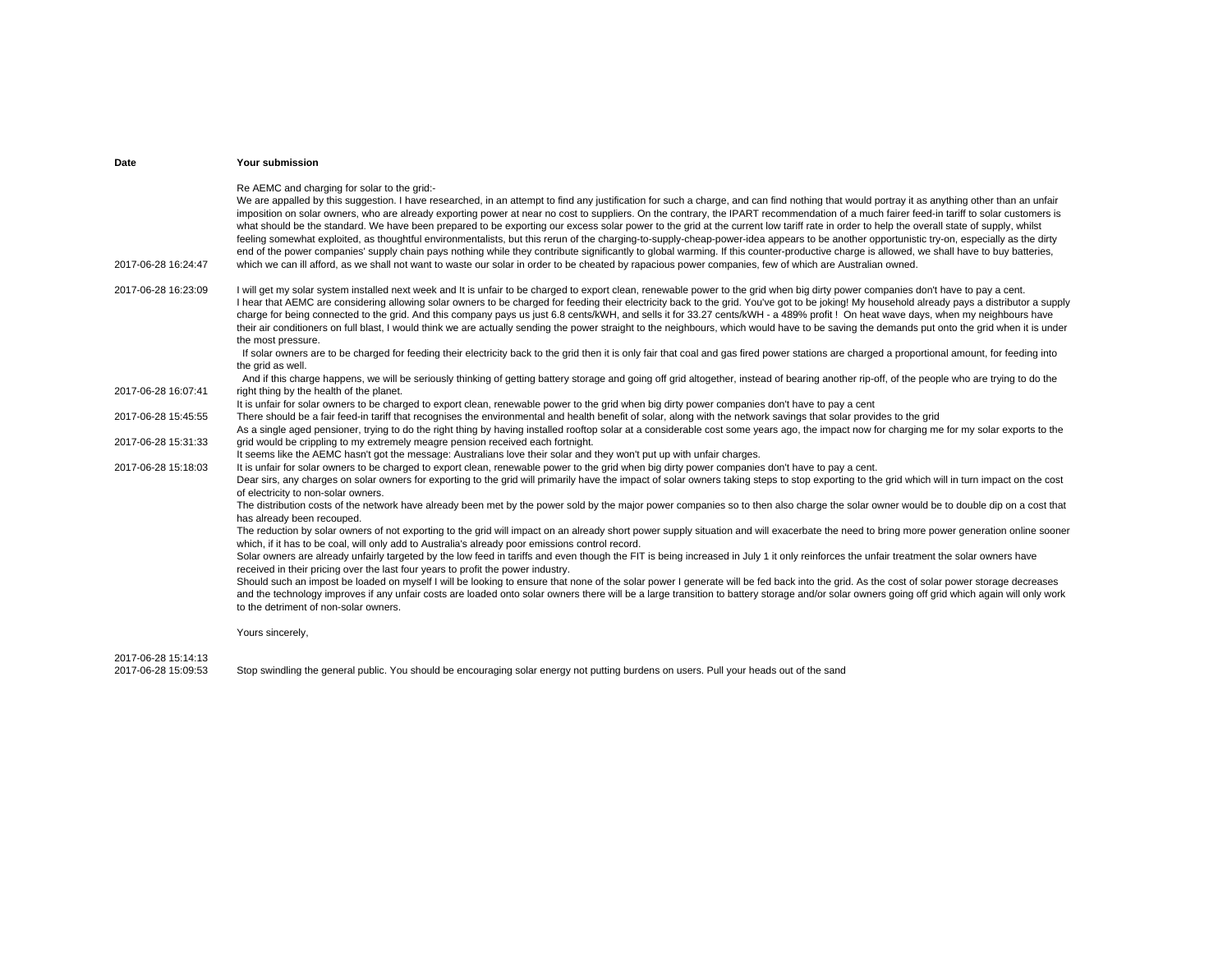| Date                | Your submission                                                                                                                                                                                                                                                                                                                                                                                                                                                                                                                                                                                                                                                                                                                                                                                                                                                            |
|---------------------|----------------------------------------------------------------------------------------------------------------------------------------------------------------------------------------------------------------------------------------------------------------------------------------------------------------------------------------------------------------------------------------------------------------------------------------------------------------------------------------------------------------------------------------------------------------------------------------------------------------------------------------------------------------------------------------------------------------------------------------------------------------------------------------------------------------------------------------------------------------------------|
|                     | Approximately nine years ago, my husband and I installed a rooftop solar system at considerable expense to ourselves.<br>We did it:                                                                                                                                                                                                                                                                                                                                                                                                                                                                                                                                                                                                                                                                                                                                        |
|                     | 1. to save money in the long term as it became obvious that electricity prices were going to go through the roof; and                                                                                                                                                                                                                                                                                                                                                                                                                                                                                                                                                                                                                                                                                                                                                      |
|                     | 2. because we felt that it was the environmentally responsible road to take.<br>I worked for many years in the landcare movement and this made me very aware of sustainability issues. The negatives of using coal generated power, and therefore supporting the coal                                                                                                                                                                                                                                                                                                                                                                                                                                                                                                                                                                                                      |
|                     | generated power industry, have been of concern to us both for a long time.                                                                                                                                                                                                                                                                                                                                                                                                                                                                                                                                                                                                                                                                                                                                                                                                 |
|                     | The environmental and health benefits of solar power do not need to be explained.<br>We consider that it would be extremely unfair for solar owners to be charged to export clean, renewable power to the grid when big power companies don't have to pay a cent.<br>A fair feed-in tariff recognising the multiple benefits of solar, and the contributions that people who have invested in solar have made, is essential if the Australian Government wants to<br>meet its carbon emissions targets and to show the Australian people that the Government is serious about this issue.<br>Our solar contributions provide significant savings to the power grid.<br>If we were to be charged for our solar contributions to the grid it would cost us well in excess of \$1000 per year, which is a lot considering the initial expense of installing the solar system, |
|                     | and the fact that we are now retired and living on fixed income.<br>Thank you,                                                                                                                                                                                                                                                                                                                                                                                                                                                                                                                                                                                                                                                                                                                                                                                             |
| 2017-06-28 14:56:53 | 1. It is unfair for solar owners to be charged to export clean, renewable power to the grid when big dirty power companies don't have to pay a cent. This idea is absurd, rooftop solar<br>owners are trying to help generate clean energy and should be rewarded rather than penalised.                                                                                                                                                                                                                                                                                                                                                                                                                                                                                                                                                                                   |
|                     | 2. There should be a fair feed-in tariff that recognises the environmental and health benefit of solar, along with the network savings that solar provides to the grid. At the very least it should<br>be equivalent to what home owners are being charged per Kw by power companies.                                                                                                                                                                                                                                                                                                                                                                                                                                                                                                                                                                                      |
|                     | 3. I put in rooftop solar at considerable expense when no export charge existed. Penalising me now to export to the grid is moving the goalposts.                                                                                                                                                                                                                                                                                                                                                                                                                                                                                                                                                                                                                                                                                                                          |
| 2017-06-28 14:51:47 | 4. The ridiculously low feed in tariff is bad enough, but to be charged to export to the grid is an outrage. It would be a sad indicator of how much influence these corporations have on our<br>Government.                                                                                                                                                                                                                                                                                                                                                                                                                                                                                                                                                                                                                                                               |
|                     | 1. It is unfair for solar owners to be charged to export clean, renewable power to the grid when big dirty power companies don't have to pay a cent. This idea is absurd, rooftop solar<br>owners are trying to help generate clean energy and should be rewarded rather than penalised.                                                                                                                                                                                                                                                                                                                                                                                                                                                                                                                                                                                   |
|                     | 2. There should be a fair feed-in tariff that recognises the environmental and health benefit of solar, along with the network savings that solar provides to the grid. At the very least it should<br>be equivalent to what home owners are being charged per Kw by power companies.                                                                                                                                                                                                                                                                                                                                                                                                                                                                                                                                                                                      |
|                     | 3. I put in rooftop solar at considerable expense when no export charge existed. Penalising me now to export to the grid is moving the goalposts.                                                                                                                                                                                                                                                                                                                                                                                                                                                                                                                                                                                                                                                                                                                          |
| 2017-06-28 14:50:53 | 4. The ridiculously low feed in tariff is bad enough, but to be charged to export to the grid is an outrage. It would be a sad indicator of how much influence these corporations have on our<br>Government.<br>It is unfair for solar owners to be charged to export clean, renewable power to the grid when big power companies don't have to pay a cent.                                                                                                                                                                                                                                                                                                                                                                                                                                                                                                                |
|                     |                                                                                                                                                                                                                                                                                                                                                                                                                                                                                                                                                                                                                                                                                                                                                                                                                                                                            |
|                     | There should be a fair feed-in tariff that recognises the environmental and health benefit of solar, along with the network savings that solar provides to the grid. Already the government has<br>reduced our feed in tariffs from 60 cebts to 6 cents!!                                                                                                                                                                                                                                                                                                                                                                                                                                                                                                                                                                                                                  |
|                     | I installed my rooftop solar in order to be more energy efficient, environmentally responsible and reduce my costings. I have a disability and thought this was a wise move.<br>Not only am I now suffering from the new ridiculously reduced feed in tariff rate, but charging me to feed any excess back to the grid, would make it even worse.                                                                                                                                                                                                                                                                                                                                                                                                                                                                                                                          |
| 2017-06-28 14:49:27 | What was the point of installing solar if the government is just going to charge me for it at every turn!!!                                                                                                                                                                                                                                                                                                                                                                                                                                                                                                                                                                                                                                                                                                                                                                |
| 2017-06-28 14:40:09 | It is wrong to charge solar owners to export excess solar power back to the grid and any such charge will only discourage people to install solar arrays on their homes. We need more<br>incentives and improved feed-in tarrif rates rather than dis-incentives.                                                                                                                                                                                                                                                                                                                                                                                                                                                                                                                                                                                                          |
|                     |                                                                                                                                                                                                                                                                                                                                                                                                                                                                                                                                                                                                                                                                                                                                                                                                                                                                            |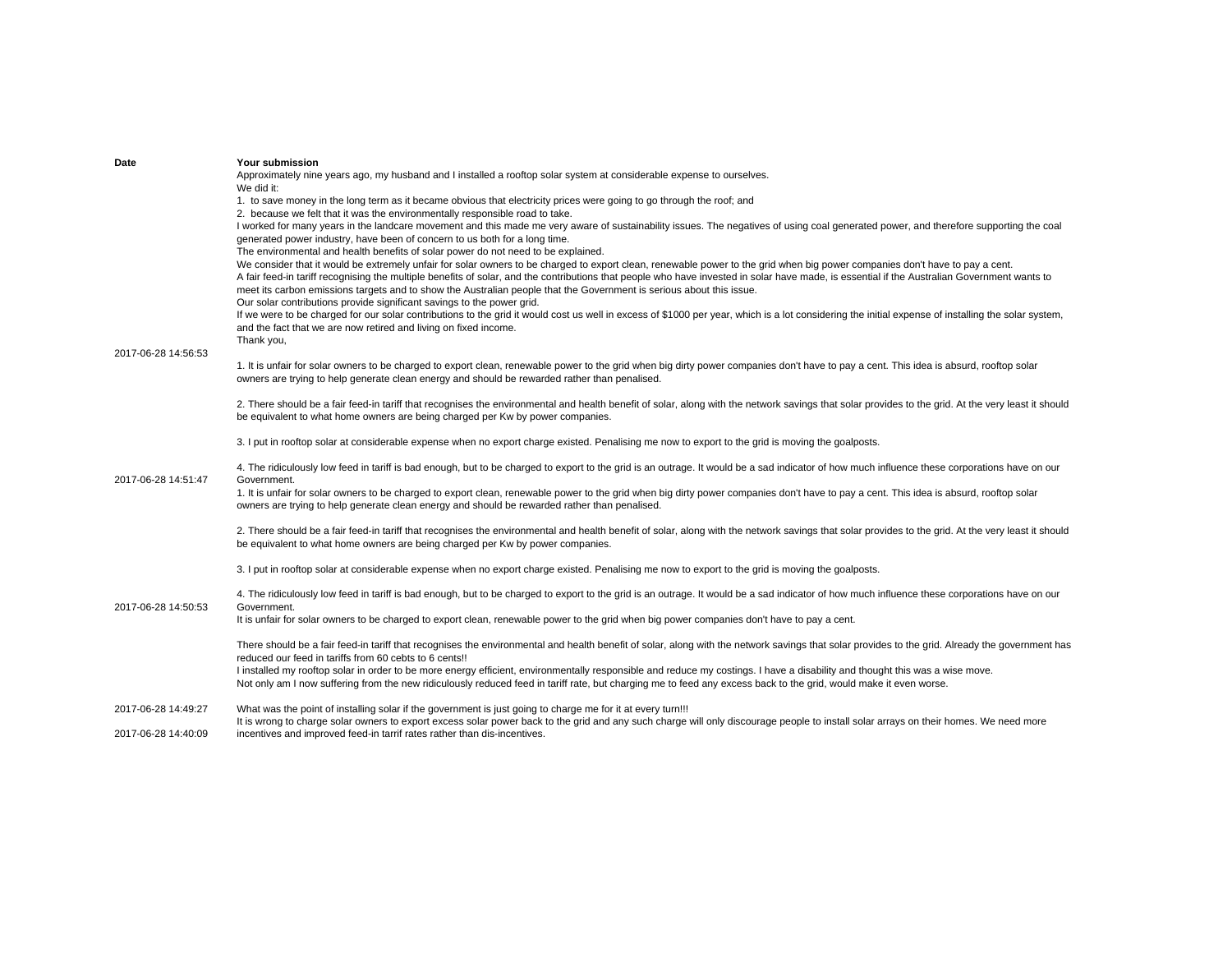| Date                | Your submission<br>To whom it may concern,                                                                                                                                                                                                                                                                                                                                                                                                                                                                                                                                                                                                                                                                                                                                                                                                                                                                    |
|---------------------|---------------------------------------------------------------------------------------------------------------------------------------------------------------------------------------------------------------------------------------------------------------------------------------------------------------------------------------------------------------------------------------------------------------------------------------------------------------------------------------------------------------------------------------------------------------------------------------------------------------------------------------------------------------------------------------------------------------------------------------------------------------------------------------------------------------------------------------------------------------------------------------------------------------|
|                     | Solar owners, be they domestic or commercial should not have to pay an export fee to send their energy into the grid. Power companies are not charged an export fee, so why should other<br>Australians?                                                                                                                                                                                                                                                                                                                                                                                                                                                                                                                                                                                                                                                                                                      |
|                     | I have recently put solar panels on the roof of my home, primarily to do my bit for global warming but also to reduce our power bills. An export fee might have deterred me from doing so<br>and might deter others also. This fee in addition to the current low tariff rates removes incentive for everyday Australians to go solar. What a loss for our health and the environment that<br>would be.                                                                                                                                                                                                                                                                                                                                                                                                                                                                                                       |
|                     | I am looking forward to a time when I can get off the grid permanently and be spared miserly tariffs and the introduction of new fees such as the one proposed.                                                                                                                                                                                                                                                                                                                                                                                                                                                                                                                                                                                                                                                                                                                                               |
|                     | In the current climate people should be encouraged to go solar and be rewarded for doing so.                                                                                                                                                                                                                                                                                                                                                                                                                                                                                                                                                                                                                                                                                                                                                                                                                  |
|                     | Yours Faithfully,                                                                                                                                                                                                                                                                                                                                                                                                                                                                                                                                                                                                                                                                                                                                                                                                                                                                                             |
| 2017-06-28 14:35:12 |                                                                                                                                                                                                                                                                                                                                                                                                                                                                                                                                                                                                                                                                                                                                                                                                                                                                                                               |
|                     | I object to the plan for solar owners to be charged to export clean, renewable power to the grid. By comparison, big dirty power companies don't have to pay a cent. There should be a fair<br>feed-in tariff that recognises the environmental and health benefits of solar, along with the network savings that solar provides to the grid. I have put solar on two houses, one off grid, one<br>on. If you charge people for providing clean solar energy to the grid, more and more people will get a battery and simply leave the grid, as it is unjust. In a climate change world this is<br>simply a stupid and retrograde step, one that aids climate change not hinders it. It can only be the brain child of denial elements who refuse to believe in climate change and hate solar<br>energy. Please repeal this unfair and foolish idea!                                                          |
| 2017-06-28 14:21:42 |                                                                                                                                                                                                                                                                                                                                                                                                                                                                                                                                                                                                                                                                                                                                                                                                                                                                                                               |
| 2017-06-28 14:11:19 | I have wanted to use solar energy and reduce my carbon footprint for as long as I can remember but it took until I was in my 50's and a move to Australia to do it. I believe this is the way<br>forward for the planet and to make affordable power. I /we did this with our retirement looming to help us with our bills as we as knew we would be on fixed income. For the AEMC to now<br>consider charging us for delivering green energy when clearly the dirty power companies do not, is grossly unfair! Pensioners in particular are losing outI have just had by rebates from<br>my seniors card cut by WA government and now this. When you are on a fixed income each cut means giving up something else! Please do not do this.<br>Where do you think we got these solar panels from? The Fairy Godmother? No. We saved up and paid for them from our pensions and savings. The Company supplying |
| 2017-06-28 14:04:29 | them had a helpful scheme where we could pay fortnightly over 2 years at "No Interest". They have the Countries' interest at heart. YOU DON'T!!!<br>Dear AEMC,                                                                                                                                                                                                                                                                                                                                                                                                                                                                                                                                                                                                                                                                                                                                                |
|                     | I don't understand why you are proposing solar owners be charged to supply power back to the grid. It is clean energy helping to balance the grid, especially on hot days in summer. It does<br>not cause environmental or health damage that is caused by coal fired power and to lesser extent gas.                                                                                                                                                                                                                                                                                                                                                                                                                                                                                                                                                                                                         |
| 2017-06-28 14:02:02 | With climate change becoming a serious existential risk, every effort should be made to encourage solar power not discourage it.<br>As a pensioner I spent so much to protect myself and the environment but putting in solar. I resent that Australian citizens are treated so poorly and our energy is going overseas, and we<br>have to lose out. I cannot afford a battery system and ask that our energy measures are not penalised but the suppliers. 5cents back together grid has us paying twice. Please reconsider                                                                                                                                                                                                                                                                                                                                                                                  |
| 2017-06-28 13:26:13 | your actions.                                                                                                                                                                                                                                                                                                                                                                                                                                                                                                                                                                                                                                                                                                                                                                                                                                                                                                 |
| 2017-06-28 13:24:14 | No to feed in tariffs<br>I have paid for the infrastructure for solar energy that links directly to my energy supplier. Therefore to charge a fee for the export of this solar clean energy is extortion!!<br>As a retiree all extra charges by the energy companies creates an unnecessary financial strain.                                                                                                                                                                                                                                                                                                                                                                                                                                                                                                                                                                                                 |
|                     | Unclean & polluting energy companies are not paying to export enegy, therefore it is discriminatory & unfair to charge local households who are actively engaged in reducing emissions &<br>addressing climate change.                                                                                                                                                                                                                                                                                                                                                                                                                                                                                                                                                                                                                                                                                        |
| 2017-06-28 13:16:11 | Fair feed in tarifs that recognise the environmental & health benefits such as reduced pollution, and the network savings that solar provides to the grid must be enacted.<br>I do not have sola but think the plan to charge sola owners for feeding power back to the grid is ridiculous. We need more people to go sola and suck a policy will act as a disincentive for                                                                                                                                                                                                                                                                                                                                                                                                                                                                                                                                   |
| 2017-06-28 13:09:03 | people such as myself who may take up sola at some time in the future.                                                                                                                                                                                                                                                                                                                                                                                                                                                                                                                                                                                                                                                                                                                                                                                                                                        |
| 2017-06-28 12:59:06 | Adelaide is aiming to become a carbon neutral city. Solar panels are a significant contribution to this aim. Charging solar owners for their inputs to the grid undermines this goal.                                                                                                                                                                                                                                                                                                                                                                                                                                                                                                                                                                                                                                                                                                                         |

2017-06-28 12:45:07 If they want to charge us for delivery to the grid , maybe then we should receive the 'retail' value for our submission of power to the grid.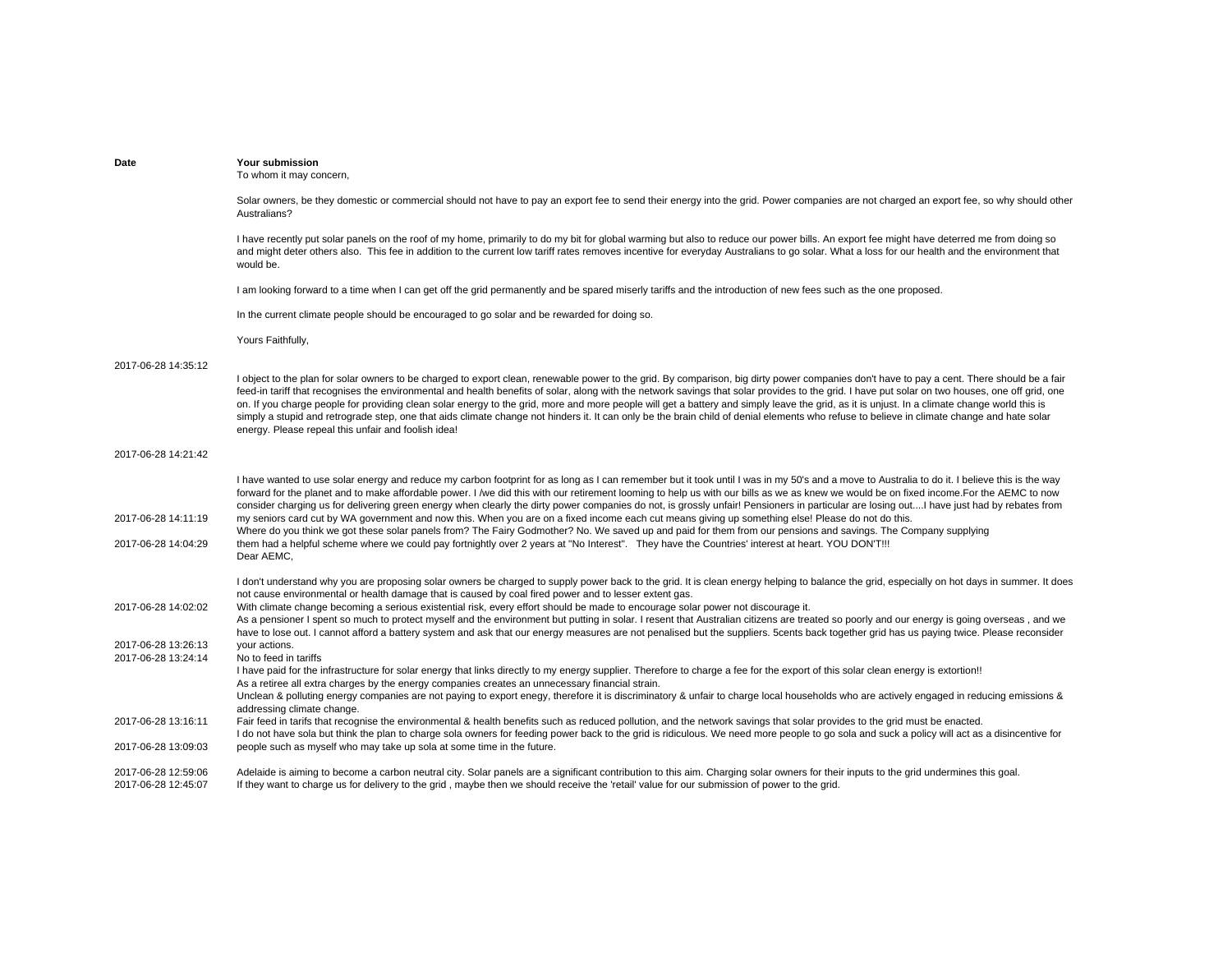| Date<br>2017-06-28 12:43:22 | <b>Your submission</b><br>Their should be a fair feed in tariff! Solar generated from my roof should receive the same \$/kw hour as electricity supplied - we haven't had any losses between the generation and the use<br>next door! The planet needs us to support solar!                                                                                                                                                                                                                                                                                                                                                                                                                                                                                                                                                                                                                                                                                                                                                                                                                                              |
|-----------------------------|--------------------------------------------------------------------------------------------------------------------------------------------------------------------------------------------------------------------------------------------------------------------------------------------------------------------------------------------------------------------------------------------------------------------------------------------------------------------------------------------------------------------------------------------------------------------------------------------------------------------------------------------------------------------------------------------------------------------------------------------------------------------------------------------------------------------------------------------------------------------------------------------------------------------------------------------------------------------------------------------------------------------------------------------------------------------------------------------------------------------------|
| 2017-06-28 12:35:53         | I am an aged pensioner and had 16 solar panels installed on my roof several years ago at great personal sacrifice to my meagre aged pension income because I am a long term convinced<br>believer in the realities of climate change and the need to change to renewal energy sources and I want to see a healthy world for my little 5-year-old granddaughter. At first my panels<br>covered the entire cost of my electricity use and since I have the same energy supply company for both electricity and gas, I had sufficient credit from my solar panels to pay half of my gas<br>bill as well. Now, in 2017, only part of my electricity account is met by my 16 solar panels although I live alone in a small 2-bedroom house and am vey careful not to waste my power. To<br>think I could also be expected to pay YOU for the privilege of transporting the power I have paid to generate to the grid is absolutely OUTRAGEOUS!!! I feel so angry about the prospect<br>of this that I will have my panels removed and smashed to pieces. HOW DARE YOU!!!!! This is theft.<br>To the commissioners of the AEMC |
|                             | It is unfair for solar owners to be charged to export clean, renewable power to the grid when power companies don't have to pay.<br>There should be a fair feed-in tariff that recognises the environmental and health benefit of solar, along with the network savings that solar provides to the grid.                                                                                                                                                                                                                                                                                                                                                                                                                                                                                                                                                                                                                                                                                                                                                                                                                 |
|                             | Our family has installed a 4.2kw solar system at home to reduce our carbon emissions and to reduce our electricity bills.                                                                                                                                                                                                                                                                                                                                                                                                                                                                                                                                                                                                                                                                                                                                                                                                                                                                                                                                                                                                |
|                             | Introducing charges for solar exports to the grid will increase our electricity costs and negate the benefits we currently seek.                                                                                                                                                                                                                                                                                                                                                                                                                                                                                                                                                                                                                                                                                                                                                                                                                                                                                                                                                                                         |
|                             | Further to this, the difference between what we pay for consumption to what we receive for the feed-in tariff is a charge to us already.                                                                                                                                                                                                                                                                                                                                                                                                                                                                                                                                                                                                                                                                                                                                                                                                                                                                                                                                                                                 |
|                             | I do not support solar owners being charged for feeding their electricity back to the grid.                                                                                                                                                                                                                                                                                                                                                                                                                                                                                                                                                                                                                                                                                                                                                                                                                                                                                                                                                                                                                              |
| 2017-06-28 12:31:36         | Regards                                                                                                                                                                                                                                                                                                                                                                                                                                                                                                                                                                                                                                                                                                                                                                                                                                                                                                                                                                                                                                                                                                                  |
|                             | I wish to make a submission to the AEMC to say that charging solar owners that feed renewable power back into the grid is outrageous. Especially when big, dirty power companies don't                                                                                                                                                                                                                                                                                                                                                                                                                                                                                                                                                                                                                                                                                                                                                                                                                                                                                                                                   |
| 2017-06-28 12:30:21         | have to pay a cent. There should be a fair feed-in tariff that recognises the environmental and health benefit of solar, along with the network savings that solar provides to the grid. I will be<br>putting on solar power in the next year as I'm sick of paying such high bills for the little amount that I use and I want to contribute to not causing unnecessary carbon pollution from dirty coal<br>and gas. I want a clean future for my children and their children. This would be a bad impact on my budget as I am a widow and have been for the last 18 years with 3 boys to raise as well<br>as working part time. I hope you will take into consideration my valid concerns and do the right thing by ordinary people who wish to do the right thing for the environment and for the future<br>of the planet.<br>To whom it may concern,                                                                                                                                                                                                                                                                 |
|                             | It is ethical to provide clean energy only! Support those whose intentions prefer green energy like solar power to be unhindered in obtaining and using this energy, including freely exporting<br>excess solar energy back to the main grid.                                                                                                                                                                                                                                                                                                                                                                                                                                                                                                                                                                                                                                                                                                                                                                                                                                                                            |
|                             | It is unfair for solar owners to be charged to export clean, renewable power to the grid when big dirty power companies don't have to pay a cent.                                                                                                                                                                                                                                                                                                                                                                                                                                                                                                                                                                                                                                                                                                                                                                                                                                                                                                                                                                        |
|                             | There should be a fair feed-in tariff that recognises the environmental and health benefit of solar, along with the network savings that solar provides to the grid.                                                                                                                                                                                                                                                                                                                                                                                                                                                                                                                                                                                                                                                                                                                                                                                                                                                                                                                                                     |
|                             | The impact of charging for solar exports to the grid from private owners of solar power is at a loss to their individual household incomes and this is not fair nor just.                                                                                                                                                                                                                                                                                                                                                                                                                                                                                                                                                                                                                                                                                                                                                                                                                                                                                                                                                |
|                             |                                                                                                                                                                                                                                                                                                                                                                                                                                                                                                                                                                                                                                                                                                                                                                                                                                                                                                                                                                                                                                                                                                                          |

2017-06-28 12:28:21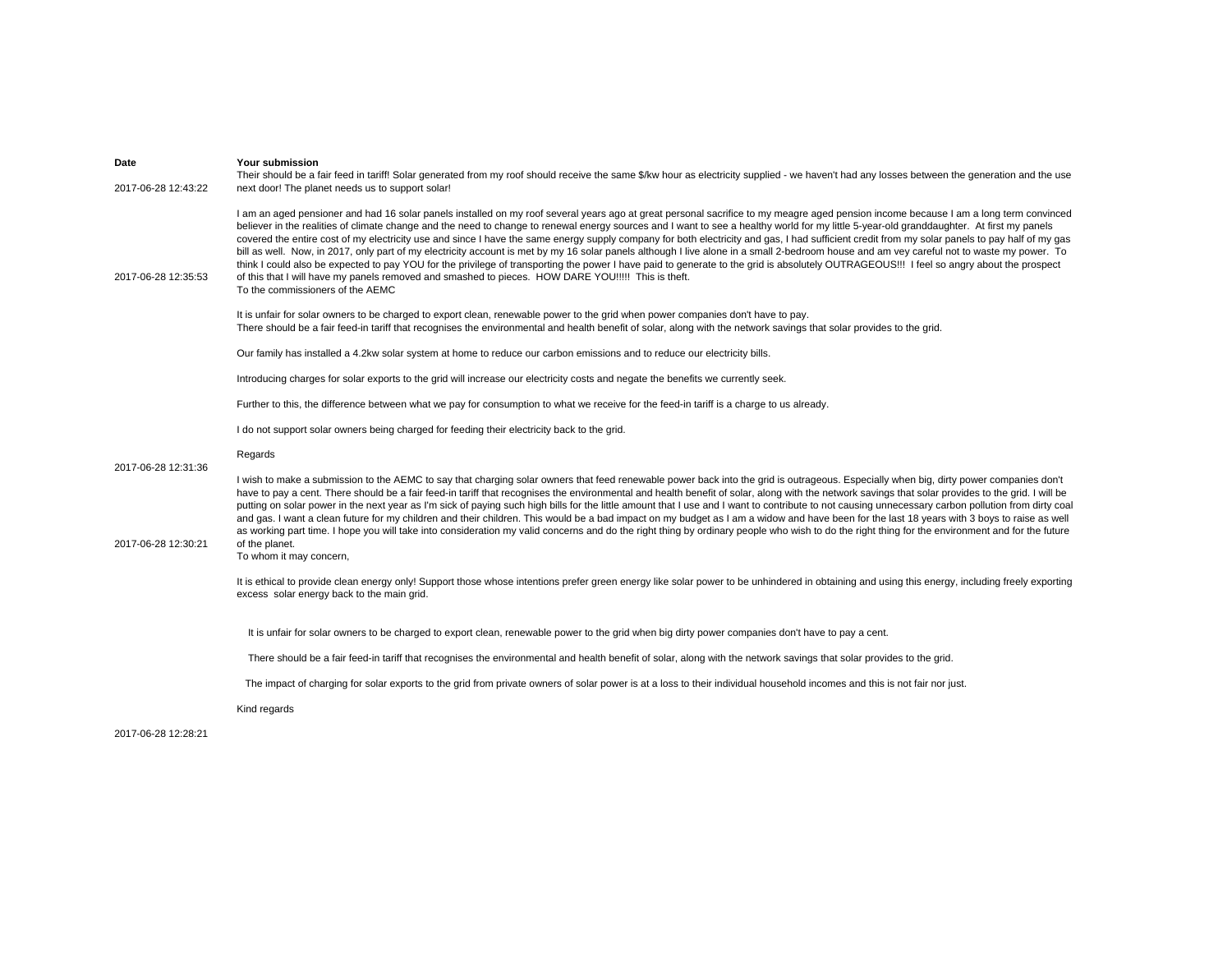| Date                | <b>Your submission</b><br>To impose an input tariff on the owners of rooftop solar is, I believe, quite regressive and unfair. As an ordinary Australian who has installed panels both to decrease my own billing and to<br>help the overall environment I feel that being penalised, when the coal-burners of the power generation industry are essentially left alone, is unconscionable. Existing contracts aside, a<br>generalised feed-in tariff for all solar in-feed is a recognition of the benefits to the community-at-large of clean, renewable solar energy. |
|---------------------|--------------------------------------------------------------------------------------------------------------------------------------------------------------------------------------------------------------------------------------------------------------------------------------------------------------------------------------------------------------------------------------------------------------------------------------------------------------------------------------------------------------------------------------------------------------------------|
| 2017-06-28 12:27:51 | I respectfully request that you reconsider your plan to place a tax on this activity.<br>To the Australian Energy Market Commission.<br>I wish to submit the following points to you regarding the question of charging solar energy customers for feeding electricity back to the grid.                                                                                                                                                                                                                                                                                 |
|                     | It is unfair for solar owners to be charged to export clean, renewable power to the grid when big dirty power companies don't have to pay a cent.                                                                                                                                                                                                                                                                                                                                                                                                                        |
|                     | There should be a fair feed-in tariff that recognises the environmental and health benefits of solar, along with the network savings that solar provides to the grid                                                                                                                                                                                                                                                                                                                                                                                                     |
|                     | I am a pensioner and have had reduced electricity bills due installing solar panels which has helped me manage my expenses. Charging me for solar exports to the grid would have a<br>very bad effect on my ability to manage my expenses, whilst being indefensibly unfair.                                                                                                                                                                                                                                                                                             |
|                     | Not something I would have thought would happen in the Country of " Giving a Fair Go."                                                                                                                                                                                                                                                                                                                                                                                                                                                                                   |
|                     | I urge you to please cease your consideration of this unfair charge.                                                                                                                                                                                                                                                                                                                                                                                                                                                                                                     |
|                     | Thank you                                                                                                                                                                                                                                                                                                                                                                                                                                                                                                                                                                |
| 2017-06-28 12:25:02 |                                                                                                                                                                                                                                                                                                                                                                                                                                                                                                                                                                          |
|                     | To the Australian Energy Market Commission.                                                                                                                                                                                                                                                                                                                                                                                                                                                                                                                              |
|                     | I am a solar system owner and I find it outrageous, totally unfair, and a money-grabbing ploy by the Government to consider charging solar owners for feeding electricity back Into the grid!                                                                                                                                                                                                                                                                                                                                                                            |
|                     |                                                                                                                                                                                                                                                                                                                                                                                                                                                                                                                                                                          |
|                     | We provide clean, renewable electricity to the grid and are paid a pittance, by the power companies, as a feed-in tariff. In other words, solar owners are providing electricity to the grid, for<br>next to nothing, and power companies are selling that same electricity back to consumers at exorbitant pricesand making HUGE profits! Then the Government and the AEMC wants to<br>charge solar owners for providing that CHEAP electricity to the grid!                                                                                                            |
|                     | As I said earlier, this proposition is outrageous and I am absolutely against such a tax or charge! I spent a lot of money to install solar panels, so that I could lessen the strain on the<br>electricity system, while at the same time lessening my power bills. Such a charge will only put further pressure on my household power costs and cause me stress and anxiety.                                                                                                                                                                                           |
|                     | What is needed is a fairer feed-in tariff for solar owners, to encourage solar installation right across Australia, which will provide low-cost electricity to the grid.                                                                                                                                                                                                                                                                                                                                                                                                 |
|                     | Thank you.                                                                                                                                                                                                                                                                                                                                                                                                                                                                                                                                                               |
| 2017-06-28 12:20:03 | Solar is a key element of the renewable energy drive we need. Stop punishing us delivering clean energy.                                                                                                                                                                                                                                                                                                                                                                                                                                                                 |
|                     | My solar energy is used a few meters down the road by my neighbours. Why should we pay for this where we actually relieve the grid from having to transport my neighbour's energy for<br>hundreds of kilometres from a power station to his home. We should actually be rewarded for this, not punished.                                                                                                                                                                                                                                                                 |
|                     | Having very low feed in tariffs, this will finally kill the solar case for most Australians. Is that what you want?                                                                                                                                                                                                                                                                                                                                                                                                                                                      |